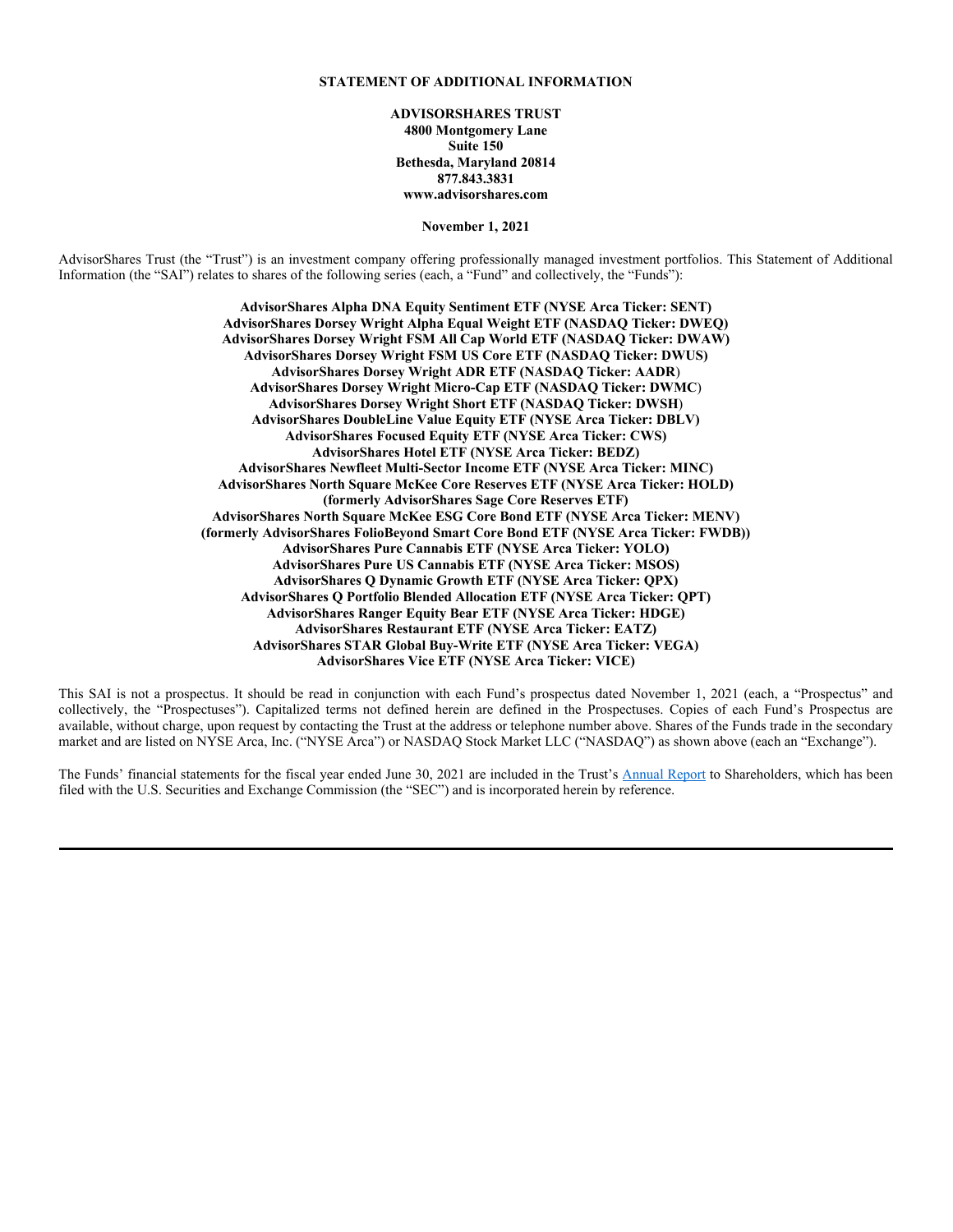# **ADVISORSHARES TRUST**

## **ADVISORSHARES PURE US CANNABIS ETF NYSE Arca Ticker: MSOS**

## **Supplement dated November 24, 2021 to the Statement of Additional Information dated November 1, 2021**

**This supplement provides new and additional information beyond that contained in the Statement of Additional Information (the "SAI") for the AdvisorShares Pure US Cannabis ETF (the "Fund") and should be read in conjunction with that document.**

Effective immediately, the following non-fundamental policy is added to the SAI with respect to the Fund:

The Fund may not invest in other investment company securities in reliance on Section  $12(d)(1)(F)$  or Section  $12(d)(1)(G)$  of the 1940 Act.

# **PLEASE RETAIN THIS SUPPLEMENT FOR FUTURE REFERENCE.**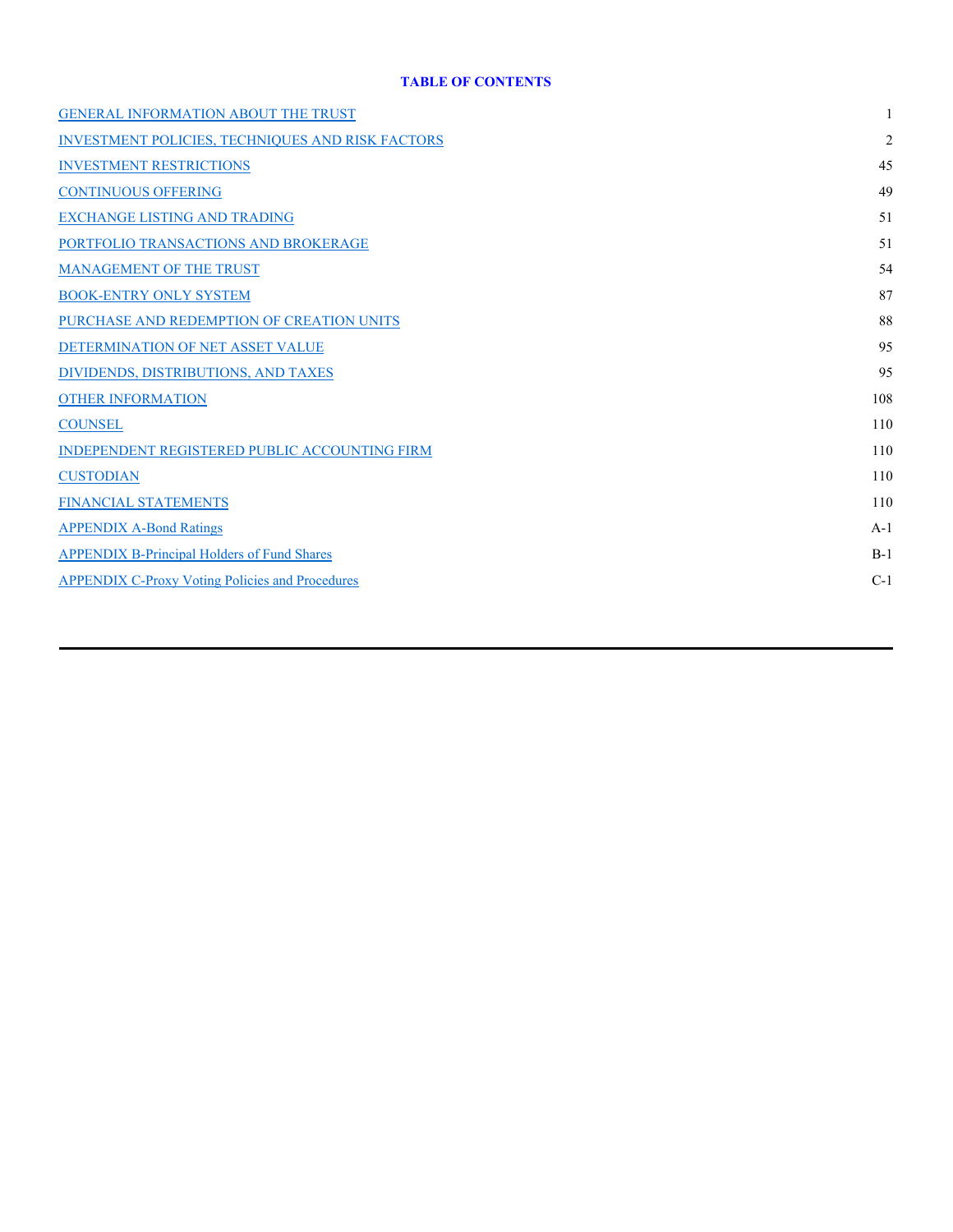#### **STATEMENT OF ADDITIONAL INFORMATION**

**ADVISORSHARES TRUST 4800 Montgomery Lane Suite 150 Bethesda, Maryland 20814 877.843.3831 www.advisorshares.com**

**November 1, 2021**

AdvisorShares Trust (the "Trust") is an investment company offering professionally managed investment portfolios. This Statement of Additional Information (the "SAI") relates to shares of the following series (each, a "Fund" and collectively, the "Funds"):

> **AdvisorShares Alpha DNA Equity Sentiment ETF (NYSE Arca Ticker: SENT) AdvisorShares Dorsey Wright Alpha Equal Weight ETF (NASDAQ Ticker: DWEQ) AdvisorShares Dorsey Wright FSM All Cap World ETF (NASDAQ Ticker: DWAW) AdvisorShares Dorsey Wright FSM US Core ETF (NASDAQ Ticker: DWUS) AdvisorShares Dorsey Wright ADR ETF (NASDAQ Ticker: AADR**) **AdvisorShares Dorsey Wright Micro-Cap ETF (NASDAQ Ticker: DWMC**) **AdvisorShares Dorsey Wright Short ETF (NASDAQ Ticker: DWSH**) **AdvisorShares DoubleLine Value Equity ETF (NYSE Arca Ticker: DBLV) AdvisorShares Focused Equity ETF (NYSE Arca Ticker: CWS) AdvisorShares Hotel ETF (NYSE Arca Ticker: BEDZ) AdvisorShares Newfleet Multi-Sector Income ETF (NYSE Arca Ticker: MINC) AdvisorShares North Square McKee Core Reserves ETF (NYSE Arca Ticker: HOLD) (formerly AdvisorShares Sage Core Reserves ETF) AdvisorShares North Square McKee ESG Core Bond ETF (NYSE Arca Ticker: MENV) (formerly AdvisorShares FolioBeyond Smart Core Bond ETF (NYSE Arca Ticker: FWDB)) AdvisorShares Pure Cannabis ETF (NYSE Arca Ticker: YOLO) AdvisorShares Pure US Cannabis ETF (NYSE Arca Ticker: MSOS) AdvisorShares Q Dynamic Growth ETF (NYSE Arca Ticker: QPX) AdvisorShares Q Portfolio Blended Allocation ETF (NYSE Arca Ticker: QPT) AdvisorShares Ranger Equity Bear ETF (NYSE Arca Ticker: HDGE) AdvisorShares Restaurant ETF (NYSE Arca Ticker: EATZ) AdvisorShares STAR Global Buy-Write ETF (NYSE Arca Ticker: VEGA) AdvisorShares Vice ETF (NYSE Arca Ticker: VICE)**

This SAI is not a prospectus. It should be read in conjunction with each Fund's prospectus dated November 1, 2021 (each, a "Prospectus" and collectively, the "Prospectuses"). Capitalized terms not defined herein are defined in the Prospectuses. Copies of each Fund's Prospectus are available, without charge, upon request by contacting the Trust at the address or telephone number above. Shares of the Funds trade in the secondary market and are listed on NYSE Arca, Inc. ("NYSE Arca") or NASDAQ Stock Market LLC ("NASDAQ") as shown above (each an "Exchange").

The Funds' financial statements for the fiscal year ended June 30, 2021 are included in the Trust's Annual Report to Shareholders, which has been filed with the U.S. Securities and Exchange Commission (the "SEC") and is incorporated herein by reference.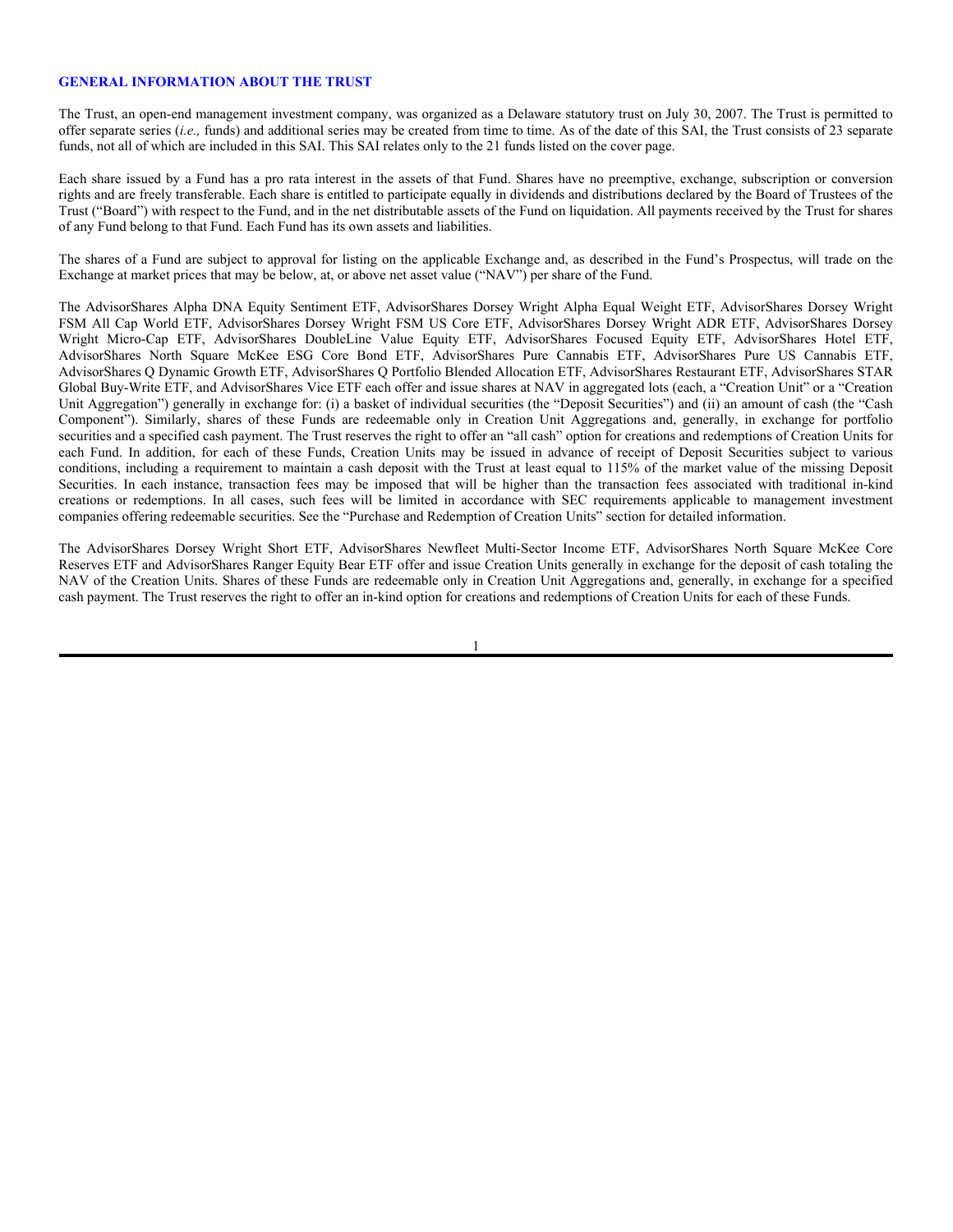### **TABLE OF CONTENTS**

| <b>GENERAL INFORMATION ABOUT THE TRUST</b>              | 1              |
|---------------------------------------------------------|----------------|
| <b>INVESTMENT POLICIES, TECHNIQUES AND RISK FACTORS</b> | $\overline{2}$ |
| <b>INVESTMENT RESTRICTIONS</b>                          | 45             |
| <b>CONTINUOUS OFFERING</b>                              | 49             |
| <b>EXCHANGE LISTING AND TRADING</b>                     | 51             |
| PORTFOLIO TRANSACTIONS AND BROKERAGE                    | 51             |
| <b>MANAGEMENT OF THE TRUST</b>                          | 54             |
| <b>BOOK-ENTRY ONLY SYSTEM</b>                           | 87             |
| PURCHASE AND REDEMPTION OF CREATION UNITS               | 88             |
| DETERMINATION OF NET ASSET VALUE                        | 95             |
| DIVIDENDS, DISTRIBUTIONS, AND TAXES                     | 95             |
| <b>OTHER INFORMATION</b>                                | 108            |
| <b>COUNSEL</b>                                          | 110            |
| INDEPENDENT REGISTERED PUBLIC ACCOUNTING FIRM           | 110            |
| <b>CUSTODIAN</b>                                        | 110            |
| <b>FINANCIAL STATEMENTS</b>                             | 110            |
| <b>APPENDIX A-Bond Ratings</b>                          | $A-1$          |
| <b>APPENDIX B-Principal Holders of Fund Shares</b>      | $B-1$          |
| <b>APPENDIX C-Proxy Voting Policies and Procedures</b>  | $C-1$          |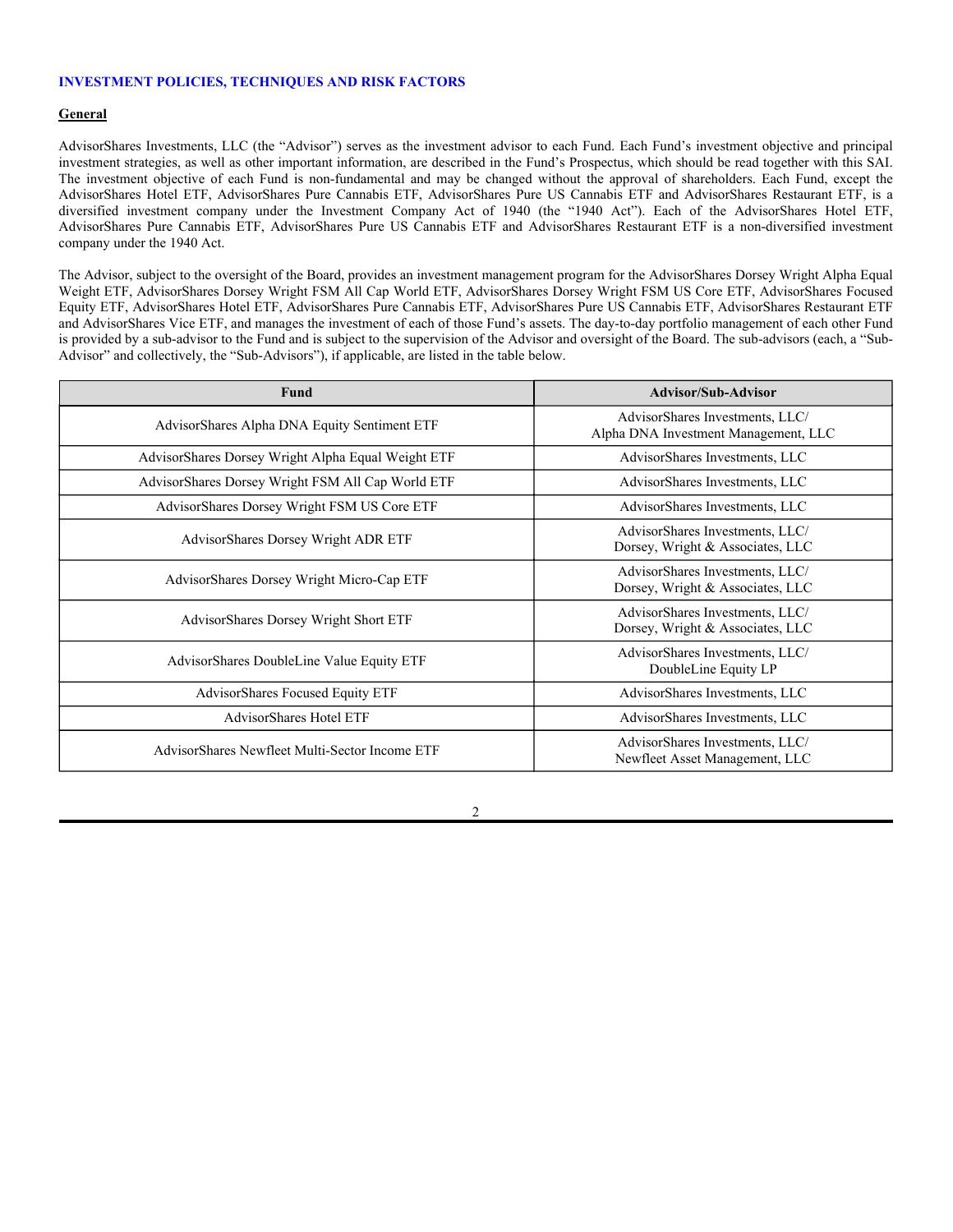#### **GENERAL INFORMATION ABOUT THE TRUST**

The Trust, an open-end management investment company, was organized as a Delaware statutory trust on July 30, 2007. The Trust is permitted to offer separate series (*i.e.,* funds) and additional series may be created from time to time. As of the date of this SAI, the Trust consists of 23 separate funds, not all of which are included in this SAI. This SAI relates only to the 21 funds listed on the cover page.

Each share issued by a Fund has a pro rata interest in the assets of that Fund. Shares have no preemptive, exchange, subscription or conversion rights and are freely transferable. Each share is entitled to participate equally in dividends and distributions declared by the Board of Trustees of the Trust ("Board") with respect to the Fund, and in the net distributable assets of the Fund on liquidation. All payments received by the Trust for shares of any Fund belong to that Fund. Each Fund has its own assets and liabilities.

The shares of a Fund are subject to approval for listing on the applicable Exchange and, as described in the Fund's Prospectus, will trade on the Exchange at market prices that may be below, at, or above net asset value ("NAV") per share of the Fund.

The AdvisorShares Alpha DNA Equity Sentiment ETF, AdvisorShares Dorsey Wright Alpha Equal Weight ETF, AdvisorShares Dorsey Wright FSM All Cap World ETF, AdvisorShares Dorsey Wright FSM US Core ETF, AdvisorShares Dorsey Wright ADR ETF, AdvisorShares Dorsey Wright Micro-Cap ETF, AdvisorShares DoubleLine Value Equity ETF, AdvisorShares Focused Equity ETF, AdvisorShares Hotel ETF, AdvisorShares North Square McKee ESG Core Bond ETF, AdvisorShares Pure Cannabis ETF, AdvisorShares Pure US Cannabis ETF, AdvisorShares Q Dynamic Growth ETF, AdvisorShares Q Portfolio Blended Allocation ETF, AdvisorShares Restaurant ETF, AdvisorShares STAR Global Buy-Write ETF, and AdvisorShares Vice ETF each offer and issue shares at NAV in aggregated lots (each, a "Creation Unit" or a "Creation Unit Aggregation") generally in exchange for: (i) a basket of individual securities (the "Deposit Securities") and (ii) an amount of cash (the "Cash Component"). Similarly, shares of these Funds are redeemable only in Creation Unit Aggregations and, generally, in exchange for portfolio securities and a specified cash payment. The Trust reserves the right to offer an "all cash" option for creations and redemptions of Creation Units for each Fund. In addition, for each of these Funds, Creation Units may be issued in advance of receipt of Deposit Securities subject to various conditions, including a requirement to maintain a cash deposit with the Trust at least equal to 115% of the market value of the missing Deposit Securities. In each instance, transaction fees may be imposed that will be higher than the transaction fees associated with traditional in-kind creations or redemptions. In all cases, such fees will be limited in accordance with SEC requirements applicable to management investment companies offering redeemable securities. See the "Purchase and Redemption of Creation Units" section for detailed information.

The AdvisorShares Dorsey Wright Short ETF, AdvisorShares Newfleet Multi-Sector Income ETF, AdvisorShares North Square McKee Core Reserves ETF and AdvisorShares Ranger Equity Bear ETF offer and issue Creation Units generally in exchange for the deposit of cash totaling the NAV of the Creation Units. Shares of these Funds are redeemable only in Creation Unit Aggregations and, generally, in exchange for a specified cash payment. The Trust reserves the right to offer an in-kind option for creations and redemptions of Creation Units for each of these Funds.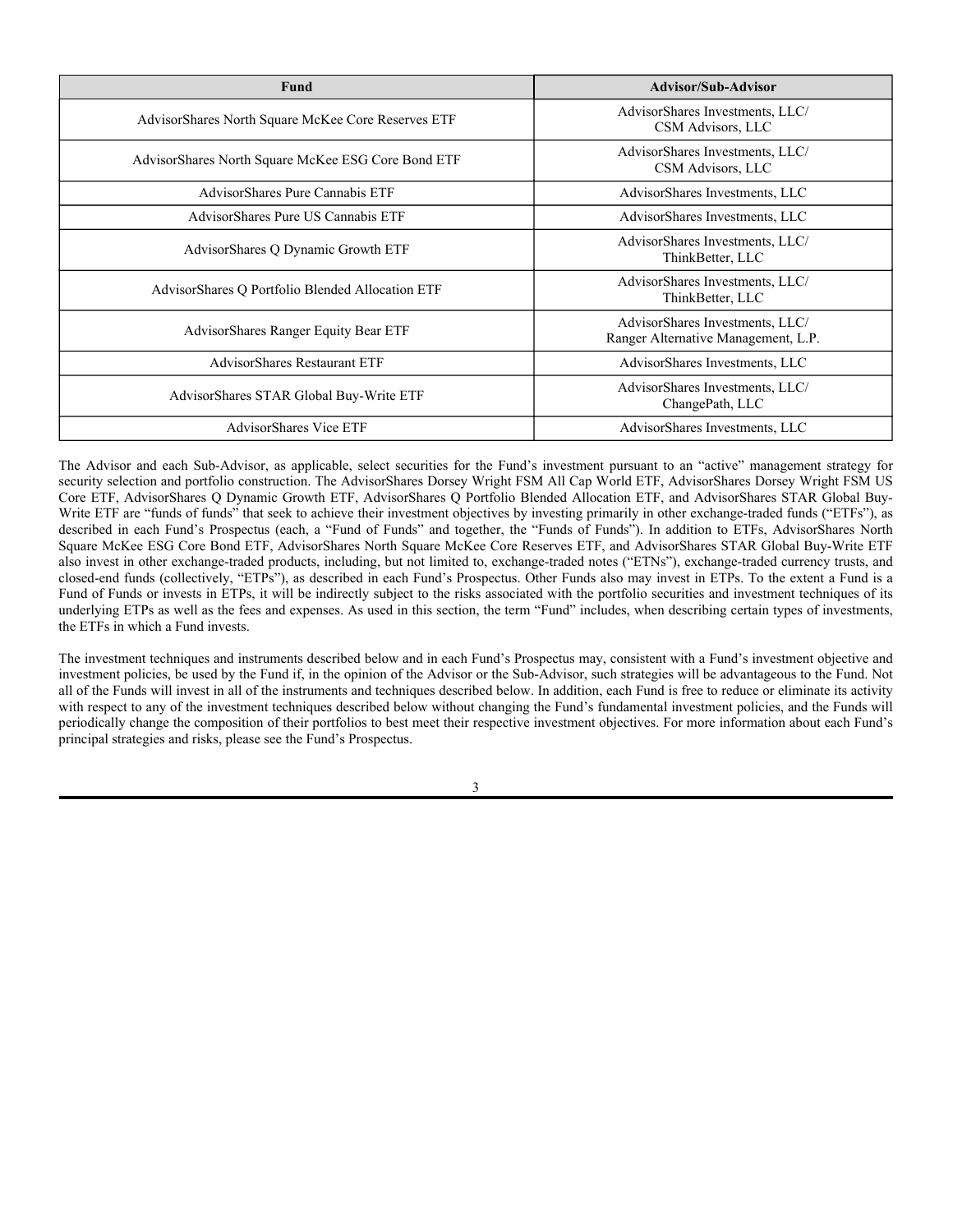#### **INVESTMENT POLICIES, TECHNIQUES AND RISK FACTORS**

#### **General**

AdvisorShares Investments, LLC (the "Advisor") serves as the investment advisor to each Fund. Each Fund's investment objective and principal investment strategies, as well as other important information, are described in the Fund's Prospectus, which should be read together with this SAI. The investment objective of each Fund is non-fundamental and may be changed without the approval of shareholders. Each Fund, except the AdvisorShares Hotel ETF, AdvisorShares Pure Cannabis ETF, AdvisorShares Pure US Cannabis ETF and AdvisorShares Restaurant ETF, is a diversified investment company under the Investment Company Act of 1940 (the "1940 Act"). Each of the AdvisorShares Hotel ETF, AdvisorShares Pure Cannabis ETF, AdvisorShares Pure US Cannabis ETF and AdvisorShares Restaurant ETF is a non-diversified investment company under the 1940 Act.

The Advisor, subject to the oversight of the Board, provides an investment management program for the AdvisorShares Dorsey Wright Alpha Equal Weight ETF, AdvisorShares Dorsey Wright FSM All Cap World ETF, AdvisorShares Dorsey Wright FSM US Core ETF, AdvisorShares Focused Equity ETF, AdvisorShares Hotel ETF, AdvisorShares Pure Cannabis ETF, AdvisorShares Pure US Cannabis ETF, AdvisorShares Restaurant ETF and AdvisorShares Vice ETF, and manages the investment of each of those Fund's assets. The day-to-day portfolio management of each other Fund is provided by a sub-advisor to the Fund and is subject to the supervision of the Advisor and oversight of the Board. The sub-advisors (each, a "Sub-Advisor" and collectively, the "Sub-Advisors"), if applicable, are listed in the table below.

| <b>Fund</b>                                        | <b>Advisor/Sub-Advisor</b>                                              |
|----------------------------------------------------|-------------------------------------------------------------------------|
| AdvisorShares Alpha DNA Equity Sentiment ETF       | AdvisorShares Investments, LLC/<br>Alpha DNA Investment Management, LLC |
| AdvisorShares Dorsey Wright Alpha Equal Weight ETF | AdvisorShares Investments, LLC                                          |
| AdvisorShares Dorsey Wright FSM All Cap World ETF  | AdvisorShares Investments, LLC                                          |
| AdvisorShares Dorsey Wright FSM US Core ETF        | AdvisorShares Investments, LLC                                          |
| AdvisorShares Dorsey Wright ADR ETF                | AdvisorShares Investments, LLC/<br>Dorsey, Wright & Associates, LLC     |
| AdvisorShares Dorsey Wright Micro-Cap ETF          | AdvisorShares Investments, LLC/<br>Dorsey, Wright & Associates, LLC     |
| AdvisorShares Dorsey Wright Short ETF              | AdvisorShares Investments, LLC/<br>Dorsey, Wright & Associates, LLC     |
| AdvisorShares DoubleLine Value Equity ETF          | AdvisorShares Investments, LLC/<br>DoubleLine Equity LP                 |
| AdvisorShares Focused Equity ETF                   | AdvisorShares Investments, LLC                                          |
| <b>AdvisorShares Hotel ETF</b>                     | AdvisorShares Investments, LLC                                          |
| AdvisorShares Newfleet Multi-Sector Income ETF     | AdvisorShares Investments, LLC/<br>Newfleet Asset Management, LLC       |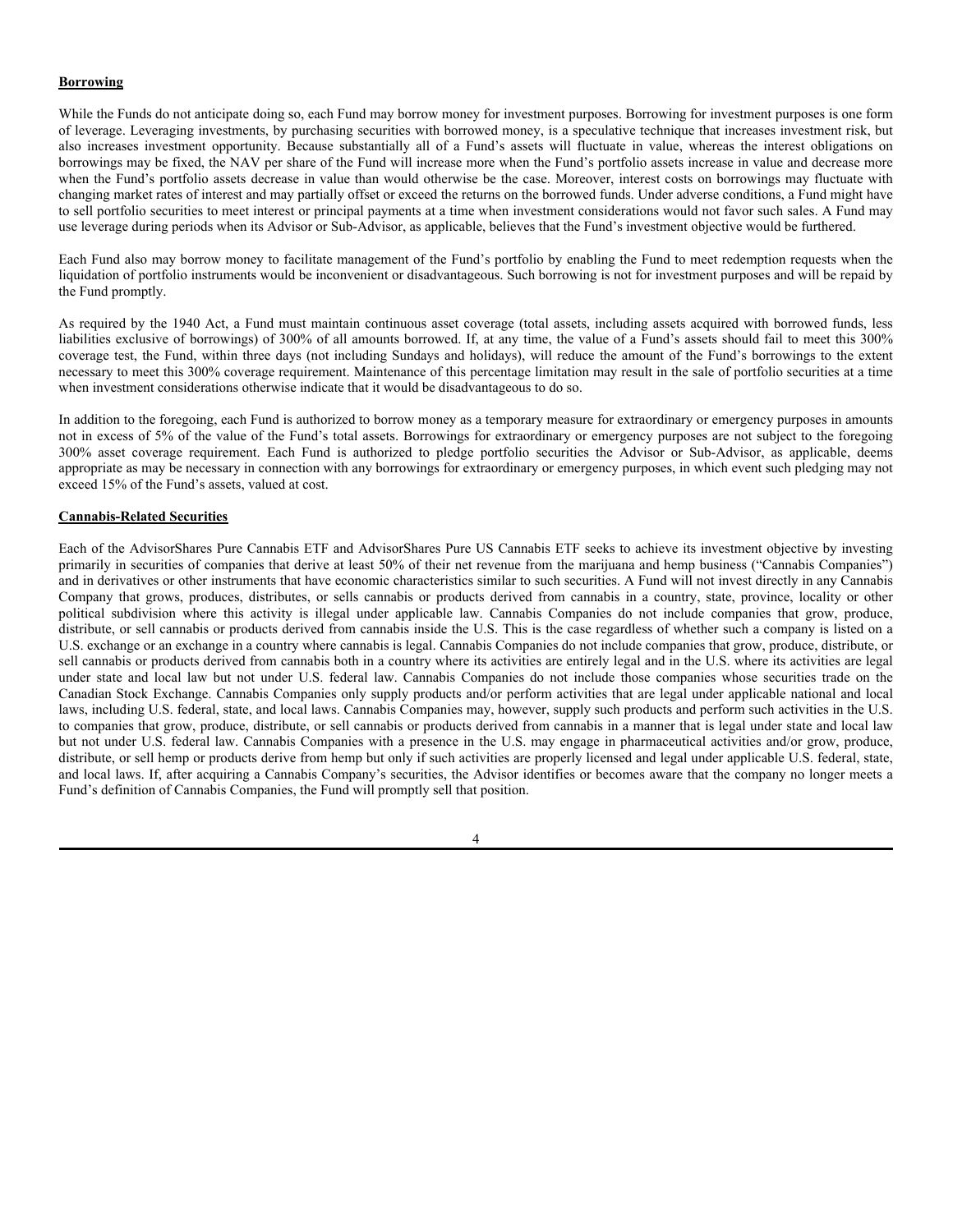| <b>Fund</b>                                        | <b>Advisor/Sub-Advisor</b>                                             |
|----------------------------------------------------|------------------------------------------------------------------------|
| AdvisorShares North Square McKee Core Reserves ETF | AdvisorShares Investments, LLC/<br>CSM Advisors, LLC                   |
| AdvisorShares North Square McKee ESG Core Bond ETF | AdvisorShares Investments, LLC/<br>CSM Advisors, LLC                   |
| AdvisorShares Pure Cannabis ETF                    | AdvisorShares Investments, LLC                                         |
| AdvisorShares Pure US Cannabis ETF                 | AdvisorShares Investments, LLC                                         |
| AdvisorShares Q Dynamic Growth ETF                 | AdvisorShares Investments, LLC/<br>ThinkBetter, LLC                    |
| AdvisorShares Q Portfolio Blended Allocation ETF   | AdvisorShares Investments, LLC/<br>ThinkBetter, LLC                    |
| AdvisorShares Ranger Equity Bear ETF               | AdvisorShares Investments, LLC/<br>Ranger Alternative Management, L.P. |
| <b>AdvisorShares Restaurant ETF</b>                | AdvisorShares Investments, LLC                                         |
| AdvisorShares STAR Global Buy-Write ETF            | AdvisorShares Investments, LLC/<br>ChangePath, LLC                     |
| AdvisorShares Vice ETF                             | AdvisorShares Investments, LLC                                         |

The Advisor and each Sub-Advisor, as applicable, select securities for the Fund's investment pursuant to an "active" management strategy for security selection and portfolio construction. The AdvisorShares Dorsey Wright FSM All Cap World ETF, AdvisorShares Dorsey Wright FSM US Core ETF, AdvisorShares Q Dynamic Growth ETF, AdvisorShares Q Portfolio Blended Allocation ETF, and AdvisorShares STAR Global Buy-Write ETF are "funds of funds" that seek to achieve their investment objectives by investing primarily in other exchange-traded funds ("ETFs"), as described in each Fund's Prospectus (each, a "Fund of Funds" and together, the "Funds of Funds"). In addition to ETFs, AdvisorShares North Square McKee ESG Core Bond ETF, AdvisorShares North Square McKee Core Reserves ETF, and AdvisorShares STAR Global Buy-Write ETF also invest in other exchange-traded products, including, but not limited to, exchange-traded notes ("ETNs"), exchange-traded currency trusts, and closed-end funds (collectively, "ETPs"), as described in each Fund's Prospectus. Other Funds also may invest in ETPs. To the extent a Fund is a Fund of Funds or invests in ETPs, it will be indirectly subject to the risks associated with the portfolio securities and investment techniques of its underlying ETPs as well as the fees and expenses. As used in this section, the term "Fund" includes, when describing certain types of investments, the ETFs in which a Fund invests.

The investment techniques and instruments described below and in each Fund's Prospectus may, consistent with a Fund's investment objective and investment policies, be used by the Fund if, in the opinion of the Advisor or the Sub-Advisor, such strategies will be advantageous to the Fund. Not all of the Funds will invest in all of the instruments and techniques described below. In addition, each Fund is free to reduce or eliminate its activity with respect to any of the investment techniques described below without changing the Fund's fundamental investment policies, and the Funds will periodically change the composition of their portfolios to best meet their respective investment objectives. For more information about each Fund's principal strategies and risks, please see the Fund's Prospectus.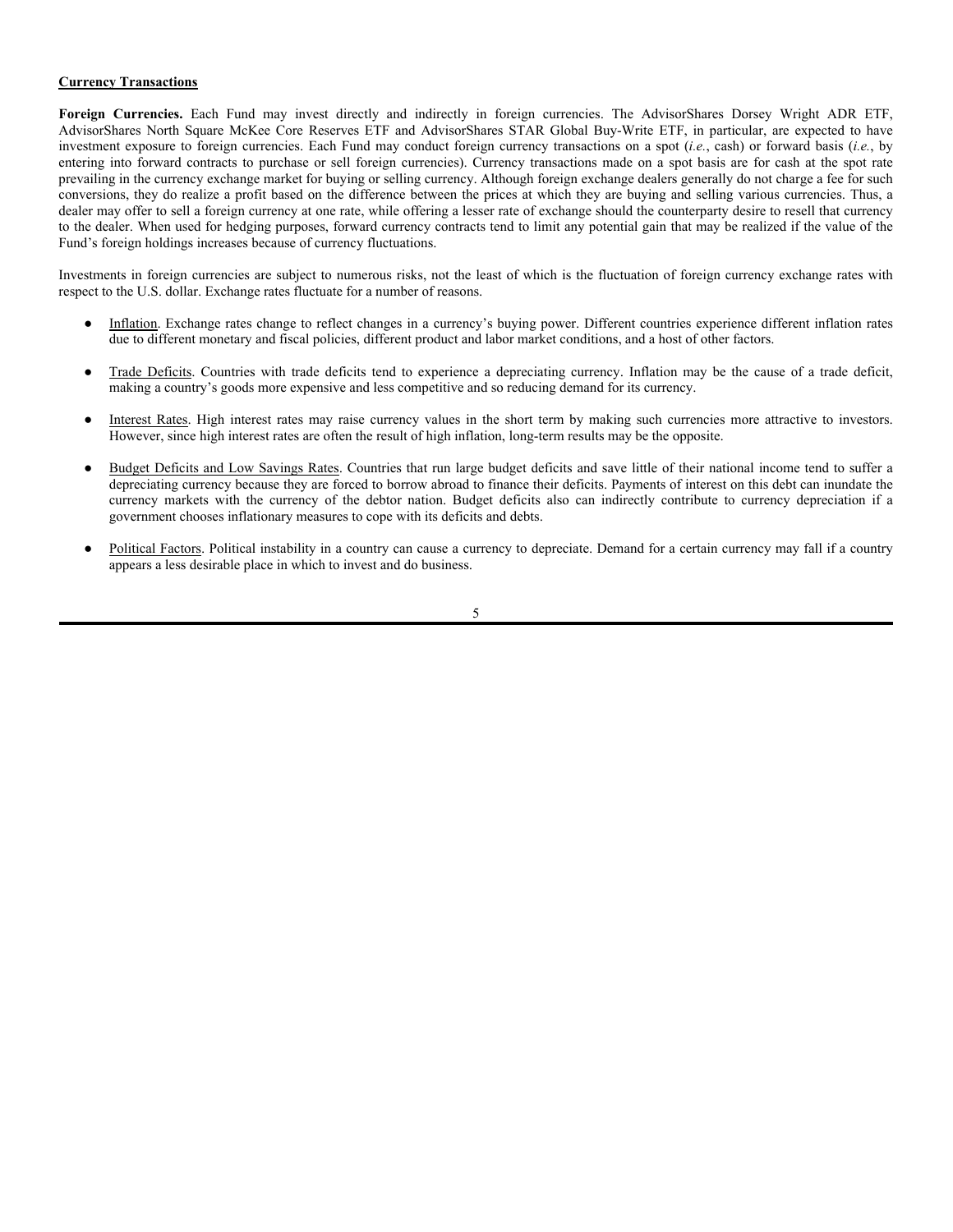#### **Borrowing**

While the Funds do not anticipate doing so, each Fund may borrow money for investment purposes. Borrowing for investment purposes is one form of leverage. Leveraging investments, by purchasing securities with borrowed money, is a speculative technique that increases investment risk, but also increases investment opportunity. Because substantially all of a Fund's assets will fluctuate in value, whereas the interest obligations on borrowings may be fixed, the NAV per share of the Fund will increase more when the Fund's portfolio assets increase in value and decrease more when the Fund's portfolio assets decrease in value than would otherwise be the case. Moreover, interest costs on borrowings may fluctuate with changing market rates of interest and may partially offset or exceed the returns on the borrowed funds. Under adverse conditions, a Fund might have to sell portfolio securities to meet interest or principal payments at a time when investment considerations would not favor such sales. A Fund may use leverage during periods when its Advisor or Sub-Advisor, as applicable, believes that the Fund's investment objective would be furthered.

Each Fund also may borrow money to facilitate management of the Fund's portfolio by enabling the Fund to meet redemption requests when the liquidation of portfolio instruments would be inconvenient or disadvantageous. Such borrowing is not for investment purposes and will be repaid by the Fund promptly.

As required by the 1940 Act, a Fund must maintain continuous asset coverage (total assets, including assets acquired with borrowed funds, less liabilities exclusive of borrowings) of 300% of all amounts borrowed. If, at any time, the value of a Fund's assets should fail to meet this 300% coverage test, the Fund, within three days (not including Sundays and holidays), will reduce the amount of the Fund's borrowings to the extent necessary to meet this 300% coverage requirement. Maintenance of this percentage limitation may result in the sale of portfolio securities at a time when investment considerations otherwise indicate that it would be disadvantageous to do so.

In addition to the foregoing, each Fund is authorized to borrow money as a temporary measure for extraordinary or emergency purposes in amounts not in excess of 5% of the value of the Fund's total assets. Borrowings for extraordinary or emergency purposes are not subject to the foregoing 300% asset coverage requirement. Each Fund is authorized to pledge portfolio securities the Advisor or Sub-Advisor, as applicable, deems appropriate as may be necessary in connection with any borrowings for extraordinary or emergency purposes, in which event such pledging may not exceed 15% of the Fund's assets, valued at cost.

#### **Cannabis-Related Securities**

Each of the AdvisorShares Pure Cannabis ETF and AdvisorShares Pure US Cannabis ETF seeks to achieve its investment objective by investing primarily in securities of companies that derive at least 50% of their net revenue from the marijuana and hemp business ("Cannabis Companies") and in derivatives or other instruments that have economic characteristics similar to such securities. A Fund will not invest directly in any Cannabis Company that grows, produces, distributes, or sells cannabis or products derived from cannabis in a country, state, province, locality or other political subdivision where this activity is illegal under applicable law. Cannabis Companies do not include companies that grow, produce, distribute, or sell cannabis or products derived from cannabis inside the U.S. This is the case regardless of whether such a company is listed on a U.S. exchange or an exchange in a country where cannabis is legal. Cannabis Companies do not include companies that grow, produce, distribute, or sell cannabis or products derived from cannabis both in a country where its activities are entirely legal and in the U.S. where its activities are legal under state and local law but not under U.S. federal law. Cannabis Companies do not include those companies whose securities trade on the Canadian Stock Exchange. Cannabis Companies only supply products and/or perform activities that are legal under applicable national and local laws, including U.S. federal, state, and local laws. Cannabis Companies may, however, supply such products and perform such activities in the U.S. to companies that grow, produce, distribute, or sell cannabis or products derived from cannabis in a manner that is legal under state and local law but not under U.S. federal law. Cannabis Companies with a presence in the U.S. may engage in pharmaceutical activities and/or grow, produce, distribute, or sell hemp or products derive from hemp but only if such activities are properly licensed and legal under applicable U.S. federal, state, and local laws. If, after acquiring a Cannabis Company's securities, the Advisor identifies or becomes aware that the company no longer meets a Fund's definition of Cannabis Companies, the Fund will promptly sell that position.

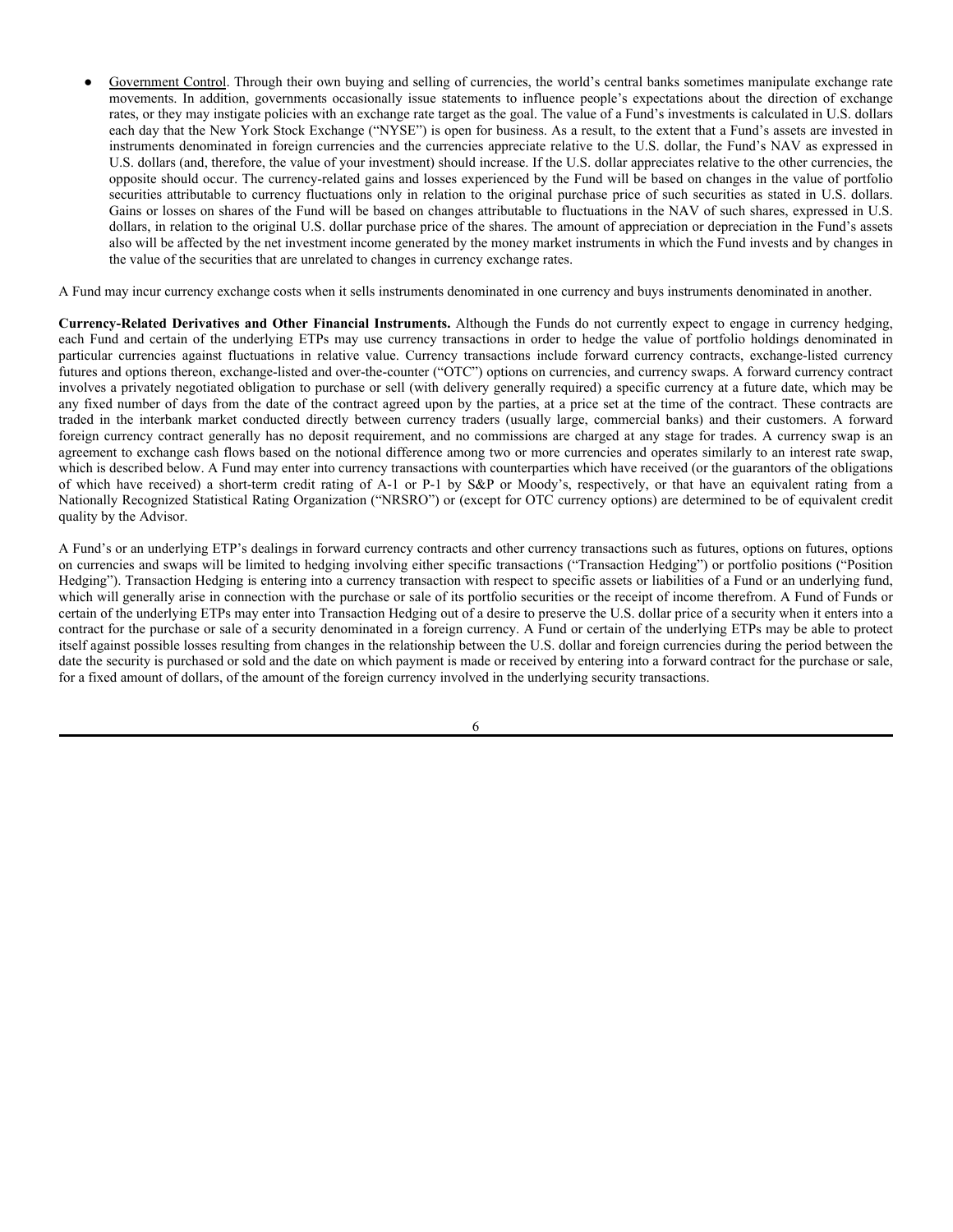#### **Currency Transactions**

**Foreign Currencies.** Each Fund may invest directly and indirectly in foreign currencies. The AdvisorShares Dorsey Wright ADR ETF, AdvisorShares North Square McKee Core Reserves ETF and AdvisorShares STAR Global Buy-Write ETF, in particular, are expected to have investment exposure to foreign currencies. Each Fund may conduct foreign currency transactions on a spot (*i.e.*, cash) or forward basis (*i.e.*, by entering into forward contracts to purchase or sell foreign currencies). Currency transactions made on a spot basis are for cash at the spot rate prevailing in the currency exchange market for buying or selling currency. Although foreign exchange dealers generally do not charge a fee for such conversions, they do realize a profit based on the difference between the prices at which they are buying and selling various currencies. Thus, a dealer may offer to sell a foreign currency at one rate, while offering a lesser rate of exchange should the counterparty desire to resell that currency to the dealer. When used for hedging purposes, forward currency contracts tend to limit any potential gain that may be realized if the value of the Fund's foreign holdings increases because of currency fluctuations.

Investments in foreign currencies are subject to numerous risks, not the least of which is the fluctuation of foreign currency exchange rates with respect to the U.S. dollar. Exchange rates fluctuate for a number of reasons.

- Inflation. Exchange rates change to reflect changes in a currency's buying power. Different countries experience different inflation rates due to different monetary and fiscal policies, different product and labor market conditions, and a host of other factors.
- Trade Deficits. Countries with trade deficits tend to experience a depreciating currency. Inflation may be the cause of a trade deficit, making a country's goods more expensive and less competitive and so reducing demand for its currency.
- Interest Rates. High interest rates may raise currency values in the short term by making such currencies more attractive to investors. However, since high interest rates are often the result of high inflation, long-term results may be the opposite.
- Budget Deficits and Low Savings Rates. Countries that run large budget deficits and save little of their national income tend to suffer a depreciating currency because they are forced to borrow abroad to finance their deficits. Payments of interest on this debt can inundate the currency markets with the currency of the debtor nation. Budget deficits also can indirectly contribute to currency depreciation if a government chooses inflationary measures to cope with its deficits and debts.
- Political Factors. Political instability in a country can cause a currency to depreciate. Demand for a certain currency may fall if a country appears a less desirable place in which to invest and do business.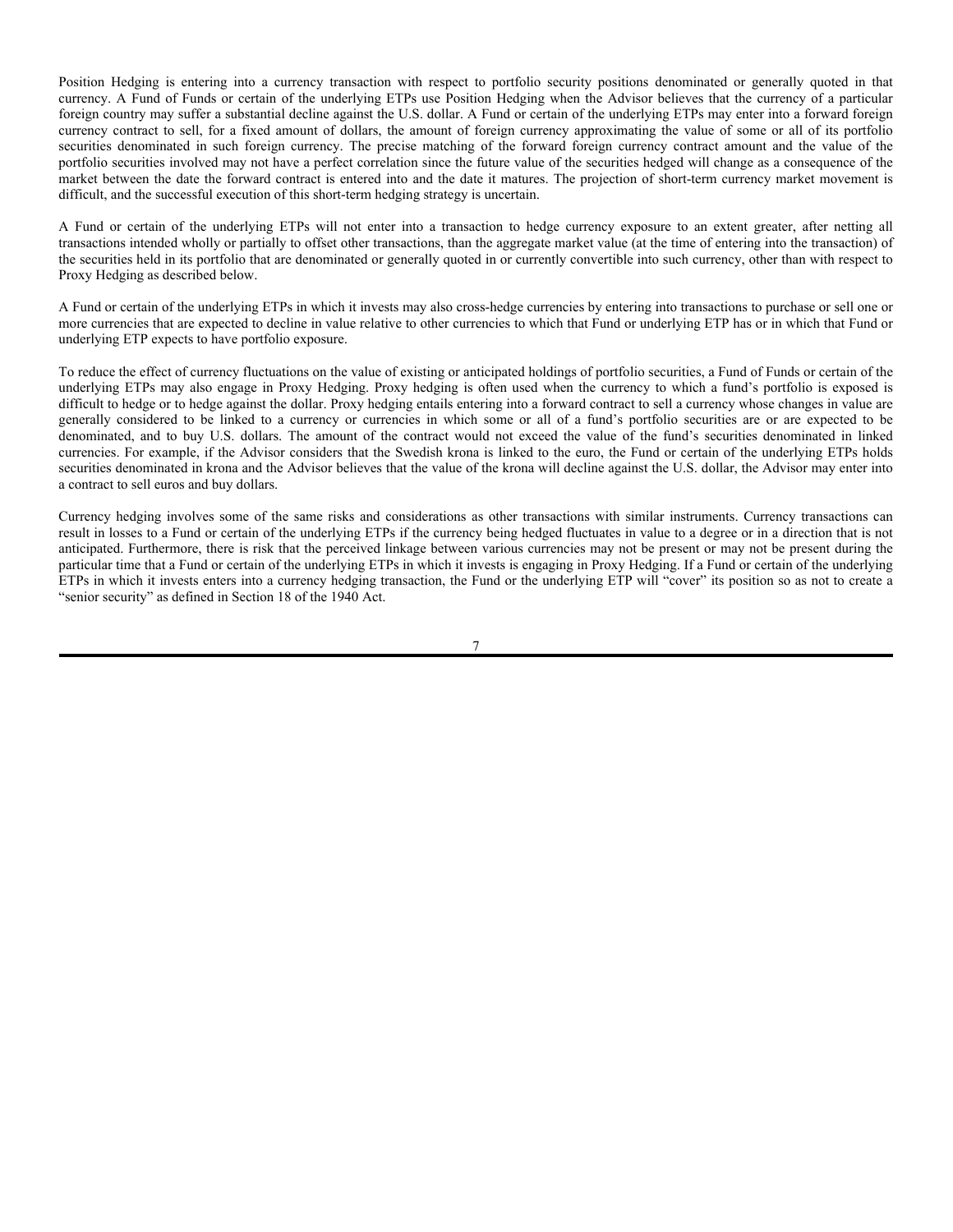Government Control. Through their own buying and selling of currencies, the world's central banks sometimes manipulate exchange rate movements. In addition, governments occasionally issue statements to influence people's expectations about the direction of exchange rates, or they may instigate policies with an exchange rate target as the goal. The value of a Fund's investments is calculated in U.S. dollars each day that the New York Stock Exchange ("NYSE") is open for business. As a result, to the extent that a Fund's assets are invested in instruments denominated in foreign currencies and the currencies appreciate relative to the U.S. dollar, the Fund's NAV as expressed in U.S. dollars (and, therefore, the value of your investment) should increase. If the U.S. dollar appreciates relative to the other currencies, the opposite should occur. The currency-related gains and losses experienced by the Fund will be based on changes in the value of portfolio securities attributable to currency fluctuations only in relation to the original purchase price of such securities as stated in U.S. dollars. Gains or losses on shares of the Fund will be based on changes attributable to fluctuations in the NAV of such shares, expressed in U.S. dollars, in relation to the original U.S. dollar purchase price of the shares. The amount of appreciation or depreciation in the Fund's assets also will be affected by the net investment income generated by the money market instruments in which the Fund invests and by changes in the value of the securities that are unrelated to changes in currency exchange rates.

A Fund may incur currency exchange costs when it sells instruments denominated in one currency and buys instruments denominated in another.

**Currency-Related Derivatives and Other Financial Instruments.** Although the Funds do not currently expect to engage in currency hedging, each Fund and certain of the underlying ETPs may use currency transactions in order to hedge the value of portfolio holdings denominated in particular currencies against fluctuations in relative value. Currency transactions include forward currency contracts, exchange-listed currency futures and options thereon, exchange-listed and over-the-counter ("OTC") options on currencies, and currency swaps. A forward currency contract involves a privately negotiated obligation to purchase or sell (with delivery generally required) a specific currency at a future date, which may be any fixed number of days from the date of the contract agreed upon by the parties, at a price set at the time of the contract. These contracts are traded in the interbank market conducted directly between currency traders (usually large, commercial banks) and their customers. A forward foreign currency contract generally has no deposit requirement, and no commissions are charged at any stage for trades. A currency swap is an agreement to exchange cash flows based on the notional difference among two or more currencies and operates similarly to an interest rate swap, which is described below. A Fund may enter into currency transactions with counterparties which have received (or the guarantors of the obligations of which have received) a short-term credit rating of A-1 or P-1 by S&P or Moody's, respectively, or that have an equivalent rating from a Nationally Recognized Statistical Rating Organization ("NRSRO") or (except for OTC currency options) are determined to be of equivalent credit quality by the Advisor.

A Fund's or an underlying ETP's dealings in forward currency contracts and other currency transactions such as futures, options on futures, options on currencies and swaps will be limited to hedging involving either specific transactions ("Transaction Hedging") or portfolio positions ("Position Hedging"). Transaction Hedging is entering into a currency transaction with respect to specific assets or liabilities of a Fund or an underlying fund, which will generally arise in connection with the purchase or sale of its portfolio securities or the receipt of income therefrom. A Fund of Funds or certain of the underlying ETPs may enter into Transaction Hedging out of a desire to preserve the U.S. dollar price of a security when it enters into a contract for the purchase or sale of a security denominated in a foreign currency. A Fund or certain of the underlying ETPs may be able to protect itself against possible losses resulting from changes in the relationship between the U.S. dollar and foreign currencies during the period between the date the security is purchased or sold and the date on which payment is made or received by entering into a forward contract for the purchase or sale, for a fixed amount of dollars, of the amount of the foreign currency involved in the underlying security transactions.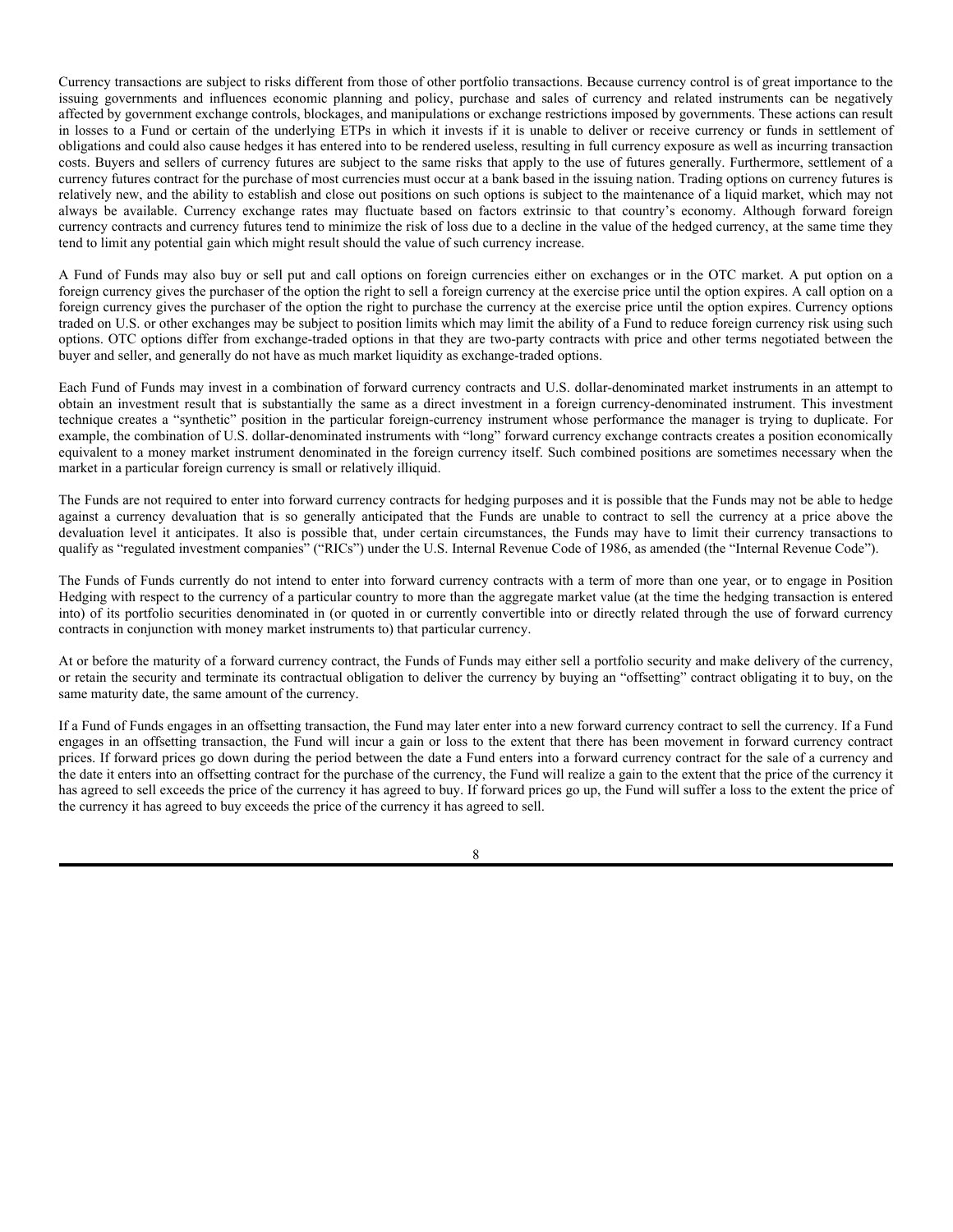Position Hedging is entering into a currency transaction with respect to portfolio security positions denominated or generally quoted in that currency. A Fund of Funds or certain of the underlying ETPs use Position Hedging when the Advisor believes that the currency of a particular foreign country may suffer a substantial decline against the U.S. dollar. A Fund or certain of the underlying ETPs may enter into a forward foreign currency contract to sell, for a fixed amount of dollars, the amount of foreign currency approximating the value of some or all of its portfolio securities denominated in such foreign currency. The precise matching of the forward foreign currency contract amount and the value of the portfolio securities involved may not have a perfect correlation since the future value of the securities hedged will change as a consequence of the market between the date the forward contract is entered into and the date it matures. The projection of short-term currency market movement is difficult, and the successful execution of this short-term hedging strategy is uncertain.

A Fund or certain of the underlying ETPs will not enter into a transaction to hedge currency exposure to an extent greater, after netting all transactions intended wholly or partially to offset other transactions, than the aggregate market value (at the time of entering into the transaction) of the securities held in its portfolio that are denominated or generally quoted in or currently convertible into such currency, other than with respect to Proxy Hedging as described below.

A Fund or certain of the underlying ETPs in which it invests may also cross-hedge currencies by entering into transactions to purchase or sell one or more currencies that are expected to decline in value relative to other currencies to which that Fund or underlying ETP has or in which that Fund or underlying ETP expects to have portfolio exposure.

To reduce the effect of currency fluctuations on the value of existing or anticipated holdings of portfolio securities, a Fund of Funds or certain of the underlying ETPs may also engage in Proxy Hedging. Proxy hedging is often used when the currency to which a fund's portfolio is exposed is difficult to hedge or to hedge against the dollar. Proxy hedging entails entering into a forward contract to sell a currency whose changes in value are generally considered to be linked to a currency or currencies in which some or all of a fund's portfolio securities are or are expected to be denominated, and to buy U.S. dollars. The amount of the contract would not exceed the value of the fund's securities denominated in linked currencies. For example, if the Advisor considers that the Swedish krona is linked to the euro, the Fund or certain of the underlying ETPs holds securities denominated in krona and the Advisor believes that the value of the krona will decline against the U.S. dollar, the Advisor may enter into a contract to sell euros and buy dollars.

Currency hedging involves some of the same risks and considerations as other transactions with similar instruments. Currency transactions can result in losses to a Fund or certain of the underlying ETPs if the currency being hedged fluctuates in value to a degree or in a direction that is not anticipated. Furthermore, there is risk that the perceived linkage between various currencies may not be present or may not be present during the particular time that a Fund or certain of the underlying ETPs in which it invests is engaging in Proxy Hedging. If a Fund or certain of the underlying ETPs in which it invests enters into a currency hedging transaction, the Fund or the underlying ETP will "cover" its position so as not to create a "senior security" as defined in Section 18 of the 1940 Act.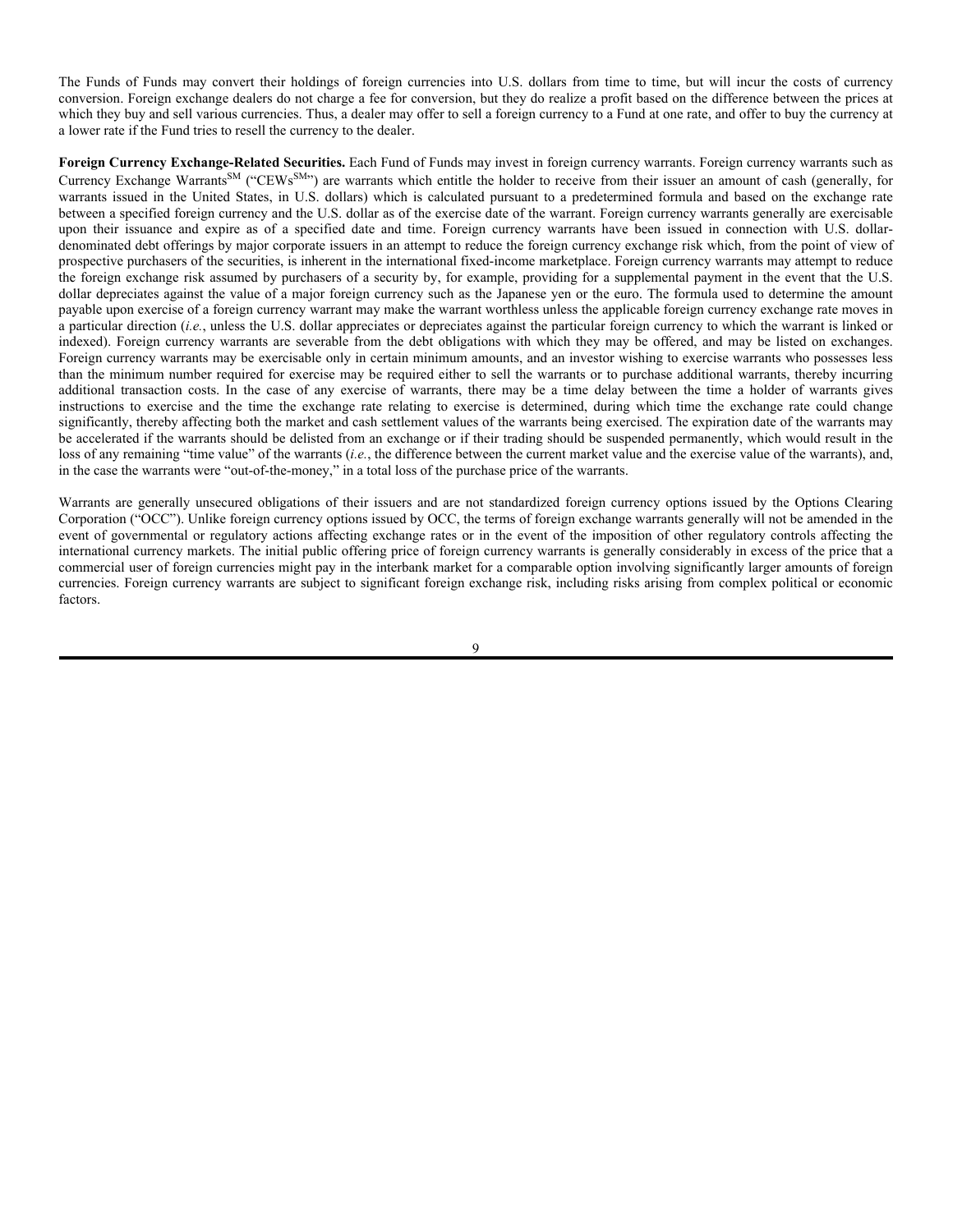Currency transactions are subject to risks different from those of other portfolio transactions. Because currency control is of great importance to the issuing governments and influences economic planning and policy, purchase and sales of currency and related instruments can be negatively affected by government exchange controls, blockages, and manipulations or exchange restrictions imposed by governments. These actions can result in losses to a Fund or certain of the underlying ETPs in which it invests if it is unable to deliver or receive currency or funds in settlement of obligations and could also cause hedges it has entered into to be rendered useless, resulting in full currency exposure as well as incurring transaction costs. Buyers and sellers of currency futures are subject to the same risks that apply to the use of futures generally. Furthermore, settlement of a currency futures contract for the purchase of most currencies must occur at a bank based in the issuing nation. Trading options on currency futures is relatively new, and the ability to establish and close out positions on such options is subject to the maintenance of a liquid market, which may not always be available. Currency exchange rates may fluctuate based on factors extrinsic to that country's economy. Although forward foreign currency contracts and currency futures tend to minimize the risk of loss due to a decline in the value of the hedged currency, at the same time they tend to limit any potential gain which might result should the value of such currency increase.

A Fund of Funds may also buy or sell put and call options on foreign currencies either on exchanges or in the OTC market. A put option on a foreign currency gives the purchaser of the option the right to sell a foreign currency at the exercise price until the option expires. A call option on a foreign currency gives the purchaser of the option the right to purchase the currency at the exercise price until the option expires. Currency options traded on U.S. or other exchanges may be subject to position limits which may limit the ability of a Fund to reduce foreign currency risk using such options. OTC options differ from exchange-traded options in that they are two-party contracts with price and other terms negotiated between the buyer and seller, and generally do not have as much market liquidity as exchange-traded options.

Each Fund of Funds may invest in a combination of forward currency contracts and U.S. dollar-denominated market instruments in an attempt to obtain an investment result that is substantially the same as a direct investment in a foreign currency-denominated instrument. This investment technique creates a "synthetic" position in the particular foreign-currency instrument whose performance the manager is trying to duplicate. For example, the combination of U.S. dollar-denominated instruments with "long" forward currency exchange contracts creates a position economically equivalent to a money market instrument denominated in the foreign currency itself. Such combined positions are sometimes necessary when the market in a particular foreign currency is small or relatively illiquid.

The Funds are not required to enter into forward currency contracts for hedging purposes and it is possible that the Funds may not be able to hedge against a currency devaluation that is so generally anticipated that the Funds are unable to contract to sell the currency at a price above the devaluation level it anticipates. It also is possible that, under certain circumstances, the Funds may have to limit their currency transactions to qualify as "regulated investment companies" ("RICs") under the U.S. Internal Revenue Code of 1986, as amended (the "Internal Revenue Code").

The Funds of Funds currently do not intend to enter into forward currency contracts with a term of more than one year, or to engage in Position Hedging with respect to the currency of a particular country to more than the aggregate market value (at the time the hedging transaction is entered into) of its portfolio securities denominated in (or quoted in or currently convertible into or directly related through the use of forward currency contracts in conjunction with money market instruments to) that particular currency.

At or before the maturity of a forward currency contract, the Funds of Funds may either sell a portfolio security and make delivery of the currency, or retain the security and terminate its contractual obligation to deliver the currency by buying an "offsetting" contract obligating it to buy, on the same maturity date, the same amount of the currency.

If a Fund of Funds engages in an offsetting transaction, the Fund may later enter into a new forward currency contract to sell the currency. If a Fund engages in an offsetting transaction, the Fund will incur a gain or loss to the extent that there has been movement in forward currency contract prices. If forward prices go down during the period between the date a Fund enters into a forward currency contract for the sale of a currency and the date it enters into an offsetting contract for the purchase of the currency, the Fund will realize a gain to the extent that the price of the currency it has agreed to sell exceeds the price of the currency it has agreed to buy. If forward prices go up, the Fund will suffer a loss to the extent the price of the currency it has agreed to buy exceeds the price of the currency it has agreed to sell.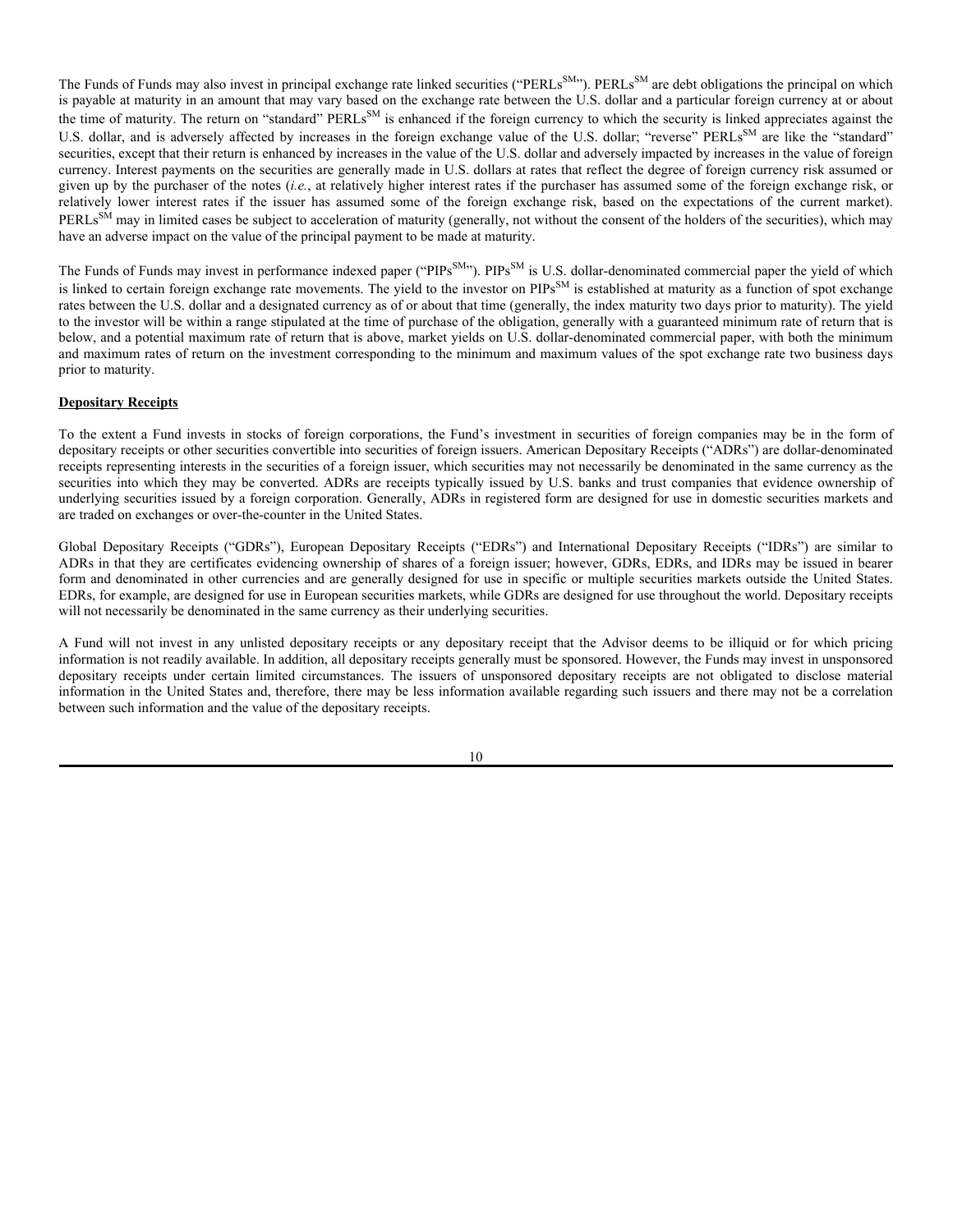The Funds of Funds may convert their holdings of foreign currencies into U.S. dollars from time to time, but will incur the costs of currency conversion. Foreign exchange dealers do not charge a fee for conversion, but they do realize a profit based on the difference between the prices at which they buy and sell various currencies. Thus, a dealer may offer to sell a foreign currency to a Fund at one rate, and offer to buy the currency at a lower rate if the Fund tries to resell the currency to the dealer.

**Foreign Currency Exchange-Related Securities.** Each Fund of Funds may invest in foreign currency warrants. Foreign currency warrants such as Currency Exchange Warrants<sup>SM</sup> ("CEWs<sup>SM</sup>") are warrants which entitle the holder to receive from their issuer an amount of cash (generally, for warrants issued in the United States, in U.S. dollars) which is calculated pursuant to a predetermined formula and based on the exchange rate between a specified foreign currency and the U.S. dollar as of the exercise date of the warrant. Foreign currency warrants generally are exercisable upon their issuance and expire as of a specified date and time. Foreign currency warrants have been issued in connection with U.S. dollardenominated debt offerings by major corporate issuers in an attempt to reduce the foreign currency exchange risk which, from the point of view of prospective purchasers of the securities, is inherent in the international fixed-income marketplace. Foreign currency warrants may attempt to reduce the foreign exchange risk assumed by purchasers of a security by, for example, providing for a supplemental payment in the event that the U.S. dollar depreciates against the value of a major foreign currency such as the Japanese yen or the euro. The formula used to determine the amount payable upon exercise of a foreign currency warrant may make the warrant worthless unless the applicable foreign currency exchange rate moves in a particular direction (*i.e.*, unless the U.S. dollar appreciates or depreciates against the particular foreign currency to which the warrant is linked or indexed). Foreign currency warrants are severable from the debt obligations with which they may be offered, and may be listed on exchanges. Foreign currency warrants may be exercisable only in certain minimum amounts, and an investor wishing to exercise warrants who possesses less than the minimum number required for exercise may be required either to sell the warrants or to purchase additional warrants, thereby incurring additional transaction costs. In the case of any exercise of warrants, there may be a time delay between the time a holder of warrants gives instructions to exercise and the time the exchange rate relating to exercise is determined, during which time the exchange rate could change significantly, thereby affecting both the market and cash settlement values of the warrants being exercised. The expiration date of the warrants may be accelerated if the warrants should be delisted from an exchange or if their trading should be suspended permanently, which would result in the loss of any remaining "time value" of the warrants (*i.e.*, the difference between the current market value and the exercise value of the warrants), and, in the case the warrants were "out-of-the-money," in a total loss of the purchase price of the warrants.

Warrants are generally unsecured obligations of their issuers and are not standardized foreign currency options issued by the Options Clearing Corporation ("OCC"). Unlike foreign currency options issued by OCC, the terms of foreign exchange warrants generally will not be amended in the event of governmental or regulatory actions affecting exchange rates or in the event of the imposition of other regulatory controls affecting the international currency markets. The initial public offering price of foreign currency warrants is generally considerably in excess of the price that a commercial user of foreign currencies might pay in the interbank market for a comparable option involving significantly larger amounts of foreign currencies. Foreign currency warrants are subject to significant foreign exchange risk, including risks arising from complex political or economic factors.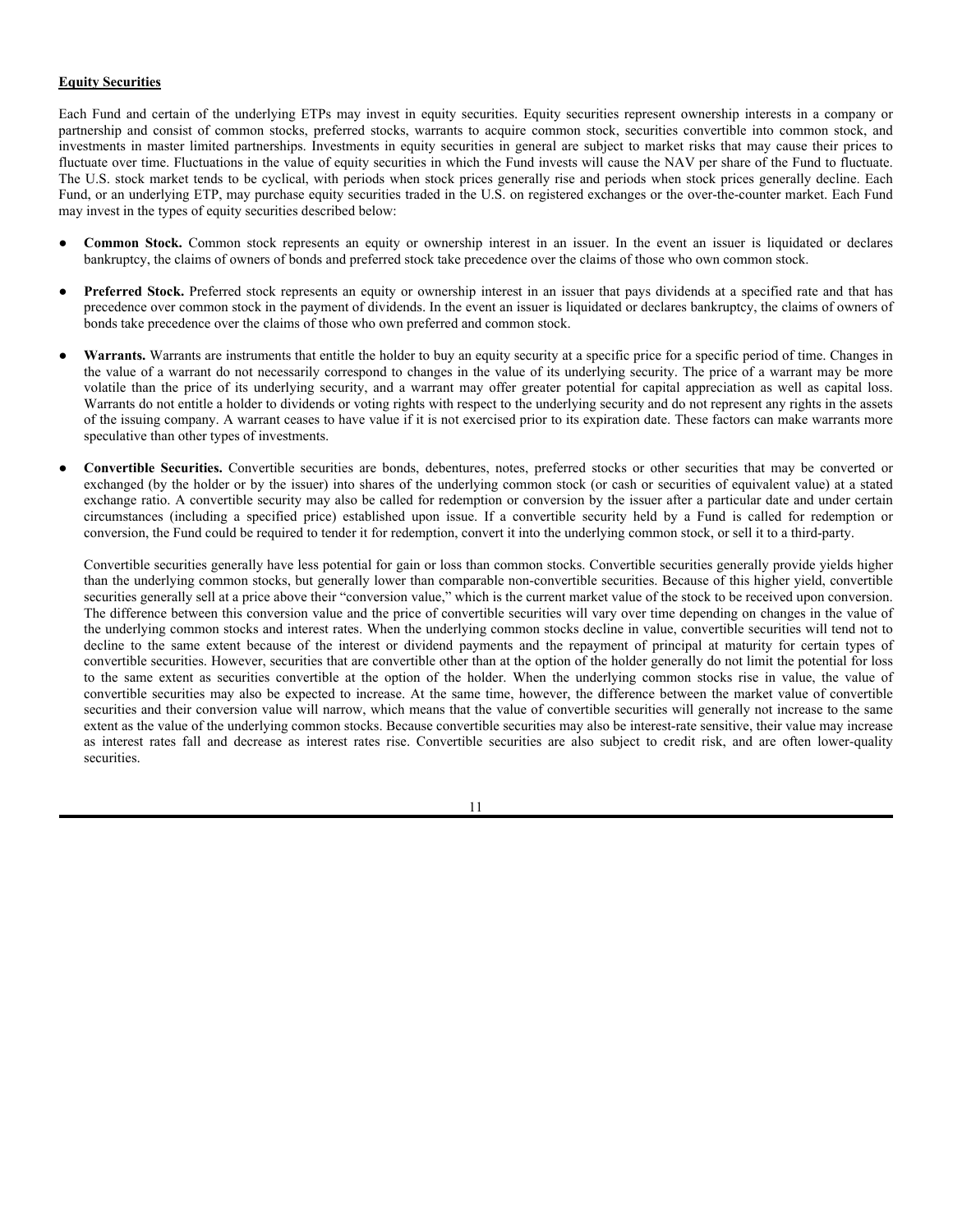The Funds of Funds may also invest in principal exchange rate linked securities ("PERLs<sup>SM</sup>"). PERLs<sup>SM</sup> are debt obligations the principal on which is payable at maturity in an amount that may vary based on the exchange rate between the U.S. dollar and a particular foreign currency at or about the time of maturity. The return on "standard" PERLs<sup>SM</sup> is enhanced if the foreign currency to which the security is linked appreciates against the U.S. dollar, and is adversely affected by increases in the foreign exchange value of the U.S. dollar; "reverse" PERLs<sup>SM</sup> are like the "standard" securities, except that their return is enhanced by increases in the value of the U.S. dollar and adversely impacted by increases in the value of foreign currency. Interest payments on the securities are generally made in U.S. dollars at rates that reflect the degree of foreign currency risk assumed or given up by the purchaser of the notes (*i.e.*, at relatively higher interest rates if the purchaser has assumed some of the foreign exchange risk, or relatively lower interest rates if the issuer has assumed some of the foreign exchange risk, based on the expectations of the current market). PERLs<sup>SM</sup> may in limited cases be subject to acceleration of maturity (generally, not without the consent of the holders of the securities), which may have an adverse impact on the value of the principal payment to be made at maturity.

The Funds of Funds may invest in performance indexed paper ("PIPs<sup>SM</sup>"). PIPs<sup>SM</sup> is U.S. dollar-denominated commercial paper the yield of which is linked to certain foreign exchange rate movements. The yield to the investor on PIPs<sup>SM</sup> is established at maturity as a function of spot exchange rates between the U.S. dollar and a designated currency as of or about that time (generally, the index maturity two days prior to maturity). The yield to the investor will be within a range stipulated at the time of purchase of the obligation, generally with a guaranteed minimum rate of return that is below, and a potential maximum rate of return that is above, market yields on U.S. dollar-denominated commercial paper, with both the minimum and maximum rates of return on the investment corresponding to the minimum and maximum values of the spot exchange rate two business days prior to maturity.

#### **Depositary Receipts**

To the extent a Fund invests in stocks of foreign corporations, the Fund's investment in securities of foreign companies may be in the form of depositary receipts or other securities convertible into securities of foreign issuers. American Depositary Receipts ("ADRs") are dollar-denominated receipts representing interests in the securities of a foreign issuer, which securities may not necessarily be denominated in the same currency as the securities into which they may be converted. ADRs are receipts typically issued by U.S. banks and trust companies that evidence ownership of underlying securities issued by a foreign corporation. Generally, ADRs in registered form are designed for use in domestic securities markets and are traded on exchanges or over-the-counter in the United States.

Global Depositary Receipts ("GDRs"), European Depositary Receipts ("EDRs") and International Depositary Receipts ("IDRs") are similar to ADRs in that they are certificates evidencing ownership of shares of a foreign issuer; however, GDRs, EDRs, and IDRs may be issued in bearer form and denominated in other currencies and are generally designed for use in specific or multiple securities markets outside the United States. EDRs, for example, are designed for use in European securities markets, while GDRs are designed for use throughout the world. Depositary receipts will not necessarily be denominated in the same currency as their underlying securities.

A Fund will not invest in any unlisted depositary receipts or any depositary receipt that the Advisor deems to be illiquid or for which pricing information is not readily available. In addition, all depositary receipts generally must be sponsored. However, the Funds may invest in unsponsored depositary receipts under certain limited circumstances. The issuers of unsponsored depositary receipts are not obligated to disclose material information in the United States and, therefore, there may be less information available regarding such issuers and there may not be a correlation between such information and the value of the depositary receipts.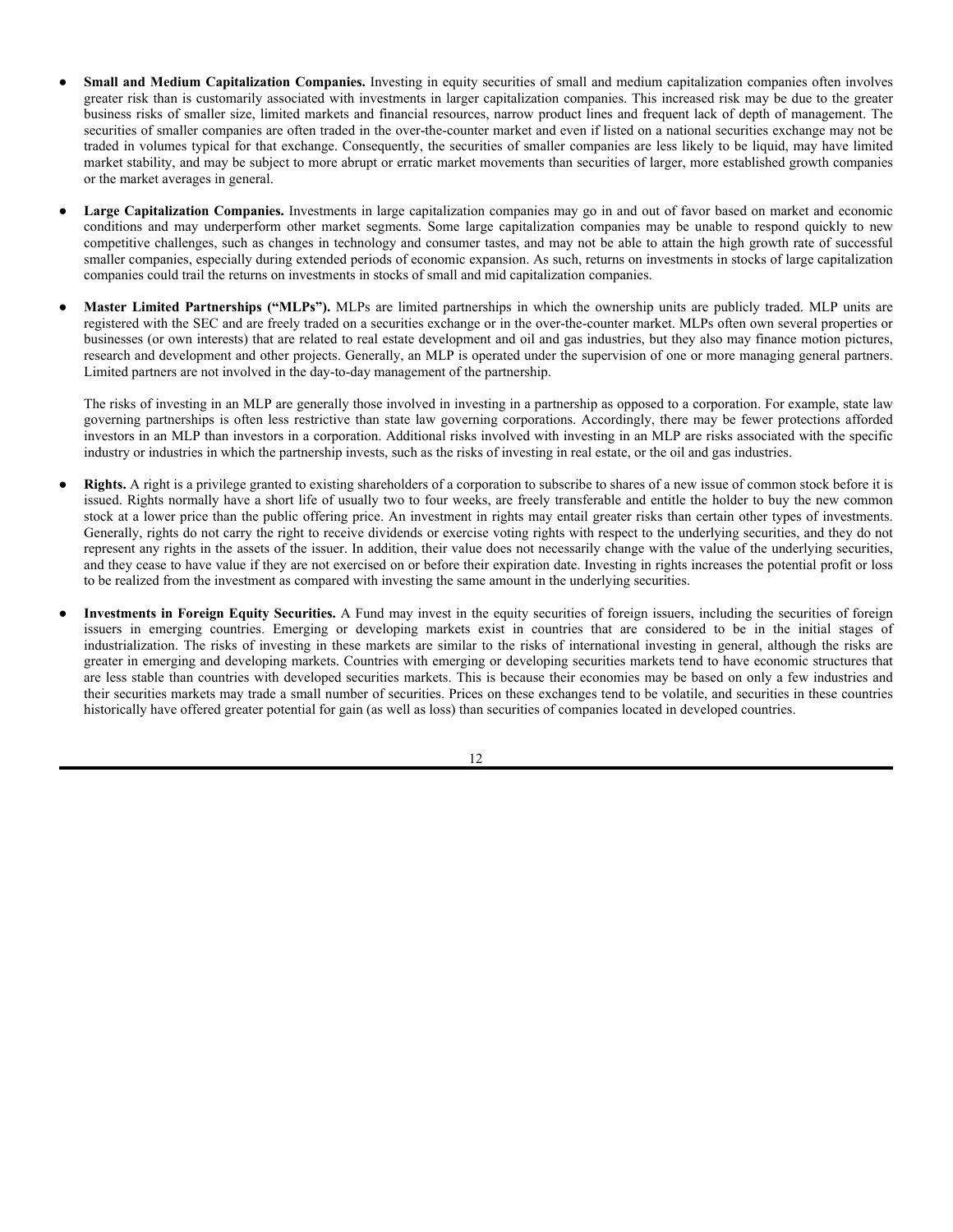### **Equity Securities**

Each Fund and certain of the underlying ETPs may invest in equity securities. Equity securities represent ownership interests in a company or partnership and consist of common stocks, preferred stocks, warrants to acquire common stock, securities convertible into common stock, and investments in master limited partnerships. Investments in equity securities in general are subject to market risks that may cause their prices to fluctuate over time. Fluctuations in the value of equity securities in which the Fund invests will cause the NAV per share of the Fund to fluctuate. The U.S. stock market tends to be cyclical, with periods when stock prices generally rise and periods when stock prices generally decline. Each Fund, or an underlying ETP, may purchase equity securities traded in the U.S. on registered exchanges or the over-the-counter market. Each Fund may invest in the types of equity securities described below:

- **Common Stock.** Common stock represents an equity or ownership interest in an issuer. In the event an issuer is liquidated or declares bankruptcy, the claims of owners of bonds and preferred stock take precedence over the claims of those who own common stock.
- Preferred Stock. Preferred stock represents an equity or ownership interest in an issuer that pays dividends at a specified rate and that has precedence over common stock in the payment of dividends. In the event an issuer is liquidated or declares bankruptcy, the claims of owners of bonds take precedence over the claims of those who own preferred and common stock.
- Warrants. Warrants are instruments that entitle the holder to buy an equity security at a specific price for a specific period of time. Changes in the value of a warrant do not necessarily correspond to changes in the value of its underlying security. The price of a warrant may be more volatile than the price of its underlying security, and a warrant may offer greater potential for capital appreciation as well as capital loss. Warrants do not entitle a holder to dividends or voting rights with respect to the underlying security and do not represent any rights in the assets of the issuing company. A warrant ceases to have value if it is not exercised prior to its expiration date. These factors can make warrants more speculative than other types of investments.
- **Convertible Securities.** Convertible securities are bonds, debentures, notes, preferred stocks or other securities that may be converted or exchanged (by the holder or by the issuer) into shares of the underlying common stock (or cash or securities of equivalent value) at a stated exchange ratio. A convertible security may also be called for redemption or conversion by the issuer after a particular date and under certain circumstances (including a specified price) established upon issue. If a convertible security held by a Fund is called for redemption or conversion, the Fund could be required to tender it for redemption, convert it into the underlying common stock, or sell it to a third-party.

Convertible securities generally have less potential for gain or loss than common stocks. Convertible securities generally provide yields higher than the underlying common stocks, but generally lower than comparable non-convertible securities. Because of this higher yield, convertible securities generally sell at a price above their "conversion value," which is the current market value of the stock to be received upon conversion. The difference between this conversion value and the price of convertible securities will vary over time depending on changes in the value of the underlying common stocks and interest rates. When the underlying common stocks decline in value, convertible securities will tend not to decline to the same extent because of the interest or dividend payments and the repayment of principal at maturity for certain types of convertible securities. However, securities that are convertible other than at the option of the holder generally do not limit the potential for loss to the same extent as securities convertible at the option of the holder. When the underlying common stocks rise in value, the value of convertible securities may also be expected to increase. At the same time, however, the difference between the market value of convertible securities and their conversion value will narrow, which means that the value of convertible securities will generally not increase to the same extent as the value of the underlying common stocks. Because convertible securities may also be interest-rate sensitive, their value may increase as interest rates fall and decrease as interest rates rise. Convertible securities are also subject to credit risk, and are often lower-quality securities.

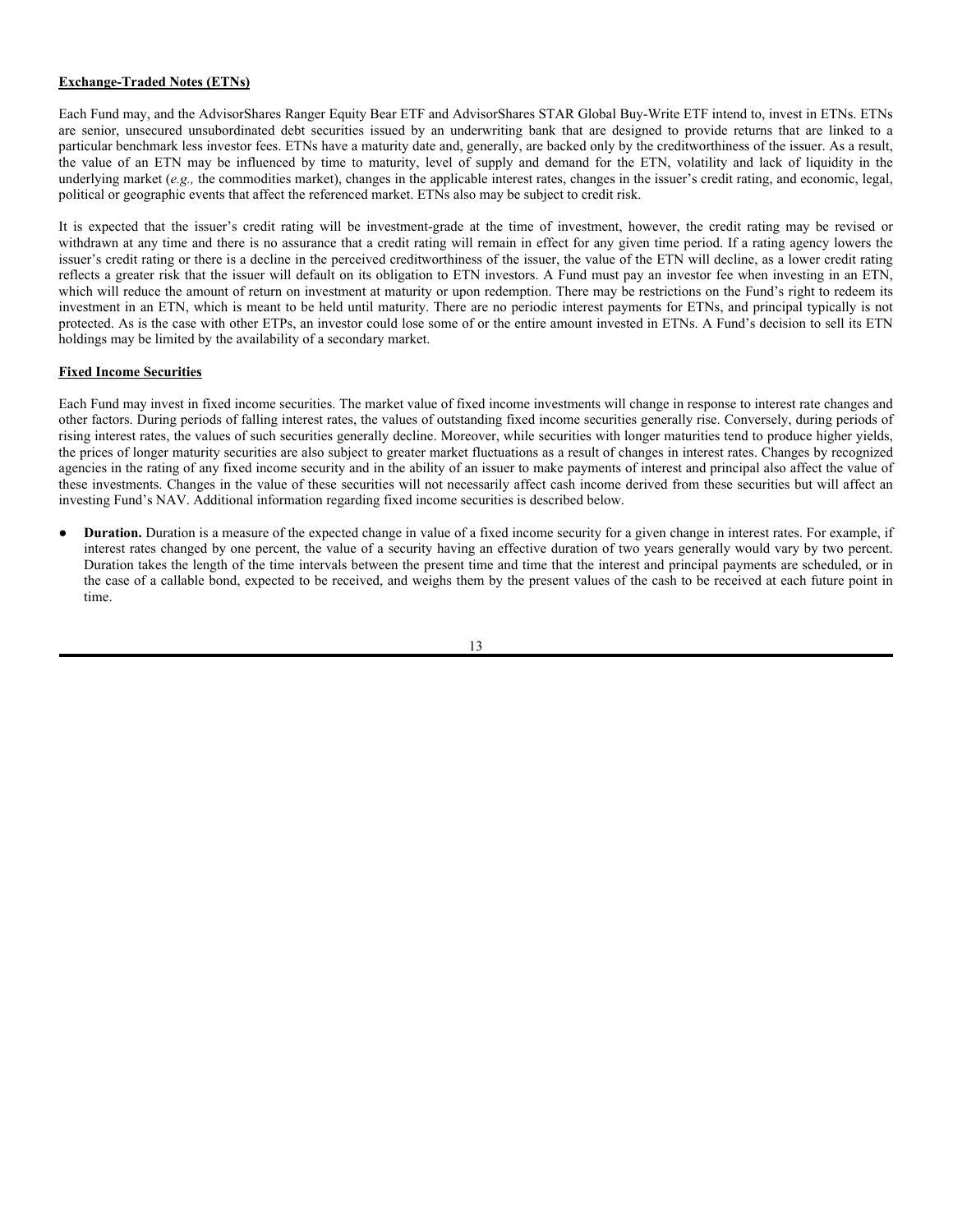- **Small and Medium Capitalization Companies.** Investing in equity securities of small and medium capitalization companies often involves greater risk than is customarily associated with investments in larger capitalization companies. This increased risk may be due to the greater business risks of smaller size, limited markets and financial resources, narrow product lines and frequent lack of depth of management. The securities of smaller companies are often traded in the over-the-counter market and even if listed on a national securities exchange may not be traded in volumes typical for that exchange. Consequently, the securities of smaller companies are less likely to be liquid, may have limited market stability, and may be subject to more abrupt or erratic market movements than securities of larger, more established growth companies or the market averages in general.
- Large Capitalization Companies. Investments in large capitalization companies may go in and out of favor based on market and economic conditions and may underperform other market segments. Some large capitalization companies may be unable to respond quickly to new competitive challenges, such as changes in technology and consumer tastes, and may not be able to attain the high growth rate of successful smaller companies, especially during extended periods of economic expansion. As such, returns on investments in stocks of large capitalization companies could trail the returns on investments in stocks of small and mid capitalization companies.
- Master Limited Partnerships ("MLPs"). MLPs are limited partnerships in which the ownership units are publicly traded. MLP units are registered with the SEC and are freely traded on a securities exchange or in the over-the-counter market. MLPs often own several properties or businesses (or own interests) that are related to real estate development and oil and gas industries, but they also may finance motion pictures, research and development and other projects. Generally, an MLP is operated under the supervision of one or more managing general partners. Limited partners are not involved in the day-to-day management of the partnership.

The risks of investing in an MLP are generally those involved in investing in a partnership as opposed to a corporation. For example, state law governing partnerships is often less restrictive than state law governing corporations. Accordingly, there may be fewer protections afforded investors in an MLP than investors in a corporation. Additional risks involved with investing in an MLP are risks associated with the specific industry or industries in which the partnership invests, such as the risks of investing in real estate, or the oil and gas industries.

- **Rights.** A right is a privilege granted to existing shareholders of a corporation to subscribe to shares of a new issue of common stock before it is issued. Rights normally have a short life of usually two to four weeks, are freely transferable and entitle the holder to buy the new common stock at a lower price than the public offering price. An investment in rights may entail greater risks than certain other types of investments. Generally, rights do not carry the right to receive dividends or exercise voting rights with respect to the underlying securities, and they do not represent any rights in the assets of the issuer. In addition, their value does not necessarily change with the value of the underlying securities, and they cease to have value if they are not exercised on or before their expiration date. Investing in rights increases the potential profit or loss to be realized from the investment as compared with investing the same amount in the underlying securities.
- Investments in Foreign Equity Securities. A Fund may invest in the equity securities of foreign issuers, including the securities of foreign issuers in emerging countries. Emerging or developing markets exist in countries that are considered to be in the initial stages of industrialization. The risks of investing in these markets are similar to the risks of international investing in general, although the risks are greater in emerging and developing markets. Countries with emerging or developing securities markets tend to have economic structures that are less stable than countries with developed securities markets. This is because their economies may be based on only a few industries and their securities markets may trade a small number of securities. Prices on these exchanges tend to be volatile, and securities in these countries historically have offered greater potential for gain (as well as loss) than securities of companies located in developed countries.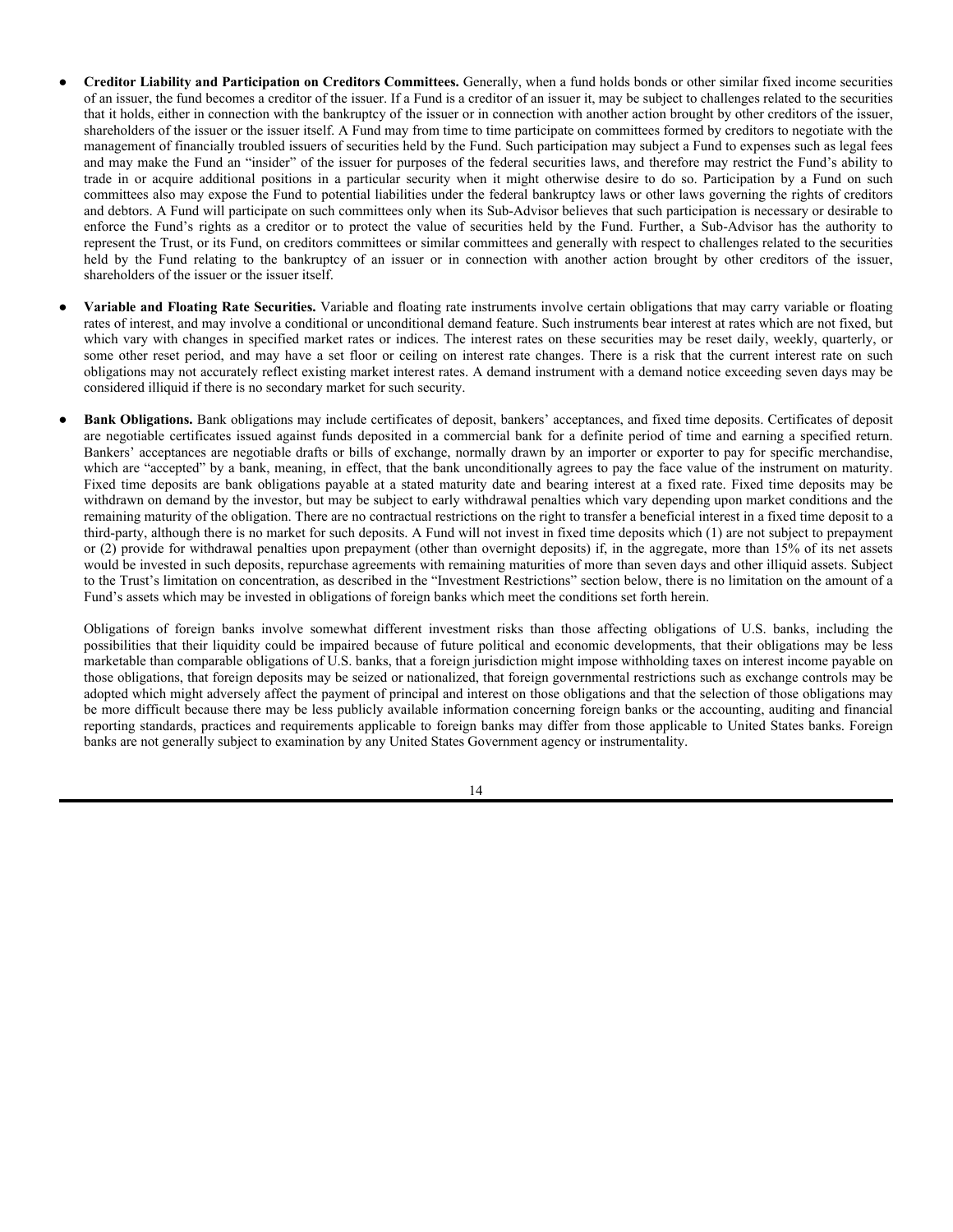#### **Exchange-Traded Notes (ETNs)**

Each Fund may, and the AdvisorShares Ranger Equity Bear ETF and AdvisorShares STAR Global Buy-Write ETF intend to, invest in ETNs. ETNs are senior, unsecured unsubordinated debt securities issued by an underwriting bank that are designed to provide returns that are linked to a particular benchmark less investor fees. ETNs have a maturity date and, generally, are backed only by the creditworthiness of the issuer. As a result, the value of an ETN may be influenced by time to maturity, level of supply and demand for the ETN, volatility and lack of liquidity in the underlying market (*e.g.,* the commodities market), changes in the applicable interest rates, changes in the issuer's credit rating, and economic, legal, political or geographic events that affect the referenced market. ETNs also may be subject to credit risk.

It is expected that the issuer's credit rating will be investment-grade at the time of investment, however, the credit rating may be revised or withdrawn at any time and there is no assurance that a credit rating will remain in effect for any given time period. If a rating agency lowers the issuer's credit rating or there is a decline in the perceived creditworthiness of the issuer, the value of the ETN will decline, as a lower credit rating reflects a greater risk that the issuer will default on its obligation to ETN investors. A Fund must pay an investor fee when investing in an ETN, which will reduce the amount of return on investment at maturity or upon redemption. There may be restrictions on the Fund's right to redeem its investment in an ETN, which is meant to be held until maturity. There are no periodic interest payments for ETNs, and principal typically is not protected. As is the case with other ETPs, an investor could lose some of or the entire amount invested in ETNs. A Fund's decision to sell its ETN holdings may be limited by the availability of a secondary market.

#### **Fixed Income Securities**

Each Fund may invest in fixed income securities. The market value of fixed income investments will change in response to interest rate changes and other factors. During periods of falling interest rates, the values of outstanding fixed income securities generally rise. Conversely, during periods of rising interest rates, the values of such securities generally decline. Moreover, while securities with longer maturities tend to produce higher yields, the prices of longer maturity securities are also subject to greater market fluctuations as a result of changes in interest rates. Changes by recognized agencies in the rating of any fixed income security and in the ability of an issuer to make payments of interest and principal also affect the value of these investments. Changes in the value of these securities will not necessarily affect cash income derived from these securities but will affect an investing Fund's NAV. Additional information regarding fixed income securities is described below.

● **Duration.** Duration is a measure of the expected change in value of a fixed income security for a given change in interest rates. For example, if interest rates changed by one percent, the value of a security having an effective duration of two years generally would vary by two percent. Duration takes the length of the time intervals between the present time and time that the interest and principal payments are scheduled, or in the case of a callable bond, expected to be received, and weighs them by the present values of the cash to be received at each future point in time.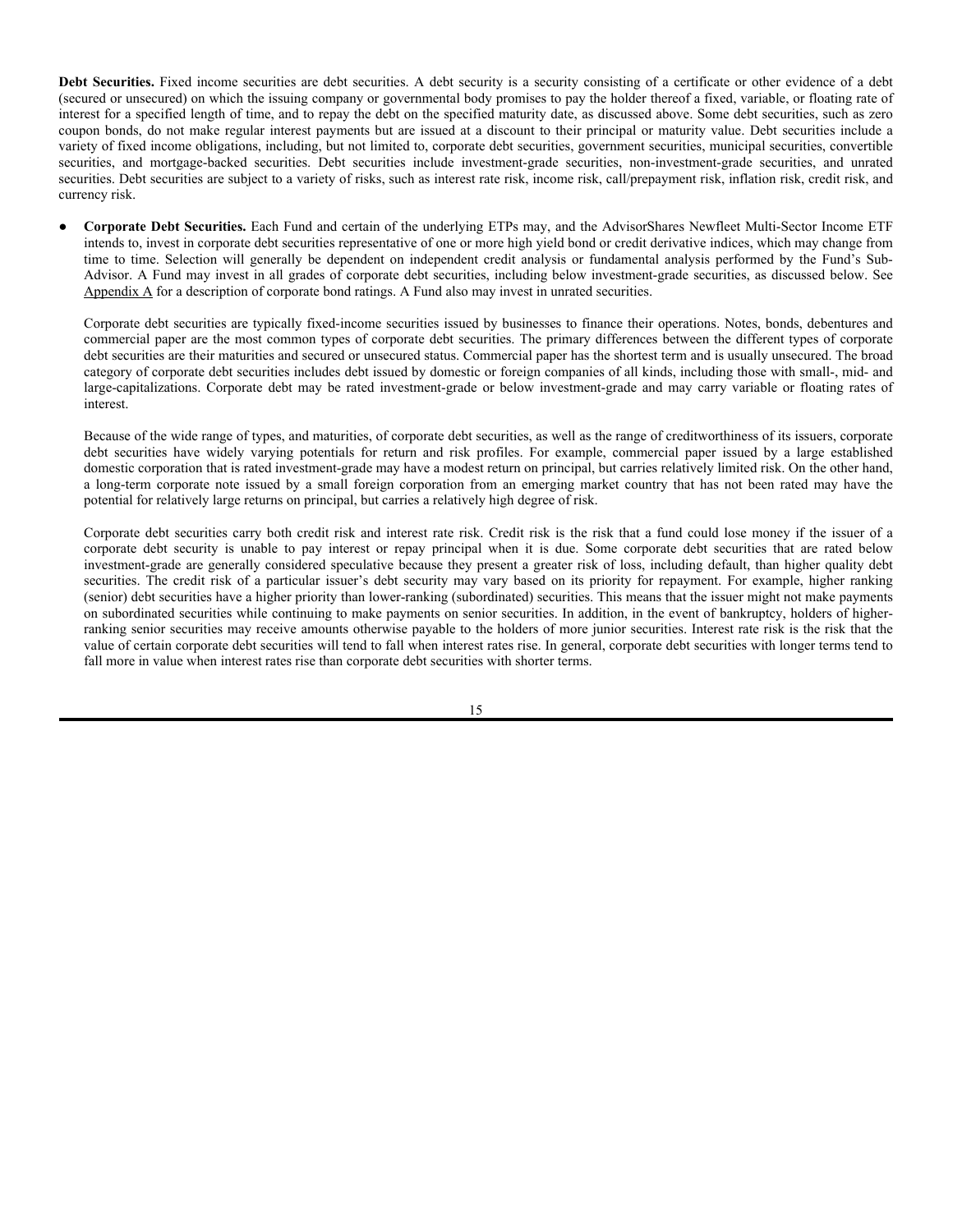- **Creditor Liability and Participation on Creditors Committees.** Generally, when a fund holds bonds or other similar fixed income securities of an issuer, the fund becomes a creditor of the issuer. If a Fund is a creditor of an issuer it, may be subject to challenges related to the securities that it holds, either in connection with the bankruptcy of the issuer or in connection with another action brought by other creditors of the issuer, shareholders of the issuer or the issuer itself. A Fund may from time to time participate on committees formed by creditors to negotiate with the management of financially troubled issuers of securities held by the Fund. Such participation may subject a Fund to expenses such as legal fees and may make the Fund an "insider" of the issuer for purposes of the federal securities laws, and therefore may restrict the Fund's ability to trade in or acquire additional positions in a particular security when it might otherwise desire to do so. Participation by a Fund on such committees also may expose the Fund to potential liabilities under the federal bankruptcy laws or other laws governing the rights of creditors and debtors. A Fund will participate on such committees only when its Sub-Advisor believes that such participation is necessary or desirable to enforce the Fund's rights as a creditor or to protect the value of securities held by the Fund. Further, a Sub-Advisor has the authority to represent the Trust, or its Fund, on creditors committees or similar committees and generally with respect to challenges related to the securities held by the Fund relating to the bankruptcy of an issuer or in connection with another action brought by other creditors of the issuer, shareholders of the issuer or the issuer itself.
- Variable and Floating Rate Securities. Variable and floating rate instruments involve certain obligations that may carry variable or floating rates of interest, and may involve a conditional or unconditional demand feature. Such instruments bear interest at rates which are not fixed, but which vary with changes in specified market rates or indices. The interest rates on these securities may be reset daily, weekly, quarterly, or some other reset period, and may have a set floor or ceiling on interest rate changes. There is a risk that the current interest rate on such obligations may not accurately reflect existing market interest rates. A demand instrument with a demand notice exceeding seven days may be considered illiquid if there is no secondary market for such security.
- Bank Obligations. Bank obligations may include certificates of deposit, bankers' acceptances, and fixed time deposits. Certificates of deposit are negotiable certificates issued against funds deposited in a commercial bank for a definite period of time and earning a specified return. Bankers' acceptances are negotiable drafts or bills of exchange, normally drawn by an importer or exporter to pay for specific merchandise, which are "accepted" by a bank, meaning, in effect, that the bank unconditionally agrees to pay the face value of the instrument on maturity. Fixed time deposits are bank obligations payable at a stated maturity date and bearing interest at a fixed rate. Fixed time deposits may be withdrawn on demand by the investor, but may be subject to early withdrawal penalties which vary depending upon market conditions and the remaining maturity of the obligation. There are no contractual restrictions on the right to transfer a beneficial interest in a fixed time deposit to a third-party, although there is no market for such deposits. A Fund will not invest in fixed time deposits which (1) are not subject to prepayment or (2) provide for withdrawal penalties upon prepayment (other than overnight deposits) if, in the aggregate, more than 15% of its net assets would be invested in such deposits, repurchase agreements with remaining maturities of more than seven days and other illiquid assets. Subject to the Trust's limitation on concentration, as described in the "Investment Restrictions" section below, there is no limitation on the amount of a Fund's assets which may be invested in obligations of foreign banks which meet the conditions set forth herein.

Obligations of foreign banks involve somewhat different investment risks than those affecting obligations of U.S. banks, including the possibilities that their liquidity could be impaired because of future political and economic developments, that their obligations may be less marketable than comparable obligations of U.S. banks, that a foreign jurisdiction might impose withholding taxes on interest income payable on those obligations, that foreign deposits may be seized or nationalized, that foreign governmental restrictions such as exchange controls may be adopted which might adversely affect the payment of principal and interest on those obligations and that the selection of those obligations may be more difficult because there may be less publicly available information concerning foreign banks or the accounting, auditing and financial reporting standards, practices and requirements applicable to foreign banks may differ from those applicable to United States banks. Foreign banks are not generally subject to examination by any United States Government agency or instrumentality.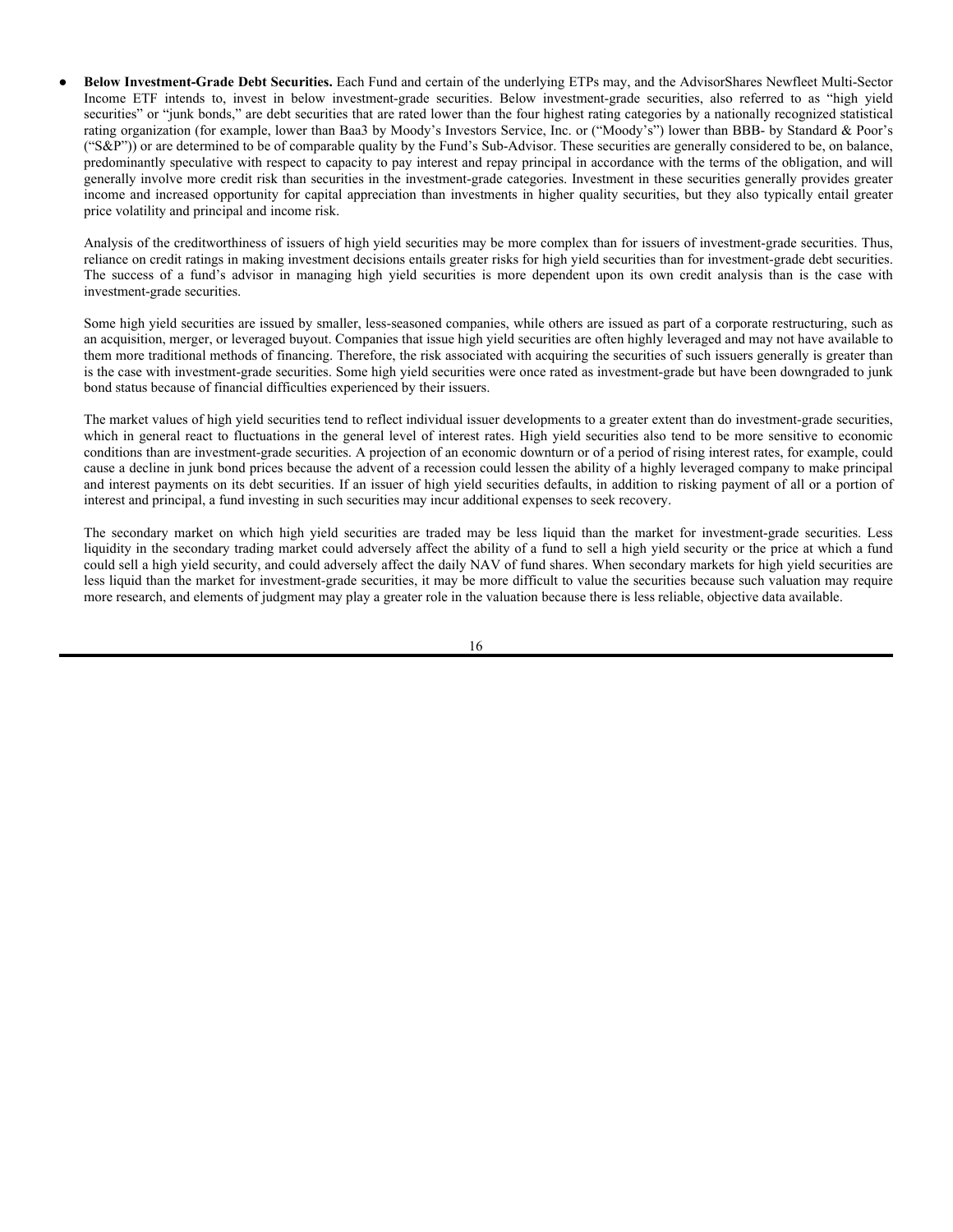Debt Securities. Fixed income securities are debt securities. A debt security is a security consisting of a certificate or other evidence of a debt (secured or unsecured) on which the issuing company or governmental body promises to pay the holder thereof a fixed, variable, or floating rate of interest for a specified length of time, and to repay the debt on the specified maturity date, as discussed above. Some debt securities, such as zero coupon bonds, do not make regular interest payments but are issued at a discount to their principal or maturity value. Debt securities include a variety of fixed income obligations, including, but not limited to, corporate debt securities, government securities, municipal securities, convertible securities, and mortgage-backed securities. Debt securities include investment-grade securities, non-investment-grade securities, and unrated securities. Debt securities are subject to a variety of risks, such as interest rate risk, income risk, call/prepayment risk, inflation risk, credit risk, and currency risk.

● **Corporate Debt Securities.** Each Fund and certain of the underlying ETPs may, and the AdvisorShares Newfleet Multi-Sector Income ETF intends to, invest in corporate debt securities representative of one or more high yield bond or credit derivative indices, which may change from time to time. Selection will generally be dependent on independent credit analysis or fundamental analysis performed by the Fund's Sub-Advisor. A Fund may invest in all grades of corporate debt securities, including below investment-grade securities, as discussed below. See Appendix A for a description of corporate bond ratings. A Fund also may invest in unrated securities.

Corporate debt securities are typically fixed-income securities issued by businesses to finance their operations. Notes, bonds, debentures and commercial paper are the most common types of corporate debt securities. The primary differences between the different types of corporate debt securities are their maturities and secured or unsecured status. Commercial paper has the shortest term and is usually unsecured. The broad category of corporate debt securities includes debt issued by domestic or foreign companies of all kinds, including those with small-, mid- and large-capitalizations. Corporate debt may be rated investment-grade or below investment-grade and may carry variable or floating rates of interest.

Because of the wide range of types, and maturities, of corporate debt securities, as well as the range of creditworthiness of its issuers, corporate debt securities have widely varying potentials for return and risk profiles. For example, commercial paper issued by a large established domestic corporation that is rated investment-grade may have a modest return on principal, but carries relatively limited risk. On the other hand, a long-term corporate note issued by a small foreign corporation from an emerging market country that has not been rated may have the potential for relatively large returns on principal, but carries a relatively high degree of risk.

Corporate debt securities carry both credit risk and interest rate risk. Credit risk is the risk that a fund could lose money if the issuer of a corporate debt security is unable to pay interest or repay principal when it is due. Some corporate debt securities that are rated below investment-grade are generally considered speculative because they present a greater risk of loss, including default, than higher quality debt securities. The credit risk of a particular issuer's debt security may vary based on its priority for repayment. For example, higher ranking (senior) debt securities have a higher priority than lower-ranking (subordinated) securities. This means that the issuer might not make payments on subordinated securities while continuing to make payments on senior securities. In addition, in the event of bankruptcy, holders of higherranking senior securities may receive amounts otherwise payable to the holders of more junior securities. Interest rate risk is the risk that the value of certain corporate debt securities will tend to fall when interest rates rise. In general, corporate debt securities with longer terms tend to fall more in value when interest rates rise than corporate debt securities with shorter terms.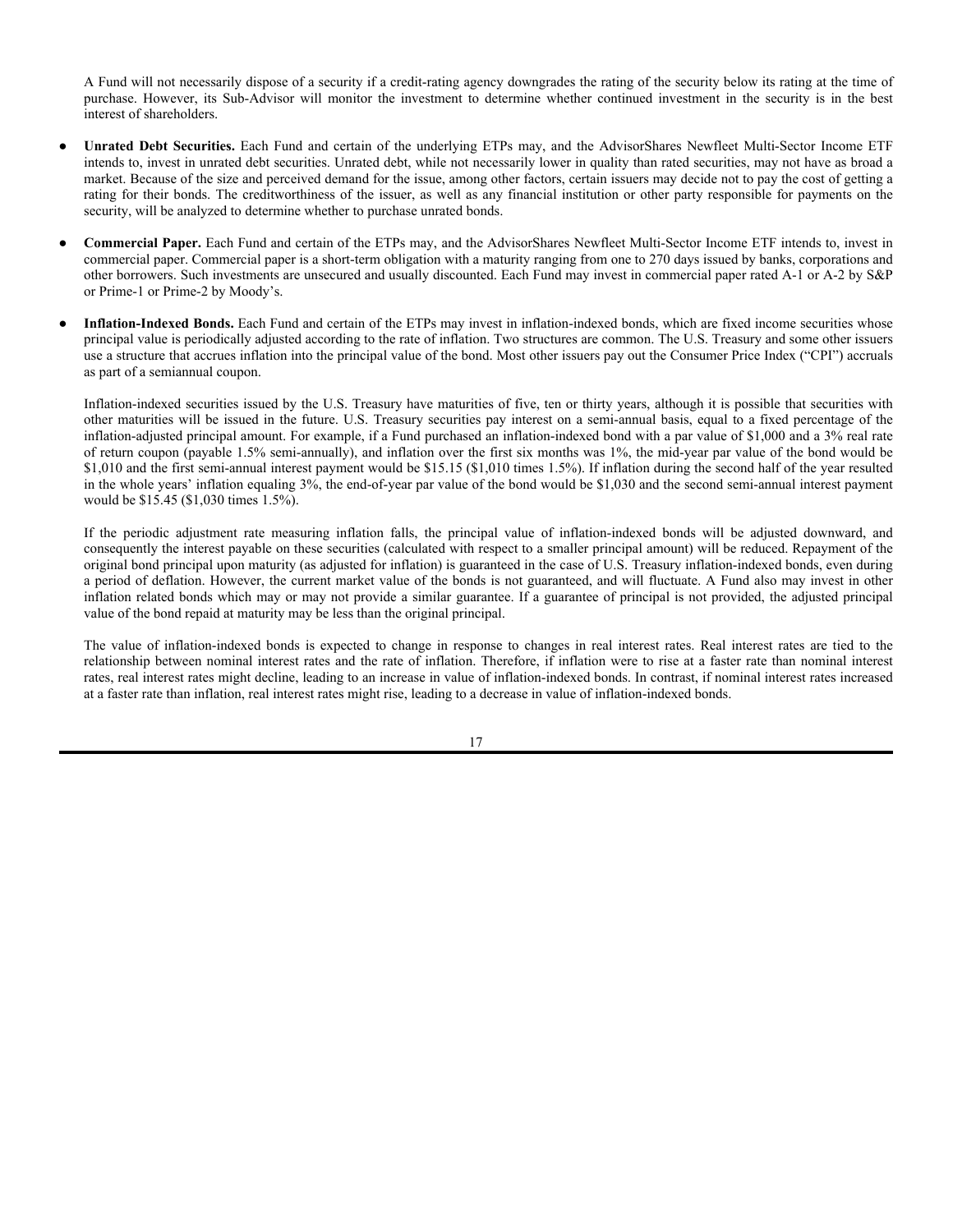● **Below Investment-Grade Debt Securities.** Each Fund and certain of the underlying ETPs may, and the AdvisorShares Newfleet Multi-Sector Income ETF intends to, invest in below investment-grade securities. Below investment-grade securities, also referred to as "high yield securities" or "junk bonds," are debt securities that are rated lower than the four highest rating categories by a nationally recognized statistical rating organization (for example, lower than Baa3 by Moody's Investors Service, Inc. or ("Moody's") lower than BBB- by Standard & Poor's ("S&P")) or are determined to be of comparable quality by the Fund's Sub-Advisor. These securities are generally considered to be, on balance, predominantly speculative with respect to capacity to pay interest and repay principal in accordance with the terms of the obligation, and will generally involve more credit risk than securities in the investment-grade categories. Investment in these securities generally provides greater income and increased opportunity for capital appreciation than investments in higher quality securities, but they also typically entail greater price volatility and principal and income risk.

Analysis of the creditworthiness of issuers of high yield securities may be more complex than for issuers of investment-grade securities. Thus, reliance on credit ratings in making investment decisions entails greater risks for high yield securities than for investment-grade debt securities. The success of a fund's advisor in managing high yield securities is more dependent upon its own credit analysis than is the case with investment-grade securities.

Some high yield securities are issued by smaller, less-seasoned companies, while others are issued as part of a corporate restructuring, such as an acquisition, merger, or leveraged buyout. Companies that issue high yield securities are often highly leveraged and may not have available to them more traditional methods of financing. Therefore, the risk associated with acquiring the securities of such issuers generally is greater than is the case with investment-grade securities. Some high yield securities were once rated as investment-grade but have been downgraded to junk bond status because of financial difficulties experienced by their issuers.

The market values of high yield securities tend to reflect individual issuer developments to a greater extent than do investment-grade securities, which in general react to fluctuations in the general level of interest rates. High yield securities also tend to be more sensitive to economic conditions than are investment-grade securities. A projection of an economic downturn or of a period of rising interest rates, for example, could cause a decline in junk bond prices because the advent of a recession could lessen the ability of a highly leveraged company to make principal and interest payments on its debt securities. If an issuer of high yield securities defaults, in addition to risking payment of all or a portion of interest and principal, a fund investing in such securities may incur additional expenses to seek recovery.

The secondary market on which high yield securities are traded may be less liquid than the market for investment-grade securities. Less liquidity in the secondary trading market could adversely affect the ability of a fund to sell a high yield security or the price at which a fund could sell a high yield security, and could adversely affect the daily NAV of fund shares. When secondary markets for high yield securities are less liquid than the market for investment-grade securities, it may be more difficult to value the securities because such valuation may require more research, and elements of judgment may play a greater role in the valuation because there is less reliable, objective data available.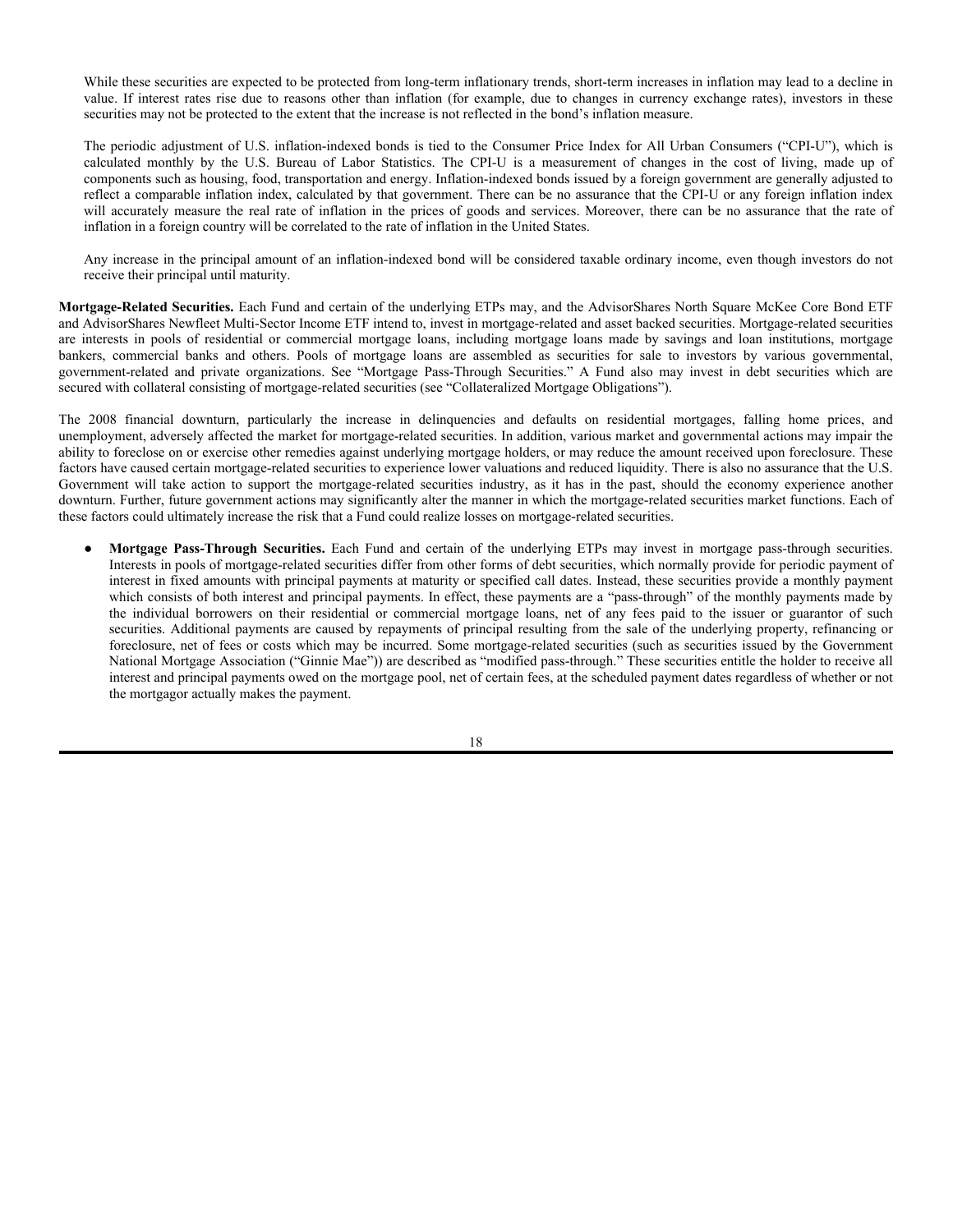A Fund will not necessarily dispose of a security if a credit-rating agency downgrades the rating of the security below its rating at the time of purchase. However, its Sub-Advisor will monitor the investment to determine whether continued investment in the security is in the best interest of shareholders.

- **Unrated Debt Securities.** Each Fund and certain of the underlying ETPs may, and the AdvisorShares Newfleet Multi-Sector Income ETF intends to, invest in unrated debt securities. Unrated debt, while not necessarily lower in quality than rated securities, may not have as broad a market. Because of the size and perceived demand for the issue, among other factors, certain issuers may decide not to pay the cost of getting a rating for their bonds. The creditworthiness of the issuer, as well as any financial institution or other party responsible for payments on the security, will be analyzed to determine whether to purchase unrated bonds.
- **Commercial Paper.** Each Fund and certain of the ETPs may, and the AdvisorShares Newfleet Multi-Sector Income ETF intends to, invest in commercial paper. Commercial paper is a short-term obligation with a maturity ranging from one to 270 days issued by banks, corporations and other borrowers. Such investments are unsecured and usually discounted. Each Fund may invest in commercial paper rated A-1 or A-2 by S&P or Prime-1 or Prime-2 by Moody's.
- Inflation-Indexed Bonds. Each Fund and certain of the ETPs may invest in inflation-indexed bonds, which are fixed income securities whose principal value is periodically adjusted according to the rate of inflation. Two structures are common. The U.S. Treasury and some other issuers use a structure that accrues inflation into the principal value of the bond. Most other issuers pay out the Consumer Price Index ("CPI") accruals as part of a semiannual coupon.

Inflation-indexed securities issued by the U.S. Treasury have maturities of five, ten or thirty years, although it is possible that securities with other maturities will be issued in the future. U.S. Treasury securities pay interest on a semi-annual basis, equal to a fixed percentage of the inflation-adjusted principal amount. For example, if a Fund purchased an inflation-indexed bond with a par value of \$1,000 and a 3% real rate of return coupon (payable 1.5% semi-annually), and inflation over the first six months was 1%, the mid-year par value of the bond would be \$1,010 and the first semi-annual interest payment would be \$15.15 (\$1,010 times 1.5%). If inflation during the second half of the year resulted in the whole years' inflation equaling 3%, the end-of-year par value of the bond would be \$1,030 and the second semi-annual interest payment would be \$15.45 (\$1,030 times 1.5%).

If the periodic adjustment rate measuring inflation falls, the principal value of inflation-indexed bonds will be adjusted downward, and consequently the interest payable on these securities (calculated with respect to a smaller principal amount) will be reduced. Repayment of the original bond principal upon maturity (as adjusted for inflation) is guaranteed in the case of U.S. Treasury inflation-indexed bonds, even during a period of deflation. However, the current market value of the bonds is not guaranteed, and will fluctuate. A Fund also may invest in other inflation related bonds which may or may not provide a similar guarantee. If a guarantee of principal is not provided, the adjusted principal value of the bond repaid at maturity may be less than the original principal.

The value of inflation-indexed bonds is expected to change in response to changes in real interest rates. Real interest rates are tied to the relationship between nominal interest rates and the rate of inflation. Therefore, if inflation were to rise at a faster rate than nominal interest rates, real interest rates might decline, leading to an increase in value of inflation-indexed bonds. In contrast, if nominal interest rates increased at a faster rate than inflation, real interest rates might rise, leading to a decrease in value of inflation-indexed bonds.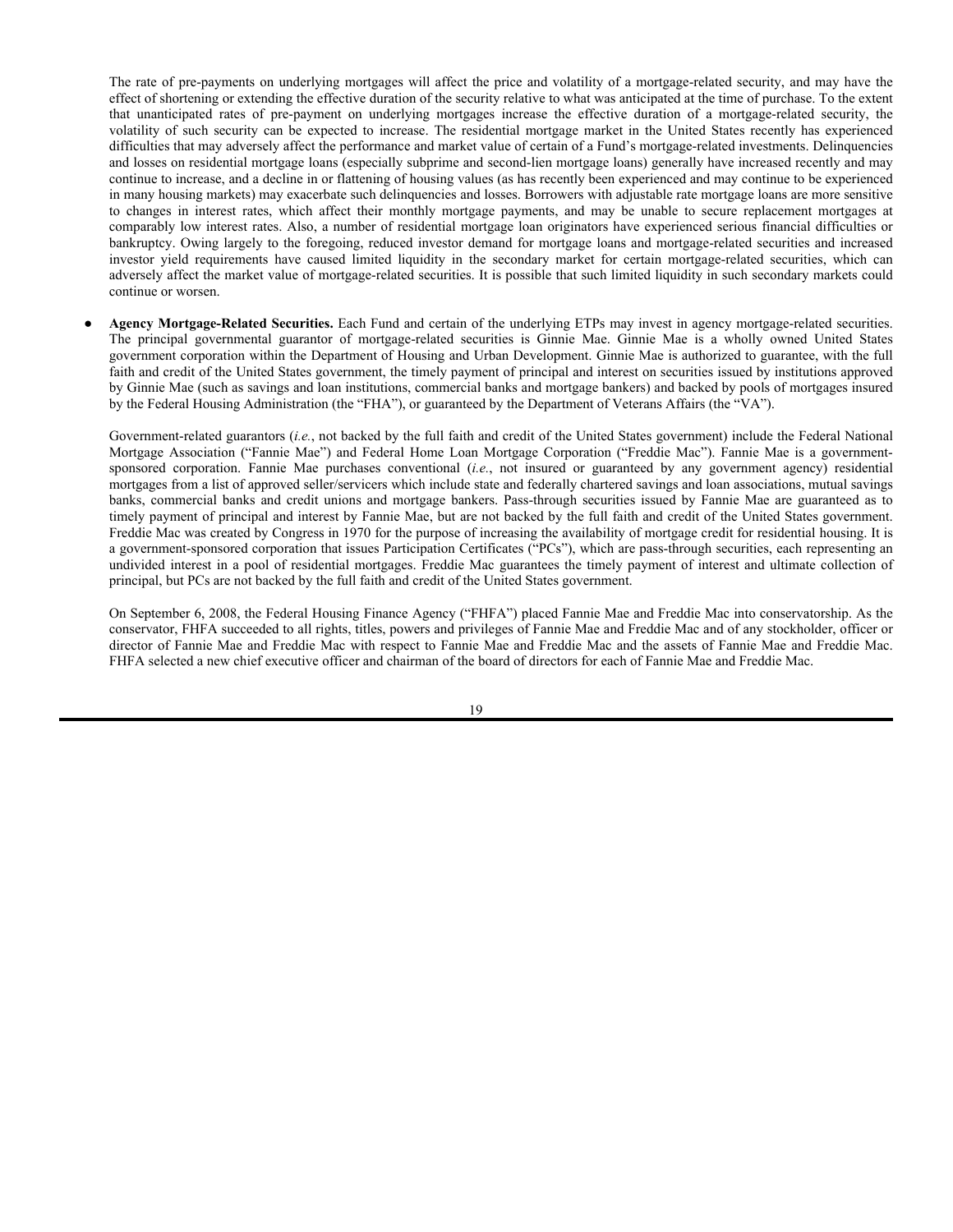While these securities are expected to be protected from long-term inflationary trends, short-term increases in inflation may lead to a decline in value. If interest rates rise due to reasons other than inflation (for example, due to changes in currency exchange rates), investors in these securities may not be protected to the extent that the increase is not reflected in the bond's inflation measure.

The periodic adjustment of U.S. inflation-indexed bonds is tied to the Consumer Price Index for All Urban Consumers ("CPI-U"), which is calculated monthly by the U.S. Bureau of Labor Statistics. The CPI-U is a measurement of changes in the cost of living, made up of components such as housing, food, transportation and energy. Inflation-indexed bonds issued by a foreign government are generally adjusted to reflect a comparable inflation index, calculated by that government. There can be no assurance that the CPI-U or any foreign inflation index will accurately measure the real rate of inflation in the prices of goods and services. Moreover, there can be no assurance that the rate of inflation in a foreign country will be correlated to the rate of inflation in the United States.

Any increase in the principal amount of an inflation-indexed bond will be considered taxable ordinary income, even though investors do not receive their principal until maturity.

**Mortgage-Related Securities.** Each Fund and certain of the underlying ETPs may, and the AdvisorShares North Square McKee Core Bond ETF and AdvisorShares Newfleet Multi-Sector Income ETF intend to, invest in mortgage-related and asset backed securities. Mortgage-related securities are interests in pools of residential or commercial mortgage loans, including mortgage loans made by savings and loan institutions, mortgage bankers, commercial banks and others. Pools of mortgage loans are assembled as securities for sale to investors by various governmental, government-related and private organizations. See "Mortgage Pass-Through Securities." A Fund also may invest in debt securities which are secured with collateral consisting of mortgage-related securities (see "Collateralized Mortgage Obligations").

The 2008 financial downturn, particularly the increase in delinquencies and defaults on residential mortgages, falling home prices, and unemployment, adversely affected the market for mortgage-related securities. In addition, various market and governmental actions may impair the ability to foreclose on or exercise other remedies against underlying mortgage holders, or may reduce the amount received upon foreclosure. These factors have caused certain mortgage-related securities to experience lower valuations and reduced liquidity. There is also no assurance that the U.S. Government will take action to support the mortgage-related securities industry, as it has in the past, should the economy experience another downturn. Further, future government actions may significantly alter the manner in which the mortgage-related securities market functions. Each of these factors could ultimately increase the risk that a Fund could realize losses on mortgage-related securities.

● **Mortgage Pass-Through Securities.** Each Fund and certain of the underlying ETPs may invest in mortgage pass-through securities. Interests in pools of mortgage-related securities differ from other forms of debt securities, which normally provide for periodic payment of interest in fixed amounts with principal payments at maturity or specified call dates. Instead, these securities provide a monthly payment which consists of both interest and principal payments. In effect, these payments are a "pass-through" of the monthly payments made by the individual borrowers on their residential or commercial mortgage loans, net of any fees paid to the issuer or guarantor of such securities. Additional payments are caused by repayments of principal resulting from the sale of the underlying property, refinancing or foreclosure, net of fees or costs which may be incurred. Some mortgage-related securities (such as securities issued by the Government National Mortgage Association ("Ginnie Mae")) are described as "modified pass-through." These securities entitle the holder to receive all interest and principal payments owed on the mortgage pool, net of certain fees, at the scheduled payment dates regardless of whether or not the mortgagor actually makes the payment.

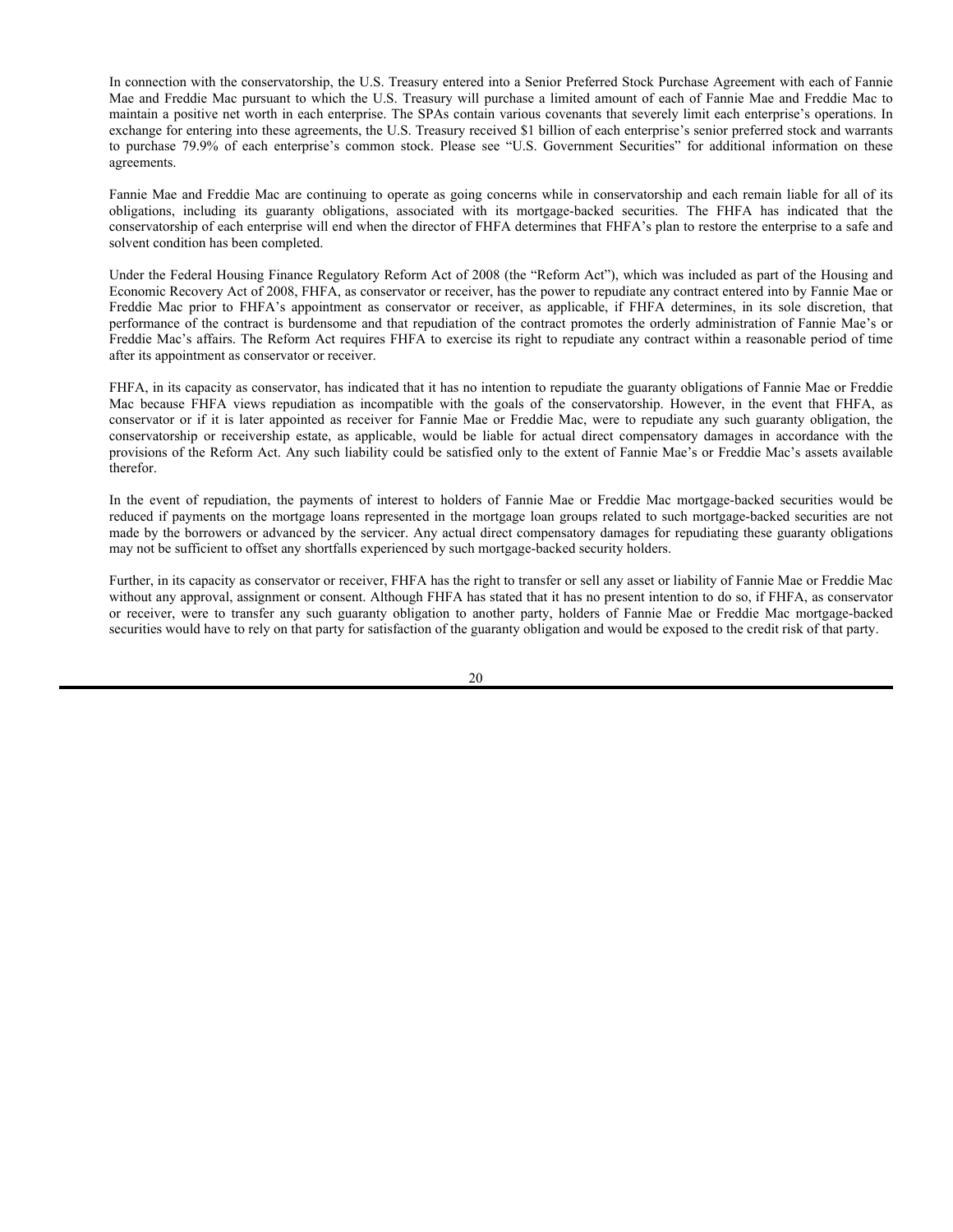The rate of pre-payments on underlying mortgages will affect the price and volatility of a mortgage-related security, and may have the effect of shortening or extending the effective duration of the security relative to what was anticipated at the time of purchase. To the extent that unanticipated rates of pre-payment on underlying mortgages increase the effective duration of a mortgage-related security, the volatility of such security can be expected to increase. The residential mortgage market in the United States recently has experienced difficulties that may adversely affect the performance and market value of certain of a Fund's mortgage-related investments. Delinquencies and losses on residential mortgage loans (especially subprime and second-lien mortgage loans) generally have increased recently and may continue to increase, and a decline in or flattening of housing values (as has recently been experienced and may continue to be experienced in many housing markets) may exacerbate such delinquencies and losses. Borrowers with adjustable rate mortgage loans are more sensitive to changes in interest rates, which affect their monthly mortgage payments, and may be unable to secure replacement mortgages at comparably low interest rates. Also, a number of residential mortgage loan originators have experienced serious financial difficulties or bankruptcy. Owing largely to the foregoing, reduced investor demand for mortgage loans and mortgage-related securities and increased investor yield requirements have caused limited liquidity in the secondary market for certain mortgage-related securities, which can adversely affect the market value of mortgage-related securities. It is possible that such limited liquidity in such secondary markets could continue or worsen.

Agency Mortgage-Related Securities. Each Fund and certain of the underlying ETPs may invest in agency mortgage-related securities. The principal governmental guarantor of mortgage-related securities is Ginnie Mae. Ginnie Mae is a wholly owned United States government corporation within the Department of Housing and Urban Development. Ginnie Mae is authorized to guarantee, with the full faith and credit of the United States government, the timely payment of principal and interest on securities issued by institutions approved by Ginnie Mae (such as savings and loan institutions, commercial banks and mortgage bankers) and backed by pools of mortgages insured by the Federal Housing Administration (the "FHA"), or guaranteed by the Department of Veterans Affairs (the "VA").

Government-related guarantors (*i.e.*, not backed by the full faith and credit of the United States government) include the Federal National Mortgage Association ("Fannie Mae") and Federal Home Loan Mortgage Corporation ("Freddie Mac"). Fannie Mae is a governmentsponsored corporation. Fannie Mae purchases conventional (*i.e.*, not insured or guaranteed by any government agency) residential mortgages from a list of approved seller/servicers which include state and federally chartered savings and loan associations, mutual savings banks, commercial banks and credit unions and mortgage bankers. Pass-through securities issued by Fannie Mae are guaranteed as to timely payment of principal and interest by Fannie Mae, but are not backed by the full faith and credit of the United States government. Freddie Mac was created by Congress in 1970 for the purpose of increasing the availability of mortgage credit for residential housing. It is a government-sponsored corporation that issues Participation Certificates ("PCs"), which are pass-through securities, each representing an undivided interest in a pool of residential mortgages. Freddie Mac guarantees the timely payment of interest and ultimate collection of principal, but PCs are not backed by the full faith and credit of the United States government.

On September 6, 2008, the Federal Housing Finance Agency ("FHFA") placed Fannie Mae and Freddie Mac into conservatorship. As the conservator, FHFA succeeded to all rights, titles, powers and privileges of Fannie Mae and Freddie Mac and of any stockholder, officer or director of Fannie Mae and Freddie Mac with respect to Fannie Mae and Freddie Mac and the assets of Fannie Mae and Freddie Mac. FHFA selected a new chief executive officer and chairman of the board of directors for each of Fannie Mae and Freddie Mac.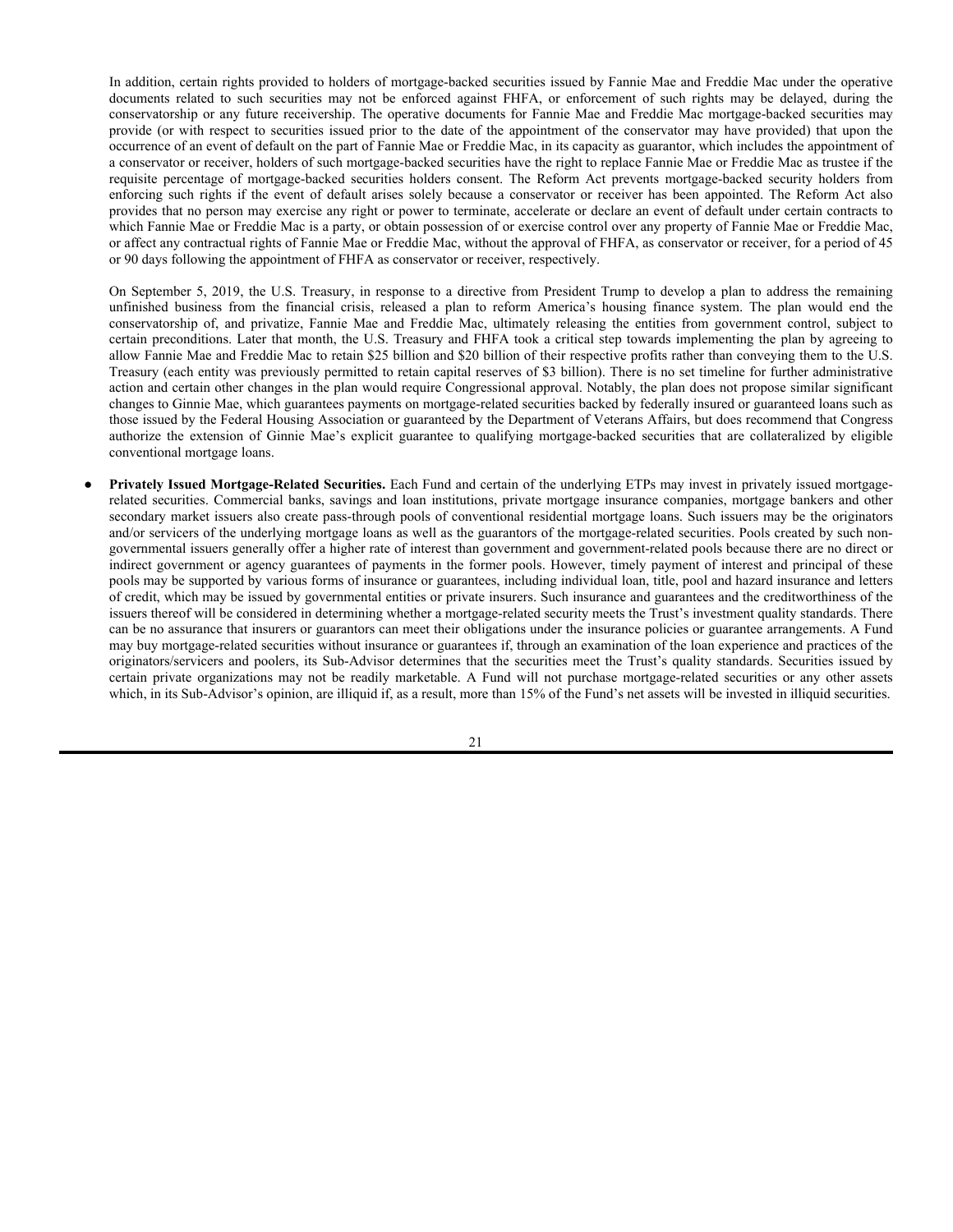In connection with the conservatorship, the U.S. Treasury entered into a Senior Preferred Stock Purchase Agreement with each of Fannie Mae and Freddie Mac pursuant to which the U.S. Treasury will purchase a limited amount of each of Fannie Mae and Freddie Mac to maintain a positive net worth in each enterprise. The SPAs contain various covenants that severely limit each enterprise's operations. In exchange for entering into these agreements, the U.S. Treasury received \$1 billion of each enterprise's senior preferred stock and warrants to purchase 79.9% of each enterprise's common stock. Please see "U.S. Government Securities" for additional information on these agreements.

Fannie Mae and Freddie Mac are continuing to operate as going concerns while in conservatorship and each remain liable for all of its obligations, including its guaranty obligations, associated with its mortgage-backed securities. The FHFA has indicated that the conservatorship of each enterprise will end when the director of FHFA determines that FHFA's plan to restore the enterprise to a safe and solvent condition has been completed.

Under the Federal Housing Finance Regulatory Reform Act of 2008 (the "Reform Act"), which was included as part of the Housing and Economic Recovery Act of 2008, FHFA, as conservator or receiver, has the power to repudiate any contract entered into by Fannie Mae or Freddie Mac prior to FHFA's appointment as conservator or receiver, as applicable, if FHFA determines, in its sole discretion, that performance of the contract is burdensome and that repudiation of the contract promotes the orderly administration of Fannie Mae's or Freddie Mac's affairs. The Reform Act requires FHFA to exercise its right to repudiate any contract within a reasonable period of time after its appointment as conservator or receiver.

FHFA, in its capacity as conservator, has indicated that it has no intention to repudiate the guaranty obligations of Fannie Mae or Freddie Mac because FHFA views repudiation as incompatible with the goals of the conservatorship. However, in the event that FHFA, as conservator or if it is later appointed as receiver for Fannie Mae or Freddie Mac, were to repudiate any such guaranty obligation, the conservatorship or receivership estate, as applicable, would be liable for actual direct compensatory damages in accordance with the provisions of the Reform Act. Any such liability could be satisfied only to the extent of Fannie Mae's or Freddie Mac's assets available therefor.

In the event of repudiation, the payments of interest to holders of Fannie Mae or Freddie Mac mortgage-backed securities would be reduced if payments on the mortgage loans represented in the mortgage loan groups related to such mortgage-backed securities are not made by the borrowers or advanced by the servicer. Any actual direct compensatory damages for repudiating these guaranty obligations may not be sufficient to offset any shortfalls experienced by such mortgage-backed security holders.

Further, in its capacity as conservator or receiver, FHFA has the right to transfer or sell any asset or liability of Fannie Mae or Freddie Mac without any approval, assignment or consent. Although FHFA has stated that it has no present intention to do so, if FHFA, as conservator or receiver, were to transfer any such guaranty obligation to another party, holders of Fannie Mae or Freddie Mac mortgage-backed securities would have to rely on that party for satisfaction of the guaranty obligation and would be exposed to the credit risk of that party.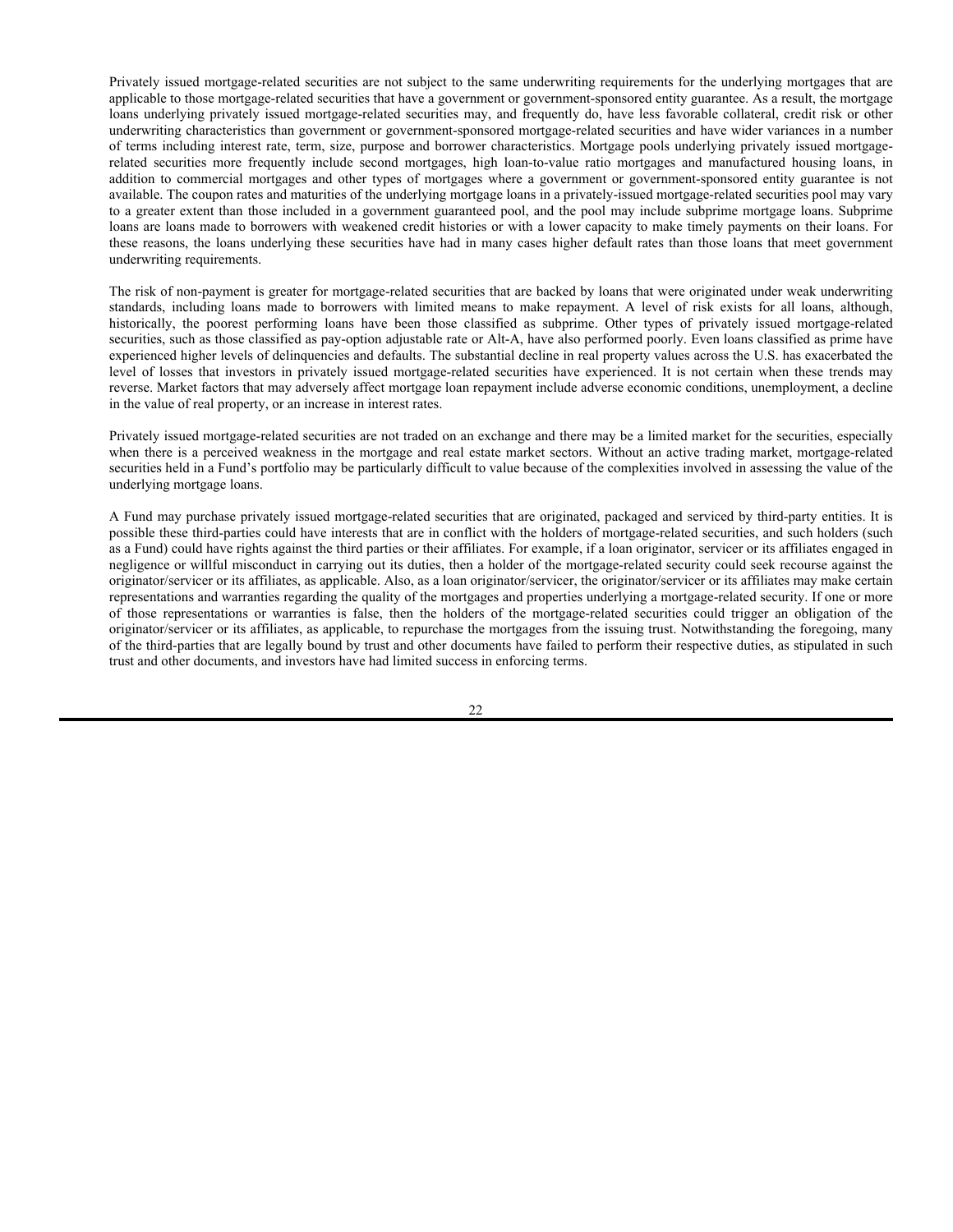In addition, certain rights provided to holders of mortgage-backed securities issued by Fannie Mae and Freddie Mac under the operative documents related to such securities may not be enforced against FHFA, or enforcement of such rights may be delayed, during the conservatorship or any future receivership. The operative documents for Fannie Mae and Freddie Mac mortgage-backed securities may provide (or with respect to securities issued prior to the date of the appointment of the conservator may have provided) that upon the occurrence of an event of default on the part of Fannie Mae or Freddie Mac, in its capacity as guarantor, which includes the appointment of a conservator or receiver, holders of such mortgage-backed securities have the right to replace Fannie Mae or Freddie Mac as trustee if the requisite percentage of mortgage-backed securities holders consent. The Reform Act prevents mortgage-backed security holders from enforcing such rights if the event of default arises solely because a conservator or receiver has been appointed. The Reform Act also provides that no person may exercise any right or power to terminate, accelerate or declare an event of default under certain contracts to which Fannie Mae or Freddie Mac is a party, or obtain possession of or exercise control over any property of Fannie Mae or Freddie Mac, or affect any contractual rights of Fannie Mae or Freddie Mac, without the approval of FHFA, as conservator or receiver, for a period of 45 or 90 days following the appointment of FHFA as conservator or receiver, respectively.

On September 5, 2019, the U.S. Treasury, in response to a directive from President Trump to develop a plan to address the remaining unfinished business from the financial crisis, released a plan to reform America's housing finance system. The plan would end the conservatorship of, and privatize, Fannie Mae and Freddie Mac, ultimately releasing the entities from government control, subject to certain preconditions. Later that month, the U.S. Treasury and FHFA took a critical step towards implementing the plan by agreeing to allow Fannie Mae and Freddie Mac to retain \$25 billion and \$20 billion of their respective profits rather than conveying them to the U.S. Treasury (each entity was previously permitted to retain capital reserves of \$3 billion). There is no set timeline for further administrative action and certain other changes in the plan would require Congressional approval. Notably, the plan does not propose similar significant changes to Ginnie Mae, which guarantees payments on mortgage-related securities backed by federally insured or guaranteed loans such as those issued by the Federal Housing Association or guaranteed by the Department of Veterans Affairs, but does recommend that Congress authorize the extension of Ginnie Mae's explicit guarantee to qualifying mortgage-backed securities that are collateralized by eligible conventional mortgage loans.

● **Privately Issued Mortgage-Related Securities.** Each Fund and certain of the underlying ETPs may invest in privately issued mortgagerelated securities. Commercial banks, savings and loan institutions, private mortgage insurance companies, mortgage bankers and other secondary market issuers also create pass-through pools of conventional residential mortgage loans. Such issuers may be the originators and/or servicers of the underlying mortgage loans as well as the guarantors of the mortgage-related securities. Pools created by such nongovernmental issuers generally offer a higher rate of interest than government and government-related pools because there are no direct or indirect government or agency guarantees of payments in the former pools. However, timely payment of interest and principal of these pools may be supported by various forms of insurance or guarantees, including individual loan, title, pool and hazard insurance and letters of credit, which may be issued by governmental entities or private insurers. Such insurance and guarantees and the creditworthiness of the issuers thereof will be considered in determining whether a mortgage-related security meets the Trust's investment quality standards. There can be no assurance that insurers or guarantors can meet their obligations under the insurance policies or guarantee arrangements. A Fund may buy mortgage-related securities without insurance or guarantees if, through an examination of the loan experience and practices of the originators/servicers and poolers, its Sub-Advisor determines that the securities meet the Trust's quality standards. Securities issued by certain private organizations may not be readily marketable. A Fund will not purchase mortgage-related securities or any other assets which, in its Sub-Advisor's opinion, are illiquid if, as a result, more than 15% of the Fund's net assets will be invested in illiquid securities.

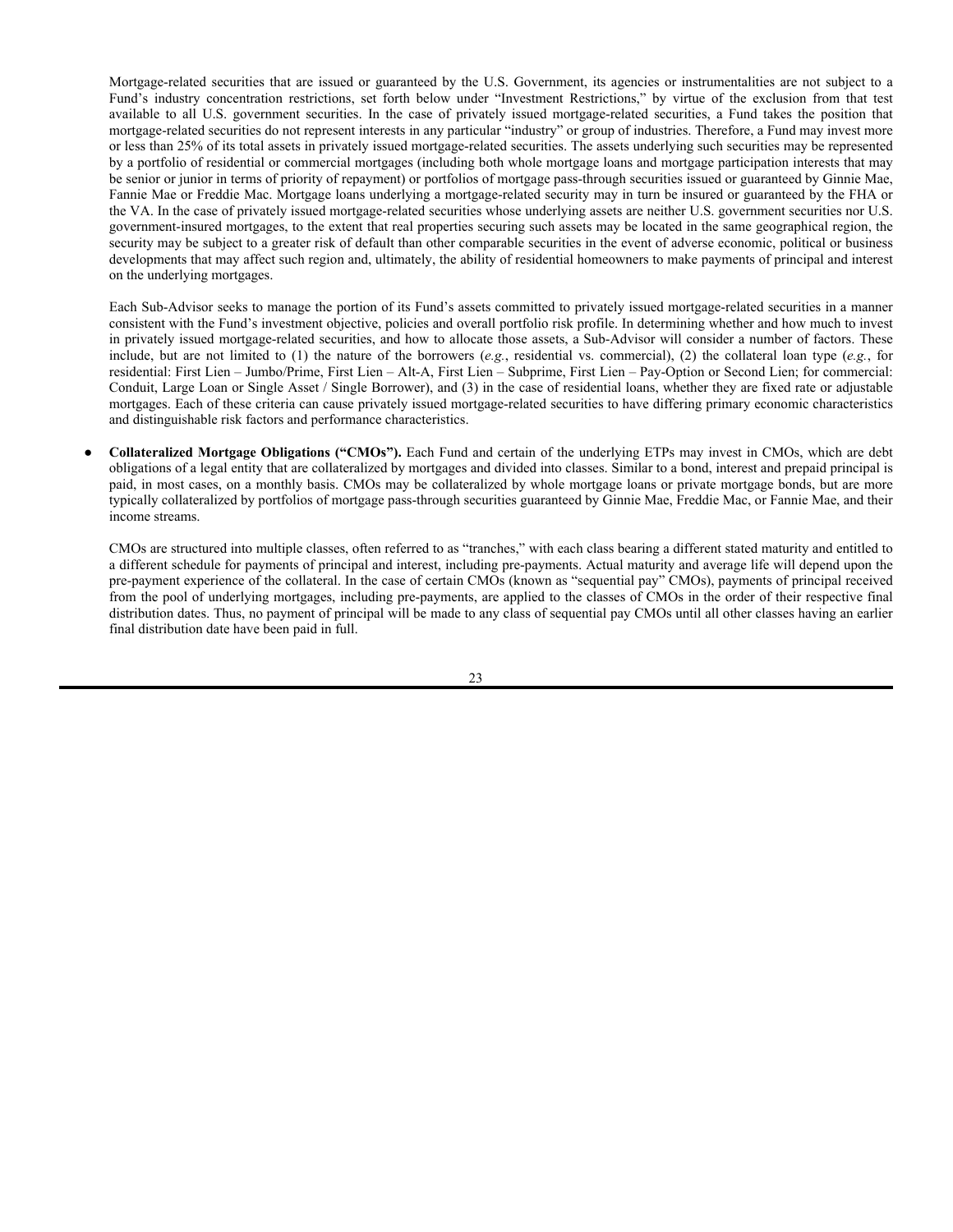Privately issued mortgage-related securities are not subject to the same underwriting requirements for the underlying mortgages that are applicable to those mortgage-related securities that have a government or government-sponsored entity guarantee. As a result, the mortgage loans underlying privately issued mortgage-related securities may, and frequently do, have less favorable collateral, credit risk or other underwriting characteristics than government or government-sponsored mortgage-related securities and have wider variances in a number of terms including interest rate, term, size, purpose and borrower characteristics. Mortgage pools underlying privately issued mortgagerelated securities more frequently include second mortgages, high loan-to-value ratio mortgages and manufactured housing loans, in addition to commercial mortgages and other types of mortgages where a government or government-sponsored entity guarantee is not available. The coupon rates and maturities of the underlying mortgage loans in a privately-issued mortgage-related securities pool may vary to a greater extent than those included in a government guaranteed pool, and the pool may include subprime mortgage loans. Subprime loans are loans made to borrowers with weakened credit histories or with a lower capacity to make timely payments on their loans. For these reasons, the loans underlying these securities have had in many cases higher default rates than those loans that meet government underwriting requirements.

The risk of non-payment is greater for mortgage-related securities that are backed by loans that were originated under weak underwriting standards, including loans made to borrowers with limited means to make repayment. A level of risk exists for all loans, although, historically, the poorest performing loans have been those classified as subprime. Other types of privately issued mortgage-related securities, such as those classified as pay-option adjustable rate or Alt-A, have also performed poorly. Even loans classified as prime have experienced higher levels of delinquencies and defaults. The substantial decline in real property values across the U.S. has exacerbated the level of losses that investors in privately issued mortgage-related securities have experienced. It is not certain when these trends may reverse. Market factors that may adversely affect mortgage loan repayment include adverse economic conditions, unemployment, a decline in the value of real property, or an increase in interest rates.

Privately issued mortgage-related securities are not traded on an exchange and there may be a limited market for the securities, especially when there is a perceived weakness in the mortgage and real estate market sectors. Without an active trading market, mortgage-related securities held in a Fund's portfolio may be particularly difficult to value because of the complexities involved in assessing the value of the underlying mortgage loans.

A Fund may purchase privately issued mortgage-related securities that are originated, packaged and serviced by third-party entities. It is possible these third-parties could have interests that are in conflict with the holders of mortgage-related securities, and such holders (such as a Fund) could have rights against the third parties or their affiliates. For example, if a loan originator, servicer or its affiliates engaged in negligence or willful misconduct in carrying out its duties, then a holder of the mortgage-related security could seek recourse against the originator/servicer or its affiliates, as applicable. Also, as a loan originator/servicer, the originator/servicer or its affiliates may make certain representations and warranties regarding the quality of the mortgages and properties underlying a mortgage-related security. If one or more of those representations or warranties is false, then the holders of the mortgage-related securities could trigger an obligation of the originator/servicer or its affiliates, as applicable, to repurchase the mortgages from the issuing trust. Notwithstanding the foregoing, many of the third-parties that are legally bound by trust and other documents have failed to perform their respective duties, as stipulated in such trust and other documents, and investors have had limited success in enforcing terms.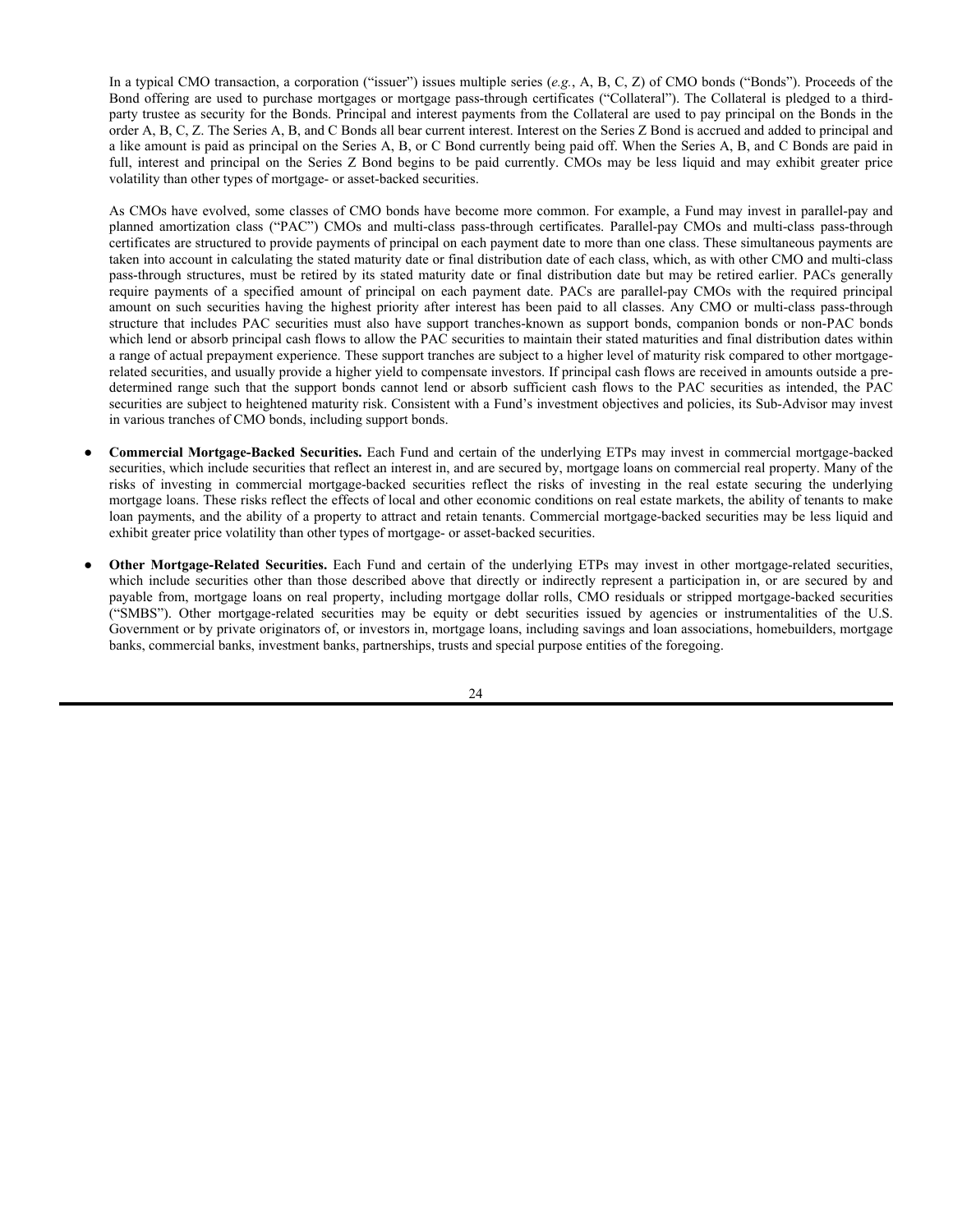Mortgage-related securities that are issued or guaranteed by the U.S. Government, its agencies or instrumentalities are not subject to a Fund's industry concentration restrictions, set forth below under "Investment Restrictions," by virtue of the exclusion from that test available to all U.S. government securities. In the case of privately issued mortgage-related securities, a Fund takes the position that mortgage-related securities do not represent interests in any particular "industry" or group of industries. Therefore, a Fund may invest more or less than 25% of its total assets in privately issued mortgage-related securities. The assets underlying such securities may be represented by a portfolio of residential or commercial mortgages (including both whole mortgage loans and mortgage participation interests that may be senior or junior in terms of priority of repayment) or portfolios of mortgage pass-through securities issued or guaranteed by Ginnie Mae, Fannie Mae or Freddie Mac. Mortgage loans underlying a mortgage-related security may in turn be insured or guaranteed by the FHA or the VA. In the case of privately issued mortgage-related securities whose underlying assets are neither U.S. government securities nor U.S. government-insured mortgages, to the extent that real properties securing such assets may be located in the same geographical region, the security may be subject to a greater risk of default than other comparable securities in the event of adverse economic, political or business developments that may affect such region and, ultimately, the ability of residential homeowners to make payments of principal and interest on the underlying mortgages.

Each Sub-Advisor seeks to manage the portion of its Fund's assets committed to privately issued mortgage-related securities in a manner consistent with the Fund's investment objective, policies and overall portfolio risk profile. In determining whether and how much to invest in privately issued mortgage-related securities, and how to allocate those assets, a Sub-Advisor will consider a number of factors. These include, but are not limited to (1) the nature of the borrowers (*e.g.*, residential vs. commercial), (2) the collateral loan type (*e.g.*, for residential: First Lien – Jumbo/Prime, First Lien – Alt-A, First Lien – Subprime, First Lien – Pay-Option or Second Lien; for commercial: Conduit, Large Loan or Single Asset / Single Borrower), and (3) in the case of residential loans, whether they are fixed rate or adjustable mortgages. Each of these criteria can cause privately issued mortgage-related securities to have differing primary economic characteristics and distinguishable risk factors and performance characteristics.

● **Collateralized Mortgage Obligations ("CMOs").** Each Fund and certain of the underlying ETPs may invest in CMOs, which are debt obligations of a legal entity that are collateralized by mortgages and divided into classes. Similar to a bond, interest and prepaid principal is paid, in most cases, on a monthly basis. CMOs may be collateralized by whole mortgage loans or private mortgage bonds, but are more typically collateralized by portfolios of mortgage pass-through securities guaranteed by Ginnie Mae, Freddie Mac, or Fannie Mae, and their income streams.

CMOs are structured into multiple classes, often referred to as "tranches," with each class bearing a different stated maturity and entitled to a different schedule for payments of principal and interest, including pre-payments. Actual maturity and average life will depend upon the pre-payment experience of the collateral. In the case of certain CMOs (known as "sequential pay" CMOs), payments of principal received from the pool of underlying mortgages, including pre-payments, are applied to the classes of CMOs in the order of their respective final distribution dates. Thus, no payment of principal will be made to any class of sequential pay CMOs until all other classes having an earlier final distribution date have been paid in full.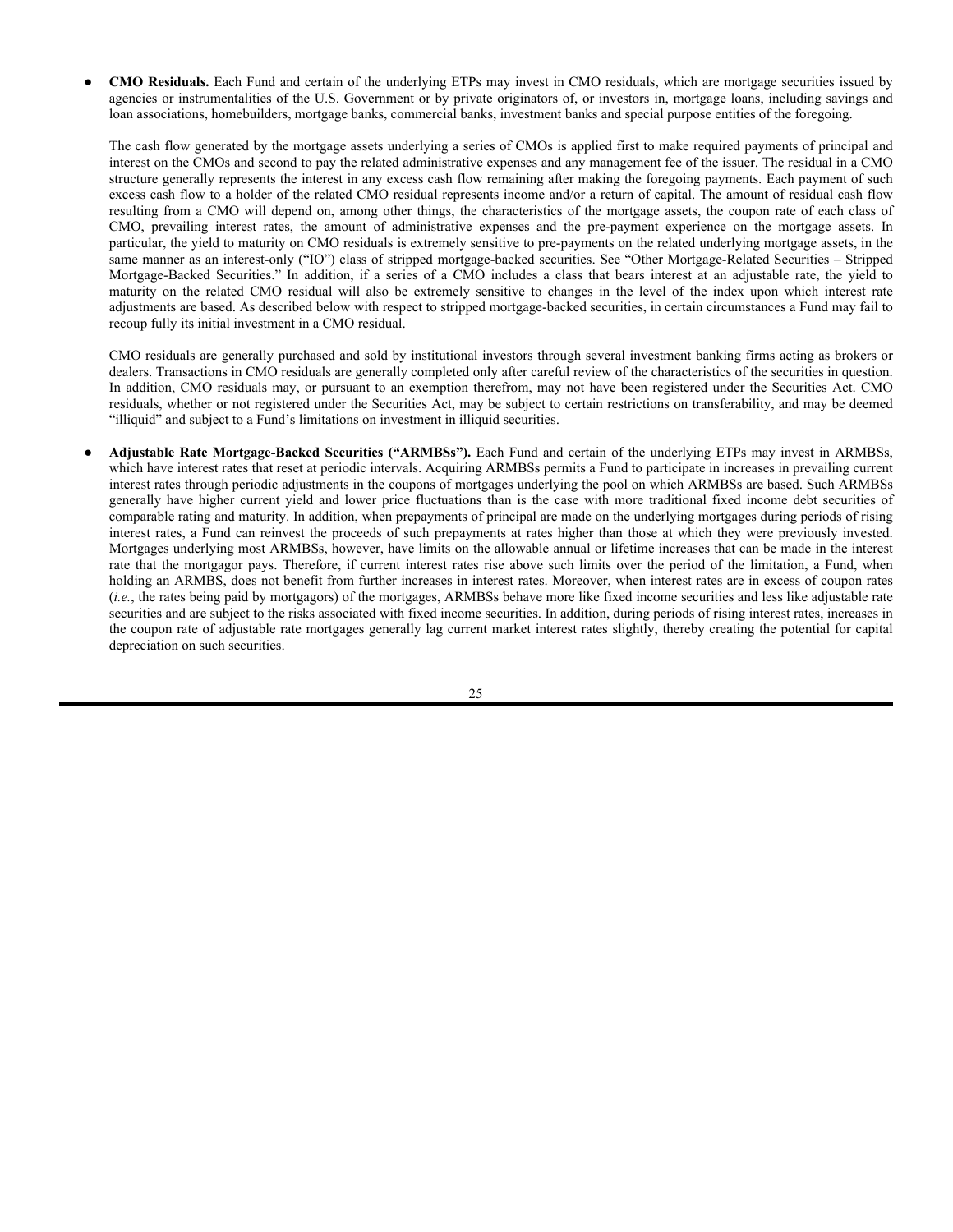In a typical CMO transaction, a corporation ("issuer") issues multiple series (*e.g.*, A, B, C, Z) of CMO bonds ("Bonds"). Proceeds of the Bond offering are used to purchase mortgages or mortgage pass-through certificates ("Collateral"). The Collateral is pledged to a thirdparty trustee as security for the Bonds. Principal and interest payments from the Collateral are used to pay principal on the Bonds in the order A, B, C, Z. The Series A, B, and C Bonds all bear current interest. Interest on the Series Z Bond is accrued and added to principal and a like amount is paid as principal on the Series A, B, or C Bond currently being paid off. When the Series A, B, and C Bonds are paid in full, interest and principal on the Series Z Bond begins to be paid currently. CMOs may be less liquid and may exhibit greater price volatility than other types of mortgage- or asset-backed securities.

As CMOs have evolved, some classes of CMO bonds have become more common. For example, a Fund may invest in parallel-pay and planned amortization class ("PAC") CMOs and multi-class pass-through certificates. Parallel-pay CMOs and multi-class pass-through certificates are structured to provide payments of principal on each payment date to more than one class. These simultaneous payments are taken into account in calculating the stated maturity date or final distribution date of each class, which, as with other CMO and multi-class pass-through structures, must be retired by its stated maturity date or final distribution date but may be retired earlier. PACs generally require payments of a specified amount of principal on each payment date. PACs are parallel-pay CMOs with the required principal amount on such securities having the highest priority after interest has been paid to all classes. Any CMO or multi-class pass-through structure that includes PAC securities must also have support tranches-known as support bonds, companion bonds or non-PAC bonds which lend or absorb principal cash flows to allow the PAC securities to maintain their stated maturities and final distribution dates within a range of actual prepayment experience. These support tranches are subject to a higher level of maturity risk compared to other mortgagerelated securities, and usually provide a higher yield to compensate investors. If principal cash flows are received in amounts outside a predetermined range such that the support bonds cannot lend or absorb sufficient cash flows to the PAC securities as intended, the PAC securities are subject to heightened maturity risk. Consistent with a Fund's investment objectives and policies, its Sub-Advisor may invest in various tranches of CMO bonds, including support bonds.

- **Commercial Mortgage-Backed Securities.** Each Fund and certain of the underlying ETPs may invest in commercial mortgage-backed securities, which include securities that reflect an interest in, and are secured by, mortgage loans on commercial real property. Many of the risks of investing in commercial mortgage-backed securities reflect the risks of investing in the real estate securing the underlying mortgage loans. These risks reflect the effects of local and other economic conditions on real estate markets, the ability of tenants to make loan payments, and the ability of a property to attract and retain tenants. Commercial mortgage-backed securities may be less liquid and exhibit greater price volatility than other types of mortgage- or asset-backed securities.
- Other Mortgage-Related Securities. Each Fund and certain of the underlying ETPs may invest in other mortgage-related securities, which include securities other than those described above that directly or indirectly represent a participation in, or are secured by and payable from, mortgage loans on real property, including mortgage dollar rolls, CMO residuals or stripped mortgage-backed securities ("SMBS"). Other mortgage-related securities may be equity or debt securities issued by agencies or instrumentalities of the U.S. Government or by private originators of, or investors in, mortgage loans, including savings and loan associations, homebuilders, mortgage banks, commercial banks, investment banks, partnerships, trusts and special purpose entities of the foregoing.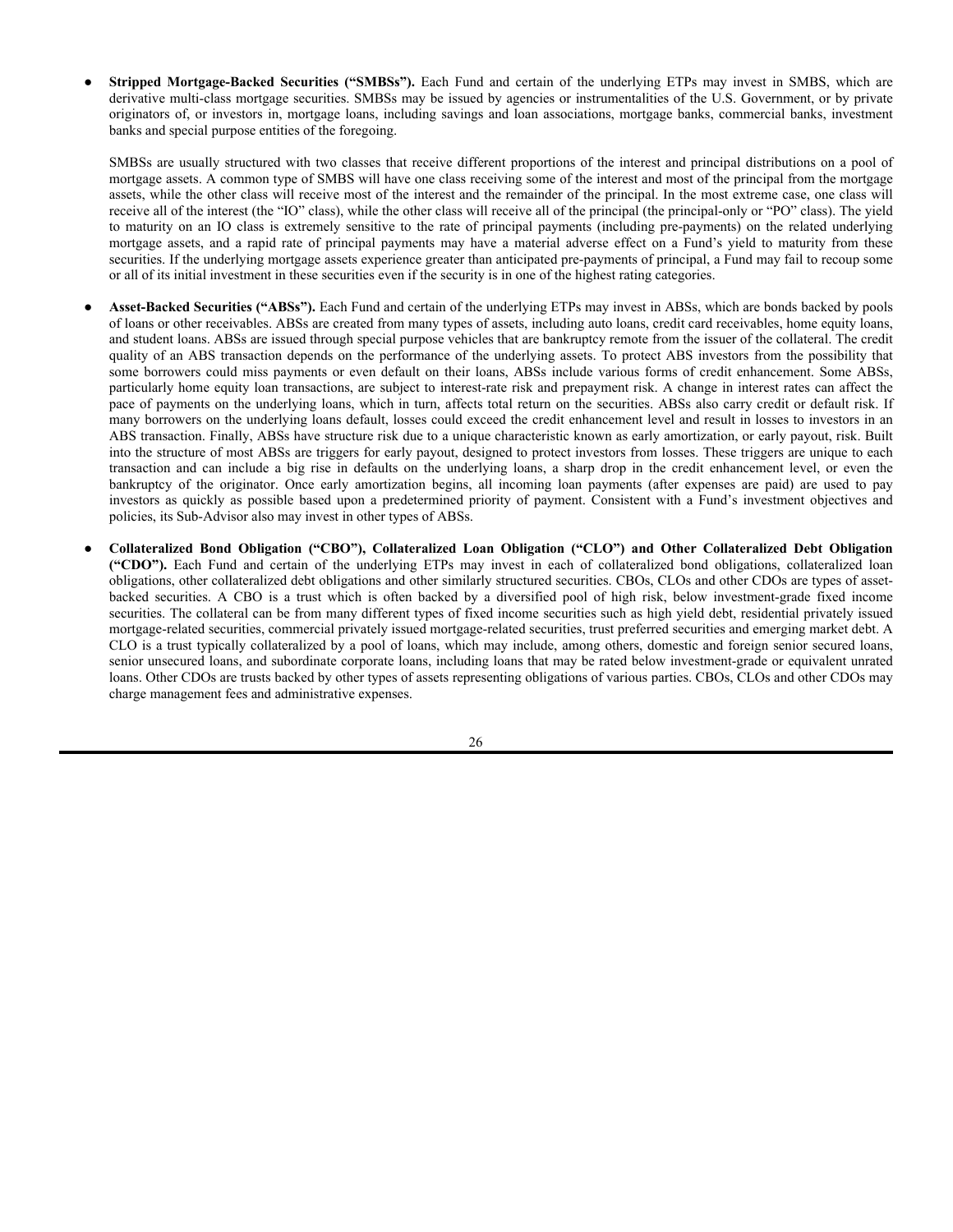**CMO Residuals.** Each Fund and certain of the underlying ETPs may invest in CMO residuals, which are mortgage securities issued by agencies or instrumentalities of the U.S. Government or by private originators of, or investors in, mortgage loans, including savings and loan associations, homebuilders, mortgage banks, commercial banks, investment banks and special purpose entities of the foregoing.

The cash flow generated by the mortgage assets underlying a series of CMOs is applied first to make required payments of principal and interest on the CMOs and second to pay the related administrative expenses and any management fee of the issuer. The residual in a CMO structure generally represents the interest in any excess cash flow remaining after making the foregoing payments. Each payment of such excess cash flow to a holder of the related CMO residual represents income and/or a return of capital. The amount of residual cash flow resulting from a CMO will depend on, among other things, the characteristics of the mortgage assets, the coupon rate of each class of CMO, prevailing interest rates, the amount of administrative expenses and the pre-payment experience on the mortgage assets. In particular, the yield to maturity on CMO residuals is extremely sensitive to pre-payments on the related underlying mortgage assets, in the same manner as an interest-only ("IO") class of stripped mortgage-backed securities. See "Other Mortgage-Related Securities – Stripped Mortgage-Backed Securities." In addition, if a series of a CMO includes a class that bears interest at an adjustable rate, the yield to maturity on the related CMO residual will also be extremely sensitive to changes in the level of the index upon which interest rate adjustments are based. As described below with respect to stripped mortgage-backed securities, in certain circumstances a Fund may fail to recoup fully its initial investment in a CMO residual.

CMO residuals are generally purchased and sold by institutional investors through several investment banking firms acting as brokers or dealers. Transactions in CMO residuals are generally completed only after careful review of the characteristics of the securities in question. In addition, CMO residuals may, or pursuant to an exemption therefrom, may not have been registered under the Securities Act. CMO residuals, whether or not registered under the Securities Act, may be subject to certain restrictions on transferability, and may be deemed "illiquid" and subject to a Fund's limitations on investment in illiquid securities.

● **Adjustable Rate Mortgage-Backed Securities ("ARMBSs").** Each Fund and certain of the underlying ETPs may invest in ARMBSs, which have interest rates that reset at periodic intervals. Acquiring ARMBSs permits a Fund to participate in increases in prevailing current interest rates through periodic adjustments in the coupons of mortgages underlying the pool on which ARMBSs are based. Such ARMBSs generally have higher current yield and lower price fluctuations than is the case with more traditional fixed income debt securities of comparable rating and maturity. In addition, when prepayments of principal are made on the underlying mortgages during periods of rising interest rates, a Fund can reinvest the proceeds of such prepayments at rates higher than those at which they were previously invested. Mortgages underlying most ARMBSs, however, have limits on the allowable annual or lifetime increases that can be made in the interest rate that the mortgagor pays. Therefore, if current interest rates rise above such limits over the period of the limitation, a Fund, when holding an ARMBS, does not benefit from further increases in interest rates. Moreover, when interest rates are in excess of coupon rates (*i.e.*, the rates being paid by mortgagors) of the mortgages, ARMBSs behave more like fixed income securities and less like adjustable rate securities and are subject to the risks associated with fixed income securities. In addition, during periods of rising interest rates, increases in the coupon rate of adjustable rate mortgages generally lag current market interest rates slightly, thereby creating the potential for capital depreciation on such securities.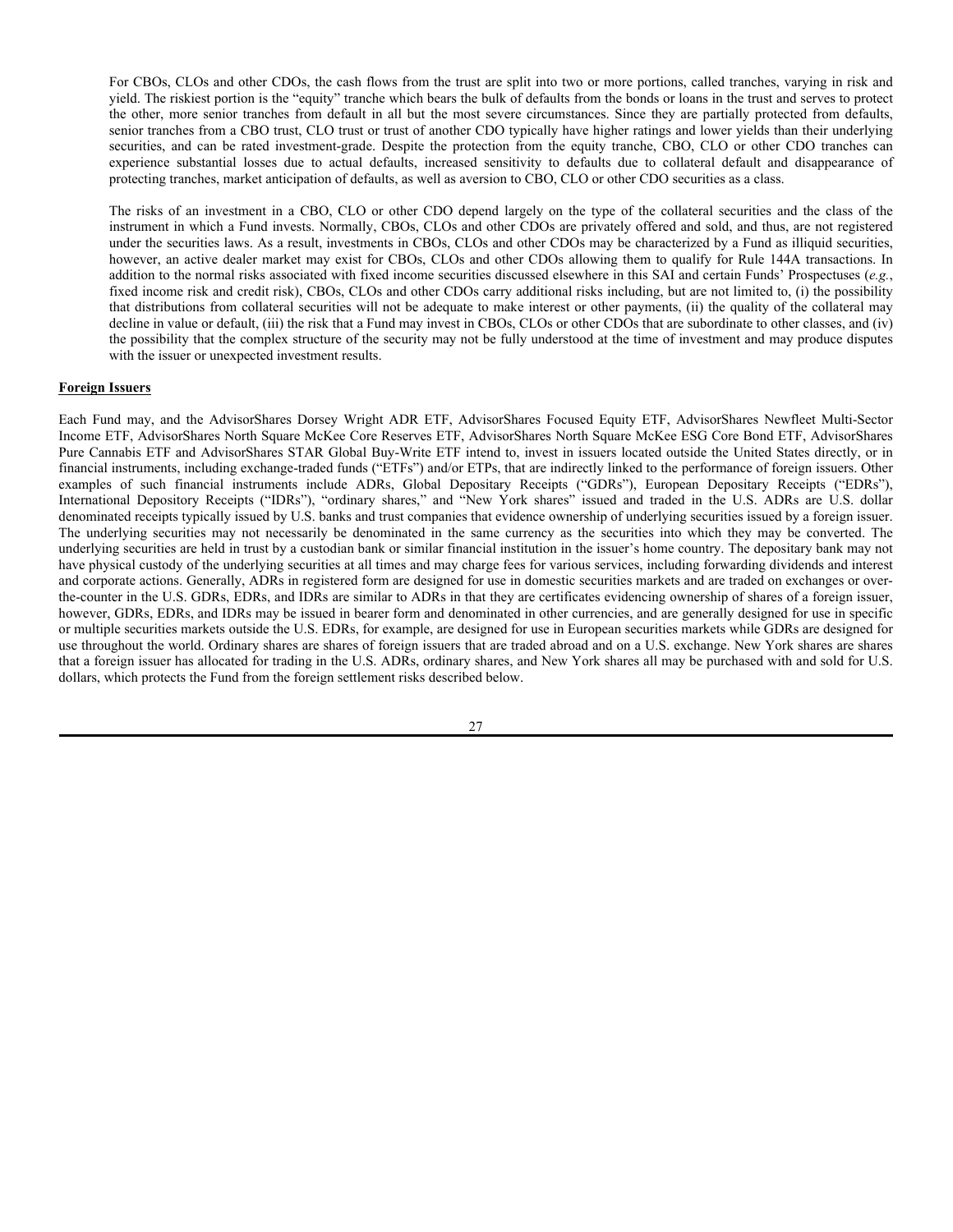**Stripped Mortgage-Backed Securities ("SMBSs").** Each Fund and certain of the underlying ETPs may invest in SMBS, which are derivative multi-class mortgage securities. SMBSs may be issued by agencies or instrumentalities of the U.S. Government, or by private originators of, or investors in, mortgage loans, including savings and loan associations, mortgage banks, commercial banks, investment banks and special purpose entities of the foregoing.

SMBSs are usually structured with two classes that receive different proportions of the interest and principal distributions on a pool of mortgage assets. A common type of SMBS will have one class receiving some of the interest and most of the principal from the mortgage assets, while the other class will receive most of the interest and the remainder of the principal. In the most extreme case, one class will receive all of the interest (the "IO" class), while the other class will receive all of the principal (the principal-only or "PO" class). The yield to maturity on an IO class is extremely sensitive to the rate of principal payments (including pre-payments) on the related underlying mortgage assets, and a rapid rate of principal payments may have a material adverse effect on a Fund's yield to maturity from these securities. If the underlying mortgage assets experience greater than anticipated pre-payments of principal, a Fund may fail to recoup some or all of its initial investment in these securities even if the security is in one of the highest rating categories.

- Asset-Backed Securities ("ABSs"). Each Fund and certain of the underlying ETPs may invest in ABSs, which are bonds backed by pools of loans or other receivables. ABSs are created from many types of assets, including auto loans, credit card receivables, home equity loans, and student loans. ABSs are issued through special purpose vehicles that are bankruptcy remote from the issuer of the collateral. The credit quality of an ABS transaction depends on the performance of the underlying assets. To protect ABS investors from the possibility that some borrowers could miss payments or even default on their loans, ABSs include various forms of credit enhancement. Some ABSs, particularly home equity loan transactions, are subject to interest-rate risk and prepayment risk. A change in interest rates can affect the pace of payments on the underlying loans, which in turn, affects total return on the securities. ABSs also carry credit or default risk. If many borrowers on the underlying loans default, losses could exceed the credit enhancement level and result in losses to investors in an ABS transaction. Finally, ABSs have structure risk due to a unique characteristic known as early amortization, or early payout, risk. Built into the structure of most ABSs are triggers for early payout, designed to protect investors from losses. These triggers are unique to each transaction and can include a big rise in defaults on the underlying loans, a sharp drop in the credit enhancement level, or even the bankruptcy of the originator. Once early amortization begins, all incoming loan payments (after expenses are paid) are used to pay investors as quickly as possible based upon a predetermined priority of payment. Consistent with a Fund's investment objectives and policies, its Sub-Advisor also may invest in other types of ABSs.
- **Collateralized Bond Obligation ("CBO"), Collateralized Loan Obligation ("CLO") and Other Collateralized Debt Obligation ("CDO").** Each Fund and certain of the underlying ETPs may invest in each of collateralized bond obligations, collateralized loan obligations, other collateralized debt obligations and other similarly structured securities. CBOs, CLOs and other CDOs are types of assetbacked securities. A CBO is a trust which is often backed by a diversified pool of high risk, below investment-grade fixed income securities. The collateral can be from many different types of fixed income securities such as high yield debt, residential privately issued mortgage-related securities, commercial privately issued mortgage-related securities, trust preferred securities and emerging market debt. A CLO is a trust typically collateralized by a pool of loans, which may include, among others, domestic and foreign senior secured loans, senior unsecured loans, and subordinate corporate loans, including loans that may be rated below investment-grade or equivalent unrated loans. Other CDOs are trusts backed by other types of assets representing obligations of various parties. CBOs, CLOs and other CDOs may charge management fees and administrative expenses.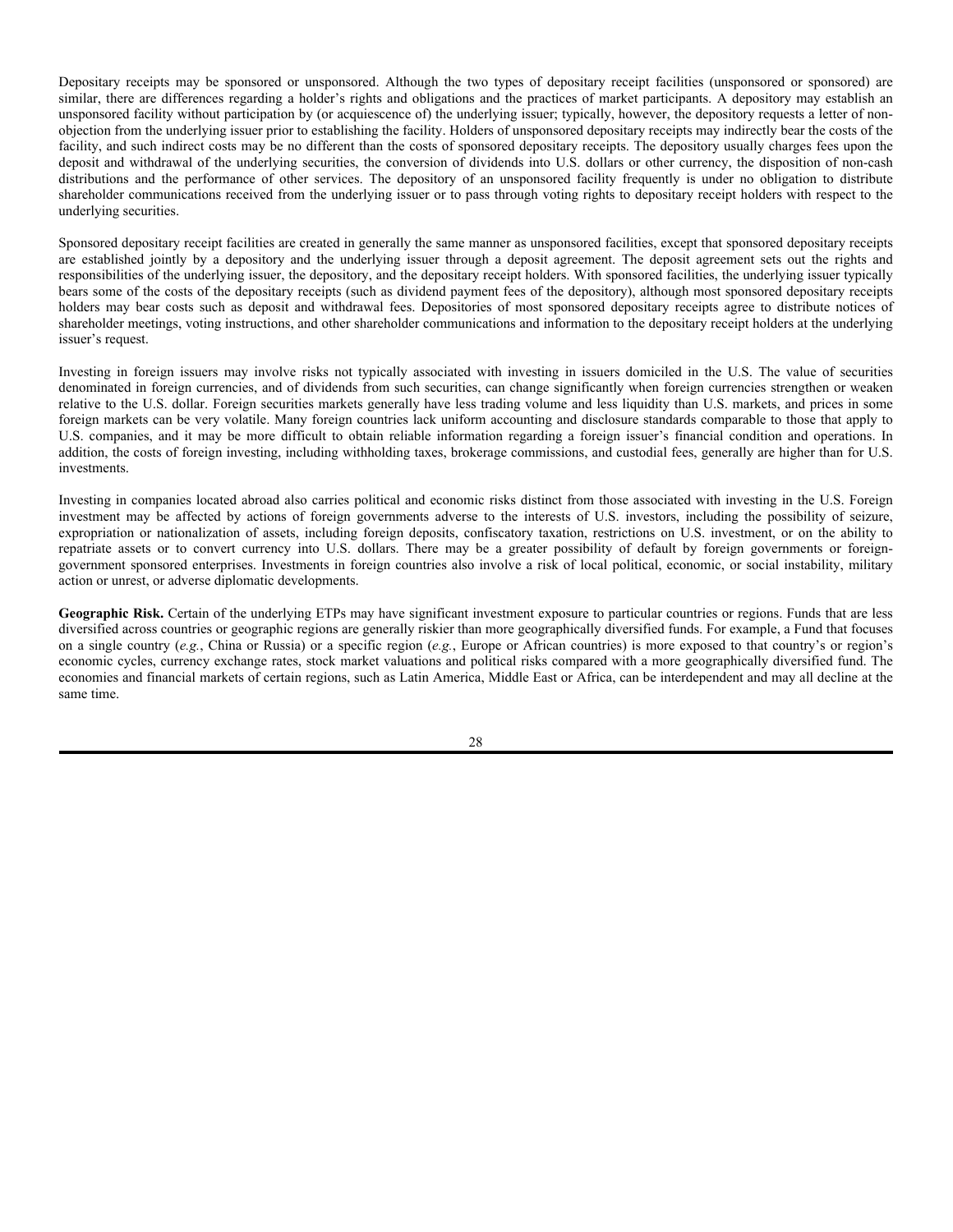For CBOs, CLOs and other CDOs, the cash flows from the trust are split into two or more portions, called tranches, varying in risk and yield. The riskiest portion is the "equity" tranche which bears the bulk of defaults from the bonds or loans in the trust and serves to protect the other, more senior tranches from default in all but the most severe circumstances. Since they are partially protected from defaults, senior tranches from a CBO trust, CLO trust or trust of another CDO typically have higher ratings and lower yields than their underlying securities, and can be rated investment-grade. Despite the protection from the equity tranche, CBO, CLO or other CDO tranches can experience substantial losses due to actual defaults, increased sensitivity to defaults due to collateral default and disappearance of protecting tranches, market anticipation of defaults, as well as aversion to CBO, CLO or other CDO securities as a class.

The risks of an investment in a CBO, CLO or other CDO depend largely on the type of the collateral securities and the class of the instrument in which a Fund invests. Normally, CBOs, CLOs and other CDOs are privately offered and sold, and thus, are not registered under the securities laws. As a result, investments in CBOs, CLOs and other CDOs may be characterized by a Fund as illiquid securities, however, an active dealer market may exist for CBOs, CLOs and other CDOs allowing them to qualify for Rule 144A transactions. In addition to the normal risks associated with fixed income securities discussed elsewhere in this SAI and certain Funds' Prospectuses (*e.g.*, fixed income risk and credit risk), CBOs, CLOs and other CDOs carry additional risks including, but are not limited to, (i) the possibility that distributions from collateral securities will not be adequate to make interest or other payments, (ii) the quality of the collateral may decline in value or default, (iii) the risk that a Fund may invest in CBOs, CLOs or other CDOs that are subordinate to other classes, and (iv) the possibility that the complex structure of the security may not be fully understood at the time of investment and may produce disputes with the issuer or unexpected investment results.

#### **Foreign Issuers**

Each Fund may, and the AdvisorShares Dorsey Wright ADR ETF, AdvisorShares Focused Equity ETF, AdvisorShares Newfleet Multi-Sector Income ETF, AdvisorShares North Square McKee Core Reserves ETF, AdvisorShares North Square McKee ESG Core Bond ETF, AdvisorShares Pure Cannabis ETF and AdvisorShares STAR Global Buy-Write ETF intend to, invest in issuers located outside the United States directly, or in financial instruments, including exchange-traded funds ("ETFs") and/or ETPs, that are indirectly linked to the performance of foreign issuers. Other examples of such financial instruments include ADRs, Global Depositary Receipts ("GDRs"), European Depositary Receipts ("EDRs"), International Depository Receipts ("IDRs"), "ordinary shares," and "New York shares" issued and traded in the U.S. ADRs are U.S. dollar denominated receipts typically issued by U.S. banks and trust companies that evidence ownership of underlying securities issued by a foreign issuer. The underlying securities may not necessarily be denominated in the same currency as the securities into which they may be converted. The underlying securities are held in trust by a custodian bank or similar financial institution in the issuer's home country. The depositary bank may not have physical custody of the underlying securities at all times and may charge fees for various services, including forwarding dividends and interest and corporate actions. Generally, ADRs in registered form are designed for use in domestic securities markets and are traded on exchanges or overthe-counter in the U.S. GDRs, EDRs, and IDRs are similar to ADRs in that they are certificates evidencing ownership of shares of a foreign issuer, however, GDRs, EDRs, and IDRs may be issued in bearer form and denominated in other currencies, and are generally designed for use in specific or multiple securities markets outside the U.S. EDRs, for example, are designed for use in European securities markets while GDRs are designed for use throughout the world. Ordinary shares are shares of foreign issuers that are traded abroad and on a U.S. exchange. New York shares are shares that a foreign issuer has allocated for trading in the U.S. ADRs, ordinary shares, and New York shares all may be purchased with and sold for U.S. dollars, which protects the Fund from the foreign settlement risks described below.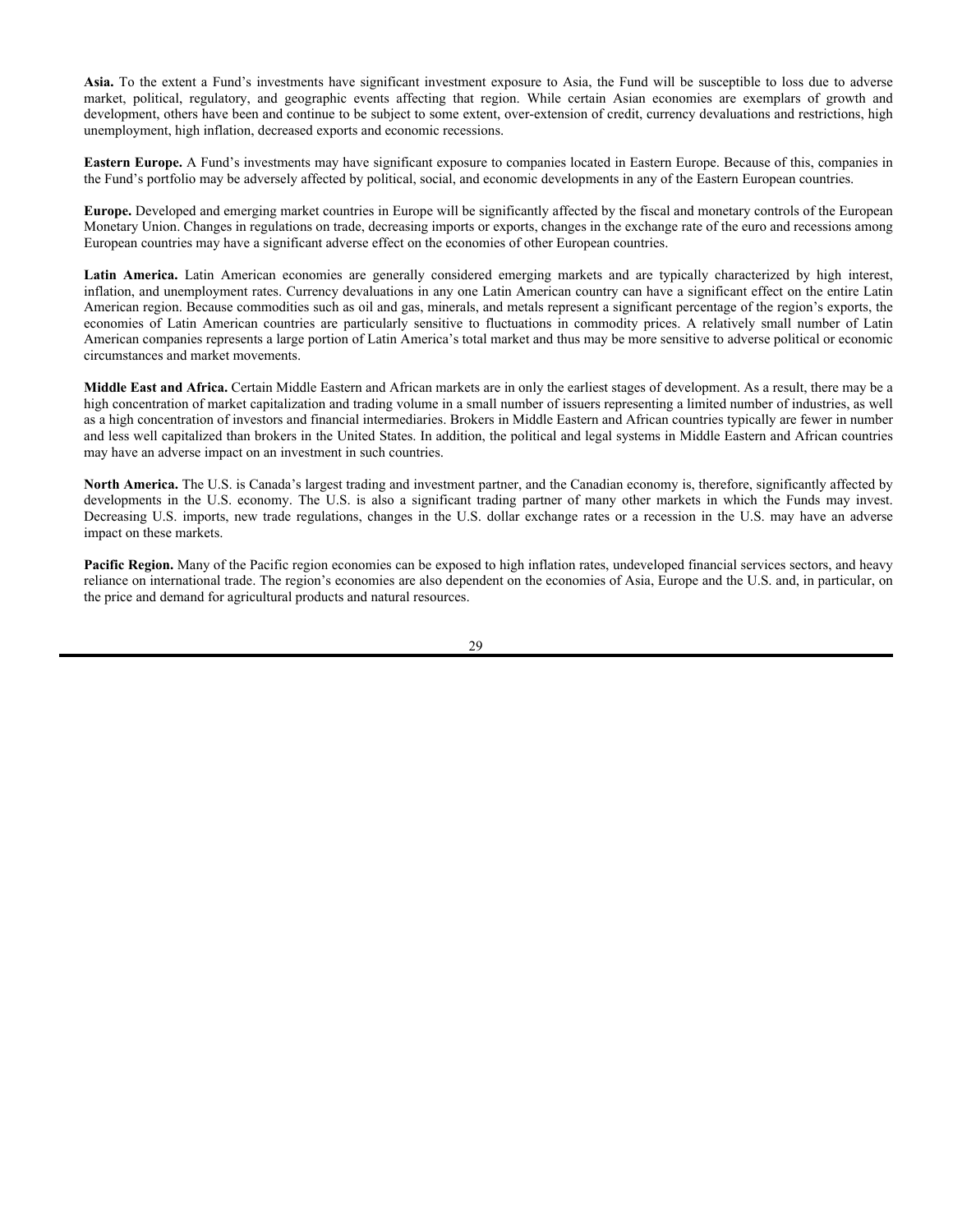Depositary receipts may be sponsored or unsponsored. Although the two types of depositary receipt facilities (unsponsored or sponsored) are similar, there are differences regarding a holder's rights and obligations and the practices of market participants. A depository may establish an unsponsored facility without participation by (or acquiescence of) the underlying issuer; typically, however, the depository requests a letter of nonobjection from the underlying issuer prior to establishing the facility. Holders of unsponsored depositary receipts may indirectly bear the costs of the facility, and such indirect costs may be no different than the costs of sponsored depositary receipts. The depository usually charges fees upon the deposit and withdrawal of the underlying securities, the conversion of dividends into U.S. dollars or other currency, the disposition of non-cash distributions and the performance of other services. The depository of an unsponsored facility frequently is under no obligation to distribute shareholder communications received from the underlying issuer or to pass through voting rights to depositary receipt holders with respect to the underlying securities.

Sponsored depositary receipt facilities are created in generally the same manner as unsponsored facilities, except that sponsored depositary receipts are established jointly by a depository and the underlying issuer through a deposit agreement. The deposit agreement sets out the rights and responsibilities of the underlying issuer, the depository, and the depositary receipt holders. With sponsored facilities, the underlying issuer typically bears some of the costs of the depositary receipts (such as dividend payment fees of the depository), although most sponsored depositary receipts holders may bear costs such as deposit and withdrawal fees. Depositories of most sponsored depositary receipts agree to distribute notices of shareholder meetings, voting instructions, and other shareholder communications and information to the depositary receipt holders at the underlying issuer's request.

Investing in foreign issuers may involve risks not typically associated with investing in issuers domiciled in the U.S. The value of securities denominated in foreign currencies, and of dividends from such securities, can change significantly when foreign currencies strengthen or weaken relative to the U.S. dollar. Foreign securities markets generally have less trading volume and less liquidity than U.S. markets, and prices in some foreign markets can be very volatile. Many foreign countries lack uniform accounting and disclosure standards comparable to those that apply to U.S. companies, and it may be more difficult to obtain reliable information regarding a foreign issuer's financial condition and operations. In addition, the costs of foreign investing, including withholding taxes, brokerage commissions, and custodial fees, generally are higher than for U.S. investments.

Investing in companies located abroad also carries political and economic risks distinct from those associated with investing in the U.S. Foreign investment may be affected by actions of foreign governments adverse to the interests of U.S. investors, including the possibility of seizure, expropriation or nationalization of assets, including foreign deposits, confiscatory taxation, restrictions on U.S. investment, or on the ability to repatriate assets or to convert currency into U.S. dollars. There may be a greater possibility of default by foreign governments or foreigngovernment sponsored enterprises. Investments in foreign countries also involve a risk of local political, economic, or social instability, military action or unrest, or adverse diplomatic developments.

Geographic Risk. Certain of the underlying ETPs may have significant investment exposure to particular countries or regions. Funds that are less diversified across countries or geographic regions are generally riskier than more geographically diversified funds. For example, a Fund that focuses on a single country (*e.g.*, China or Russia) or a specific region (*e.g.*, Europe or African countries) is more exposed to that country's or region's economic cycles, currency exchange rates, stock market valuations and political risks compared with a more geographically diversified fund. The economies and financial markets of certain regions, such as Latin America, Middle East or Africa, can be interdependent and may all decline at the same time.

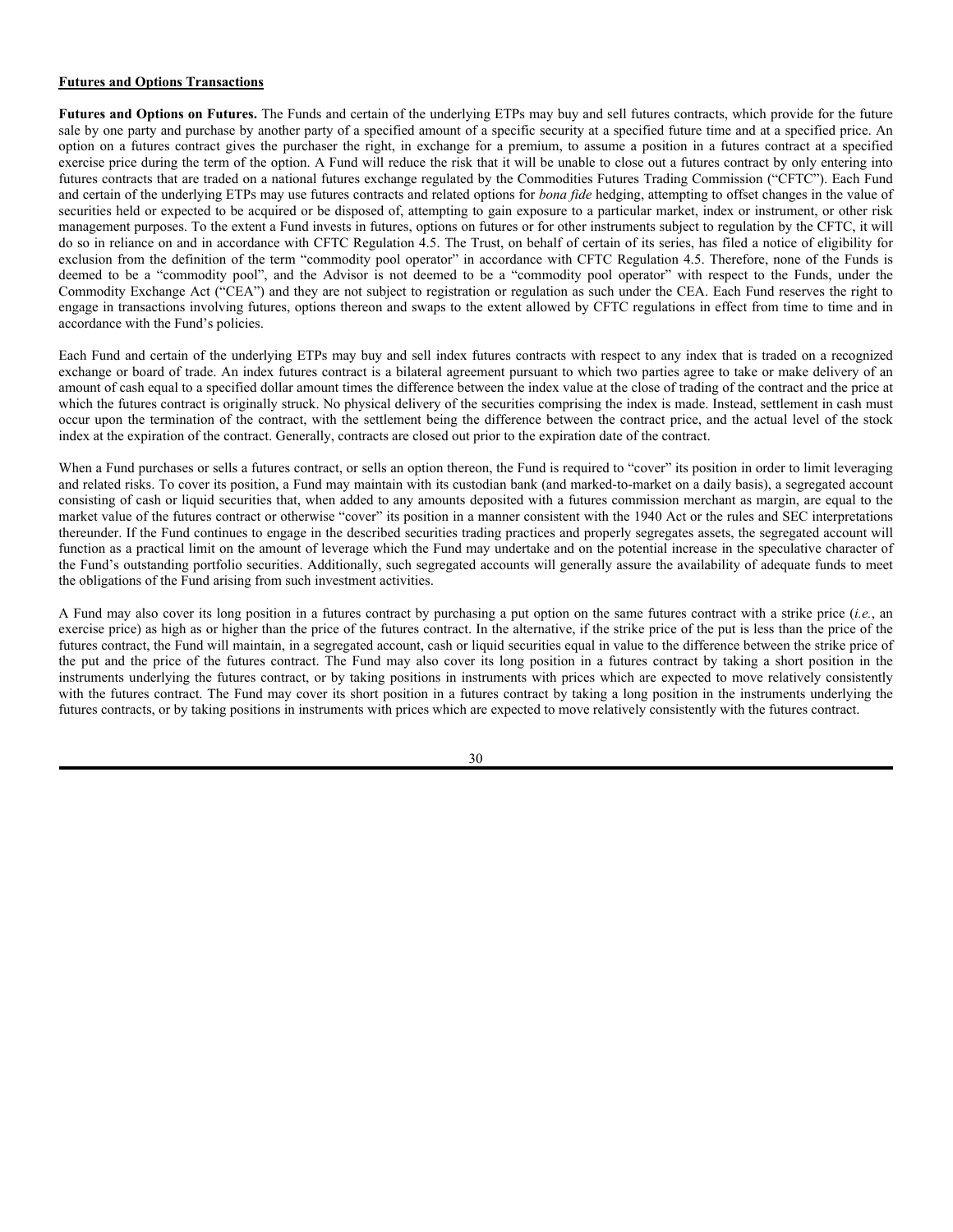**Asia.** To the extent a Fund's investments have significant investment exposure to Asia, the Fund will be susceptible to loss due to adverse market, political, regulatory, and geographic events affecting that region. While certain Asian economies are exemplars of growth and development, others have been and continue to be subject to some extent, over-extension of credit, currency devaluations and restrictions, high unemployment, high inflation, decreased exports and economic recessions.

**Eastern Europe.** A Fund's investments may have significant exposure to companies located in Eastern Europe. Because of this, companies in the Fund's portfolio may be adversely affected by political, social, and economic developments in any of the Eastern European countries.

**Europe.** Developed and emerging market countries in Europe will be significantly affected by the fiscal and monetary controls of the European Monetary Union. Changes in regulations on trade, decreasing imports or exports, changes in the exchange rate of the euro and recessions among European countries may have a significant adverse effect on the economies of other European countries.

Latin America. Latin American economies are generally considered emerging markets and are typically characterized by high interest, inflation, and unemployment rates. Currency devaluations in any one Latin American country can have a significant effect on the entire Latin American region. Because commodities such as oil and gas, minerals, and metals represent a significant percentage of the region's exports, the economies of Latin American countries are particularly sensitive to fluctuations in commodity prices. A relatively small number of Latin American companies represents a large portion of Latin America's total market and thus may be more sensitive to adverse political or economic circumstances and market movements.

**Middle East and Africa.** Certain Middle Eastern and African markets are in only the earliest stages of development. As a result, there may be a high concentration of market capitalization and trading volume in a small number of issuers representing a limited number of industries, as well as a high concentration of investors and financial intermediaries. Brokers in Middle Eastern and African countries typically are fewer in number and less well capitalized than brokers in the United States. In addition, the political and legal systems in Middle Eastern and African countries may have an adverse impact on an investment in such countries.

**North America.** The U.S. is Canada's largest trading and investment partner, and the Canadian economy is, therefore, significantly affected by developments in the U.S. economy. The U.S. is also a significant trading partner of many other markets in which the Funds may invest. Decreasing U.S. imports, new trade regulations, changes in the U.S. dollar exchange rates or a recession in the U.S. may have an adverse impact on these markets.

Pacific Region. Many of the Pacific region economies can be exposed to high inflation rates, undeveloped financial services sectors, and heavy reliance on international trade. The region's economies are also dependent on the economies of Asia, Europe and the U.S. and, in particular, on the price and demand for agricultural products and natural resources.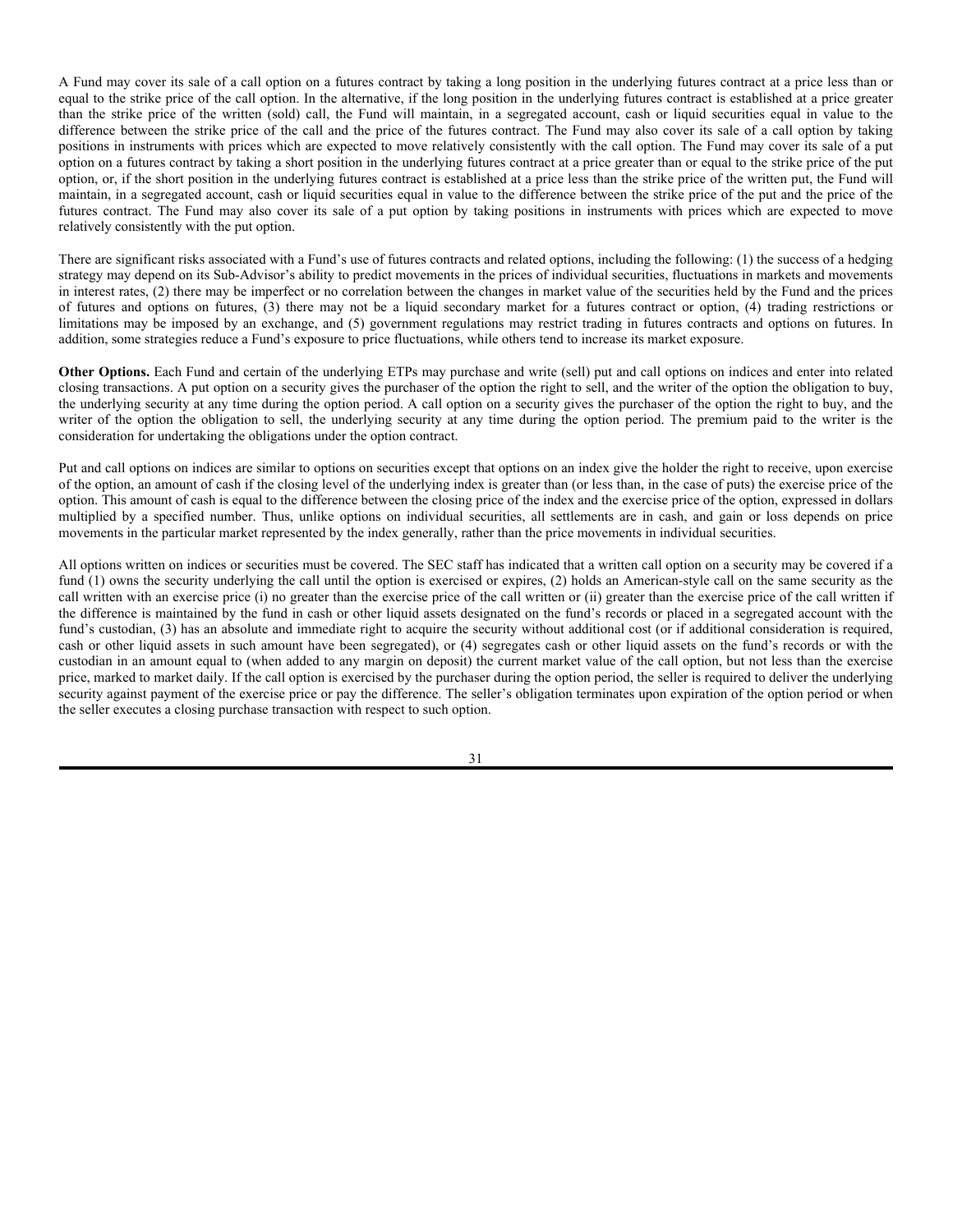#### **Futures and Options Transactions**

**Futures and Options on Futures.** The Funds and certain of the underlying ETPs may buy and sell futures contracts, which provide for the future sale by one party and purchase by another party of a specified amount of a specific security at a specified future time and at a specified price. An option on a futures contract gives the purchaser the right, in exchange for a premium, to assume a position in a futures contract at a specified exercise price during the term of the option. A Fund will reduce the risk that it will be unable to close out a futures contract by only entering into futures contracts that are traded on a national futures exchange regulated by the Commodities Futures Trading Commission ("CFTC"). Each Fund and certain of the underlying ETPs may use futures contracts and related options for *bona fide* hedging, attempting to offset changes in the value of securities held or expected to be acquired or be disposed of, attempting to gain exposure to a particular market, index or instrument, or other risk management purposes. To the extent a Fund invests in futures, options on futures or for other instruments subject to regulation by the CFTC, it will do so in reliance on and in accordance with CFTC Regulation 4.5. The Trust, on behalf of certain of its series, has filed a notice of eligibility for exclusion from the definition of the term "commodity pool operator" in accordance with CFTC Regulation 4.5. Therefore, none of the Funds is deemed to be a "commodity pool", and the Advisor is not deemed to be a "commodity pool operator" with respect to the Funds, under the Commodity Exchange Act ("CEA") and they are not subject to registration or regulation as such under the CEA. Each Fund reserves the right to engage in transactions involving futures, options thereon and swaps to the extent allowed by CFTC regulations in effect from time to time and in accordance with the Fund's policies.

Each Fund and certain of the underlying ETPs may buy and sell index futures contracts with respect to any index that is traded on a recognized exchange or board of trade. An index futures contract is a bilateral agreement pursuant to which two parties agree to take or make delivery of an amount of cash equal to a specified dollar amount times the difference between the index value at the close of trading of the contract and the price at which the futures contract is originally struck. No physical delivery of the securities comprising the index is made. Instead, settlement in cash must occur upon the termination of the contract, with the settlement being the difference between the contract price, and the actual level of the stock index at the expiration of the contract. Generally, contracts are closed out prior to the expiration date of the contract.

When a Fund purchases or sells a futures contract, or sells an option thereon, the Fund is required to "cover" its position in order to limit leveraging and related risks. To cover its position, a Fund may maintain with its custodian bank (and marked-to-market on a daily basis), a segregated account consisting of cash or liquid securities that, when added to any amounts deposited with a futures commission merchant as margin, are equal to the market value of the futures contract or otherwise "cover" its position in a manner consistent with the 1940 Act or the rules and SEC interpretations thereunder. If the Fund continues to engage in the described securities trading practices and properly segregates assets, the segregated account will function as a practical limit on the amount of leverage which the Fund may undertake and on the potential increase in the speculative character of the Fund's outstanding portfolio securities. Additionally, such segregated accounts will generally assure the availability of adequate funds to meet the obligations of the Fund arising from such investment activities.

A Fund may also cover its long position in a futures contract by purchasing a put option on the same futures contract with a strike price (*i.e.*, an exercise price) as high as or higher than the price of the futures contract. In the alternative, if the strike price of the put is less than the price of the futures contract, the Fund will maintain, in a segregated account, cash or liquid securities equal in value to the difference between the strike price of the put and the price of the futures contract. The Fund may also cover its long position in a futures contract by taking a short position in the instruments underlying the futures contract, or by taking positions in instruments with prices which are expected to move relatively consistently with the futures contract. The Fund may cover its short position in a futures contract by taking a long position in the instruments underlying the futures contracts, or by taking positions in instruments with prices which are expected to move relatively consistently with the futures contract.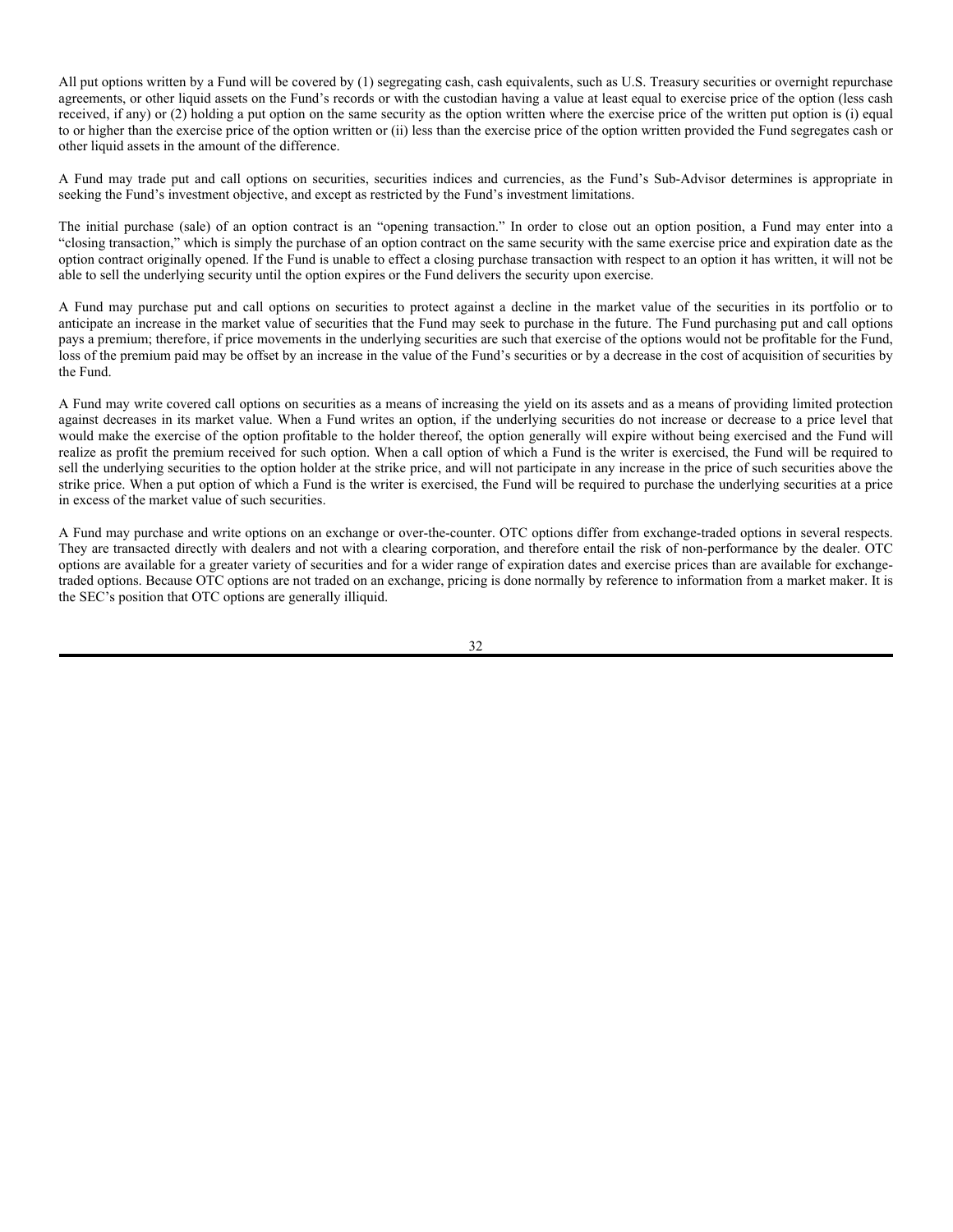A Fund may cover its sale of a call option on a futures contract by taking a long position in the underlying futures contract at a price less than or equal to the strike price of the call option. In the alternative, if the long position in the underlying futures contract is established at a price greater than the strike price of the written (sold) call, the Fund will maintain, in a segregated account, cash or liquid securities equal in value to the difference between the strike price of the call and the price of the futures contract. The Fund may also cover its sale of a call option by taking positions in instruments with prices which are expected to move relatively consistently with the call option. The Fund may cover its sale of a put option on a futures contract by taking a short position in the underlying futures contract at a price greater than or equal to the strike price of the put option, or, if the short position in the underlying futures contract is established at a price less than the strike price of the written put, the Fund will maintain, in a segregated account, cash or liquid securities equal in value to the difference between the strike price of the put and the price of the futures contract. The Fund may also cover its sale of a put option by taking positions in instruments with prices which are expected to move relatively consistently with the put option.

There are significant risks associated with a Fund's use of futures contracts and related options, including the following: (1) the success of a hedging strategy may depend on its Sub-Advisor's ability to predict movements in the prices of individual securities, fluctuations in markets and movements in interest rates, (2) there may be imperfect or no correlation between the changes in market value of the securities held by the Fund and the prices of futures and options on futures, (3) there may not be a liquid secondary market for a futures contract or option, (4) trading restrictions or limitations may be imposed by an exchange, and (5) government regulations may restrict trading in futures contracts and options on futures. In addition, some strategies reduce a Fund's exposure to price fluctuations, while others tend to increase its market exposure.

**Other Options.** Each Fund and certain of the underlying ETPs may purchase and write (sell) put and call options on indices and enter into related closing transactions. A put option on a security gives the purchaser of the option the right to sell, and the writer of the option the obligation to buy, the underlying security at any time during the option period. A call option on a security gives the purchaser of the option the right to buy, and the writer of the option the obligation to sell, the underlying security at any time during the option period. The premium paid to the writer is the consideration for undertaking the obligations under the option contract.

Put and call options on indices are similar to options on securities except that options on an index give the holder the right to receive, upon exercise of the option, an amount of cash if the closing level of the underlying index is greater than (or less than, in the case of puts) the exercise price of the option. This amount of cash is equal to the difference between the closing price of the index and the exercise price of the option, expressed in dollars multiplied by a specified number. Thus, unlike options on individual securities, all settlements are in cash, and gain or loss depends on price movements in the particular market represented by the index generally, rather than the price movements in individual securities.

All options written on indices or securities must be covered. The SEC staff has indicated that a written call option on a security may be covered if a fund (1) owns the security underlying the call until the option is exercised or expires, (2) holds an American-style call on the same security as the call written with an exercise price (i) no greater than the exercise price of the call written or (ii) greater than the exercise price of the call written if the difference is maintained by the fund in cash or other liquid assets designated on the fund's records or placed in a segregated account with the fund's custodian, (3) has an absolute and immediate right to acquire the security without additional cost (or if additional consideration is required, cash or other liquid assets in such amount have been segregated), or (4) segregates cash or other liquid assets on the fund's records or with the custodian in an amount equal to (when added to any margin on deposit) the current market value of the call option, but not less than the exercise price, marked to market daily. If the call option is exercised by the purchaser during the option period, the seller is required to deliver the underlying security against payment of the exercise price or pay the difference. The seller's obligation terminates upon expiration of the option period or when the seller executes a closing purchase transaction with respect to such option.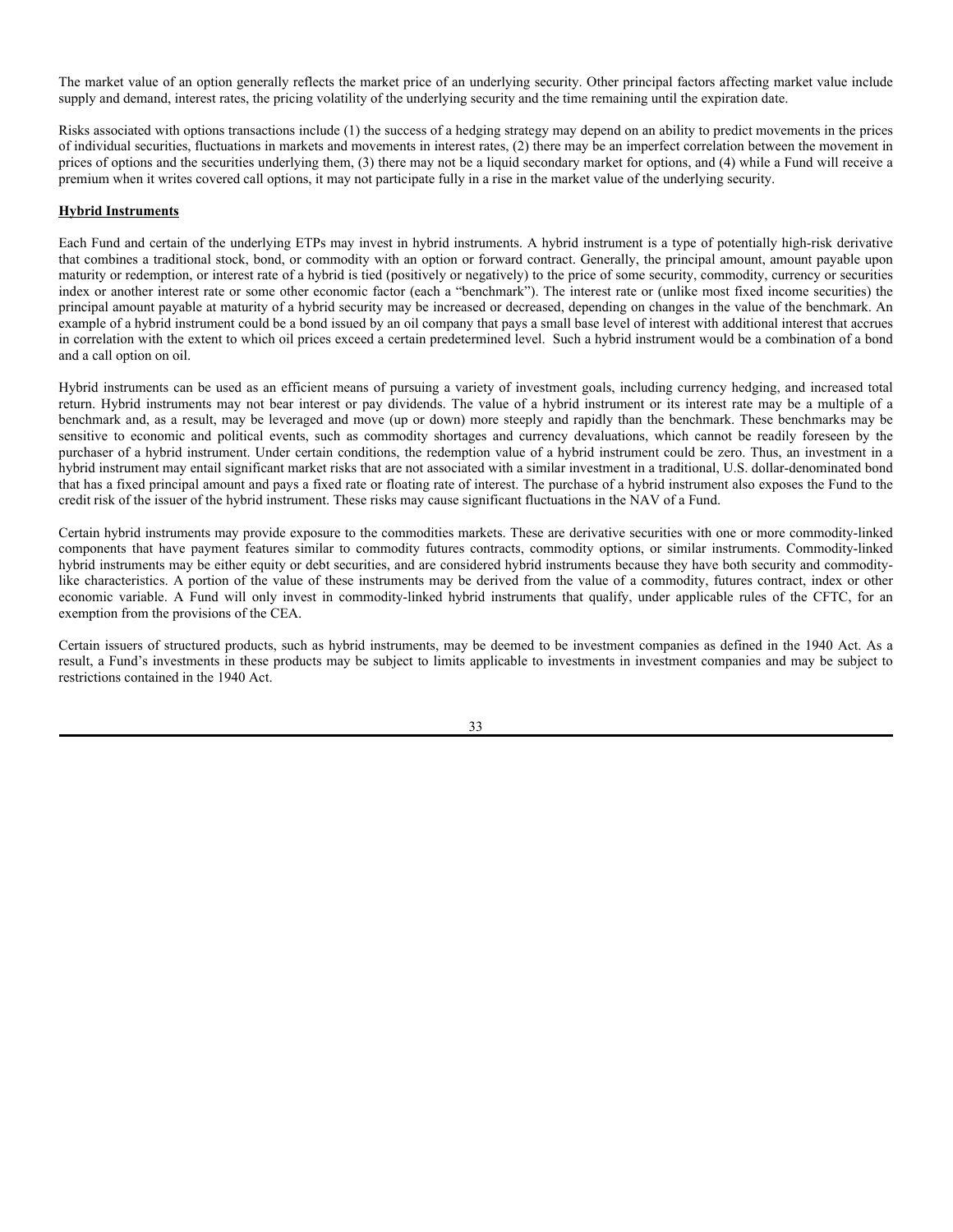All put options written by a Fund will be covered by (1) segregating cash, cash equivalents, such as U.S. Treasury securities or overnight repurchase agreements, or other liquid assets on the Fund's records or with the custodian having a value at least equal to exercise price of the option (less cash received, if any) or (2) holding a put option on the same security as the option written where the exercise price of the written put option is (i) equal to or higher than the exercise price of the option written or (ii) less than the exercise price of the option written provided the Fund segregates cash or other liquid assets in the amount of the difference.

A Fund may trade put and call options on securities, securities indices and currencies, as the Fund's Sub-Advisor determines is appropriate in seeking the Fund's investment objective, and except as restricted by the Fund's investment limitations.

The initial purchase (sale) of an option contract is an "opening transaction." In order to close out an option position, a Fund may enter into a "closing transaction," which is simply the purchase of an option contract on the same security with the same exercise price and expiration date as the option contract originally opened. If the Fund is unable to effect a closing purchase transaction with respect to an option it has written, it will not be able to sell the underlying security until the option expires or the Fund delivers the security upon exercise.

A Fund may purchase put and call options on securities to protect against a decline in the market value of the securities in its portfolio or to anticipate an increase in the market value of securities that the Fund may seek to purchase in the future. The Fund purchasing put and call options pays a premium; therefore, if price movements in the underlying securities are such that exercise of the options would not be profitable for the Fund, loss of the premium paid may be offset by an increase in the value of the Fund's securities or by a decrease in the cost of acquisition of securities by the Fund.

A Fund may write covered call options on securities as a means of increasing the yield on its assets and as a means of providing limited protection against decreases in its market value. When a Fund writes an option, if the underlying securities do not increase or decrease to a price level that would make the exercise of the option profitable to the holder thereof, the option generally will expire without being exercised and the Fund will realize as profit the premium received for such option. When a call option of which a Fund is the writer is exercised, the Fund will be required to sell the underlying securities to the option holder at the strike price, and will not participate in any increase in the price of such securities above the strike price. When a put option of which a Fund is the writer is exercised, the Fund will be required to purchase the underlying securities at a price in excess of the market value of such securities.

A Fund may purchase and write options on an exchange or over-the-counter. OTC options differ from exchange-traded options in several respects. They are transacted directly with dealers and not with a clearing corporation, and therefore entail the risk of non-performance by the dealer. OTC options are available for a greater variety of securities and for a wider range of expiration dates and exercise prices than are available for exchangetraded options. Because OTC options are not traded on an exchange, pricing is done normally by reference to information from a market maker. It is the SEC's position that OTC options are generally illiquid.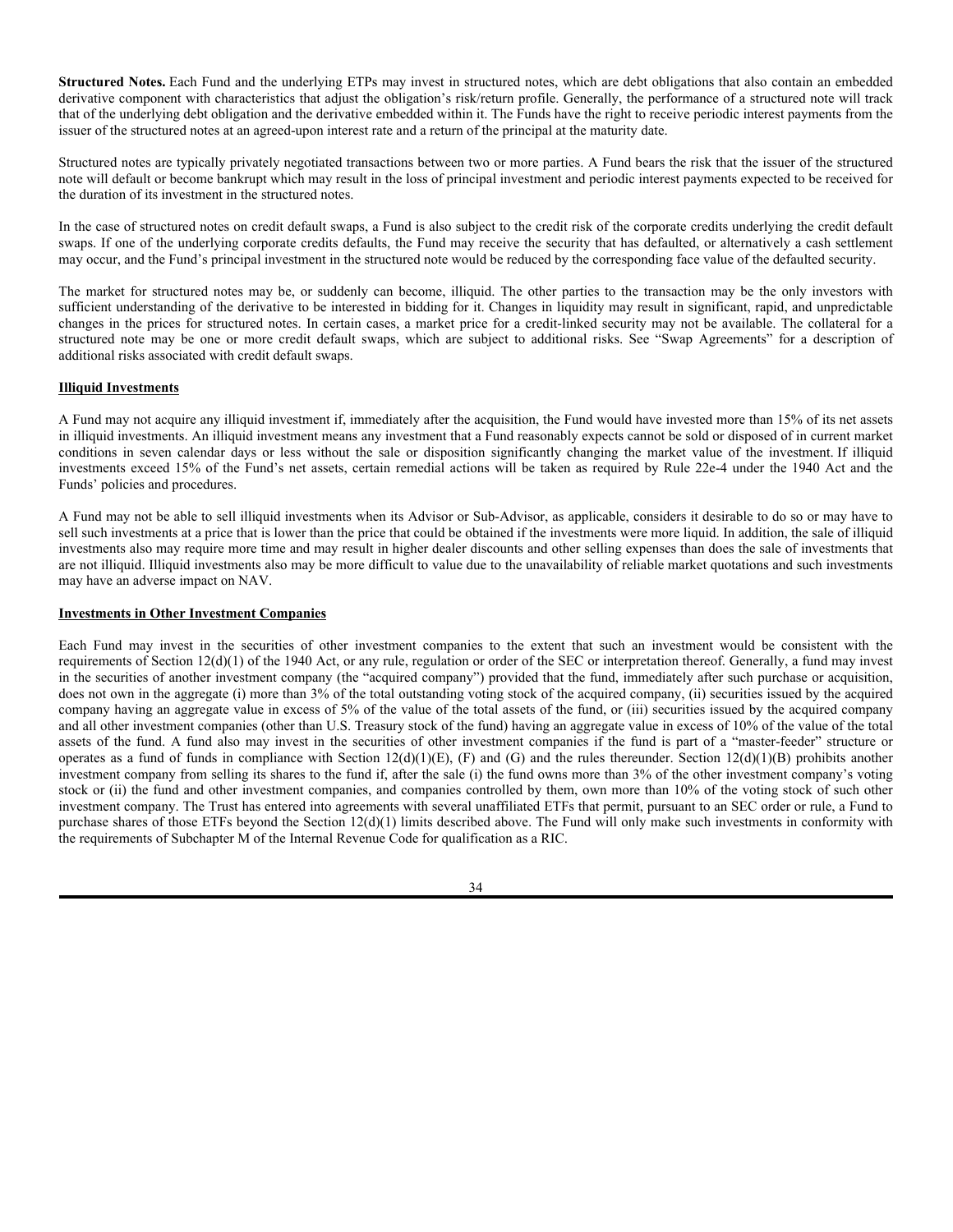The market value of an option generally reflects the market price of an underlying security. Other principal factors affecting market value include supply and demand, interest rates, the pricing volatility of the underlying security and the time remaining until the expiration date.

Risks associated with options transactions include (1) the success of a hedging strategy may depend on an ability to predict movements in the prices of individual securities, fluctuations in markets and movements in interest rates, (2) there may be an imperfect correlation between the movement in prices of options and the securities underlying them, (3) there may not be a liquid secondary market for options, and (4) while a Fund will receive a premium when it writes covered call options, it may not participate fully in a rise in the market value of the underlying security.

### **Hybrid Instruments**

Each Fund and certain of the underlying ETPs may invest in hybrid instruments. A hybrid instrument is a type of potentially high-risk derivative that combines a traditional stock, bond, or commodity with an option or forward contract. Generally, the principal amount, amount payable upon maturity or redemption, or interest rate of a hybrid is tied (positively or negatively) to the price of some security, commodity, currency or securities index or another interest rate or some other economic factor (each a "benchmark"). The interest rate or (unlike most fixed income securities) the principal amount payable at maturity of a hybrid security may be increased or decreased, depending on changes in the value of the benchmark. An example of a hybrid instrument could be a bond issued by an oil company that pays a small base level of interest with additional interest that accrues in correlation with the extent to which oil prices exceed a certain predetermined level. Such a hybrid instrument would be a combination of a bond and a call option on oil.

Hybrid instruments can be used as an efficient means of pursuing a variety of investment goals, including currency hedging, and increased total return. Hybrid instruments may not bear interest or pay dividends. The value of a hybrid instrument or its interest rate may be a multiple of a benchmark and, as a result, may be leveraged and move (up or down) more steeply and rapidly than the benchmark. These benchmarks may be sensitive to economic and political events, such as commodity shortages and currency devaluations, which cannot be readily foreseen by the purchaser of a hybrid instrument. Under certain conditions, the redemption value of a hybrid instrument could be zero. Thus, an investment in a hybrid instrument may entail significant market risks that are not associated with a similar investment in a traditional, U.S. dollar-denominated bond that has a fixed principal amount and pays a fixed rate or floating rate of interest. The purchase of a hybrid instrument also exposes the Fund to the credit risk of the issuer of the hybrid instrument. These risks may cause significant fluctuations in the NAV of a Fund.

Certain hybrid instruments may provide exposure to the commodities markets. These are derivative securities with one or more commodity-linked components that have payment features similar to commodity futures contracts, commodity options, or similar instruments. Commodity-linked hybrid instruments may be either equity or debt securities, and are considered hybrid instruments because they have both security and commoditylike characteristics. A portion of the value of these instruments may be derived from the value of a commodity, futures contract, index or other economic variable. A Fund will only invest in commodity-linked hybrid instruments that qualify, under applicable rules of the CFTC, for an exemption from the provisions of the CEA.

Certain issuers of structured products, such as hybrid instruments, may be deemed to be investment companies as defined in the 1940 Act. As a result, a Fund's investments in these products may be subject to limits applicable to investments in investment companies and may be subject to restrictions contained in the 1940 Act.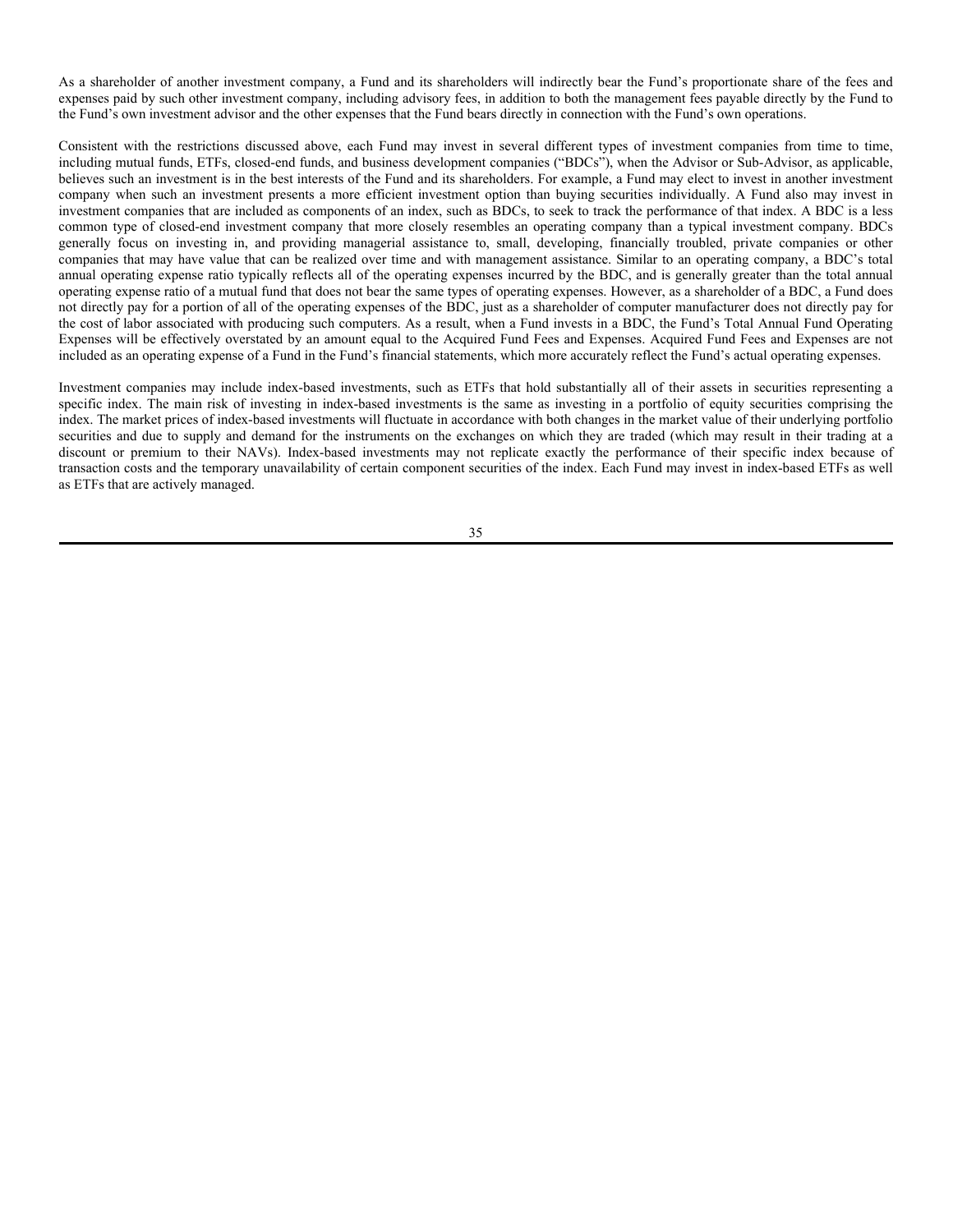**Structured Notes.** Each Fund and the underlying ETPs may invest in structured notes, which are debt obligations that also contain an embedded derivative component with characteristics that adjust the obligation's risk/return profile. Generally, the performance of a structured note will track that of the underlying debt obligation and the derivative embedded within it. The Funds have the right to receive periodic interest payments from the issuer of the structured notes at an agreed-upon interest rate and a return of the principal at the maturity date.

Structured notes are typically privately negotiated transactions between two or more parties. A Fund bears the risk that the issuer of the structured note will default or become bankrupt which may result in the loss of principal investment and periodic interest payments expected to be received for the duration of its investment in the structured notes.

In the case of structured notes on credit default swaps, a Fund is also subject to the credit risk of the corporate credits underlying the credit default swaps. If one of the underlying corporate credits defaults, the Fund may receive the security that has defaulted, or alternatively a cash settlement may occur, and the Fund's principal investment in the structured note would be reduced by the corresponding face value of the defaulted security.

The market for structured notes may be, or suddenly can become, illiquid. The other parties to the transaction may be the only investors with sufficient understanding of the derivative to be interested in bidding for it. Changes in liquidity may result in significant, rapid, and unpredictable changes in the prices for structured notes. In certain cases, a market price for a credit-linked security may not be available. The collateral for a structured note may be one or more credit default swaps, which are subject to additional risks. See "Swap Agreements" for a description of additional risks associated with credit default swaps.

# **Illiquid Investments**

A Fund may not acquire any illiquid investment if, immediately after the acquisition, the Fund would have invested more than 15% of its net assets in illiquid investments. An illiquid investment means any investment that a Fund reasonably expects cannot be sold or disposed of in current market conditions in seven calendar days or less without the sale or disposition significantly changing the market value of the investment. If illiquid investments exceed 15% of the Fund's net assets, certain remedial actions will be taken as required by Rule 22e-4 under the 1940 Act and the Funds' policies and procedures.

A Fund may not be able to sell illiquid investments when its Advisor or Sub-Advisor, as applicable, considers it desirable to do so or may have to sell such investments at a price that is lower than the price that could be obtained if the investments were more liquid. In addition, the sale of illiquid investments also may require more time and may result in higher dealer discounts and other selling expenses than does the sale of investments that are not illiquid. Illiquid investments also may be more difficult to value due to the unavailability of reliable market quotations and such investments may have an adverse impact on NAV.

## **Investments in Other Investment Companies**

Each Fund may invest in the securities of other investment companies to the extent that such an investment would be consistent with the requirements of Section 12(d)(1) of the 1940 Act, or any rule, regulation or order of the SEC or interpretation thereof. Generally, a fund may invest in the securities of another investment company (the "acquired company") provided that the fund, immediately after such purchase or acquisition, does not own in the aggregate (i) more than 3% of the total outstanding voting stock of the acquired company, (ii) securities issued by the acquired company having an aggregate value in excess of 5% of the value of the total assets of the fund, or (iii) securities issued by the acquired company and all other investment companies (other than U.S. Treasury stock of the fund) having an aggregate value in excess of 10% of the value of the total assets of the fund. A fund also may invest in the securities of other investment companies if the fund is part of a "master-feeder" structure or operates as a fund of funds in compliance with Section  $12(d)(1)(E)$ , (F) and (G) and the rules thereunder. Section  $12(d)(1)(B)$  prohibits another investment company from selling its shares to the fund if, after the sale (i) the fund owns more than 3% of the other investment company's voting stock or (ii) the fund and other investment companies, and companies controlled by them, own more than 10% of the voting stock of such other investment company. The Trust has entered into agreements with several unaffiliated ETFs that permit, pursuant to an SEC order or rule, a Fund to purchase shares of those ETFs beyond the Section 12(d)(1) limits described above. The Fund will only make such investments in conformity with the requirements of Subchapter M of the Internal Revenue Code for qualification as a RIC.

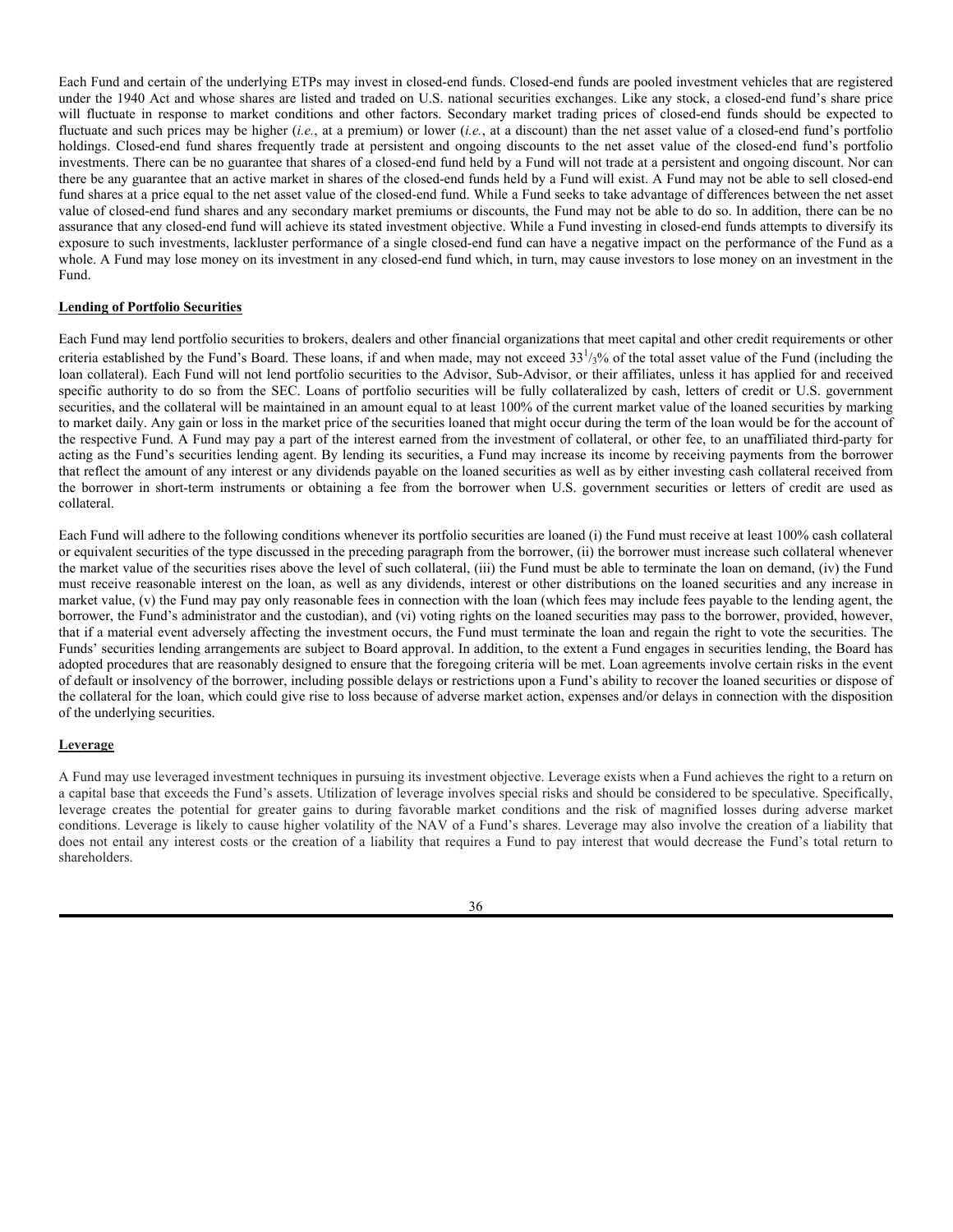As a shareholder of another investment company, a Fund and its shareholders will indirectly bear the Fund's proportionate share of the fees and expenses paid by such other investment company, including advisory fees, in addition to both the management fees payable directly by the Fund to the Fund's own investment advisor and the other expenses that the Fund bears directly in connection with the Fund's own operations.

Consistent with the restrictions discussed above, each Fund may invest in several different types of investment companies from time to time, including mutual funds, ETFs, closed-end funds, and business development companies ("BDCs"), when the Advisor or Sub-Advisor, as applicable, believes such an investment is in the best interests of the Fund and its shareholders. For example, a Fund may elect to invest in another investment company when such an investment presents a more efficient investment option than buying securities individually. A Fund also may invest in investment companies that are included as components of an index, such as BDCs, to seek to track the performance of that index. A BDC is a less common type of closed-end investment company that more closely resembles an operating company than a typical investment company. BDCs generally focus on investing in, and providing managerial assistance to, small, developing, financially troubled, private companies or other companies that may have value that can be realized over time and with management assistance. Similar to an operating company, a BDC's total annual operating expense ratio typically reflects all of the operating expenses incurred by the BDC, and is generally greater than the total annual operating expense ratio of a mutual fund that does not bear the same types of operating expenses. However, as a shareholder of a BDC, a Fund does not directly pay for a portion of all of the operating expenses of the BDC, just as a shareholder of computer manufacturer does not directly pay for the cost of labor associated with producing such computers. As a result, when a Fund invests in a BDC, the Fund's Total Annual Fund Operating Expenses will be effectively overstated by an amount equal to the Acquired Fund Fees and Expenses. Acquired Fund Fees and Expenses are not included as an operating expense of a Fund in the Fund's financial statements, which more accurately reflect the Fund's actual operating expenses.

Investment companies may include index-based investments, such as ETFs that hold substantially all of their assets in securities representing a specific index. The main risk of investing in index-based investments is the same as investing in a portfolio of equity securities comprising the index. The market prices of index-based investments will fluctuate in accordance with both changes in the market value of their underlying portfolio securities and due to supply and demand for the instruments on the exchanges on which they are traded (which may result in their trading at a discount or premium to their NAVs). Index-based investments may not replicate exactly the performance of their specific index because of transaction costs and the temporary unavailability of certain component securities of the index. Each Fund may invest in index-based ETFs as well as ETFs that are actively managed.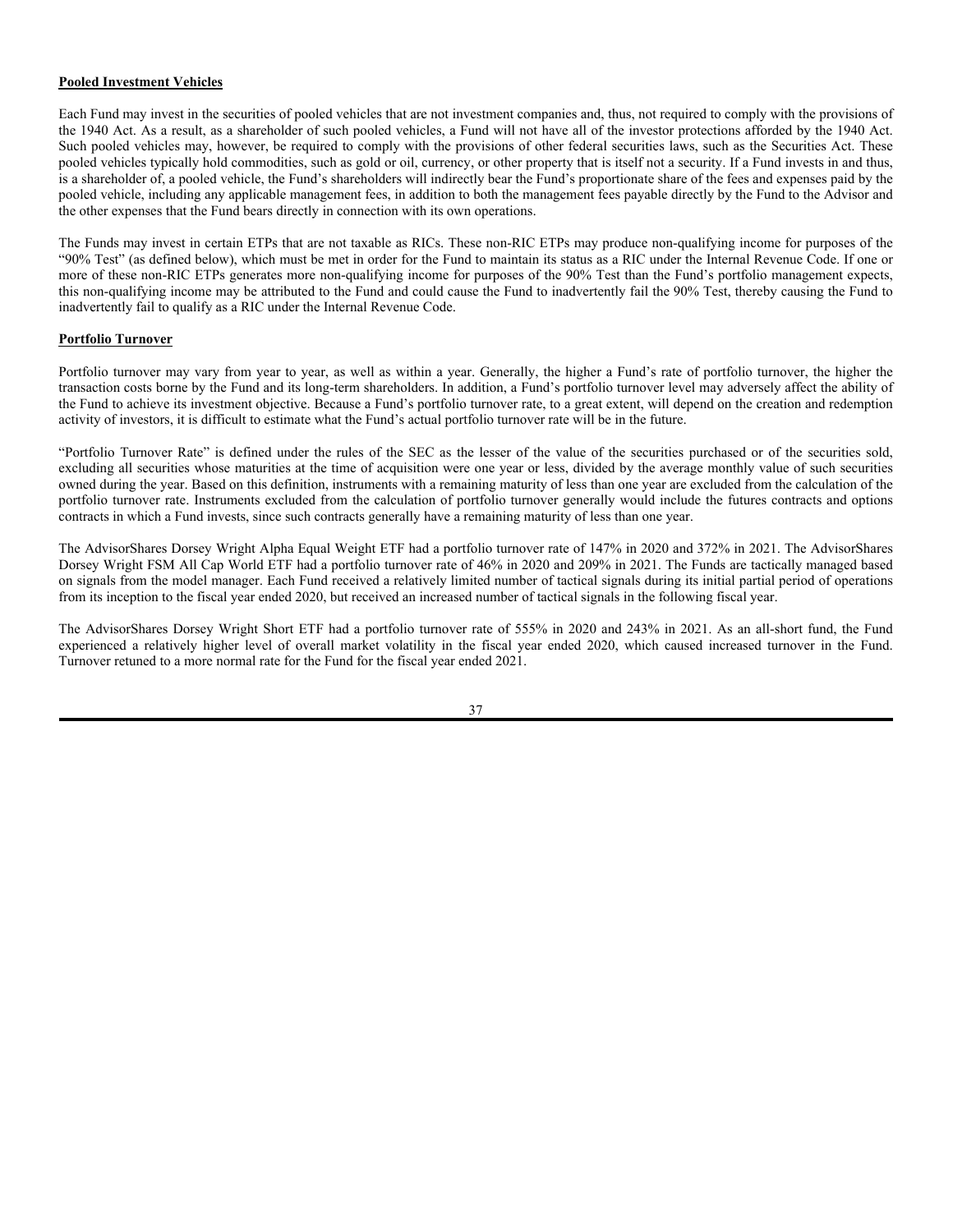Each Fund and certain of the underlying ETPs may invest in closed-end funds. Closed-end funds are pooled investment vehicles that are registered under the 1940 Act and whose shares are listed and traded on U.S. national securities exchanges. Like any stock, a closed-end fund's share price will fluctuate in response to market conditions and other factors. Secondary market trading prices of closed-end funds should be expected to fluctuate and such prices may be higher (*i.e.*, at a premium) or lower (*i.e.*, at a discount) than the net asset value of a closed-end fund's portfolio holdings. Closed-end fund shares frequently trade at persistent and ongoing discounts to the net asset value of the closed-end fund's portfolio investments. There can be no guarantee that shares of a closed-end fund held by a Fund will not trade at a persistent and ongoing discount. Nor can there be any guarantee that an active market in shares of the closed-end funds held by a Fund will exist. A Fund may not be able to sell closed-end fund shares at a price equal to the net asset value of the closed-end fund. While a Fund seeks to take advantage of differences between the net asset value of closed-end fund shares and any secondary market premiums or discounts, the Fund may not be able to do so. In addition, there can be no assurance that any closed-end fund will achieve its stated investment objective. While a Fund investing in closed-end funds attempts to diversify its exposure to such investments, lackluster performance of a single closed-end fund can have a negative impact on the performance of the Fund as a whole. A Fund may lose money on its investment in any closed-end fund which, in turn, may cause investors to lose money on an investment in the Fund.

# **Lending of Portfolio Securities**

Each Fund may lend portfolio securities to brokers, dealers and other financial organizations that meet capital and other credit requirements or other criteria established by the Fund's Board. These loans, if and when made, may not exceed  $33<sup>1</sup>/3%$  of the total asset value of the Fund (including the loan collateral). Each Fund will not lend portfolio securities to the Advisor, Sub-Advisor, or their affiliates, unless it has applied for and received specific authority to do so from the SEC. Loans of portfolio securities will be fully collateralized by cash, letters of credit or U.S. government securities, and the collateral will be maintained in an amount equal to at least 100% of the current market value of the loaned securities by marking to market daily. Any gain or loss in the market price of the securities loaned that might occur during the term of the loan would be for the account of the respective Fund. A Fund may pay a part of the interest earned from the investment of collateral, or other fee, to an unaffiliated third-party for acting as the Fund's securities lending agent. By lending its securities, a Fund may increase its income by receiving payments from the borrower that reflect the amount of any interest or any dividends payable on the loaned securities as well as by either investing cash collateral received from the borrower in short-term instruments or obtaining a fee from the borrower when U.S. government securities or letters of credit are used as collateral.

Each Fund will adhere to the following conditions whenever its portfolio securities are loaned (i) the Fund must receive at least 100% cash collateral or equivalent securities of the type discussed in the preceding paragraph from the borrower, (ii) the borrower must increase such collateral whenever the market value of the securities rises above the level of such collateral, (iii) the Fund must be able to terminate the loan on demand, (iv) the Fund must receive reasonable interest on the loan, as well as any dividends, interest or other distributions on the loaned securities and any increase in market value, (v) the Fund may pay only reasonable fees in connection with the loan (which fees may include fees payable to the lending agent, the borrower, the Fund's administrator and the custodian), and (vi) voting rights on the loaned securities may pass to the borrower, provided, however, that if a material event adversely affecting the investment occurs, the Fund must terminate the loan and regain the right to vote the securities. The Funds' securities lending arrangements are subject to Board approval. In addition, to the extent a Fund engages in securities lending, the Board has adopted procedures that are reasonably designed to ensure that the foregoing criteria will be met. Loan agreements involve certain risks in the event of default or insolvency of the borrower, including possible delays or restrictions upon a Fund's ability to recover the loaned securities or dispose of the collateral for the loan, which could give rise to loss because of adverse market action, expenses and/or delays in connection with the disposition of the underlying securities.

### **Leverage**

A Fund may use leveraged investment techniques in pursuing its investment objective. Leverage exists when a Fund achieves the right to a return on a capital base that exceeds the Fund's assets. Utilization of leverage involves special risks and should be considered to be speculative. Specifically, leverage creates the potential for greater gains to during favorable market conditions and the risk of magnified losses during adverse market conditions. Leverage is likely to cause higher volatility of the NAV of a Fund's shares. Leverage may also involve the creation of a liability that does not entail any interest costs or the creation of a liability that requires a Fund to pay interest that would decrease the Fund's total return to shareholders.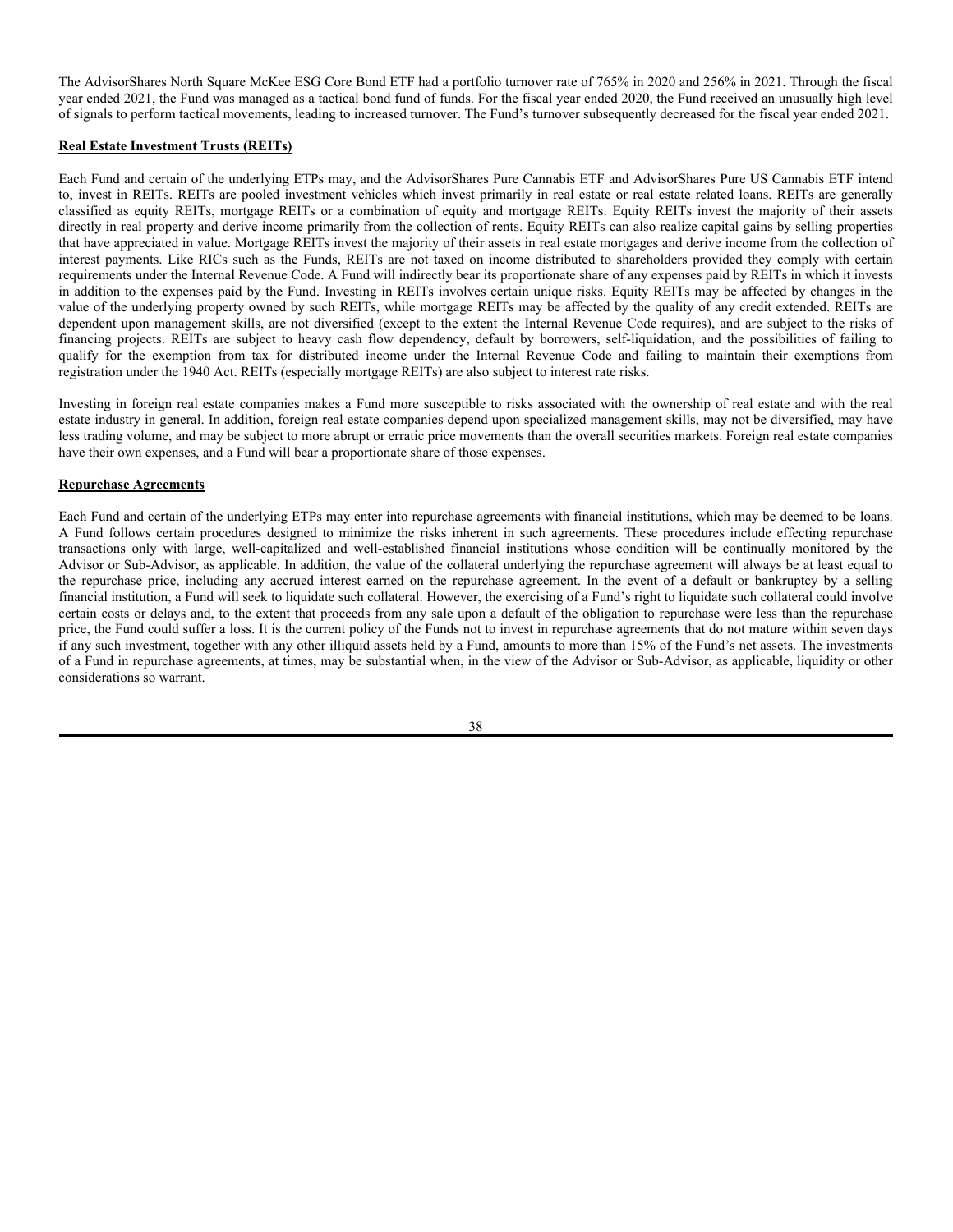# **Pooled Investment Vehicles**

Each Fund may invest in the securities of pooled vehicles that are not investment companies and, thus, not required to comply with the provisions of the 1940 Act. As a result, as a shareholder of such pooled vehicles, a Fund will not have all of the investor protections afforded by the 1940 Act. Such pooled vehicles may, however, be required to comply with the provisions of other federal securities laws, such as the Securities Act. These pooled vehicles typically hold commodities, such as gold or oil, currency, or other property that is itself not a security. If a Fund invests in and thus, is a shareholder of, a pooled vehicle, the Fund's shareholders will indirectly bear the Fund's proportionate share of the fees and expenses paid by the pooled vehicle, including any applicable management fees, in addition to both the management fees payable directly by the Fund to the Advisor and the other expenses that the Fund bears directly in connection with its own operations.

The Funds may invest in certain ETPs that are not taxable as RICs. These non-RIC ETPs may produce non-qualifying income for purposes of the "90% Test" (as defined below), which must be met in order for the Fund to maintain its status as a RIC under the Internal Revenue Code. If one or more of these non-RIC ETPs generates more non-qualifying income for purposes of the 90% Test than the Fund's portfolio management expects, this non-qualifying income may be attributed to the Fund and could cause the Fund to inadvertently fail the 90% Test, thereby causing the Fund to inadvertently fail to qualify as a RIC under the Internal Revenue Code.

### **Portfolio Turnover**

Portfolio turnover may vary from year to year, as well as within a year. Generally, the higher a Fund's rate of portfolio turnover, the higher the transaction costs borne by the Fund and its long-term shareholders. In addition, a Fund's portfolio turnover level may adversely affect the ability of the Fund to achieve its investment objective. Because a Fund's portfolio turnover rate, to a great extent, will depend on the creation and redemption activity of investors, it is difficult to estimate what the Fund's actual portfolio turnover rate will be in the future.

"Portfolio Turnover Rate" is defined under the rules of the SEC as the lesser of the value of the securities purchased or of the securities sold, excluding all securities whose maturities at the time of acquisition were one year or less, divided by the average monthly value of such securities owned during the year. Based on this definition, instruments with a remaining maturity of less than one year are excluded from the calculation of the portfolio turnover rate. Instruments excluded from the calculation of portfolio turnover generally would include the futures contracts and options contracts in which a Fund invests, since such contracts generally have a remaining maturity of less than one year.

The AdvisorShares Dorsey Wright Alpha Equal Weight ETF had a portfolio turnover rate of 147% in 2020 and 372% in 2021. The AdvisorShares Dorsey Wright FSM All Cap World ETF had a portfolio turnover rate of 46% in 2020 and 209% in 2021. The Funds are tactically managed based on signals from the model manager. Each Fund received a relatively limited number of tactical signals during its initial partial period of operations from its inception to the fiscal year ended 2020, but received an increased number of tactical signals in the following fiscal year.

The AdvisorShares Dorsey Wright Short ETF had a portfolio turnover rate of 555% in 2020 and 243% in 2021. As an all-short fund, the Fund experienced a relatively higher level of overall market volatility in the fiscal year ended 2020, which caused increased turnover in the Fund. Turnover retuned to a more normal rate for the Fund for the fiscal year ended 2021.

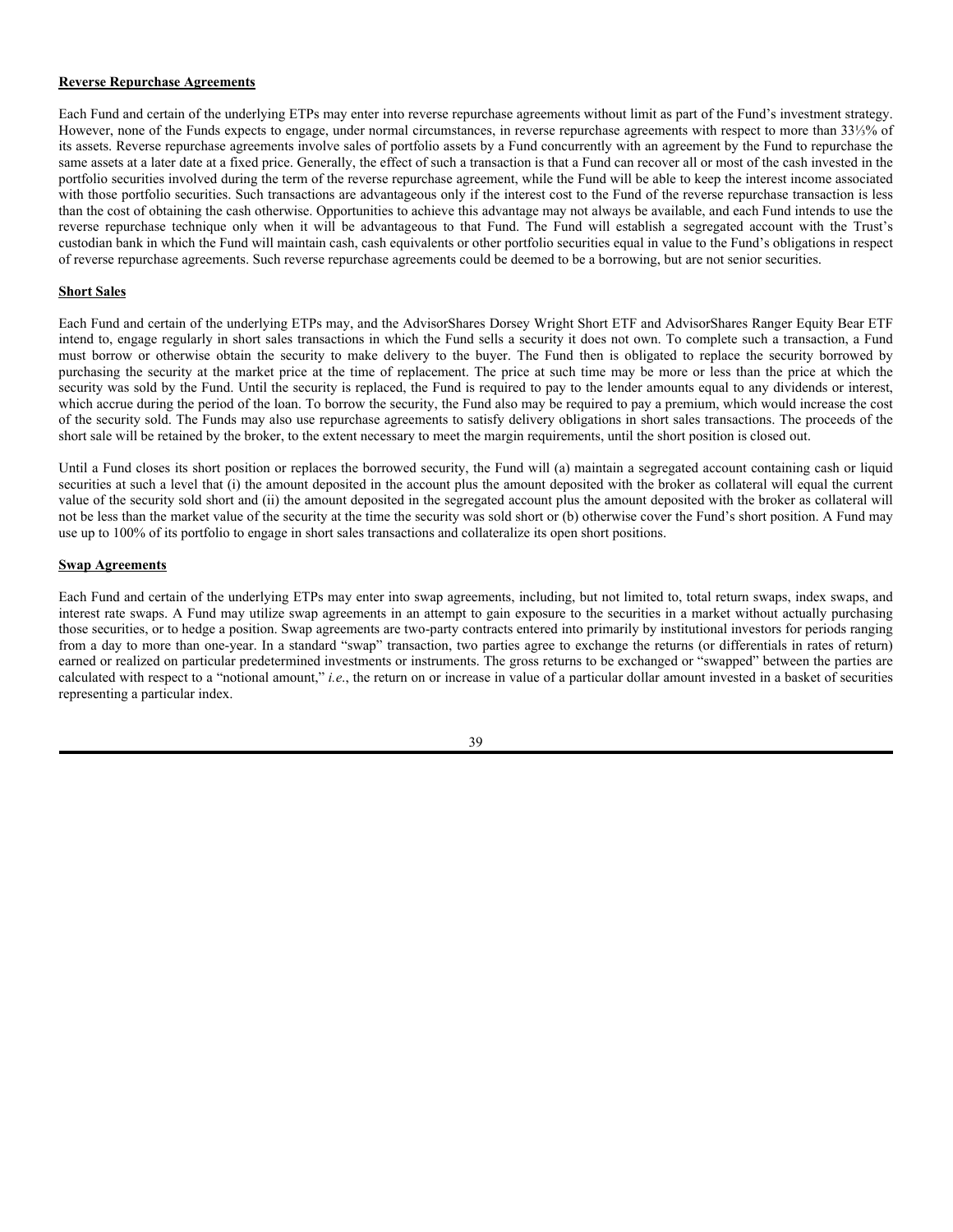The AdvisorShares North Square McKee ESG Core Bond ETF had a portfolio turnover rate of 765% in 2020 and 256% in 2021. Through the fiscal year ended 2021, the Fund was managed as a tactical bond fund of funds. For the fiscal year ended 2020, the Fund received an unusually high level of signals to perform tactical movements, leading to increased turnover. The Fund's turnover subsequently decreased for the fiscal year ended 2021.

### **Real Estate Investment Trusts (REITs)**

Each Fund and certain of the underlying ETPs may, and the AdvisorShares Pure Cannabis ETF and AdvisorShares Pure US Cannabis ETF intend to, invest in REITs. REITs are pooled investment vehicles which invest primarily in real estate or real estate related loans. REITs are generally classified as equity REITs, mortgage REITs or a combination of equity and mortgage REITs. Equity REITs invest the majority of their assets directly in real property and derive income primarily from the collection of rents. Equity REITs can also realize capital gains by selling properties that have appreciated in value. Mortgage REITs invest the majority of their assets in real estate mortgages and derive income from the collection of interest payments. Like RICs such as the Funds, REITs are not taxed on income distributed to shareholders provided they comply with certain requirements under the Internal Revenue Code. A Fund will indirectly bear its proportionate share of any expenses paid by REITs in which it invests in addition to the expenses paid by the Fund. Investing in REITs involves certain unique risks. Equity REITs may be affected by changes in the value of the underlying property owned by such REITs, while mortgage REITs may be affected by the quality of any credit extended. REITs are dependent upon management skills, are not diversified (except to the extent the Internal Revenue Code requires), and are subject to the risks of financing projects. REITs are subject to heavy cash flow dependency, default by borrowers, self-liquidation, and the possibilities of failing to qualify for the exemption from tax for distributed income under the Internal Revenue Code and failing to maintain their exemptions from registration under the 1940 Act. REITs (especially mortgage REITs) are also subject to interest rate risks.

Investing in foreign real estate companies makes a Fund more susceptible to risks associated with the ownership of real estate and with the real estate industry in general. In addition, foreign real estate companies depend upon specialized management skills, may not be diversified, may have less trading volume, and may be subject to more abrupt or erratic price movements than the overall securities markets. Foreign real estate companies have their own expenses, and a Fund will bear a proportionate share of those expenses.

# **Repurchase Agreements**

Each Fund and certain of the underlying ETPs may enter into repurchase agreements with financial institutions, which may be deemed to be loans. A Fund follows certain procedures designed to minimize the risks inherent in such agreements. These procedures include effecting repurchase transactions only with large, well-capitalized and well-established financial institutions whose condition will be continually monitored by the Advisor or Sub-Advisor, as applicable. In addition, the value of the collateral underlying the repurchase agreement will always be at least equal to the repurchase price, including any accrued interest earned on the repurchase agreement. In the event of a default or bankruptcy by a selling financial institution, a Fund will seek to liquidate such collateral. However, the exercising of a Fund's right to liquidate such collateral could involve certain costs or delays and, to the extent that proceeds from any sale upon a default of the obligation to repurchase were less than the repurchase price, the Fund could suffer a loss. It is the current policy of the Funds not to invest in repurchase agreements that do not mature within seven days if any such investment, together with any other illiquid assets held by a Fund, amounts to more than 15% of the Fund's net assets. The investments of a Fund in repurchase agreements, at times, may be substantial when, in the view of the Advisor or Sub-Advisor, as applicable, liquidity or other considerations so warrant.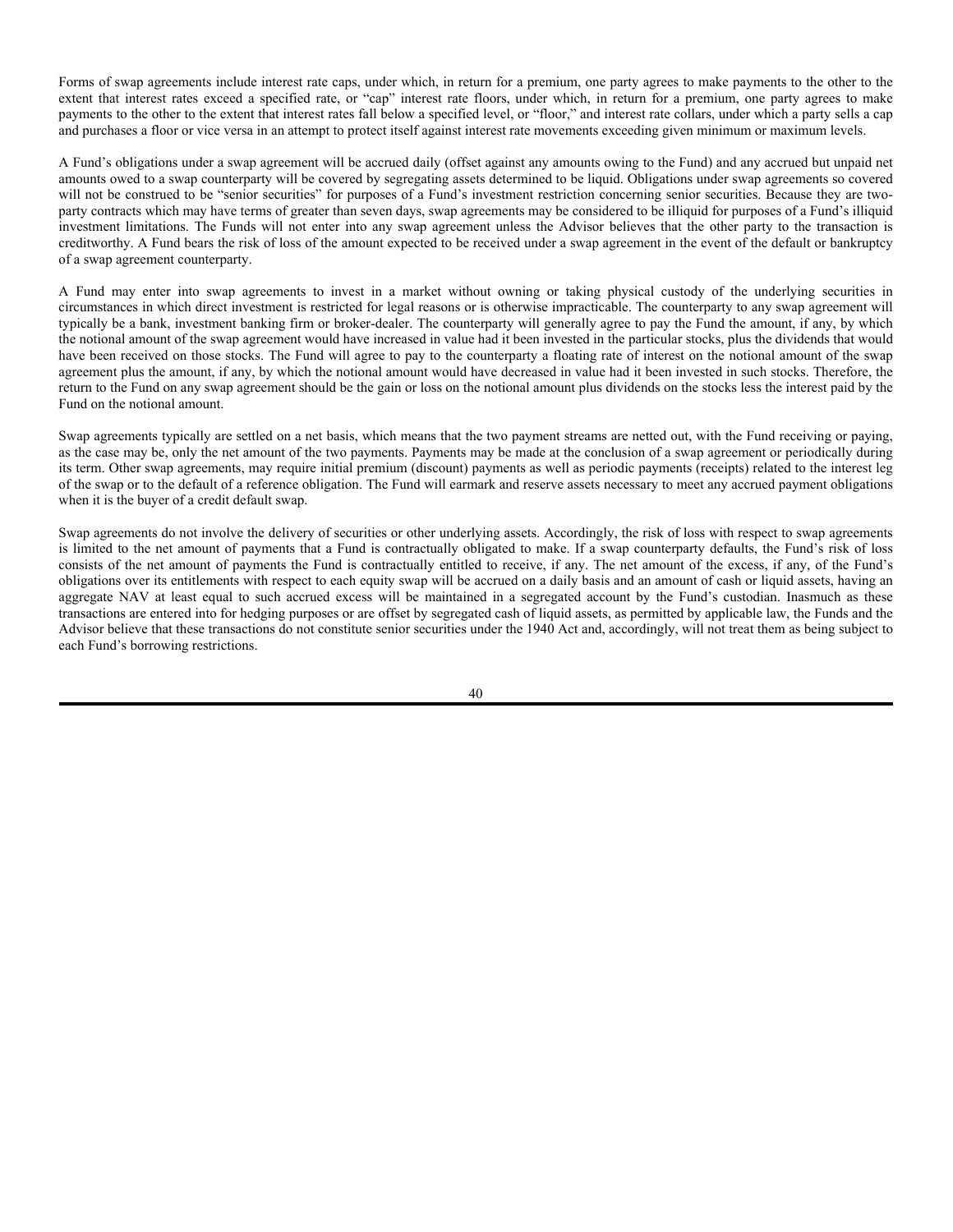## **Reverse Repurchase Agreements**

Each Fund and certain of the underlying ETPs may enter into reverse repurchase agreements without limit as part of the Fund's investment strategy. However, none of the Funds expects to engage, under normal circumstances, in reverse repurchase agreements with respect to more than 33⅓% of its assets. Reverse repurchase agreements involve sales of portfolio assets by a Fund concurrently with an agreement by the Fund to repurchase the same assets at a later date at a fixed price. Generally, the effect of such a transaction is that a Fund can recover all or most of the cash invested in the portfolio securities involved during the term of the reverse repurchase agreement, while the Fund will be able to keep the interest income associated with those portfolio securities. Such transactions are advantageous only if the interest cost to the Fund of the reverse repurchase transaction is less than the cost of obtaining the cash otherwise. Opportunities to achieve this advantage may not always be available, and each Fund intends to use the reverse repurchase technique only when it will be advantageous to that Fund. The Fund will establish a segregated account with the Trust's custodian bank in which the Fund will maintain cash, cash equivalents or other portfolio securities equal in value to the Fund's obligations in respect of reverse repurchase agreements. Such reverse repurchase agreements could be deemed to be a borrowing, but are not senior securities.

# **Short Sales**

Each Fund and certain of the underlying ETPs may, and the AdvisorShares Dorsey Wright Short ETF and AdvisorShares Ranger Equity Bear ETF intend to, engage regularly in short sales transactions in which the Fund sells a security it does not own. To complete such a transaction, a Fund must borrow or otherwise obtain the security to make delivery to the buyer. The Fund then is obligated to replace the security borrowed by purchasing the security at the market price at the time of replacement. The price at such time may be more or less than the price at which the security was sold by the Fund. Until the security is replaced, the Fund is required to pay to the lender amounts equal to any dividends or interest, which accrue during the period of the loan. To borrow the security, the Fund also may be required to pay a premium, which would increase the cost of the security sold. The Funds may also use repurchase agreements to satisfy delivery obligations in short sales transactions. The proceeds of the short sale will be retained by the broker, to the extent necessary to meet the margin requirements, until the short position is closed out.

Until a Fund closes its short position or replaces the borrowed security, the Fund will (a) maintain a segregated account containing cash or liquid securities at such a level that (i) the amount deposited in the account plus the amount deposited with the broker as collateral will equal the current value of the security sold short and (ii) the amount deposited in the segregated account plus the amount deposited with the broker as collateral will not be less than the market value of the security at the time the security was sold short or (b) otherwise cover the Fund's short position. A Fund may use up to 100% of its portfolio to engage in short sales transactions and collateralize its open short positions.

### **Swap Agreements**

Each Fund and certain of the underlying ETPs may enter into swap agreements, including, but not limited to, total return swaps, index swaps, and interest rate swaps. A Fund may utilize swap agreements in an attempt to gain exposure to the securities in a market without actually purchasing those securities, or to hedge a position. Swap agreements are two-party contracts entered into primarily by institutional investors for periods ranging from a day to more than one-year. In a standard "swap" transaction, two parties agree to exchange the returns (or differentials in rates of return) earned or realized on particular predetermined investments or instruments. The gross returns to be exchanged or "swapped" between the parties are calculated with respect to a "notional amount," *i.e*., the return on or increase in value of a particular dollar amount invested in a basket of securities representing a particular index.

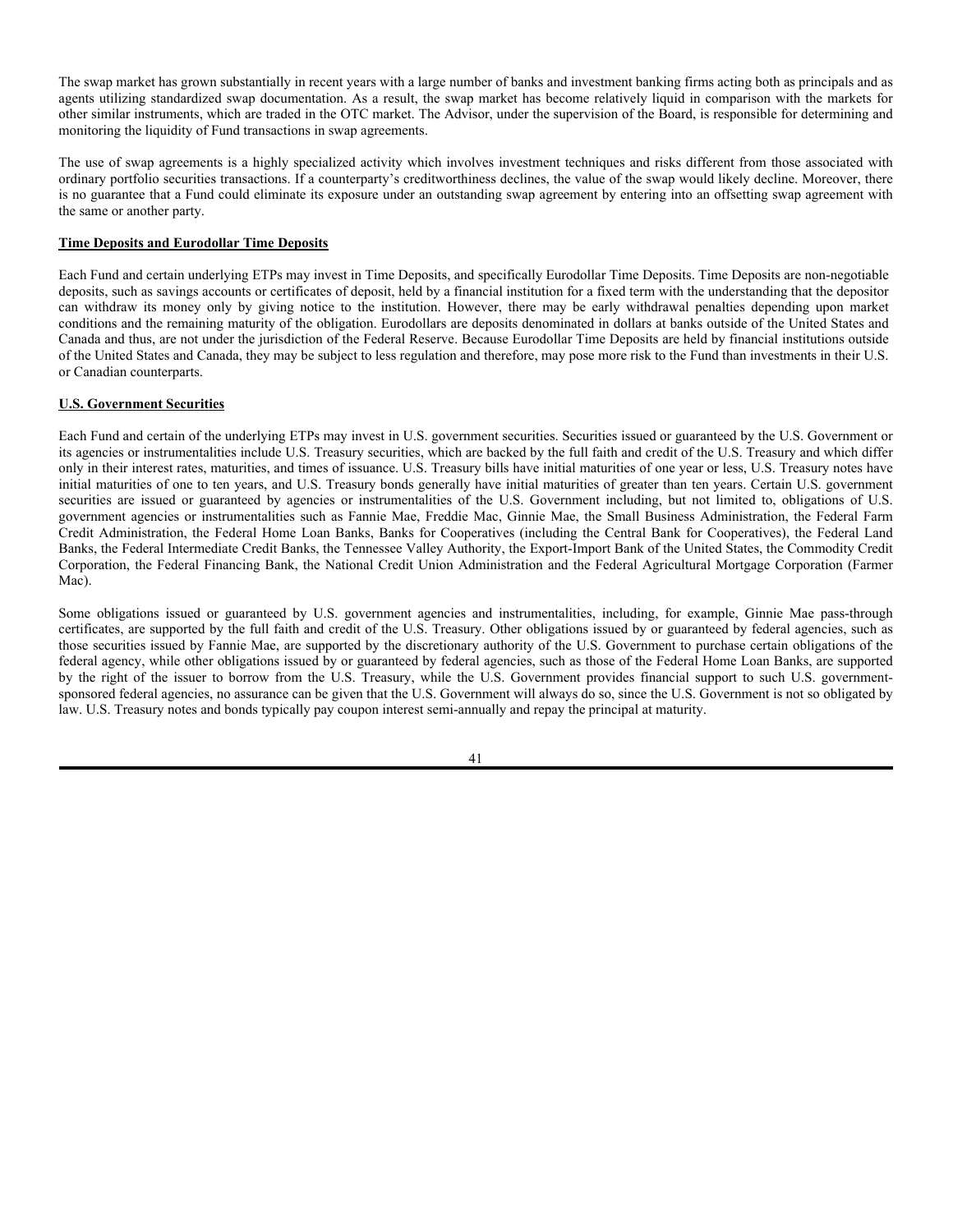Forms of swap agreements include interest rate caps, under which, in return for a premium, one party agrees to make payments to the other to the extent that interest rates exceed a specified rate, or "cap" interest rate floors, under which, in return for a premium, one party agrees to make payments to the other to the extent that interest rates fall below a specified level, or "floor," and interest rate collars, under which a party sells a cap and purchases a floor or vice versa in an attempt to protect itself against interest rate movements exceeding given minimum or maximum levels.

A Fund's obligations under a swap agreement will be accrued daily (offset against any amounts owing to the Fund) and any accrued but unpaid net amounts owed to a swap counterparty will be covered by segregating assets determined to be liquid. Obligations under swap agreements so covered will not be construed to be "senior securities" for purposes of a Fund's investment restriction concerning senior securities. Because they are twoparty contracts which may have terms of greater than seven days, swap agreements may be considered to be illiquid for purposes of a Fund's illiquid investment limitations. The Funds will not enter into any swap agreement unless the Advisor believes that the other party to the transaction is creditworthy. A Fund bears the risk of loss of the amount expected to be received under a swap agreement in the event of the default or bankruptcy of a swap agreement counterparty.

A Fund may enter into swap agreements to invest in a market without owning or taking physical custody of the underlying securities in circumstances in which direct investment is restricted for legal reasons or is otherwise impracticable. The counterparty to any swap agreement will typically be a bank, investment banking firm or broker-dealer. The counterparty will generally agree to pay the Fund the amount, if any, by which the notional amount of the swap agreement would have increased in value had it been invested in the particular stocks, plus the dividends that would have been received on those stocks. The Fund will agree to pay to the counterparty a floating rate of interest on the notional amount of the swap agreement plus the amount, if any, by which the notional amount would have decreased in value had it been invested in such stocks. Therefore, the return to the Fund on any swap agreement should be the gain or loss on the notional amount plus dividends on the stocks less the interest paid by the Fund on the notional amount.

Swap agreements typically are settled on a net basis, which means that the two payment streams are netted out, with the Fund receiving or paying, as the case may be, only the net amount of the two payments. Payments may be made at the conclusion of a swap agreement or periodically during its term. Other swap agreements, may require initial premium (discount) payments as well as periodic payments (receipts) related to the interest leg of the swap or to the default of a reference obligation. The Fund will earmark and reserve assets necessary to meet any accrued payment obligations when it is the buyer of a credit default swap.

Swap agreements do not involve the delivery of securities or other underlying assets. Accordingly, the risk of loss with respect to swap agreements is limited to the net amount of payments that a Fund is contractually obligated to make. If a swap counterparty defaults, the Fund's risk of loss consists of the net amount of payments the Fund is contractually entitled to receive, if any. The net amount of the excess, if any, of the Fund's obligations over its entitlements with respect to each equity swap will be accrued on a daily basis and an amount of cash or liquid assets, having an aggregate NAV at least equal to such accrued excess will be maintained in a segregated account by the Fund's custodian. Inasmuch as these transactions are entered into for hedging purposes or are offset by segregated cash of liquid assets, as permitted by applicable law, the Funds and the Advisor believe that these transactions do not constitute senior securities under the 1940 Act and, accordingly, will not treat them as being subject to each Fund's borrowing restrictions.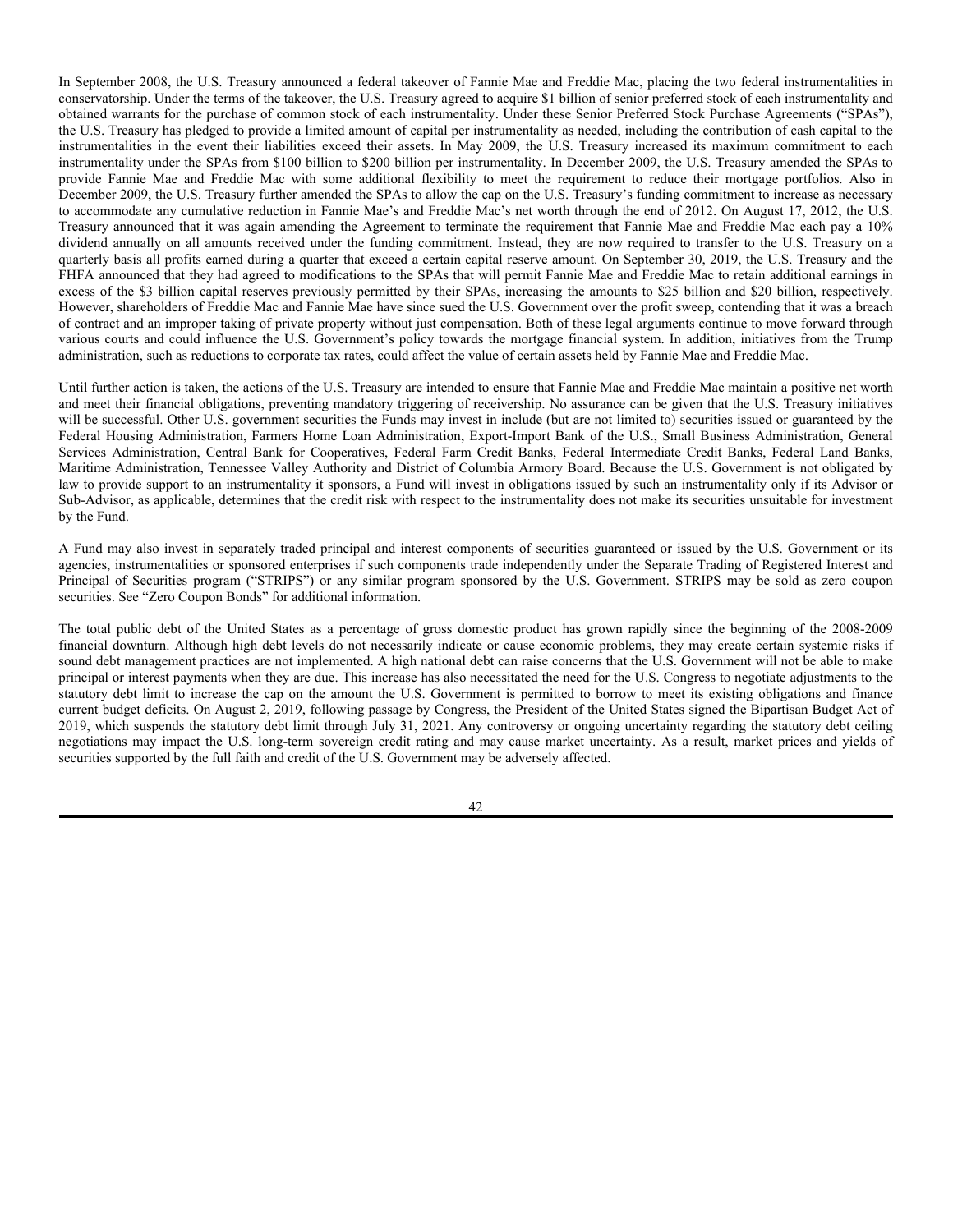The swap market has grown substantially in recent years with a large number of banks and investment banking firms acting both as principals and as agents utilizing standardized swap documentation. As a result, the swap market has become relatively liquid in comparison with the markets for other similar instruments, which are traded in the OTC market. The Advisor, under the supervision of the Board, is responsible for determining and monitoring the liquidity of Fund transactions in swap agreements.

The use of swap agreements is a highly specialized activity which involves investment techniques and risks different from those associated with ordinary portfolio securities transactions. If a counterparty's creditworthiness declines, the value of the swap would likely decline. Moreover, there is no guarantee that a Fund could eliminate its exposure under an outstanding swap agreement by entering into an offsetting swap agreement with the same or another party.

# **Time Deposits and Eurodollar Time Deposits**

Each Fund and certain underlying ETPs may invest in Time Deposits, and specifically Eurodollar Time Deposits. Time Deposits are non-negotiable deposits, such as savings accounts or certificates of deposit, held by a financial institution for a fixed term with the understanding that the depositor can withdraw its money only by giving notice to the institution. However, there may be early withdrawal penalties depending upon market conditions and the remaining maturity of the obligation. Eurodollars are deposits denominated in dollars at banks outside of the United States and Canada and thus, are not under the jurisdiction of the Federal Reserve. Because Eurodollar Time Deposits are held by financial institutions outside of the United States and Canada, they may be subject to less regulation and therefore, may pose more risk to the Fund than investments in their U.S. or Canadian counterparts.

# **U.S. Government Securities**

Each Fund and certain of the underlying ETPs may invest in U.S. government securities. Securities issued or guaranteed by the U.S. Government or its agencies or instrumentalities include U.S. Treasury securities, which are backed by the full faith and credit of the U.S. Treasury and which differ only in their interest rates, maturities, and times of issuance. U.S. Treasury bills have initial maturities of one year or less, U.S. Treasury notes have initial maturities of one to ten years, and U.S. Treasury bonds generally have initial maturities of greater than ten years. Certain U.S. government securities are issued or guaranteed by agencies or instrumentalities of the U.S. Government including, but not limited to, obligations of U.S. government agencies or instrumentalities such as Fannie Mae, Freddie Mac, Ginnie Mae, the Small Business Administration, the Federal Farm Credit Administration, the Federal Home Loan Banks, Banks for Cooperatives (including the Central Bank for Cooperatives), the Federal Land Banks, the Federal Intermediate Credit Banks, the Tennessee Valley Authority, the Export-Import Bank of the United States, the Commodity Credit Corporation, the Federal Financing Bank, the National Credit Union Administration and the Federal Agricultural Mortgage Corporation (Farmer Mac).

Some obligations issued or guaranteed by U.S. government agencies and instrumentalities, including, for example, Ginnie Mae pass-through certificates, are supported by the full faith and credit of the U.S. Treasury. Other obligations issued by or guaranteed by federal agencies, such as those securities issued by Fannie Mae, are supported by the discretionary authority of the U.S. Government to purchase certain obligations of the federal agency, while other obligations issued by or guaranteed by federal agencies, such as those of the Federal Home Loan Banks, are supported by the right of the issuer to borrow from the U.S. Treasury, while the U.S. Government provides financial support to such U.S. governmentsponsored federal agencies, no assurance can be given that the U.S. Government will always do so, since the U.S. Government is not so obligated by law. U.S. Treasury notes and bonds typically pay coupon interest semi-annually and repay the principal at maturity.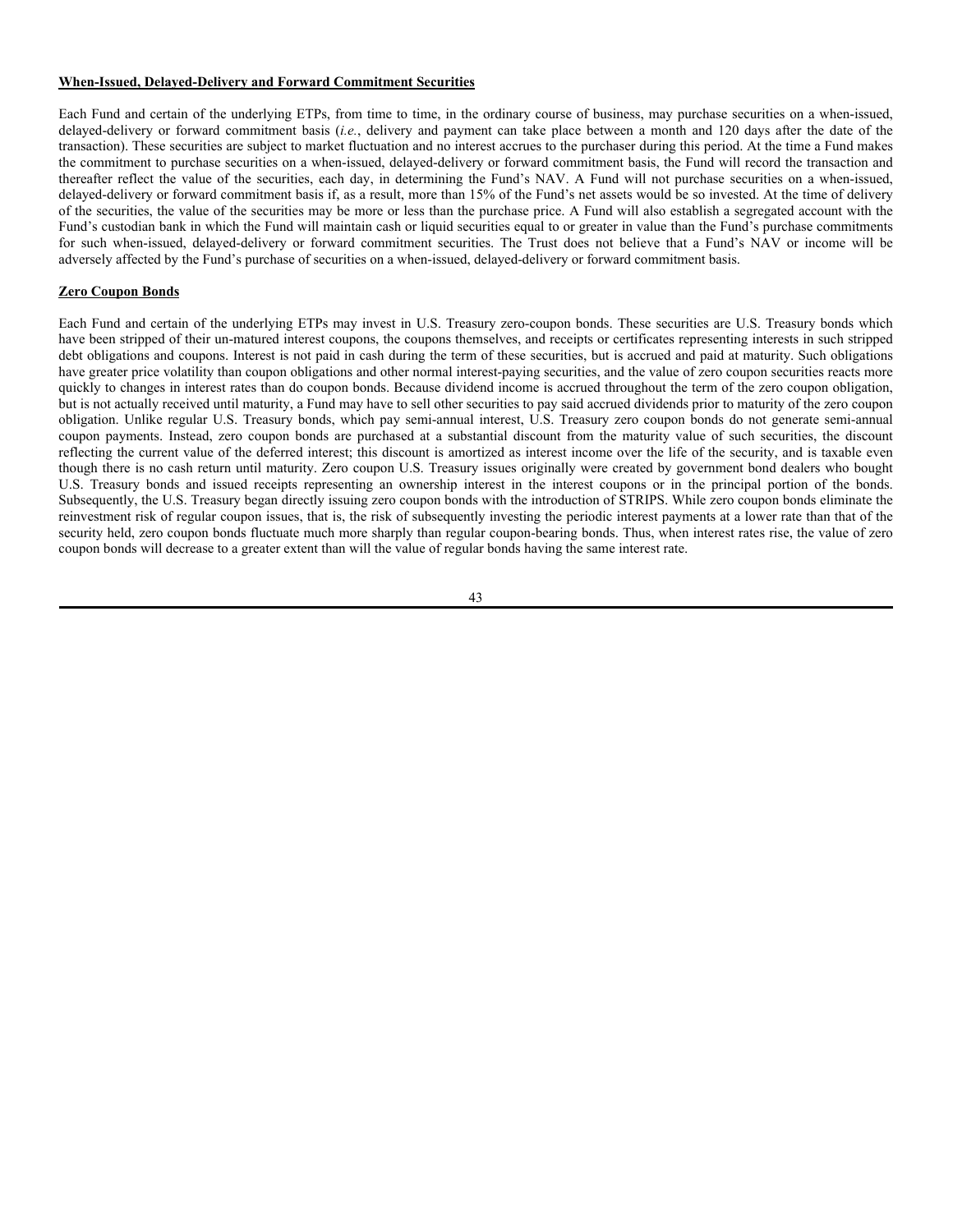In September 2008, the U.S. Treasury announced a federal takeover of Fannie Mae and Freddie Mac, placing the two federal instrumentalities in conservatorship. Under the terms of the takeover, the U.S. Treasury agreed to acquire \$1 billion of senior preferred stock of each instrumentality and obtained warrants for the purchase of common stock of each instrumentality. Under these Senior Preferred Stock Purchase Agreements ("SPAs"), the U.S. Treasury has pledged to provide a limited amount of capital per instrumentality as needed, including the contribution of cash capital to the instrumentalities in the event their liabilities exceed their assets. In May 2009, the U.S. Treasury increased its maximum commitment to each instrumentality under the SPAs from \$100 billion to \$200 billion per instrumentality. In December 2009, the U.S. Treasury amended the SPAs to provide Fannie Mae and Freddie Mac with some additional flexibility to meet the requirement to reduce their mortgage portfolios. Also in December 2009, the U.S. Treasury further amended the SPAs to allow the cap on the U.S. Treasury's funding commitment to increase as necessary to accommodate any cumulative reduction in Fannie Mae's and Freddie Mac's net worth through the end of 2012. On August 17, 2012, the U.S. Treasury announced that it was again amending the Agreement to terminate the requirement that Fannie Mae and Freddie Mac each pay a 10% dividend annually on all amounts received under the funding commitment. Instead, they are now required to transfer to the U.S. Treasury on a quarterly basis all profits earned during a quarter that exceed a certain capital reserve amount. On September 30, 2019, the U.S. Treasury and the FHFA announced that they had agreed to modifications to the SPAs that will permit Fannie Mae and Freddie Mac to retain additional earnings in excess of the \$3 billion capital reserves previously permitted by their SPAs, increasing the amounts to \$25 billion and \$20 billion, respectively. However, shareholders of Freddie Mac and Fannie Mae have since sued the U.S. Government over the profit sweep, contending that it was a breach of contract and an improper taking of private property without just compensation. Both of these legal arguments continue to move forward through various courts and could influence the U.S. Government's policy towards the mortgage financial system. In addition, initiatives from the Trump administration, such as reductions to corporate tax rates, could affect the value of certain assets held by Fannie Mae and Freddie Mac.

Until further action is taken, the actions of the U.S. Treasury are intended to ensure that Fannie Mae and Freddie Mac maintain a positive net worth and meet their financial obligations, preventing mandatory triggering of receivership. No assurance can be given that the U.S. Treasury initiatives will be successful. Other U.S. government securities the Funds may invest in include (but are not limited to) securities issued or guaranteed by the Federal Housing Administration, Farmers Home Loan Administration, Export-Import Bank of the U.S., Small Business Administration, General Services Administration, Central Bank for Cooperatives, Federal Farm Credit Banks, Federal Intermediate Credit Banks, Federal Land Banks, Maritime Administration, Tennessee Valley Authority and District of Columbia Armory Board. Because the U.S. Government is not obligated by law to provide support to an instrumentality it sponsors, a Fund will invest in obligations issued by such an instrumentality only if its Advisor or Sub-Advisor, as applicable, determines that the credit risk with respect to the instrumentality does not make its securities unsuitable for investment by the Fund.

A Fund may also invest in separately traded principal and interest components of securities guaranteed or issued by the U.S. Government or its agencies, instrumentalities or sponsored enterprises if such components trade independently under the Separate Trading of Registered Interest and Principal of Securities program ("STRIPS") or any similar program sponsored by the U.S. Government. STRIPS may be sold as zero coupon securities. See "Zero Coupon Bonds" for additional information.

The total public debt of the United States as a percentage of gross domestic product has grown rapidly since the beginning of the 2008-2009 financial downturn. Although high debt levels do not necessarily indicate or cause economic problems, they may create certain systemic risks if sound debt management practices are not implemented. A high national debt can raise concerns that the U.S. Government will not be able to make principal or interest payments when they are due. This increase has also necessitated the need for the U.S. Congress to negotiate adjustments to the statutory debt limit to increase the cap on the amount the U.S. Government is permitted to borrow to meet its existing obligations and finance current budget deficits. On August 2, 2019, following passage by Congress, the President of the United States signed the Bipartisan Budget Act of 2019, which suspends the statutory debt limit through July 31, 2021. Any controversy or ongoing uncertainty regarding the statutory debt ceiling negotiations may impact the U.S. long-term sovereign credit rating and may cause market uncertainty. As a result, market prices and yields of securities supported by the full faith and credit of the U.S. Government may be adversely affected.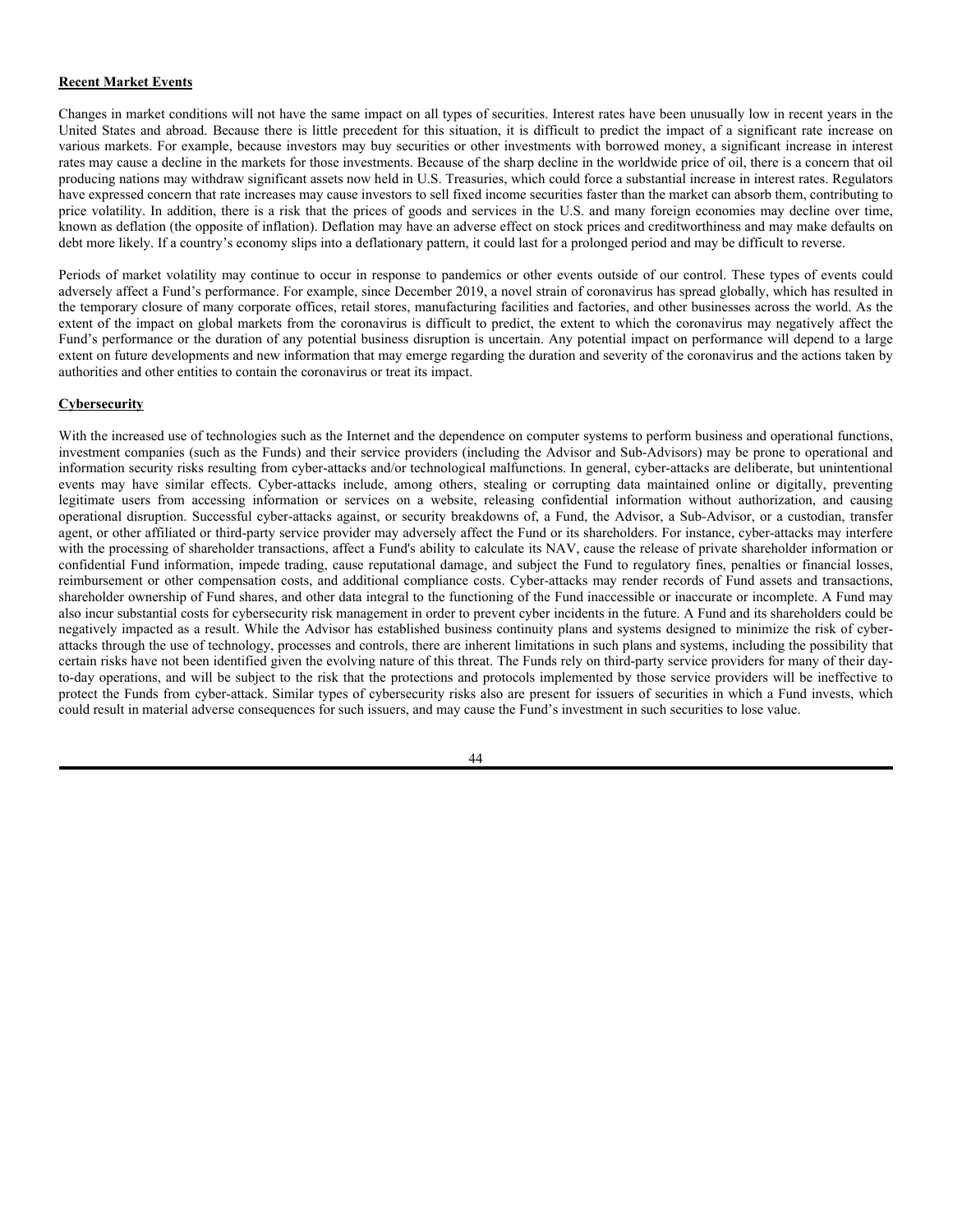# **When-Issued, Delayed-Delivery and Forward Commitment Securities**

Each Fund and certain of the underlying ETPs, from time to time, in the ordinary course of business, may purchase securities on a when-issued, delayed-delivery or forward commitment basis (*i.e.*, delivery and payment can take place between a month and 120 days after the date of the transaction). These securities are subject to market fluctuation and no interest accrues to the purchaser during this period. At the time a Fund makes the commitment to purchase securities on a when-issued, delayed-delivery or forward commitment basis, the Fund will record the transaction and thereafter reflect the value of the securities, each day, in determining the Fund's NAV. A Fund will not purchase securities on a when-issued, delayed-delivery or forward commitment basis if, as a result, more than 15% of the Fund's net assets would be so invested. At the time of delivery of the securities, the value of the securities may be more or less than the purchase price. A Fund will also establish a segregated account with the Fund's custodian bank in which the Fund will maintain cash or liquid securities equal to or greater in value than the Fund's purchase commitments for such when-issued, delayed-delivery or forward commitment securities. The Trust does not believe that a Fund's NAV or income will be adversely affected by the Fund's purchase of securities on a when-issued, delayed-delivery or forward commitment basis.

# **Zero Coupon Bonds**

Each Fund and certain of the underlying ETPs may invest in U.S. Treasury zero-coupon bonds. These securities are U.S. Treasury bonds which have been stripped of their un-matured interest coupons, the coupons themselves, and receipts or certificates representing interests in such stripped debt obligations and coupons. Interest is not paid in cash during the term of these securities, but is accrued and paid at maturity. Such obligations have greater price volatility than coupon obligations and other normal interest-paying securities, and the value of zero coupon securities reacts more quickly to changes in interest rates than do coupon bonds. Because dividend income is accrued throughout the term of the zero coupon obligation, but is not actually received until maturity, a Fund may have to sell other securities to pay said accrued dividends prior to maturity of the zero coupon obligation. Unlike regular U.S. Treasury bonds, which pay semi-annual interest, U.S. Treasury zero coupon bonds do not generate semi-annual coupon payments. Instead, zero coupon bonds are purchased at a substantial discount from the maturity value of such securities, the discount reflecting the current value of the deferred interest; this discount is amortized as interest income over the life of the security, and is taxable even though there is no cash return until maturity. Zero coupon U.S. Treasury issues originally were created by government bond dealers who bought U.S. Treasury bonds and issued receipts representing an ownership interest in the interest coupons or in the principal portion of the bonds. Subsequently, the U.S. Treasury began directly issuing zero coupon bonds with the introduction of STRIPS. While zero coupon bonds eliminate the reinvestment risk of regular coupon issues, that is, the risk of subsequently investing the periodic interest payments at a lower rate than that of the security held, zero coupon bonds fluctuate much more sharply than regular coupon-bearing bonds. Thus, when interest rates rise, the value of zero coupon bonds will decrease to a greater extent than will the value of regular bonds having the same interest rate.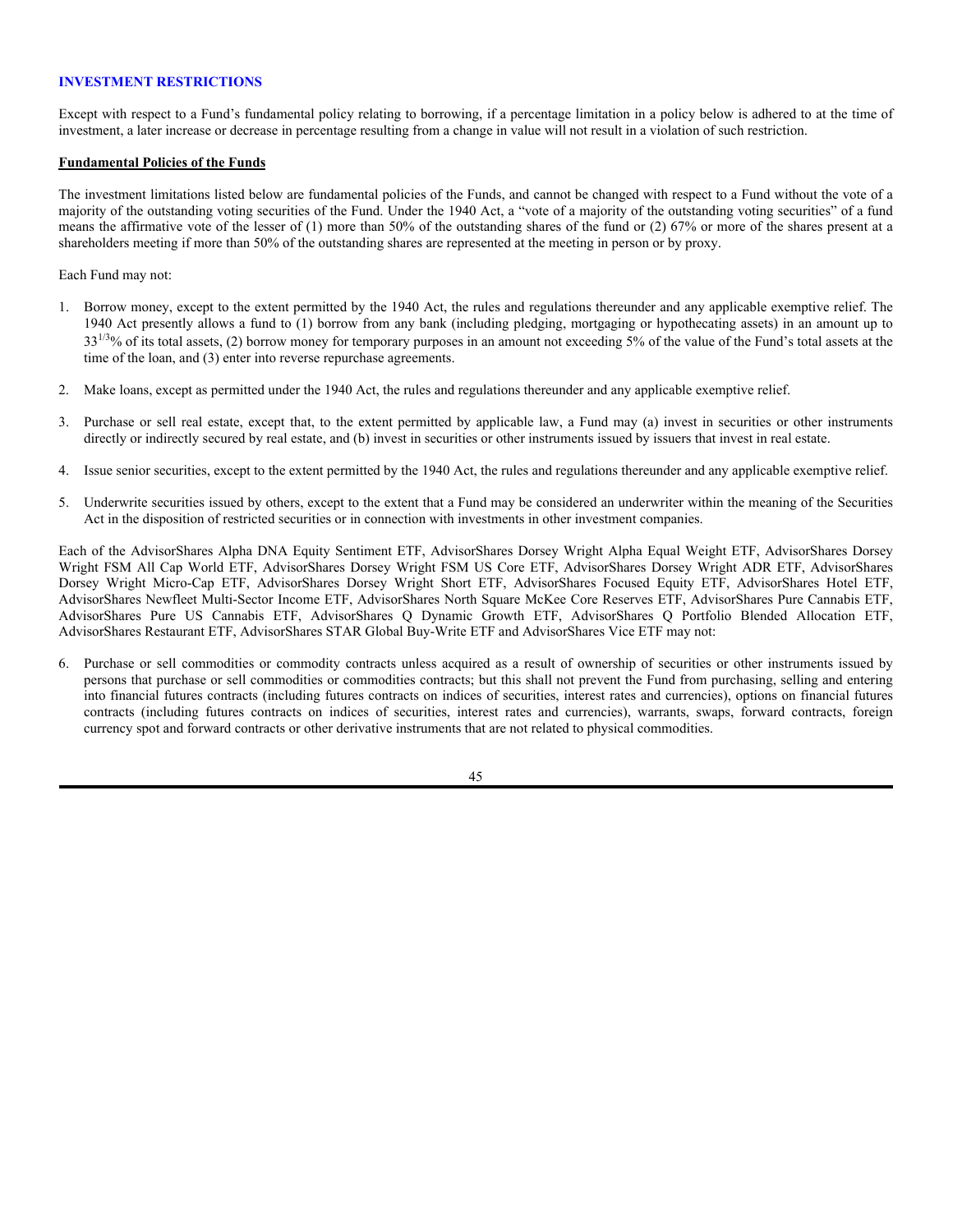## **Recent Market Events**

Changes in market conditions will not have the same impact on all types of securities. Interest rates have been unusually low in recent years in the United States and abroad. Because there is little precedent for this situation, it is difficult to predict the impact of a significant rate increase on various markets. For example, because investors may buy securities or other investments with borrowed money, a significant increase in interest rates may cause a decline in the markets for those investments. Because of the sharp decline in the worldwide price of oil, there is a concern that oil producing nations may withdraw significant assets now held in U.S. Treasuries, which could force a substantial increase in interest rates. Regulators have expressed concern that rate increases may cause investors to sell fixed income securities faster than the market can absorb them, contributing to price volatility. In addition, there is a risk that the prices of goods and services in the U.S. and many foreign economies may decline over time, known as deflation (the opposite of inflation). Deflation may have an adverse effect on stock prices and creditworthiness and may make defaults on debt more likely. If a country's economy slips into a deflationary pattern, it could last for a prolonged period and may be difficult to reverse.

Periods of market volatility may continue to occur in response to pandemics or other events outside of our control. These types of events could adversely affect a Fund's performance. For example, since December 2019, a novel strain of coronavirus has spread globally, which has resulted in the temporary closure of many corporate offices, retail stores, manufacturing facilities and factories, and other businesses across the world. As the extent of the impact on global markets from the coronavirus is difficult to predict, the extent to which the coronavirus may negatively affect the Fund's performance or the duration of any potential business disruption is uncertain. Any potential impact on performance will depend to a large extent on future developments and new information that may emerge regarding the duration and severity of the coronavirus and the actions taken by authorities and other entities to contain the coronavirus or treat its impact.

### **Cybersecurity**

With the increased use of technologies such as the Internet and the dependence on computer systems to perform business and operational functions, investment companies (such as the Funds) and their service providers (including the Advisor and Sub-Advisors) may be prone to operational and information security risks resulting from cyber-attacks and/or technological malfunctions. In general, cyber-attacks are deliberate, but unintentional events may have similar effects. Cyber-attacks include, among others, stealing or corrupting data maintained online or digitally, preventing legitimate users from accessing information or services on a website, releasing confidential information without authorization, and causing operational disruption. Successful cyber-attacks against, or security breakdowns of, a Fund, the Advisor, a Sub-Advisor, or a custodian, transfer agent, or other affiliated or third-party service provider may adversely affect the Fund or its shareholders. For instance, cyber-attacks may interfere with the processing of shareholder transactions, affect a Fund's ability to calculate its NAV, cause the release of private shareholder information or confidential Fund information, impede trading, cause reputational damage, and subject the Fund to regulatory fines, penalties or financial losses, reimbursement or other compensation costs, and additional compliance costs. Cyber-attacks may render records of Fund assets and transactions, shareholder ownership of Fund shares, and other data integral to the functioning of the Fund inaccessible or inaccurate or incomplete. A Fund may also incur substantial costs for cybersecurity risk management in order to prevent cyber incidents in the future. A Fund and its shareholders could be negatively impacted as a result. While the Advisor has established business continuity plans and systems designed to minimize the risk of cyberattacks through the use of technology, processes and controls, there are inherent limitations in such plans and systems, including the possibility that certain risks have not been identified given the evolving nature of this threat. The Funds rely on third-party service providers for many of their dayto-day operations, and will be subject to the risk that the protections and protocols implemented by those service providers will be ineffective to protect the Funds from cyber-attack. Similar types of cybersecurity risks also are present for issuers of securities in which a Fund invests, which could result in material adverse consequences for such issuers, and may cause the Fund's investment in such securities to lose value.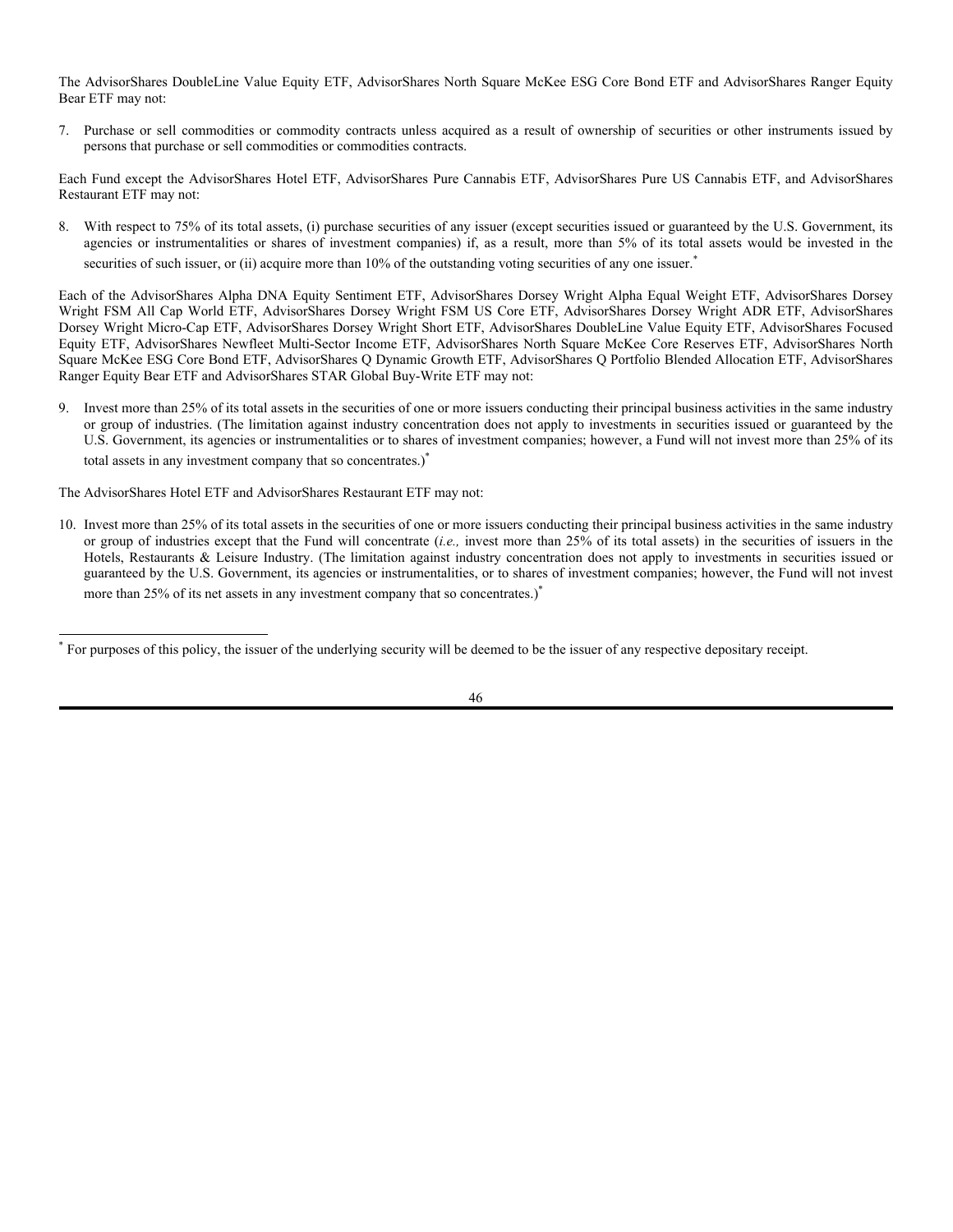# **INVESTMENT RESTRICTIONS**

Except with respect to a Fund's fundamental policy relating to borrowing, if a percentage limitation in a policy below is adhered to at the time of investment, a later increase or decrease in percentage resulting from a change in value will not result in a violation of such restriction.

### **Fundamental Policies of the Funds**

The investment limitations listed below are fundamental policies of the Funds, and cannot be changed with respect to a Fund without the vote of a majority of the outstanding voting securities of the Fund. Under the 1940 Act, a "vote of a majority of the outstanding voting securities" of a fund means the affirmative vote of the lesser of (1) more than 50% of the outstanding shares of the fund or (2) 67% or more of the shares present at a shareholders meeting if more than 50% of the outstanding shares are represented at the meeting in person or by proxy.

Each Fund may not:

- 1. Borrow money, except to the extent permitted by the 1940 Act, the rules and regulations thereunder and any applicable exemptive relief. The 1940 Act presently allows a fund to (1) borrow from any bank (including pledging, mortgaging or hypothecating assets) in an amount up to  $33^{1/3}\%$  of its total assets, (2) borrow money for temporary purposes in an amount not exceeding 5% of the value of the Fund's total assets at the time of the loan, and (3) enter into reverse repurchase agreements.
- 2. Make loans, except as permitted under the 1940 Act, the rules and regulations thereunder and any applicable exemptive relief.
- 3. Purchase or sell real estate, except that, to the extent permitted by applicable law, a Fund may (a) invest in securities or other instruments directly or indirectly secured by real estate, and (b) invest in securities or other instruments issued by issuers that invest in real estate.
- 4. Issue senior securities, except to the extent permitted by the 1940 Act, the rules and regulations thereunder and any applicable exemptive relief.
- 5. Underwrite securities issued by others, except to the extent that a Fund may be considered an underwriter within the meaning of the Securities Act in the disposition of restricted securities or in connection with investments in other investment companies.

Each of the AdvisorShares Alpha DNA Equity Sentiment ETF, AdvisorShares Dorsey Wright Alpha Equal Weight ETF, AdvisorShares Dorsey Wright FSM All Cap World ETF, AdvisorShares Dorsey Wright FSM US Core ETF, AdvisorShares Dorsey Wright ADR ETF, AdvisorShares Dorsey Wright Micro-Cap ETF, AdvisorShares Dorsey Wright Short ETF, AdvisorShares Focused Equity ETF, AdvisorShares Hotel ETF, AdvisorShares Newfleet Multi-Sector Income ETF, AdvisorShares North Square McKee Core Reserves ETF, AdvisorShares Pure Cannabis ETF, AdvisorShares Pure US Cannabis ETF, AdvisorShares Q Dynamic Growth ETF, AdvisorShares Q Portfolio Blended Allocation ETF, AdvisorShares Restaurant ETF, AdvisorShares STAR Global Buy-Write ETF and AdvisorShares Vice ETF may not:

6. Purchase or sell commodities or commodity contracts unless acquired as a result of ownership of securities or other instruments issued by persons that purchase or sell commodities or commodities contracts; but this shall not prevent the Fund from purchasing, selling and entering into financial futures contracts (including futures contracts on indices of securities, interest rates and currencies), options on financial futures contracts (including futures contracts on indices of securities, interest rates and currencies), warrants, swaps, forward contracts, foreign currency spot and forward contracts or other derivative instruments that are not related to physical commodities.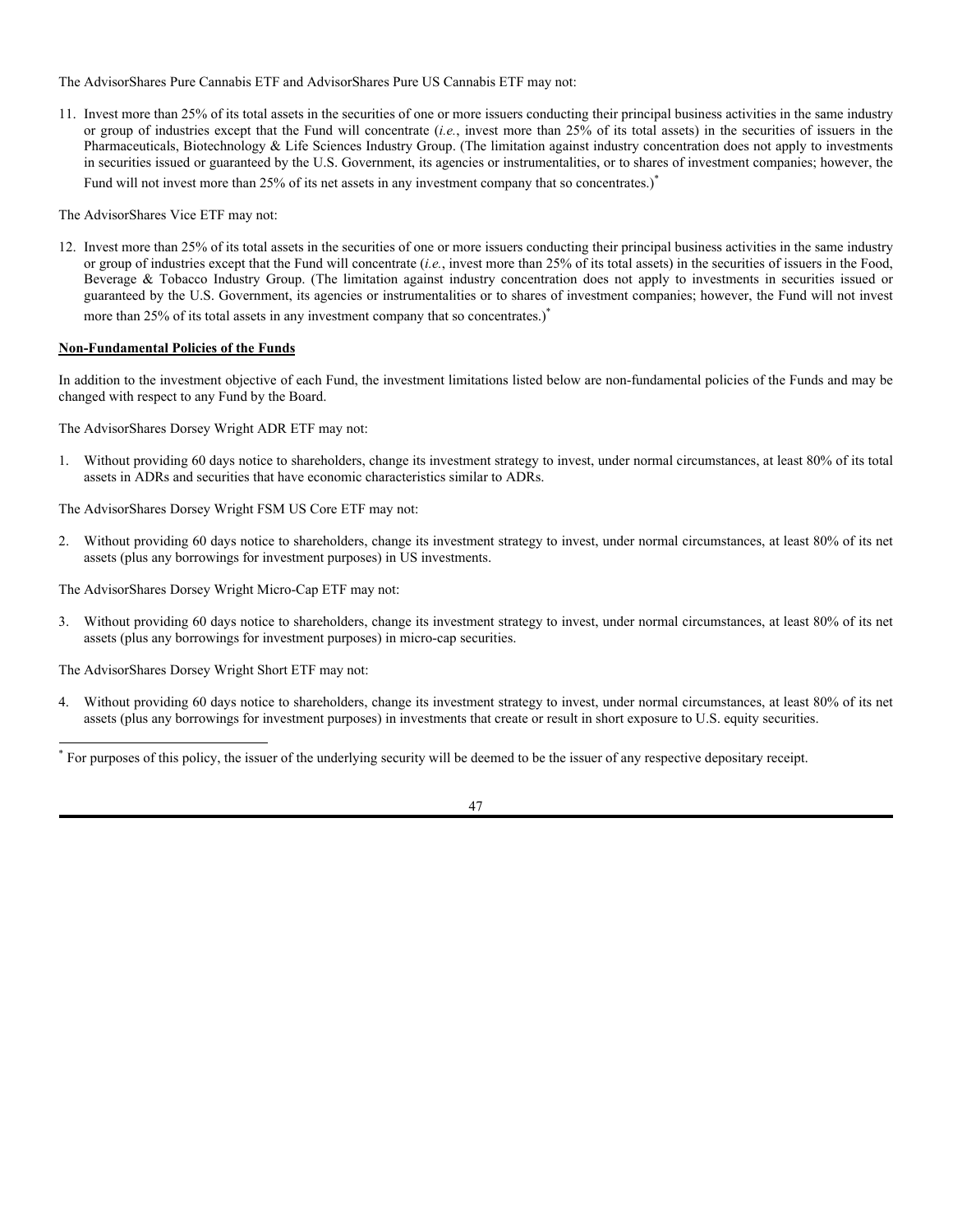The AdvisorShares DoubleLine Value Equity ETF, AdvisorShares North Square McKee ESG Core Bond ETF and AdvisorShares Ranger Equity Bear ETF may not:

7. Purchase or sell commodities or commodity contracts unless acquired as a result of ownership of securities or other instruments issued by persons that purchase or sell commodities or commodities contracts.

Each Fund except the AdvisorShares Hotel ETF, AdvisorShares Pure Cannabis ETF, AdvisorShares Pure US Cannabis ETF, and AdvisorShares Restaurant ETF may not:

8. With respect to 75% of its total assets, (i) purchase securities of any issuer (except securities issued or guaranteed by the U.S. Government, its agencies or instrumentalities or shares of investment companies) if, as a result, more than 5% of its total assets would be invested in the securities of such issuer, or (ii) acquire more than 10% of the outstanding voting securities of any one issuer.<sup>\*</sup>

Each of the AdvisorShares Alpha DNA Equity Sentiment ETF, AdvisorShares Dorsey Wright Alpha Equal Weight ETF, AdvisorShares Dorsey Wright FSM All Cap World ETF, AdvisorShares Dorsey Wright FSM US Core ETF, AdvisorShares Dorsey Wright ADR ETF, AdvisorShares Dorsey Wright Micro-Cap ETF, AdvisorShares Dorsey Wright Short ETF, AdvisorShares DoubleLine Value Equity ETF, AdvisorShares Focused Equity ETF, AdvisorShares Newfleet Multi-Sector Income ETF, AdvisorShares North Square McKee Core Reserves ETF, AdvisorShares North Square McKee ESG Core Bond ETF, AdvisorShares Q Dynamic Growth ETF, AdvisorShares Q Portfolio Blended Allocation ETF, AdvisorShares Ranger Equity Bear ETF and AdvisorShares STAR Global Buy-Write ETF may not:

Invest more than 25% of its total assets in the securities of one or more issuers conducting their principal business activities in the same industry or group of industries. (The limitation against industry concentration does not apply to investments in securities issued or guaranteed by the U.S. Government, its agencies or instrumentalities or to shares of investment companies; however, a Fund will not invest more than 25% of its total assets in any investment company that so concentrates.)

The AdvisorShares Hotel ETF and AdvisorShares Restaurant ETF may not:

10. Invest more than 25% of its total assets in the securities of one or more issuers conducting their principal business activities in the same industry or group of industries except that the Fund will concentrate (*i.e.,* invest more than 25% of its total assets) in the securities of issuers in the Hotels, Restaurants & Leisure Industry. (The limitation against industry concentration does not apply to investments in securities issued or guaranteed by the U.S. Government, its agencies or instrumentalities, or to shares of investment companies; however, the Fund will not invest more than 25% of its net assets in any investment company that so concentrates.)<sup>\*</sup>

\* For purposes of this policy, the issuer of the underlying security will be deemed to be the issuer of any respective depositary receipt.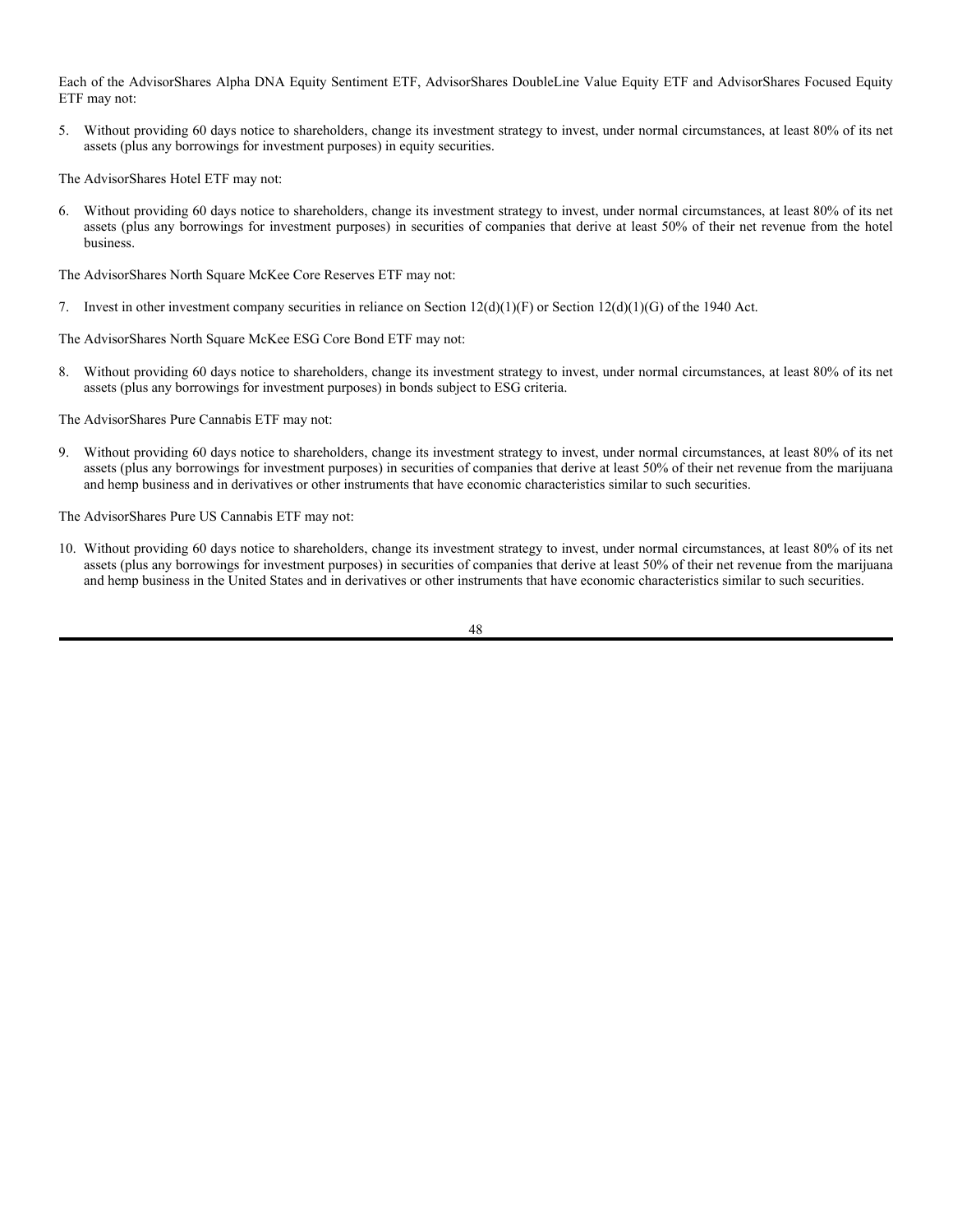The AdvisorShares Pure Cannabis ETF and AdvisorShares Pure US Cannabis ETF may not:

11. Invest more than 25% of its total assets in the securities of one or more issuers conducting their principal business activities in the same industry or group of industries except that the Fund will concentrate (*i.e.*, invest more than 25% of its total assets) in the securities of issuers in the Pharmaceuticals, Biotechnology & Life Sciences Industry Group. (The limitation against industry concentration does not apply to investments in securities issued or guaranteed by the U.S. Government, its agencies or instrumentalities, or to shares of investment companies; however, the

Fund will not invest more than 25% of its net assets in any investment company that so concentrates.)<sup>\*</sup>

The AdvisorShares Vice ETF may not:

12. Invest more than 25% of its total assets in the securities of one or more issuers conducting their principal business activities in the same industry or group of industries except that the Fund will concentrate (*i.e.*, invest more than 25% of its total assets) in the securities of issuers in the Food, Beverage & Tobacco Industry Group. (The limitation against industry concentration does not apply to investments in securities issued or guaranteed by the U.S. Government, its agencies or instrumentalities or to shares of investment companies; however, the Fund will not invest more than 25% of its total assets in any investment company that so concentrates.)

# **Non-Fundamental Policies of the Funds**

In addition to the investment objective of each Fund, the investment limitations listed below are non-fundamental policies of the Funds and may be changed with respect to any Fund by the Board.

The AdvisorShares Dorsey Wright ADR ETF may not:

1. Without providing 60 days notice to shareholders, change its investment strategy to invest, under normal circumstances, at least 80% of its total assets in ADRs and securities that have economic characteristics similar to ADRs.

The AdvisorShares Dorsey Wright FSM US Core ETF may not:

2. Without providing 60 days notice to shareholders, change its investment strategy to invest, under normal circumstances, at least 80% of its net assets (plus any borrowings for investment purposes) in US investments.

The AdvisorShares Dorsey Wright Micro-Cap ETF may not:

3. Without providing 60 days notice to shareholders, change its investment strategy to invest, under normal circumstances, at least 80% of its net assets (plus any borrowings for investment purposes) in micro-cap securities.

The AdvisorShares Dorsey Wright Short ETF may not:

4. Without providing 60 days notice to shareholders, change its investment strategy to invest, under normal circumstances, at least 80% of its net assets (plus any borrowings for investment purposes) in investments that create or result in short exposure to U.S. equity securities.

 For purposes of this policy, the issuer of the underlying security will be deemed to be the issuer of any respective depositary receipt.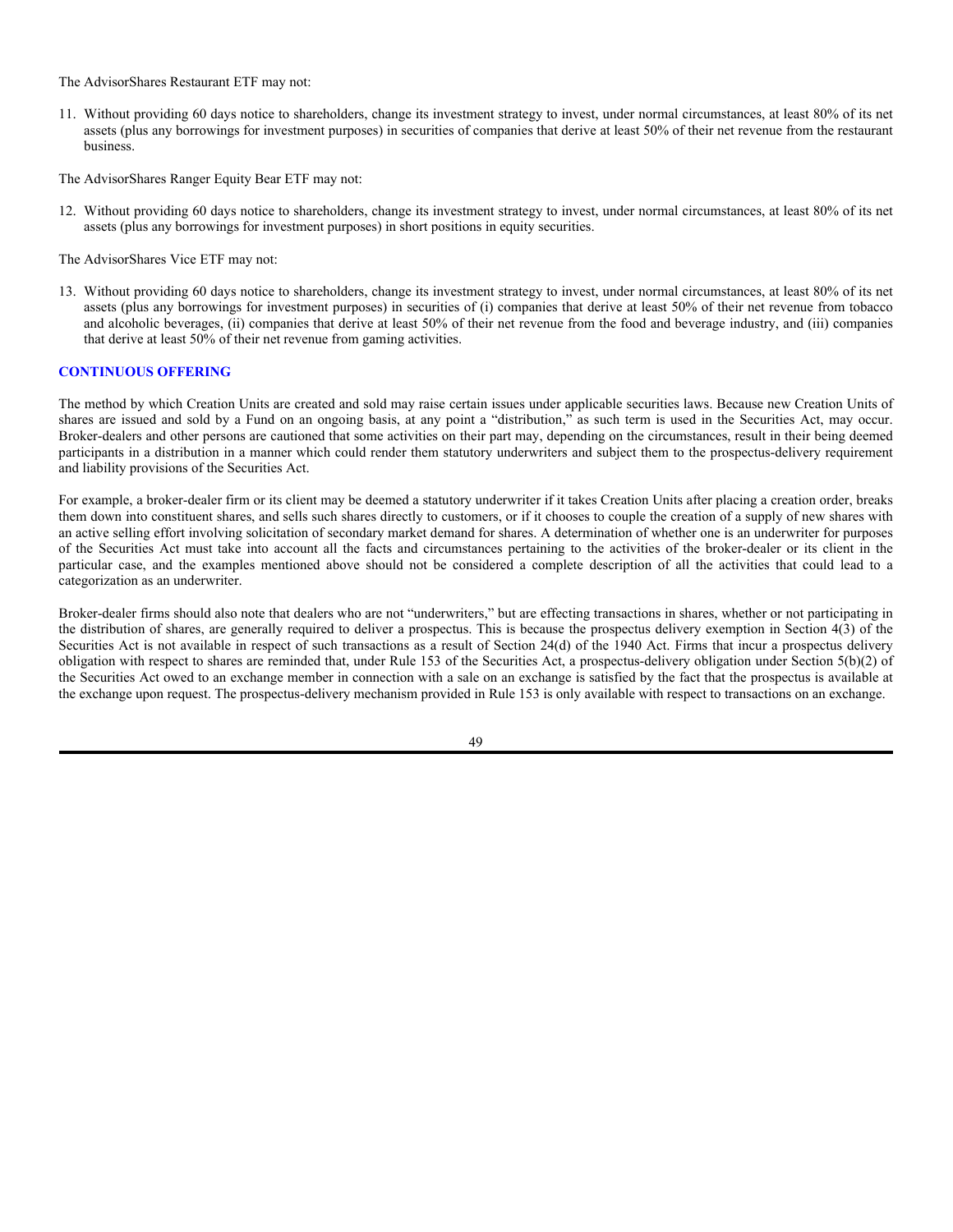Each of the AdvisorShares Alpha DNA Equity Sentiment ETF, AdvisorShares DoubleLine Value Equity ETF and AdvisorShares Focused Equity ETF may not:

5. Without providing 60 days notice to shareholders, change its investment strategy to invest, under normal circumstances, at least 80% of its net assets (plus any borrowings for investment purposes) in equity securities.

The AdvisorShares Hotel ETF may not:

6. Without providing 60 days notice to shareholders, change its investment strategy to invest, under normal circumstances, at least 80% of its net assets (plus any borrowings for investment purposes) in securities of companies that derive at least 50% of their net revenue from the hotel business.

The AdvisorShares North Square McKee Core Reserves ETF may not:

7. Invest in other investment company securities in reliance on Section  $12(d)(1)(F)$  or Section  $12(d)(1)(G)$  of the 1940 Act.

The AdvisorShares North Square McKee ESG Core Bond ETF may not:

8. Without providing 60 days notice to shareholders, change its investment strategy to invest, under normal circumstances, at least 80% of its net assets (plus any borrowings for investment purposes) in bonds subject to ESG criteria.

The AdvisorShares Pure Cannabis ETF may not:

9. Without providing 60 days notice to shareholders, change its investment strategy to invest, under normal circumstances, at least 80% of its net assets (plus any borrowings for investment purposes) in securities of companies that derive at least 50% of their net revenue from the marijuana and hemp business and in derivatives or other instruments that have economic characteristics similar to such securities.

The AdvisorShares Pure US Cannabis ETF may not:

10. Without providing 60 days notice to shareholders, change its investment strategy to invest, under normal circumstances, at least 80% of its net assets (plus any borrowings for investment purposes) in securities of companies that derive at least 50% of their net revenue from the marijuana and hemp business in the United States and in derivatives or other instruments that have economic characteristics similar to such securities.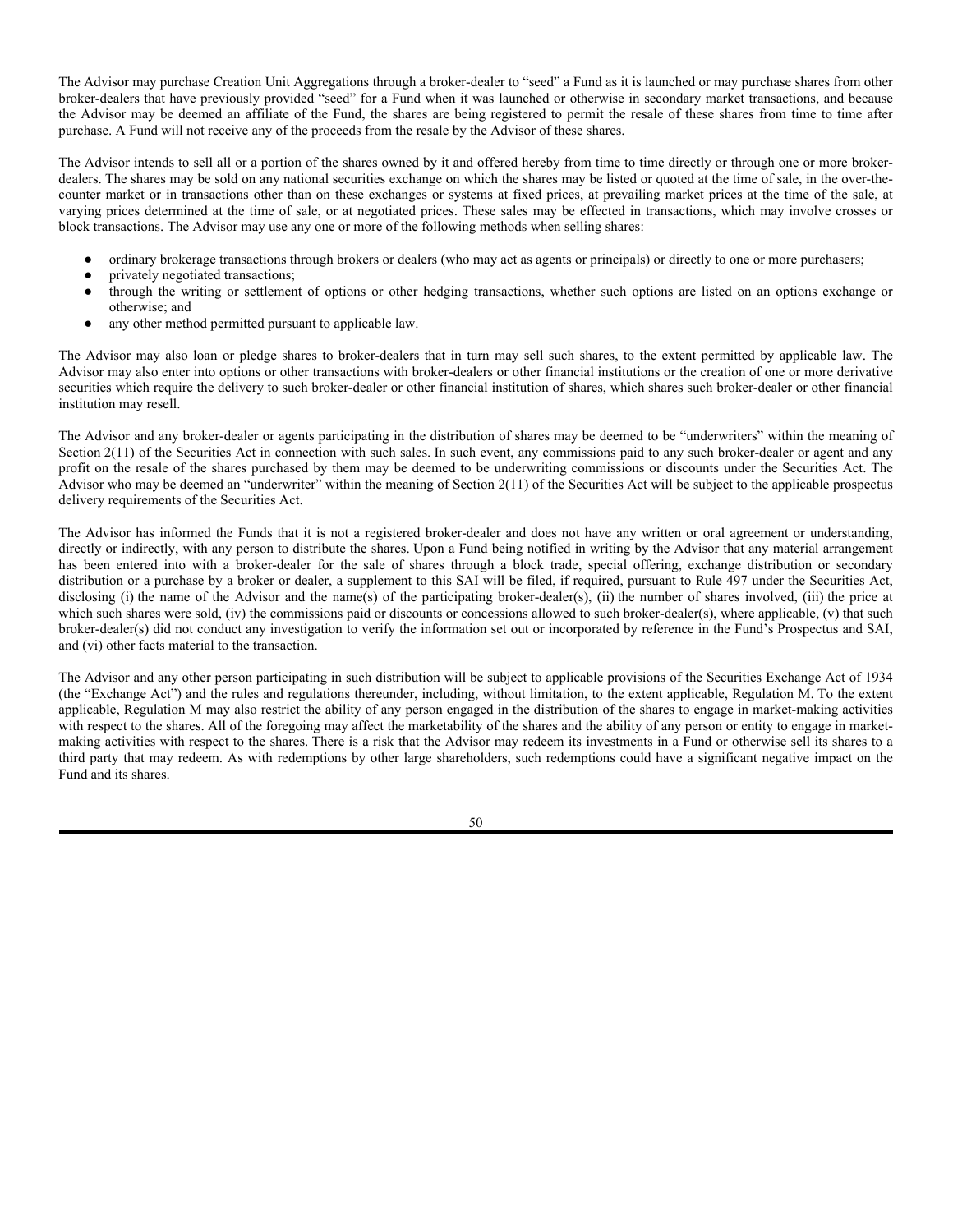The AdvisorShares Restaurant ETF may not:

- 11. Without providing 60 days notice to shareholders, change its investment strategy to invest, under normal circumstances, at least 80% of its net assets (plus any borrowings for investment purposes) in securities of companies that derive at least 50% of their net revenue from the restaurant business.
- The AdvisorShares Ranger Equity Bear ETF may not:
- 12. Without providing 60 days notice to shareholders, change its investment strategy to invest, under normal circumstances, at least 80% of its net assets (plus any borrowings for investment purposes) in short positions in equity securities.
- The AdvisorShares Vice ETF may not:
- 13. Without providing 60 days notice to shareholders, change its investment strategy to invest, under normal circumstances, at least 80% of its net assets (plus any borrowings for investment purposes) in securities of (i) companies that derive at least 50% of their net revenue from tobacco and alcoholic beverages, (ii) companies that derive at least 50% of their net revenue from the food and beverage industry, and (iii) companies that derive at least 50% of their net revenue from gaming activities.

### **CONTINUOUS OFFERING**

The method by which Creation Units are created and sold may raise certain issues under applicable securities laws. Because new Creation Units of shares are issued and sold by a Fund on an ongoing basis, at any point a "distribution," as such term is used in the Securities Act, may occur. Broker-dealers and other persons are cautioned that some activities on their part may, depending on the circumstances, result in their being deemed participants in a distribution in a manner which could render them statutory underwriters and subject them to the prospectus-delivery requirement and liability provisions of the Securities Act.

For example, a broker-dealer firm or its client may be deemed a statutory underwriter if it takes Creation Units after placing a creation order, breaks them down into constituent shares, and sells such shares directly to customers, or if it chooses to couple the creation of a supply of new shares with an active selling effort involving solicitation of secondary market demand for shares. A determination of whether one is an underwriter for purposes of the Securities Act must take into account all the facts and circumstances pertaining to the activities of the broker-dealer or its client in the particular case, and the examples mentioned above should not be considered a complete description of all the activities that could lead to a categorization as an underwriter.

Broker-dealer firms should also note that dealers who are not "underwriters," but are effecting transactions in shares, whether or not participating in the distribution of shares, are generally required to deliver a prospectus. This is because the prospectus delivery exemption in Section 4(3) of the Securities Act is not available in respect of such transactions as a result of Section 24(d) of the 1940 Act. Firms that incur a prospectus delivery obligation with respect to shares are reminded that, under Rule 153 of the Securities Act, a prospectus-delivery obligation under Section 5(b)(2) of the Securities Act owed to an exchange member in connection with a sale on an exchange is satisfied by the fact that the prospectus is available at the exchange upon request. The prospectus-delivery mechanism provided in Rule 153 is only available with respect to transactions on an exchange.

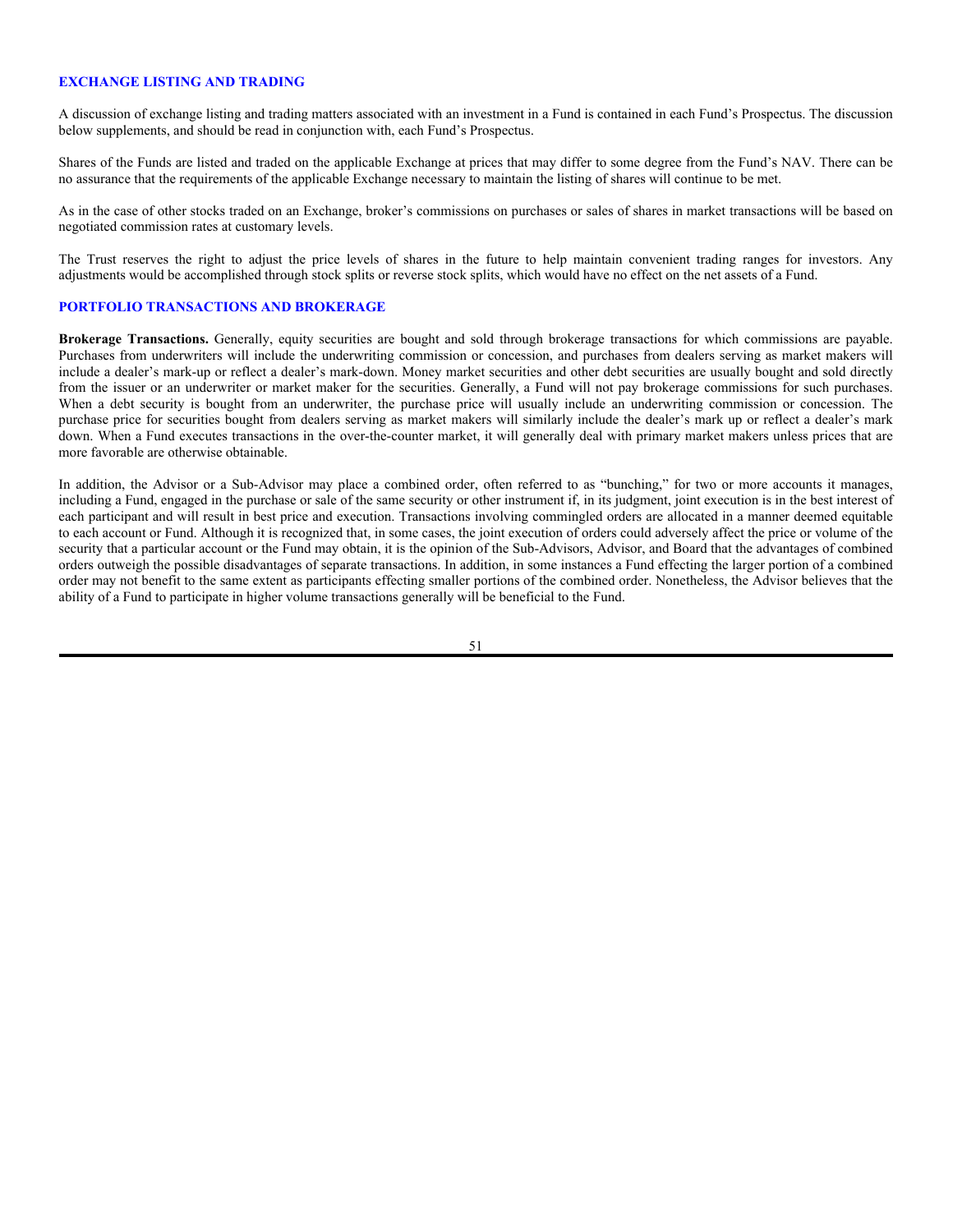The Advisor may purchase Creation Unit Aggregations through a broker-dealer to "seed" a Fund as it is launched or may purchase shares from other broker-dealers that have previously provided "seed" for a Fund when it was launched or otherwise in secondary market transactions, and because the Advisor may be deemed an affiliate of the Fund, the shares are being registered to permit the resale of these shares from time to time after purchase. A Fund will not receive any of the proceeds from the resale by the Advisor of these shares.

The Advisor intends to sell all or a portion of the shares owned by it and offered hereby from time to time directly or through one or more brokerdealers. The shares may be sold on any national securities exchange on which the shares may be listed or quoted at the time of sale, in the over-thecounter market or in transactions other than on these exchanges or systems at fixed prices, at prevailing market prices at the time of the sale, at varying prices determined at the time of sale, or at negotiated prices. These sales may be effected in transactions, which may involve crosses or block transactions. The Advisor may use any one or more of the following methods when selling shares:

- ordinary brokerage transactions through brokers or dealers (who may act as agents or principals) or directly to one or more purchasers;
- privately negotiated transactions;
- through the writing or settlement of options or other hedging transactions, whether such options are listed on an options exchange or otherwise; and
- any other method permitted pursuant to applicable law.

The Advisor may also loan or pledge shares to broker-dealers that in turn may sell such shares, to the extent permitted by applicable law. The Advisor may also enter into options or other transactions with broker-dealers or other financial institutions or the creation of one or more derivative securities which require the delivery to such broker-dealer or other financial institution of shares, which shares such broker-dealer or other financial institution may resell.

The Advisor and any broker-dealer or agents participating in the distribution of shares may be deemed to be "underwriters" within the meaning of Section  $2(11)$  of the Securities Act in connection with such sales. In such event, any commissions paid to any such broker-dealer or agent and any profit on the resale of the shares purchased by them may be deemed to be underwriting commissions or discounts under the Securities Act. The Advisor who may be deemed an "underwriter" within the meaning of Section 2(11) of the Securities Act will be subject to the applicable prospectus delivery requirements of the Securities Act.

The Advisor has informed the Funds that it is not a registered broker-dealer and does not have any written or oral agreement or understanding, directly or indirectly, with any person to distribute the shares. Upon a Fund being notified in writing by the Advisor that any material arrangement has been entered into with a broker-dealer for the sale of shares through a block trade, special offering, exchange distribution or secondary distribution or a purchase by a broker or dealer, a supplement to this SAI will be filed, if required, pursuant to Rule 497 under the Securities Act, disclosing (i) the name of the Advisor and the name(s) of the participating broker-dealer(s), (ii) the number of shares involved, (iii) the price at which such shares were sold, (iv) the commissions paid or discounts or concessions allowed to such broker-dealer(s), where applicable, (v) that such broker-dealer(s) did not conduct any investigation to verify the information set out or incorporated by reference in the Fund's Prospectus and SAI, and (vi) other facts material to the transaction.

The Advisor and any other person participating in such distribution will be subject to applicable provisions of the Securities Exchange Act of 1934 (the "Exchange Act") and the rules and regulations thereunder, including, without limitation, to the extent applicable, Regulation M. To the extent applicable, Regulation M may also restrict the ability of any person engaged in the distribution of the shares to engage in market-making activities with respect to the shares. All of the foregoing may affect the marketability of the shares and the ability of any person or entity to engage in marketmaking activities with respect to the shares. There is a risk that the Advisor may redeem its investments in a Fund or otherwise sell its shares to a third party that may redeem. As with redemptions by other large shareholders, such redemptions could have a significant negative impact on the Fund and its shares.

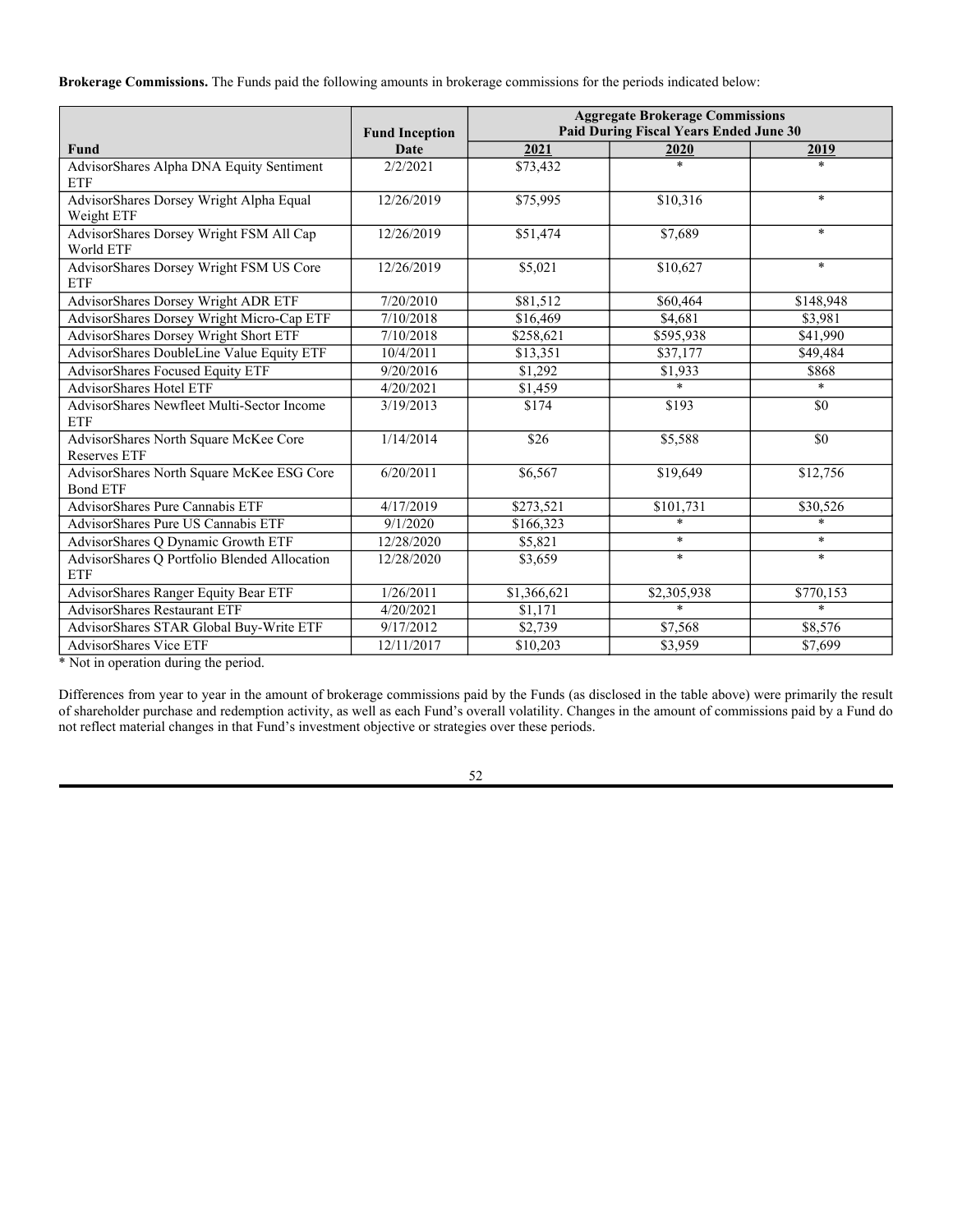# **EXCHANGE LISTING AND TRADING**

A discussion of exchange listing and trading matters associated with an investment in a Fund is contained in each Fund's Prospectus. The discussion below supplements, and should be read in conjunction with, each Fund's Prospectus.

Shares of the Funds are listed and traded on the applicable Exchange at prices that may differ to some degree from the Fund's NAV. There can be no assurance that the requirements of the applicable Exchange necessary to maintain the listing of shares will continue to be met.

As in the case of other stocks traded on an Exchange, broker's commissions on purchases or sales of shares in market transactions will be based on negotiated commission rates at customary levels.

The Trust reserves the right to adjust the price levels of shares in the future to help maintain convenient trading ranges for investors. Any adjustments would be accomplished through stock splits or reverse stock splits, which would have no effect on the net assets of a Fund.

# **PORTFOLIO TRANSACTIONS AND BROKERAGE**

**Brokerage Transactions.** Generally, equity securities are bought and sold through brokerage transactions for which commissions are payable. Purchases from underwriters will include the underwriting commission or concession, and purchases from dealers serving as market makers will include a dealer's mark-up or reflect a dealer's mark-down. Money market securities and other debt securities are usually bought and sold directly from the issuer or an underwriter or market maker for the securities. Generally, a Fund will not pay brokerage commissions for such purchases. When a debt security is bought from an underwriter, the purchase price will usually include an underwriting commission or concession. The purchase price for securities bought from dealers serving as market makers will similarly include the dealer's mark up or reflect a dealer's mark down. When a Fund executes transactions in the over-the-counter market, it will generally deal with primary market makers unless prices that are more favorable are otherwise obtainable.

In addition, the Advisor or a Sub-Advisor may place a combined order, often referred to as "bunching," for two or more accounts it manages, including a Fund, engaged in the purchase or sale of the same security or other instrument if, in its judgment, joint execution is in the best interest of each participant and will result in best price and execution. Transactions involving commingled orders are allocated in a manner deemed equitable to each account or Fund. Although it is recognized that, in some cases, the joint execution of orders could adversely affect the price or volume of the security that a particular account or the Fund may obtain, it is the opinion of the Sub-Advisors, Advisor, and Board that the advantages of combined orders outweigh the possible disadvantages of separate transactions. In addition, in some instances a Fund effecting the larger portion of a combined order may not benefit to the same extent as participants effecting smaller portions of the combined order. Nonetheless, the Advisor believes that the ability of a Fund to participate in higher volume transactions generally will be beneficial to the Fund.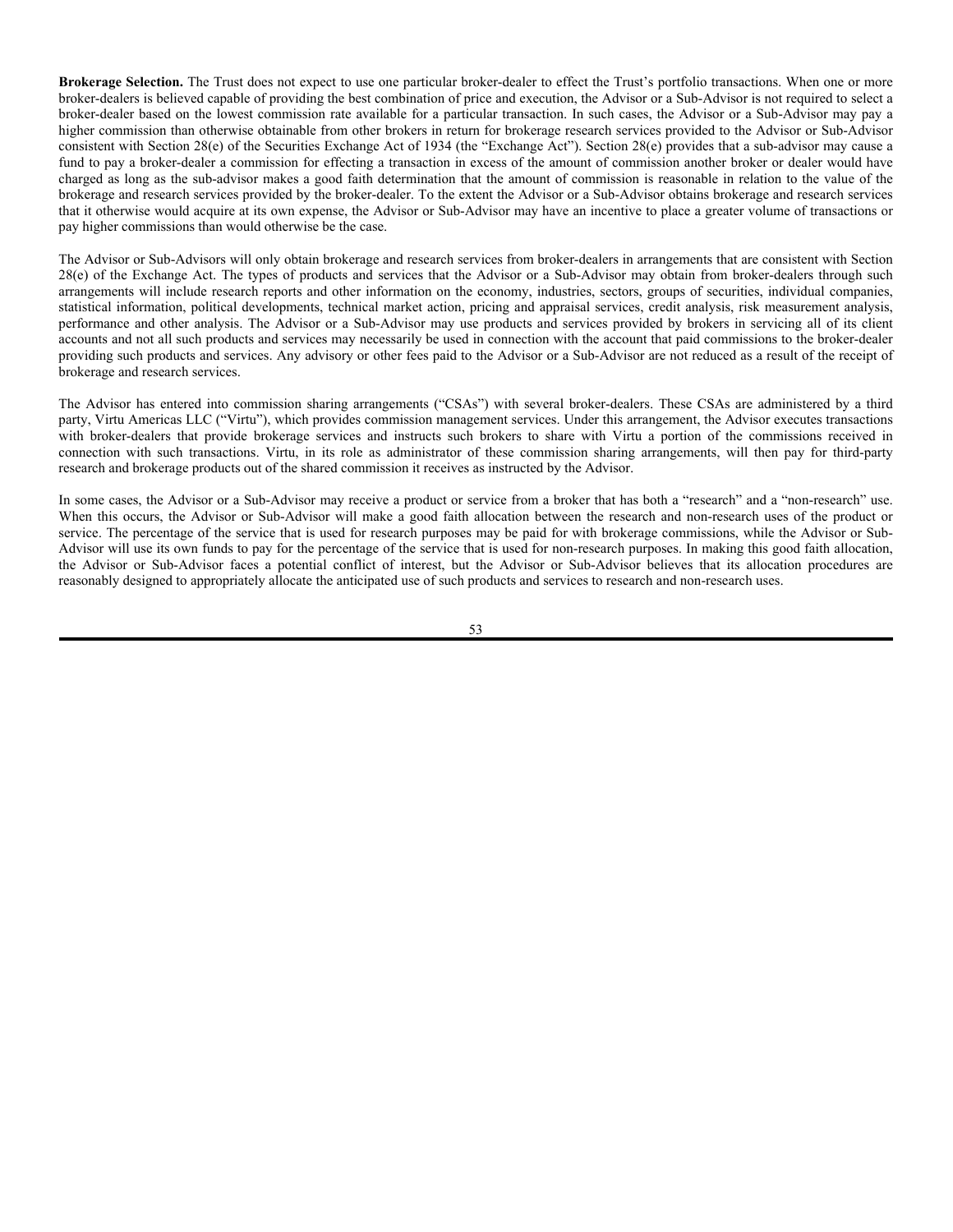**Brokerage Commissions.** The Funds paid the following amounts in brokerage commissions for the periods indicated below:

|                                                              | <b>Fund Inception</b> | <b>Aggregate Brokerage Commissions</b><br>Paid During Fiscal Years Ended June 30 |             |           |
|--------------------------------------------------------------|-----------------------|----------------------------------------------------------------------------------|-------------|-----------|
| Fund                                                         | <b>Date</b>           | 2021                                                                             | 2020        | 2019      |
| AdvisorShares Alpha DNA Equity Sentiment<br><b>ETF</b>       | 2/2/2021              | \$73,432                                                                         | $\ast$      | $*$       |
| AdvisorShares Dorsey Wright Alpha Equal<br>Weight ETF        | 12/26/2019            | \$75,995                                                                         | \$10,316    | $\ast$    |
| AdvisorShares Dorsey Wright FSM All Cap<br>World ETF         | 12/26/2019            | \$51,474                                                                         | \$7,689     | $\ast$    |
| AdvisorShares Dorsey Wright FSM US Core<br><b>ETF</b>        | 12/26/2019            | \$5,021                                                                          | \$10,627    | $\ast$    |
| AdvisorShares Dorsey Wright ADR ETF                          | 7/20/2010             | \$81,512                                                                         | \$60,464    | \$148,948 |
| AdvisorShares Dorsey Wright Micro-Cap ETF                    | 7/10/2018             | \$16,469                                                                         | \$4,681     | \$3,981   |
| AdvisorShares Dorsey Wright Short ETF                        | 7/10/2018             | \$258,621                                                                        | \$595,938   | \$41,990  |
| AdvisorShares DoubleLine Value Equity ETF                    | 10/4/2011             | \$13,351                                                                         | \$37,177    | \$49,484  |
| AdvisorShares Focused Equity ETF                             | 9/20/2016             | \$1,292                                                                          | \$1,933     | \$868     |
| <b>AdvisorShares Hotel ETF</b>                               | 4/20/2021             | \$1,459                                                                          | $\star$     | $\ast$    |
| AdvisorShares Newfleet Multi-Sector Income<br><b>ETF</b>     | 3/19/2013             | \$174                                                                            | \$193       | \$0       |
| AdvisorShares North Square McKee Core<br><b>Reserves ETF</b> | 1/14/2014             | \$26                                                                             | \$5,588     | \$0       |
| AdvisorShares North Square McKee ESG Core<br><b>Bond ETF</b> | 6/20/2011             | \$6,567                                                                          | \$19,649    | \$12,756  |
| AdvisorShares Pure Cannabis ETF                              | 4/17/2019             | \$273,521                                                                        | \$101,731   | \$30,526  |
| AdvisorShares Pure US Cannabis ETF                           | 9/1/2020              | \$166,323                                                                        | $\star$     | $\ast$    |
| AdvisorShares Q Dynamic Growth ETF                           | 12/28/2020            | \$5,821                                                                          | $\ast$      | $\ast$    |
| AdvisorShares Q Portfolio Blended Allocation<br><b>ETF</b>   | 12/28/2020            | \$3,659                                                                          | $\ast$      | $\ast$    |
| AdvisorShares Ranger Equity Bear ETF                         | 1/26/2011             | \$1,366,621                                                                      | \$2,305,938 | \$770,153 |
| <b>AdvisorShares Restaurant ETF</b>                          | 4/20/2021             | \$1,171                                                                          | $\ast$      | $\ast$    |
| AdvisorShares STAR Global Buy-Write ETF                      | 9/17/2012             | \$2,739                                                                          | \$7,568     | \$8,576   |
| <b>AdvisorShares Vice ETF</b>                                | 12/11/2017            | \$10,203                                                                         | \$3,959     | \$7,699   |

\* Not in operation during the period.

Differences from year to year in the amount of brokerage commissions paid by the Funds (as disclosed in the table above) were primarily the result of shareholder purchase and redemption activity, as well as each Fund's overall volatility. Changes in the amount of commissions paid by a Fund do not reflect material changes in that Fund's investment objective or strategies over these periods.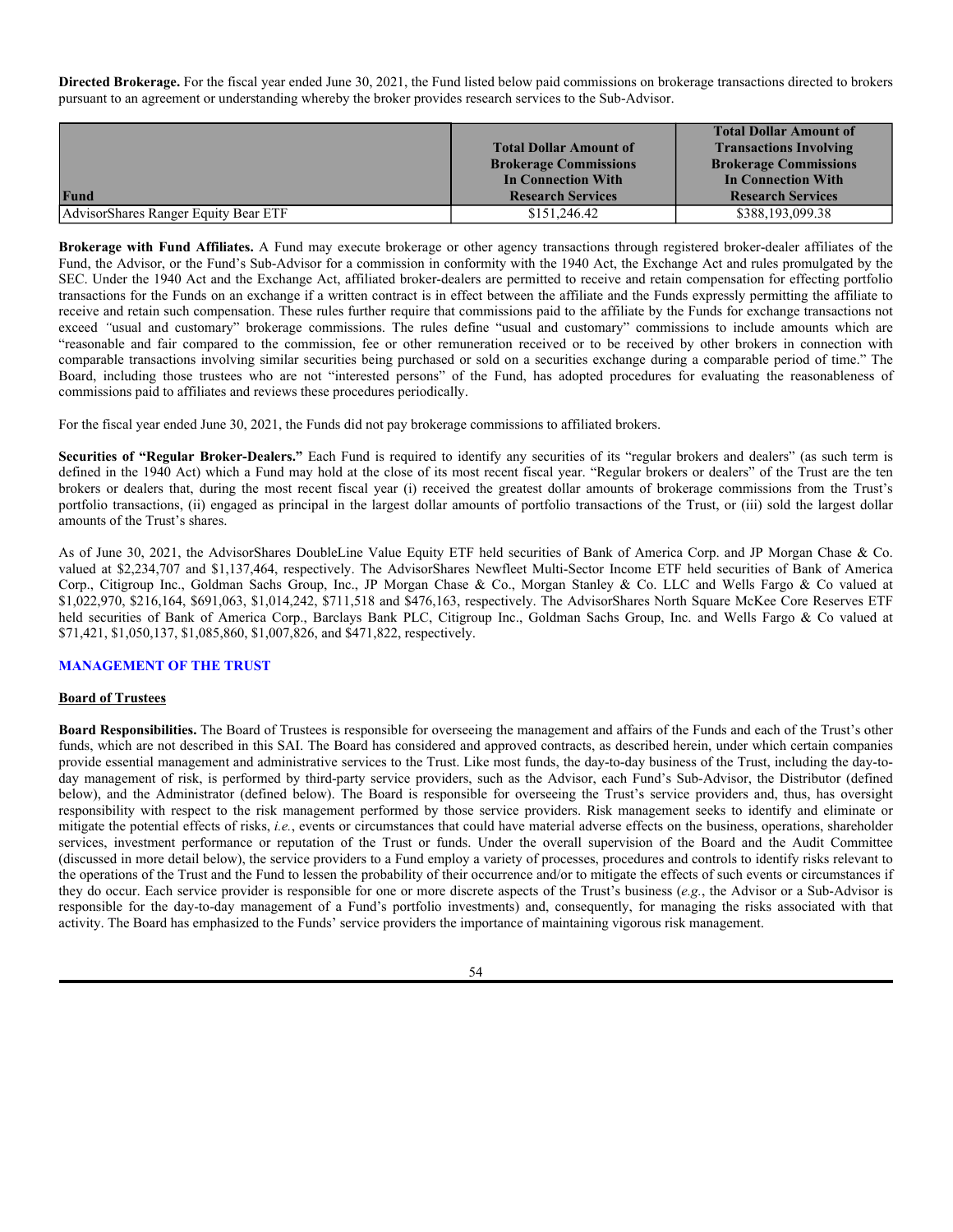**Brokerage Selection.** The Trust does not expect to use one particular broker-dealer to effect the Trust's portfolio transactions. When one or more broker-dealers is believed capable of providing the best combination of price and execution, the Advisor or a Sub-Advisor is not required to select a broker-dealer based on the lowest commission rate available for a particular transaction. In such cases, the Advisor or a Sub-Advisor may pay a higher commission than otherwise obtainable from other brokers in return for brokerage research services provided to the Advisor or Sub-Advisor consistent with Section 28(e) of the Securities Exchange Act of 1934 (the "Exchange Act"). Section 28(e) provides that a sub-advisor may cause a fund to pay a broker-dealer a commission for effecting a transaction in excess of the amount of commission another broker or dealer would have charged as long as the sub-advisor makes a good faith determination that the amount of commission is reasonable in relation to the value of the brokerage and research services provided by the broker-dealer. To the extent the Advisor or a Sub-Advisor obtains brokerage and research services that it otherwise would acquire at its own expense, the Advisor or Sub-Advisor may have an incentive to place a greater volume of transactions or pay higher commissions than would otherwise be the case.

The Advisor or Sub-Advisors will only obtain brokerage and research services from broker-dealers in arrangements that are consistent with Section 28(e) of the Exchange Act. The types of products and services that the Advisor or a Sub-Advisor may obtain from broker-dealers through such arrangements will include research reports and other information on the economy, industries, sectors, groups of securities, individual companies, statistical information, political developments, technical market action, pricing and appraisal services, credit analysis, risk measurement analysis, performance and other analysis. The Advisor or a Sub-Advisor may use products and services provided by brokers in servicing all of its client accounts and not all such products and services may necessarily be used in connection with the account that paid commissions to the broker-dealer providing such products and services. Any advisory or other fees paid to the Advisor or a Sub-Advisor are not reduced as a result of the receipt of brokerage and research services.

The Advisor has entered into commission sharing arrangements ("CSAs") with several broker-dealers. These CSAs are administered by a third party, Virtu Americas LLC ("Virtu"), which provides commission management services. Under this arrangement, the Advisor executes transactions with broker-dealers that provide brokerage services and instructs such brokers to share with Virtu a portion of the commissions received in connection with such transactions. Virtu, in its role as administrator of these commission sharing arrangements, will then pay for third-party research and brokerage products out of the shared commission it receives as instructed by the Advisor.

In some cases, the Advisor or a Sub-Advisor may receive a product or service from a broker that has both a "research" and a "non-research" use. When this occurs, the Advisor or Sub-Advisor will make a good faith allocation between the research and non-research uses of the product or service. The percentage of the service that is used for research purposes may be paid for with brokerage commissions, while the Advisor or Sub-Advisor will use its own funds to pay for the percentage of the service that is used for non-research purposes. In making this good faith allocation, the Advisor or Sub-Advisor faces a potential conflict of interest, but the Advisor or Sub-Advisor believes that its allocation procedures are reasonably designed to appropriately allocate the anticipated use of such products and services to research and non-research uses.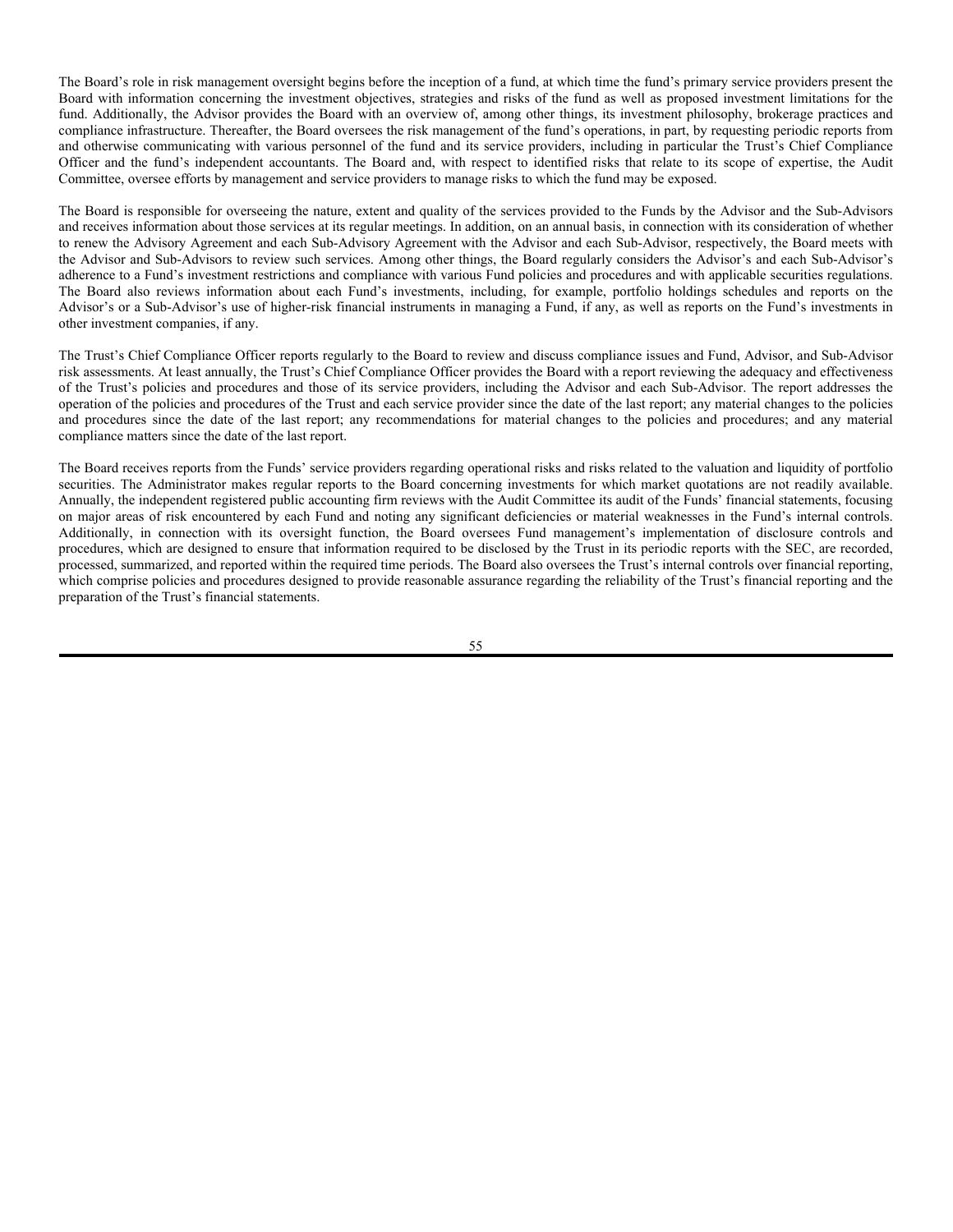**Directed Brokerage.** For the fiscal year ended June 30, 2021, the Fund listed below paid commissions on brokerage transactions directed to brokers pursuant to an agreement or understanding whereby the broker provides research services to the Sub-Advisor.

|                                      | <b>Total Dollar Amount of</b><br><b>Brokerage Commissions</b><br><b>In Connection With</b> | <b>Total Dollar Amount of</b><br><b>Transactions Involving</b><br><b>Brokerage Commissions</b><br><b>In Connection With</b> |
|--------------------------------------|--------------------------------------------------------------------------------------------|-----------------------------------------------------------------------------------------------------------------------------|
| Fund                                 | <b>Research Services</b>                                                                   | <b>Research Services</b>                                                                                                    |
| AdvisorShares Ranger Equity Bear ETF | \$151,246.42                                                                               | \$388,193,099.38                                                                                                            |

**Brokerage with Fund Affiliates.** A Fund may execute brokerage or other agency transactions through registered broker-dealer affiliates of the Fund, the Advisor, or the Fund's Sub-Advisor for a commission in conformity with the 1940 Act, the Exchange Act and rules promulgated by the SEC. Under the 1940 Act and the Exchange Act, affiliated broker-dealers are permitted to receive and retain compensation for effecting portfolio transactions for the Funds on an exchange if a written contract is in effect between the affiliate and the Funds expressly permitting the affiliate to receive and retain such compensation. These rules further require that commissions paid to the affiliate by the Funds for exchange transactions not exceed *"*usual and customary" brokerage commissions. The rules define "usual and customary" commissions to include amounts which are "reasonable and fair compared to the commission, fee or other remuneration received or to be received by other brokers in connection with comparable transactions involving similar securities being purchased or sold on a securities exchange during a comparable period of time." The Board, including those trustees who are not "interested persons" of the Fund, has adopted procedures for evaluating the reasonableness of commissions paid to affiliates and reviews these procedures periodically.

For the fiscal year ended June 30, 2021, the Funds did not pay brokerage commissions to affiliated brokers.

**Securities of "Regular Broker-Dealers."** Each Fund is required to identify any securities of its "regular brokers and dealers" (as such term is defined in the 1940 Act) which a Fund may hold at the close of its most recent fiscal year. "Regular brokers or dealers" of the Trust are the ten brokers or dealers that, during the most recent fiscal year (i) received the greatest dollar amounts of brokerage commissions from the Trust's portfolio transactions, (ii) engaged as principal in the largest dollar amounts of portfolio transactions of the Trust, or (iii) sold the largest dollar amounts of the Trust's shares.

As of June 30, 2021, the AdvisorShares DoubleLine Value Equity ETF held securities of Bank of America Corp. and JP Morgan Chase & Co. valued at \$2,234,707 and \$1,137,464, respectively. The AdvisorShares Newfleet Multi-Sector Income ETF held securities of Bank of America Corp., Citigroup Inc., Goldman Sachs Group, Inc., JP Morgan Chase & Co., Morgan Stanley & Co. LLC and Wells Fargo & Co valued at \$1,022,970, \$216,164, \$691,063, \$1,014,242, \$711,518 and \$476,163, respectively. The AdvisorShares North Square McKee Core Reserves ETF held securities of Bank of America Corp., Barclays Bank PLC, Citigroup Inc., Goldman Sachs Group, Inc. and Wells Fargo & Co valued at \$71,421, \$1,050,137, \$1,085,860, \$1,007,826, and \$471,822, respectively.

# **MANAGEMENT OF THE TRUST**

# **Board of Trustees**

**Board Responsibilities.** The Board of Trustees is responsible for overseeing the management and affairs of the Funds and each of the Trust's other funds, which are not described in this SAI. The Board has considered and approved contracts, as described herein, under which certain companies provide essential management and administrative services to the Trust. Like most funds, the day-to-day business of the Trust, including the day-today management of risk, is performed by third-party service providers, such as the Advisor, each Fund's Sub-Advisor, the Distributor (defined below), and the Administrator (defined below). The Board is responsible for overseeing the Trust's service providers and, thus, has oversight responsibility with respect to the risk management performed by those service providers. Risk management seeks to identify and eliminate or mitigate the potential effects of risks, *i.e.*, events or circumstances that could have material adverse effects on the business, operations, shareholder services, investment performance or reputation of the Trust or funds. Under the overall supervision of the Board and the Audit Committee (discussed in more detail below), the service providers to a Fund employ a variety of processes, procedures and controls to identify risks relevant to the operations of the Trust and the Fund to lessen the probability of their occurrence and/or to mitigate the effects of such events or circumstances if they do occur. Each service provider is responsible for one or more discrete aspects of the Trust's business (*e.g.*, the Advisor or a Sub-Advisor is responsible for the day-to-day management of a Fund's portfolio investments) and, consequently, for managing the risks associated with that activity. The Board has emphasized to the Funds' service providers the importance of maintaining vigorous risk management.

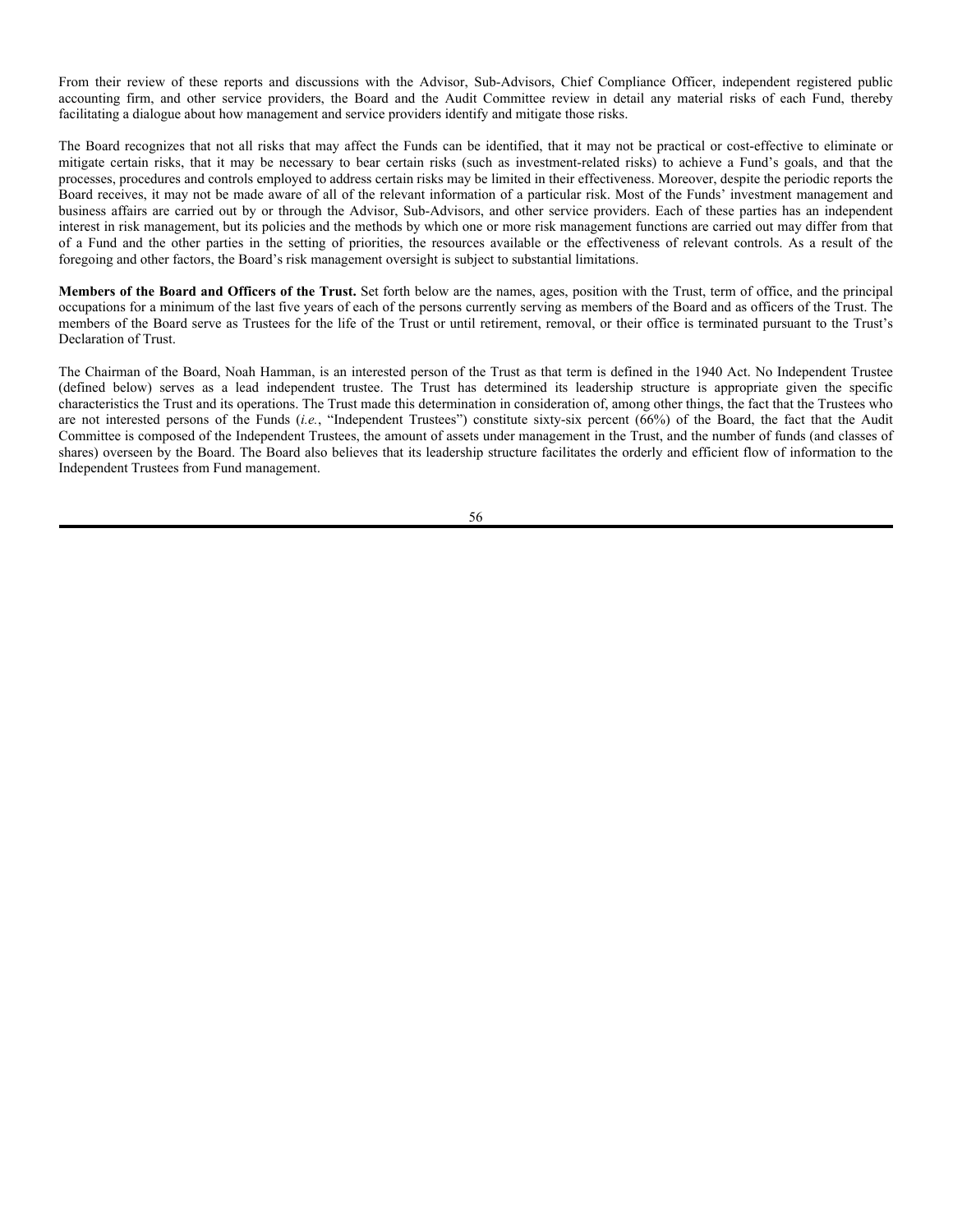The Board's role in risk management oversight begins before the inception of a fund, at which time the fund's primary service providers present the Board with information concerning the investment objectives, strategies and risks of the fund as well as proposed investment limitations for the fund. Additionally, the Advisor provides the Board with an overview of, among other things, its investment philosophy, brokerage practices and compliance infrastructure. Thereafter, the Board oversees the risk management of the fund's operations, in part, by requesting periodic reports from and otherwise communicating with various personnel of the fund and its service providers, including in particular the Trust's Chief Compliance Officer and the fund's independent accountants. The Board and, with respect to identified risks that relate to its scope of expertise, the Audit Committee, oversee efforts by management and service providers to manage risks to which the fund may be exposed.

The Board is responsible for overseeing the nature, extent and quality of the services provided to the Funds by the Advisor and the Sub-Advisors and receives information about those services at its regular meetings. In addition, on an annual basis, in connection with its consideration of whether to renew the Advisory Agreement and each Sub-Advisory Agreement with the Advisor and each Sub-Advisor, respectively, the Board meets with the Advisor and Sub-Advisors to review such services. Among other things, the Board regularly considers the Advisor's and each Sub-Advisor's adherence to a Fund's investment restrictions and compliance with various Fund policies and procedures and with applicable securities regulations. The Board also reviews information about each Fund's investments, including, for example, portfolio holdings schedules and reports on the Advisor's or a Sub-Advisor's use of higher-risk financial instruments in managing a Fund, if any, as well as reports on the Fund's investments in other investment companies, if any.

The Trust's Chief Compliance Officer reports regularly to the Board to review and discuss compliance issues and Fund, Advisor, and Sub-Advisor risk assessments. At least annually, the Trust's Chief Compliance Officer provides the Board with a report reviewing the adequacy and effectiveness of the Trust's policies and procedures and those of its service providers, including the Advisor and each Sub-Advisor. The report addresses the operation of the policies and procedures of the Trust and each service provider since the date of the last report; any material changes to the policies and procedures since the date of the last report; any recommendations for material changes to the policies and procedures; and any material compliance matters since the date of the last report.

The Board receives reports from the Funds' service providers regarding operational risks and risks related to the valuation and liquidity of portfolio securities. The Administrator makes regular reports to the Board concerning investments for which market quotations are not readily available. Annually, the independent registered public accounting firm reviews with the Audit Committee its audit of the Funds' financial statements, focusing on major areas of risk encountered by each Fund and noting any significant deficiencies or material weaknesses in the Fund's internal controls. Additionally, in connection with its oversight function, the Board oversees Fund management's implementation of disclosure controls and procedures, which are designed to ensure that information required to be disclosed by the Trust in its periodic reports with the SEC, are recorded, processed, summarized, and reported within the required time periods. The Board also oversees the Trust's internal controls over financial reporting, which comprise policies and procedures designed to provide reasonable assurance regarding the reliability of the Trust's financial reporting and the preparation of the Trust's financial statements.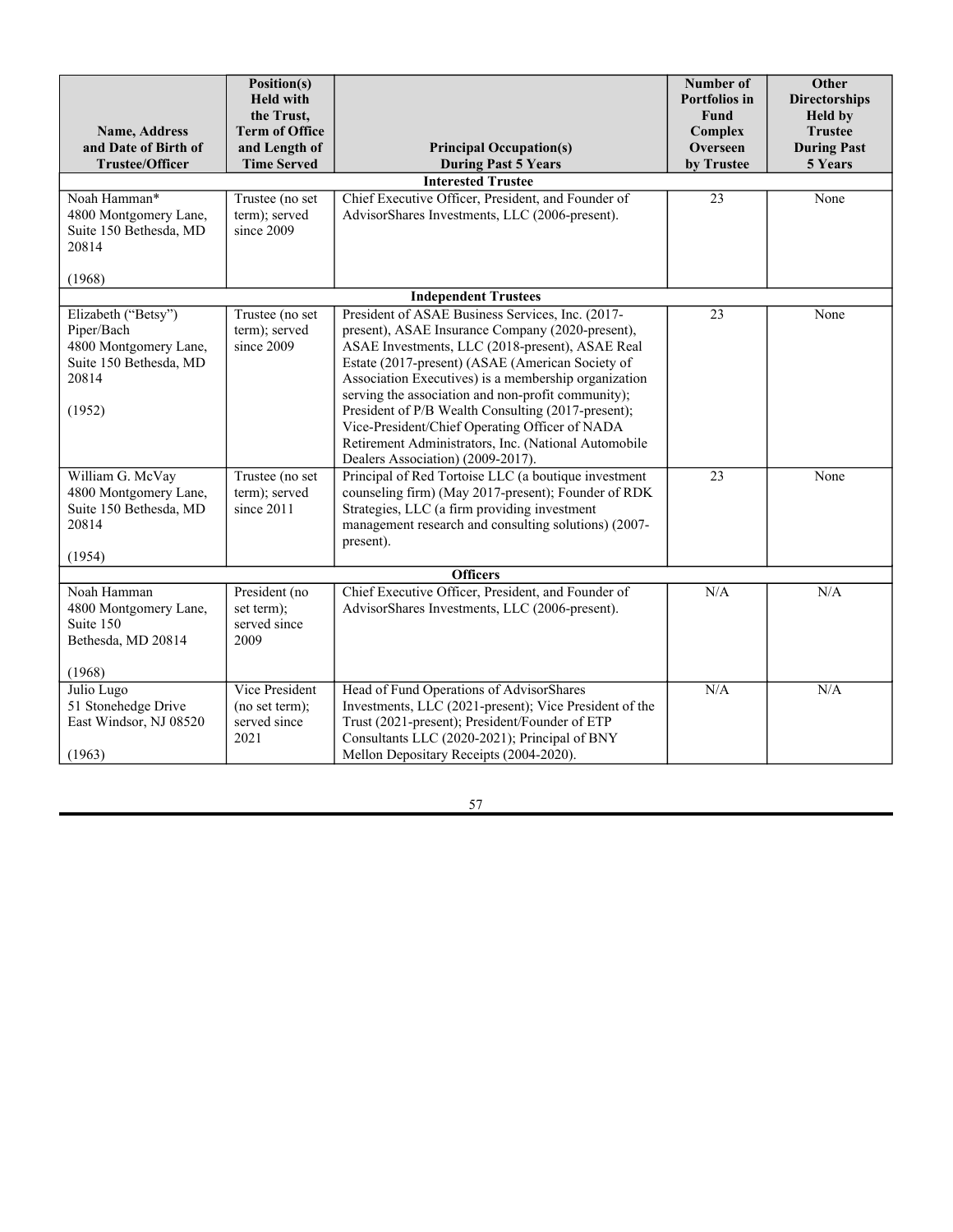From their review of these reports and discussions with the Advisor, Sub-Advisors, Chief Compliance Officer, independent registered public accounting firm, and other service providers, the Board and the Audit Committee review in detail any material risks of each Fund, thereby facilitating a dialogue about how management and service providers identify and mitigate those risks.

The Board recognizes that not all risks that may affect the Funds can be identified, that it may not be practical or cost-effective to eliminate or mitigate certain risks, that it may be necessary to bear certain risks (such as investment-related risks) to achieve a Fund's goals, and that the processes, procedures and controls employed to address certain risks may be limited in their effectiveness. Moreover, despite the periodic reports the Board receives, it may not be made aware of all of the relevant information of a particular risk. Most of the Funds' investment management and business affairs are carried out by or through the Advisor, Sub-Advisors, and other service providers. Each of these parties has an independent interest in risk management, but its policies and the methods by which one or more risk management functions are carried out may differ from that of a Fund and the other parties in the setting of priorities, the resources available or the effectiveness of relevant controls. As a result of the foregoing and other factors, the Board's risk management oversight is subject to substantial limitations.

**Members of the Board and Officers of the Trust.** Set forth below are the names, ages, position with the Trust, term of office, and the principal occupations for a minimum of the last five years of each of the persons currently serving as members of the Board and as officers of the Trust. The members of the Board serve as Trustees for the life of the Trust or until retirement, removal, or their office is terminated pursuant to the Trust's Declaration of Trust.

The Chairman of the Board, Noah Hamman, is an interested person of the Trust as that term is defined in the 1940 Act. No Independent Trustee (defined below) serves as a lead independent trustee. The Trust has determined its leadership structure is appropriate given the specific characteristics the Trust and its operations. The Trust made this determination in consideration of, among other things, the fact that the Trustees who are not interested persons of the Funds (*i.e.*, "Independent Trustees") constitute sixty-six percent (66%) of the Board, the fact that the Audit Committee is composed of the Independent Trustees, the amount of assets under management in the Trust, and the number of funds (and classes of shares) overseen by the Board. The Board also believes that its leadership structure facilitates the orderly and efficient flow of information to the Independent Trustees from Fund management.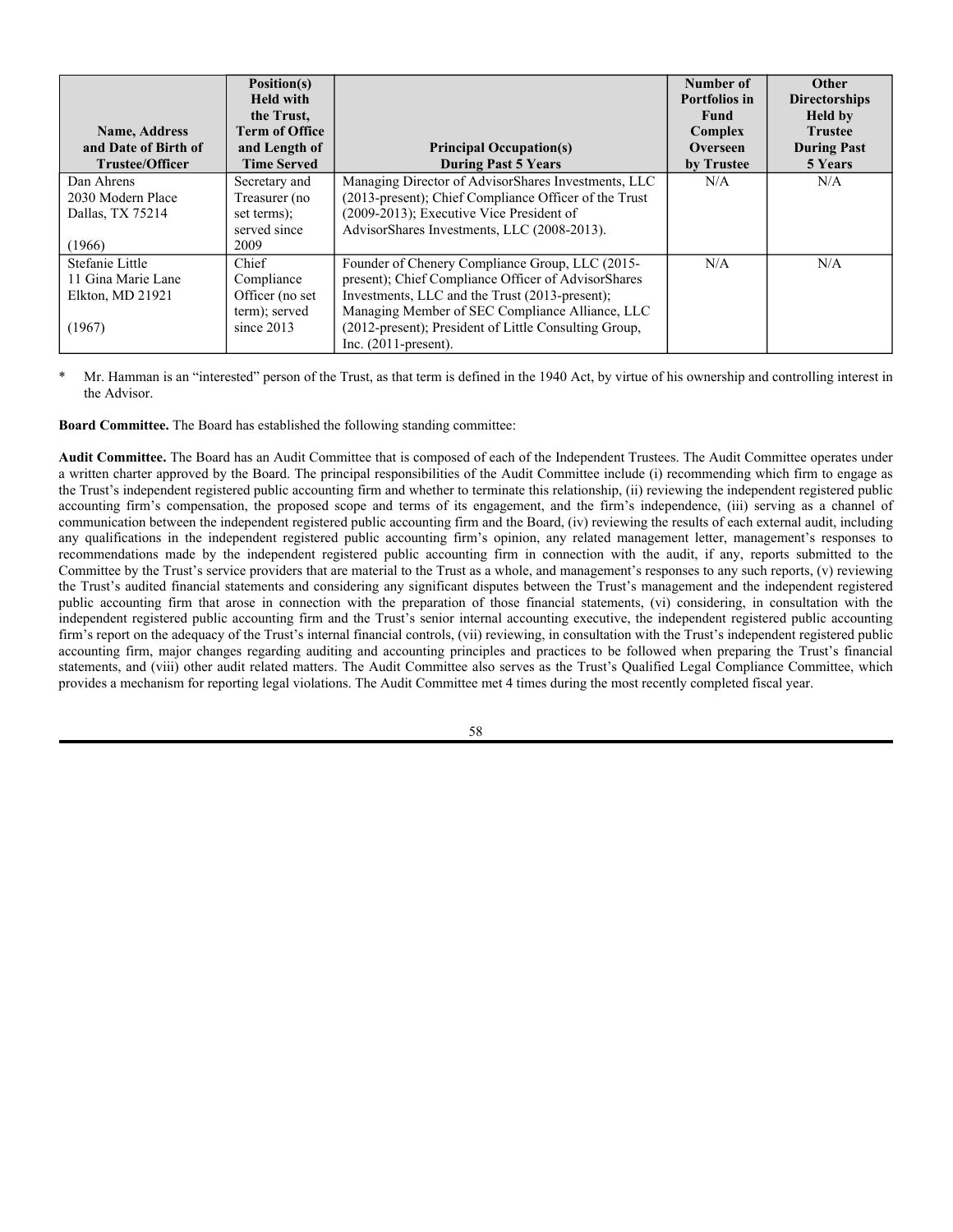| <b>Name, Address</b>                                                                                                                                                                              | Position(s)<br><b>Held with</b><br>the Trust,<br><b>Term of Office</b>                           |                                                                                                                                                                                                                                                                                                                                                                                                                                                                                                                                                                                                                                                                                                                                                                    | Number of<br><b>Portfolios</b> in<br>Fund<br>Complex | Other<br><b>Directorships</b><br><b>Held by</b><br><b>Trustee</b> |
|---------------------------------------------------------------------------------------------------------------------------------------------------------------------------------------------------|--------------------------------------------------------------------------------------------------|--------------------------------------------------------------------------------------------------------------------------------------------------------------------------------------------------------------------------------------------------------------------------------------------------------------------------------------------------------------------------------------------------------------------------------------------------------------------------------------------------------------------------------------------------------------------------------------------------------------------------------------------------------------------------------------------------------------------------------------------------------------------|------------------------------------------------------|-------------------------------------------------------------------|
| and Date of Birth of<br><b>Trustee/Officer</b>                                                                                                                                                    | and Length of<br><b>Time Served</b>                                                              | <b>Principal Occupation(s)</b>                                                                                                                                                                                                                                                                                                                                                                                                                                                                                                                                                                                                                                                                                                                                     | Overseen                                             | <b>During Past</b>                                                |
|                                                                                                                                                                                                   |                                                                                                  | <b>During Past 5 Years</b><br><b>Interested Trustee</b>                                                                                                                                                                                                                                                                                                                                                                                                                                                                                                                                                                                                                                                                                                            | by Trustee                                           | 5 Years                                                           |
| Noah Hamman*<br>4800 Montgomery Lane,<br>Suite 150 Bethesda, MD<br>20814<br>(1968)                                                                                                                | Trustee (no set<br>term); served<br>since 2009                                                   | Chief Executive Officer, President, and Founder of<br>AdvisorShares Investments, LLC (2006-present).                                                                                                                                                                                                                                                                                                                                                                                                                                                                                                                                                                                                                                                               | 23                                                   | None                                                              |
|                                                                                                                                                                                                   |                                                                                                  | <b>Independent Trustees</b>                                                                                                                                                                                                                                                                                                                                                                                                                                                                                                                                                                                                                                                                                                                                        |                                                      |                                                                   |
| Elizabeth ("Betsy")<br>Piper/Bach<br>4800 Montgomery Lane,<br>Suite 150 Bethesda, MD<br>20814<br>(1952)<br>William G. McVay<br>4800 Montgomery Lane,<br>Suite 150 Bethesda, MD<br>20814<br>(1954) | Trustee (no set<br>term); served<br>since 2009<br>Trustee (no set<br>term); served<br>since 2011 | President of ASAE Business Services, Inc. (2017-<br>present), ASAE Insurance Company (2020-present),<br>ASAE Investments, LLC (2018-present), ASAE Real<br>Estate (2017-present) (ASAE (American Society of<br>Association Executives) is a membership organization<br>serving the association and non-profit community);<br>President of P/B Wealth Consulting (2017-present);<br>Vice-President/Chief Operating Officer of NADA<br>Retirement Administrators, Inc. (National Automobile<br>Dealers Association) (2009-2017).<br>Principal of Red Tortoise LLC (a boutique investment<br>counseling firm) (May 2017-present); Founder of RDK<br>Strategies, LLC (a firm providing investment<br>management research and consulting solutions) (2007-<br>present). | 23<br>23                                             | None<br>None                                                      |
|                                                                                                                                                                                                   |                                                                                                  | <b>Officers</b>                                                                                                                                                                                                                                                                                                                                                                                                                                                                                                                                                                                                                                                                                                                                                    |                                                      |                                                                   |
| Noah Hamman<br>4800 Montgomery Lane,<br>Suite 150<br>Bethesda, MD 20814                                                                                                                           | President (no<br>set term);<br>served since<br>2009                                              | Chief Executive Officer, President, and Founder of<br>AdvisorShares Investments, LLC (2006-present).                                                                                                                                                                                                                                                                                                                                                                                                                                                                                                                                                                                                                                                               | N/A                                                  | N/A                                                               |
| (1968)                                                                                                                                                                                            |                                                                                                  |                                                                                                                                                                                                                                                                                                                                                                                                                                                                                                                                                                                                                                                                                                                                                                    |                                                      |                                                                   |
| Julio Lugo<br>51 Stonehedge Drive<br>East Windsor, NJ 08520<br>(1963)                                                                                                                             | Vice President<br>(no set term);<br>served since<br>2021                                         | Head of Fund Operations of AdvisorShares<br>Investments, LLC (2021-present); Vice President of the<br>Trust (2021-present); President/Founder of ETP<br>Consultants LLC (2020-2021); Principal of BNY<br>Mellon Depositary Receipts (2004-2020).                                                                                                                                                                                                                                                                                                                                                                                                                                                                                                                   | N/A                                                  | N/A                                                               |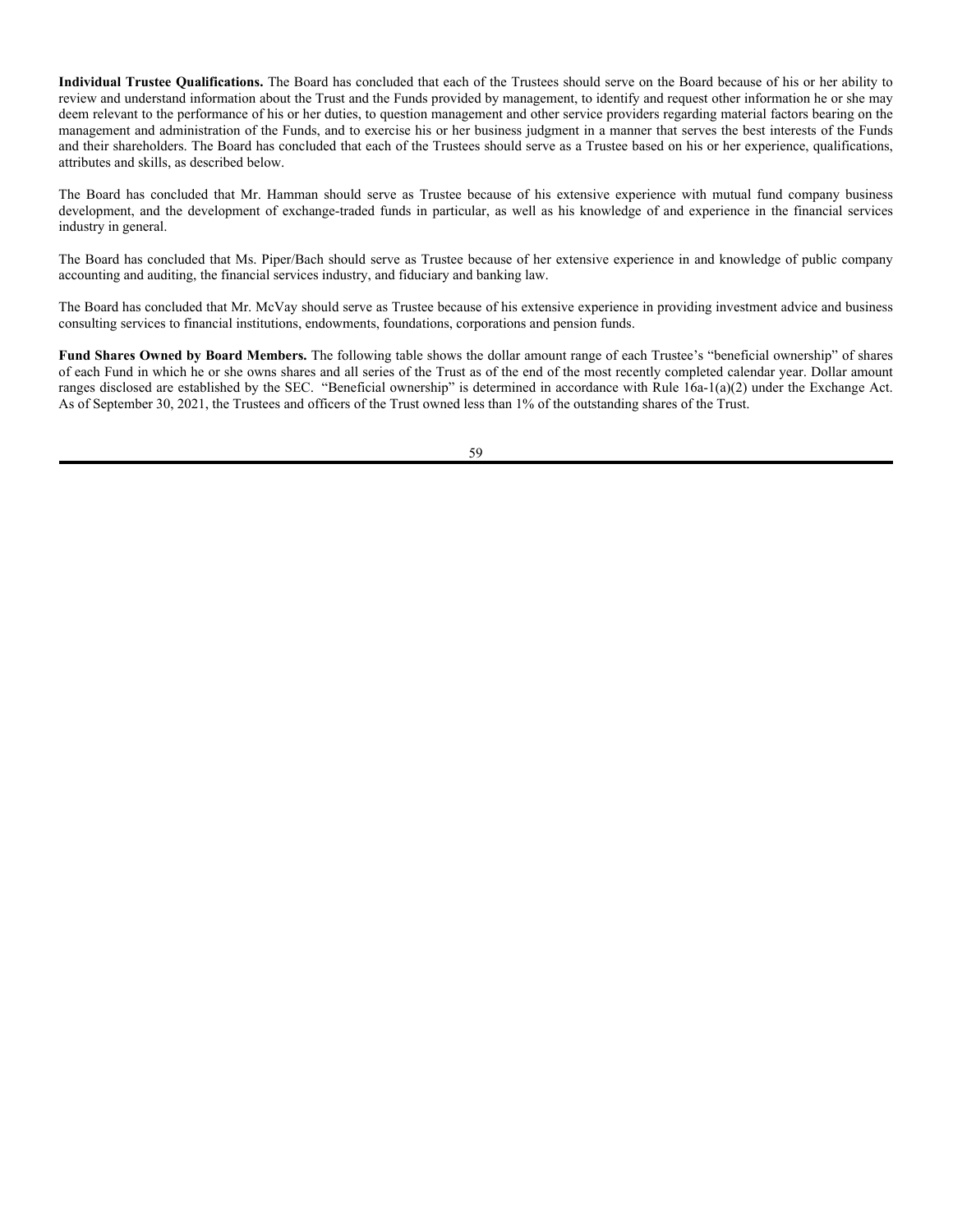| <b>Name, Address</b><br>and Date of Birth of<br><b>Trustee/Officer</b> | Position(s)<br><b>Held with</b><br>the Trust,<br><b>Term of Office</b><br>and Length of<br><b>Time Served</b> | <b>Principal Occupation(s)</b><br><b>During Past 5 Years</b>                                                                                                                                                                                                                                    | Number of<br><b>Portfolios in</b><br><b>Fund</b><br>Complex<br>Overseen<br>by Trustee | Other<br><b>Directorships</b><br><b>Held by</b><br><b>Trustee</b><br><b>During Past</b><br>5 Years |
|------------------------------------------------------------------------|---------------------------------------------------------------------------------------------------------------|-------------------------------------------------------------------------------------------------------------------------------------------------------------------------------------------------------------------------------------------------------------------------------------------------|---------------------------------------------------------------------------------------|----------------------------------------------------------------------------------------------------|
| Dan Ahrens<br>2030 Modern Place<br>Dallas, TX 75214<br>(1966)          | Secretary and<br>Treasurer (no<br>set terms);<br>served since<br>2009                                         | Managing Director of AdvisorShares Investments, LLC<br>(2013-present); Chief Compliance Officer of the Trust<br>(2009-2013); Executive Vice President of<br>AdvisorShares Investments, LLC (2008-2013).                                                                                         | N/A                                                                                   | N/A                                                                                                |
| Stefanie Little<br>11 Gina Marie Lane<br>Elkton, MD 21921<br>(1967)    | Chief<br>Compliance<br>Officer (no set<br>term); served<br>since 2013                                         | Founder of Chenery Compliance Group, LLC (2015-<br>present); Chief Compliance Officer of AdvisorShares<br>Investments, LLC and the Trust (2013-present);<br>Managing Member of SEC Compliance Alliance, LLC<br>(2012-present); President of Little Consulting Group,<br>Inc. $(2011$ -present). | N/A                                                                                   | N/A                                                                                                |

Mr. Hamman is an "interested" person of the Trust, as that term is defined in the 1940 Act, by virtue of his ownership and controlling interest in the Advisor.

**Board Committee.** The Board has established the following standing committee:

**Audit Committee.** The Board has an Audit Committee that is composed of each of the Independent Trustees. The Audit Committee operates under a written charter approved by the Board. The principal responsibilities of the Audit Committee include (i) recommending which firm to engage as the Trust's independent registered public accounting firm and whether to terminate this relationship, (ii) reviewing the independent registered public accounting firm's compensation, the proposed scope and terms of its engagement, and the firm's independence, (iii) serving as a channel of communication between the independent registered public accounting firm and the Board, (iv) reviewing the results of each external audit, including any qualifications in the independent registered public accounting firm's opinion, any related management letter, management's responses to recommendations made by the independent registered public accounting firm in connection with the audit, if any, reports submitted to the Committee by the Trust's service providers that are material to the Trust as a whole, and management's responses to any such reports, (v) reviewing the Trust's audited financial statements and considering any significant disputes between the Trust's management and the independent registered public accounting firm that arose in connection with the preparation of those financial statements, (vi) considering, in consultation with the independent registered public accounting firm and the Trust's senior internal accounting executive, the independent registered public accounting firm's report on the adequacy of the Trust's internal financial controls, (vii) reviewing, in consultation with the Trust's independent registered public accounting firm, major changes regarding auditing and accounting principles and practices to be followed when preparing the Trust's financial statements, and (viii) other audit related matters. The Audit Committee also serves as the Trust's Qualified Legal Compliance Committee, which provides a mechanism for reporting legal violations. The Audit Committee met 4 times during the most recently completed fiscal year.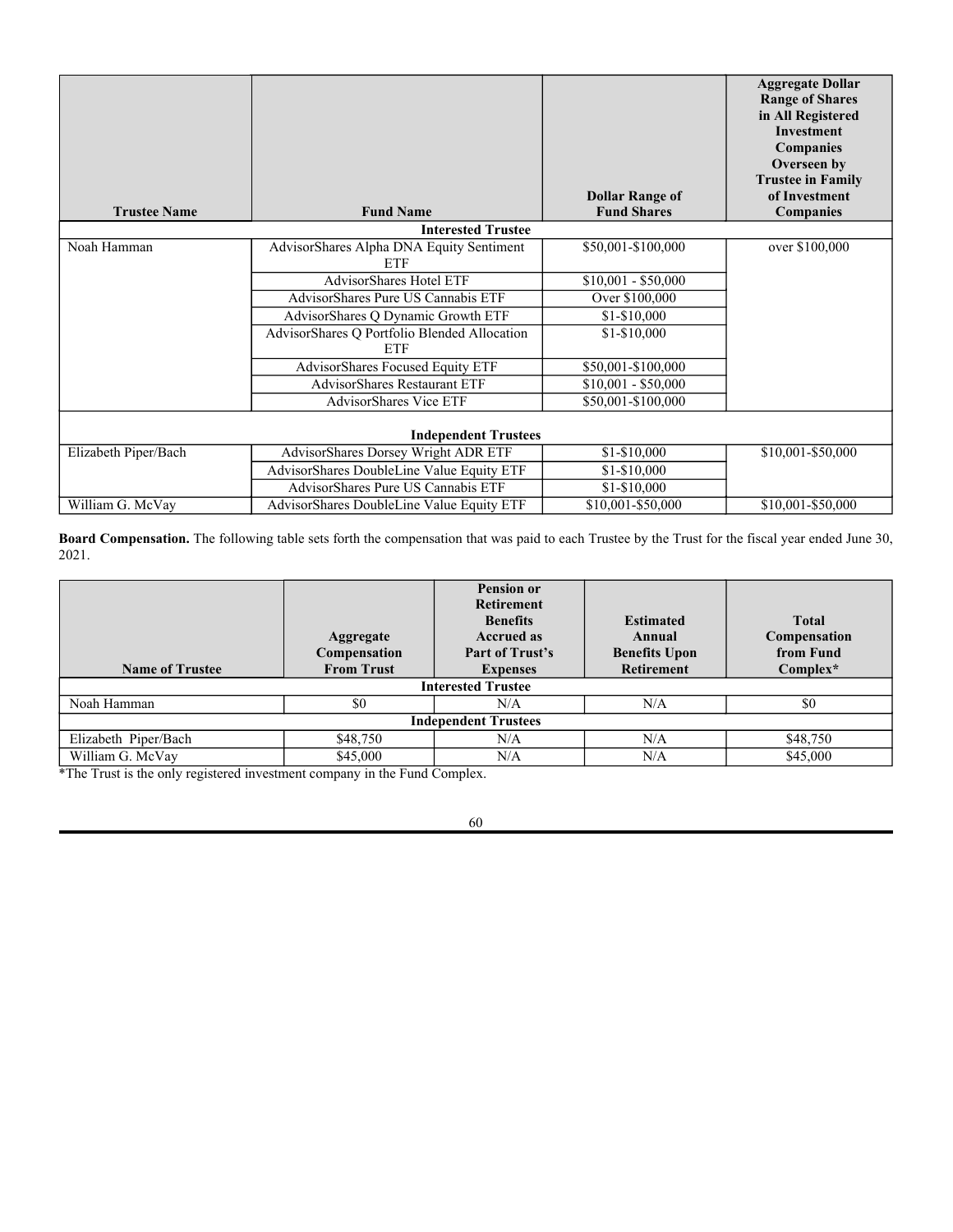**Individual Trustee Qualifications.** The Board has concluded that each of the Trustees should serve on the Board because of his or her ability to review and understand information about the Trust and the Funds provided by management, to identify and request other information he or she may deem relevant to the performance of his or her duties, to question management and other service providers regarding material factors bearing on the management and administration of the Funds, and to exercise his or her business judgment in a manner that serves the best interests of the Funds and their shareholders. The Board has concluded that each of the Trustees should serve as a Trustee based on his or her experience, qualifications, attributes and skills, as described below.

The Board has concluded that Mr. Hamman should serve as Trustee because of his extensive experience with mutual fund company business development, and the development of exchange-traded funds in particular, as well as his knowledge of and experience in the financial services industry in general.

The Board has concluded that Ms. Piper/Bach should serve as Trustee because of her extensive experience in and knowledge of public company accounting and auditing, the financial services industry, and fiduciary and banking law.

The Board has concluded that Mr. McVay should serve as Trustee because of his extensive experience in providing investment advice and business consulting services to financial institutions, endowments, foundations, corporations and pension funds.

**Fund Shares Owned by Board Members.** The following table shows the dollar amount range of each Trustee's "beneficial ownership" of shares of each Fund in which he or she owns shares and all series of the Trust as of the end of the most recently completed calendar year. Dollar amount ranges disclosed are established by the SEC. "Beneficial ownership" is determined in accordance with Rule 16a-1(a)(2) under the Exchange Act. As of September 30, 2021, the Trustees and officers of the Trust owned less than 1% of the outstanding shares of the Trust.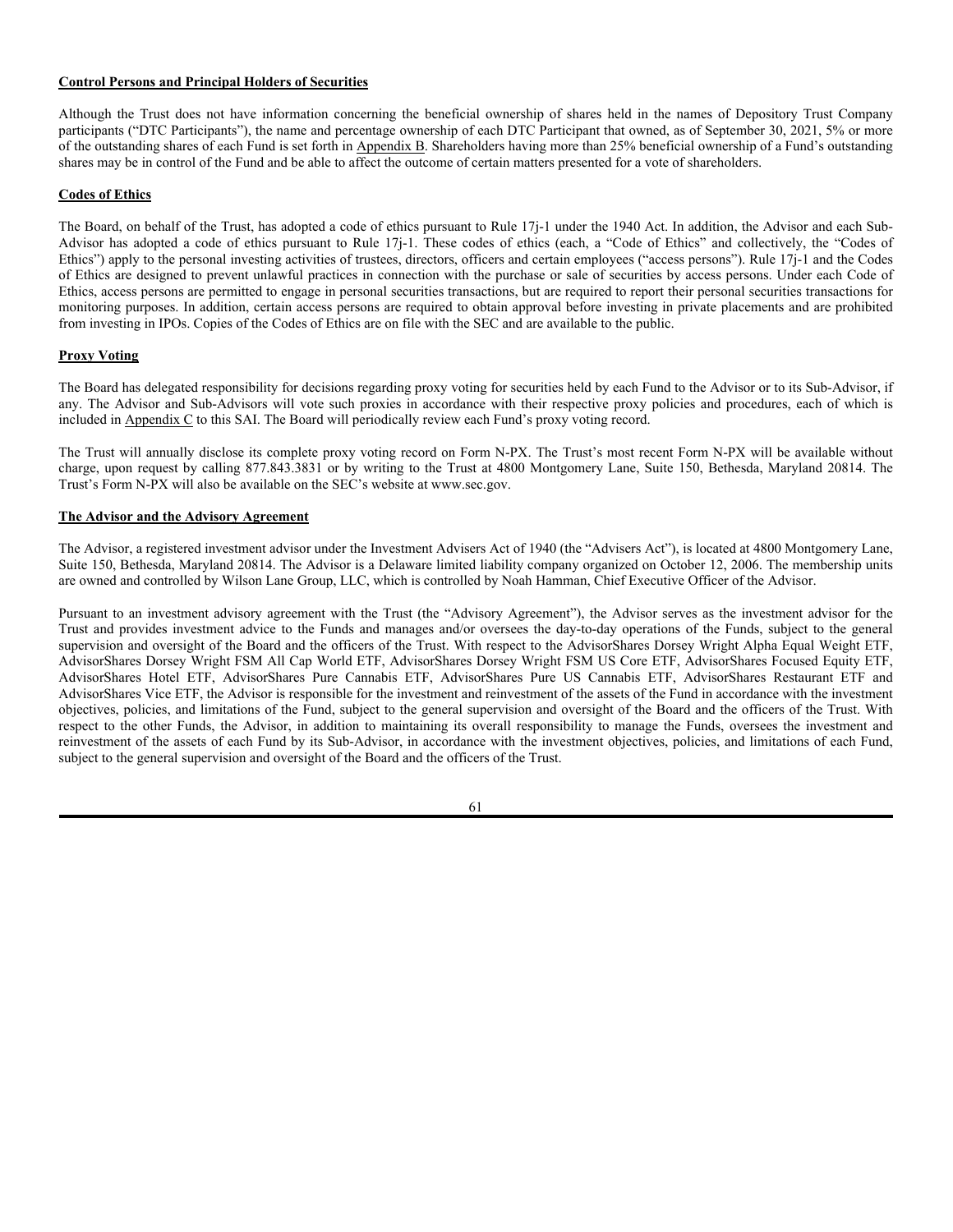| <b>Trustee Name</b>  | <b>Fund Name</b>                                           | <b>Dollar Range of</b><br><b>Fund Shares</b> | <b>Aggregate Dollar</b><br><b>Range of Shares</b><br>in All Registered<br><b>Investment</b><br>Companies<br>Overseen by<br><b>Trustee in Family</b><br>of Investment<br><b>Companies</b> |
|----------------------|------------------------------------------------------------|----------------------------------------------|------------------------------------------------------------------------------------------------------------------------------------------------------------------------------------------|
|                      | <b>Interested Trustee</b>                                  |                                              |                                                                                                                                                                                          |
| Noah Hamman          | AdvisorShares Alpha DNA Equity Sentiment<br><b>ETF</b>     | \$50,001-\$100,000                           | over \$100,000                                                                                                                                                                           |
|                      | <b>AdvisorShares Hotel ETF</b>                             | $$10,001 - $50,000$                          |                                                                                                                                                                                          |
|                      | AdvisorShares Pure US Cannabis ETF                         | Over \$100,000                               |                                                                                                                                                                                          |
|                      | AdvisorShares Q Dynamic Growth ETF                         | \$1-\$10,000                                 |                                                                                                                                                                                          |
|                      | AdvisorShares Q Portfolio Blended Allocation<br><b>ETF</b> | \$1-\$10,000                                 |                                                                                                                                                                                          |
|                      | AdvisorShares Focused Equity ETF                           | \$50,001-\$100,000                           |                                                                                                                                                                                          |
|                      | <b>AdvisorShares Restaurant ETF</b>                        | $$10,001 - $50,000$                          |                                                                                                                                                                                          |
|                      | AdvisorShares Vice ETF                                     | \$50,001-\$100,000                           |                                                                                                                                                                                          |
|                      | <b>Independent Trustees</b>                                |                                              |                                                                                                                                                                                          |
| Elizabeth Piper/Bach | AdvisorShares Dorsey Wright ADR ETF                        | \$1-\$10,000                                 | \$10,001-\$50,000                                                                                                                                                                        |
|                      | AdvisorShares DoubleLine Value Equity ETF                  | \$1-\$10,000                                 |                                                                                                                                                                                          |
|                      | AdvisorShares Pure US Cannabis ETF                         | \$1-\$10,000                                 |                                                                                                                                                                                          |
| William G. McVay     | AdvisorShares DoubleLine Value Equity ETF                  | \$10,001-\$50,000                            | $$10,001 - $50,000$                                                                                                                                                                      |

Board Compensation. The following table sets forth the compensation that was paid to each Trustee by the Trust for the fiscal year ended June 30, 2021.

| <b>Name of Trustee</b>      | Aggregate<br>Compensation<br><b>From Trust</b> | <b>Pension or</b><br><b>Retirement</b><br><b>Benefits</b><br><b>Accrued as</b><br>Part of Trust's<br><b>Expenses</b> | <b>Estimated</b><br>Annual<br><b>Benefits Upon</b><br><b>Retirement</b> | <b>Total</b><br>Compensation<br>from Fund<br>$Complex^*$ |
|-----------------------------|------------------------------------------------|----------------------------------------------------------------------------------------------------------------------|-------------------------------------------------------------------------|----------------------------------------------------------|
| <b>Interested Trustee</b>   |                                                |                                                                                                                      |                                                                         |                                                          |
| Noah Hamman                 | \$0                                            | N/A                                                                                                                  | N/A                                                                     | \$0                                                      |
| <b>Independent Trustees</b> |                                                |                                                                                                                      |                                                                         |                                                          |
| Elizabeth Piper/Bach        | \$48,750                                       | N/A                                                                                                                  | N/A                                                                     | \$48,750                                                 |
| William G. McVay<br>.       | \$45,000<br>.                                  | N/A                                                                                                                  | N/A                                                                     | \$45,000                                                 |

\*The Trust is the only registered investment company in the Fund Complex.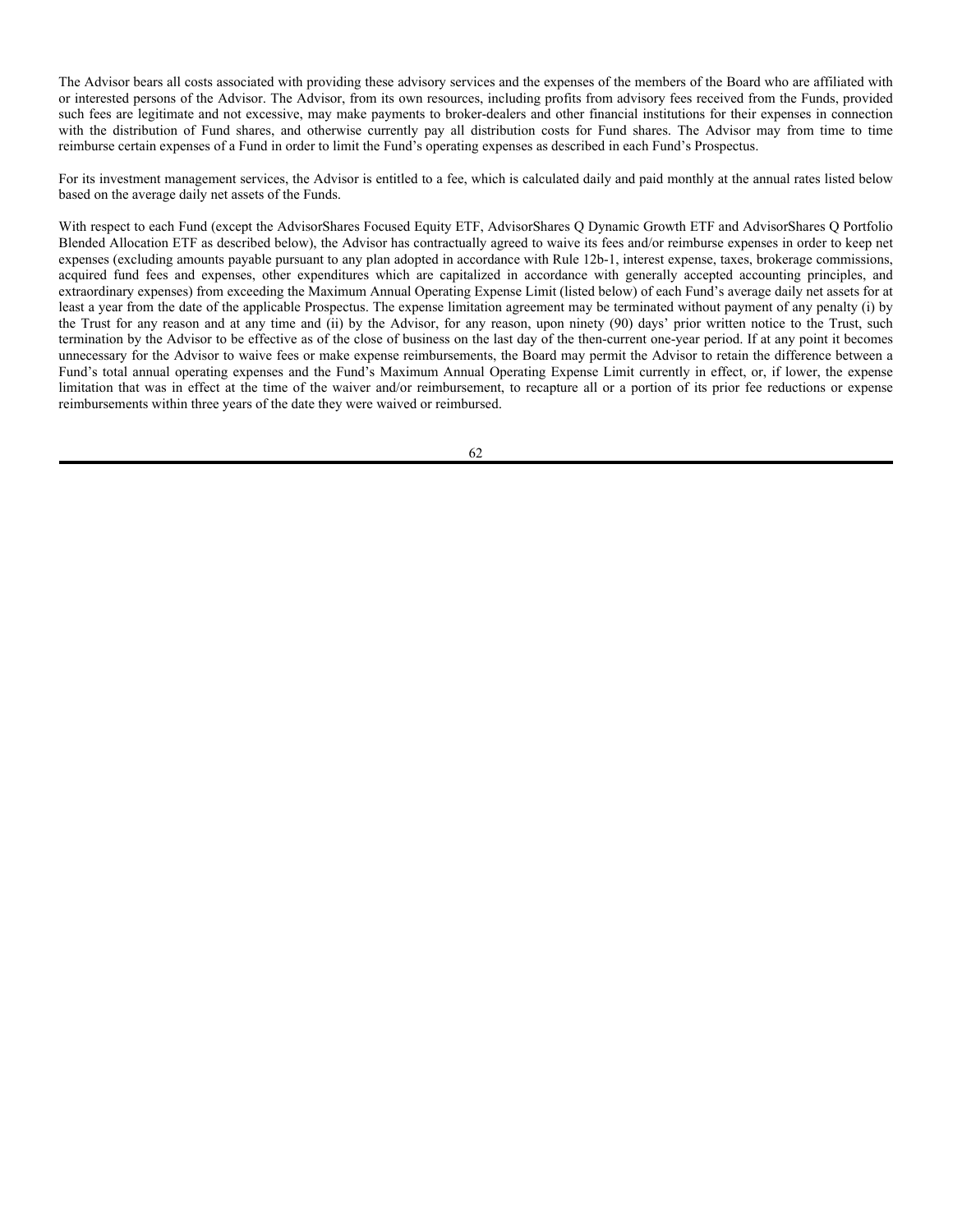# **Control Persons and Principal Holders of Securities**

Although the Trust does not have information concerning the beneficial ownership of shares held in the names of Depository Trust Company participants ("DTC Participants"), the name and percentage ownership of each DTC Participant that owned, as of September 30, 2021, 5% or more of the outstanding shares of each Fund is set forth in Appendix B. Shareholders having more than 25% beneficial ownership of a Fund's outstanding shares may be in control of the Fund and be able to affect the outcome of certain matters presented for a vote of shareholders.

# **Codes of Ethics**

The Board, on behalf of the Trust, has adopted a code of ethics pursuant to Rule 17j-1 under the 1940 Act. In addition, the Advisor and each Sub-Advisor has adopted a code of ethics pursuant to Rule 17j-1. These codes of ethics (each, a "Code of Ethics" and collectively, the "Codes of Ethics") apply to the personal investing activities of trustees, directors, officers and certain employees ("access persons"). Rule 17j-1 and the Codes of Ethics are designed to prevent unlawful practices in connection with the purchase or sale of securities by access persons. Under each Code of Ethics, access persons are permitted to engage in personal securities transactions, but are required to report their personal securities transactions for monitoring purposes. In addition, certain access persons are required to obtain approval before investing in private placements and are prohibited from investing in IPOs. Copies of the Codes of Ethics are on file with the SEC and are available to the public.

# **Proxy Voting**

The Board has delegated responsibility for decisions regarding proxy voting for securities held by each Fund to the Advisor or to its Sub-Advisor, if any. The Advisor and Sub-Advisors will vote such proxies in accordance with their respective proxy policies and procedures, each of which is included in Appendix C to this SAI. The Board will periodically review each Fund's proxy voting record.

The Trust will annually disclose its complete proxy voting record on Form N-PX. The Trust's most recent Form N-PX will be available without charge, upon request by calling 877.843.3831 or by writing to the Trust at 4800 Montgomery Lane, Suite 150, Bethesda, Maryland 20814. The Trust's Form N-PX will also be available on the SEC's website at www.sec.gov.

# **The Advisor and the Advisory Agreement**

The Advisor, a registered investment advisor under the Investment Advisers Act of 1940 (the "Advisers Act"), is located at 4800 Montgomery Lane, Suite 150, Bethesda, Maryland 20814. The Advisor is a Delaware limited liability company organized on October 12, 2006. The membership units are owned and controlled by Wilson Lane Group, LLC, which is controlled by Noah Hamman, Chief Executive Officer of the Advisor.

Pursuant to an investment advisory agreement with the Trust (the "Advisory Agreement"), the Advisor serves as the investment advisor for the Trust and provides investment advice to the Funds and manages and/or oversees the day-to-day operations of the Funds, subject to the general supervision and oversight of the Board and the officers of the Trust. With respect to the AdvisorShares Dorsey Wright Alpha Equal Weight ETF, AdvisorShares Dorsey Wright FSM All Cap World ETF, AdvisorShares Dorsey Wright FSM US Core ETF, AdvisorShares Focused Equity ETF, AdvisorShares Hotel ETF, AdvisorShares Pure Cannabis ETF, AdvisorShares Pure US Cannabis ETF, AdvisorShares Restaurant ETF and AdvisorShares Vice ETF, the Advisor is responsible for the investment and reinvestment of the assets of the Fund in accordance with the investment objectives, policies, and limitations of the Fund, subject to the general supervision and oversight of the Board and the officers of the Trust. With respect to the other Funds, the Advisor, in addition to maintaining its overall responsibility to manage the Funds, oversees the investment and reinvestment of the assets of each Fund by its Sub-Advisor, in accordance with the investment objectives, policies, and limitations of each Fund, subject to the general supervision and oversight of the Board and the officers of the Trust.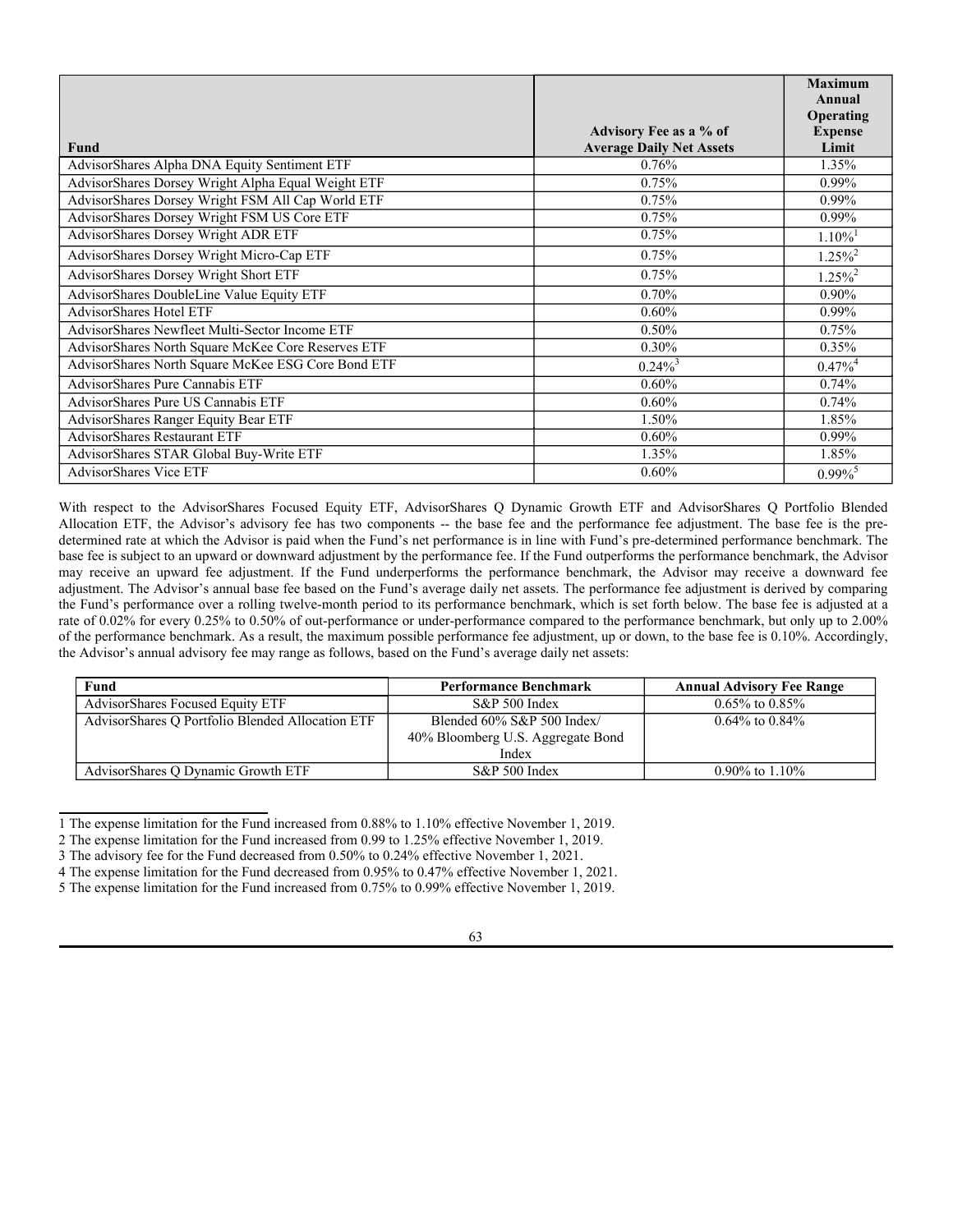The Advisor bears all costs associated with providing these advisory services and the expenses of the members of the Board who are affiliated with or interested persons of the Advisor. The Advisor, from its own resources, including profits from advisory fees received from the Funds, provided such fees are legitimate and not excessive, may make payments to broker-dealers and other financial institutions for their expenses in connection with the distribution of Fund shares, and otherwise currently pay all distribution costs for Fund shares. The Advisor may from time to time reimburse certain expenses of a Fund in order to limit the Fund's operating expenses as described in each Fund's Prospectus.

For its investment management services, the Advisor is entitled to a fee, which is calculated daily and paid monthly at the annual rates listed below based on the average daily net assets of the Funds.

With respect to each Fund (except the AdvisorShares Focused Equity ETF, AdvisorShares Q Dynamic Growth ETF and AdvisorShares Q Portfolio Blended Allocation ETF as described below), the Advisor has contractually agreed to waive its fees and/or reimburse expenses in order to keep net expenses (excluding amounts payable pursuant to any plan adopted in accordance with Rule 12b-1, interest expense, taxes, brokerage commissions, acquired fund fees and expenses, other expenditures which are capitalized in accordance with generally accepted accounting principles, and extraordinary expenses) from exceeding the Maximum Annual Operating Expense Limit (listed below) of each Fund's average daily net assets for at least a year from the date of the applicable Prospectus. The expense limitation agreement may be terminated without payment of any penalty (i) by the Trust for any reason and at any time and (ii) by the Advisor, for any reason, upon ninety (90) days' prior written notice to the Trust, such termination by the Advisor to be effective as of the close of business on the last day of the then-current one-year period. If at any point it becomes unnecessary for the Advisor to waive fees or make expense reimbursements, the Board may permit the Advisor to retain the difference between a Fund's total annual operating expenses and the Fund's Maximum Annual Operating Expense Limit currently in effect, or, if lower, the expense limitation that was in effect at the time of the waiver and/or reimbursement, to recapture all or a portion of its prior fee reductions or expense reimbursements within three years of the date they were waived or reimbursed.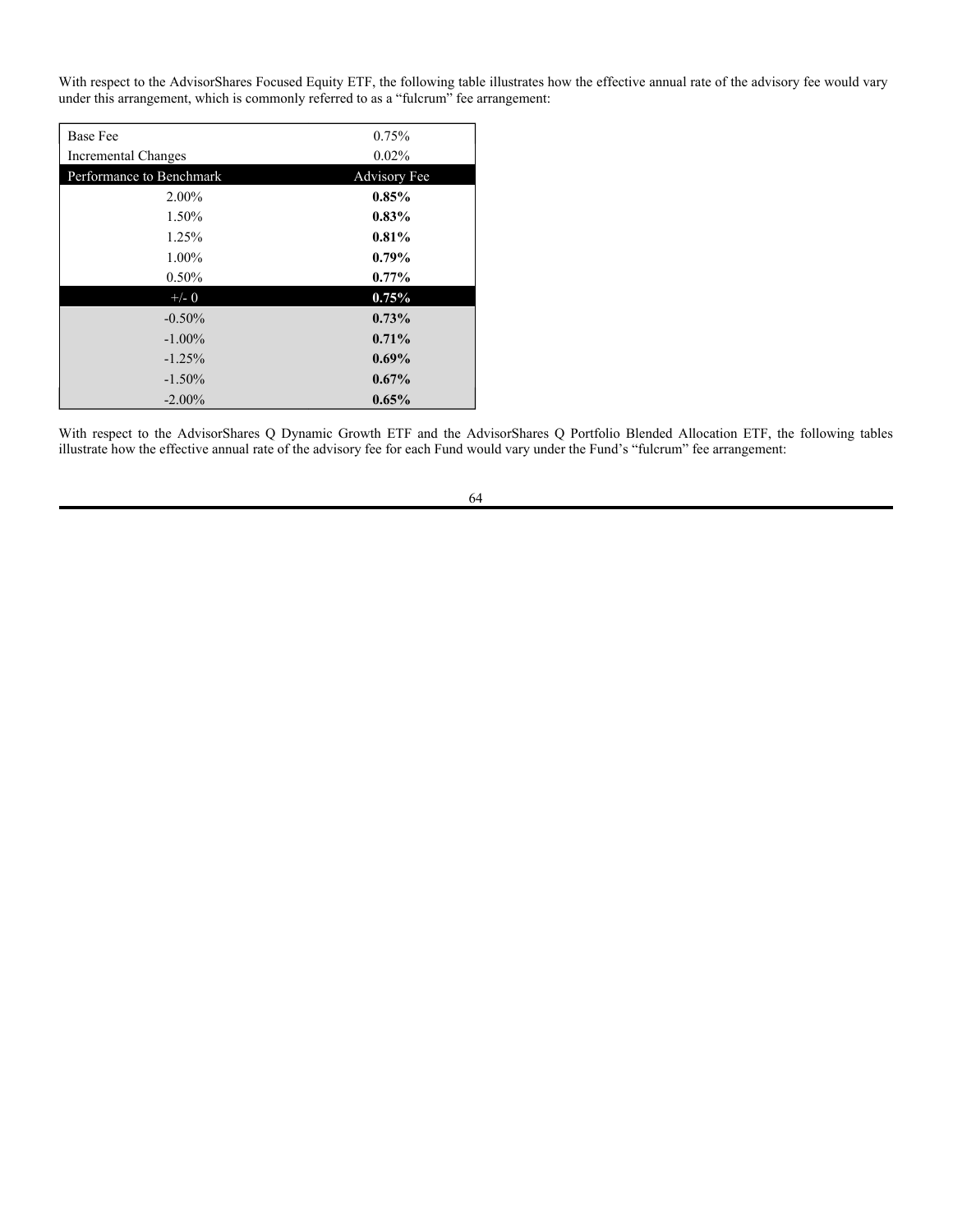|                                                    |                                                           | <b>Maximum</b><br>Annual |
|----------------------------------------------------|-----------------------------------------------------------|--------------------------|
|                                                    |                                                           | Operating                |
| Fund                                               | Advisory Fee as a % of<br><b>Average Daily Net Assets</b> | <b>Expense</b><br>Limit  |
| AdvisorShares Alpha DNA Equity Sentiment ETF       | 0.76%                                                     | 1.35%                    |
| AdvisorShares Dorsey Wright Alpha Equal Weight ETF | 0.75%                                                     | 0.99%                    |
| AdvisorShares Dorsey Wright FSM All Cap World ETF  | 0.75%                                                     | $0.99\%$                 |
| AdvisorShares Dorsey Wright FSM US Core ETF        | 0.75%                                                     | $0.99\%$                 |
| <b>AdvisorShares Dorsey Wright ADR ETF</b>         | 0.75%                                                     | $1.10\%$ <sup>1</sup>    |
| AdvisorShares Dorsey Wright Micro-Cap ETF          | 0.75%                                                     | $1.25\%^{2}$             |
| AdvisorShares Dorsey Wright Short ETF              | 0.75%                                                     | $1.25\%^{2}$             |
| AdvisorShares DoubleLine Value Equity ETF          | $0.70\%$                                                  | $0.90\%$                 |
| <b>AdvisorShares Hotel ETF</b>                     | $0.60\%$                                                  | $0.99\%$                 |
| AdvisorShares Newfleet Multi-Sector Income ETF     | 0.50%                                                     | 0.75%                    |
| AdvisorShares North Square McKee Core Reserves ETF | $0.30\%$                                                  | $0.35\%$                 |
| AdvisorShares North Square McKee ESG Core Bond ETF | $0.24\%^{3}$                                              | $0.47\%$ <sup>4</sup>    |
| <b>AdvisorShares Pure Cannabis ETF</b>             | $0.60\%$                                                  | 0.74%                    |
| AdvisorShares Pure US Cannabis ETF                 | $0.60\%$                                                  | 0.74%                    |
| AdvisorShares Ranger Equity Bear ETF               | 1.50%                                                     | 1.85%                    |
| <b>AdvisorShares Restaurant ETF</b>                | $0.60\%$                                                  | $0.99\%$                 |
| AdvisorShares STAR Global Buy-Write ETF            | 1.35%                                                     | 1.85%                    |
| <b>AdvisorShares Vice ETF</b>                      | $0.60\%$                                                  | $0.99\%$ <sup>5</sup>    |

With respect to the AdvisorShares Focused Equity ETF, AdvisorShares Q Dynamic Growth ETF and AdvisorShares Q Portfolio Blended Allocation ETF, the Advisor's advisory fee has two components -- the base fee and the performance fee adjustment. The base fee is the predetermined rate at which the Advisor is paid when the Fund's net performance is in line with Fund's pre-determined performance benchmark. The base fee is subject to an upward or downward adjustment by the performance fee. If the Fund outperforms the performance benchmark, the Advisor may receive an upward fee adjustment. If the Fund underperforms the performance benchmark, the Advisor may receive a downward fee adjustment. The Advisor's annual base fee based on the Fund's average daily net assets. The performance fee adjustment is derived by comparing the Fund's performance over a rolling twelve-month period to its performance benchmark, which is set forth below. The base fee is adjusted at a rate of 0.02% for every 0.25% to 0.50% of out-performance or under-performance compared to the performance benchmark, but only up to 2.00% of the performance benchmark. As a result, the maximum possible performance fee adjustment, up or down, to the base fee is 0.10%. Accordingly, the Advisor's annual advisory fee may range as follows, based on the Fund's average daily net assets:

| Fund                                             | <b>Performance Benchmark</b>      | <b>Annual Advisory Fee Range</b> |
|--------------------------------------------------|-----------------------------------|----------------------------------|
| AdvisorShares Focused Equity ETF                 | S&P 500 Index                     | $0.65\%$ to $0.85\%$             |
| AdvisorShares O Portfolio Blended Allocation ETF | Blended 60% S&P 500 Index/        | $0.64\%$ to $0.84\%$             |
|                                                  | 40% Bloomberg U.S. Aggregate Bond |                                  |
|                                                  | Index                             |                                  |
| AdvisorShares Q Dynamic Growth ETF               | S&P 500 Index                     | 0.90% to $1.10\%$                |

<sup>1</sup> The expense limitation for the Fund increased from 0.88% to 1.10% effective November 1, 2019.

<sup>2</sup> The expense limitation for the Fund increased from 0.99 to 1.25% effective November 1, 2019.

<sup>3</sup> The advisory fee for the Fund decreased from 0.50% to 0.24% effective November 1, 2021.

<sup>4</sup> The expense limitation for the Fund decreased from 0.95% to 0.47% effective November 1, 2021.

<sup>5</sup> The expense limitation for the Fund increased from 0.75% to 0.99% effective November 1, 2019.

<sup>63</sup>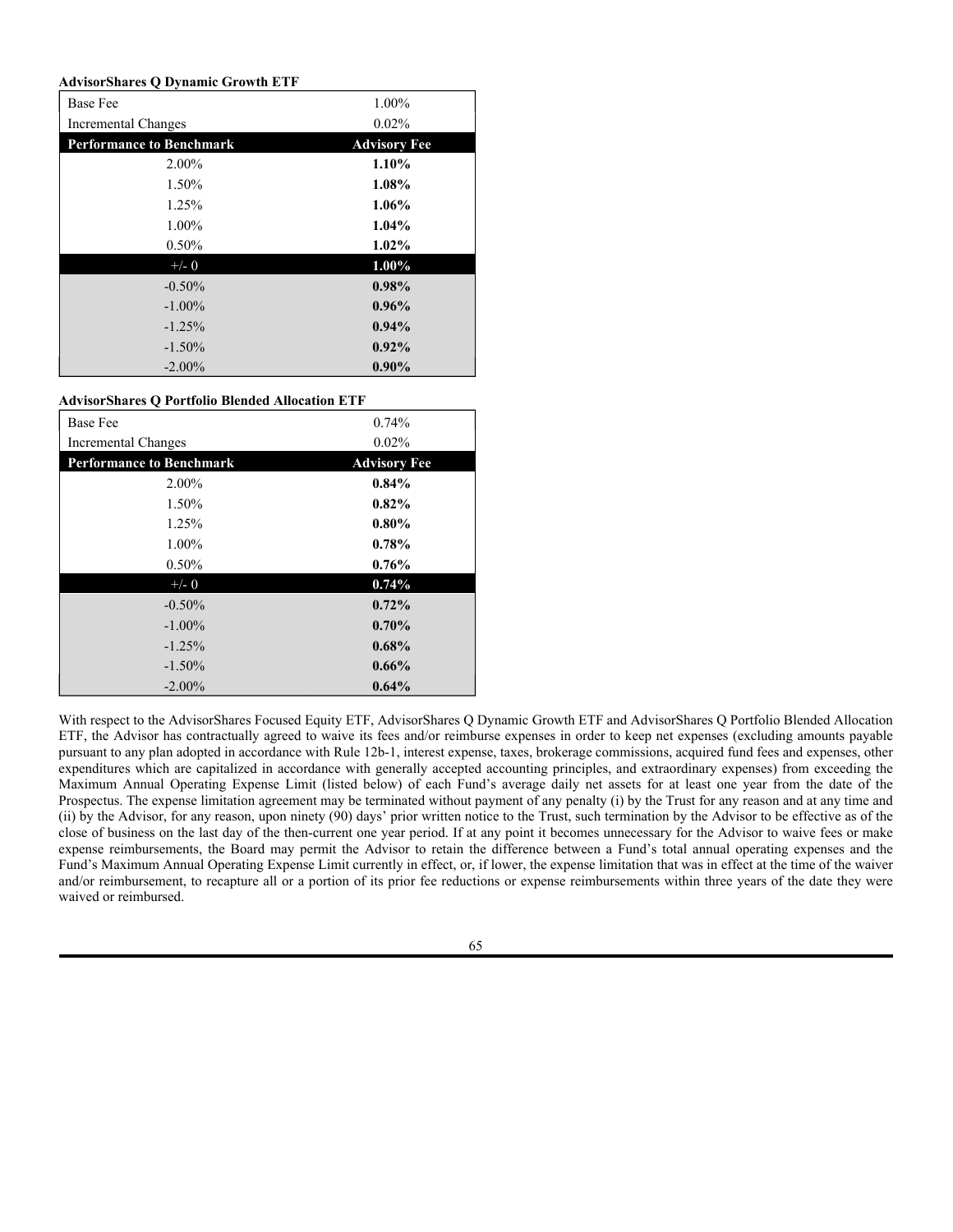With respect to the AdvisorShares Focused Equity ETF, the following table illustrates how the effective annual rate of the advisory fee would vary under this arrangement, which is commonly referred to as a "fulcrum" fee arrangement:

| <b>Base Fee</b>          | 0.75%        |
|--------------------------|--------------|
| Incremental Changes      | 0.02%        |
| Performance to Benchmark | Advisory Fee |
| 2.00%                    | 0.85%        |
| 1.50%                    | $0.83\%$     |
| 1.25%                    | 0.81%        |
| 1.00%                    | $0.79\%$     |
| $0.50\%$                 | $0.77\%$     |
| $+/- 0$                  | 0.75%        |
| $-0.50%$                 | 0.73%        |
| $-1.00\%$                | $0.71\%$     |
| $-1.25%$                 | 0.69%        |
| $-1.50\%$                | $0.67\%$     |
| $-2.00\%$                | 0.65%        |

With respect to the AdvisorShares Q Dynamic Growth ETF and the AdvisorShares Q Portfolio Blended Allocation ETF, the following tables illustrate how the effective annual rate of the advisory fee for each Fund would vary under the Fund's "fulcrum" fee arrangement: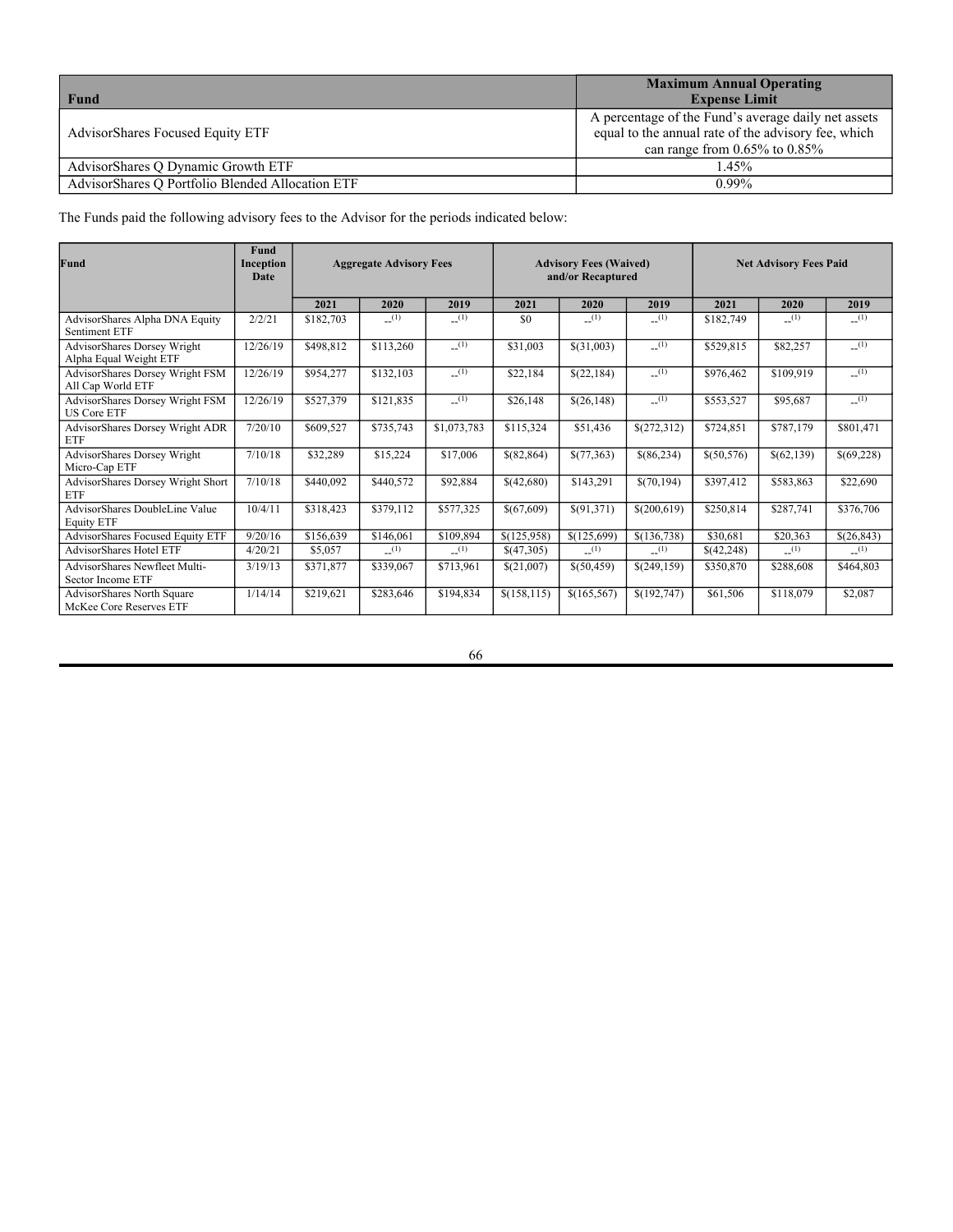# **AdvisorShares Q Dynamic Growth ETF**

| <b>Base Fee</b>                 | 1.00%               |
|---------------------------------|---------------------|
| Incremental Changes             | 0.02%               |
| <b>Performance to Benchmark</b> | <b>Advisory Fee</b> |
| 2.00%                           | 1.10%               |
| 1.50%                           | 1.08%               |
| 1.25%                           | $1.06\%$            |
| 1.00%                           | 1.04%               |
| 0.50%                           | $1.02\%$            |
| $+/- 0$                         | 1.00%               |
| $-0.50%$                        | 0.98%               |
| $-1.00\%$                       | $0.96\%$            |
| $-1.25%$                        | 0.94%               |
| $-1.50\%$                       | 0.92%               |
| $-2.00\%$                       | $0.90\%$            |

# **AdvisorShares Q Portfolio Blended Allocation ETF**

| <b>Base Fee</b>                 | 0.74%               |
|---------------------------------|---------------------|
| Incremental Changes             | 0.02%               |
| <b>Performance to Benchmark</b> | <b>Advisory Fee</b> |
| 2.00%                           | 0.84%               |
| 1.50%                           | $0.82\%$            |
| 1.25%                           | $0.80\%$            |
| 1.00%                           | 0.78%               |
| 0.50%                           | 0.76%               |
| $+/- 0$                         | $0.74\%$            |
| $-0.50%$                        | 0.72%               |
| $-1.00\%$                       | 0.70%               |
| $-1.25%$                        | 0.68%               |
| $-1.50\%$                       | $0.66\%$            |
| $-2.00\%$                       | 0.64%               |

With respect to the AdvisorShares Focused Equity ETF, AdvisorShares Q Dynamic Growth ETF and AdvisorShares Q Portfolio Blended Allocation ETF, the Advisor has contractually agreed to waive its fees and/or reimburse expenses in order to keep net expenses (excluding amounts payable pursuant to any plan adopted in accordance with Rule 12b-1, interest expense, taxes, brokerage commissions, acquired fund fees and expenses, other expenditures which are capitalized in accordance with generally accepted accounting principles, and extraordinary expenses) from exceeding the Maximum Annual Operating Expense Limit (listed below) of each Fund's average daily net assets for at least one year from the date of the Prospectus. The expense limitation agreement may be terminated without payment of any penalty (i) by the Trust for any reason and at any time and (ii) by the Advisor, for any reason, upon ninety (90) days' prior written notice to the Trust, such termination by the Advisor to be effective as of the close of business on the last day of the then-current one year period. If at any point it becomes unnecessary for the Advisor to waive fees or make expense reimbursements, the Board may permit the Advisor to retain the difference between a Fund's total annual operating expenses and the Fund's Maximum Annual Operating Expense Limit currently in effect, or, if lower, the expense limitation that was in effect at the time of the waiver and/or reimbursement, to recapture all or a portion of its prior fee reductions or expense reimbursements within three years of the date they were waived or reimbursed.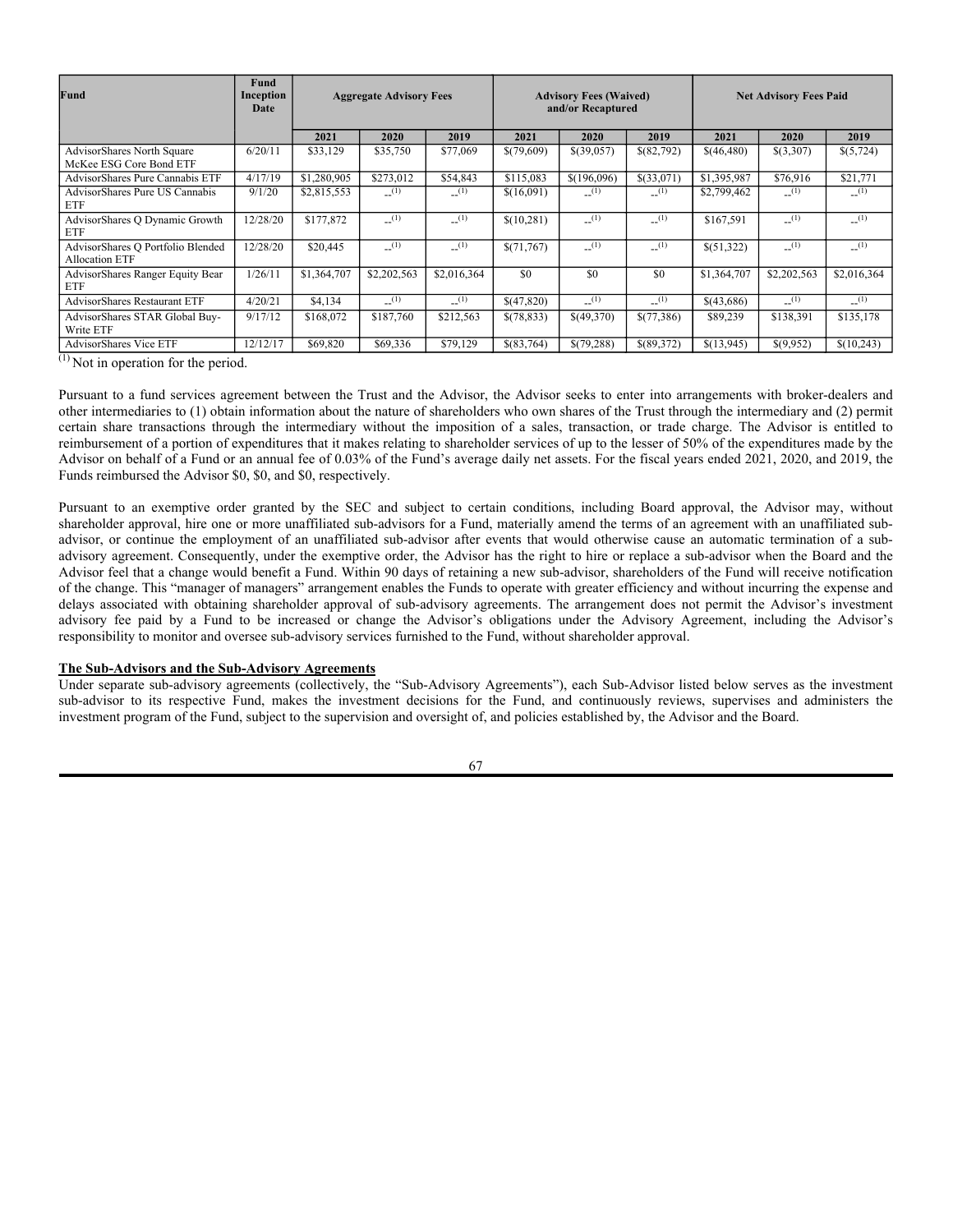| Fund                                             | <b>Maximum Annual Operating</b><br><b>Expense Limit</b>                                                                                           |
|--------------------------------------------------|---------------------------------------------------------------------------------------------------------------------------------------------------|
| AdvisorShares Focused Equity ETF                 | A percentage of the Fund's average daily net assets<br>equal to the annual rate of the advisory fee, which<br>can range from $0.65\%$ to $0.85\%$ |
| AdvisorShares O Dynamic Growth ETF               | 1.45%                                                                                                                                             |
| AdvisorShares O Portfolio Blended Allocation ETF | $0.99\%$                                                                                                                                          |

The Funds paid the following advisory fees to the Advisor for the periods indicated below:

| Fund                                                         | <b>Fund</b><br>Inception<br>Date | <b>Aggregate Advisory Fees</b> |           | <b>Advisory Fees (Waived)</b><br>and/or Recaptured |              |             | <b>Net Advisory Fees Paid</b> |            |            |            |
|--------------------------------------------------------------|----------------------------------|--------------------------------|-----------|----------------------------------------------------|--------------|-------------|-------------------------------|------------|------------|------------|
|                                                              |                                  | 2021                           | 2020      | 2019                                               | 2021         | 2020        | 2019                          | 2021       | 2020       | 2019       |
| AdvisorShares Alpha DNA Equity<br>Sentiment ETF              | 2/2/21                           | \$182,703                      | (1)       | (1)                                                | \$0          | (1)         | (1)                           | \$182,749  | (1)        | (1)        |
| <b>AdvisorShares Dorsey Wright</b><br>Alpha Equal Weight ETF | 12/26/19                         | \$498,812                      | \$113,260 | (1)                                                | \$31,003     | \$(31,003)  | (1)                           | \$529,815  | \$82,257   | (1)        |
| <b>AdvisorShares Dorsey Wright FSM</b><br>All Cap World ETF  | 12/26/19                         | \$954,277                      | \$132,103 | (1)                                                | \$22,184     | \$(22,184)  | (1)                           | \$976,462  | \$109,919  | (1)        |
| <b>AdvisorShares Dorsey Wright FSM</b><br><b>US Core ETF</b> | 12/26/19                         | \$527,379                      | \$121,835 | (1)                                                | \$26,148     | \$(26,148)  | (1)                           | \$553,527  | \$95,687   | (1)        |
| AdvisorShares Dorsey Wright ADR<br>ETF                       | 7/20/10                          | \$609,527                      | \$735,743 | \$1,073,783                                        | \$115,324    | \$51,436    | \$(272,312)                   | \$724,851  | \$787,179  | \$801,471  |
| <b>AdvisorShares Dorsey Wright</b><br>Micro-Cap ETF          | 7/10/18                          | \$32,289                       | \$15,224  | \$17,006                                           | \$(82,864)   | \$(77,363)  | \$(86,234)                    | \$(50,576) | \$(62,139) | \$(69,228) |
| AdvisorShares Dorsey Wright Short<br>ETF                     | 7/10/18                          | \$440,092                      | \$440,572 | \$92,884                                           | \$(42,680)   | \$143,291   | \$(70,194)                    | \$397,412  | \$583,863  | \$22,690   |
| <b>AdvisorShares DoubleLine Value</b><br><b>Equity ETF</b>   | 10/4/11                          | \$318,423                      | \$379,112 | \$577,325                                          | \$(67,609)   | \$(91,371)  | \$(200,619)                   | \$250,814  | \$287,741  | \$376,706  |
| <b>AdvisorShares Focused Equity ETF</b>                      | 9/20/16                          | \$156,639                      | \$146,061 | \$109,894                                          | \$(125,958)  | \$(125,699) | \$(136,738)                   | \$30,681   | \$20,363   | \$(26,843) |
| <b>AdvisorShares Hotel ETF</b>                               | 4/20/21                          | \$5,057                        | (1)       | (1)                                                | \$(47,305)   | (1)         | (1)                           | \$(42,248) | (1)        | (1)        |
| AdvisorShares Newfleet Multi-<br>Sector Income ETF           | 3/19/13                          | \$371,877                      | \$339,067 | \$713,961                                          | \$(21,007)   | \$(50,459)  | \$(249,159)                   | \$350,870  | \$288,608  | \$464,803  |
| <b>AdvisorShares North Square</b><br>McKee Core Reserves ETF | 1/14/14                          | \$219,621                      | \$283,646 | \$194,834                                          | \$(158, 115) | \$(165,567) | \$(192,747)                   | \$61,506   | \$118,079  | \$2,087    |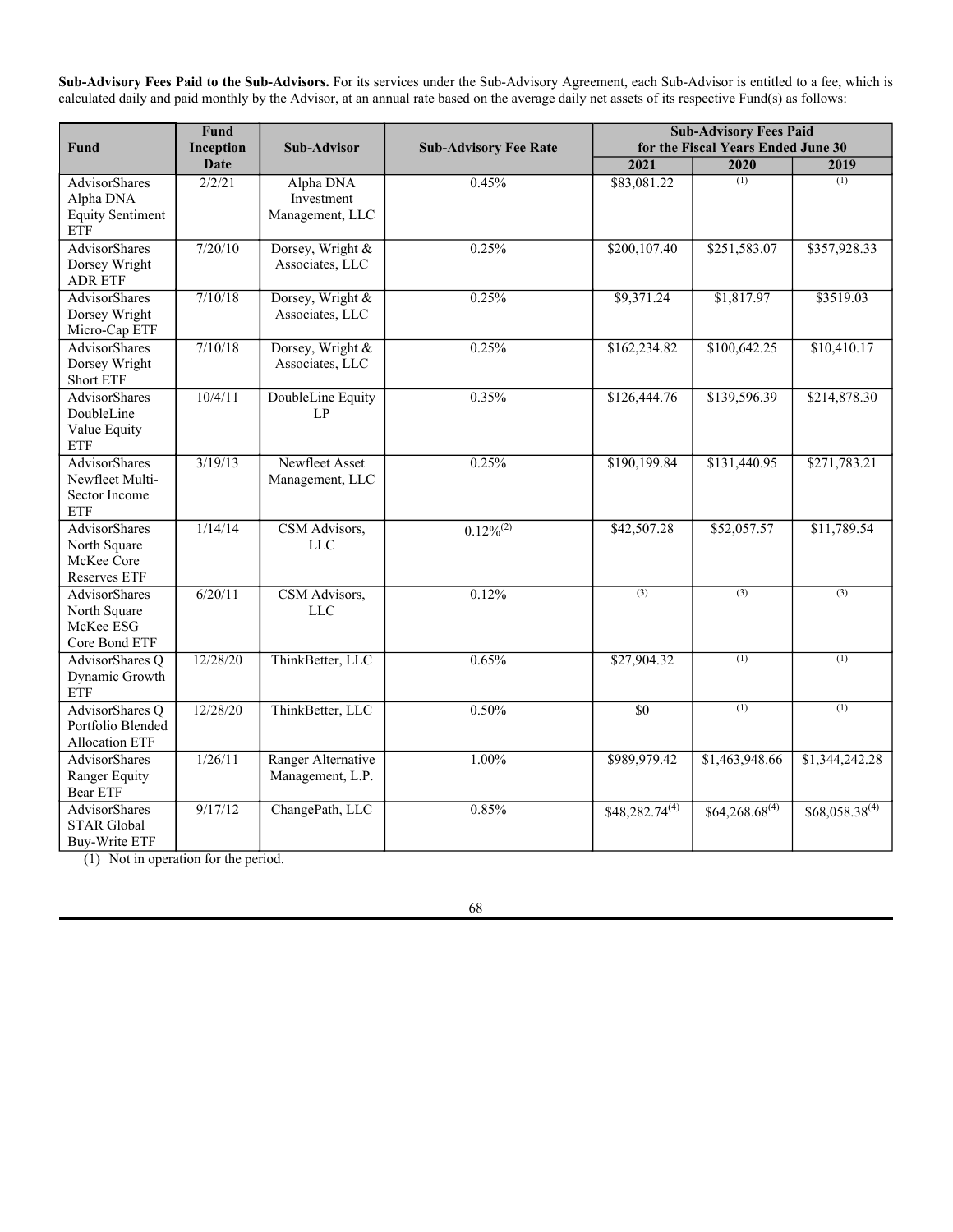| Fund                                                       | Fund<br>Inception<br>Date | <b>Aggregate Advisory Fees</b> |                           | <b>Advisory Fees (Waived)</b><br>and/or Recaptured |             |                           | <b>Net Advisory Fees Paid</b> |             |                           |                           |
|------------------------------------------------------------|---------------------------|--------------------------------|---------------------------|----------------------------------------------------|-------------|---------------------------|-------------------------------|-------------|---------------------------|---------------------------|
|                                                            |                           | 2021                           | 2020                      | 2019                                               | 2021        | 2020                      | 2019                          | 2021        | 2020                      | 2019                      |
| AdvisorShares North Square<br>McKee ESG Core Bond ETF      | 6/20/11                   | \$33,129                       | \$35,750                  | \$77,069                                           | \$(79,609)  | \$(39,057)                | \$(82,792)                    | \$(46,480)  | \$(3,307)                 | \$(5,724)                 |
| AdvisorShares Pure Cannabis ETF                            | 4/17/19                   | \$1,280,905                    | \$273,012                 | \$54,843                                           | \$115,083   | \$(196,096)               | \$(33,071)                    | \$1,395,987 | \$76,916                  | \$21,771                  |
| AdvisorShares Pure US Cannabis<br>ETF                      | 9/1/20                    | \$2,815,553                    | (1)                       | (1)                                                | \$(16,091)  | (1)                       | (1)                           | \$2,799,462 | (1)                       | (1)                       |
| AdvisorShares Q Dynamic Growth<br>ETF                      | 12/28/20                  | \$177,872                      | (1)                       | (1)                                                | \$(10, 281) | (1)                       | (1)                           | \$167.591   | (1)                       | (1)                       |
| AdvisorShares Q Portfolio Blended<br><b>Allocation ETF</b> | 12/28/20                  | \$20,445                       | $\overline{(\mathbf{1})}$ | $\sqrt{(1)}$                                       | \$(71,767)  | $\overline{(\mathbf{1})}$ | $\overline{(\mathbf{1})}$     | \$(51,322)  | $\overline{(\mathbf{1})}$ | $\overline{(\mathbf{1})}$ |
| AdvisorShares Ranger Equity Bear<br>ETF                    | 1/26/11                   | \$1,364,707                    | \$2,202,563               | \$2,016,364                                        | \$0         | \$0                       | \$0                           | \$1,364,707 | \$2,202,563               | \$2,016,364               |
| AdvisorShares Restaurant ETF                               | 4/20/21                   | \$4,134                        | (1)                       | (1)                                                | \$(47,820)  | $\sqrt{1}$                | (1)                           | \$(43,686)  | (1)                       | (1)                       |
| <b>AdvisorShares STAR Global Buy-</b><br>Write ETF         | 9/17/12                   | \$168,072                      | \$187,760                 | \$212,563                                          | \$(78,833)  | \$(49,370)                | \$(77,386)                    | \$89,239    | \$138,391                 | \$135,178                 |
| AdvisorShares Vice ETF                                     | 12/12/17                  | \$69,820                       | \$69,336                  | \$79,129                                           | \$(83,764)  | \$(79,288)                | $$$ (89,372)                  | \$(13,945)  | \$(9,952)                 | \$(10,243)                |

 $(1)$  Not in operation for the period.

Pursuant to a fund services agreement between the Trust and the Advisor, the Advisor seeks to enter into arrangements with broker-dealers and other intermediaries to (1) obtain information about the nature of shareholders who own shares of the Trust through the intermediary and (2) permit certain share transactions through the intermediary without the imposition of a sales, transaction, or trade charge. The Advisor is entitled to reimbursement of a portion of expenditures that it makes relating to shareholder services of up to the lesser of 50% of the expenditures made by the Advisor on behalf of a Fund or an annual fee of 0.03% of the Fund's average daily net assets. For the fiscal years ended 2021, 2020, and 2019, the Funds reimbursed the Advisor \$0, \$0, and \$0, respectively.

Pursuant to an exemptive order granted by the SEC and subject to certain conditions, including Board approval, the Advisor may, without shareholder approval, hire one or more unaffiliated sub-advisors for a Fund, materially amend the terms of an agreement with an unaffiliated subadvisor, or continue the employment of an unaffiliated sub-advisor after events that would otherwise cause an automatic termination of a subadvisory agreement. Consequently, under the exemptive order, the Advisor has the right to hire or replace a sub-advisor when the Board and the Advisor feel that a change would benefit a Fund. Within 90 days of retaining a new sub-advisor, shareholders of the Fund will receive notification of the change. This "manager of managers" arrangement enables the Funds to operate with greater efficiency and without incurring the expense and delays associated with obtaining shareholder approval of sub-advisory agreements. The arrangement does not permit the Advisor's investment advisory fee paid by a Fund to be increased or change the Advisor's obligations under the Advisory Agreement, including the Advisor's responsibility to monitor and oversee sub-advisory services furnished to the Fund, without shareholder approval.

#### **The Sub-Advisors and the Sub-Advisory Agreements**

Under separate sub-advisory agreements (collectively, the "Sub-Advisory Agreements"), each Sub-Advisor listed below serves as the investment sub-advisor to its respective Fund, makes the investment decisions for the Fund, and continuously reviews, supervises and administers the investment program of the Fund, subject to the supervision and oversight of, and policies established by, the Advisor and the Board.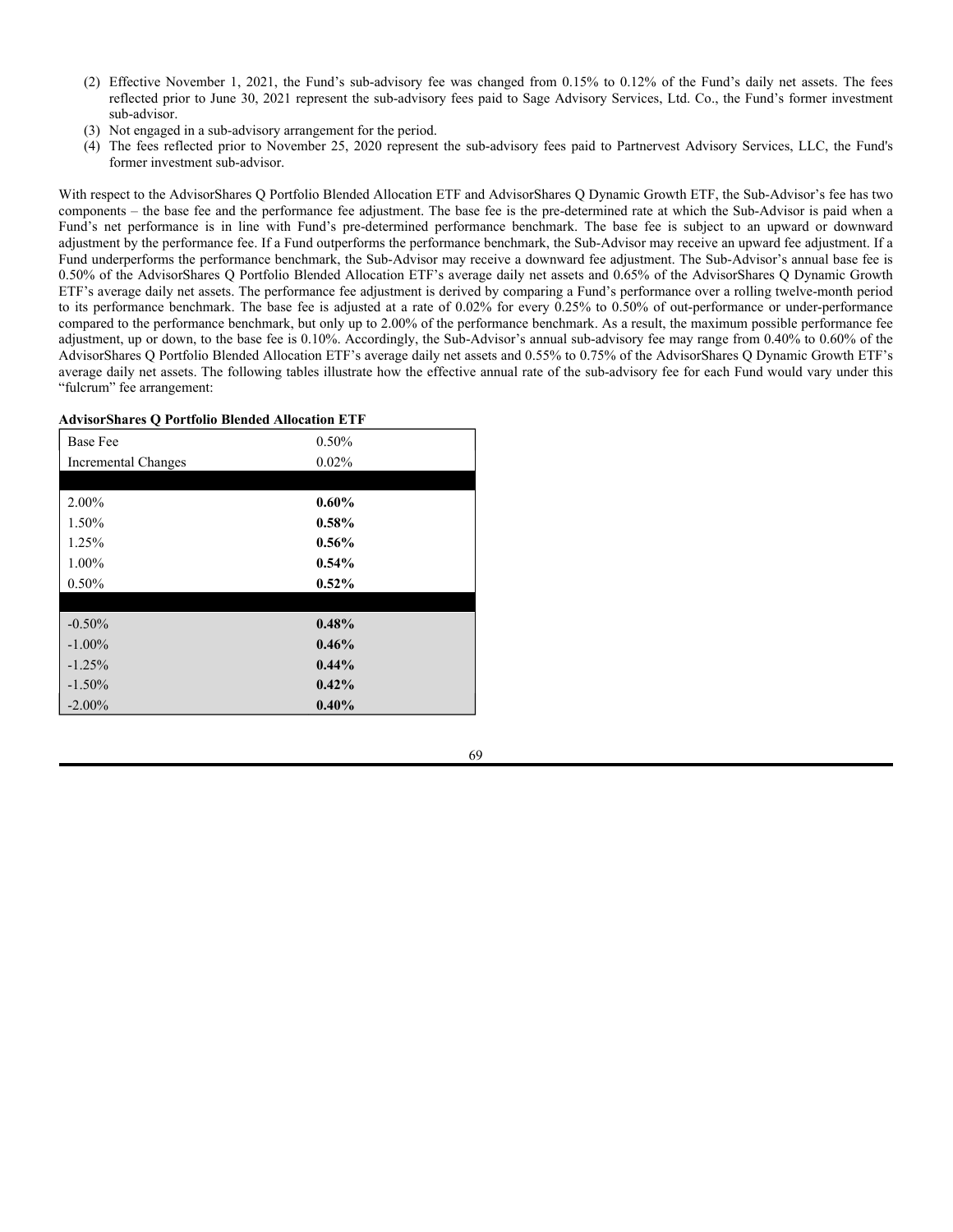**Sub-Advisory Fees Paid to the Sub-Advisors.** For its services under the Sub-Advisory Agreement, each Sub-Advisor is entitled to a fee, which is calculated daily and paid monthly by the Advisor, at an annual rate based on the average daily net assets of its respective Fund(s) as follows:

| Fund                                                                       | Fund<br>Inception | <b>Sub-Advisor</b>                         | <b>Sub-Advisory Fee Rate</b> | <b>Sub-Advisory Fees Paid</b><br>for the Fiscal Years Ended June 30 |                    |                                |  |  |
|----------------------------------------------------------------------------|-------------------|--------------------------------------------|------------------------------|---------------------------------------------------------------------|--------------------|--------------------------------|--|--|
|                                                                            | <b>Date</b>       |                                            |                              | 2021                                                                | 2020               | 2019                           |  |  |
| <b>AdvisorShares</b><br>Alpha DNA<br><b>Equity Sentiment</b><br><b>ETF</b> | 2/2/21            | Alpha DNA<br>Investment<br>Management, LLC | 0.45%                        | \$83,081.22                                                         | (1)                | (1)                            |  |  |
| <b>AdvisorShares</b><br>Dorsey Wright<br><b>ADR ETF</b>                    | 7/20/10           | Dorsey, Wright &<br>Associates, LLC        | 0.25%                        | \$200,107.40                                                        | \$251,583.07       | \$357,928.33                   |  |  |
| <b>AdvisorShares</b><br>Dorsey Wright<br>Micro-Cap ETF                     | 7/10/18           | Dorsey, Wright &<br>Associates, LLC        | 0.25%                        | \$9,371.24                                                          | \$1,817.97         | \$3519.03                      |  |  |
| <b>AdvisorShares</b><br>Dorsey Wright<br><b>Short ETF</b>                  | 7/10/18           | Dorsey, Wright &<br>Associates, LLC        | 0.25%                        | \$162,234.82                                                        | \$100,642.25       | \$10,410.17                    |  |  |
| <b>AdvisorShares</b><br>DoubleLine<br>Value Equity<br><b>ETF</b>           | 10/4/11           | DoubleLine Equity<br>LP                    | 0.35%                        | \$126,444.76                                                        | \$139,596.39       | \$214,878.30                   |  |  |
| <b>AdvisorShares</b><br>Newfleet Multi-<br>Sector Income<br><b>ETF</b>     | 3/19/13           | Newfleet Asset<br>Management, LLC          | 0.25%                        | \$190,199.84                                                        | \$131,440.95       | \$271,783.21                   |  |  |
| <b>AdvisorShares</b><br>North Square<br>McKee Core<br>Reserves ETF         | 1/14/14           | CSM Advisors,<br><b>LLC</b>                | $0.12\sqrt[9]{6}^{(2)}$      | \$42,507.28                                                         | \$52,057.57        | \$11,789.54                    |  |  |
| <b>AdvisorShares</b><br>North Square<br>McKee ESG<br>Core Bond ETF         | 6/20/11           | CSM Advisors,<br><b>LLC</b>                | 0.12%                        | (3)                                                                 | (3)                | (3)                            |  |  |
| AdvisorShares Q<br>Dynamic Growth<br>ETF                                   | 12/28/20          | ThinkBetter, LLC                           | 0.65%                        | \$27,904.32                                                         | (1)                | (1)                            |  |  |
| AdvisorShares Q<br>Portfolio Blended<br><b>Allocation ETF</b>              | 12/28/20          | ThinkBetter, LLC                           | 0.50%                        | $\overline{50}$                                                     | (1)                | (1)                            |  |  |
| <b>AdvisorShares</b><br>Ranger Equity<br><b>Bear ETF</b>                   | 1/26/11           | Ranger Alternative<br>Management, L.P.     | 1.00%                        | \$989,979.42                                                        | \$1,463,948.66     | \$1,344,242.28                 |  |  |
| <b>AdvisorShares</b><br><b>STAR Global</b><br><b>Buy-Write ETF</b>         | 9/17/12           | ChangePath, LLC                            | 0.85%                        | $$48,282.74^{(4)}$                                                  | $$64,268.68^{(4)}$ | $$68,058.\overline{38}^{(4)}$$ |  |  |

 $(1)$  Not in operation for the period.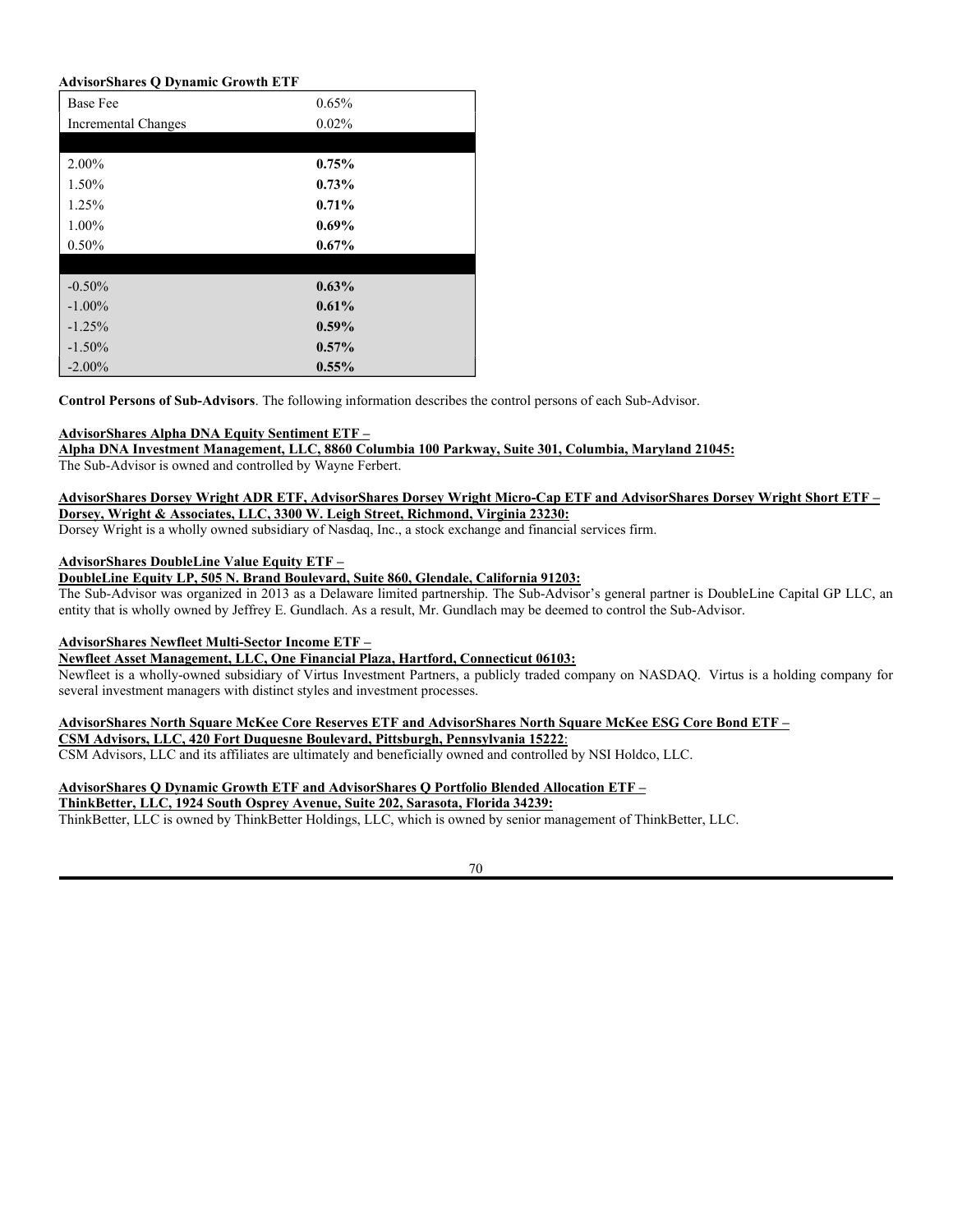- (2) Effective November 1, 2021, the Fund's sub-advisory fee was changed from 0.15% to 0.12% of the Fund's daily net assets. The fees reflected prior to June 30, 2021 represent the sub-advisory fees paid to Sage Advisory Services, Ltd. Co., the Fund's former investment sub-advisor.
- (3) Not engaged in a sub-advisory arrangement for the period.
- (4) The fees reflected prior to November 25, 2020 represent the sub-advisory fees paid to Partnervest Advisory Services, LLC, the Fund's former investment sub-advisor.

With respect to the AdvisorShares Q Portfolio Blended Allocation ETF and AdvisorShares Q Dynamic Growth ETF, the Sub-Advisor's fee has two components – the base fee and the performance fee adjustment. The base fee is the pre-determined rate at which the Sub-Advisor is paid when a Fund's net performance is in line with Fund's pre-determined performance benchmark. The base fee is subject to an upward or downward adjustment by the performance fee. If a Fund outperforms the performance benchmark, the Sub-Advisor may receive an upward fee adjustment. If a Fund underperforms the performance benchmark, the Sub-Advisor may receive a downward fee adjustment. The Sub-Advisor's annual base fee is 0.50% of the AdvisorShares Q Portfolio Blended Allocation ETF's average daily net assets and 0.65% of the AdvisorShares Q Dynamic Growth ETF's average daily net assets. The performance fee adjustment is derived by comparing a Fund's performance over a rolling twelve-month period to its performance benchmark. The base fee is adjusted at a rate of 0.02% for every 0.25% to 0.50% of out-performance or under-performance compared to the performance benchmark, but only up to 2.00% of the performance benchmark. As a result, the maximum possible performance fee adjustment, up or down, to the base fee is 0.10%. Accordingly, the Sub-Advisor's annual sub-advisory fee may range from 0.40% to 0.60% of the AdvisorShares Q Portfolio Blended Allocation ETF's average daily net assets and 0.55% to 0.75% of the AdvisorShares Q Dynamic Growth ETF's average daily net assets. The following tables illustrate how the effective annual rate of the sub-advisory fee for each Fund would vary under this "fulcrum" fee arrangement:

#### **AdvisorShares Q Portfolio Blended Allocation ETF**

| <b>Base Fee</b>            | 0.50%    |
|----------------------------|----------|
| <b>Incremental Changes</b> | 0.02%    |
|                            |          |
| 2.00%                      | $0.60\%$ |
| 1.50%                      | 0.58%    |
| 1.25%                      | $0.56\%$ |
| 1.00%                      | 0.54%    |
| 0.50%                      | 0.52%    |
|                            |          |
| $-0.50%$                   | 0.48%    |
| $-1.00\%$                  | 0.46%    |
| $-1.25%$                   | $0.44\%$ |
| $-1.50\%$                  | 0.42%    |
| $-2.00\%$                  | 0.40%    |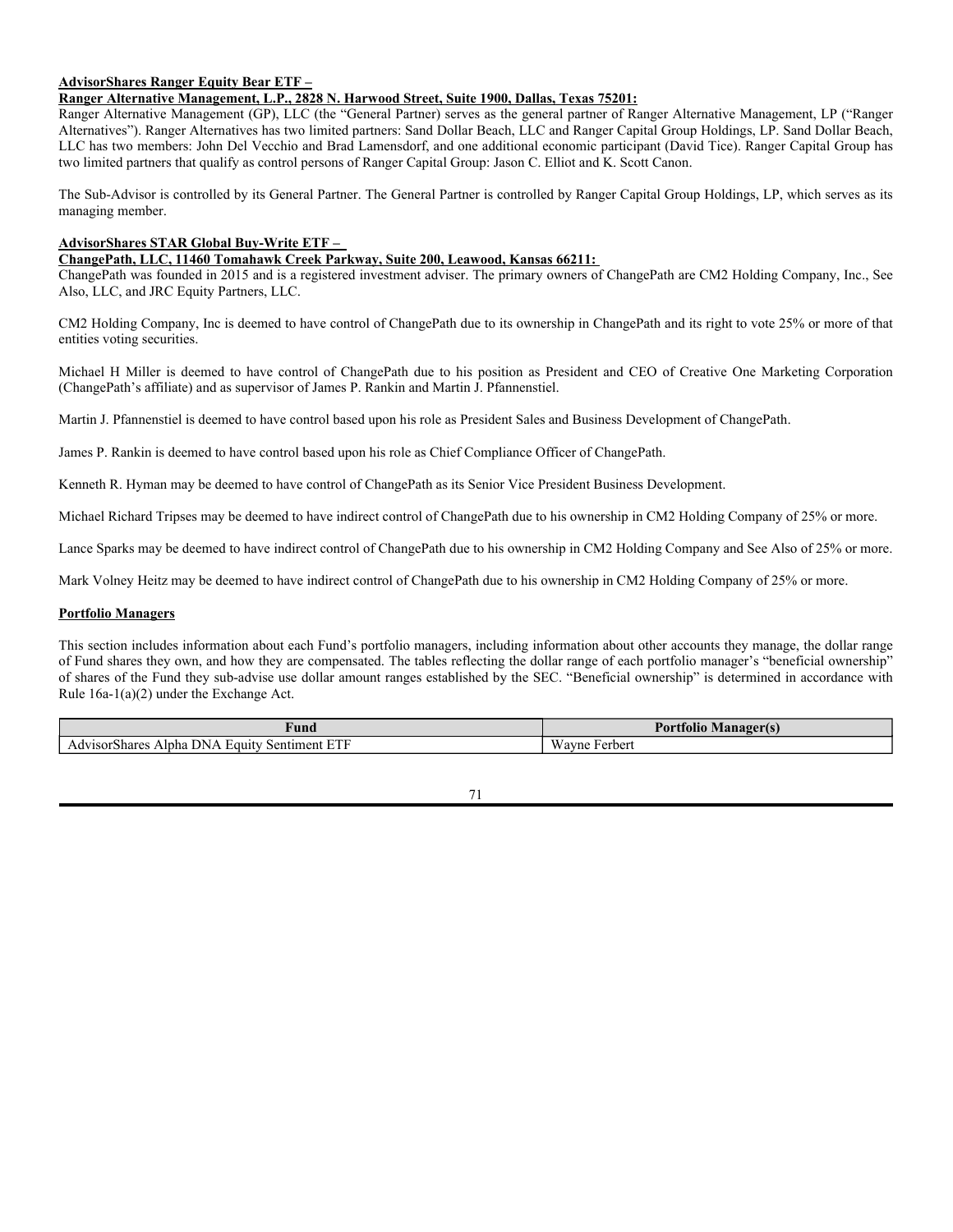### **AdvisorShares Q Dynamic Growth ETF**

| <b>Base Fee</b>     | 0.65%    |
|---------------------|----------|
| Incremental Changes | 0.02%    |
|                     |          |
| 2.00%               | 0.75%    |
| 1.50%               | 0.73%    |
| 1.25%               | 0.71%    |
| 1.00%               | $0.69\%$ |
| 0.50%               | 0.67%    |
|                     |          |
| $-0.50%$            | 0.63%    |
| $-1.00\%$           | 0.61%    |
| $-1.25%$            | $0.59\%$ |
| $-1.50%$            | 0.57%    |
| $-2.00\%$           | $0.55\%$ |

**Control Persons of Sub-Advisors**. The following information describes the control persons of each Sub-Advisor.

## **AdvisorShares Alpha DNA Equity Sentiment ETF –**

**Alpha DNA Investment Management, LLC, 8860 Columbia 100 Parkway, Suite 301, Columbia, Maryland 21045:**

The Sub-Advisor is owned and controlled by Wayne Ferbert.

### **AdvisorShares Dorsey Wright ADR ETF, AdvisorShares Dorsey Wright Micro-Cap ETF and AdvisorShares Dorsey Wright Short ETF – Dorsey, Wright & Associates, LLC, 3300 W. Leigh Street, Richmond, Virginia 23230:**

Dorsey Wright is a wholly owned subsidiary of Nasdaq, Inc., a stock exchange and financial services firm.

# **AdvisorShares DoubleLine Value Equity ETF –**

## **DoubleLine Equity LP, 505 N. Brand Boulevard, Suite 860, Glendale, California 91203:**

The Sub-Advisor was organized in 2013 as a Delaware limited partnership. The Sub-Advisor's general partner is DoubleLine Capital GP LLC, an entity that is wholly owned by Jeffrey E. Gundlach. As a result, Mr. Gundlach may be deemed to control the Sub-Advisor.

## **AdvisorShares Newfleet Multi-Sector Income ETF –**

## **Newfleet Asset Management, LLC, One Financial Plaza, Hartford, Connecticut 06103:**

Newfleet is a wholly-owned subsidiary of Virtus Investment Partners, a publicly traded company on NASDAQ. Virtus is a holding company for several investment managers with distinct styles and investment processes.

#### **AdvisorShares North Square McKee Core Reserves ETF and AdvisorShares North Square McKee ESG Core Bond ETF – CSM Advisors, LLC, 420 Fort Duquesne Boulevard, Pittsburgh, Pennsylvania 15222**:

CSM Advisors, LLC and its affiliates are ultimately and beneficially owned and controlled by NSI Holdco, LLC.

## **AdvisorShares Q Dynamic Growth ETF and AdvisorShares Q Portfolio Blended Allocation ETF –**

# **ThinkBetter, LLC, 1924 South Osprey Avenue, Suite 202, Sarasota, Florida 34239:**

ThinkBetter, LLC is owned by ThinkBetter Holdings, LLC, which is owned by senior management of ThinkBetter, LLC.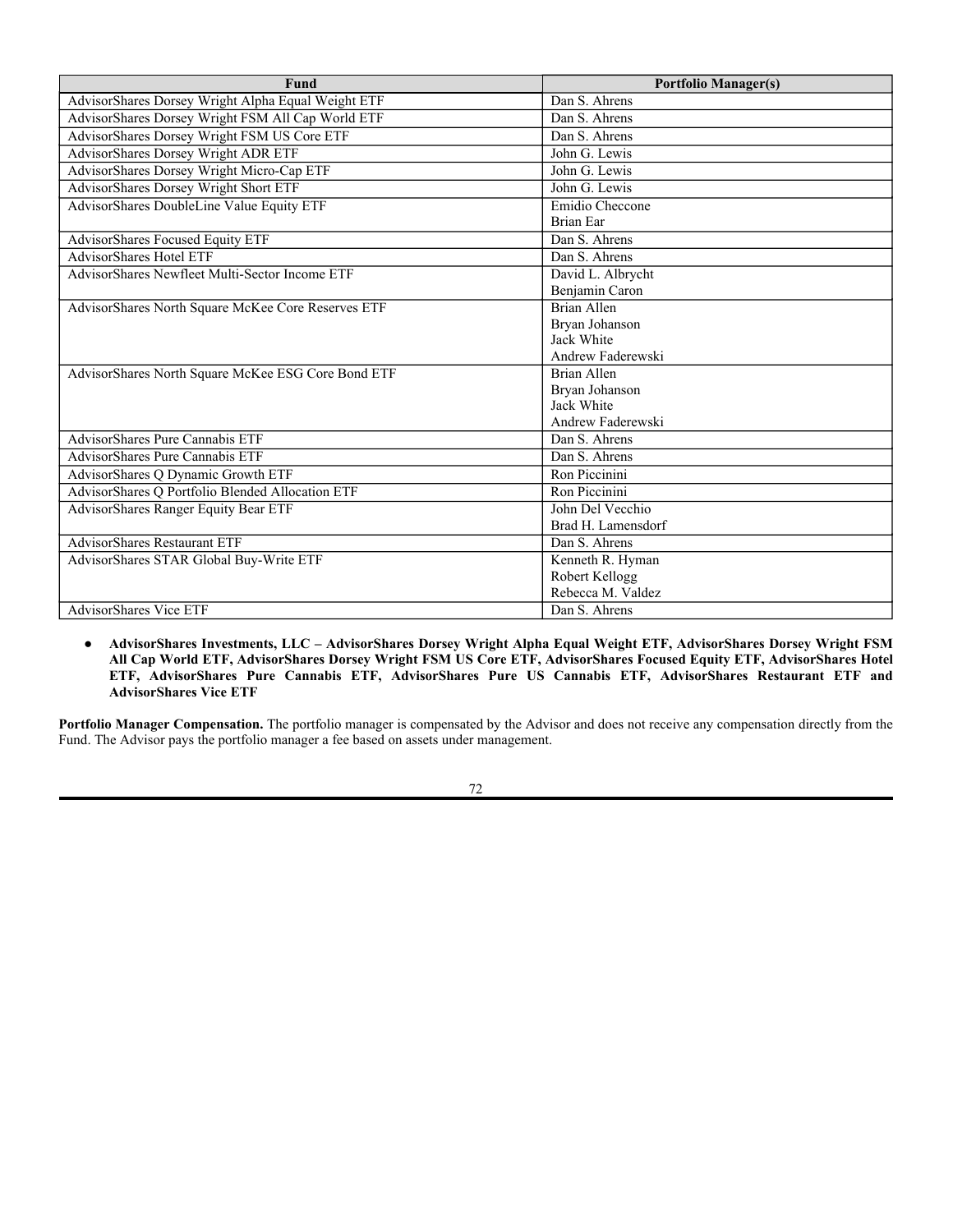# **AdvisorShares Ranger Equity Bear ETF –**

**Ranger Alternative Management, L.P., 2828 N. Harwood Street, Suite 1900, Dallas, Texas 75201:**

Ranger Alternative Management (GP), LLC (the "General Partner) serves as the general partner of Ranger Alternative Management, LP ("Ranger Alternatives"). Ranger Alternatives has two limited partners: Sand Dollar Beach, LLC and Ranger Capital Group Holdings, LP. Sand Dollar Beach, LLC has two members: John Del Vecchio and Brad Lamensdorf, and one additional economic participant (David Tice). Ranger Capital Group has two limited partners that qualify as control persons of Ranger Capital Group: Jason C. Elliot and K. Scott Canon.

The Sub-Advisor is controlled by its General Partner. The General Partner is controlled by Ranger Capital Group Holdings, LP, which serves as its managing member.

## **AdvisorShares STAR Global Buy-Write ETF –**

# **ChangePath, LLC, 11460 Tomahawk Creek Parkway, Suite 200, Leawood, Kansas 66211:**

ChangePath was founded in 2015 and is a registered investment adviser. The primary owners of ChangePath are CM2 Holding Company, Inc., See Also, LLC, and JRC Equity Partners, LLC.

CM2 Holding Company, Inc is deemed to have control of ChangePath due to its ownership in ChangePath and its right to vote 25% or more of that entities voting securities.

Michael H Miller is deemed to have control of ChangePath due to his position as President and CEO of Creative One Marketing Corporation (ChangePath's affiliate) and as supervisor of James P. Rankin and Martin J. Pfannenstiel.

Martin J. Pfannenstiel is deemed to have control based upon his role as President Sales and Business Development of ChangePath.

James P. Rankin is deemed to have control based upon his role as Chief Compliance Officer of ChangePath.

Kenneth R. Hyman may be deemed to have control of ChangePath as its Senior Vice President Business Development.

Michael Richard Tripses may be deemed to have indirect control of ChangePath due to his ownership in CM2 Holding Company of 25% or more.

Lance Sparks may be deemed to have indirect control of ChangePath due to his ownership in CM2 Holding Company and See Also of 25% or more.

Mark Volney Heitz may be deemed to have indirect control of ChangePath due to his ownership in CM2 Holding Company of 25% or more.

### **Portfolio Managers**

This section includes information about each Fund's portfolio managers, including information about other accounts they manage, the dollar range of Fund shares they own, and how they are compensated. The tables reflecting the dollar range of each portfolio manager's "beneficial ownership" of shares of the Fund they sub-advise use dollar amount ranges established by the SEC. "Beneficial ownership" is determined in accordance with Rule 16a-1(a)(2) under the Exchange Act.

| ∀und                                                                      | $\blacksquare$<br>. . |
|---------------------------------------------------------------------------|-----------------------|
| <b>DET</b><br>IN A<br>sentiment<br>.Shares<br>Alpha<br>'amtv<br>.st<br>¬. | $-$<br>erber<br>Wayne |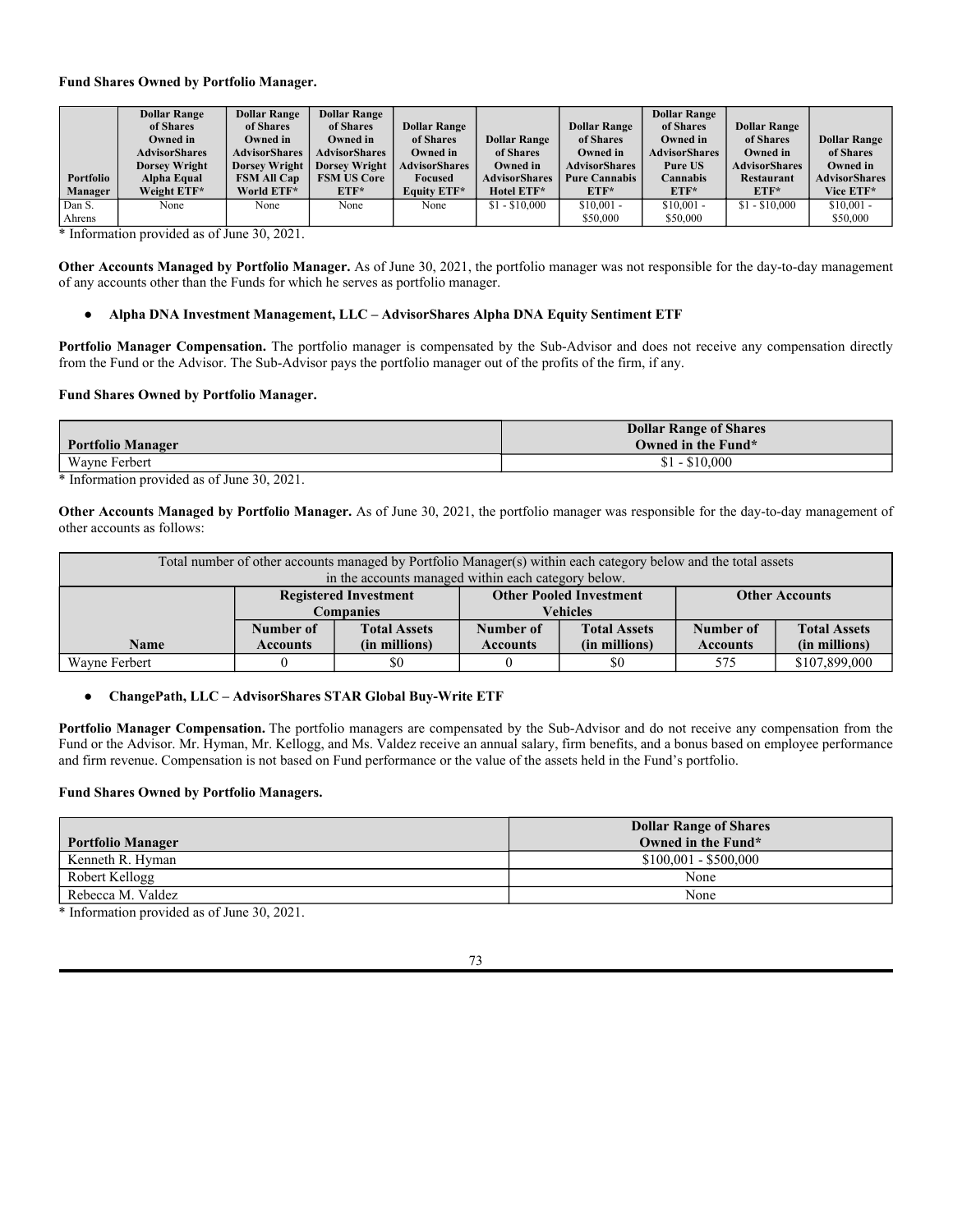| <b>Fund</b>                                        | <b>Portfolio Manager(s)</b> |
|----------------------------------------------------|-----------------------------|
| AdvisorShares Dorsey Wright Alpha Equal Weight ETF | Dan S. Ahrens               |
| AdvisorShares Dorsey Wright FSM All Cap World ETF  | Dan S. Ahrens               |
| AdvisorShares Dorsey Wright FSM US Core ETF        | Dan S. Ahrens               |
| AdvisorShares Dorsey Wright ADR ETF                | John G. Lewis               |
| AdvisorShares Dorsey Wright Micro-Cap ETF          | John G. Lewis               |
| <b>AdvisorShares Dorsey Wright Short ETF</b>       | John G. Lewis               |
| AdvisorShares DoubleLine Value Equity ETF          | Emidio Checcone             |
|                                                    | <b>Brian Ear</b>            |
| AdvisorShares Focused Equity ETF                   | Dan S. Ahrens               |
| <b>AdvisorShares Hotel ETF</b>                     | Dan S. Ahrens               |
| AdvisorShares Newfleet Multi-Sector Income ETF     | David L. Albrycht           |
|                                                    | Benjamin Caron              |
| AdvisorShares North Square McKee Core Reserves ETF | Brian Allen                 |
|                                                    | Bryan Johanson              |
|                                                    | Jack White                  |
|                                                    | Andrew Faderewski           |
| AdvisorShares North Square McKee ESG Core Bond ETF | Brian Allen                 |
|                                                    | Bryan Johanson              |
|                                                    | Jack White                  |
|                                                    | Andrew Faderewski           |
| AdvisorShares Pure Cannabis ETF                    | Dan S. Ahrens               |
| AdvisorShares Pure Cannabis ETF                    | Dan S. Ahrens               |
| AdvisorShares Q Dynamic Growth ETF                 | Ron Piccinini               |
| AdvisorShares Q Portfolio Blended Allocation ETF   | Ron Piccinini               |
| AdvisorShares Ranger Equity Bear ETF               | John Del Vecchio            |
|                                                    | Brad H. Lamensdorf          |
| <b>AdvisorShares Restaurant ETF</b>                | Dan S. Ahrens               |
| AdvisorShares STAR Global Buy-Write ETF            | Kenneth R. Hyman            |
|                                                    | Robert Kellogg              |
|                                                    | Rebecca M. Valdez           |
| AdvisorShares Vice ETF                             | Dan S. Ahrens               |

● **AdvisorShares Investments, LLC – AdvisorShares Dorsey Wright Alpha Equal Weight ETF, AdvisorShares Dorsey Wright FSM All Cap World ETF, AdvisorShares Dorsey Wright FSM US Core ETF, AdvisorShares Focused Equity ETF, AdvisorShares Hotel ETF, AdvisorShares Pure Cannabis ETF, AdvisorShares Pure US Cannabis ETF, AdvisorShares Restaurant ETF and AdvisorShares Vice ETF**

**Portfolio Manager Compensation.** The portfolio manager is compensated by the Advisor and does not receive any compensation directly from the Fund. The Advisor pays the portfolio manager a fee based on assets under management.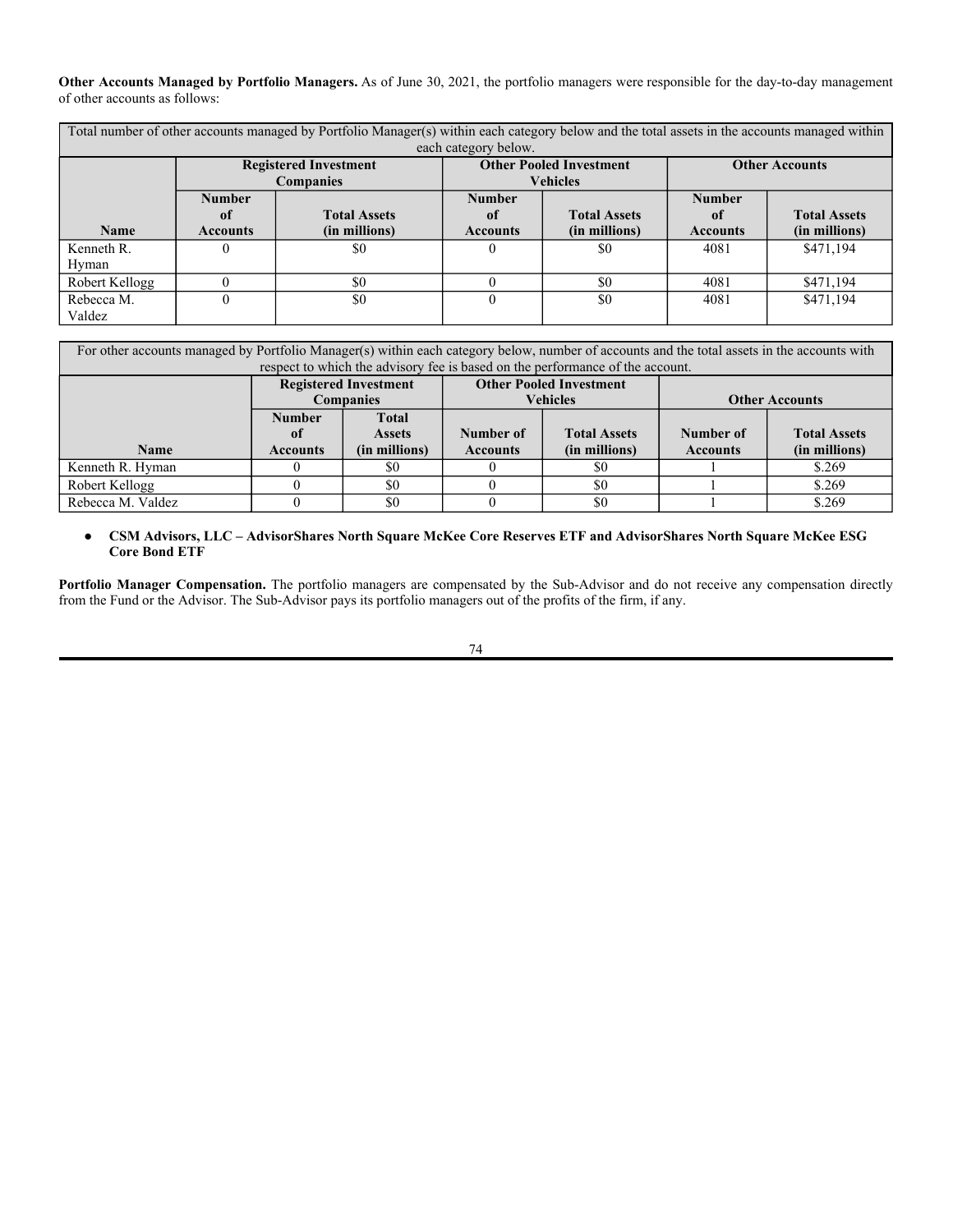### **Fund Shares Owned by Portfolio Manager.**

|           | <b>Dollar Range</b>  | <b>Dollar Range</b>  | <b>Dollar Range</b>  |                      |                      |                      | <b>Dollar Range</b>  |                      |                      |
|-----------|----------------------|----------------------|----------------------|----------------------|----------------------|----------------------|----------------------|----------------------|----------------------|
|           | of Shares            | of Shares            | of Shares            | <b>Dollar Range</b>  |                      | <b>Dollar Range</b>  | of Shares            | <b>Dollar Range</b>  |                      |
|           | Owned in             | Owned in             | Owned in             | of Shares            | <b>Dollar Range</b>  | of Shares            | Owned in             | of Shares            | <b>Dollar Range</b>  |
|           | <b>AdvisorShares</b> | <b>AdvisorShares</b> | <b>AdvisorShares</b> | Owned in             | of Shares            | Owned in             | <b>AdvisorShares</b> | Owned in             | of Shares            |
|           | <b>Dorsey Wright</b> | <b>Dorsey Wright</b> | <b>Dorsey Wright</b> | <b>AdvisorShares</b> | Owned in             | <b>AdvisorShares</b> | Pure US              | <b>AdvisorShares</b> | Owned in             |
| Portfolio | Alpha Equal          | <b>FSM All Cap</b>   | <b>FSM US Core</b>   | Focused              | <b>AdvisorShares</b> | <b>Pure Cannabis</b> | <b>Cannabis</b>      | Restaurant           | <b>AdvisorShares</b> |
| Manager   | Weight ETF*          | World ETF*           | $ETF*$               | Equity ETF*          | Hotel ETF*           | $ETF*$               | $ETF*$               | $ETF*$               | Vice ETF*            |
| Dan S.    | None                 | None                 | None                 | None                 | $$1 - $10,000$       | $$10,001 -$          | $$10,001 -$          | $$1 - $10,000$       | $$10,001 -$          |
| Ahrens    |                      |                      |                      |                      |                      | \$50,000             | \$50,000             |                      | \$50,000             |

\* Information provided as of June 30, 2021.

**Other Accounts Managed by Portfolio Manager.** As of June 30, 2021, the portfolio manager was not responsible for the day-to-day management of any accounts other than the Funds for which he serves as portfolio manager.

### ● **Alpha DNA Investment Management, LLC – AdvisorShares Alpha DNA Equity Sentiment ETF**

Portfolio Manager Compensation. The portfolio manager is compensated by the Sub-Advisor and does not receive any compensation directly from the Fund or the Advisor. The Sub-Advisor pays the portfolio manager out of the profits of the firm, if any.

#### **Fund Shares Owned by Portfolio Manager.**

| <b>Portfolio Manager</b> | <b>Dollar Range of Shares</b><br>Owned in the Fund* |
|--------------------------|-----------------------------------------------------|
| Wavne Ferbert            | $-$ \$10,000                                        |

\* Information provided as of June 30, 2021.

**Other Accounts Managed by Portfolio Manager.** As of June 30, 2021, the portfolio manager was responsible for the day-to-day management of other accounts as follows:

| Total number of other accounts managed by Portfolio Manager(s) within each category below and the total assets |                                  |                                                     |                                |                     |                       |                     |
|----------------------------------------------------------------------------------------------------------------|----------------------------------|-----------------------------------------------------|--------------------------------|---------------------|-----------------------|---------------------|
|                                                                                                                |                                  | in the accounts managed within each category below. |                                |                     |                       |                     |
|                                                                                                                |                                  | <b>Registered Investment</b>                        | <b>Other Pooled Investment</b> |                     | <b>Other Accounts</b> |                     |
|                                                                                                                | <b>Companies</b>                 |                                                     | <b>Vehicles</b>                |                     |                       |                     |
|                                                                                                                | <b>Total Assets</b><br>Number of |                                                     | Number of                      | <b>Total Assets</b> | Number of             | <b>Total Assets</b> |
| <b>Name</b>                                                                                                    | <b>Accounts</b>                  | (in millions)                                       | <b>Accounts</b>                | (in millions)       | <b>Accounts</b>       | (in millions)       |
| Wavne Ferbert                                                                                                  |                                  | \$0                                                 |                                | \$0                 | 575                   | \$107,899,000       |

#### ● **ChangePath, LLC – AdvisorShares STAR Global Buy-Write ETF**

**Portfolio Manager Compensation.** The portfolio managers are compensated by the Sub-Advisor and do not receive any compensation from the Fund or the Advisor. Mr. Hyman, Mr. Kellogg, and Ms. Valdez receive an annual salary, firm benefits, and a bonus based on employee performance and firm revenue. Compensation is not based on Fund performance or the value of the assets held in the Fund's portfolio.

#### **Fund Shares Owned by Portfolio Managers.**

| <b>Portfolio Manager</b> | <b>Dollar Range of Shares</b><br>Owned in the Fund* |
|--------------------------|-----------------------------------------------------|
| Kenneth R. Hyman         | $$100,001 - $500,000$                               |
| Robert Kellogg           | None                                                |
| Rebecca M. Valdez        | None                                                |

\* Information provided as of June 30, 2021.

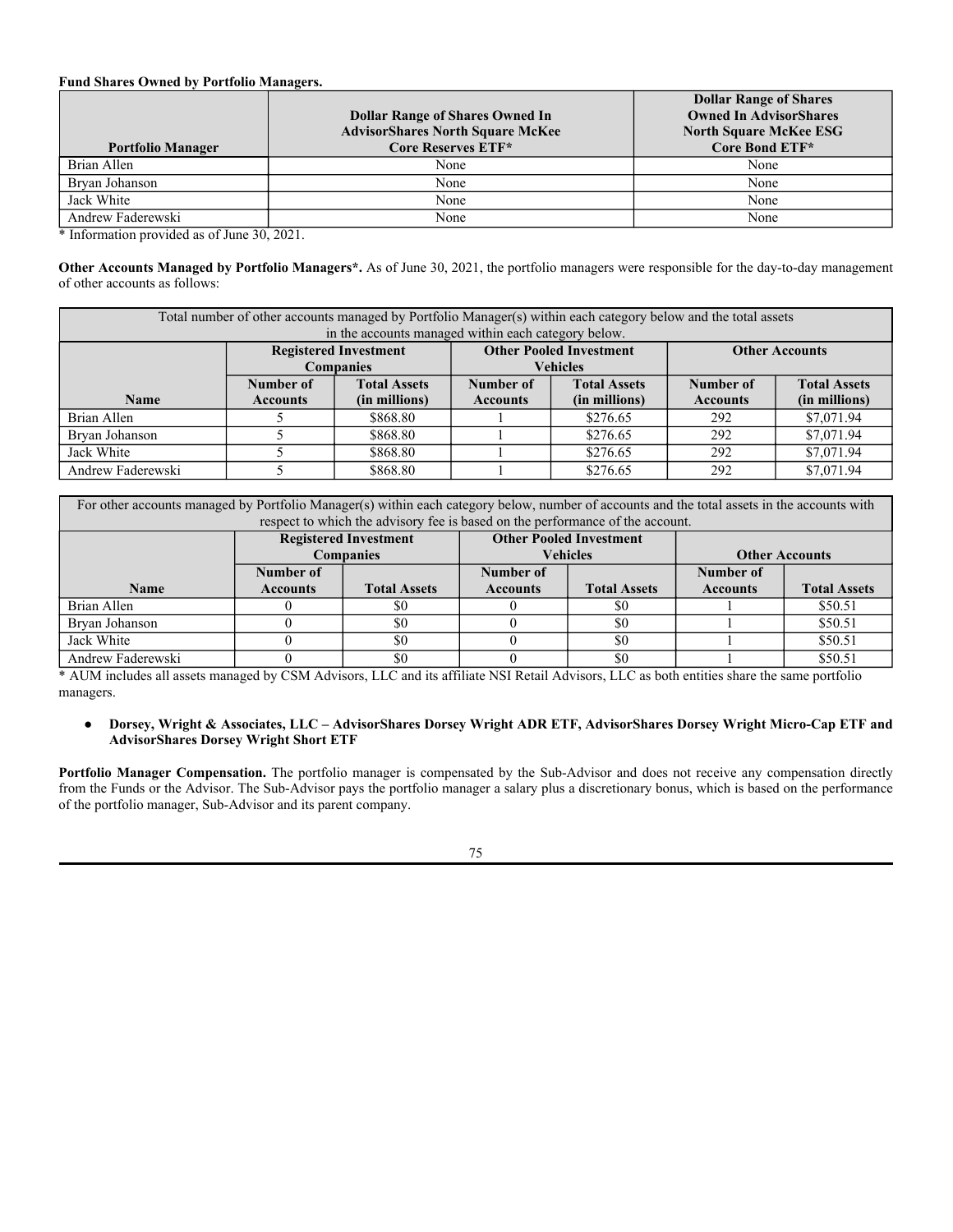**Other Accounts Managed by Portfolio Managers.** As of June 30, 2021, the portfolio managers were responsible for the day-to-day management of other accounts as follows:

| Total number of other accounts managed by Portfolio Manager(s) within each category below and the total assets in the accounts managed within |                      |                              |                 |                                |                 |                       |  |
|-----------------------------------------------------------------------------------------------------------------------------------------------|----------------------|------------------------------|-----------------|--------------------------------|-----------------|-----------------------|--|
|                                                                                                                                               | each category below. |                              |                 |                                |                 |                       |  |
|                                                                                                                                               |                      | <b>Registered Investment</b> |                 | <b>Other Pooled Investment</b> |                 | <b>Other Accounts</b> |  |
|                                                                                                                                               |                      | <b>Companies</b>             |                 | <b>Vehicles</b>                |                 |                       |  |
|                                                                                                                                               | <b>Number</b>        |                              | <b>Number</b>   |                                | <b>Number</b>   |                       |  |
|                                                                                                                                               | 0f                   | <b>Total Assets</b>          | 0f              | <b>Total Assets</b>            | 0ť              | <b>Total Assets</b>   |  |
| <b>Name</b>                                                                                                                                   | <b>Accounts</b>      | (in millions)                | <b>Accounts</b> | (in millions)                  | <b>Accounts</b> | (in millions)         |  |
| Kenneth R.                                                                                                                                    |                      | \$0                          |                 | \$0                            | 4081            | \$471,194             |  |
| Hyman                                                                                                                                         |                      |                              |                 |                                |                 |                       |  |
| Robert Kellogg                                                                                                                                |                      | \$0                          |                 | \$0                            | 4081            | \$471,194             |  |
| Rebecca M.                                                                                                                                    |                      | \$0                          |                 | \$0                            | 4081            | \$471,194             |  |
| Valdez                                                                                                                                        |                      |                              |                 |                                |                 |                       |  |

| For other accounts managed by Portfolio Manager(s) within each category below, number of accounts and the total assets in the accounts with |               |                              |                                |                     |                       |                     |
|---------------------------------------------------------------------------------------------------------------------------------------------|---------------|------------------------------|--------------------------------|---------------------|-----------------------|---------------------|
| respect to which the advisory fee is based on the performance of the account.                                                               |               |                              |                                |                     |                       |                     |
|                                                                                                                                             |               | <b>Registered Investment</b> | <b>Other Pooled Investment</b> |                     |                       |                     |
|                                                                                                                                             | Companies     |                              | Vehicles                       |                     | <b>Other Accounts</b> |                     |
|                                                                                                                                             | <b>Number</b> | <b>Total</b>                 |                                |                     |                       |                     |
|                                                                                                                                             | nf            | <b>A</b> ssets               | Number of                      | <b>Total Assets</b> | Number of             | <b>Total Assets</b> |

|                   | 0        | <b>Assets</b> | Number of       | <b>Total Assets</b> | Number of       | <b>Total Assets</b> |
|-------------------|----------|---------------|-----------------|---------------------|-----------------|---------------------|
| Name              | Accounts | (in millions) | <b>Accounts</b> | (in millions)       | <b>Accounts</b> | (in millions)       |
| Kenneth R. Hyman  |          |               |                 |                     |                 | \$.269              |
| Robert Kellogg    |          | \$0           |                 | \$0                 |                 | \$.269              |
| Rebecca M. Valdez |          | \$0           |                 | \$0                 |                 | \$.269              |

## ● **CSM Advisors, LLC – AdvisorShares North Square McKee Core Reserves ETF and AdvisorShares North Square McKee ESG Core Bond ETF**

**Portfolio Manager Compensation.** The portfolio managers are compensated by the Sub-Advisor and do not receive any compensation directly from the Fund or the Advisor. The Sub-Advisor pays its portfolio managers out of the profits of the firm, if any.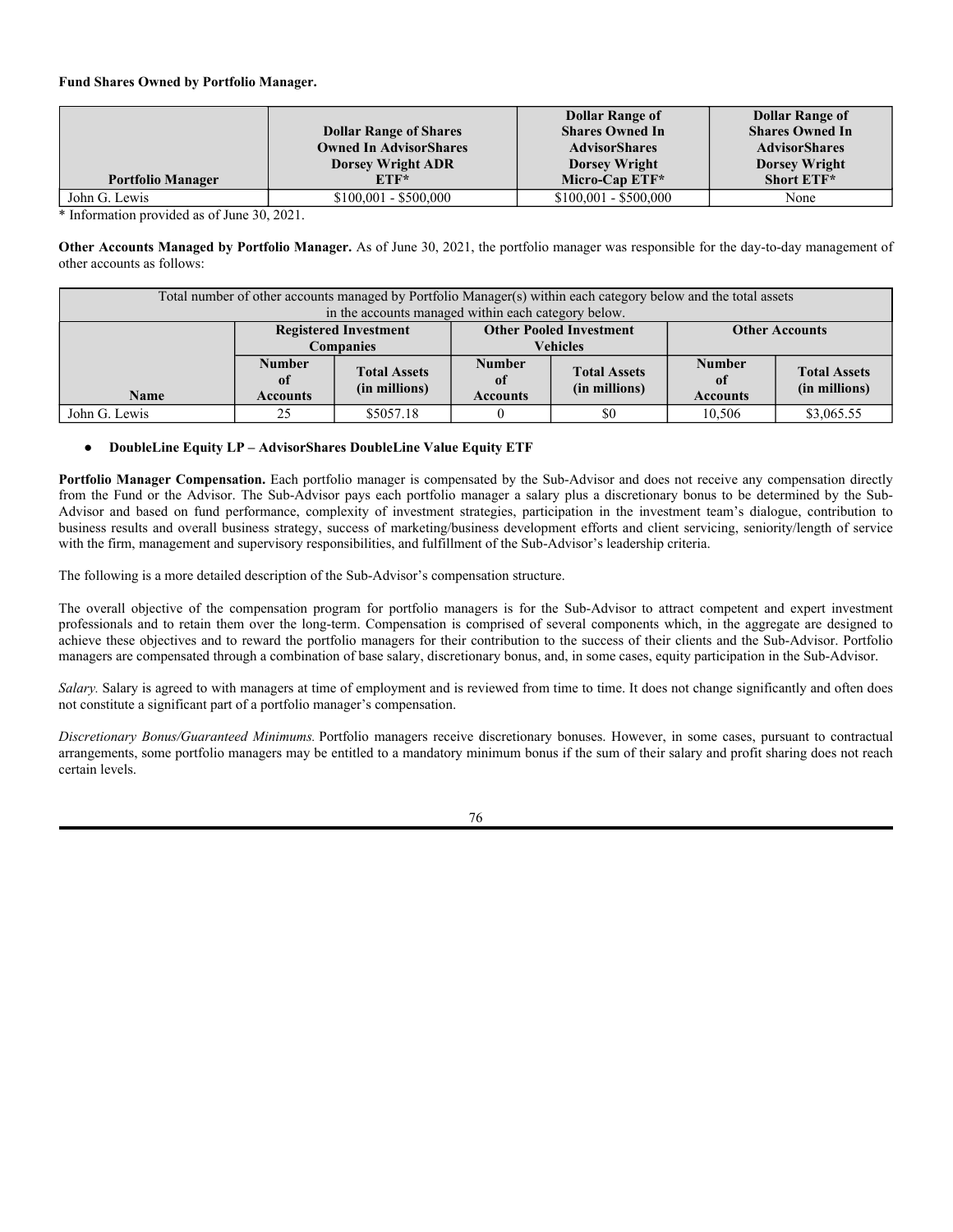### **Fund Shares Owned by Portfolio Managers.**

| <b>Portfolio Manager</b> | <b>Dollar Range of Shares Owned In</b><br><b>AdvisorShares North Square McKee</b><br>Core Reserves ETF* | <b>Dollar Range of Shares</b><br><b>Owned In AdvisorShares</b><br><b>North Square McKee ESG</b><br>Core Bond ETF* |
|--------------------------|---------------------------------------------------------------------------------------------------------|-------------------------------------------------------------------------------------------------------------------|
| Brian Allen              | None                                                                                                    | None                                                                                                              |
| Brvan Johanson           | None                                                                                                    | None                                                                                                              |
| Jack White               | None                                                                                                    | None                                                                                                              |
| Andrew Faderewski        | None                                                                                                    | None                                                                                                              |

\* Information provided as of June 30, 2021.

**Other Accounts Managed by Portfolio Managers\*.** As of June 30, 2021, the portfolio managers were responsible for the day-to-day management of other accounts as follows:

| Total number of other accounts managed by Portfolio Manager(s) within each category below and the total assets<br>in the accounts managed within each category below. |                              |                     |                 |                                |                 |                       |
|-----------------------------------------------------------------------------------------------------------------------------------------------------------------------|------------------------------|---------------------|-----------------|--------------------------------|-----------------|-----------------------|
|                                                                                                                                                                       |                              |                     |                 |                                |                 |                       |
|                                                                                                                                                                       | <b>Registered Investment</b> |                     |                 | <b>Other Pooled Investment</b> |                 | <b>Other Accounts</b> |
|                                                                                                                                                                       |                              | <b>Companies</b>    |                 | <b>Vehicles</b>                |                 |                       |
|                                                                                                                                                                       | Number of                    | <b>Total Assets</b> | Number of       | <b>Total Assets</b>            | Number of       | <b>Total Assets</b>   |
| <b>Name</b>                                                                                                                                                           | <b>Accounts</b>              | (in millions)       | <b>Accounts</b> | (in millions)                  | <b>Accounts</b> | (in millions)         |
| Brian Allen                                                                                                                                                           |                              | \$868.80            |                 | \$276.65                       | 292             | \$7,071.94            |
| Bryan Johanson                                                                                                                                                        |                              | \$868.80            |                 | \$276.65                       | 292             | \$7,071.94            |
| Jack White                                                                                                                                                            |                              | \$868.80            |                 | \$276.65                       | 292             | \$7,071.94            |
| Andrew Faderewski                                                                                                                                                     |                              | \$868.80            |                 | \$276.65                       | 292             | \$7,071.94            |

For other accounts managed by Portfolio Manager(s) within each category below, number of accounts and the total assets in the accounts with respect to which the advisory fee is based on the performance of the account.

|                   | <b>Registered Investment</b><br><b>Companies</b> |                     |                 | <b>Other Pooled Investment</b><br><b>Vehicles</b> | <b>Other Accounts</b> |                     |
|-------------------|--------------------------------------------------|---------------------|-----------------|---------------------------------------------------|-----------------------|---------------------|
|                   | Number of                                        |                     | Number of       |                                                   | Number of             |                     |
| <b>Name</b>       | <b>Accounts</b>                                  | <b>Total Assets</b> | <b>Accounts</b> | <b>Total Assets</b>                               | <b>Accounts</b>       | <b>Total Assets</b> |
| Brian Allen       |                                                  | \$0                 |                 | \$0                                               |                       | \$50.51             |
| Bryan Johanson    |                                                  | \$0                 |                 | \$0                                               |                       | \$50.51             |
| Jack White        |                                                  | \$0                 |                 | \$0                                               |                       | \$50.51             |
| Andrew Faderewski |                                                  | \$0                 |                 | \$0                                               |                       | \$50.51             |

\* AUM includes all assets managed by CSM Advisors, LLC and its affiliate NSI Retail Advisors, LLC as both entities share the same portfolio managers.

#### ● **Dorsey, Wright & Associates, LLC – AdvisorShares Dorsey Wright ADR ETF, AdvisorShares Dorsey Wright Micro-Cap ETF and AdvisorShares Dorsey Wright Short ETF**

**Portfolio Manager Compensation.** The portfolio manager is compensated by the Sub-Advisor and does not receive any compensation directly from the Funds or the Advisor. The Sub-Advisor pays the portfolio manager a salary plus a discretionary bonus, which is based on the performance of the portfolio manager, Sub-Advisor and its parent company.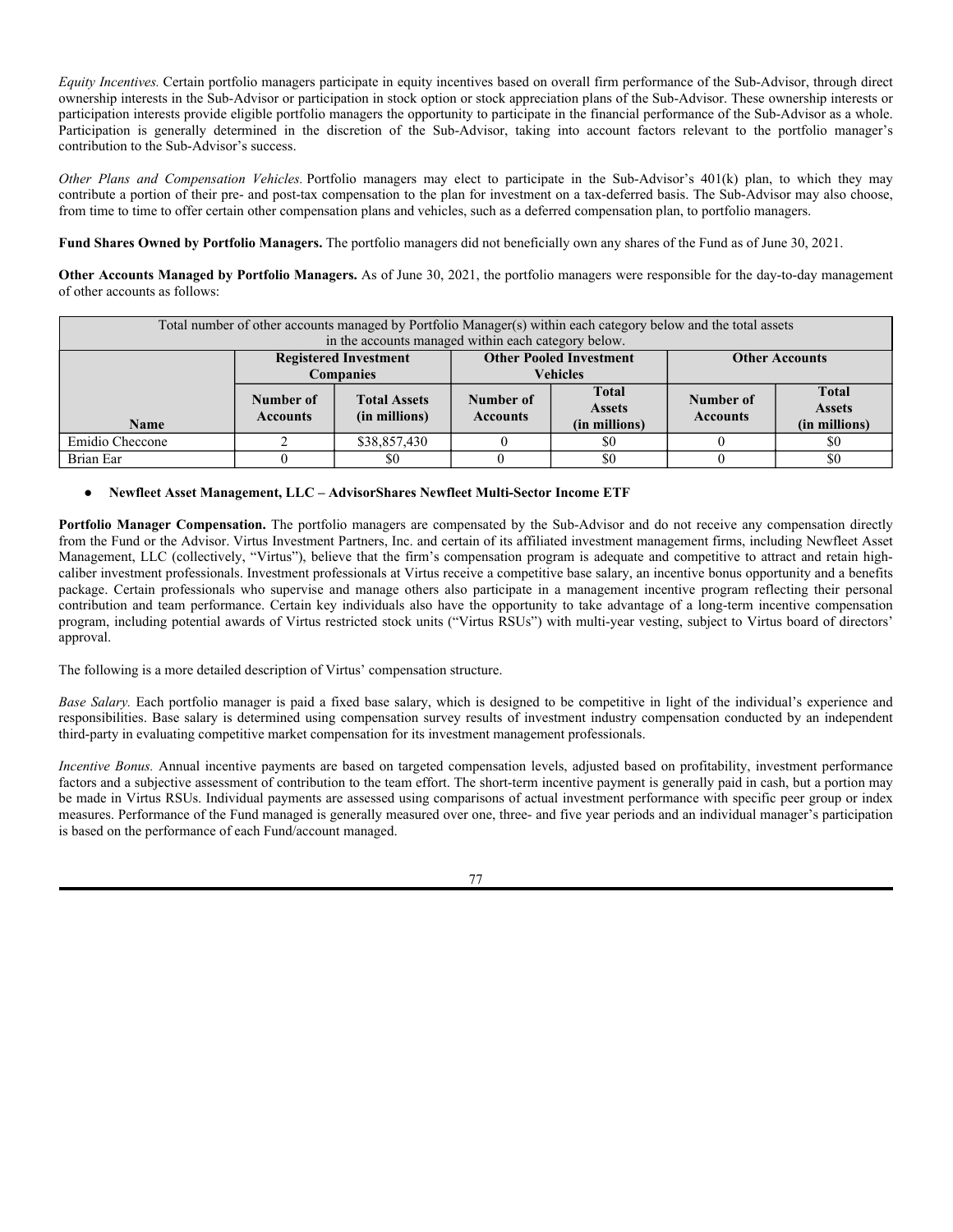## **Fund Shares Owned by Portfolio Manager.**

|                          |                               | <b>Dollar Range of</b> | <b>Dollar Range of</b> |
|--------------------------|-------------------------------|------------------------|------------------------|
|                          | <b>Dollar Range of Shares</b> | <b>Shares Owned In</b> | <b>Shares Owned In</b> |
|                          | <b>Owned In AdvisorShares</b> | <b>AdvisorShares</b>   | <b>AdvisorShares</b>   |
|                          | <b>Dorsey Wright ADR</b>      | <b>Dorsey Wright</b>   | <b>Dorsey Wright</b>   |
| <b>Portfolio Manager</b> | $ETF*$                        | Micro-Cap ETF*         | Short ETF*             |
| John G. Lewis            | $$100,001 - $500,000$         | $$100,001 - $500,000$  | None                   |

\* Information provided as of June 30, 2021.

**Other Accounts Managed by Portfolio Manager.** As of June 30, 2021, the portfolio manager was responsible for the day-to-day management of other accounts as follows:

| Total number of other accounts managed by Portfolio Manager(s) within each category below and the total assets<br>in the accounts managed within each category below. |                              |                     |                                |                     |                       |                     |
|-----------------------------------------------------------------------------------------------------------------------------------------------------------------------|------------------------------|---------------------|--------------------------------|---------------------|-----------------------|---------------------|
|                                                                                                                                                                       | <b>Registered Investment</b> |                     | <b>Other Pooled Investment</b> |                     | <b>Other Accounts</b> |                     |
|                                                                                                                                                                       |                              | <b>Companies</b>    |                                | <b>Vehicles</b>     |                       |                     |
|                                                                                                                                                                       | <b>Number</b><br>of          | <b>Total Assets</b> | <b>Number</b><br>of            | <b>Total Assets</b> | <b>Number</b><br>0f   | <b>Total Assets</b> |
| <b>Name</b>                                                                                                                                                           | <b>Accounts</b>              | (in millions)       | <b>Accounts</b>                | (in millions)       | <b>Accounts</b>       | (in millions)       |
| John G. Lewis                                                                                                                                                         | 25                           | \$5057.18           |                                | \$0                 | 10.506                | \$3,065.55          |

## **DoubleLine Equity LP – AdvisorShares DoubleLine Value Equity ETF**

Portfolio Manager Compensation. Each portfolio manager is compensated by the Sub-Advisor and does not receive any compensation directly from the Fund or the Advisor. The Sub-Advisor pays each portfolio manager a salary plus a discretionary bonus to be determined by the Sub-Advisor and based on fund performance, complexity of investment strategies, participation in the investment team's dialogue, contribution to business results and overall business strategy, success of marketing/business development efforts and client servicing, seniority/length of service with the firm, management and supervisory responsibilities, and fulfillment of the Sub-Advisor's leadership criteria.

The following is a more detailed description of the Sub-Advisor's compensation structure.

The overall objective of the compensation program for portfolio managers is for the Sub-Advisor to attract competent and expert investment professionals and to retain them over the long-term. Compensation is comprised of several components which, in the aggregate are designed to achieve these objectives and to reward the portfolio managers for their contribution to the success of their clients and the Sub-Advisor. Portfolio managers are compensated through a combination of base salary, discretionary bonus, and, in some cases, equity participation in the Sub-Advisor.

*Salary.* Salary is agreed to with managers at time of employment and is reviewed from time to time. It does not change significantly and often does not constitute a significant part of a portfolio manager's compensation.

*Discretionary Bonus/Guaranteed Minimums.* Portfolio managers receive discretionary bonuses. However, in some cases, pursuant to contractual arrangements, some portfolio managers may be entitled to a mandatory minimum bonus if the sum of their salary and profit sharing does not reach certain levels.

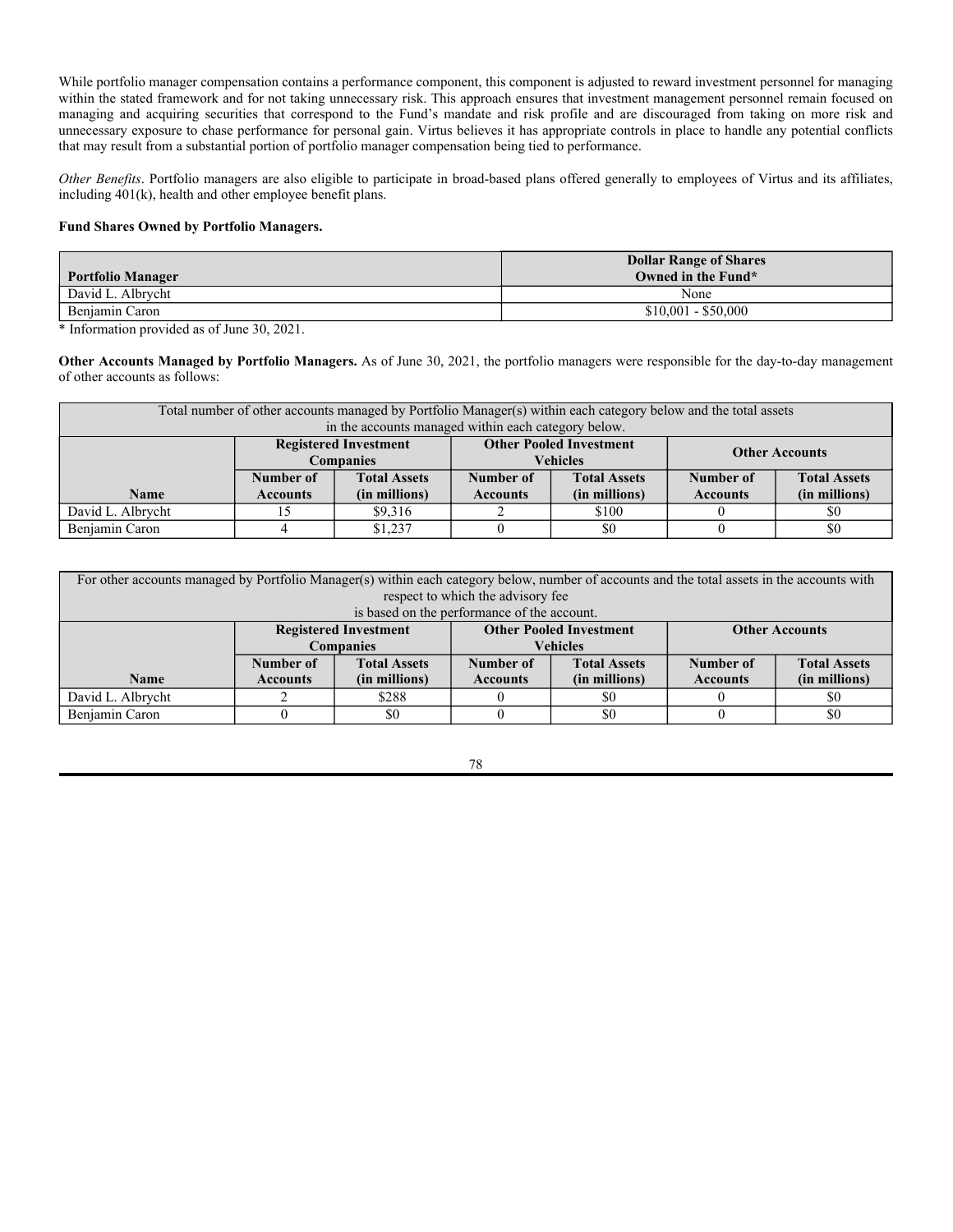*Equity Incentives.* Certain portfolio managers participate in equity incentives based on overall firm performance of the Sub-Advisor, through direct ownership interests in the Sub-Advisor or participation in stock option or stock appreciation plans of the Sub-Advisor. These ownership interests or participation interests provide eligible portfolio managers the opportunity to participate in the financial performance of the Sub-Advisor as a whole. Participation is generally determined in the discretion of the Sub-Advisor, taking into account factors relevant to the portfolio manager's contribution to the Sub-Advisor's success.

*Other Plans and Compensation Vehicles.* Portfolio managers may elect to participate in the Sub-Advisor's 401(k) plan, to which they may contribute a portion of their pre- and post-tax compensation to the plan for investment on a tax-deferred basis. The Sub-Advisor may also choose, from time to time to offer certain other compensation plans and vehicles, such as a deferred compensation plan, to portfolio managers.

**Fund Shares Owned by Portfolio Managers.** The portfolio managers did not beneficially own any shares of the Fund as of June 30, 2021.

**Other Accounts Managed by Portfolio Managers.** As of June 30, 2021, the portfolio managers were responsible for the day-to-day management of other accounts as follows:

| Total number of other accounts managed by Portfolio Manager(s) within each category below and the total assets<br>in the accounts managed within each category below. |                                                  |                                      |                                                   |                                                |                              |                                                |
|-----------------------------------------------------------------------------------------------------------------------------------------------------------------------|--------------------------------------------------|--------------------------------------|---------------------------------------------------|------------------------------------------------|------------------------------|------------------------------------------------|
|                                                                                                                                                                       | <b>Registered Investment</b><br><b>Companies</b> |                                      | <b>Other Pooled Investment</b><br><b>Vehicles</b> |                                                | <b>Other Accounts</b>        |                                                |
|                                                                                                                                                                       |                                                  |                                      |                                                   |                                                |                              |                                                |
| <b>Name</b>                                                                                                                                                           | Number of<br><b>Accounts</b>                     | <b>Total Assets</b><br>(in millions) | Number of<br><b>Accounts</b>                      | <b>Total</b><br><b>Assets</b><br>(in millions) | Number of<br><b>Accounts</b> | <b>Total</b><br><b>Assets</b><br>(in millions) |
| Emidio Checcone                                                                                                                                                       |                                                  | \$38,857,430                         |                                                   | \$0                                            |                              | \$0                                            |
| Brian Ear                                                                                                                                                             |                                                  | \$0                                  |                                                   | \$0                                            |                              | \$0                                            |

# ● **Newfleet Asset Management, LLC – AdvisorShares Newfleet Multi-Sector Income ETF**

**Portfolio Manager Compensation.** The portfolio managers are compensated by the Sub-Advisor and do not receive any compensation directly from the Fund or the Advisor. Virtus Investment Partners, Inc. and certain of its affiliated investment management firms, including Newfleet Asset Management, LLC (collectively, "Virtus"), believe that the firm's compensation program is adequate and competitive to attract and retain highcaliber investment professionals. Investment professionals at Virtus receive a competitive base salary, an incentive bonus opportunity and a benefits package. Certain professionals who supervise and manage others also participate in a management incentive program reflecting their personal contribution and team performance. Certain key individuals also have the opportunity to take advantage of a long-term incentive compensation program, including potential awards of Virtus restricted stock units ("Virtus RSUs") with multi-year vesting, subject to Virtus board of directors' approval.

The following is a more detailed description of Virtus' compensation structure.

*Base Salary.* Each portfolio manager is paid a fixed base salary, which is designed to be competitive in light of the individual's experience and responsibilities. Base salary is determined using compensation survey results of investment industry compensation conducted by an independent third-party in evaluating competitive market compensation for its investment management professionals.

*Incentive Bonus.* Annual incentive payments are based on targeted compensation levels, adjusted based on profitability, investment performance factors and a subjective assessment of contribution to the team effort. The short-term incentive payment is generally paid in cash, but a portion may be made in Virtus RSUs. Individual payments are assessed using comparisons of actual investment performance with specific peer group or index measures. Performance of the Fund managed is generally measured over one, three- and five year periods and an individual manager's participation is based on the performance of each Fund/account managed.

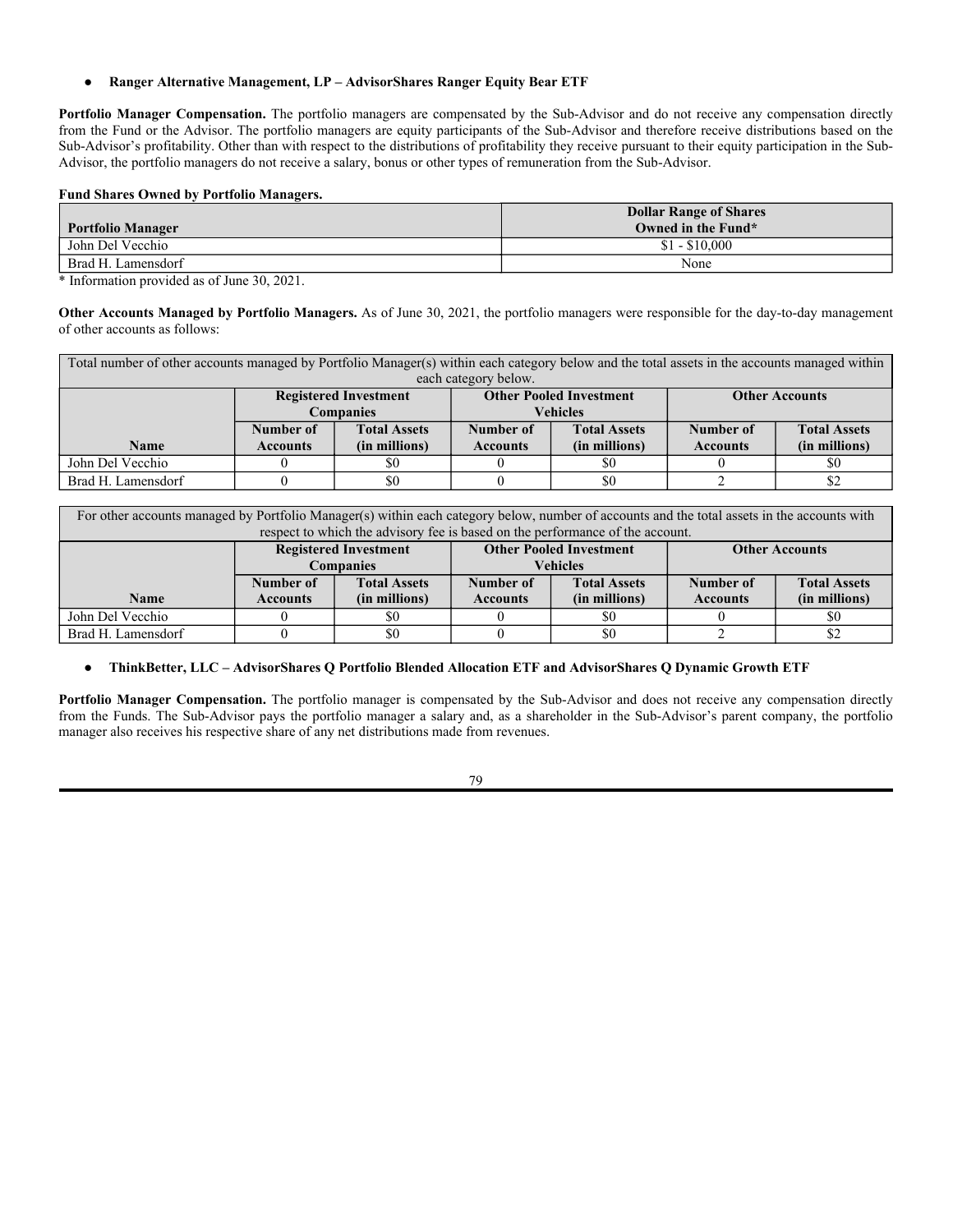While portfolio manager compensation contains a performance component, this component is adjusted to reward investment personnel for managing within the stated framework and for not taking unnecessary risk. This approach ensures that investment management personnel remain focused on managing and acquiring securities that correspond to the Fund's mandate and risk profile and are discouraged from taking on more risk and unnecessary exposure to chase performance for personal gain. Virtus believes it has appropriate controls in place to handle any potential conflicts that may result from a substantial portion of portfolio manager compensation being tied to performance.

*Other Benefits*. Portfolio managers are also eligible to participate in broad-based plans offered generally to employees of Virtus and its affiliates, including 401(k), health and other employee benefit plans.

#### **Fund Shares Owned by Portfolio Managers.**

| <b>Portfolio Manager</b> | <b>Dollar Range of Shares</b><br>Owned in the Fund* |
|--------------------------|-----------------------------------------------------|
| David L. Albrycht        | None                                                |
| Beniamin Caron           | $$10,001 - $50,000$                                 |

\* Information provided as of June 30, 2021.

**Other Accounts Managed by Portfolio Managers.** As of June 30, 2021, the portfolio managers were responsible for the day-to-day management of other accounts as follows:

| Total number of other accounts managed by Portfolio Manager(s) within each category below and the total assets<br>in the accounts managed within each category below. |                                                  |                                      |                                                   |                                      |                              |                                      |
|-----------------------------------------------------------------------------------------------------------------------------------------------------------------------|--------------------------------------------------|--------------------------------------|---------------------------------------------------|--------------------------------------|------------------------------|--------------------------------------|
|                                                                                                                                                                       | <b>Registered Investment</b><br><b>Companies</b> |                                      | <b>Other Pooled Investment</b><br><b>Vehicles</b> |                                      | <b>Other Accounts</b>        |                                      |
| <b>Name</b>                                                                                                                                                           | Number of<br><b>Accounts</b>                     | <b>Total Assets</b><br>(in millions) | Number of<br><b>Accounts</b>                      | <b>Total Assets</b><br>(in millions) | Number of<br><b>Accounts</b> | <b>Total Assets</b><br>(in millions) |
| David L. Albrycht                                                                                                                                                     |                                                  | \$9,316                              |                                                   | \$100                                |                              | \$0                                  |
| Benjamin Caron                                                                                                                                                        |                                                  | \$1,237                              |                                                   | \$0                                  |                              | \$0                                  |

| For other accounts managed by Portfolio Manager(s) within each category below, number of accounts and the total assets in the accounts with |                              |                     |                                |                     |                       |                     |
|---------------------------------------------------------------------------------------------------------------------------------------------|------------------------------|---------------------|--------------------------------|---------------------|-----------------------|---------------------|
| respect to which the advisory fee                                                                                                           |                              |                     |                                |                     |                       |                     |
| is based on the performance of the account.                                                                                                 |                              |                     |                                |                     |                       |                     |
|                                                                                                                                             | <b>Registered Investment</b> |                     | <b>Other Pooled Investment</b> |                     | <b>Other Accounts</b> |                     |
|                                                                                                                                             | <b>Companies</b>             |                     | <b>Vehicles</b>                |                     |                       |                     |
|                                                                                                                                             | Number of                    | <b>Total Assets</b> | Number of                      | <b>Total Assets</b> | Number of             | <b>Total Assets</b> |
| <b>Name</b>                                                                                                                                 | <b>Accounts</b>              | (in millions)       | <b>Accounts</b>                | (in millions)       | <b>Accounts</b>       | (in millions)       |
| David L. Albrycht                                                                                                                           |                              | \$288               |                                | \$0                 |                       | \$0                 |
| Benjamin Caron                                                                                                                              |                              | \$0                 |                                | \$0                 |                       | \$0                 |

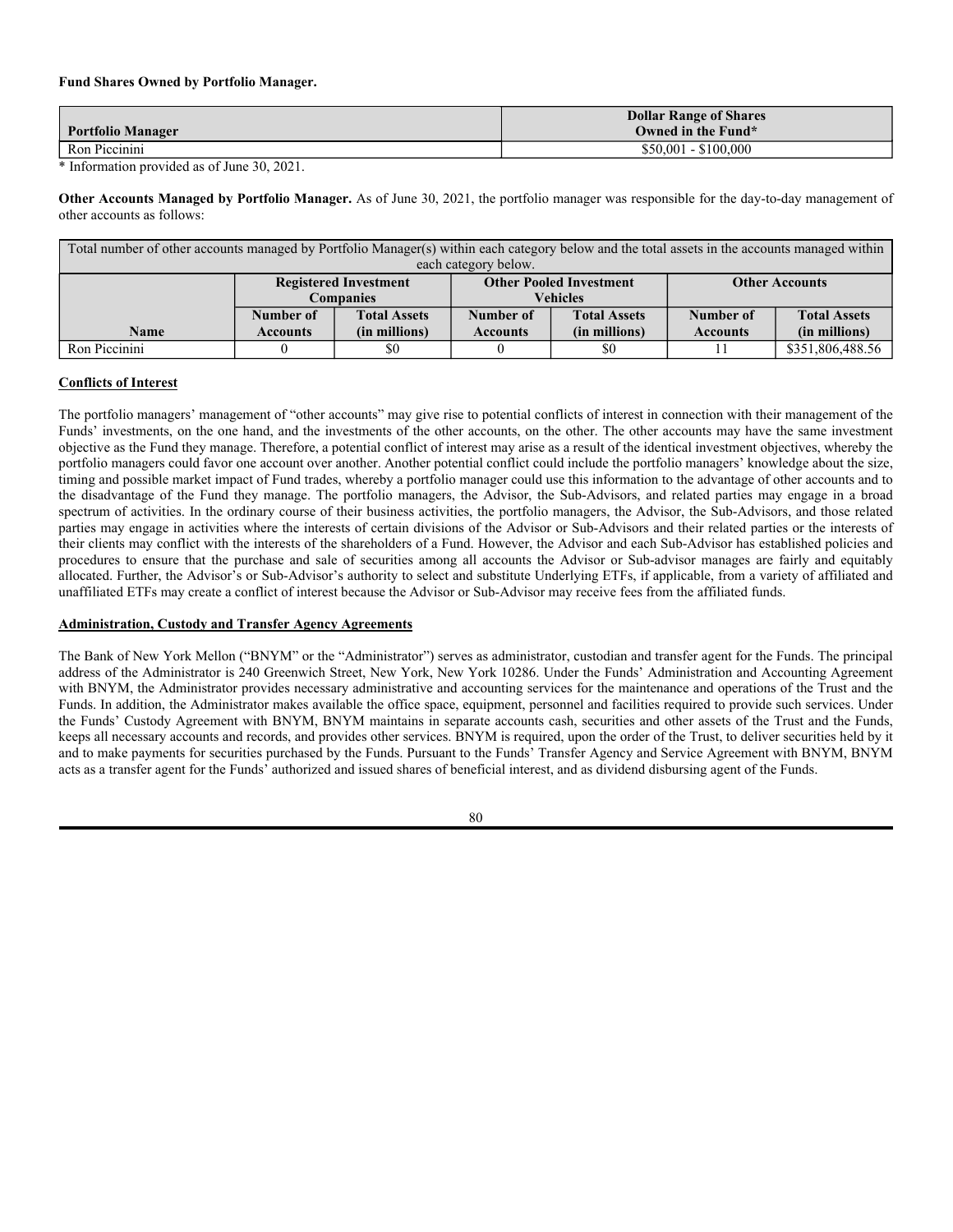### ● **Ranger Alternative Management, LP – AdvisorShares Ranger Equity Bear ETF**

**Portfolio Manager Compensation.** The portfolio managers are compensated by the Sub-Advisor and do not receive any compensation directly from the Fund or the Advisor. The portfolio managers are equity participants of the Sub-Advisor and therefore receive distributions based on the Sub-Advisor's profitability. Other than with respect to the distributions of profitability they receive pursuant to their equity participation in the Sub-Advisor, the portfolio managers do not receive a salary, bonus or other types of remuneration from the Sub-Advisor.

## **Fund Shares Owned by Portfolio Managers.**

| Portfolio Manager  | <b>Dollar Range of Shares</b><br>Owned in the Fund* |
|--------------------|-----------------------------------------------------|
| John Del Vecchio   | $$1 - $10,000$                                      |
| Brad H. Lamensdorf | None                                                |

\* Information provided as of June 30, 2021.

**Other Accounts Managed by Portfolio Managers.** As of June 30, 2021, the portfolio managers were responsible for the day-to-day management of other accounts as follows:

Total number of other accounts managed by Portfolio Manager(s) within each category below and the total assets in the accounts managed within each category below.

|                    | <b>Registered Investment</b><br><b>Companies</b> |                                      | <b>Other Pooled Investment</b><br><b>Vehicles</b> |                                      | <b>Other Accounts</b>        |                                      |
|--------------------|--------------------------------------------------|--------------------------------------|---------------------------------------------------|--------------------------------------|------------------------------|--------------------------------------|
| Name               | Number of<br><b>Accounts</b>                     | <b>Total Assets</b><br>(in millions) | Number of<br><b>Accounts</b>                      | <b>Total Assets</b><br>(in millions) | Number of<br><b>Accounts</b> | <b>Total Assets</b><br>(in millions) |
| John Del Vecchio   |                                                  | \$0                                  |                                                   | \$0                                  |                              |                                      |
| Brad H. Lamensdorf |                                                  | \$0                                  |                                                   | \$0                                  |                              |                                      |

For other accounts managed by Portfolio Manager(s) within each category below, number of accounts and the total assets in the accounts with respect to which the advisory fee is based on the performance of the account.

|                    | <b>Registered Investment</b><br><b>Companies</b> |                                      | <b>Other Pooled Investment</b><br><b>Vehicles</b> |                                      | <b>Other Accounts</b>        |                                      |
|--------------------|--------------------------------------------------|--------------------------------------|---------------------------------------------------|--------------------------------------|------------------------------|--------------------------------------|
| <b>Name</b>        | Number of<br><b>Accounts</b>                     | <b>Total Assets</b><br>(in millions) | Number of<br><b>Accounts</b>                      | <b>Total Assets</b><br>(in millions) | Number of<br><b>Accounts</b> | <b>Total Assets</b><br>(in millions) |
| John Del Vecchio   |                                                  | \$0                                  |                                                   |                                      |                              |                                      |
| Brad H. Lamensdorf |                                                  | \$0                                  |                                                   | \$0                                  |                              |                                      |

## ● **ThinkBetter, LLC – AdvisorShares Q Portfolio Blended Allocation ETF and AdvisorShares Q Dynamic Growth ETF**

Portfolio Manager Compensation. The portfolio manager is compensated by the Sub-Advisor and does not receive any compensation directly from the Funds. The Sub-Advisor pays the portfolio manager a salary and, as a shareholder in the Sub-Advisor's parent company, the portfolio manager also receives his respective share of any net distributions made from revenues.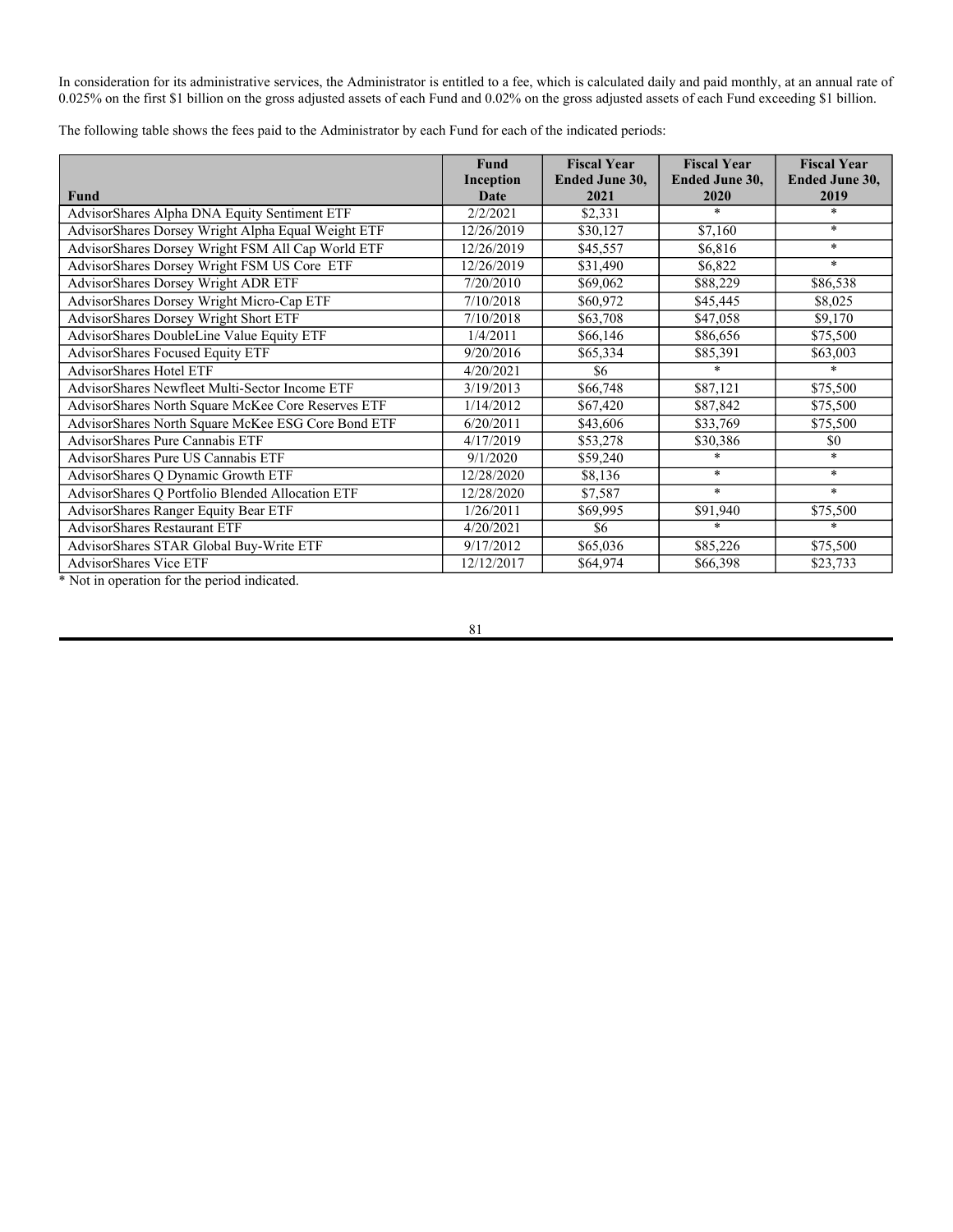### **Fund Shares Owned by Portfolio Manager.**

| <b>Portfolio Manager</b> | <b>Dollar Range of Shares</b><br>Owned in the Fund* |
|--------------------------|-----------------------------------------------------|
| Ron Piccinini            | $$50,001 - $100,000$                                |

\* Information provided as of June 30, 2021.

**Other Accounts Managed by Portfolio Manager.** As of June 30, 2021, the portfolio manager was responsible for the day-to-day management of other accounts as follows:

| Total number of other accounts managed by Portfolio Manager(s) within each category below and the total assets in the accounts managed within |                                                                                         |                     |                 |                     |                 |                     |  |
|-----------------------------------------------------------------------------------------------------------------------------------------------|-----------------------------------------------------------------------------------------|---------------------|-----------------|---------------------|-----------------|---------------------|--|
|                                                                                                                                               | each category below.                                                                    |                     |                 |                     |                 |                     |  |
|                                                                                                                                               | <b>Other Pooled Investment</b><br><b>Registered Investment</b><br><b>Other Accounts</b> |                     |                 |                     |                 |                     |  |
|                                                                                                                                               |                                                                                         | <b>Companies</b>    | Vehicles        |                     |                 |                     |  |
|                                                                                                                                               | Number of                                                                               | <b>Total Assets</b> | Number of       | <b>Total Assets</b> | Number of       | <b>Total Assets</b> |  |
| <b>Name</b>                                                                                                                                   | <b>Accounts</b>                                                                         | (in millions)       | <b>Accounts</b> | (in millions)       | <b>Accounts</b> | (in millions)       |  |
| Ron Piccinini                                                                                                                                 |                                                                                         | \$0                 |                 | \$0                 |                 | \$351,806,488.56    |  |

## **Conflicts of Interest**

The portfolio managers' management of "other accounts" may give rise to potential conflicts of interest in connection with their management of the Funds' investments, on the one hand, and the investments of the other accounts, on the other. The other accounts may have the same investment objective as the Fund they manage. Therefore, a potential conflict of interest may arise as a result of the identical investment objectives, whereby the portfolio managers could favor one account over another. Another potential conflict could include the portfolio managers' knowledge about the size, timing and possible market impact of Fund trades, whereby a portfolio manager could use this information to the advantage of other accounts and to the disadvantage of the Fund they manage. The portfolio managers, the Advisor, the Sub-Advisors, and related parties may engage in a broad spectrum of activities. In the ordinary course of their business activities, the portfolio managers, the Advisor, the Sub-Advisors, and those related parties may engage in activities where the interests of certain divisions of the Advisor or Sub-Advisors and their related parties or the interests of their clients may conflict with the interests of the shareholders of a Fund. However, the Advisor and each Sub-Advisor has established policies and procedures to ensure that the purchase and sale of securities among all accounts the Advisor or Sub-advisor manages are fairly and equitably allocated. Further, the Advisor's or Sub-Advisor's authority to select and substitute Underlying ETFs, if applicable, from a variety of affiliated and unaffiliated ETFs may create a conflict of interest because the Advisor or Sub-Advisor may receive fees from the affiliated funds.

## **Administration, Custody and Transfer Agency Agreements**

The Bank of New York Mellon ("BNYM" or the "Administrator") serves as administrator, custodian and transfer agent for the Funds. The principal address of the Administrator is 240 Greenwich Street, New York, New York 10286. Under the Funds' Administration and Accounting Agreement with BNYM, the Administrator provides necessary administrative and accounting services for the maintenance and operations of the Trust and the Funds. In addition, the Administrator makes available the office space, equipment, personnel and facilities required to provide such services. Under the Funds' Custody Agreement with BNYM, BNYM maintains in separate accounts cash, securities and other assets of the Trust and the Funds, keeps all necessary accounts and records, and provides other services. BNYM is required, upon the order of the Trust, to deliver securities held by it and to make payments for securities purchased by the Funds. Pursuant to the Funds' Transfer Agency and Service Agreement with BNYM, BNYM acts as a transfer agent for the Funds' authorized and issued shares of beneficial interest, and as dividend disbursing agent of the Funds.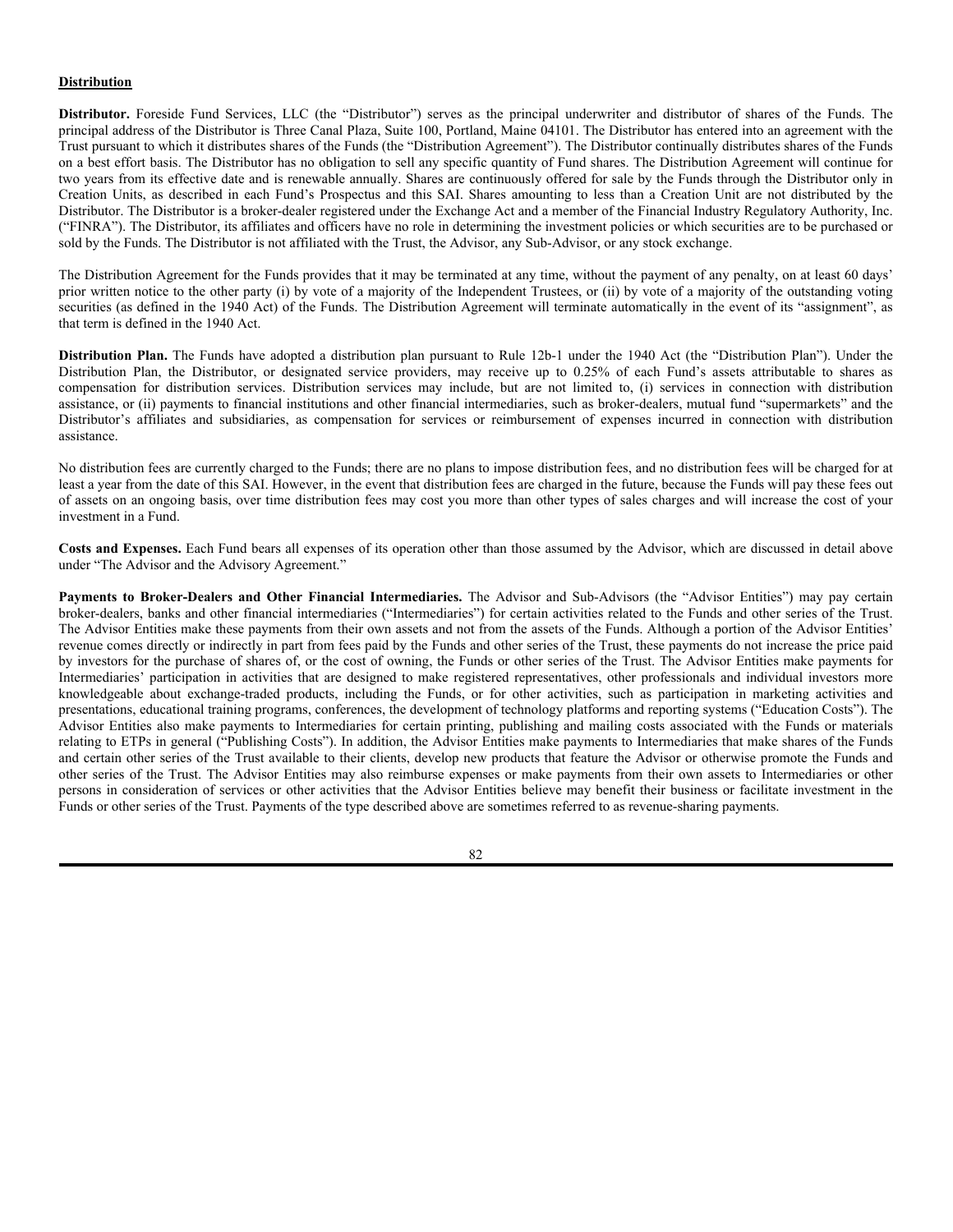In consideration for its administrative services, the Administrator is entitled to a fee, which is calculated daily and paid monthly, at an annual rate of 0.025% on the first \$1 billion on the gross adjusted assets of each Fund and 0.02% on the gross adjusted assets of each Fund exceeding \$1 billion.

The following table shows the fees paid to the Administrator by each Fund for each of the indicated periods:

|                                                    | <b>Fund</b><br>Inception | <b>Fiscal Year</b><br><b>Ended June 30,</b> | <b>Fiscal Year</b><br><b>Ended June 30,</b> | <b>Fiscal Year</b><br><b>Ended June 30,</b> |
|----------------------------------------------------|--------------------------|---------------------------------------------|---------------------------------------------|---------------------------------------------|
| <b>Fund</b>                                        | <b>Date</b>              | 2021                                        | 2020                                        | 2019                                        |
| AdvisorShares Alpha DNA Equity Sentiment ETF       | 2/2/2021                 | \$2,331                                     | $\ast$                                      | $\ast$                                      |
| AdvisorShares Dorsey Wright Alpha Equal Weight ETF | 12/26/2019               | \$30,127                                    | \$7,160                                     | $*$                                         |
| AdvisorShares Dorsey Wright FSM All Cap World ETF  | 12/26/2019               | \$45,557                                    | \$6,816                                     | $*$                                         |
| AdvisorShares Dorsey Wright FSM US Core ETF        | 12/26/2019               | \$31,490                                    | \$6,822                                     | $\mathcal{R}$                               |
| AdvisorShares Dorsey Wright ADR ETF                | 7/20/2010                | \$69,062                                    | \$88,229                                    | \$86,538                                    |
| AdvisorShares Dorsey Wright Micro-Cap ETF          | 7/10/2018                | \$60,972                                    | \$45,445                                    | \$8,025                                     |
| AdvisorShares Dorsey Wright Short ETF              | 7/10/2018                | \$63,708                                    | \$47,058                                    | \$9,170                                     |
| AdvisorShares DoubleLine Value Equity ETF          | 1/4/2011                 | \$66,146                                    | \$86,656                                    | \$75,500                                    |
| <b>AdvisorShares Focused Equity ETF</b>            | 9/20/2016                | \$65,334                                    | \$85,391                                    | \$63,003                                    |
| <b>AdvisorShares Hotel ETF</b>                     | 4/20/2021                | \$6                                         | $\ast$                                      | $\ast$                                      |
| AdvisorShares Newfleet Multi-Sector Income ETF     | 3/19/2013                | \$66,748                                    | \$87,121                                    | \$75,500                                    |
| AdvisorShares North Square McKee Core Reserves ETF | 1/14/2012                | \$67,420                                    | \$87,842                                    | \$75,500                                    |
| AdvisorShares North Square McKee ESG Core Bond ETF | 6/20/2011                | \$43,606                                    | \$33,769                                    | \$75,500                                    |
| AdvisorShares Pure Cannabis ETF                    | 4/17/2019                | \$53,278                                    | \$30,386                                    | \$0                                         |
| AdvisorShares Pure US Cannabis ETF                 | 9/1/2020                 | \$59,240                                    | $\ast$                                      | $\star$                                     |
| AdvisorShares Q Dynamic Growth ETF                 | 12/28/2020               | \$8,136                                     | $*$                                         | $*$                                         |
| AdvisorShares Q Portfolio Blended Allocation ETF   | 12/28/2020               | \$7,587                                     | $\ast$                                      | $\ast$                                      |
| AdvisorShares Ranger Equity Bear ETF               | 1/26/2011                | \$69,995                                    | \$91,940                                    | \$75,500                                    |
| <b>AdvisorShares Restaurant ETF</b>                | 4/20/2021                | \$6                                         | $\ast$                                      | $\ast$                                      |
| AdvisorShares STAR Global Buy-Write ETF            | 9/17/2012                | \$65,036                                    | \$85,226                                    | \$75,500                                    |
| <b>AdvisorShares Vice ETF</b>                      | 12/12/2017               | \$64,974                                    | \$66,398                                    | \$23,733                                    |

\* Not in operation for the period indicated.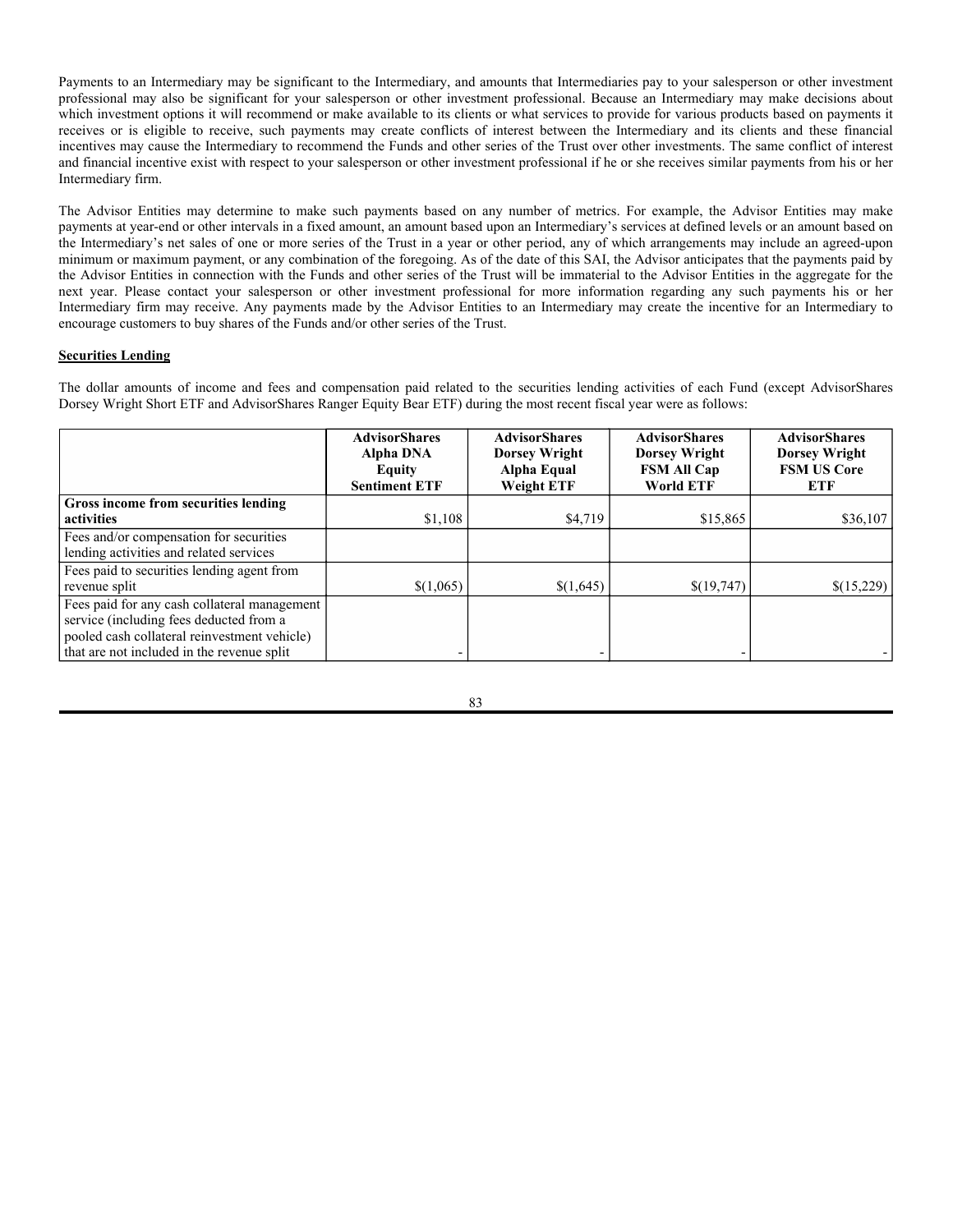### **Distribution**

**Distributor.** Foreside Fund Services, LLC (the "Distributor") serves as the principal underwriter and distributor of shares of the Funds. The principal address of the Distributor is Three Canal Plaza, Suite 100, Portland, Maine 04101. The Distributor has entered into an agreement with the Trust pursuant to which it distributes shares of the Funds (the "Distribution Agreement"). The Distributor continually distributes shares of the Funds on a best effort basis. The Distributor has no obligation to sell any specific quantity of Fund shares. The Distribution Agreement will continue for two years from its effective date and is renewable annually. Shares are continuously offered for sale by the Funds through the Distributor only in Creation Units, as described in each Fund's Prospectus and this SAI. Shares amounting to less than a Creation Unit are not distributed by the Distributor. The Distributor is a broker-dealer registered under the Exchange Act and a member of the Financial Industry Regulatory Authority, Inc. ("FINRA"). The Distributor, its affiliates and officers have no role in determining the investment policies or which securities are to be purchased or sold by the Funds. The Distributor is not affiliated with the Trust, the Advisor, any Sub-Advisor, or any stock exchange.

The Distribution Agreement for the Funds provides that it may be terminated at any time, without the payment of any penalty, on at least 60 days' prior written notice to the other party (i) by vote of a majority of the Independent Trustees, or (ii) by vote of a majority of the outstanding voting securities (as defined in the 1940 Act) of the Funds. The Distribution Agreement will terminate automatically in the event of its "assignment", as that term is defined in the 1940 Act.

**Distribution Plan.** The Funds have adopted a distribution plan pursuant to Rule 12b-1 under the 1940 Act (the "Distribution Plan"). Under the Distribution Plan, the Distributor, or designated service providers, may receive up to 0.25% of each Fund's assets attributable to shares as compensation for distribution services. Distribution services may include, but are not limited to, (i) services in connection with distribution assistance, or (ii) payments to financial institutions and other financial intermediaries, such as broker-dealers, mutual fund "supermarkets" and the Distributor's affiliates and subsidiaries, as compensation for services or reimbursement of expenses incurred in connection with distribution assistance.

No distribution fees are currently charged to the Funds; there are no plans to impose distribution fees, and no distribution fees will be charged for at least a year from the date of this SAI. However, in the event that distribution fees are charged in the future, because the Funds will pay these fees out of assets on an ongoing basis, over time distribution fees may cost you more than other types of sales charges and will increase the cost of your investment in a Fund.

**Costs and Expenses.** Each Fund bears all expenses of its operation other than those assumed by the Advisor, which are discussed in detail above under "The Advisor and the Advisory Agreement."

**Payments to Broker-Dealers and Other Financial Intermediaries.** The Advisor and Sub-Advisors (the "Advisor Entities") may pay certain broker-dealers, banks and other financial intermediaries ("Intermediaries") for certain activities related to the Funds and other series of the Trust. The Advisor Entities make these payments from their own assets and not from the assets of the Funds. Although a portion of the Advisor Entities' revenue comes directly or indirectly in part from fees paid by the Funds and other series of the Trust, these payments do not increase the price paid by investors for the purchase of shares of, or the cost of owning, the Funds or other series of the Trust. The Advisor Entities make payments for Intermediaries' participation in activities that are designed to make registered representatives, other professionals and individual investors more knowledgeable about exchange-traded products, including the Funds, or for other activities, such as participation in marketing activities and presentations, educational training programs, conferences, the development of technology platforms and reporting systems ("Education Costs"). The Advisor Entities also make payments to Intermediaries for certain printing, publishing and mailing costs associated with the Funds or materials relating to ETPs in general ("Publishing Costs"). In addition, the Advisor Entities make payments to Intermediaries that make shares of the Funds and certain other series of the Trust available to their clients, develop new products that feature the Advisor or otherwise promote the Funds and other series of the Trust. The Advisor Entities may also reimburse expenses or make payments from their own assets to Intermediaries or other persons in consideration of services or other activities that the Advisor Entities believe may benefit their business or facilitate investment in the Funds or other series of the Trust. Payments of the type described above are sometimes referred to as revenue-sharing payments.

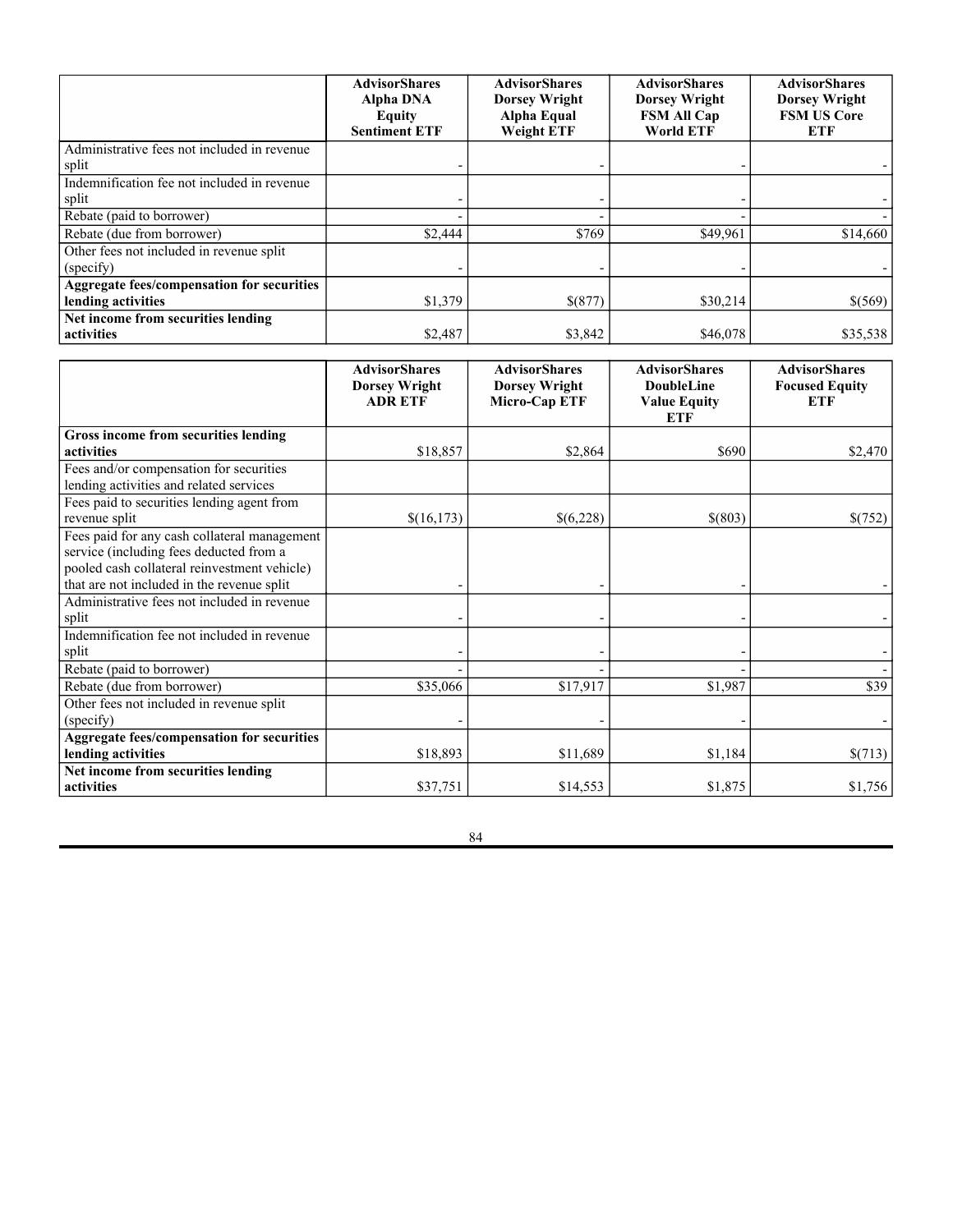Payments to an Intermediary may be significant to the Intermediary, and amounts that Intermediaries pay to your salesperson or other investment professional may also be significant for your salesperson or other investment professional. Because an Intermediary may make decisions about which investment options it will recommend or make available to its clients or what services to provide for various products based on payments it receives or is eligible to receive, such payments may create conflicts of interest between the Intermediary and its clients and these financial incentives may cause the Intermediary to recommend the Funds and other series of the Trust over other investments. The same conflict of interest and financial incentive exist with respect to your salesperson or other investment professional if he or she receives similar payments from his or her Intermediary firm.

The Advisor Entities may determine to make such payments based on any number of metrics. For example, the Advisor Entities may make payments at year-end or other intervals in a fixed amount, an amount based upon an Intermediary's services at defined levels or an amount based on the Intermediary's net sales of one or more series of the Trust in a year or other period, any of which arrangements may include an agreed-upon minimum or maximum payment, or any combination of the foregoing. As of the date of this SAI, the Advisor anticipates that the payments paid by the Advisor Entities in connection with the Funds and other series of the Trust will be immaterial to the Advisor Entities in the aggregate for the next year. Please contact your salesperson or other investment professional for more information regarding any such payments his or her Intermediary firm may receive. Any payments made by the Advisor Entities to an Intermediary may create the incentive for an Intermediary to encourage customers to buy shares of the Funds and/or other series of the Trust.

## **Securities Lending**

The dollar amounts of income and fees and compensation paid related to the securities lending activities of each Fund (except AdvisorShares Dorsey Wright Short ETF and AdvisorShares Ranger Equity Bear ETF) during the most recent fiscal year were as follows:

|                                              | <b>AdvisorShares</b><br><b>Alpha DNA</b><br>Equity<br><b>Sentiment ETF</b> | <b>AdvisorShares</b><br><b>Dorsey Wright</b><br>Alpha Equal<br><b>Weight ETF</b> | <b>AdvisorShares</b><br><b>Dorsey Wright</b><br><b>FSM All Cap</b><br><b>World ETF</b> | <b>AdvisorShares</b><br><b>Dorsey Wright</b><br><b>FSM US Core</b><br>ETF |
|----------------------------------------------|----------------------------------------------------------------------------|----------------------------------------------------------------------------------|----------------------------------------------------------------------------------------|---------------------------------------------------------------------------|
| Gross income from securities lending         |                                                                            |                                                                                  |                                                                                        |                                                                           |
| activities                                   | \$1,108                                                                    | \$4,719                                                                          | \$15,865                                                                               | \$36,107                                                                  |
| Fees and/or compensation for securities      |                                                                            |                                                                                  |                                                                                        |                                                                           |
| lending activities and related services      |                                                                            |                                                                                  |                                                                                        |                                                                           |
| Fees paid to securities lending agent from   |                                                                            |                                                                                  |                                                                                        |                                                                           |
| revenue split                                | \$(1,065)                                                                  | \$(1,645)                                                                        | \$(19,747)                                                                             | \$(15,229)                                                                |
| Fees paid for any cash collateral management |                                                                            |                                                                                  |                                                                                        |                                                                           |
| service (including fees deducted from a      |                                                                            |                                                                                  |                                                                                        |                                                                           |
| pooled cash collateral reinvestment vehicle) |                                                                            |                                                                                  |                                                                                        |                                                                           |
| that are not included in the revenue split   |                                                                            |                                                                                  |                                                                                        |                                                                           |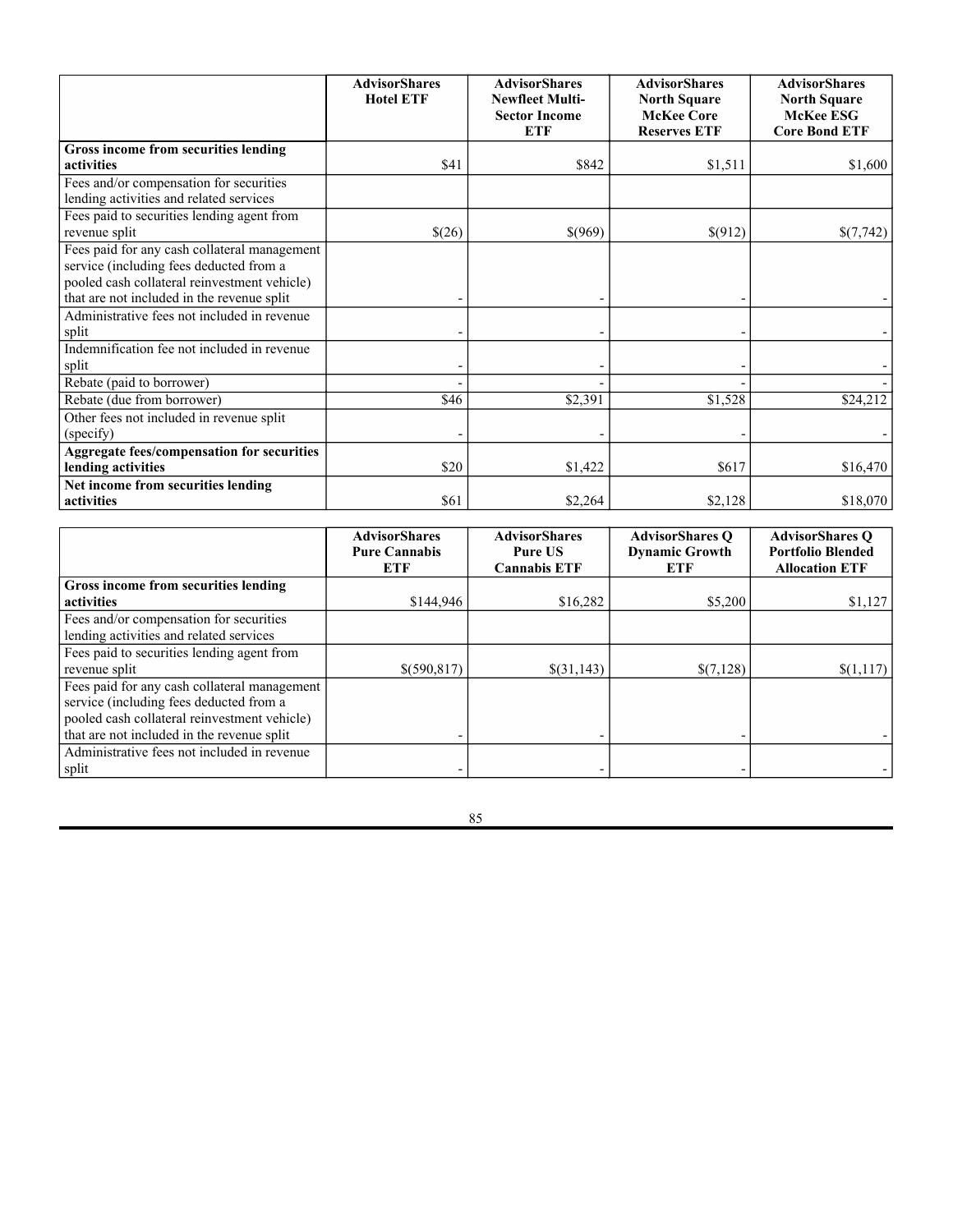|                                                   | <b>AdvisorShares</b><br><b>Alpha DNA</b><br><b>Equity</b><br><b>Sentiment ETF</b> | <b>AdvisorShares</b><br><b>Dorsey Wright</b><br>Alpha Equal<br><b>Weight ETF</b> | <b>AdvisorShares</b><br><b>Dorsey Wright</b><br><b>FSM All Cap</b><br><b>World ETF</b> | <b>AdvisorShares</b><br><b>Dorsey Wright</b><br><b>FSM US Core</b><br><b>ETF</b> |
|---------------------------------------------------|-----------------------------------------------------------------------------------|----------------------------------------------------------------------------------|----------------------------------------------------------------------------------------|----------------------------------------------------------------------------------|
| Administrative fees not included in revenue       |                                                                                   |                                                                                  |                                                                                        |                                                                                  |
| split                                             |                                                                                   |                                                                                  |                                                                                        |                                                                                  |
| Indemnification fee not included in revenue       |                                                                                   |                                                                                  |                                                                                        |                                                                                  |
| split                                             |                                                                                   |                                                                                  |                                                                                        |                                                                                  |
| Rebate (paid to borrower)                         |                                                                                   |                                                                                  |                                                                                        |                                                                                  |
| Rebate (due from borrower)                        | \$2,444                                                                           | \$769                                                                            | \$49,961                                                                               | \$14,660                                                                         |
| Other fees not included in revenue split          |                                                                                   |                                                                                  |                                                                                        |                                                                                  |
| (specify)                                         |                                                                                   |                                                                                  |                                                                                        |                                                                                  |
| <b>Aggregate fees/compensation for securities</b> |                                                                                   |                                                                                  |                                                                                        |                                                                                  |
| lending activities                                | \$1,379                                                                           | \$(877)                                                                          | \$30,214                                                                               | \$(569)                                                                          |
| Net income from securities lending<br>activities  | \$2,487                                                                           | \$3,842                                                                          | \$46,078                                                                               | \$35,538                                                                         |

|                                                                                                                                                                                       | <b>AdvisorShares</b><br><b>Dorsey Wright</b><br><b>ADR ETF</b> | <b>AdvisorShares</b><br><b>Dorsey Wright</b><br>Micro-Cap ETF | <b>AdvisorShares</b><br><b>DoubleLine</b><br><b>Value Equity</b><br><b>ETF</b> | <b>AdvisorShares</b><br><b>Focused Equity</b><br>ETF |
|---------------------------------------------------------------------------------------------------------------------------------------------------------------------------------------|----------------------------------------------------------------|---------------------------------------------------------------|--------------------------------------------------------------------------------|------------------------------------------------------|
| Gross income from securities lending                                                                                                                                                  |                                                                |                                                               |                                                                                |                                                      |
| activities                                                                                                                                                                            | \$18,857                                                       | \$2,864                                                       | \$690                                                                          | \$2,470                                              |
| Fees and/or compensation for securities<br>lending activities and related services                                                                                                    |                                                                |                                                               |                                                                                |                                                      |
| Fees paid to securities lending agent from<br>revenue split                                                                                                                           | \$(16,173)                                                     | \$(6,228)                                                     | \$(803)                                                                        | \$(752)                                              |
| Fees paid for any cash collateral management<br>service (including fees deducted from a<br>pooled cash collateral reinvestment vehicle)<br>that are not included in the revenue split |                                                                |                                                               |                                                                                |                                                      |
| Administrative fees not included in revenue<br>split                                                                                                                                  |                                                                |                                                               |                                                                                |                                                      |
| Indemnification fee not included in revenue<br>split                                                                                                                                  |                                                                |                                                               |                                                                                |                                                      |
| Rebate (paid to borrower)                                                                                                                                                             |                                                                |                                                               |                                                                                |                                                      |
| Rebate (due from borrower)                                                                                                                                                            | \$35,066                                                       | \$17,917                                                      | \$1,987                                                                        | \$39                                                 |
| Other fees not included in revenue split<br>(specify)                                                                                                                                 |                                                                |                                                               |                                                                                |                                                      |
| Aggregate fees/compensation for securities<br>lending activities                                                                                                                      | \$18,893                                                       | \$11,689                                                      | \$1,184                                                                        | \$(713)                                              |
| Net income from securities lending<br>activities                                                                                                                                      | \$37,751                                                       | \$14,553                                                      | \$1,875                                                                        | \$1,756                                              |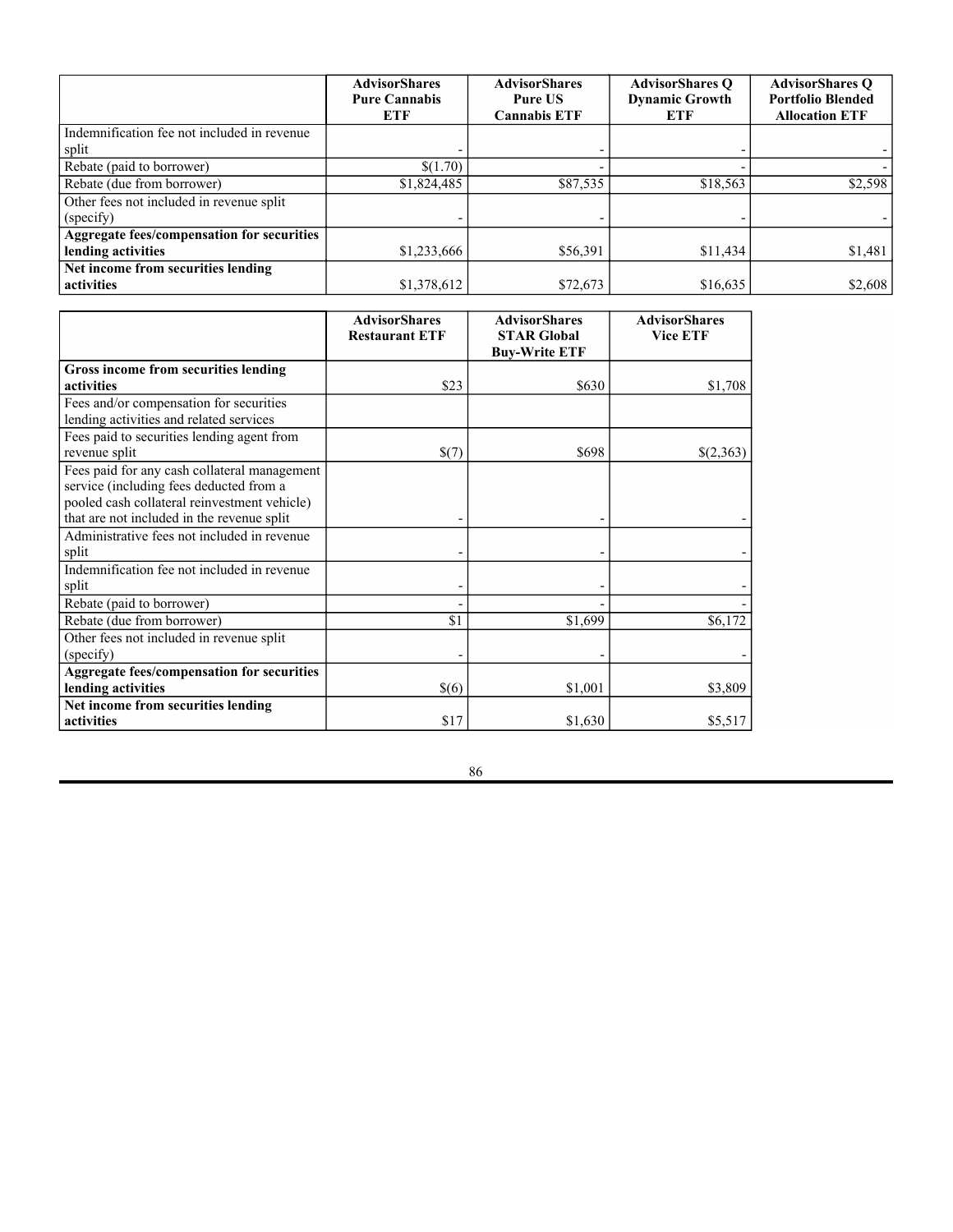|                                                   | <b>AdvisorShares</b><br><b>Hotel ETF</b> | <b>AdvisorShares</b><br><b>Newfleet Multi-</b><br><b>Sector Income</b><br><b>ETF</b> | <b>AdvisorShares</b><br><b>North Square</b><br><b>McKee Core</b><br><b>Reserves ETF</b> | <b>AdvisorShares</b><br><b>North Square</b><br><b>McKee ESG</b><br><b>Core Bond ETF</b> |
|---------------------------------------------------|------------------------------------------|--------------------------------------------------------------------------------------|-----------------------------------------------------------------------------------------|-----------------------------------------------------------------------------------------|
| Gross income from securities lending              |                                          |                                                                                      |                                                                                         |                                                                                         |
| activities                                        | \$41                                     | \$842                                                                                | \$1,511                                                                                 | \$1,600                                                                                 |
| Fees and/or compensation for securities           |                                          |                                                                                      |                                                                                         |                                                                                         |
| lending activities and related services           |                                          |                                                                                      |                                                                                         |                                                                                         |
| Fees paid to securities lending agent from        |                                          |                                                                                      |                                                                                         |                                                                                         |
| revenue split                                     | \$(26)                                   | \$(969)                                                                              | \$(912)                                                                                 | \$(7,742)                                                                               |
| Fees paid for any cash collateral management      |                                          |                                                                                      |                                                                                         |                                                                                         |
| service (including fees deducted from a           |                                          |                                                                                      |                                                                                         |                                                                                         |
| pooled cash collateral reinvestment vehicle)      |                                          |                                                                                      |                                                                                         |                                                                                         |
| that are not included in the revenue split        |                                          |                                                                                      |                                                                                         |                                                                                         |
| Administrative fees not included in revenue       |                                          |                                                                                      |                                                                                         |                                                                                         |
| split                                             |                                          |                                                                                      |                                                                                         |                                                                                         |
| Indemnification fee not included in revenue       |                                          |                                                                                      |                                                                                         |                                                                                         |
| split                                             |                                          |                                                                                      |                                                                                         |                                                                                         |
| Rebate (paid to borrower)                         |                                          |                                                                                      |                                                                                         |                                                                                         |
| Rebate (due from borrower)                        | \$46                                     | \$2,391                                                                              | \$1,528                                                                                 | \$24,212                                                                                |
| Other fees not included in revenue split          |                                          |                                                                                      |                                                                                         |                                                                                         |
| (specify)                                         |                                          |                                                                                      |                                                                                         |                                                                                         |
| <b>Aggregate fees/compensation for securities</b> |                                          |                                                                                      |                                                                                         |                                                                                         |
| lending activities                                | \$20                                     | \$1,422                                                                              | \$617                                                                                   | \$16,470                                                                                |
| Net income from securities lending                |                                          |                                                                                      |                                                                                         |                                                                                         |
| activities                                        | \$61                                     | \$2,264                                                                              | \$2,128                                                                                 | \$18,070                                                                                |

|                                              | <b>AdvisorShares</b><br><b>Pure Cannabis</b><br>ETF | <b>AdvisorShares</b><br><b>Pure US</b><br><b>Cannabis ETF</b> | <b>AdvisorShares O</b><br><b>Dynamic Growth</b><br>ETF | <b>AdvisorShares O</b><br><b>Portfolio Blended</b><br><b>Allocation ETF</b> |
|----------------------------------------------|-----------------------------------------------------|---------------------------------------------------------------|--------------------------------------------------------|-----------------------------------------------------------------------------|
| Gross income from securities lending         |                                                     |                                                               |                                                        |                                                                             |
| activities                                   | \$144,946                                           | \$16,282                                                      | \$5,200                                                | \$1,127                                                                     |
| Fees and/or compensation for securities      |                                                     |                                                               |                                                        |                                                                             |
| lending activities and related services      |                                                     |                                                               |                                                        |                                                                             |
| Fees paid to securities lending agent from   |                                                     |                                                               |                                                        |                                                                             |
| revenue split                                | \$(590,817)                                         | \$(31,143)                                                    | \$(7,128)                                              | \$(1,117)                                                                   |
| Fees paid for any cash collateral management |                                                     |                                                               |                                                        |                                                                             |
| service (including fees deducted from a      |                                                     |                                                               |                                                        |                                                                             |
| pooled cash collateral reinvestment vehicle) |                                                     |                                                               |                                                        |                                                                             |
| that are not included in the revenue split   |                                                     |                                                               |                                                        |                                                                             |
| Administrative fees not included in revenue  |                                                     |                                                               |                                                        |                                                                             |
| split                                        |                                                     |                                                               |                                                        |                                                                             |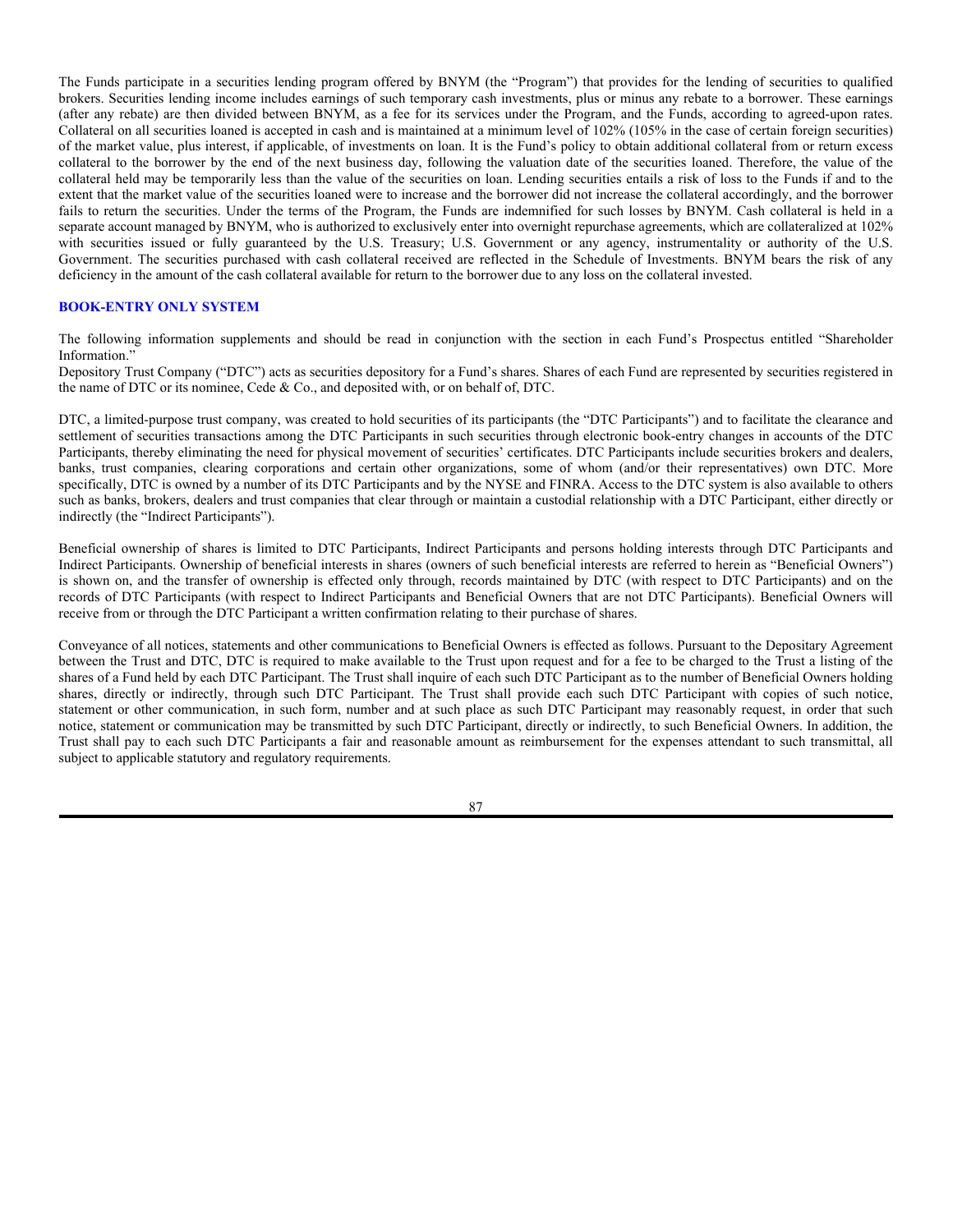|                                                   | <b>AdvisorShares</b><br><b>Pure Cannabis</b><br><b>ETF</b> | <b>AdvisorShares</b><br><b>Pure US</b><br><b>Cannabis ETF</b> | <b>AdvisorShares O</b><br><b>Dynamic Growth</b><br>ETF | <b>AdvisorShares O</b><br><b>Portfolio Blended</b><br><b>Allocation ETF</b> |
|---------------------------------------------------|------------------------------------------------------------|---------------------------------------------------------------|--------------------------------------------------------|-----------------------------------------------------------------------------|
| Indemnification fee not included in revenue       |                                                            |                                                               |                                                        |                                                                             |
| split                                             |                                                            |                                                               |                                                        |                                                                             |
| Rebate (paid to borrower)                         | \$(1.70)                                                   |                                                               |                                                        |                                                                             |
| Rebate (due from borrower)                        | \$1,824,485                                                | \$87,535                                                      | \$18,563                                               | \$2,598                                                                     |
| Other fees not included in revenue split          |                                                            |                                                               |                                                        |                                                                             |
| (specify)                                         |                                                            |                                                               |                                                        |                                                                             |
| <b>Aggregate fees/compensation for securities</b> |                                                            |                                                               |                                                        |                                                                             |
| lending activities                                | \$1,233,666                                                | \$56,391                                                      | \$11,434                                               | \$1,481                                                                     |
| Net income from securities lending                |                                                            |                                                               |                                                        |                                                                             |
| activities                                        | \$1,378,612                                                | \$72,673                                                      | \$16,635                                               | \$2,608                                                                     |

|                                                   | <b>AdvisorShares</b><br><b>Restaurant ETF</b> | <b>AdvisorShares</b><br><b>STAR Global</b> | <b>AdvisorShares</b><br><b>Vice ETF</b> |
|---------------------------------------------------|-----------------------------------------------|--------------------------------------------|-----------------------------------------|
|                                                   |                                               | <b>Buy-Write ETF</b>                       |                                         |
| Gross income from securities lending              |                                               |                                            |                                         |
| activities                                        | \$23                                          | \$630                                      | \$1,708                                 |
| Fees and/or compensation for securities           |                                               |                                            |                                         |
| lending activities and related services           |                                               |                                            |                                         |
| Fees paid to securities lending agent from        |                                               |                                            |                                         |
| revenue split                                     | \$(7)                                         | \$698                                      | \$(2,363)                               |
| Fees paid for any cash collateral management      |                                               |                                            |                                         |
| service (including fees deducted from a           |                                               |                                            |                                         |
| pooled cash collateral reinvestment vehicle)      |                                               |                                            |                                         |
| that are not included in the revenue split        |                                               |                                            |                                         |
| Administrative fees not included in revenue       |                                               |                                            |                                         |
| split                                             |                                               |                                            |                                         |
| Indemnification fee not included in revenue       |                                               |                                            |                                         |
| split                                             |                                               |                                            |                                         |
| Rebate (paid to borrower)                         |                                               |                                            |                                         |
| Rebate (due from borrower)                        | \$1                                           | \$1,699                                    | \$6,172                                 |
| Other fees not included in revenue split          |                                               |                                            |                                         |
| (specify)                                         |                                               |                                            |                                         |
| <b>Aggregate fees/compensation for securities</b> |                                               |                                            |                                         |
| lending activities                                | \$(6)                                         | \$1,001                                    | \$3,809                                 |
| Net income from securities lending                |                                               |                                            |                                         |
| activities                                        | \$17                                          | \$1,630                                    | \$5,517                                 |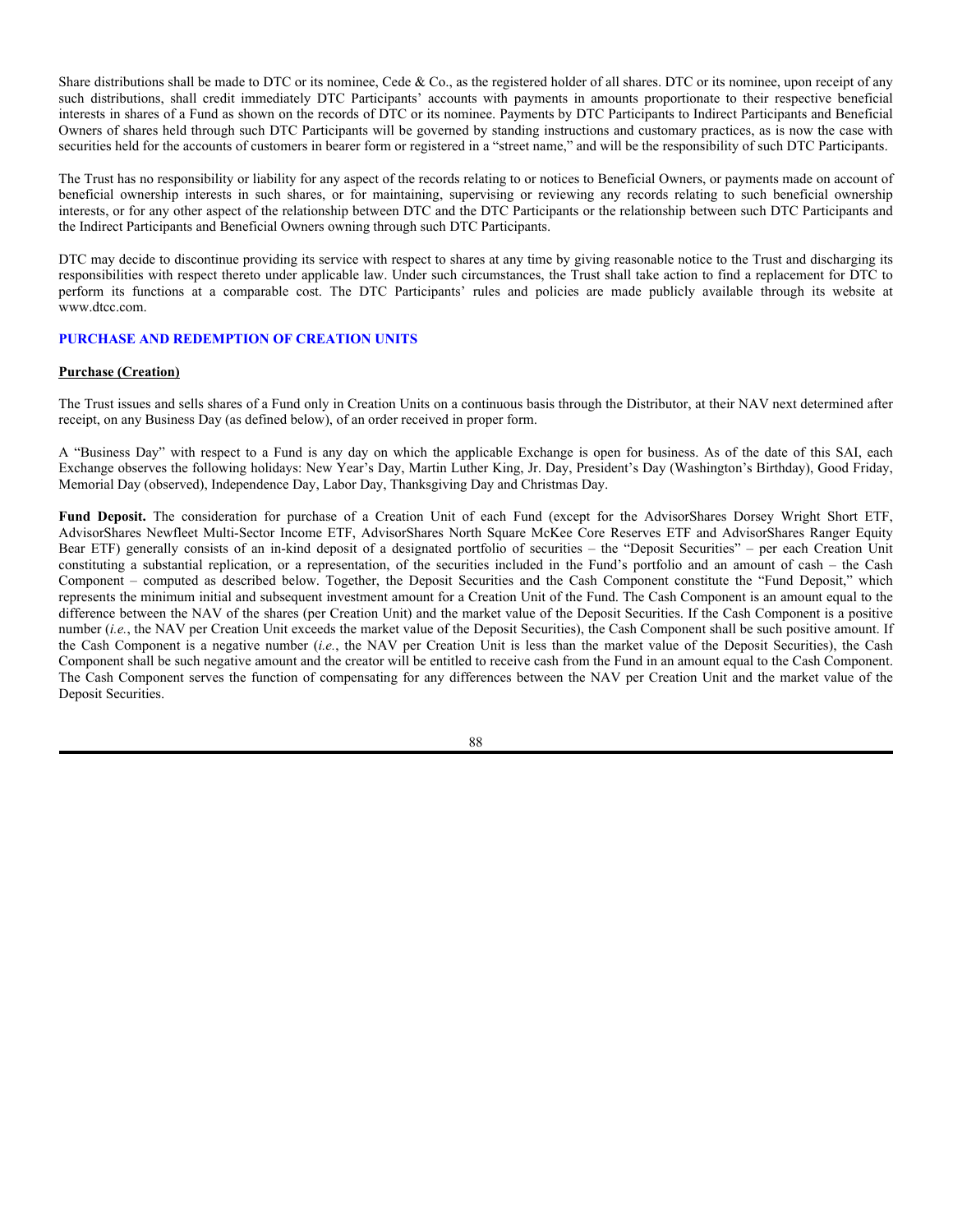The Funds participate in a securities lending program offered by BNYM (the "Program") that provides for the lending of securities to qualified brokers. Securities lending income includes earnings of such temporary cash investments, plus or minus any rebate to a borrower. These earnings (after any rebate) are then divided between BNYM, as a fee for its services under the Program, and the Funds, according to agreed-upon rates. Collateral on all securities loaned is accepted in cash and is maintained at a minimum level of 102% (105% in the case of certain foreign securities) of the market value, plus interest, if applicable, of investments on loan. It is the Fund's policy to obtain additional collateral from or return excess collateral to the borrower by the end of the next business day, following the valuation date of the securities loaned. Therefore, the value of the collateral held may be temporarily less than the value of the securities on loan. Lending securities entails a risk of loss to the Funds if and to the extent that the market value of the securities loaned were to increase and the borrower did not increase the collateral accordingly, and the borrower fails to return the securities. Under the terms of the Program, the Funds are indemnified for such losses by BNYM. Cash collateral is held in a separate account managed by BNYM, who is authorized to exclusively enter into overnight repurchase agreements, which are collateralized at 102% with securities issued or fully guaranteed by the U.S. Treasury; U.S. Government or any agency, instrumentality or authority of the U.S. Government. The securities purchased with cash collateral received are reflected in the Schedule of Investments. BNYM bears the risk of any deficiency in the amount of the cash collateral available for return to the borrower due to any loss on the collateral invested.

#### **BOOK-ENTRY ONLY SYSTEM**

The following information supplements and should be read in conjunction with the section in each Fund's Prospectus entitled "Shareholder Information."

Depository Trust Company ("DTC") acts as securities depository for a Fund's shares. Shares of each Fund are represented by securities registered in the name of DTC or its nominee, Cede & Co., and deposited with, or on behalf of, DTC.

DTC, a limited-purpose trust company, was created to hold securities of its participants (the "DTC Participants") and to facilitate the clearance and settlement of securities transactions among the DTC Participants in such securities through electronic book-entry changes in accounts of the DTC Participants, thereby eliminating the need for physical movement of securities' certificates. DTC Participants include securities brokers and dealers, banks, trust companies, clearing corporations and certain other organizations, some of whom (and/or their representatives) own DTC. More specifically, DTC is owned by a number of its DTC Participants and by the NYSE and FINRA. Access to the DTC system is also available to others such as banks, brokers, dealers and trust companies that clear through or maintain a custodial relationship with a DTC Participant, either directly or indirectly (the "Indirect Participants").

Beneficial ownership of shares is limited to DTC Participants, Indirect Participants and persons holding interests through DTC Participants and Indirect Participants. Ownership of beneficial interests in shares (owners of such beneficial interests are referred to herein as "Beneficial Owners") is shown on, and the transfer of ownership is effected only through, records maintained by DTC (with respect to DTC Participants) and on the records of DTC Participants (with respect to Indirect Participants and Beneficial Owners that are not DTC Participants). Beneficial Owners will receive from or through the DTC Participant a written confirmation relating to their purchase of shares.

Conveyance of all notices, statements and other communications to Beneficial Owners is effected as follows. Pursuant to the Depositary Agreement between the Trust and DTC, DTC is required to make available to the Trust upon request and for a fee to be charged to the Trust a listing of the shares of a Fund held by each DTC Participant. The Trust shall inquire of each such DTC Participant as to the number of Beneficial Owners holding shares, directly or indirectly, through such DTC Participant. The Trust shall provide each such DTC Participant with copies of such notice, statement or other communication, in such form, number and at such place as such DTC Participant may reasonably request, in order that such notice, statement or communication may be transmitted by such DTC Participant, directly or indirectly, to such Beneficial Owners. In addition, the Trust shall pay to each such DTC Participants a fair and reasonable amount as reimbursement for the expenses attendant to such transmittal, all subject to applicable statutory and regulatory requirements.

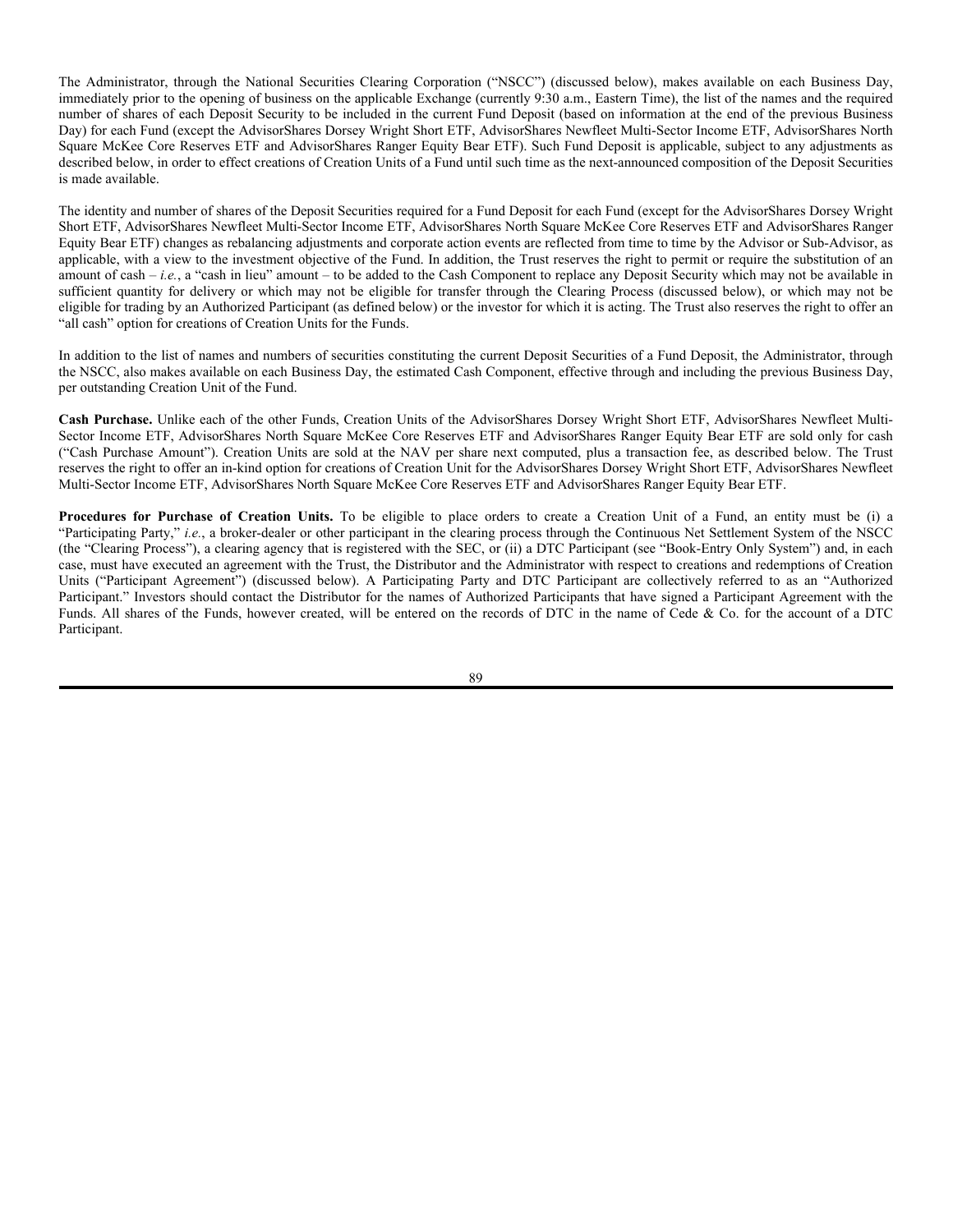Share distributions shall be made to DTC or its nominee, Cede & Co., as the registered holder of all shares. DTC or its nominee, upon receipt of any such distributions, shall credit immediately DTC Participants' accounts with payments in amounts proportionate to their respective beneficial interests in shares of a Fund as shown on the records of DTC or its nominee. Payments by DTC Participants to Indirect Participants and Beneficial Owners of shares held through such DTC Participants will be governed by standing instructions and customary practices, as is now the case with securities held for the accounts of customers in bearer form or registered in a "street name," and will be the responsibility of such DTC Participants.

The Trust has no responsibility or liability for any aspect of the records relating to or notices to Beneficial Owners, or payments made on account of beneficial ownership interests in such shares, or for maintaining, supervising or reviewing any records relating to such beneficial ownership interests, or for any other aspect of the relationship between DTC and the DTC Participants or the relationship between such DTC Participants and the Indirect Participants and Beneficial Owners owning through such DTC Participants.

DTC may decide to discontinue providing its service with respect to shares at any time by giving reasonable notice to the Trust and discharging its responsibilities with respect thereto under applicable law. Under such circumstances, the Trust shall take action to find a replacement for DTC to perform its functions at a comparable cost. The DTC Participants' rules and policies are made publicly available through its website at www.dtcc.com.

## **PURCHASE AND REDEMPTION OF CREATION UNITS**

#### **Purchase (Creation)**

The Trust issues and sells shares of a Fund only in Creation Units on a continuous basis through the Distributor, at their NAV next determined after receipt, on any Business Day (as defined below), of an order received in proper form.

A "Business Day" with respect to a Fund is any day on which the applicable Exchange is open for business. As of the date of this SAI, each Exchange observes the following holidays: New Year's Day, Martin Luther King, Jr. Day, President's Day (Washington's Birthday), Good Friday, Memorial Day (observed), Independence Day, Labor Day, Thanksgiving Day and Christmas Day.

**Fund Deposit.** The consideration for purchase of a Creation Unit of each Fund (except for the AdvisorShares Dorsey Wright Short ETF, AdvisorShares Newfleet Multi-Sector Income ETF, AdvisorShares North Square McKee Core Reserves ETF and AdvisorShares Ranger Equity Bear ETF) generally consists of an in-kind deposit of a designated portfolio of securities – the "Deposit Securities" – per each Creation Unit constituting a substantial replication, or a representation, of the securities included in the Fund's portfolio and an amount of cash – the Cash Component – computed as described below. Together, the Deposit Securities and the Cash Component constitute the "Fund Deposit," which represents the minimum initial and subsequent investment amount for a Creation Unit of the Fund. The Cash Component is an amount equal to the difference between the NAV of the shares (per Creation Unit) and the market value of the Deposit Securities. If the Cash Component is a positive number  $(i.e.,$  the NAV per Creation Unit exceeds the market value of the Deposit Securities), the Cash Component shall be such positive amount. If the Cash Component is a negative number (*i.e.*, the NAV per Creation Unit is less than the market value of the Deposit Securities), the Cash Component shall be such negative amount and the creator will be entitled to receive cash from the Fund in an amount equal to the Cash Component. The Cash Component serves the function of compensating for any differences between the NAV per Creation Unit and the market value of the Deposit Securities.

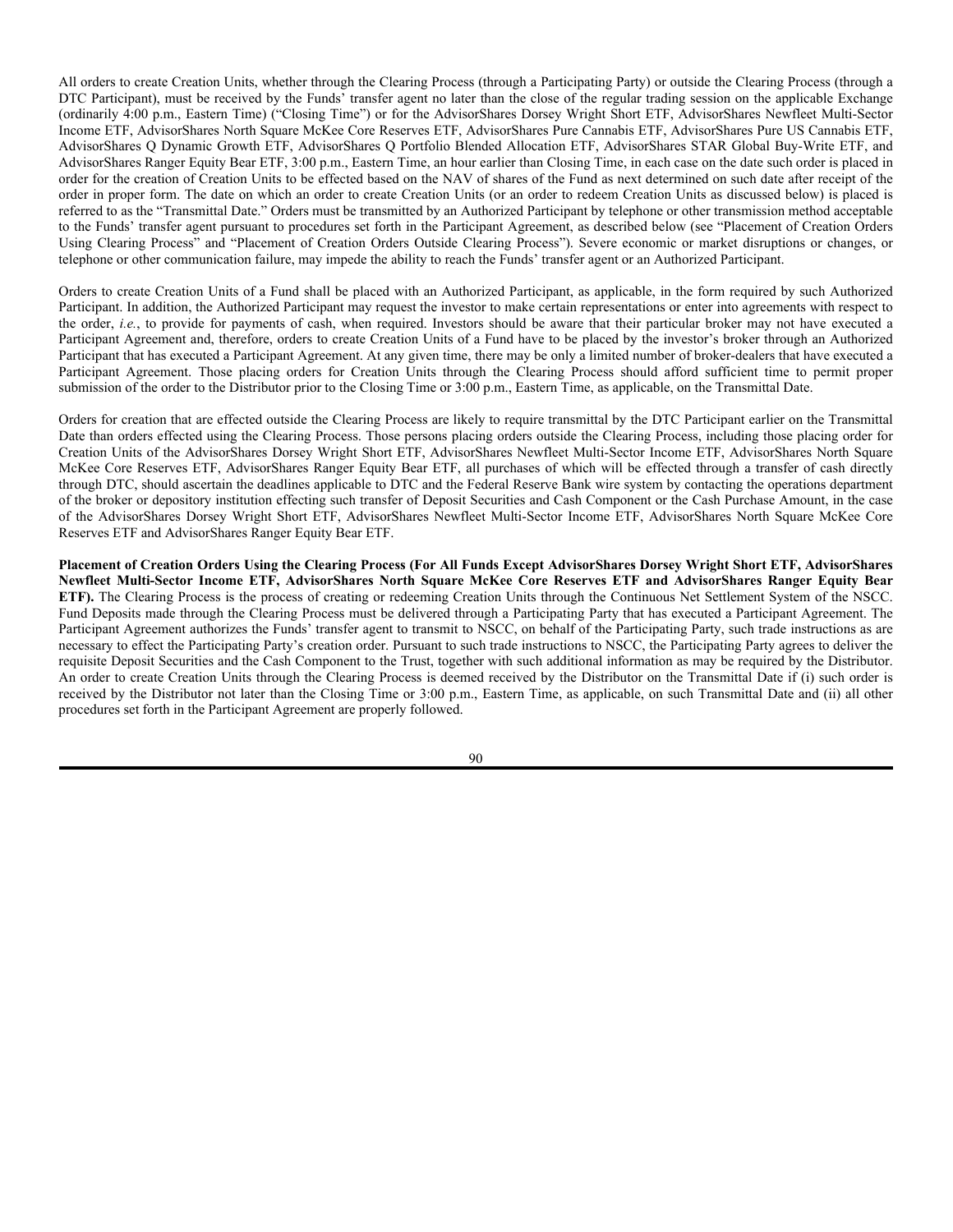The Administrator, through the National Securities Clearing Corporation ("NSCC") (discussed below), makes available on each Business Day, immediately prior to the opening of business on the applicable Exchange (currently 9:30 a.m., Eastern Time), the list of the names and the required number of shares of each Deposit Security to be included in the current Fund Deposit (based on information at the end of the previous Business Day) for each Fund (except the AdvisorShares Dorsey Wright Short ETF, AdvisorShares Newfleet Multi-Sector Income ETF, AdvisorShares North Square McKee Core Reserves ETF and AdvisorShares Ranger Equity Bear ETF). Such Fund Deposit is applicable, subject to any adjustments as described below, in order to effect creations of Creation Units of a Fund until such time as the next-announced composition of the Deposit Securities is made available.

The identity and number of shares of the Deposit Securities required for a Fund Deposit for each Fund (except for the AdvisorShares Dorsey Wright Short ETF, AdvisorShares Newfleet Multi-Sector Income ETF, AdvisorShares North Square McKee Core Reserves ETF and AdvisorShares Ranger Equity Bear ETF) changes as rebalancing adjustments and corporate action events are reflected from time to time by the Advisor or Sub-Advisor, as applicable, with a view to the investment objective of the Fund. In addition, the Trust reserves the right to permit or require the substitution of an amount of cash – *i.e.*, a "cash in lieu" amount – to be added to the Cash Component to replace any Deposit Security which may not be available in sufficient quantity for delivery or which may not be eligible for transfer through the Clearing Process (discussed below), or which may not be eligible for trading by an Authorized Participant (as defined below) or the investor for which it is acting. The Trust also reserves the right to offer an "all cash" option for creations of Creation Units for the Funds.

In addition to the list of names and numbers of securities constituting the current Deposit Securities of a Fund Deposit, the Administrator, through the NSCC, also makes available on each Business Day, the estimated Cash Component, effective through and including the previous Business Day, per outstanding Creation Unit of the Fund.

**Cash Purchase.** Unlike each of the other Funds, Creation Units of the AdvisorShares Dorsey Wright Short ETF, AdvisorShares Newfleet Multi-Sector Income ETF, AdvisorShares North Square McKee Core Reserves ETF and AdvisorShares Ranger Equity Bear ETF are sold only for cash ("Cash Purchase Amount"). Creation Units are sold at the NAV per share next computed, plus a transaction fee, as described below. The Trust reserves the right to offer an in-kind option for creations of Creation Unit for the AdvisorShares Dorsey Wright Short ETF, AdvisorShares Newfleet Multi-Sector Income ETF, AdvisorShares North Square McKee Core Reserves ETF and AdvisorShares Ranger Equity Bear ETF.

**Procedures for Purchase of Creation Units.** To be eligible to place orders to create a Creation Unit of a Fund, an entity must be (i) a "Participating Party," *i.e.*, a broker-dealer or other participant in the clearing process through the Continuous Net Settlement System of the NSCC (the "Clearing Process"), a clearing agency that is registered with the SEC, or (ii) a DTC Participant (see "Book-Entry Only System") and, in each case, must have executed an agreement with the Trust, the Distributor and the Administrator with respect to creations and redemptions of Creation Units ("Participant Agreement") (discussed below). A Participating Party and DTC Participant are collectively referred to as an "Authorized Participant." Investors should contact the Distributor for the names of Authorized Participants that have signed a Participant Agreement with the Funds. All shares of the Funds, however created, will be entered on the records of DTC in the name of Cede & Co. for the account of a DTC Participant.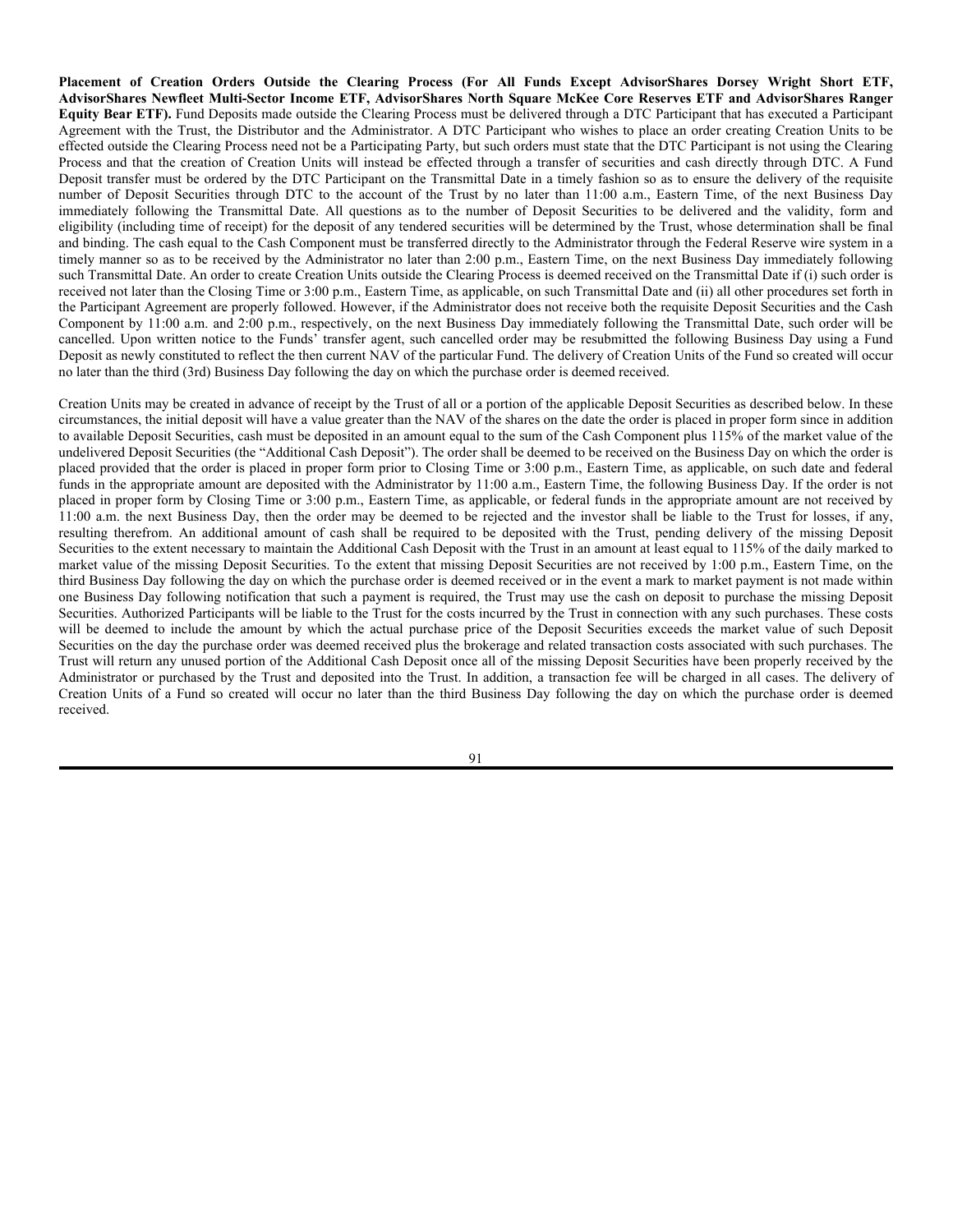All orders to create Creation Units, whether through the Clearing Process (through a Participating Party) or outside the Clearing Process (through a DTC Participant), must be received by the Funds' transfer agent no later than the close of the regular trading session on the applicable Exchange (ordinarily 4:00 p.m., Eastern Time) ("Closing Time") or for the AdvisorShares Dorsey Wright Short ETF, AdvisorShares Newfleet Multi-Sector Income ETF, AdvisorShares North Square McKee Core Reserves ETF, AdvisorShares Pure Cannabis ETF, AdvisorShares Pure US Cannabis ETF, AdvisorShares Q Dynamic Growth ETF, AdvisorShares Q Portfolio Blended Allocation ETF, AdvisorShares STAR Global Buy-Write ETF, and AdvisorShares Ranger Equity Bear ETF, 3:00 p.m., Eastern Time, an hour earlier than Closing Time, in each case on the date such order is placed in order for the creation of Creation Units to be effected based on the NAV of shares of the Fund as next determined on such date after receipt of the order in proper form. The date on which an order to create Creation Units (or an order to redeem Creation Units as discussed below) is placed is referred to as the "Transmittal Date." Orders must be transmitted by an Authorized Participant by telephone or other transmission method acceptable to the Funds' transfer agent pursuant to procedures set forth in the Participant Agreement, as described below (see "Placement of Creation Orders Using Clearing Process" and "Placement of Creation Orders Outside Clearing Process"). Severe economic or market disruptions or changes, or telephone or other communication failure, may impede the ability to reach the Funds' transfer agent or an Authorized Participant.

Orders to create Creation Units of a Fund shall be placed with an Authorized Participant, as applicable, in the form required by such Authorized Participant. In addition, the Authorized Participant may request the investor to make certain representations or enter into agreements with respect to the order, *i.e.*, to provide for payments of cash, when required. Investors should be aware that their particular broker may not have executed a Participant Agreement and, therefore, orders to create Creation Units of a Fund have to be placed by the investor's broker through an Authorized Participant that has executed a Participant Agreement. At any given time, there may be only a limited number of broker-dealers that have executed a Participant Agreement. Those placing orders for Creation Units through the Clearing Process should afford sufficient time to permit proper submission of the order to the Distributor prior to the Closing Time or 3:00 p.m., Eastern Time, as applicable, on the Transmittal Date.

Orders for creation that are effected outside the Clearing Process are likely to require transmittal by the DTC Participant earlier on the Transmittal Date than orders effected using the Clearing Process. Those persons placing orders outside the Clearing Process, including those placing order for Creation Units of the AdvisorShares Dorsey Wright Short ETF, AdvisorShares Newfleet Multi-Sector Income ETF, AdvisorShares North Square McKee Core Reserves ETF, AdvisorShares Ranger Equity Bear ETF, all purchases of which will be effected through a transfer of cash directly through DTC, should ascertain the deadlines applicable to DTC and the Federal Reserve Bank wire system by contacting the operations department of the broker or depository institution effecting such transfer of Deposit Securities and Cash Component or the Cash Purchase Amount, in the case of the AdvisorShares Dorsey Wright Short ETF, AdvisorShares Newfleet Multi-Sector Income ETF, AdvisorShares North Square McKee Core Reserves ETF and AdvisorShares Ranger Equity Bear ETF.

**Placement of Creation Orders Using the Clearing Process (For All Funds Except AdvisorShares Dorsey Wright Short ETF, AdvisorShares Newfleet Multi-Sector Income ETF, AdvisorShares North Square McKee Core Reserves ETF and AdvisorShares Ranger Equity Bear ETF).** The Clearing Process is the process of creating or redeeming Creation Units through the Continuous Net Settlement System of the NSCC. Fund Deposits made through the Clearing Process must be delivered through a Participating Party that has executed a Participant Agreement. The Participant Agreement authorizes the Funds' transfer agent to transmit to NSCC, on behalf of the Participating Party, such trade instructions as are necessary to effect the Participating Party's creation order. Pursuant to such trade instructions to NSCC, the Participating Party agrees to deliver the requisite Deposit Securities and the Cash Component to the Trust, together with such additional information as may be required by the Distributor. An order to create Creation Units through the Clearing Process is deemed received by the Distributor on the Transmittal Date if (i) such order is received by the Distributor not later than the Closing Time or 3:00 p.m., Eastern Time, as applicable, on such Transmittal Date and (ii) all other procedures set forth in the Participant Agreement are properly followed.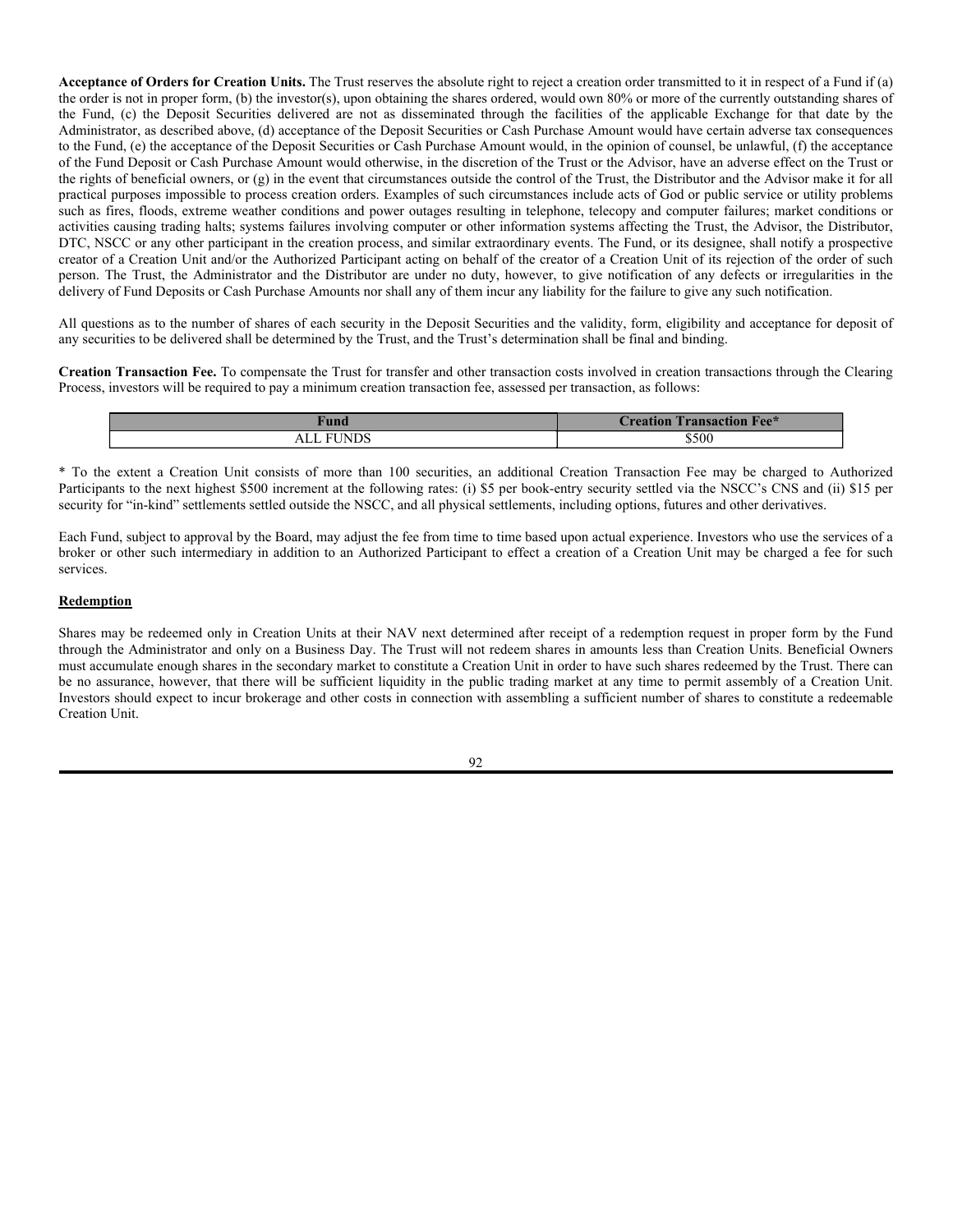**Placement of Creation Orders Outside the Clearing Process (For All Funds Except AdvisorShares Dorsey Wright Short ETF, AdvisorShares Newfleet Multi-Sector Income ETF, AdvisorShares North Square McKee Core Reserves ETF and AdvisorShares Ranger Equity Bear ETF).** Fund Deposits made outside the Clearing Process must be delivered through a DTC Participant that has executed a Participant Agreement with the Trust, the Distributor and the Administrator. A DTC Participant who wishes to place an order creating Creation Units to be effected outside the Clearing Process need not be a Participating Party, but such orders must state that the DTC Participant is not using the Clearing Process and that the creation of Creation Units will instead be effected through a transfer of securities and cash directly through DTC. A Fund Deposit transfer must be ordered by the DTC Participant on the Transmittal Date in a timely fashion so as to ensure the delivery of the requisite number of Deposit Securities through DTC to the account of the Trust by no later than 11:00 a.m., Eastern Time, of the next Business Day immediately following the Transmittal Date. All questions as to the number of Deposit Securities to be delivered and the validity, form and eligibility (including time of receipt) for the deposit of any tendered securities will be determined by the Trust, whose determination shall be final and binding. The cash equal to the Cash Component must be transferred directly to the Administrator through the Federal Reserve wire system in a timely manner so as to be received by the Administrator no later than 2:00 p.m., Eastern Time, on the next Business Day immediately following such Transmittal Date. An order to create Creation Units outside the Clearing Process is deemed received on the Transmittal Date if (i) such order is received not later than the Closing Time or 3:00 p.m., Eastern Time, as applicable, on such Transmittal Date and (ii) all other procedures set forth in the Participant Agreement are properly followed. However, if the Administrator does not receive both the requisite Deposit Securities and the Cash Component by 11:00 a.m. and 2:00 p.m., respectively, on the next Business Day immediately following the Transmittal Date, such order will be cancelled. Upon written notice to the Funds' transfer agent, such cancelled order may be resubmitted the following Business Day using a Fund Deposit as newly constituted to reflect the then current NAV of the particular Fund. The delivery of Creation Units of the Fund so created will occur no later than the third (3rd) Business Day following the day on which the purchase order is deemed received.

Creation Units may be created in advance of receipt by the Trust of all or a portion of the applicable Deposit Securities as described below. In these circumstances, the initial deposit will have a value greater than the NAV of the shares on the date the order is placed in proper form since in addition to available Deposit Securities, cash must be deposited in an amount equal to the sum of the Cash Component plus 115% of the market value of the undelivered Deposit Securities (the "Additional Cash Deposit"). The order shall be deemed to be received on the Business Day on which the order is placed provided that the order is placed in proper form prior to Closing Time or 3:00 p.m., Eastern Time, as applicable, on such date and federal funds in the appropriate amount are deposited with the Administrator by 11:00 a.m., Eastern Time, the following Business Day. If the order is not placed in proper form by Closing Time or 3:00 p.m., Eastern Time, as applicable, or federal funds in the appropriate amount are not received by 11:00 a.m. the next Business Day, then the order may be deemed to be rejected and the investor shall be liable to the Trust for losses, if any, resulting therefrom. An additional amount of cash shall be required to be deposited with the Trust, pending delivery of the missing Deposit Securities to the extent necessary to maintain the Additional Cash Deposit with the Trust in an amount at least equal to 115% of the daily marked to market value of the missing Deposit Securities. To the extent that missing Deposit Securities are not received by 1:00 p.m., Eastern Time, on the third Business Day following the day on which the purchase order is deemed received or in the event a mark to market payment is not made within one Business Day following notification that such a payment is required, the Trust may use the cash on deposit to purchase the missing Deposit Securities. Authorized Participants will be liable to the Trust for the costs incurred by the Trust in connection with any such purchases. These costs will be deemed to include the amount by which the actual purchase price of the Deposit Securities exceeds the market value of such Deposit Securities on the day the purchase order was deemed received plus the brokerage and related transaction costs associated with such purchases. The Trust will return any unused portion of the Additional Cash Deposit once all of the missing Deposit Securities have been properly received by the Administrator or purchased by the Trust and deposited into the Trust. In addition, a transaction fee will be charged in all cases. The delivery of Creation Units of a Fund so created will occur no later than the third Business Day following the day on which the purchase order is deemed received.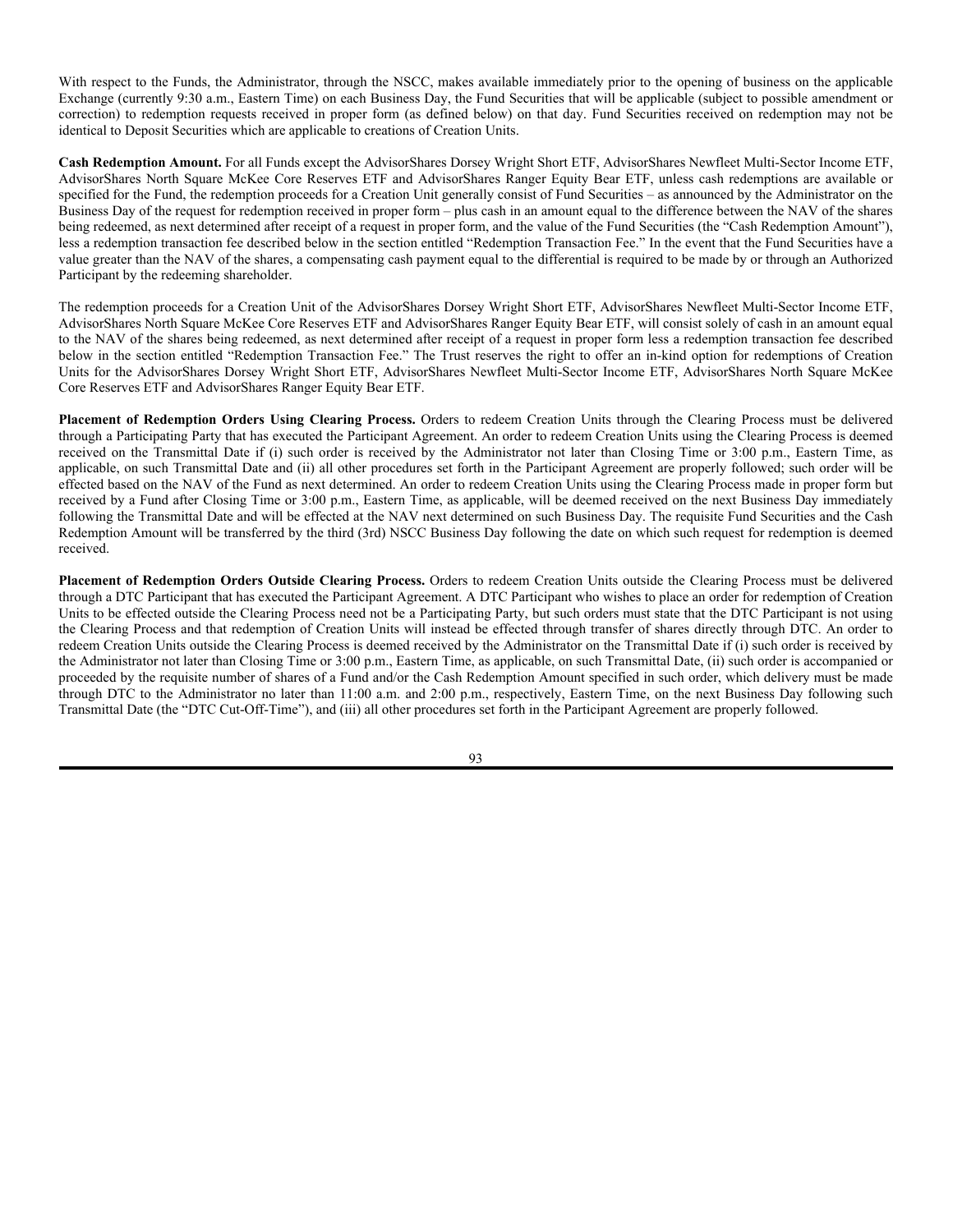**Acceptance of Orders for Creation Units.** The Trust reserves the absolute right to reject a creation order transmitted to it in respect of a Fund if (a) the order is not in proper form, (b) the investor(s), upon obtaining the shares ordered, would own 80% or more of the currently outstanding shares of the Fund, (c) the Deposit Securities delivered are not as disseminated through the facilities of the applicable Exchange for that date by the Administrator, as described above, (d) acceptance of the Deposit Securities or Cash Purchase Amount would have certain adverse tax consequences to the Fund, (e) the acceptance of the Deposit Securities or Cash Purchase Amount would, in the opinion of counsel, be unlawful, (f) the acceptance of the Fund Deposit or Cash Purchase Amount would otherwise, in the discretion of the Trust or the Advisor, have an adverse effect on the Trust or the rights of beneficial owners, or (g) in the event that circumstances outside the control of the Trust, the Distributor and the Advisor make it for all practical purposes impossible to process creation orders. Examples of such circumstances include acts of God or public service or utility problems such as fires, floods, extreme weather conditions and power outages resulting in telephone, telecopy and computer failures; market conditions or activities causing trading halts; systems failures involving computer or other information systems affecting the Trust, the Advisor, the Distributor, DTC, NSCC or any other participant in the creation process, and similar extraordinary events. The Fund, or its designee, shall notify a prospective creator of a Creation Unit and/or the Authorized Participant acting on behalf of the creator of a Creation Unit of its rejection of the order of such person. The Trust, the Administrator and the Distributor are under no duty, however, to give notification of any defects or irregularities in the delivery of Fund Deposits or Cash Purchase Amounts nor shall any of them incur any liability for the failure to give any such notification.

All questions as to the number of shares of each security in the Deposit Securities and the validity, form, eligibility and acceptance for deposit of any securities to be delivered shall be determined by the Trust, and the Trust's determination shall be final and binding.

**Creation Transaction Fee.** To compensate the Trust for transfer and other transaction costs involved in creation transactions through the Clearing Process, investors will be required to pay a minimum creation transaction fee, assessed per transaction, as follows:

| ,,,,,,        | <b>FREE</b><br>$\mathcal{L}$ tion Fee $*$<br>reation)<br>rancae |
|---------------|-----------------------------------------------------------------|
| EI ININC<br>ᄼ | \$500                                                           |

\* To the extent a Creation Unit consists of more than 100 securities, an additional Creation Transaction Fee may be charged to Authorized Participants to the next highest \$500 increment at the following rates: (i) \$5 per book-entry security settled via the NSCC's CNS and (ii) \$15 per security for "in-kind" settlements settled outside the NSCC, and all physical settlements, including options, futures and other derivatives.

Each Fund, subject to approval by the Board, may adjust the fee from time to time based upon actual experience. Investors who use the services of a broker or other such intermediary in addition to an Authorized Participant to effect a creation of a Creation Unit may be charged a fee for such services.

# **Redemption**

Shares may be redeemed only in Creation Units at their NAV next determined after receipt of a redemption request in proper form by the Fund through the Administrator and only on a Business Day. The Trust will not redeem shares in amounts less than Creation Units. Beneficial Owners must accumulate enough shares in the secondary market to constitute a Creation Unit in order to have such shares redeemed by the Trust. There can be no assurance, however, that there will be sufficient liquidity in the public trading market at any time to permit assembly of a Creation Unit. Investors should expect to incur brokerage and other costs in connection with assembling a sufficient number of shares to constitute a redeemable Creation Unit.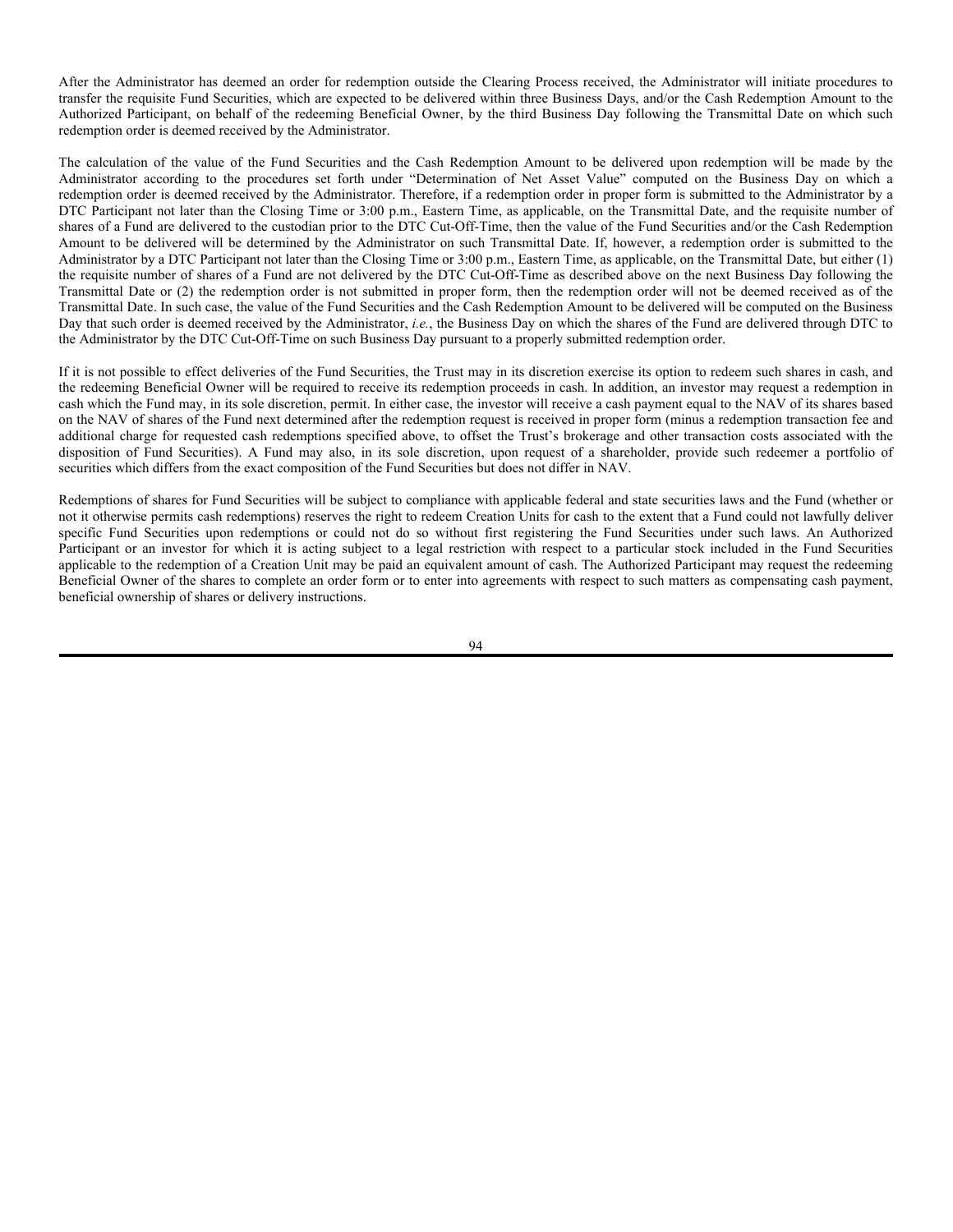With respect to the Funds, the Administrator, through the NSCC, makes available immediately prior to the opening of business on the applicable Exchange (currently 9:30 a.m., Eastern Time) on each Business Day, the Fund Securities that will be applicable (subject to possible amendment or correction) to redemption requests received in proper form (as defined below) on that day. Fund Securities received on redemption may not be identical to Deposit Securities which are applicable to creations of Creation Units.

**Cash Redemption Amount.** For all Funds except the AdvisorShares Dorsey Wright Short ETF, AdvisorShares Newfleet Multi-Sector Income ETF, AdvisorShares North Square McKee Core Reserves ETF and AdvisorShares Ranger Equity Bear ETF, unless cash redemptions are available or specified for the Fund, the redemption proceeds for a Creation Unit generally consist of Fund Securities – as announced by the Administrator on the Business Day of the request for redemption received in proper form – plus cash in an amount equal to the difference between the NAV of the shares being redeemed, as next determined after receipt of a request in proper form, and the value of the Fund Securities (the "Cash Redemption Amount"), less a redemption transaction fee described below in the section entitled "Redemption Transaction Fee." In the event that the Fund Securities have a value greater than the NAV of the shares, a compensating cash payment equal to the differential is required to be made by or through an Authorized Participant by the redeeming shareholder.

The redemption proceeds for a Creation Unit of the AdvisorShares Dorsey Wright Short ETF, AdvisorShares Newfleet Multi-Sector Income ETF, AdvisorShares North Square McKee Core Reserves ETF and AdvisorShares Ranger Equity Bear ETF, will consist solely of cash in an amount equal to the NAV of the shares being redeemed, as next determined after receipt of a request in proper form less a redemption transaction fee described below in the section entitled "Redemption Transaction Fee." The Trust reserves the right to offer an in-kind option for redemptions of Creation Units for the AdvisorShares Dorsey Wright Short ETF, AdvisorShares Newfleet Multi-Sector Income ETF, AdvisorShares North Square McKee Core Reserves ETF and AdvisorShares Ranger Equity Bear ETF.

**Placement of Redemption Orders Using Clearing Process.** Orders to redeem Creation Units through the Clearing Process must be delivered through a Participating Party that has executed the Participant Agreement. An order to redeem Creation Units using the Clearing Process is deemed received on the Transmittal Date if (i) such order is received by the Administrator not later than Closing Time or 3:00 p.m., Eastern Time, as applicable, on such Transmittal Date and (ii) all other procedures set forth in the Participant Agreement are properly followed; such order will be effected based on the NAV of the Fund as next determined. An order to redeem Creation Units using the Clearing Process made in proper form but received by a Fund after Closing Time or 3:00 p.m., Eastern Time, as applicable, will be deemed received on the next Business Day immediately following the Transmittal Date and will be effected at the NAV next determined on such Business Day. The requisite Fund Securities and the Cash Redemption Amount will be transferred by the third (3rd) NSCC Business Day following the date on which such request for redemption is deemed received.

**Placement of Redemption Orders Outside Clearing Process.** Orders to redeem Creation Units outside the Clearing Process must be delivered through a DTC Participant that has executed the Participant Agreement. A DTC Participant who wishes to place an order for redemption of Creation Units to be effected outside the Clearing Process need not be a Participating Party, but such orders must state that the DTC Participant is not using the Clearing Process and that redemption of Creation Units will instead be effected through transfer of shares directly through DTC. An order to redeem Creation Units outside the Clearing Process is deemed received by the Administrator on the Transmittal Date if (i) such order is received by the Administrator not later than Closing Time or 3:00 p.m., Eastern Time, as applicable, on such Transmittal Date, (ii) such order is accompanied or proceeded by the requisite number of shares of a Fund and/or the Cash Redemption Amount specified in such order, which delivery must be made through DTC to the Administrator no later than 11:00 a.m. and 2:00 p.m., respectively, Eastern Time, on the next Business Day following such Transmittal Date (the "DTC Cut-Off-Time"), and (iii) all other procedures set forth in the Participant Agreement are properly followed.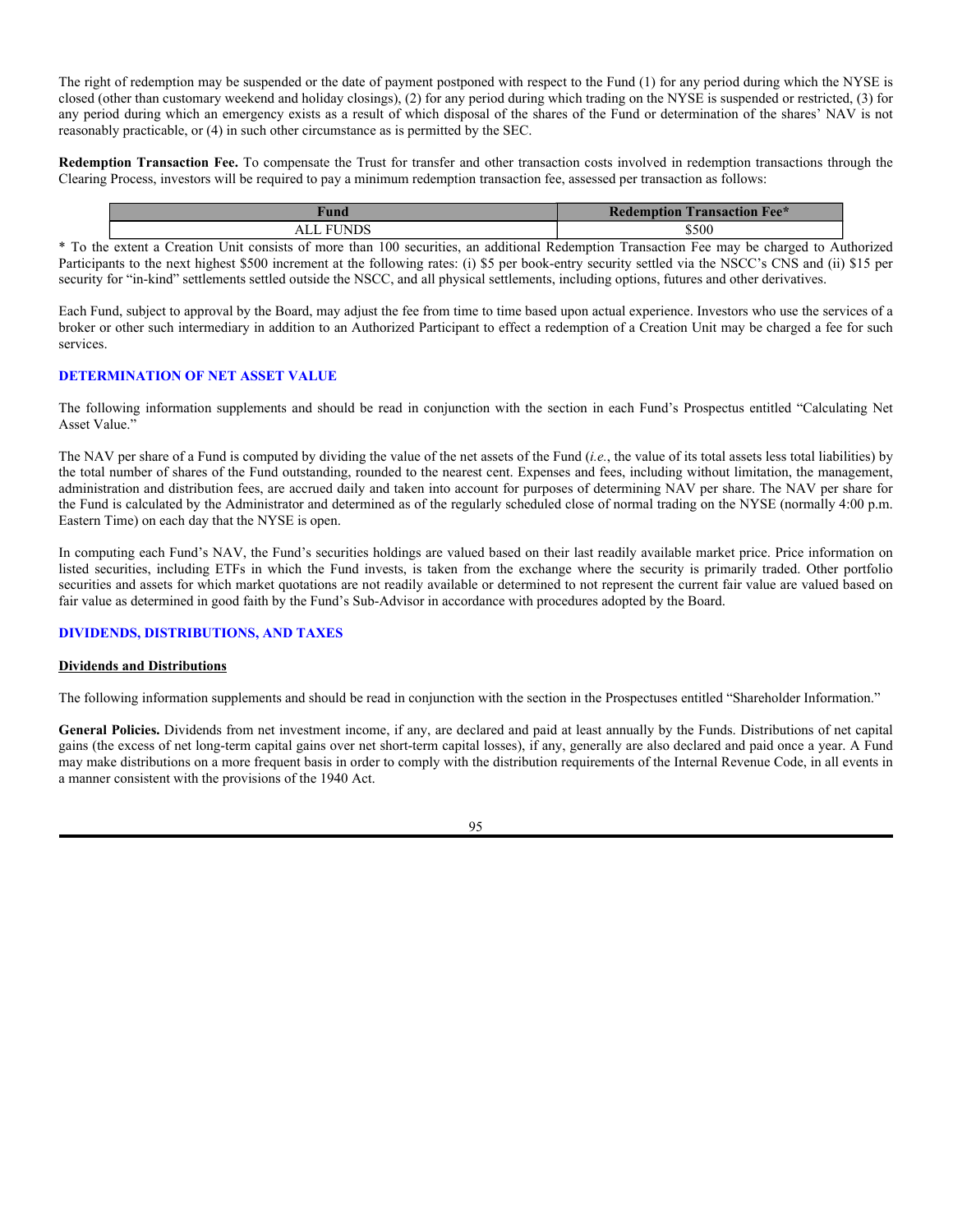After the Administrator has deemed an order for redemption outside the Clearing Process received, the Administrator will initiate procedures to transfer the requisite Fund Securities, which are expected to be delivered within three Business Days, and/or the Cash Redemption Amount to the Authorized Participant, on behalf of the redeeming Beneficial Owner, by the third Business Day following the Transmittal Date on which such redemption order is deemed received by the Administrator.

The calculation of the value of the Fund Securities and the Cash Redemption Amount to be delivered upon redemption will be made by the Administrator according to the procedures set forth under "Determination of Net Asset Value" computed on the Business Day on which a redemption order is deemed received by the Administrator. Therefore, if a redemption order in proper form is submitted to the Administrator by a DTC Participant not later than the Closing Time or 3:00 p.m., Eastern Time, as applicable, on the Transmittal Date, and the requisite number of shares of a Fund are delivered to the custodian prior to the DTC Cut-Off-Time, then the value of the Fund Securities and/or the Cash Redemption Amount to be delivered will be determined by the Administrator on such Transmittal Date. If, however, a redemption order is submitted to the Administrator by a DTC Participant not later than the Closing Time or 3:00 p.m., Eastern Time, as applicable, on the Transmittal Date, but either (1) the requisite number of shares of a Fund are not delivered by the DTC Cut-Off-Time as described above on the next Business Day following the Transmittal Date or (2) the redemption order is not submitted in proper form, then the redemption order will not be deemed received as of the Transmittal Date. In such case, the value of the Fund Securities and the Cash Redemption Amount to be delivered will be computed on the Business Day that such order is deemed received by the Administrator, *i.e.*, the Business Day on which the shares of the Fund are delivered through DTC to the Administrator by the DTC Cut-Off-Time on such Business Day pursuant to a properly submitted redemption order.

If it is not possible to effect deliveries of the Fund Securities, the Trust may in its discretion exercise its option to redeem such shares in cash, and the redeeming Beneficial Owner will be required to receive its redemption proceeds in cash. In addition, an investor may request a redemption in cash which the Fund may, in its sole discretion, permit. In either case, the investor will receive a cash payment equal to the NAV of its shares based on the NAV of shares of the Fund next determined after the redemption request is received in proper form (minus a redemption transaction fee and additional charge for requested cash redemptions specified above, to offset the Trust's brokerage and other transaction costs associated with the disposition of Fund Securities). A Fund may also, in its sole discretion, upon request of a shareholder, provide such redeemer a portfolio of securities which differs from the exact composition of the Fund Securities but does not differ in NAV.

Redemptions of shares for Fund Securities will be subject to compliance with applicable federal and state securities laws and the Fund (whether or not it otherwise permits cash redemptions) reserves the right to redeem Creation Units for cash to the extent that a Fund could not lawfully deliver specific Fund Securities upon redemptions or could not do so without first registering the Fund Securities under such laws. An Authorized Participant or an investor for which it is acting subject to a legal restriction with respect to a particular stock included in the Fund Securities applicable to the redemption of a Creation Unit may be paid an equivalent amount of cash. The Authorized Participant may request the redeeming Beneficial Owner of the shares to complete an order form or to enter into agreements with respect to such matters as compensating cash payment, beneficial ownership of shares or delivery instructions.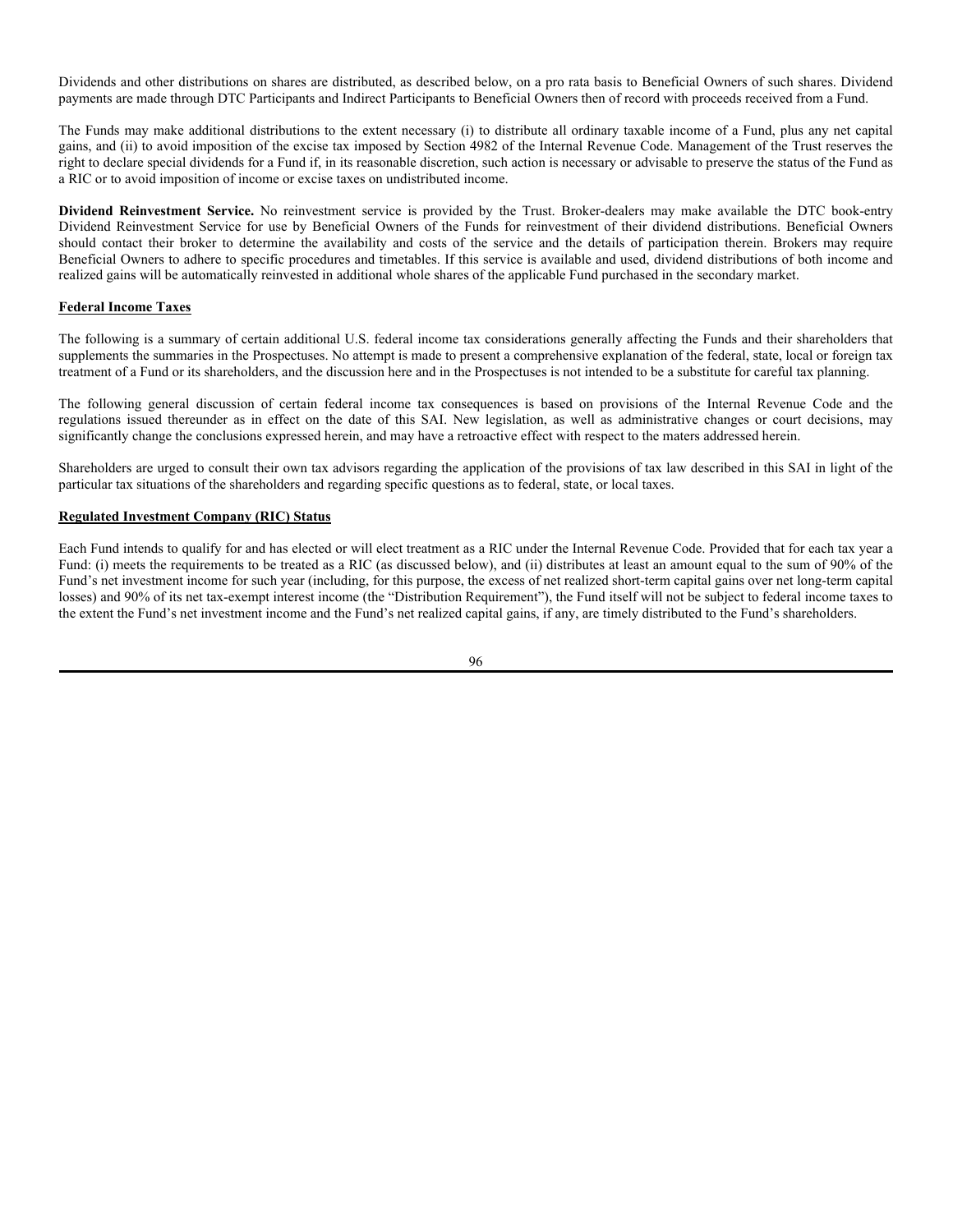The right of redemption may be suspended or the date of payment postponed with respect to the Fund (1) for any period during which the NYSE is closed (other than customary weekend and holiday closings), (2) for any period during which trading on the NYSE is suspended or restricted, (3) for any period during which an emergency exists as a result of which disposal of the shares of the Fund or determination of the shares' NAV is not reasonably practicable, or (4) in such other circumstance as is permitted by the SEC.

**Redemption Transaction Fee.** To compensate the Trust for transfer and other transaction costs involved in redemption transactions through the Clearing Process, investors will be required to pay a minimum redemption transaction fee, assessed per transaction as follows:

| `und       | <b>Transaction Fee</b> * |
|------------|--------------------------|
| 1 N I<br>ы | \$500                    |

\* To the extent a Creation Unit consists of more than 100 securities, an additional Redemption Transaction Fee may be charged to Authorized Participants to the next highest \$500 increment at the following rates: (i) \$5 per book-entry security settled via the NSCC's CNS and (ii) \$15 per security for "in-kind" settlements settled outside the NSCC, and all physical settlements, including options, futures and other derivatives.

Each Fund, subject to approval by the Board, may adjust the fee from time to time based upon actual experience. Investors who use the services of a broker or other such intermediary in addition to an Authorized Participant to effect a redemption of a Creation Unit may be charged a fee for such services.

### **DETERMINATION OF NET ASSET VALUE**

The following information supplements and should be read in conjunction with the section in each Fund's Prospectus entitled "Calculating Net Asset Value."

The NAV per share of a Fund is computed by dividing the value of the net assets of the Fund (*i.e.*, the value of its total assets less total liabilities) by the total number of shares of the Fund outstanding, rounded to the nearest cent. Expenses and fees, including without limitation, the management, administration and distribution fees, are accrued daily and taken into account for purposes of determining NAV per share. The NAV per share for the Fund is calculated by the Administrator and determined as of the regularly scheduled close of normal trading on the NYSE (normally 4:00 p.m. Eastern Time) on each day that the NYSE is open.

In computing each Fund's NAV, the Fund's securities holdings are valued based on their last readily available market price. Price information on listed securities, including ETFs in which the Fund invests, is taken from the exchange where the security is primarily traded. Other portfolio securities and assets for which market quotations are not readily available or determined to not represent the current fair value are valued based on fair value as determined in good faith by the Fund's Sub-Advisor in accordance with procedures adopted by the Board.

## **DIVIDENDS, DISTRIBUTIONS, AND TAXES**

#### **Dividends and Distributions**

The following information supplements and should be read in conjunction with the section in the Prospectuses entitled "Shareholder Information."

**General Policies.** Dividends from net investment income, if any, are declared and paid at least annually by the Funds. Distributions of net capital gains (the excess of net long-term capital gains over net short-term capital losses), if any, generally are also declared and paid once a year. A Fund may make distributions on a more frequent basis in order to comply with the distribution requirements of the Internal Revenue Code, in all events in a manner consistent with the provisions of the 1940 Act.

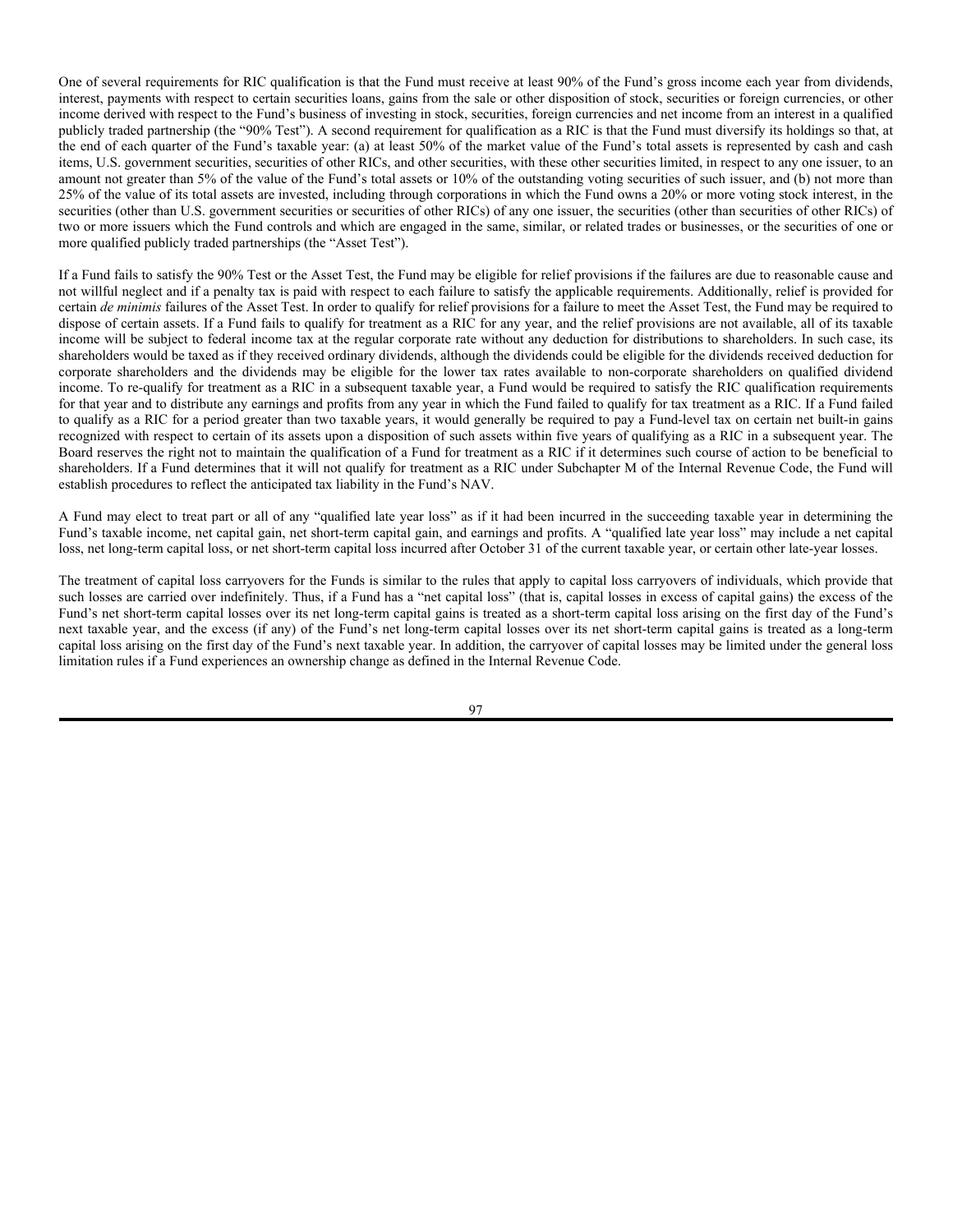Dividends and other distributions on shares are distributed, as described below, on a pro rata basis to Beneficial Owners of such shares. Dividend payments are made through DTC Participants and Indirect Participants to Beneficial Owners then of record with proceeds received from a Fund.

The Funds may make additional distributions to the extent necessary (i) to distribute all ordinary taxable income of a Fund, plus any net capital gains, and (ii) to avoid imposition of the excise tax imposed by Section 4982 of the Internal Revenue Code. Management of the Trust reserves the right to declare special dividends for a Fund if, in its reasonable discretion, such action is necessary or advisable to preserve the status of the Fund as a RIC or to avoid imposition of income or excise taxes on undistributed income.

**Dividend Reinvestment Service.** No reinvestment service is provided by the Trust. Broker-dealers may make available the DTC book-entry Dividend Reinvestment Service for use by Beneficial Owners of the Funds for reinvestment of their dividend distributions. Beneficial Owners should contact their broker to determine the availability and costs of the service and the details of participation therein. Brokers may require Beneficial Owners to adhere to specific procedures and timetables. If this service is available and used, dividend distributions of both income and realized gains will be automatically reinvested in additional whole shares of the applicable Fund purchased in the secondary market.

### **Federal Income Taxes**

The following is a summary of certain additional U.S. federal income tax considerations generally affecting the Funds and their shareholders that supplements the summaries in the Prospectuses. No attempt is made to present a comprehensive explanation of the federal, state, local or foreign tax treatment of a Fund or its shareholders, and the discussion here and in the Prospectuses is not intended to be a substitute for careful tax planning.

The following general discussion of certain federal income tax consequences is based on provisions of the Internal Revenue Code and the regulations issued thereunder as in effect on the date of this SAI. New legislation, as well as administrative changes or court decisions, may significantly change the conclusions expressed herein, and may have a retroactive effect with respect to the maters addressed herein.

Shareholders are urged to consult their own tax advisors regarding the application of the provisions of tax law described in this SAI in light of the particular tax situations of the shareholders and regarding specific questions as to federal, state, or local taxes.

#### **Regulated Investment Company (RIC) Status**

Each Fund intends to qualify for and has elected or will elect treatment as a RIC under the Internal Revenue Code. Provided that for each tax year a Fund: (i) meets the requirements to be treated as a RIC (as discussed below), and (ii) distributes at least an amount equal to the sum of 90% of the Fund's net investment income for such year (including, for this purpose, the excess of net realized short-term capital gains over net long-term capital losses) and 90% of its net tax-exempt interest income (the "Distribution Requirement"), the Fund itself will not be subject to federal income taxes to the extent the Fund's net investment income and the Fund's net realized capital gains, if any, are timely distributed to the Fund's shareholders.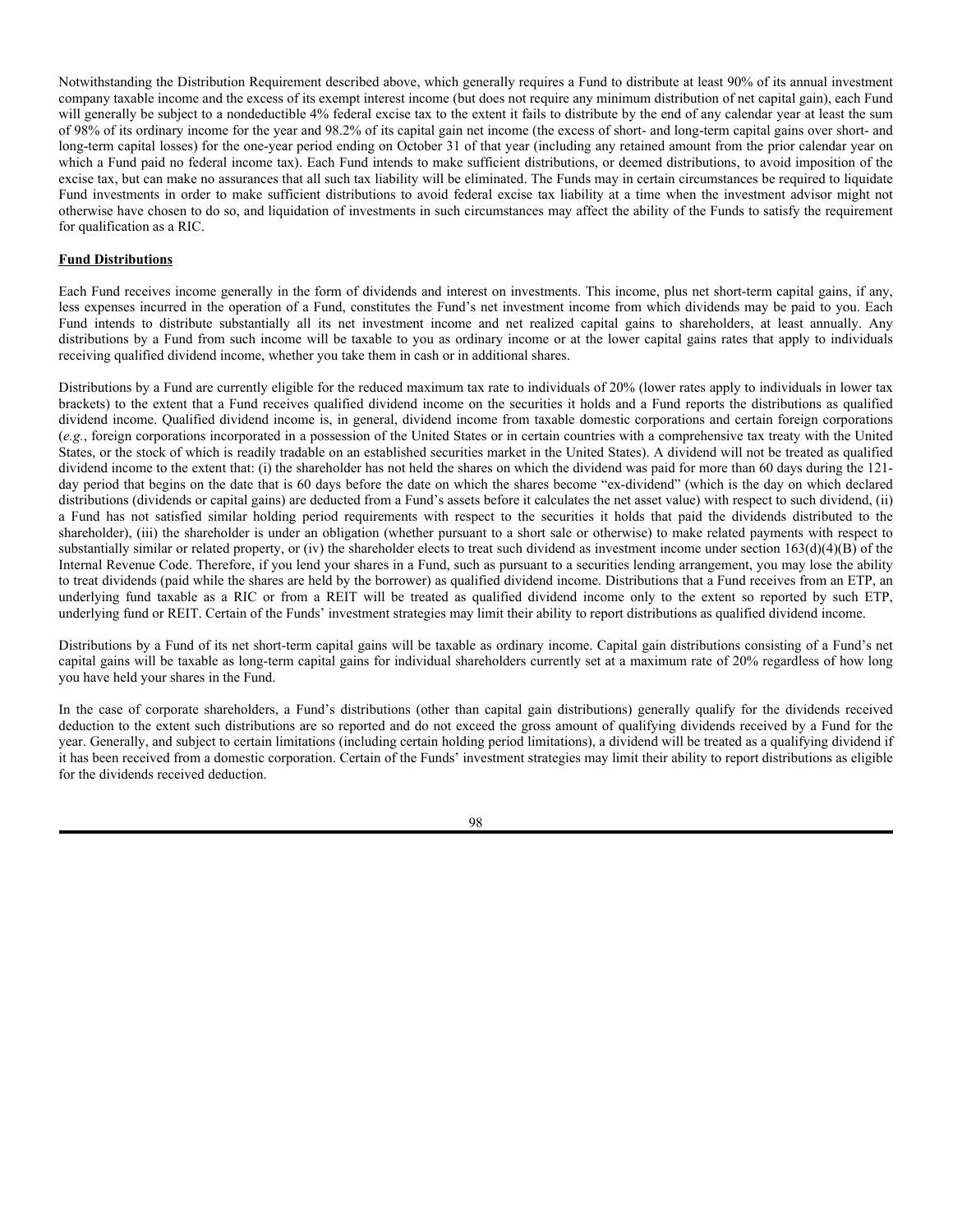One of several requirements for RIC qualification is that the Fund must receive at least 90% of the Fund's gross income each year from dividends, interest, payments with respect to certain securities loans, gains from the sale or other disposition of stock, securities or foreign currencies, or other income derived with respect to the Fund's business of investing in stock, securities, foreign currencies and net income from an interest in a qualified publicly traded partnership (the "90% Test"). A second requirement for qualification as a RIC is that the Fund must diversify its holdings so that, at the end of each quarter of the Fund's taxable year: (a) at least 50% of the market value of the Fund's total assets is represented by cash and cash items, U.S. government securities, securities of other RICs, and other securities, with these other securities limited, in respect to any one issuer, to an amount not greater than 5% of the value of the Fund's total assets or 10% of the outstanding voting securities of such issuer, and (b) not more than 25% of the value of its total assets are invested, including through corporations in which the Fund owns a 20% or more voting stock interest, in the securities (other than U.S. government securities or securities of other RICs) of any one issuer, the securities (other than securities of other RICs) of two or more issuers which the Fund controls and which are engaged in the same, similar, or related trades or businesses, or the securities of one or more qualified publicly traded partnerships (the "Asset Test").

If a Fund fails to satisfy the 90% Test or the Asset Test, the Fund may be eligible for relief provisions if the failures are due to reasonable cause and not willful neglect and if a penalty tax is paid with respect to each failure to satisfy the applicable requirements. Additionally, relief is provided for certain *de minimis* failures of the Asset Test. In order to qualify for relief provisions for a failure to meet the Asset Test, the Fund may be required to dispose of certain assets. If a Fund fails to qualify for treatment as a RIC for any year, and the relief provisions are not available, all of its taxable income will be subject to federal income tax at the regular corporate rate without any deduction for distributions to shareholders. In such case, its shareholders would be taxed as if they received ordinary dividends, although the dividends could be eligible for the dividends received deduction for corporate shareholders and the dividends may be eligible for the lower tax rates available to non-corporate shareholders on qualified dividend income. To re-qualify for treatment as a RIC in a subsequent taxable year, a Fund would be required to satisfy the RIC qualification requirements for that year and to distribute any earnings and profits from any year in which the Fund failed to qualify for tax treatment as a RIC. If a Fund failed to qualify as a RIC for a period greater than two taxable years, it would generally be required to pay a Fund-level tax on certain net built-in gains recognized with respect to certain of its assets upon a disposition of such assets within five years of qualifying as a RIC in a subsequent year. The Board reserves the right not to maintain the qualification of a Fund for treatment as a RIC if it determines such course of action to be beneficial to shareholders. If a Fund determines that it will not qualify for treatment as a RIC under Subchapter M of the Internal Revenue Code, the Fund will establish procedures to reflect the anticipated tax liability in the Fund's NAV.

A Fund may elect to treat part or all of any "qualified late year loss" as if it had been incurred in the succeeding taxable year in determining the Fund's taxable income, net capital gain, net short-term capital gain, and earnings and profits. A "qualified late year loss" may include a net capital loss, net long-term capital loss, or net short-term capital loss incurred after October 31 of the current taxable year, or certain other late-year losses.

The treatment of capital loss carryovers for the Funds is similar to the rules that apply to capital loss carryovers of individuals, which provide that such losses are carried over indefinitely. Thus, if a Fund has a "net capital loss" (that is, capital losses in excess of capital gains) the excess of the Fund's net short-term capital losses over its net long-term capital gains is treated as a short-term capital loss arising on the first day of the Fund's next taxable year, and the excess (if any) of the Fund's net long-term capital losses over its net short-term capital gains is treated as a long-term capital loss arising on the first day of the Fund's next taxable year. In addition, the carryover of capital losses may be limited under the general loss limitation rules if a Fund experiences an ownership change as defined in the Internal Revenue Code.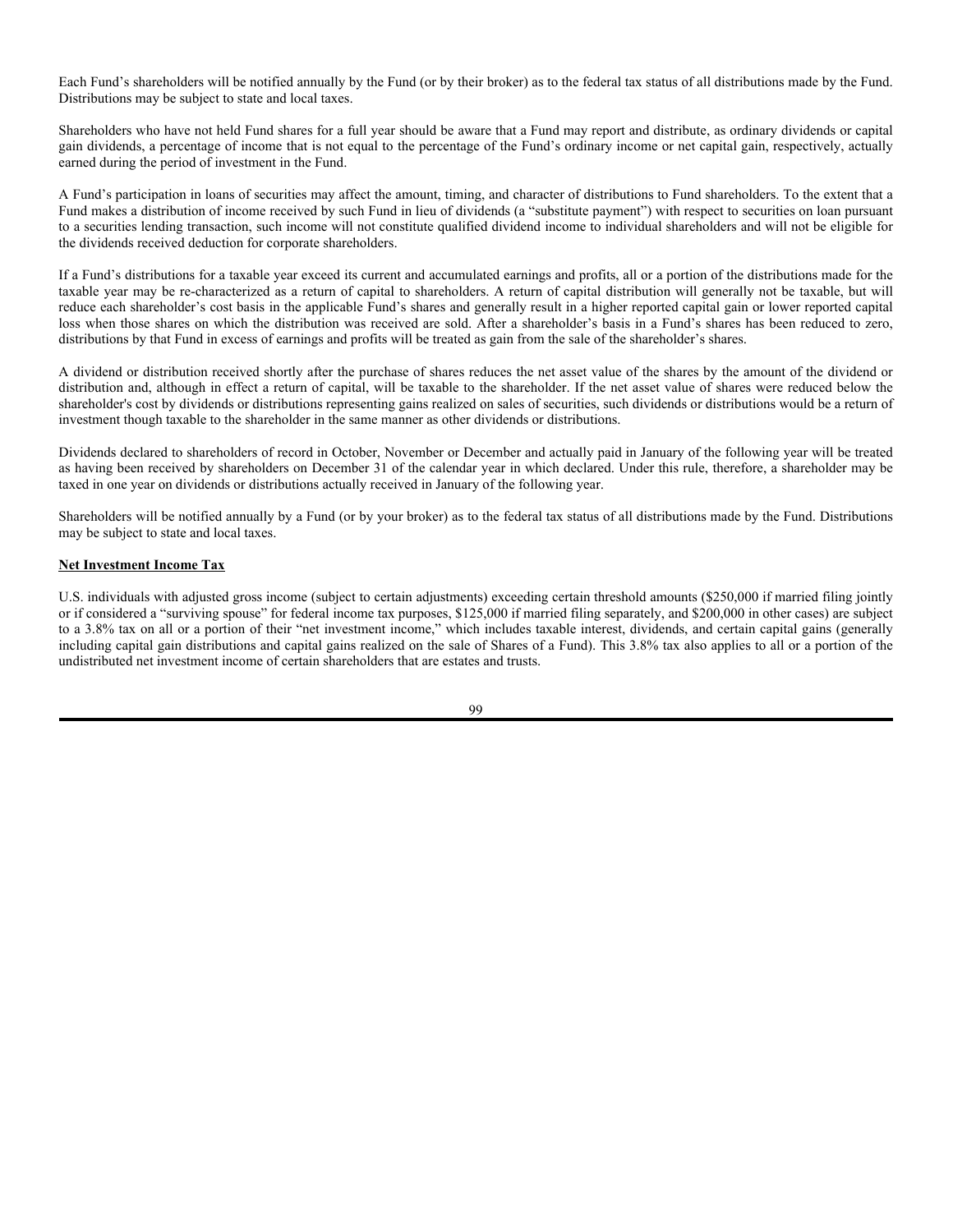Notwithstanding the Distribution Requirement described above, which generally requires a Fund to distribute at least 90% of its annual investment company taxable income and the excess of its exempt interest income (but does not require any minimum distribution of net capital gain), each Fund will generally be subject to a nondeductible 4% federal excise tax to the extent it fails to distribute by the end of any calendar year at least the sum of 98% of its ordinary income for the year and 98.2% of its capital gain net income (the excess of short- and long-term capital gains over short- and long-term capital losses) for the one-year period ending on October 31 of that year (including any retained amount from the prior calendar year on which a Fund paid no federal income tax). Each Fund intends to make sufficient distributions, or deemed distributions, to avoid imposition of the excise tax, but can make no assurances that all such tax liability will be eliminated. The Funds may in certain circumstances be required to liquidate Fund investments in order to make sufficient distributions to avoid federal excise tax liability at a time when the investment advisor might not otherwise have chosen to do so, and liquidation of investments in such circumstances may affect the ability of the Funds to satisfy the requirement for qualification as a RIC.

### **Fund Distributions**

Each Fund receives income generally in the form of dividends and interest on investments. This income, plus net short-term capital gains, if any, less expenses incurred in the operation of a Fund, constitutes the Fund's net investment income from which dividends may be paid to you. Each Fund intends to distribute substantially all its net investment income and net realized capital gains to shareholders, at least annually. Any distributions by a Fund from such income will be taxable to you as ordinary income or at the lower capital gains rates that apply to individuals receiving qualified dividend income, whether you take them in cash or in additional shares.

Distributions by a Fund are currently eligible for the reduced maximum tax rate to individuals of 20% (lower rates apply to individuals in lower tax brackets) to the extent that a Fund receives qualified dividend income on the securities it holds and a Fund reports the distributions as qualified dividend income. Qualified dividend income is, in general, dividend income from taxable domestic corporations and certain foreign corporations (*e.g.*, foreign corporations incorporated in a possession of the United States or in certain countries with a comprehensive tax treaty with the United States, or the stock of which is readily tradable on an established securities market in the United States). A dividend will not be treated as qualified dividend income to the extent that: (i) the shareholder has not held the shares on which the dividend was paid for more than 60 days during the 121 day period that begins on the date that is 60 days before the date on which the shares become "ex-dividend" (which is the day on which declared distributions (dividends or capital gains) are deducted from a Fund's assets before it calculates the net asset value) with respect to such dividend, (ii) a Fund has not satisfied similar holding period requirements with respect to the securities it holds that paid the dividends distributed to the shareholder), (iii) the shareholder is under an obligation (whether pursuant to a short sale or otherwise) to make related payments with respect to substantially similar or related property, or (iv) the shareholder elects to treat such dividend as investment income under section  $163(d)(4)(B)$  of the Internal Revenue Code. Therefore, if you lend your shares in a Fund, such as pursuant to a securities lending arrangement, you may lose the ability to treat dividends (paid while the shares are held by the borrower) as qualified dividend income. Distributions that a Fund receives from an ETP, an underlying fund taxable as a RIC or from a REIT will be treated as qualified dividend income only to the extent so reported by such ETP, underlying fund or REIT. Certain of the Funds' investment strategies may limit their ability to report distributions as qualified dividend income.

Distributions by a Fund of its net short-term capital gains will be taxable as ordinary income. Capital gain distributions consisting of a Fund's net capital gains will be taxable as long-term capital gains for individual shareholders currently set at a maximum rate of 20% regardless of how long you have held your shares in the Fund.

In the case of corporate shareholders, a Fund's distributions (other than capital gain distributions) generally qualify for the dividends received deduction to the extent such distributions are so reported and do not exceed the gross amount of qualifying dividends received by a Fund for the year. Generally, and subject to certain limitations (including certain holding period limitations), a dividend will be treated as a qualifying dividend if it has been received from a domestic corporation. Certain of the Funds' investment strategies may limit their ability to report distributions as eligible for the dividends received deduction.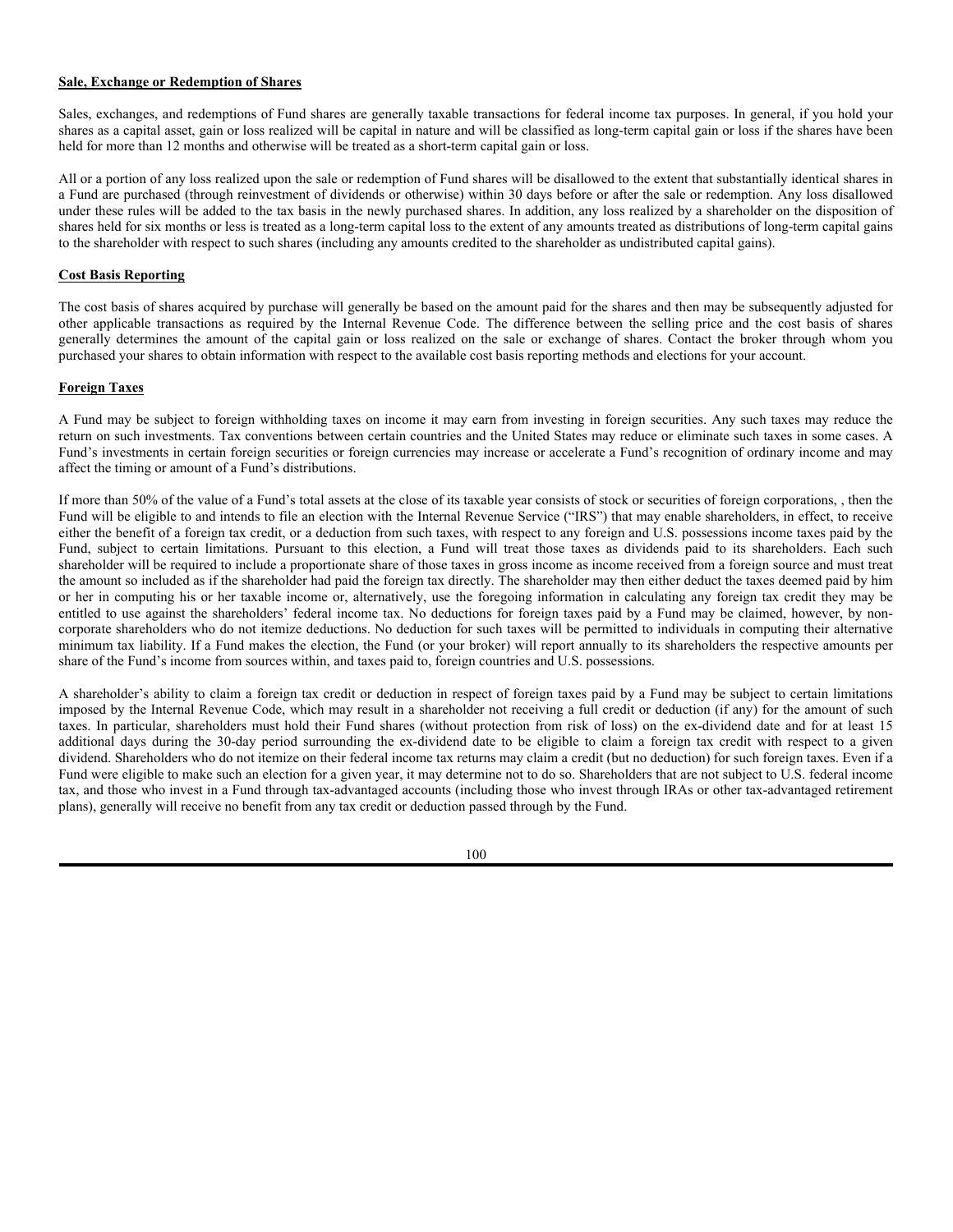Each Fund's shareholders will be notified annually by the Fund (or by their broker) as to the federal tax status of all distributions made by the Fund. Distributions may be subject to state and local taxes.

Shareholders who have not held Fund shares for a full year should be aware that a Fund may report and distribute, as ordinary dividends or capital gain dividends, a percentage of income that is not equal to the percentage of the Fund's ordinary income or net capital gain, respectively, actually earned during the period of investment in the Fund.

A Fund's participation in loans of securities may affect the amount, timing, and character of distributions to Fund shareholders. To the extent that a Fund makes a distribution of income received by such Fund in lieu of dividends (a "substitute payment") with respect to securities on loan pursuant to a securities lending transaction, such income will not constitute qualified dividend income to individual shareholders and will not be eligible for the dividends received deduction for corporate shareholders.

If a Fund's distributions for a taxable year exceed its current and accumulated earnings and profits, all or a portion of the distributions made for the taxable year may be re-characterized as a return of capital to shareholders. A return of capital distribution will generally not be taxable, but will reduce each shareholder's cost basis in the applicable Fund's shares and generally result in a higher reported capital gain or lower reported capital loss when those shares on which the distribution was received are sold. After a shareholder's basis in a Fund's shares has been reduced to zero, distributions by that Fund in excess of earnings and profits will be treated as gain from the sale of the shareholder's shares.

A dividend or distribution received shortly after the purchase of shares reduces the net asset value of the shares by the amount of the dividend or distribution and, although in effect a return of capital, will be taxable to the shareholder. If the net asset value of shares were reduced below the shareholder's cost by dividends or distributions representing gains realized on sales of securities, such dividends or distributions would be a return of investment though taxable to the shareholder in the same manner as other dividends or distributions.

Dividends declared to shareholders of record in October, November or December and actually paid in January of the following year will be treated as having been received by shareholders on December 31 of the calendar year in which declared. Under this rule, therefore, a shareholder may be taxed in one year on dividends or distributions actually received in January of the following year.

Shareholders will be notified annually by a Fund (or by your broker) as to the federal tax status of all distributions made by the Fund. Distributions may be subject to state and local taxes.

### **Net Investment Income Tax**

U.S. individuals with adjusted gross income (subject to certain adjustments) exceeding certain threshold amounts (\$250,000 if married filing jointly or if considered a "surviving spouse" for federal income tax purposes, \$125,000 if married filing separately, and \$200,000 in other cases) are subject to a 3.8% tax on all or a portion of their "net investment income," which includes taxable interest, dividends, and certain capital gains (generally including capital gain distributions and capital gains realized on the sale of Shares of a Fund). This 3.8% tax also applies to all or a portion of the undistributed net investment income of certain shareholders that are estates and trusts.

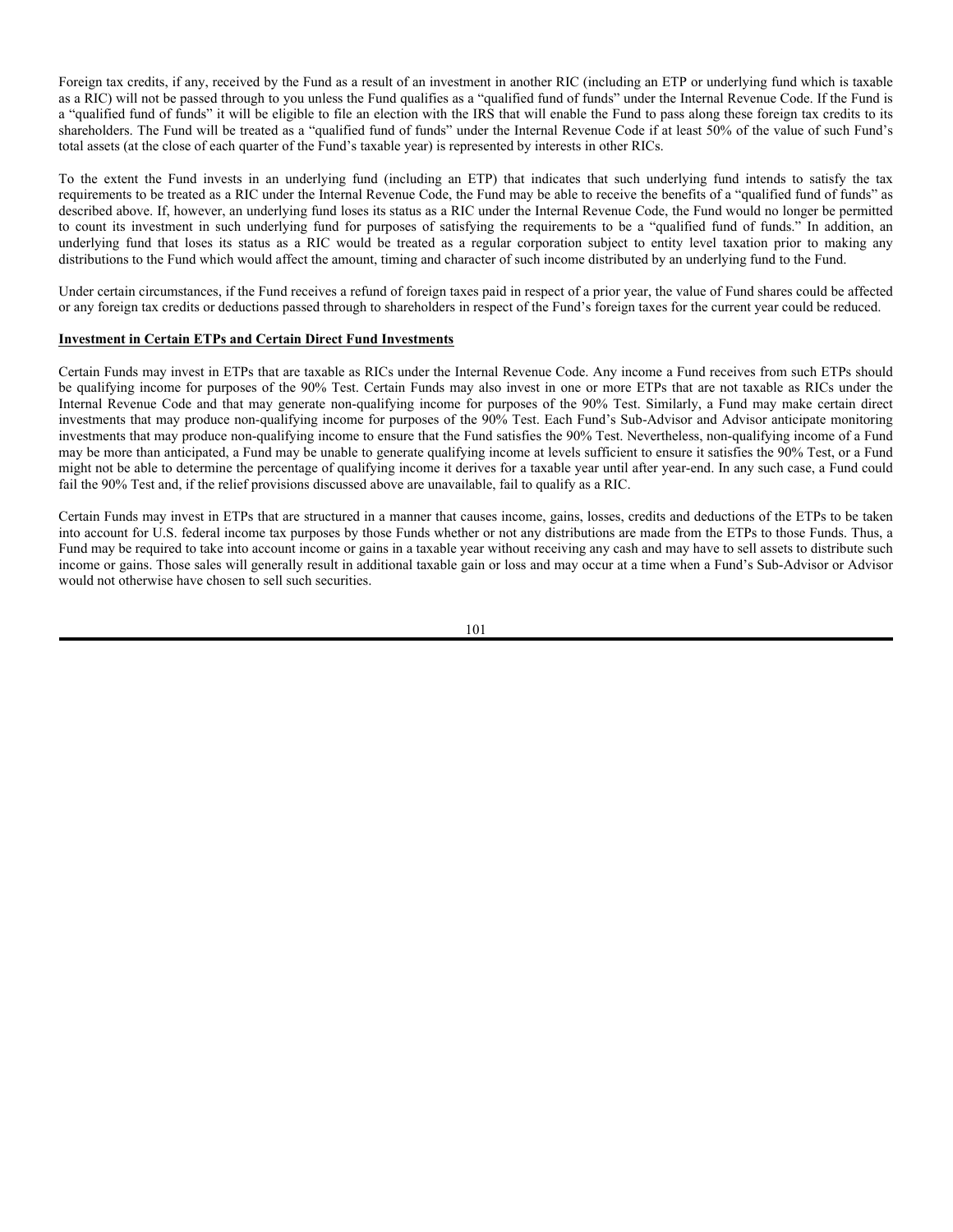### **Sale, Exchange or Redemption of Shares**

Sales, exchanges, and redemptions of Fund shares are generally taxable transactions for federal income tax purposes. In general, if you hold your shares as a capital asset, gain or loss realized will be capital in nature and will be classified as long-term capital gain or loss if the shares have been held for more than 12 months and otherwise will be treated as a short-term capital gain or loss.

All or a portion of any loss realized upon the sale or redemption of Fund shares will be disallowed to the extent that substantially identical shares in a Fund are purchased (through reinvestment of dividends or otherwise) within 30 days before or after the sale or redemption. Any loss disallowed under these rules will be added to the tax basis in the newly purchased shares. In addition, any loss realized by a shareholder on the disposition of shares held for six months or less is treated as a long-term capital loss to the extent of any amounts treated as distributions of long-term capital gains to the shareholder with respect to such shares (including any amounts credited to the shareholder as undistributed capital gains).

## **Cost Basis Reporting**

The cost basis of shares acquired by purchase will generally be based on the amount paid for the shares and then may be subsequently adjusted for other applicable transactions as required by the Internal Revenue Code. The difference between the selling price and the cost basis of shares generally determines the amount of the capital gain or loss realized on the sale or exchange of shares. Contact the broker through whom you purchased your shares to obtain information with respect to the available cost basis reporting methods and elections for your account.

## **Foreign Taxes**

A Fund may be subject to foreign withholding taxes on income it may earn from investing in foreign securities. Any such taxes may reduce the return on such investments. Tax conventions between certain countries and the United States may reduce or eliminate such taxes in some cases. A Fund's investments in certain foreign securities or foreign currencies may increase or accelerate a Fund's recognition of ordinary income and may affect the timing or amount of a Fund's distributions.

If more than 50% of the value of a Fund's total assets at the close of its taxable year consists of stock or securities of foreign corporations, , then the Fund will be eligible to and intends to file an election with the Internal Revenue Service ("IRS") that may enable shareholders, in effect, to receive either the benefit of a foreign tax credit, or a deduction from such taxes, with respect to any foreign and U.S. possessions income taxes paid by the Fund, subject to certain limitations. Pursuant to this election, a Fund will treat those taxes as dividends paid to its shareholders. Each such shareholder will be required to include a proportionate share of those taxes in gross income as income received from a foreign source and must treat the amount so included as if the shareholder had paid the foreign tax directly. The shareholder may then either deduct the taxes deemed paid by him or her in computing his or her taxable income or, alternatively, use the foregoing information in calculating any foreign tax credit they may be entitled to use against the shareholders' federal income tax. No deductions for foreign taxes paid by a Fund may be claimed, however, by noncorporate shareholders who do not itemize deductions. No deduction for such taxes will be permitted to individuals in computing their alternative minimum tax liability. If a Fund makes the election, the Fund (or your broker) will report annually to its shareholders the respective amounts per share of the Fund's income from sources within, and taxes paid to, foreign countries and U.S. possessions.

A shareholder's ability to claim a foreign tax credit or deduction in respect of foreign taxes paid by a Fund may be subject to certain limitations imposed by the Internal Revenue Code, which may result in a shareholder not receiving a full credit or deduction (if any) for the amount of such taxes. In particular, shareholders must hold their Fund shares (without protection from risk of loss) on the ex-dividend date and for at least 15 additional days during the 30-day period surrounding the ex-dividend date to be eligible to claim a foreign tax credit with respect to a given dividend. Shareholders who do not itemize on their federal income tax returns may claim a credit (but no deduction) for such foreign taxes. Even if a Fund were eligible to make such an election for a given year, it may determine not to do so. Shareholders that are not subject to U.S. federal income tax, and those who invest in a Fund through tax-advantaged accounts (including those who invest through IRAs or other tax-advantaged retirement plans), generally will receive no benefit from any tax credit or deduction passed through by the Fund.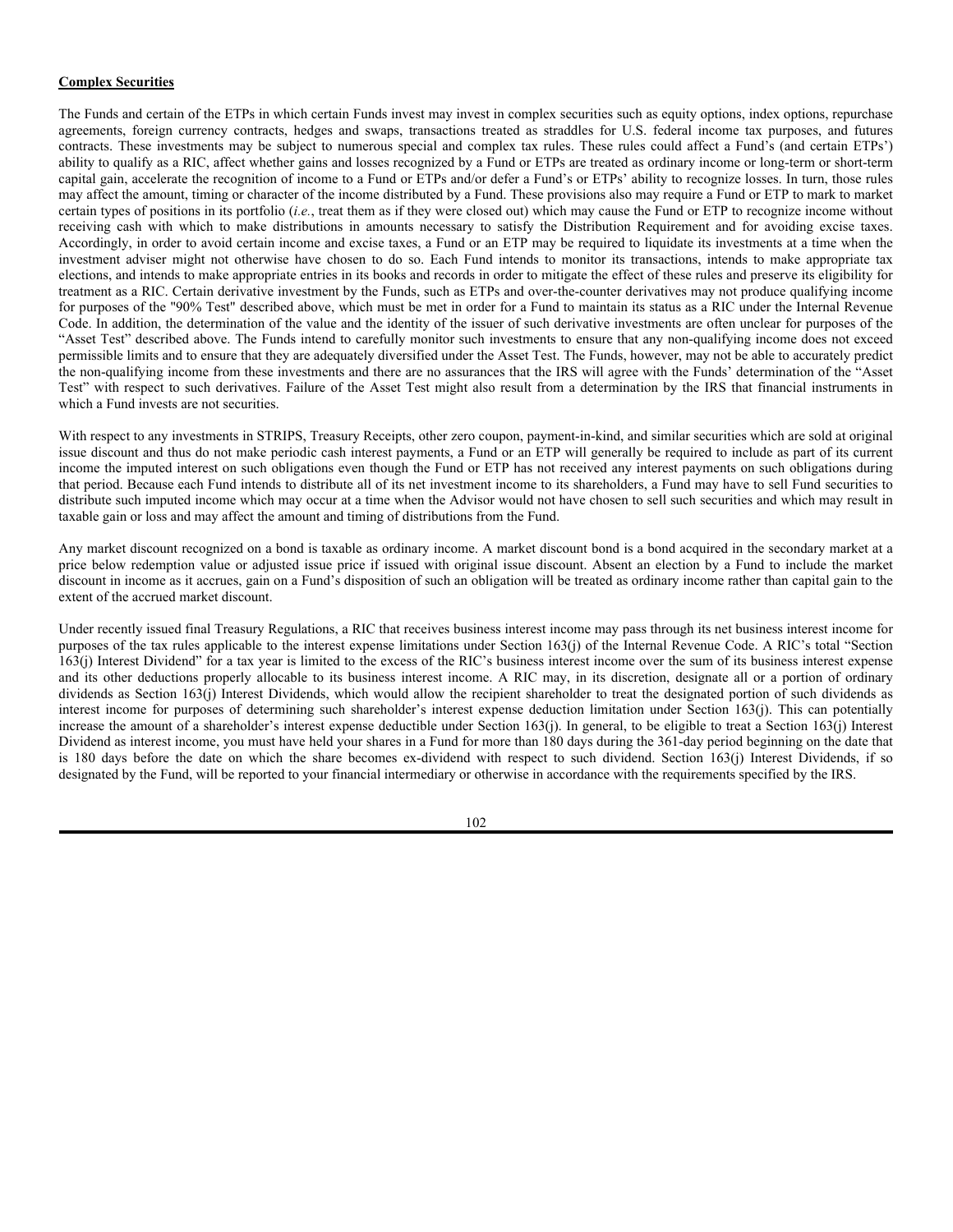Foreign tax credits, if any, received by the Fund as a result of an investment in another RIC (including an ETP or underlying fund which is taxable as a RIC) will not be passed through to you unless the Fund qualifies as a "qualified fund of funds" under the Internal Revenue Code. If the Fund is a "qualified fund of funds" it will be eligible to file an election with the IRS that will enable the Fund to pass along these foreign tax credits to its shareholders. The Fund will be treated as a "qualified fund of funds" under the Internal Revenue Code if at least 50% of the value of such Fund's total assets (at the close of each quarter of the Fund's taxable year) is represented by interests in other RICs.

To the extent the Fund invests in an underlying fund (including an ETP) that indicates that such underlying fund intends to satisfy the tax requirements to be treated as a RIC under the Internal Revenue Code, the Fund may be able to receive the benefits of a "qualified fund of funds" as described above. If, however, an underlying fund loses its status as a RIC under the Internal Revenue Code, the Fund would no longer be permitted to count its investment in such underlying fund for purposes of satisfying the requirements to be a "qualified fund of funds." In addition, an underlying fund that loses its status as a RIC would be treated as a regular corporation subject to entity level taxation prior to making any distributions to the Fund which would affect the amount, timing and character of such income distributed by an underlying fund to the Fund.

Under certain circumstances, if the Fund receives a refund of foreign taxes paid in respect of a prior year, the value of Fund shares could be affected or any foreign tax credits or deductions passed through to shareholders in respect of the Fund's foreign taxes for the current year could be reduced.

#### **Investment in Certain ETPs and Certain Direct Fund Investments**

Certain Funds may invest in ETPs that are taxable as RICs under the Internal Revenue Code. Any income a Fund receives from such ETPs should be qualifying income for purposes of the 90% Test. Certain Funds may also invest in one or more ETPs that are not taxable as RICs under the Internal Revenue Code and that may generate non-qualifying income for purposes of the 90% Test. Similarly, a Fund may make certain direct investments that may produce non-qualifying income for purposes of the 90% Test. Each Fund's Sub-Advisor and Advisor anticipate monitoring investments that may produce non-qualifying income to ensure that the Fund satisfies the 90% Test. Nevertheless, non-qualifying income of a Fund may be more than anticipated, a Fund may be unable to generate qualifying income at levels sufficient to ensure it satisfies the 90% Test, or a Fund might not be able to determine the percentage of qualifying income it derives for a taxable year until after year-end. In any such case, a Fund could fail the 90% Test and, if the relief provisions discussed above are unavailable, fail to qualify as a RIC.

Certain Funds may invest in ETPs that are structured in a manner that causes income, gains, losses, credits and deductions of the ETPs to be taken into account for U.S. federal income tax purposes by those Funds whether or not any distributions are made from the ETPs to those Funds. Thus, a Fund may be required to take into account income or gains in a taxable year without receiving any cash and may have to sell assets to distribute such income or gains. Those sales will generally result in additional taxable gain or loss and may occur at a time when a Fund's Sub-Advisor or Advisor would not otherwise have chosen to sell such securities.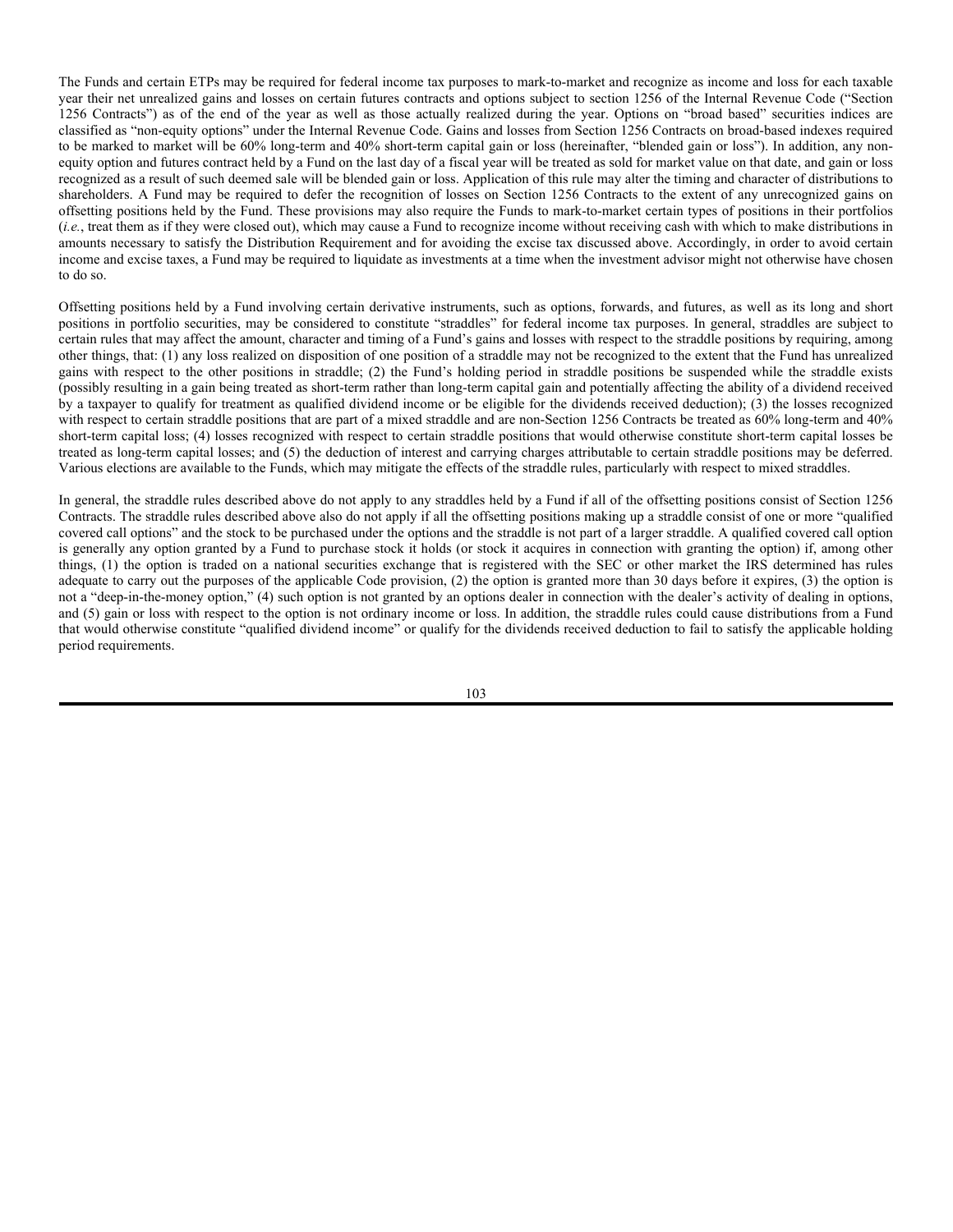## **Complex Securities**

The Funds and certain of the ETPs in which certain Funds invest may invest in complex securities such as equity options, index options, repurchase agreements, foreign currency contracts, hedges and swaps, transactions treated as straddles for U.S. federal income tax purposes, and futures contracts. These investments may be subject to numerous special and complex tax rules. These rules could affect a Fund's (and certain ETPs') ability to qualify as a RIC, affect whether gains and losses recognized by a Fund or ETPs are treated as ordinary income or long-term or short-term capital gain, accelerate the recognition of income to a Fund or ETPs and/or defer a Fund's or ETPs' ability to recognize losses. In turn, those rules may affect the amount, timing or character of the income distributed by a Fund. These provisions also may require a Fund or ETP to mark to market certain types of positions in its portfolio (*i.e.*, treat them as if they were closed out) which may cause the Fund or ETP to recognize income without receiving cash with which to make distributions in amounts necessary to satisfy the Distribution Requirement and for avoiding excise taxes. Accordingly, in order to avoid certain income and excise taxes, a Fund or an ETP may be required to liquidate its investments at a time when the investment adviser might not otherwise have chosen to do so. Each Fund intends to monitor its transactions, intends to make appropriate tax elections, and intends to make appropriate entries in its books and records in order to mitigate the effect of these rules and preserve its eligibility for treatment as a RIC. Certain derivative investment by the Funds, such as ETPs and over-the-counter derivatives may not produce qualifying income for purposes of the "90% Test" described above, which must be met in order for a Fund to maintain its status as a RIC under the Internal Revenue Code. In addition, the determination of the value and the identity of the issuer of such derivative investments are often unclear for purposes of the "Asset Test" described above. The Funds intend to carefully monitor such investments to ensure that any non-qualifying income does not exceed permissible limits and to ensure that they are adequately diversified under the Asset Test. The Funds, however, may not be able to accurately predict the non-qualifying income from these investments and there are no assurances that the IRS will agree with the Funds' determination of the "Asset Test" with respect to such derivatives. Failure of the Asset Test might also result from a determination by the IRS that financial instruments in which a Fund invests are not securities.

With respect to any investments in STRIPS, Treasury Receipts, other zero coupon, payment-in-kind, and similar securities which are sold at original issue discount and thus do not make periodic cash interest payments, a Fund or an ETP will generally be required to include as part of its current income the imputed interest on such obligations even though the Fund or ETP has not received any interest payments on such obligations during that period. Because each Fund intends to distribute all of its net investment income to its shareholders, a Fund may have to sell Fund securities to distribute such imputed income which may occur at a time when the Advisor would not have chosen to sell such securities and which may result in taxable gain or loss and may affect the amount and timing of distributions from the Fund.

Any market discount recognized on a bond is taxable as ordinary income. A market discount bond is a bond acquired in the secondary market at a price below redemption value or adjusted issue price if issued with original issue discount. Absent an election by a Fund to include the market discount in income as it accrues, gain on a Fund's disposition of such an obligation will be treated as ordinary income rather than capital gain to the extent of the accrued market discount.

Under recently issued final Treasury Regulations, a RIC that receives business interest income may pass through its net business interest income for purposes of the tax rules applicable to the interest expense limitations under Section 163(j) of the Internal Revenue Code. A RIC's total "Section 163(j) Interest Dividend" for a tax year is limited to the excess of the RIC's business interest income over the sum of its business interest expense and its other deductions properly allocable to its business interest income. A RIC may, in its discretion, designate all or a portion of ordinary dividends as Section 163(j) Interest Dividends, which would allow the recipient shareholder to treat the designated portion of such dividends as interest income for purposes of determining such shareholder's interest expense deduction limitation under Section 163(j). This can potentially increase the amount of a shareholder's interest expense deductible under Section 163(j). In general, to be eligible to treat a Section 163(j) Interest Dividend as interest income, you must have held your shares in a Fund for more than 180 days during the 361-day period beginning on the date that is 180 days before the date on which the share becomes ex-dividend with respect to such dividend. Section 163(j) Interest Dividends, if so designated by the Fund, will be reported to your financial intermediary or otherwise in accordance with the requirements specified by the IRS.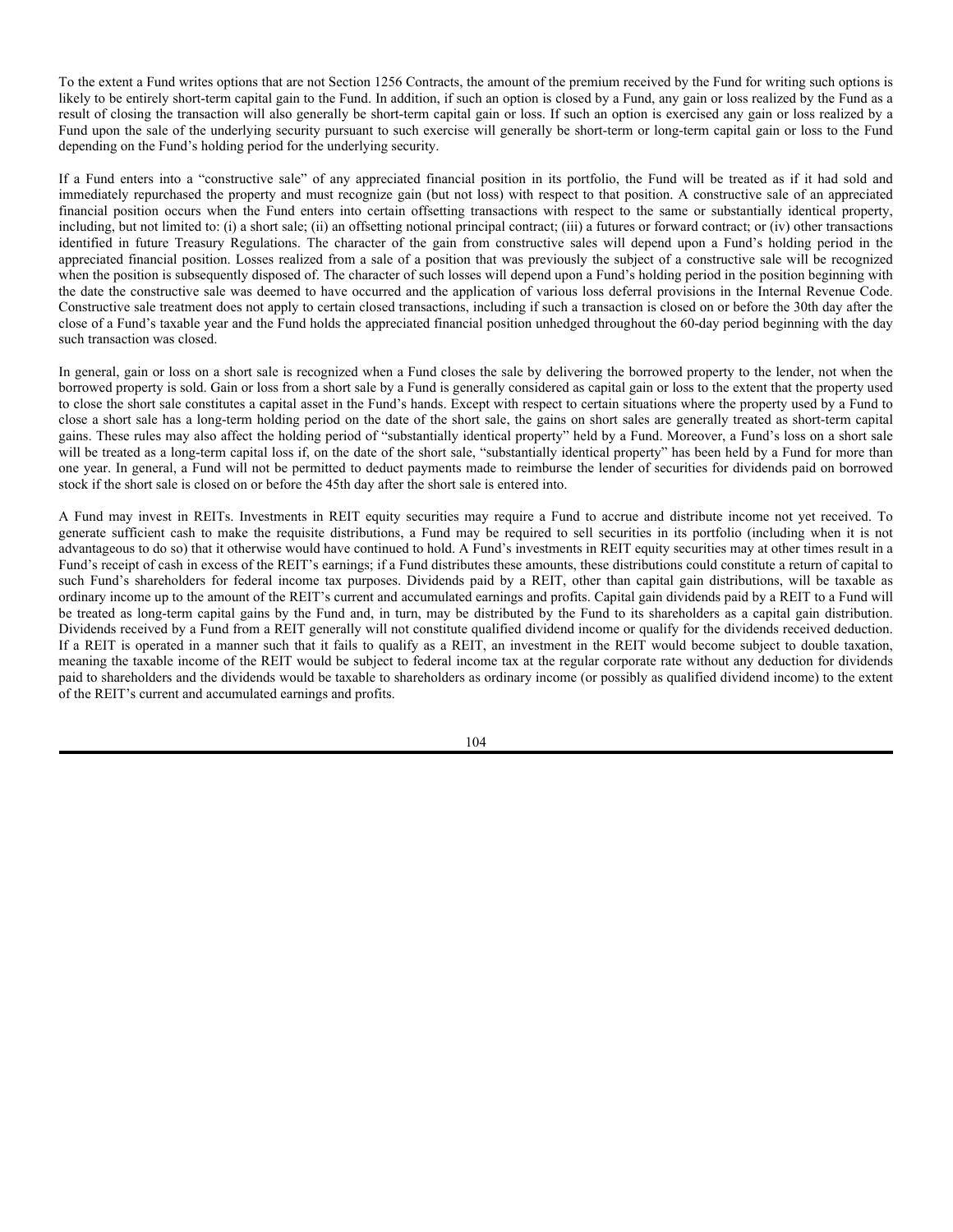The Funds and certain ETPs may be required for federal income tax purposes to mark-to-market and recognize as income and loss for each taxable year their net unrealized gains and losses on certain futures contracts and options subject to section 1256 of the Internal Revenue Code ("Section 1256 Contracts") as of the end of the year as well as those actually realized during the year. Options on "broad based" securities indices are classified as "non-equity options" under the Internal Revenue Code. Gains and losses from Section 1256 Contracts on broad-based indexes required to be marked to market will be 60% long-term and 40% short-term capital gain or loss (hereinafter, "blended gain or loss"). In addition, any nonequity option and futures contract held by a Fund on the last day of a fiscal year will be treated as sold for market value on that date, and gain or loss recognized as a result of such deemed sale will be blended gain or loss. Application of this rule may alter the timing and character of distributions to shareholders. A Fund may be required to defer the recognition of losses on Section 1256 Contracts to the extent of any unrecognized gains on offsetting positions held by the Fund. These provisions may also require the Funds to mark-to-market certain types of positions in their portfolios (*i.e.*, treat them as if they were closed out), which may cause a Fund to recognize income without receiving cash with which to make distributions in amounts necessary to satisfy the Distribution Requirement and for avoiding the excise tax discussed above. Accordingly, in order to avoid certain income and excise taxes, a Fund may be required to liquidate as investments at a time when the investment advisor might not otherwise have chosen to do so.

Offsetting positions held by a Fund involving certain derivative instruments, such as options, forwards, and futures, as well as its long and short positions in portfolio securities, may be considered to constitute "straddles" for federal income tax purposes. In general, straddles are subject to certain rules that may affect the amount, character and timing of a Fund's gains and losses with respect to the straddle positions by requiring, among other things, that: (1) any loss realized on disposition of one position of a straddle may not be recognized to the extent that the Fund has unrealized gains with respect to the other positions in straddle; (2) the Fund's holding period in straddle positions be suspended while the straddle exists (possibly resulting in a gain being treated as short-term rather than long-term capital gain and potentially affecting the ability of a dividend received by a taxpayer to qualify for treatment as qualified dividend income or be eligible for the dividends received deduction); (3) the losses recognized with respect to certain straddle positions that are part of a mixed straddle and are non-Section 1256 Contracts be treated as 60% long-term and 40% short-term capital loss; (4) losses recognized with respect to certain straddle positions that would otherwise constitute short-term capital losses be treated as long-term capital losses; and (5) the deduction of interest and carrying charges attributable to certain straddle positions may be deferred. Various elections are available to the Funds, which may mitigate the effects of the straddle rules, particularly with respect to mixed straddles.

In general, the straddle rules described above do not apply to any straddles held by a Fund if all of the offsetting positions consist of Section 1256 Contracts. The straddle rules described above also do not apply if all the offsetting positions making up a straddle consist of one or more "qualified covered call options" and the stock to be purchased under the options and the straddle is not part of a larger straddle. A qualified covered call option is generally any option granted by a Fund to purchase stock it holds (or stock it acquires in connection with granting the option) if, among other things, (1) the option is traded on a national securities exchange that is registered with the SEC or other market the IRS determined has rules adequate to carry out the purposes of the applicable Code provision, (2) the option is granted more than 30 days before it expires, (3) the option is not a "deep-in-the-money option," (4) such option is not granted by an options dealer in connection with the dealer's activity of dealing in options, and (5) gain or loss with respect to the option is not ordinary income or loss. In addition, the straddle rules could cause distributions from a Fund that would otherwise constitute "qualified dividend income" or qualify for the dividends received deduction to fail to satisfy the applicable holding period requirements.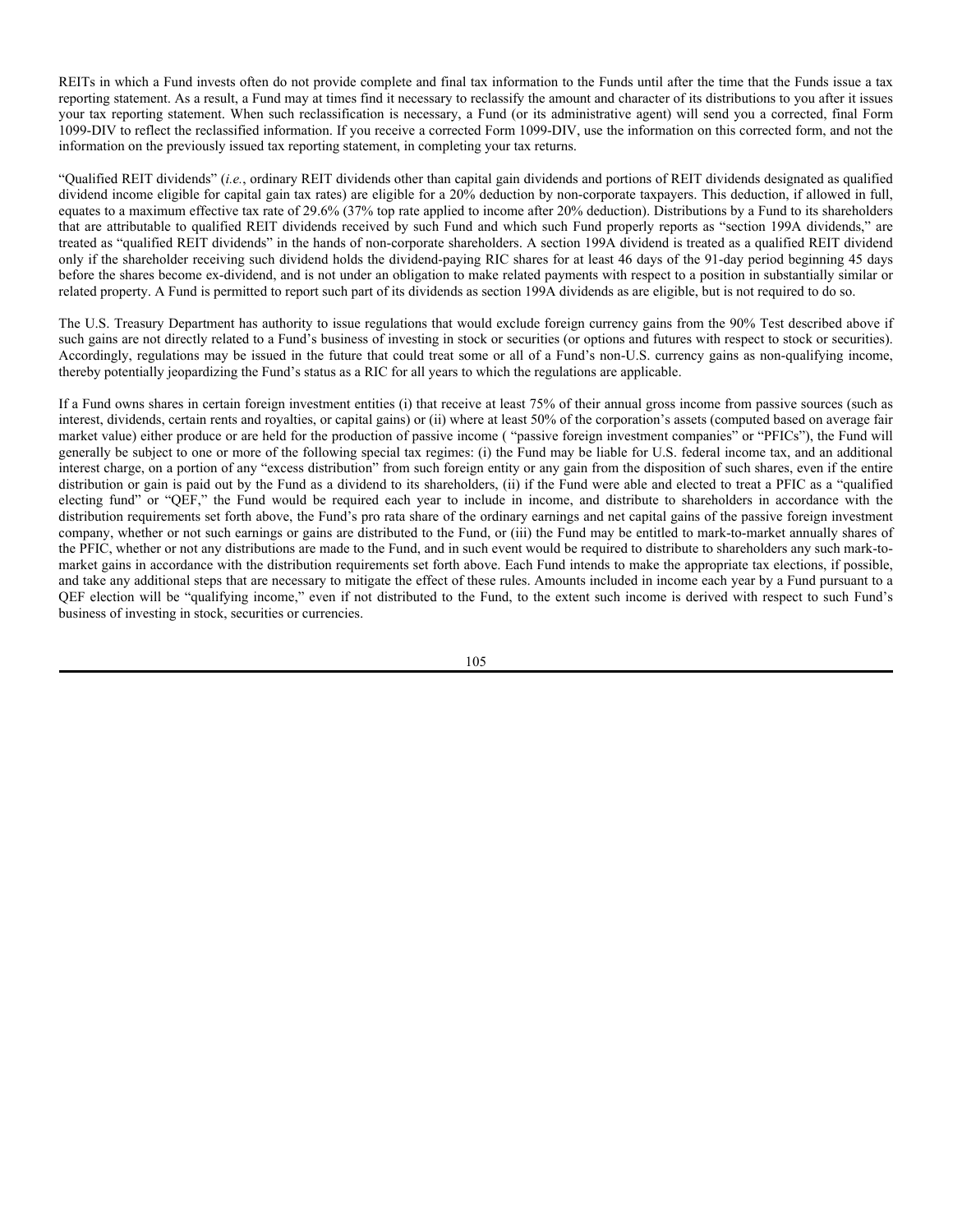To the extent a Fund writes options that are not Section 1256 Contracts, the amount of the premium received by the Fund for writing such options is likely to be entirely short-term capital gain to the Fund. In addition, if such an option is closed by a Fund, any gain or loss realized by the Fund as a result of closing the transaction will also generally be short-term capital gain or loss. If such an option is exercised any gain or loss realized by a Fund upon the sale of the underlying security pursuant to such exercise will generally be short-term or long-term capital gain or loss to the Fund depending on the Fund's holding period for the underlying security.

If a Fund enters into a "constructive sale" of any appreciated financial position in its portfolio, the Fund will be treated as if it had sold and immediately repurchased the property and must recognize gain (but not loss) with respect to that position. A constructive sale of an appreciated financial position occurs when the Fund enters into certain offsetting transactions with respect to the same or substantially identical property, including, but not limited to: (i) a short sale; (ii) an offsetting notional principal contract; (iii) a futures or forward contract; or (iv) other transactions identified in future Treasury Regulations. The character of the gain from constructive sales will depend upon a Fund's holding period in the appreciated financial position. Losses realized from a sale of a position that was previously the subject of a constructive sale will be recognized when the position is subsequently disposed of. The character of such losses will depend upon a Fund's holding period in the position beginning with the date the constructive sale was deemed to have occurred and the application of various loss deferral provisions in the Internal Revenue Code. Constructive sale treatment does not apply to certain closed transactions, including if such a transaction is closed on or before the 30th day after the close of a Fund's taxable year and the Fund holds the appreciated financial position unhedged throughout the 60-day period beginning with the day such transaction was closed.

In general, gain or loss on a short sale is recognized when a Fund closes the sale by delivering the borrowed property to the lender, not when the borrowed property is sold. Gain or loss from a short sale by a Fund is generally considered as capital gain or loss to the extent that the property used to close the short sale constitutes a capital asset in the Fund's hands. Except with respect to certain situations where the property used by a Fund to close a short sale has a long-term holding period on the date of the short sale, the gains on short sales are generally treated as short-term capital gains. These rules may also affect the holding period of "substantially identical property" held by a Fund. Moreover, a Fund's loss on a short sale will be treated as a long-term capital loss if, on the date of the short sale, "substantially identical property" has been held by a Fund for more than one year. In general, a Fund will not be permitted to deduct payments made to reimburse the lender of securities for dividends paid on borrowed stock if the short sale is closed on or before the 45th day after the short sale is entered into.

A Fund may invest in REITs. Investments in REIT equity securities may require a Fund to accrue and distribute income not yet received. To generate sufficient cash to make the requisite distributions, a Fund may be required to sell securities in its portfolio (including when it is not advantageous to do so) that it otherwise would have continued to hold. A Fund's investments in REIT equity securities may at other times result in a Fund's receipt of cash in excess of the REIT's earnings; if a Fund distributes these amounts, these distributions could constitute a return of capital to such Fund's shareholders for federal income tax purposes. Dividends paid by a REIT, other than capital gain distributions, will be taxable as ordinary income up to the amount of the REIT's current and accumulated earnings and profits. Capital gain dividends paid by a REIT to a Fund will be treated as long-term capital gains by the Fund and, in turn, may be distributed by the Fund to its shareholders as a capital gain distribution. Dividends received by a Fund from a REIT generally will not constitute qualified dividend income or qualify for the dividends received deduction. If a REIT is operated in a manner such that it fails to qualify as a REIT, an investment in the REIT would become subject to double taxation, meaning the taxable income of the REIT would be subject to federal income tax at the regular corporate rate without any deduction for dividends paid to shareholders and the dividends would be taxable to shareholders as ordinary income (or possibly as qualified dividend income) to the extent of the REIT's current and accumulated earnings and profits.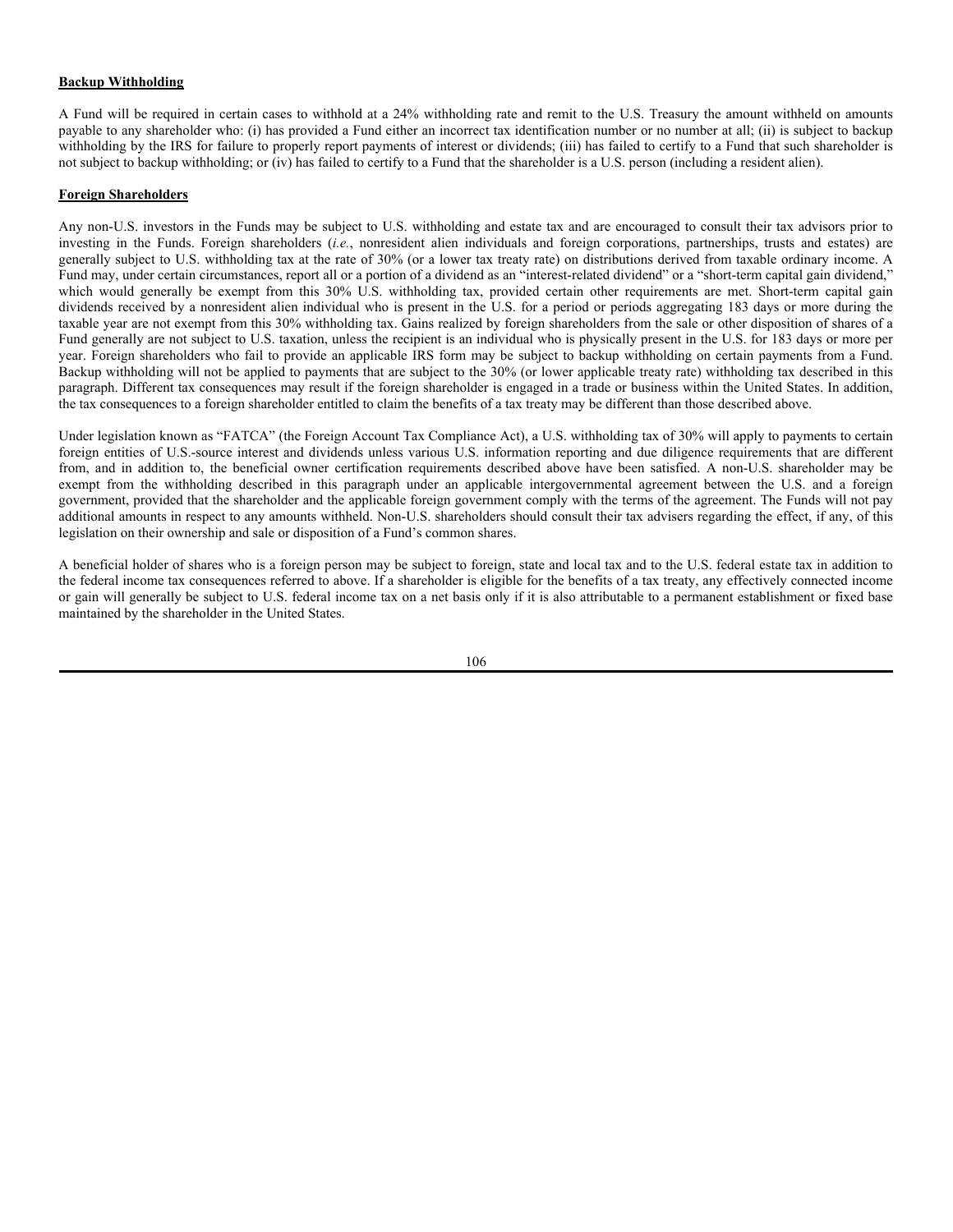REITs in which a Fund invests often do not provide complete and final tax information to the Funds until after the time that the Funds issue a tax reporting statement. As a result, a Fund may at times find it necessary to reclassify the amount and character of its distributions to you after it issues your tax reporting statement. When such reclassification is necessary, a Fund (or its administrative agent) will send you a corrected, final Form 1099-DIV to reflect the reclassified information. If you receive a corrected Form 1099-DIV, use the information on this corrected form, and not the information on the previously issued tax reporting statement, in completing your tax returns.

"Qualified REIT dividends" (*i.e.*, ordinary REIT dividends other than capital gain dividends and portions of REIT dividends designated as qualified dividend income eligible for capital gain tax rates) are eligible for a 20% deduction by non-corporate taxpayers. This deduction, if allowed in full, equates to a maximum effective tax rate of 29.6% (37% top rate applied to income after 20% deduction). Distributions by a Fund to its shareholders that are attributable to qualified REIT dividends received by such Fund and which such Fund properly reports as "section 199A dividends," are treated as "qualified REIT dividends" in the hands of non-corporate shareholders. A section 199A dividend is treated as a qualified REIT dividend only if the shareholder receiving such dividend holds the dividend-paying RIC shares for at least 46 days of the 91-day period beginning 45 days before the shares become ex-dividend, and is not under an obligation to make related payments with respect to a position in substantially similar or related property. A Fund is permitted to report such part of its dividends as section 199A dividends as are eligible, but is not required to do so.

The U.S. Treasury Department has authority to issue regulations that would exclude foreign currency gains from the 90% Test described above if such gains are not directly related to a Fund's business of investing in stock or securities (or options and futures with respect to stock or securities). Accordingly, regulations may be issued in the future that could treat some or all of a Fund's non-U.S. currency gains as non-qualifying income, thereby potentially jeopardizing the Fund's status as a RIC for all years to which the regulations are applicable.

If a Fund owns shares in certain foreign investment entities (i) that receive at least 75% of their annual gross income from passive sources (such as interest, dividends, certain rents and royalties, or capital gains) or (ii) where at least 50% of the corporation's assets (computed based on average fair market value) either produce or are held for the production of passive income ( "passive foreign investment companies" or "PFICs"), the Fund will generally be subject to one or more of the following special tax regimes: (i) the Fund may be liable for U.S. federal income tax, and an additional interest charge, on a portion of any "excess distribution" from such foreign entity or any gain from the disposition of such shares, even if the entire distribution or gain is paid out by the Fund as a dividend to its shareholders, (ii) if the Fund were able and elected to treat a PFIC as a "qualified electing fund" or "QEF," the Fund would be required each year to include in income, and distribute to shareholders in accordance with the distribution requirements set forth above, the Fund's pro rata share of the ordinary earnings and net capital gains of the passive foreign investment company, whether or not such earnings or gains are distributed to the Fund, or (iii) the Fund may be entitled to mark-to-market annually shares of the PFIC, whether or not any distributions are made to the Fund, and in such event would be required to distribute to shareholders any such mark-tomarket gains in accordance with the distribution requirements set forth above. Each Fund intends to make the appropriate tax elections, if possible, and take any additional steps that are necessary to mitigate the effect of these rules. Amounts included in income each year by a Fund pursuant to a QEF election will be "qualifying income," even if not distributed to the Fund, to the extent such income is derived with respect to such Fund's business of investing in stock, securities or currencies.

105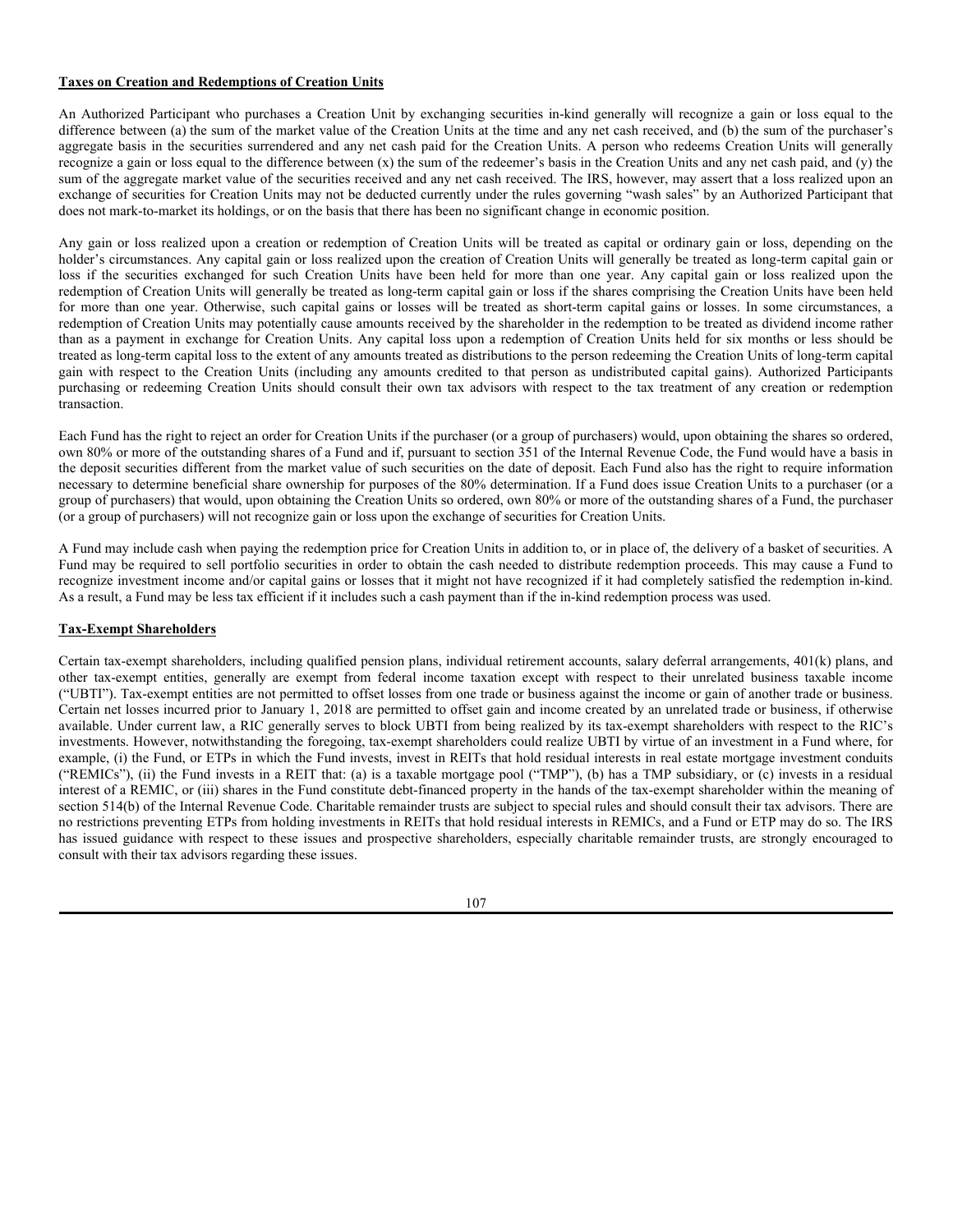## **Backup Withholding**

A Fund will be required in certain cases to withhold at a 24% withholding rate and remit to the U.S. Treasury the amount withheld on amounts payable to any shareholder who: (i) has provided a Fund either an incorrect tax identification number or no number at all; (ii) is subject to backup withholding by the IRS for failure to properly report payments of interest or dividends; (iii) has failed to certify to a Fund that such shareholder is not subject to backup withholding; or (iv) has failed to certify to a Fund that the shareholder is a U.S. person (including a resident alien).

## **Foreign Shareholders**

Any non-U.S. investors in the Funds may be subject to U.S. withholding and estate tax and are encouraged to consult their tax advisors prior to investing in the Funds. Foreign shareholders (*i.e.*, nonresident alien individuals and foreign corporations, partnerships, trusts and estates) are generally subject to U.S. withholding tax at the rate of 30% (or a lower tax treaty rate) on distributions derived from taxable ordinary income. A Fund may, under certain circumstances, report all or a portion of a dividend as an "interest-related dividend" or a "short-term capital gain dividend," which would generally be exempt from this 30% U.S. withholding tax, provided certain other requirements are met. Short-term capital gain dividends received by a nonresident alien individual who is present in the U.S. for a period or periods aggregating 183 days or more during the taxable year are not exempt from this 30% withholding tax. Gains realized by foreign shareholders from the sale or other disposition of shares of a Fund generally are not subject to U.S. taxation, unless the recipient is an individual who is physically present in the U.S. for 183 days or more per year. Foreign shareholders who fail to provide an applicable IRS form may be subject to backup withholding on certain payments from a Fund. Backup withholding will not be applied to payments that are subject to the 30% (or lower applicable treaty rate) withholding tax described in this paragraph. Different tax consequences may result if the foreign shareholder is engaged in a trade or business within the United States. In addition, the tax consequences to a foreign shareholder entitled to claim the benefits of a tax treaty may be different than those described above.

Under legislation known as "FATCA" (the Foreign Account Tax Compliance Act), a U.S. withholding tax of 30% will apply to payments to certain foreign entities of U.S.-source interest and dividends unless various U.S. information reporting and due diligence requirements that are different from, and in addition to, the beneficial owner certification requirements described above have been satisfied. A non-U.S. shareholder may be exempt from the withholding described in this paragraph under an applicable intergovernmental agreement between the U.S. and a foreign government, provided that the shareholder and the applicable foreign government comply with the terms of the agreement. The Funds will not pay additional amounts in respect to any amounts withheld. Non-U.S. shareholders should consult their tax advisers regarding the effect, if any, of this legislation on their ownership and sale or disposition of a Fund's common shares.

A beneficial holder of shares who is a foreign person may be subject to foreign, state and local tax and to the U.S. federal estate tax in addition to the federal income tax consequences referred to above. If a shareholder is eligible for the benefits of a tax treaty, any effectively connected income or gain will generally be subject to U.S. federal income tax on a net basis only if it is also attributable to a permanent establishment or fixed base maintained by the shareholder in the United States.

106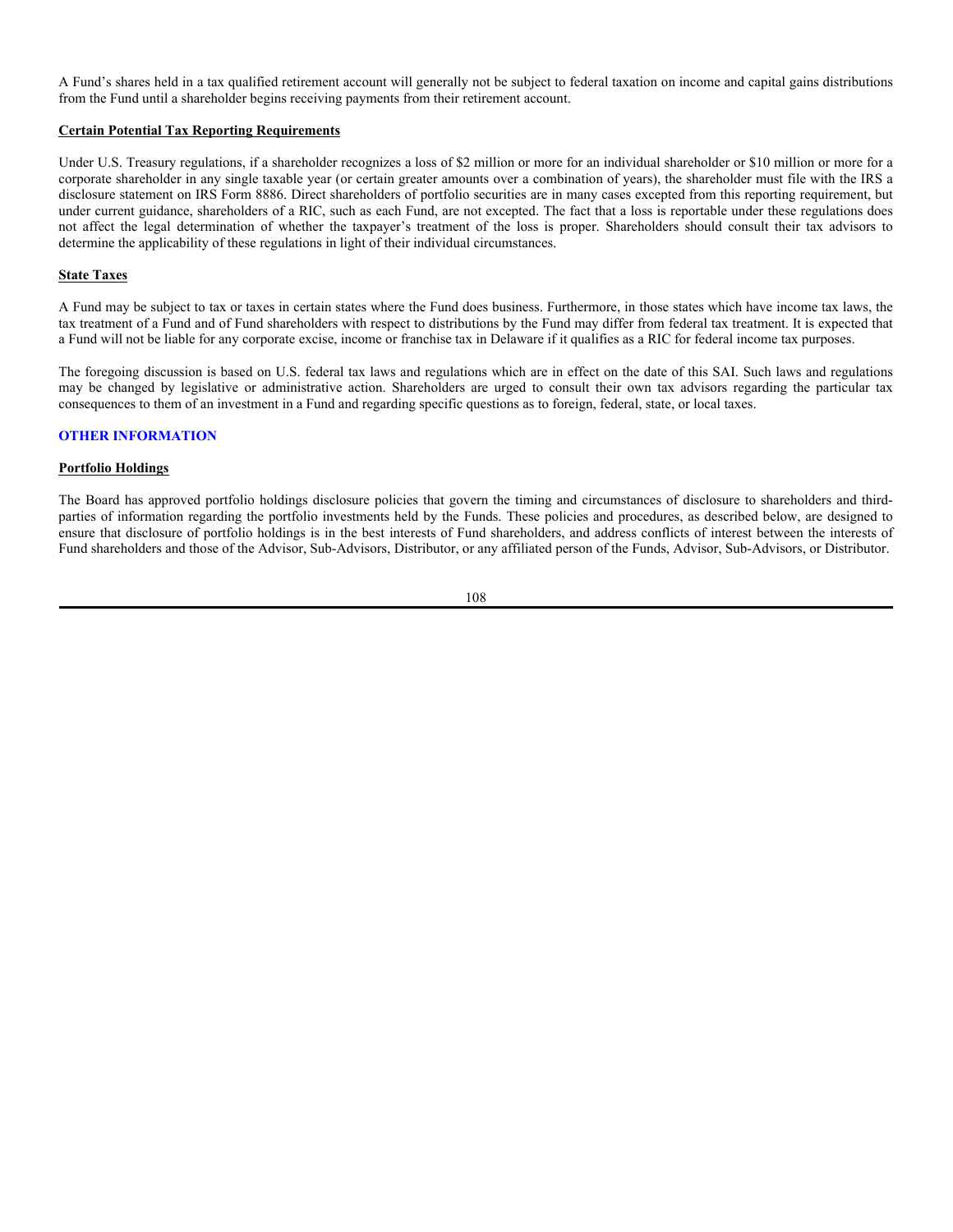## **Taxes on Creation and Redemptions of Creation Units**

An Authorized Participant who purchases a Creation Unit by exchanging securities in-kind generally will recognize a gain or loss equal to the difference between (a) the sum of the market value of the Creation Units at the time and any net cash received, and (b) the sum of the purchaser's aggregate basis in the securities surrendered and any net cash paid for the Creation Units. A person who redeems Creation Units will generally recognize a gain or loss equal to the difference between  $(x)$  the sum of the redeemer's basis in the Creation Units and any net cash paid, and  $(y)$  the sum of the aggregate market value of the securities received and any net cash received. The IRS, however, may assert that a loss realized upon an exchange of securities for Creation Units may not be deducted currently under the rules governing "wash sales" by an Authorized Participant that does not mark-to-market its holdings, or on the basis that there has been no significant change in economic position.

Any gain or loss realized upon a creation or redemption of Creation Units will be treated as capital or ordinary gain or loss, depending on the holder's circumstances. Any capital gain or loss realized upon the creation of Creation Units will generally be treated as long-term capital gain or loss if the securities exchanged for such Creation Units have been held for more than one year. Any capital gain or loss realized upon the redemption of Creation Units will generally be treated as long-term capital gain or loss if the shares comprising the Creation Units have been held for more than one year. Otherwise, such capital gains or losses will be treated as short-term capital gains or losses. In some circumstances, a redemption of Creation Units may potentially cause amounts received by the shareholder in the redemption to be treated as dividend income rather than as a payment in exchange for Creation Units. Any capital loss upon a redemption of Creation Units held for six months or less should be treated as long-term capital loss to the extent of any amounts treated as distributions to the person redeeming the Creation Units of long-term capital gain with respect to the Creation Units (including any amounts credited to that person as undistributed capital gains). Authorized Participants purchasing or redeeming Creation Units should consult their own tax advisors with respect to the tax treatment of any creation or redemption transaction.

Each Fund has the right to reject an order for Creation Units if the purchaser (or a group of purchasers) would, upon obtaining the shares so ordered, own 80% or more of the outstanding shares of a Fund and if, pursuant to section 351 of the Internal Revenue Code, the Fund would have a basis in the deposit securities different from the market value of such securities on the date of deposit. Each Fund also has the right to require information necessary to determine beneficial share ownership for purposes of the 80% determination. If a Fund does issue Creation Units to a purchaser (or a group of purchasers) that would, upon obtaining the Creation Units so ordered, own 80% or more of the outstanding shares of a Fund, the purchaser (or a group of purchasers) will not recognize gain or loss upon the exchange of securities for Creation Units.

A Fund may include cash when paying the redemption price for Creation Units in addition to, or in place of, the delivery of a basket of securities. A Fund may be required to sell portfolio securities in order to obtain the cash needed to distribute redemption proceeds. This may cause a Fund to recognize investment income and/or capital gains or losses that it might not have recognized if it had completely satisfied the redemption in-kind. As a result, a Fund may be less tax efficient if it includes such a cash payment than if the in-kind redemption process was used.

## **Tax-Exempt Shareholders**

Certain tax-exempt shareholders, including qualified pension plans, individual retirement accounts, salary deferral arrangements, 401(k) plans, and other tax-exempt entities, generally are exempt from federal income taxation except with respect to their unrelated business taxable income ("UBTI"). Tax-exempt entities are not permitted to offset losses from one trade or business against the income or gain of another trade or business. Certain net losses incurred prior to January 1, 2018 are permitted to offset gain and income created by an unrelated trade or business, if otherwise available. Under current law, a RIC generally serves to block UBTI from being realized by its tax-exempt shareholders with respect to the RIC's investments. However, notwithstanding the foregoing, tax-exempt shareholders could realize UBTI by virtue of an investment in a Fund where, for example, (i) the Fund, or ETPs in which the Fund invests, invest in REITs that hold residual interests in real estate mortgage investment conduits ("REMICs"), (ii) the Fund invests in a REIT that: (a) is a taxable mortgage pool ("TMP"), (b) has a TMP subsidiary, or (c) invests in a residual interest of a REMIC, or (iii) shares in the Fund constitute debt-financed property in the hands of the tax-exempt shareholder within the meaning of section 514(b) of the Internal Revenue Code. Charitable remainder trusts are subject to special rules and should consult their tax advisors. There are no restrictions preventing ETPs from holding investments in REITs that hold residual interests in REMICs, and a Fund or ETP may do so. The IRS has issued guidance with respect to these issues and prospective shareholders, especially charitable remainder trusts, are strongly encouraged to consult with their tax advisors regarding these issues.

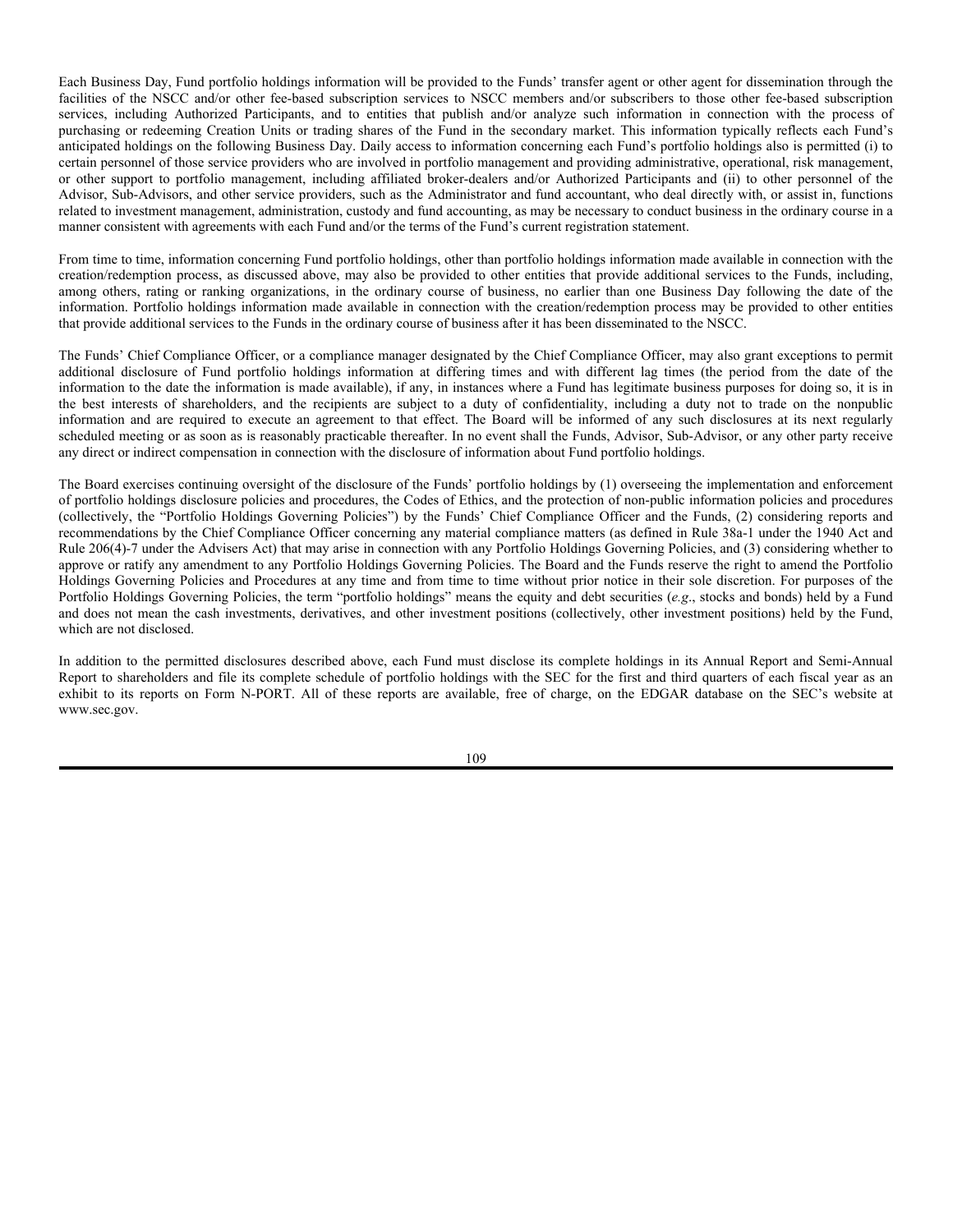A Fund's shares held in a tax qualified retirement account will generally not be subject to federal taxation on income and capital gains distributions from the Fund until a shareholder begins receiving payments from their retirement account.

## **Certain Potential Tax Reporting Requirements**

Under U.S. Treasury regulations, if a shareholder recognizes a loss of \$2 million or more for an individual shareholder or \$10 million or more for a corporate shareholder in any single taxable year (or certain greater amounts over a combination of years), the shareholder must file with the IRS a disclosure statement on IRS Form 8886. Direct shareholders of portfolio securities are in many cases excepted from this reporting requirement, but under current guidance, shareholders of a RIC, such as each Fund, are not excepted. The fact that a loss is reportable under these regulations does not affect the legal determination of whether the taxpayer's treatment of the loss is proper. Shareholders should consult their tax advisors to determine the applicability of these regulations in light of their individual circumstances.

## **State Taxes**

A Fund may be subject to tax or taxes in certain states where the Fund does business. Furthermore, in those states which have income tax laws, the tax treatment of a Fund and of Fund shareholders with respect to distributions by the Fund may differ from federal tax treatment. It is expected that a Fund will not be liable for any corporate excise, income or franchise tax in Delaware if it qualifies as a RIC for federal income tax purposes.

The foregoing discussion is based on U.S. federal tax laws and regulations which are in effect on the date of this SAI. Such laws and regulations may be changed by legislative or administrative action. Shareholders are urged to consult their own tax advisors regarding the particular tax consequences to them of an investment in a Fund and regarding specific questions as to foreign, federal, state, or local taxes.

## **OTHER INFORMATION**

## **Portfolio Holdings**

The Board has approved portfolio holdings disclosure policies that govern the timing and circumstances of disclosure to shareholders and thirdparties of information regarding the portfolio investments held by the Funds. These policies and procedures, as described below, are designed to ensure that disclosure of portfolio holdings is in the best interests of Fund shareholders, and address conflicts of interest between the interests of Fund shareholders and those of the Advisor, Sub-Advisors, Distributor, or any affiliated person of the Funds, Advisor, Sub-Advisors, or Distributor.

#### 108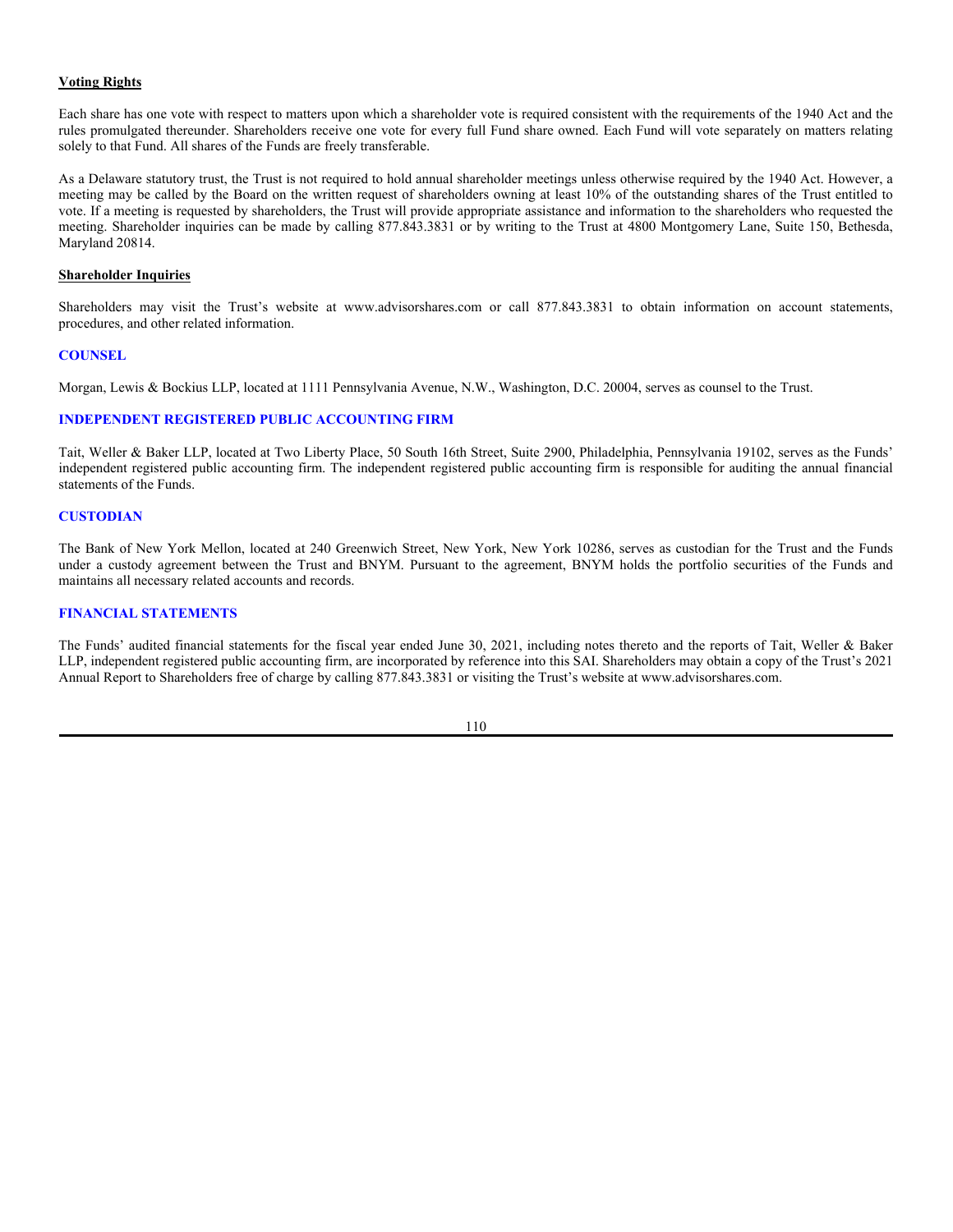Each Business Day, Fund portfolio holdings information will be provided to the Funds' transfer agent or other agent for dissemination through the facilities of the NSCC and/or other fee-based subscription services to NSCC members and/or subscribers to those other fee-based subscription services, including Authorized Participants, and to entities that publish and/or analyze such information in connection with the process of purchasing or redeeming Creation Units or trading shares of the Fund in the secondary market. This information typically reflects each Fund's anticipated holdings on the following Business Day. Daily access to information concerning each Fund's portfolio holdings also is permitted (i) to certain personnel of those service providers who are involved in portfolio management and providing administrative, operational, risk management, or other support to portfolio management, including affiliated broker-dealers and/or Authorized Participants and (ii) to other personnel of the Advisor, Sub-Advisors, and other service providers, such as the Administrator and fund accountant, who deal directly with, or assist in, functions related to investment management, administration, custody and fund accounting, as may be necessary to conduct business in the ordinary course in a manner consistent with agreements with each Fund and/or the terms of the Fund's current registration statement.

From time to time, information concerning Fund portfolio holdings, other than portfolio holdings information made available in connection with the creation/redemption process, as discussed above, may also be provided to other entities that provide additional services to the Funds, including, among others, rating or ranking organizations, in the ordinary course of business, no earlier than one Business Day following the date of the information. Portfolio holdings information made available in connection with the creation/redemption process may be provided to other entities that provide additional services to the Funds in the ordinary course of business after it has been disseminated to the NSCC.

The Funds' Chief Compliance Officer, or a compliance manager designated by the Chief Compliance Officer, may also grant exceptions to permit additional disclosure of Fund portfolio holdings information at differing times and with different lag times (the period from the date of the information to the date the information is made available), if any, in instances where a Fund has legitimate business purposes for doing so, it is in the best interests of shareholders, and the recipients are subject to a duty of confidentiality, including a duty not to trade on the nonpublic information and are required to execute an agreement to that effect. The Board will be informed of any such disclosures at its next regularly scheduled meeting or as soon as is reasonably practicable thereafter. In no event shall the Funds, Advisor, Sub-Advisor, or any other party receive any direct or indirect compensation in connection with the disclosure of information about Fund portfolio holdings.

The Board exercises continuing oversight of the disclosure of the Funds' portfolio holdings by (1) overseeing the implementation and enforcement of portfolio holdings disclosure policies and procedures, the Codes of Ethics, and the protection of non-public information policies and procedures (collectively, the "Portfolio Holdings Governing Policies") by the Funds' Chief Compliance Officer and the Funds, (2) considering reports and recommendations by the Chief Compliance Officer concerning any material compliance matters (as defined in Rule 38a-1 under the 1940 Act and Rule 206(4)-7 under the Advisers Act) that may arise in connection with any Portfolio Holdings Governing Policies, and (3) considering whether to approve or ratify any amendment to any Portfolio Holdings Governing Policies. The Board and the Funds reserve the right to amend the Portfolio Holdings Governing Policies and Procedures at any time and from time to time without prior notice in their sole discretion. For purposes of the Portfolio Holdings Governing Policies, the term "portfolio holdings" means the equity and debt securities (*e.g*., stocks and bonds) held by a Fund and does not mean the cash investments, derivatives, and other investment positions (collectively, other investment positions) held by the Fund, which are not disclosed.

In addition to the permitted disclosures described above, each Fund must disclose its complete holdings in its Annual Report and Semi-Annual Report to shareholders and file its complete schedule of portfolio holdings with the SEC for the first and third quarters of each fiscal year as an exhibit to its reports on Form N-PORT. All of these reports are available, free of charge, on the EDGAR database on the SEC's website at www.sec.gov.

109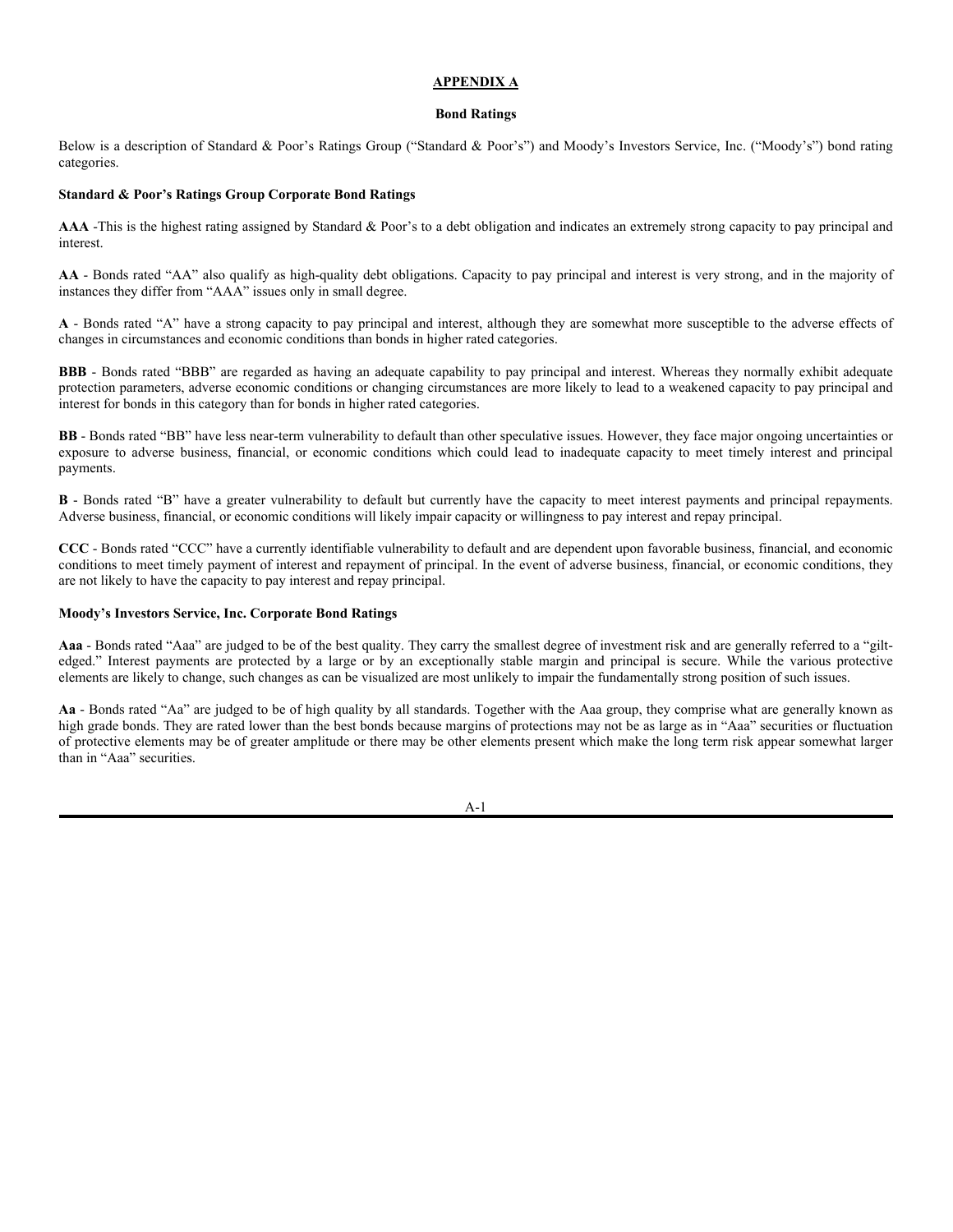### **Voting Rights**

Each share has one vote with respect to matters upon which a shareholder vote is required consistent with the requirements of the 1940 Act and the rules promulgated thereunder. Shareholders receive one vote for every full Fund share owned. Each Fund will vote separately on matters relating solely to that Fund. All shares of the Funds are freely transferable.

As a Delaware statutory trust, the Trust is not required to hold annual shareholder meetings unless otherwise required by the 1940 Act. However, a meeting may be called by the Board on the written request of shareholders owning at least 10% of the outstanding shares of the Trust entitled to vote. If a meeting is requested by shareholders, the Trust will provide appropriate assistance and information to the shareholders who requested the meeting. Shareholder inquiries can be made by calling 877.843.3831 or by writing to the Trust at 4800 Montgomery Lane, Suite 150, Bethesda, Maryland 20814.

### **Shareholder Inquiries**

Shareholders may visit the Trust's website at www.advisorshares.com or call 877.843.3831 to obtain information on account statements, procedures, and other related information.

#### **COUNSEL**

Morgan, Lewis & Bockius LLP, located at 1111 Pennsylvania Avenue, N.W., Washington, D.C. 20004, serves as counsel to the Trust.

### **INDEPENDENT REGISTERED PUBLIC ACCOUNTING FIRM**

Tait, Weller & Baker LLP, located at Two Liberty Place, 50 South 16th Street, Suite 2900, Philadelphia, Pennsylvania 19102, serves as the Funds' independent registered public accounting firm. The independent registered public accounting firm is responsible for auditing the annual financial statements of the Funds.

#### **CUSTODIAN**

The Bank of New York Mellon, located at 240 Greenwich Street, New York, New York 10286, serves as custodian for the Trust and the Funds under a custody agreement between the Trust and BNYM. Pursuant to the agreement, BNYM holds the portfolio securities of the Funds and maintains all necessary related accounts and records.

## **FINANCIAL STATEMENTS**

The Funds' audited financial statements for the fiscal year ended June 30, 2021, including notes thereto and the reports of Tait, Weller & Baker LLP, independent registered public accounting firm, are incorporated by reference into this SAI. Shareholders may obtain a copy of the Trust's 2021 Annual Report to Shareholders free of charge by calling 877.843.3831 or visiting the Trust's website at www.advisorshares.com.

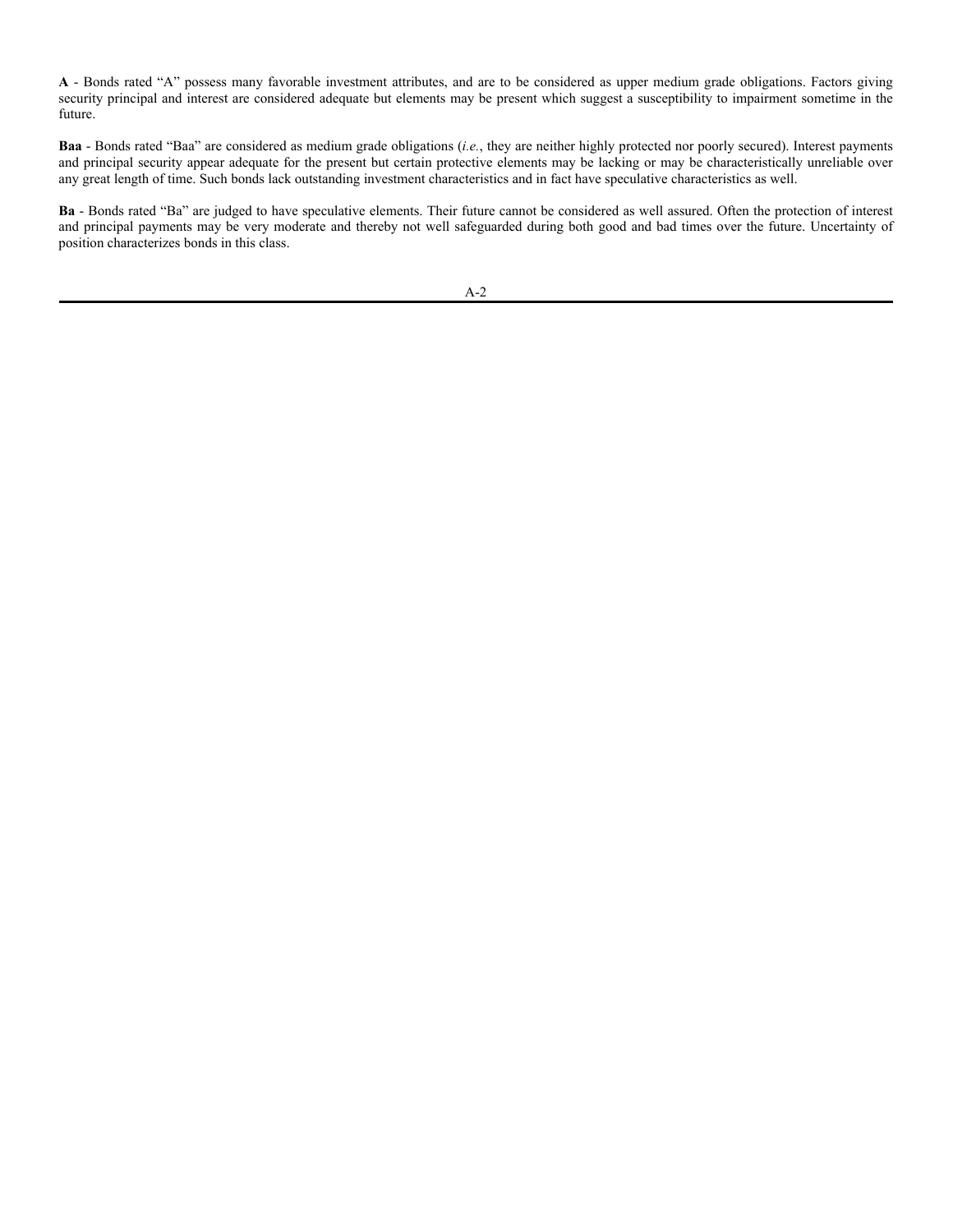## **APPENDIX A**

#### **Bond Ratings**

Below is a description of Standard & Poor's Ratings Group ("Standard & Poor's") and Moody's Investors Service, Inc. ("Moody's") bond rating categories.

#### **Standard & Poor's Ratings Group Corporate Bond Ratings**

AAA -This is the highest rating assigned by Standard & Poor's to a debt obligation and indicates an extremely strong capacity to pay principal and interest.

**AA** - Bonds rated "AA" also qualify as high-quality debt obligations. Capacity to pay principal and interest is very strong, and in the majority of instances they differ from "AAA" issues only in small degree.

**A** - Bonds rated "A" have a strong capacity to pay principal and interest, although they are somewhat more susceptible to the adverse effects of changes in circumstances and economic conditions than bonds in higher rated categories.

**BBB** - Bonds rated "BBB" are regarded as having an adequate capability to pay principal and interest. Whereas they normally exhibit adequate protection parameters, adverse economic conditions or changing circumstances are more likely to lead to a weakened capacity to pay principal and interest for bonds in this category than for bonds in higher rated categories.

**BB** - Bonds rated "BB" have less near-term vulnerability to default than other speculative issues. However, they face major ongoing uncertainties or exposure to adverse business, financial, or economic conditions which could lead to inadequate capacity to meet timely interest and principal payments.

**B** - Bonds rated "B" have a greater vulnerability to default but currently have the capacity to meet interest payments and principal repayments. Adverse business, financial, or economic conditions will likely impair capacity or willingness to pay interest and repay principal.

**CCC** - Bonds rated "CCC" have a currently identifiable vulnerability to default and are dependent upon favorable business, financial, and economic conditions to meet timely payment of interest and repayment of principal. In the event of adverse business, financial, or economic conditions, they are not likely to have the capacity to pay interest and repay principal.

## **Moody's Investors Service, Inc. Corporate Bond Ratings**

**Aaa** - Bonds rated "Aaa" are judged to be of the best quality. They carry the smallest degree of investment risk and are generally referred to a "giltedged." Interest payments are protected by a large or by an exceptionally stable margin and principal is secure. While the various protective elements are likely to change, such changes as can be visualized are most unlikely to impair the fundamentally strong position of such issues.

**Aa** - Bonds rated "Aa" are judged to be of high quality by all standards. Together with the Aaa group, they comprise what are generally known as high grade bonds. They are rated lower than the best bonds because margins of protections may not be as large as in "Aaa" securities or fluctuation of protective elements may be of greater amplitude or there may be other elements present which make the long term risk appear somewhat larger than in "Aaa" securities.

A-1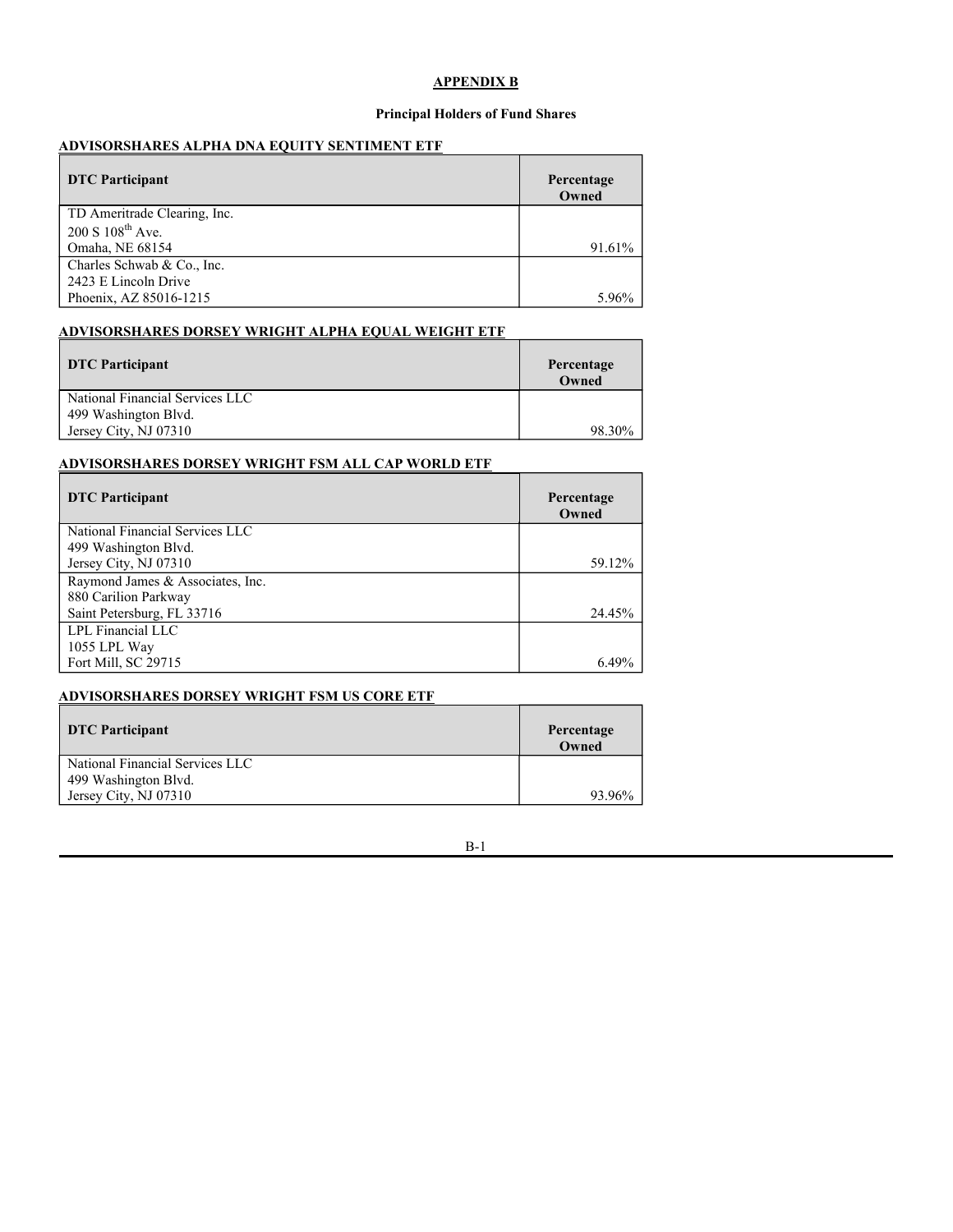**A** - Bonds rated "A" possess many favorable investment attributes, and are to be considered as upper medium grade obligations. Factors giving security principal and interest are considered adequate but elements may be present which suggest a susceptibility to impairment sometime in the future.

**Baa** - Bonds rated "Baa" are considered as medium grade obligations (*i.e.*, they are neither highly protected nor poorly secured). Interest payments and principal security appear adequate for the present but certain protective elements may be lacking or may be characteristically unreliable over any great length of time. Such bonds lack outstanding investment characteristics and in fact have speculative characteristics as well.

**Ba** - Bonds rated "Ba" are judged to have speculative elements. Their future cannot be considered as well assured. Often the protection of interest and principal payments may be very moderate and thereby not well safeguarded during both good and bad times over the future. Uncertainty of position characterizes bonds in this class.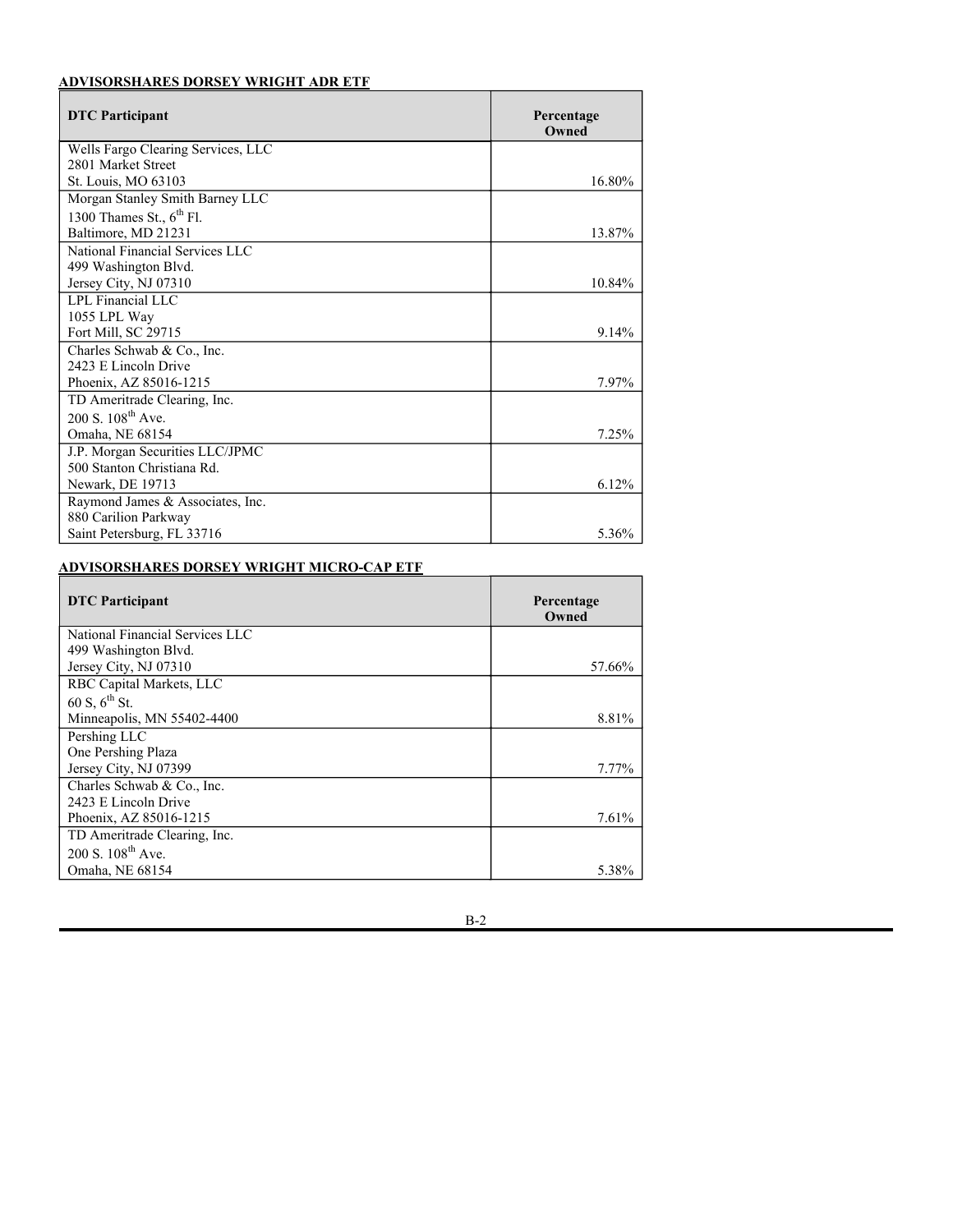## **APPENDIX B**

## **Principal Holders of Fund Shares**

## **ADVISORSHARES ALPHA DNA EQUITY SENTIMENT ETF**

| DTC Participant              | Percentage<br>Owned |
|------------------------------|---------------------|
| TD Ameritrade Clearing, Inc. |                     |
| $200 S 108^{th}$ Ave.        |                     |
| Omaha, NE 68154              | 91.61%              |
| Charles Schwab & Co., Inc.   |                     |
| 2423 E Lincoln Drive         |                     |
| Phoenix, AZ 85016-1215       | 5.96%               |

## **ADVISORSHARES DORSEY WRIGHT ALPHA EQUAL WEIGHT ETF**

| <b>DTC</b> Participant          | Percentage<br>Owned |
|---------------------------------|---------------------|
| National Financial Services LLC |                     |
| 499 Washington Blvd.            |                     |
| Jersey City, NJ 07310           | 98.30%              |

## **ADVISORSHARES DORSEY WRIGHT FSM ALL CAP WORLD ETF**

| <b>DTC</b> Participant           | Percentage<br>Owned |
|----------------------------------|---------------------|
| National Financial Services LLC  |                     |
| 499 Washington Blvd.             |                     |
| Jersey City, NJ 07310            | 59.12%              |
| Raymond James & Associates, Inc. |                     |
| 880 Carilion Parkway             |                     |
| Saint Petersburg, FL 33716       | 24.45%              |
| LPL Financial LLC                |                     |
| 1055 LPL Way                     |                     |
| Fort Mill, SC 29715              | 6.49%               |

## **ADVISORSHARES DORSEY WRIGHT FSM US CORE ETF**

| DTC Participant                 | Percentage<br>Owned |
|---------------------------------|---------------------|
| National Financial Services LLC |                     |
| 499 Washington Blvd.            |                     |
| Jersey City, NJ 07310           | 93.96%              |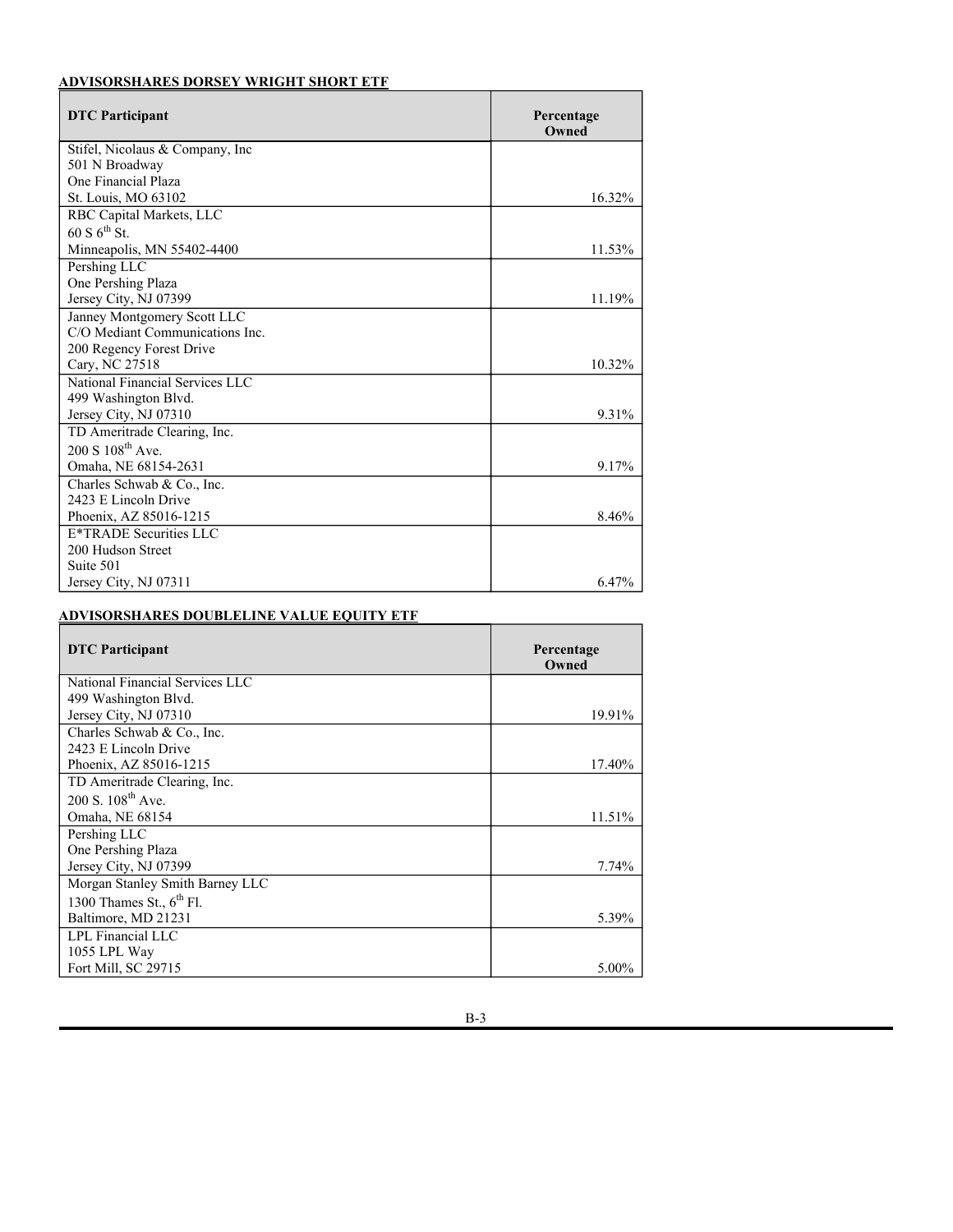# **ADVISORSHARES DORSEY WRIGHT ADR ETF**

| <b>DTC</b> Participant             | Percentage<br>Owned |
|------------------------------------|---------------------|
| Wells Fargo Clearing Services, LLC |                     |
| 2801 Market Street                 |                     |
| St. Louis, MO 63103                | 16.80%              |
| Morgan Stanley Smith Barney LLC    |                     |
| 1300 Thames St., $6^{th}$ Fl.      |                     |
| Baltimore, MD 21231                | 13.87%              |
| National Financial Services LLC    |                     |
| 499 Washington Blvd.               |                     |
| Jersey City, NJ 07310              | 10.84%              |
| LPL Financial LLC                  |                     |
| 1055 LPL Way                       |                     |
| Fort Mill, SC 29715                | 9.14%               |
| Charles Schwab & Co., Inc.         |                     |
| 2423 E Lincoln Drive               |                     |
| Phoenix, AZ 85016-1215             | 7.97%               |
| TD Ameritrade Clearing, Inc.       |                     |
| $200 S. 108^{th}$ Ave.             |                     |
| Omaha, NE 68154                    | 7.25%               |
| J.P. Morgan Securities LLC/JPMC    |                     |
| 500 Stanton Christiana Rd.         |                     |
| Newark, DE 19713                   | 6.12%               |
| Raymond James & Associates, Inc.   |                     |
| 880 Carilion Parkway               |                     |
| Saint Petersburg, FL 33716         | 5.36%               |

# **ADVISORSHARES DORSEY WRIGHT MICRO-CAP ETF**

| <b>DTC</b> Participant          | Percentage<br>Owned |
|---------------------------------|---------------------|
| National Financial Services LLC |                     |
| 499 Washington Blvd.            |                     |
| Jersey City, NJ 07310           | 57.66%              |
| RBC Capital Markets, LLC        |                     |
| 60 S, $6^{th}$ St.              |                     |
| Minneapolis, MN 55402-4400      | 8.81%               |
| Pershing LLC                    |                     |
| One Pershing Plaza              |                     |
| Jersey City, NJ 07399           | 7.77%               |
| Charles Schwab & Co., Inc.      |                     |
| 2423 E Lincoln Drive            |                     |
| Phoenix, AZ 85016-1215          | 7.61%               |
| TD Ameritrade Clearing, Inc.    |                     |
| $200 S. 108^{th}$ Ave.          |                     |
| Omaha, NE 68154                 | 5.38%               |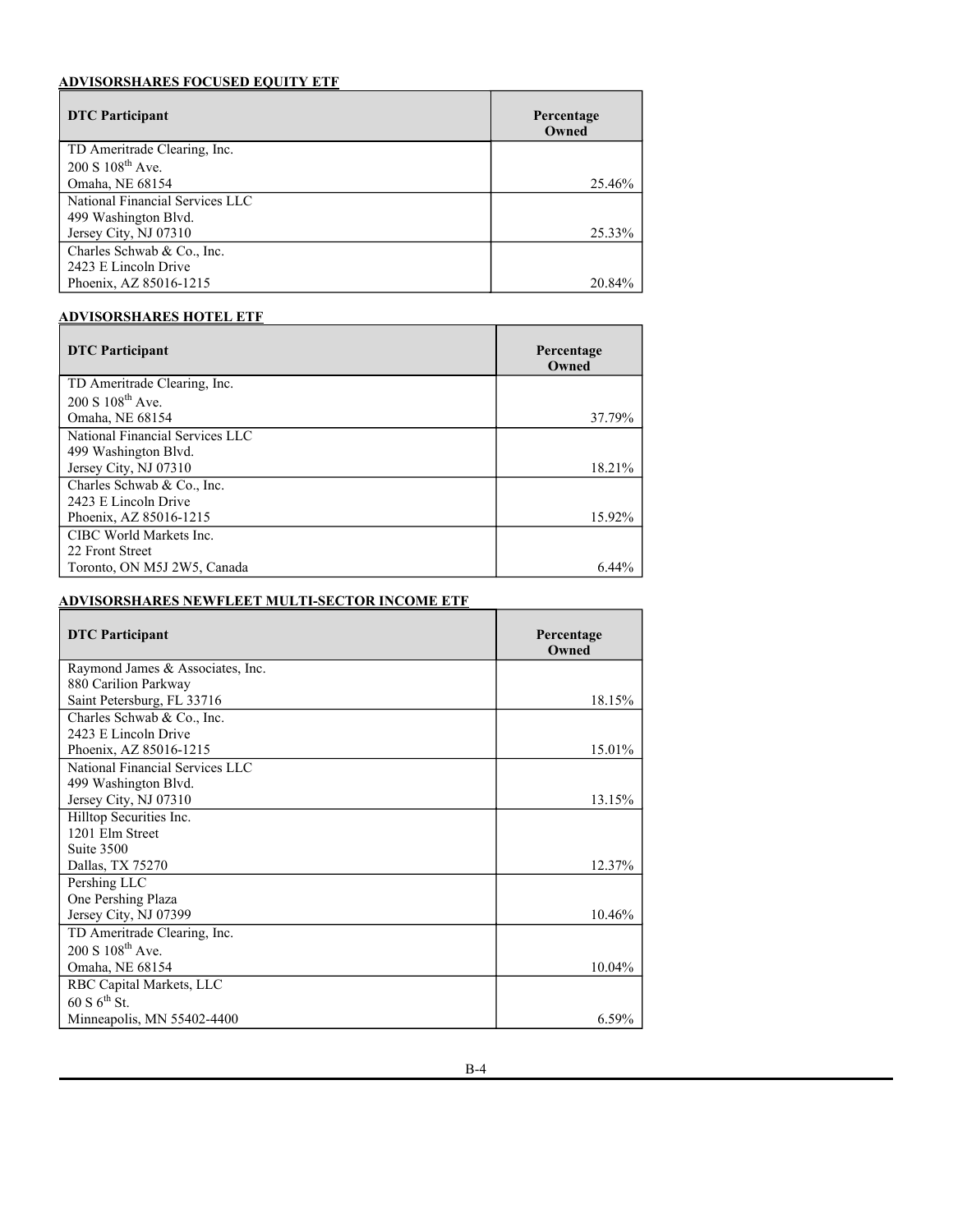# **ADVISORSHARES DORSEY WRIGHT SHORT ETF**

| <b>DTC</b> Participant              | Percentage<br>Owned |
|-------------------------------------|---------------------|
| Stifel, Nicolaus & Company, Inc.    |                     |
| 501 N Broadway                      |                     |
| One Financial Plaza                 |                     |
| St. Louis, MO 63102                 | 16.32%              |
| RBC Capital Markets, LLC            |                     |
| $60 S 6^{th}$ St.                   |                     |
| Minneapolis, MN 55402-4400          | 11.53%              |
| Pershing LLC                        |                     |
| One Pershing Plaza                  |                     |
| Jersey City, NJ 07399               | 11.19%              |
| Janney Montgomery Scott LLC         |                     |
| C/O Mediant Communications Inc.     |                     |
| 200 Regency Forest Drive            |                     |
| Cary, NC 27518                      | 10.32%              |
| National Financial Services LLC     |                     |
| 499 Washington Blvd.                |                     |
| Jersey City, NJ 07310               | 9.31%               |
| TD Ameritrade Clearing, Inc.        |                     |
| $200 S 108^{th}$ Ave.               |                     |
| Omaha, NE 68154-2631                | 9.17%               |
| Charles Schwab & Co., Inc.          |                     |
| 2423 E Lincoln Drive                |                     |
| Phoenix, AZ 85016-1215              | 8.46%               |
| E <sup>*</sup> TRADE Securities LLC |                     |
| 200 Hudson Street                   |                     |
| Suite 501                           |                     |
| Jersey City, NJ 07311               | 6.47%               |

# **ADVISORSHARES DOUBLELINE VALUE EQUITY ETF**

| <b>DTC</b> Participant          | Percentage<br>Owned |
|---------------------------------|---------------------|
| National Financial Services LLC |                     |
| 499 Washington Blvd.            |                     |
| Jersey City, NJ 07310           | 19.91%              |
| Charles Schwab & Co., Inc.      |                     |
| 2423 E Lincoln Drive            |                     |
| Phoenix, AZ 85016-1215          | 17.40%              |
| TD Ameritrade Clearing, Inc.    |                     |
| $200 S. 108^{th}$ Ave.          |                     |
| Omaha, NE 68154                 | 11.51%              |
| Pershing LLC                    |                     |
| One Pershing Plaza              |                     |
| Jersey City, NJ 07399           | 7.74%               |
| Morgan Stanley Smith Barney LLC |                     |
| 1300 Thames St., $6^{th}$ Fl.   |                     |
| Baltimore, MD 21231             | 5.39%               |
| LPL Financial LLC               |                     |
| 1055 LPL Way                    |                     |
| Fort Mill, SC 29715             | 5.00%               |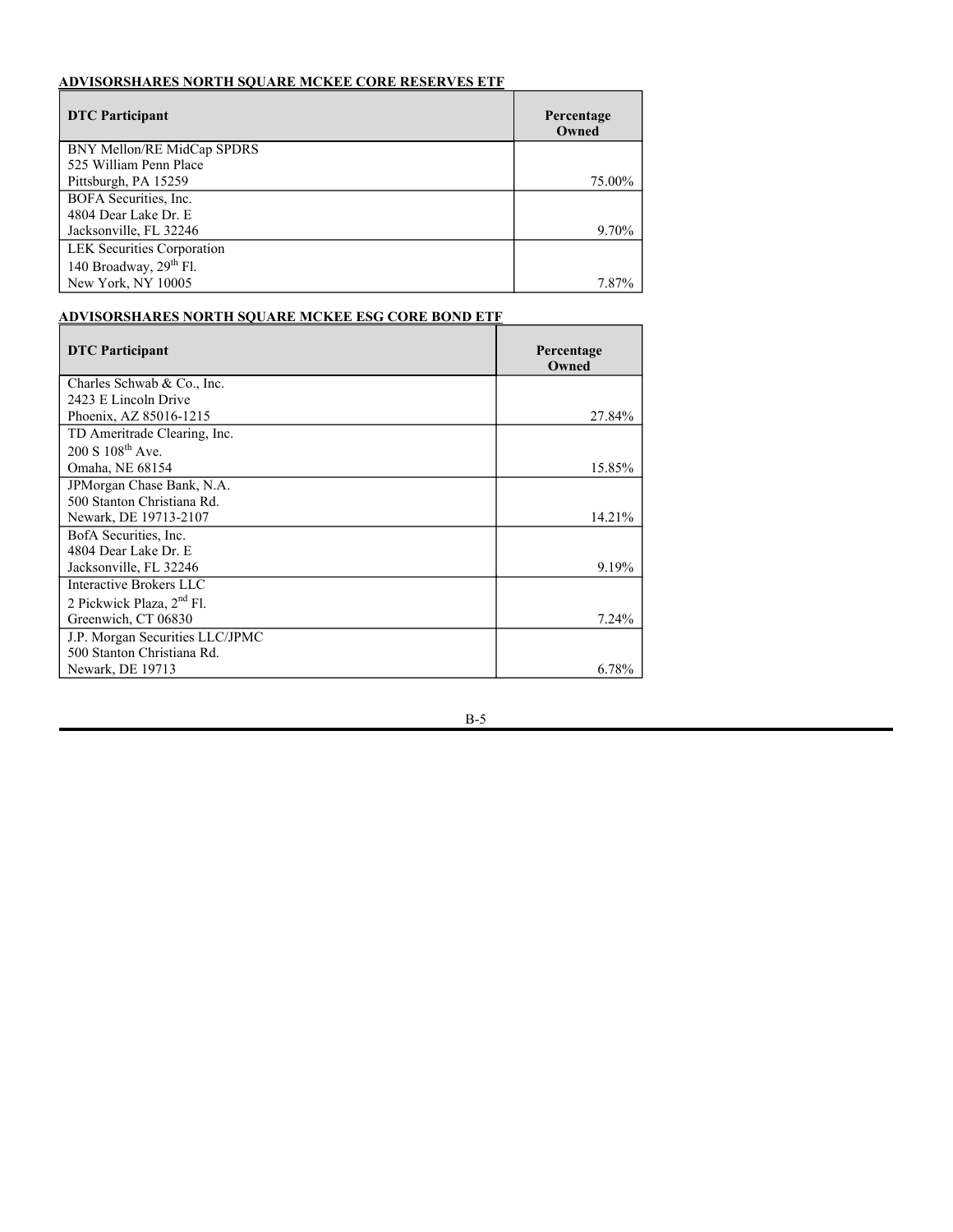# **ADVISORSHARES FOCUSED EQUITY ETF**

| <u>ль у коопонимно і особыв нооні і ніі</u> |                     |
|---------------------------------------------|---------------------|
| <b>DTC</b> Participant                      | Percentage<br>Owned |
| TD Ameritrade Clearing, Inc.                |                     |
| $200 S 108^{th}$ Ave.                       |                     |
| Omaha, NE 68154                             | 25.46%              |
| National Financial Services LLC             |                     |
| 499 Washington Blvd.                        |                     |
| Jersey City, NJ 07310                       | 25.33%              |
| Charles Schwab & Co., Inc.                  |                     |
| 2423 E Lincoln Drive                        |                     |
| Phoenix, AZ 85016-1215                      | 20.84%              |

## **ADVISORSHARES HOTEL ETF**

| <b>DTC</b> Participant          | Percentage<br>Owned |
|---------------------------------|---------------------|
| TD Ameritrade Clearing, Inc.    |                     |
| $200 S 108^{th}$ Ave.           |                     |
| Omaha, NE 68154                 | 37.79%              |
| National Financial Services LLC |                     |
| 499 Washington Blvd.            |                     |
| Jersey City, NJ 07310           | 18.21%              |
| Charles Schwab & Co., Inc.      |                     |
| 2423 E Lincoln Drive            |                     |
| Phoenix, AZ 85016-1215          | 15.92%              |
| CIBC World Markets Inc.         |                     |
| 22 Front Street                 |                     |
| Toronto, ON M5J 2W5, Canada     | 6.44%               |

# **ADVISORSHARES NEWFLEET MULTI-SECTOR INCOME ETF**

| <b>DTC</b> Participant           | Percentage<br>Owned |
|----------------------------------|---------------------|
| Raymond James & Associates, Inc. |                     |
| 880 Carilion Parkway             |                     |
| Saint Petersburg, FL 33716       | 18.15%              |
| Charles Schwab & Co., Inc.       |                     |
| 2423 E Lincoln Drive             |                     |
| Phoenix, AZ 85016-1215           | 15.01%              |
| National Financial Services LLC  |                     |
| 499 Washington Blvd.             |                     |
| Jersey City, NJ 07310            | 13.15%              |
| Hilltop Securities Inc.          |                     |
| 1201 Elm Street                  |                     |
| Suite 3500                       |                     |
| Dallas, TX 75270                 | 12.37%              |
| Pershing LLC                     |                     |
| One Pershing Plaza               |                     |
| Jersey City, NJ 07399            | 10.46%              |
| TD Ameritrade Clearing, Inc.     |                     |
| 200 S 108 <sup>th</sup> Ave.     |                     |
| Omaha, NE 68154                  | 10.04%              |
| RBC Capital Markets, LLC         |                     |
| $60 S 6^{th}$ St.                |                     |
| Minneapolis, MN 55402-4400       | $6.59\%$            |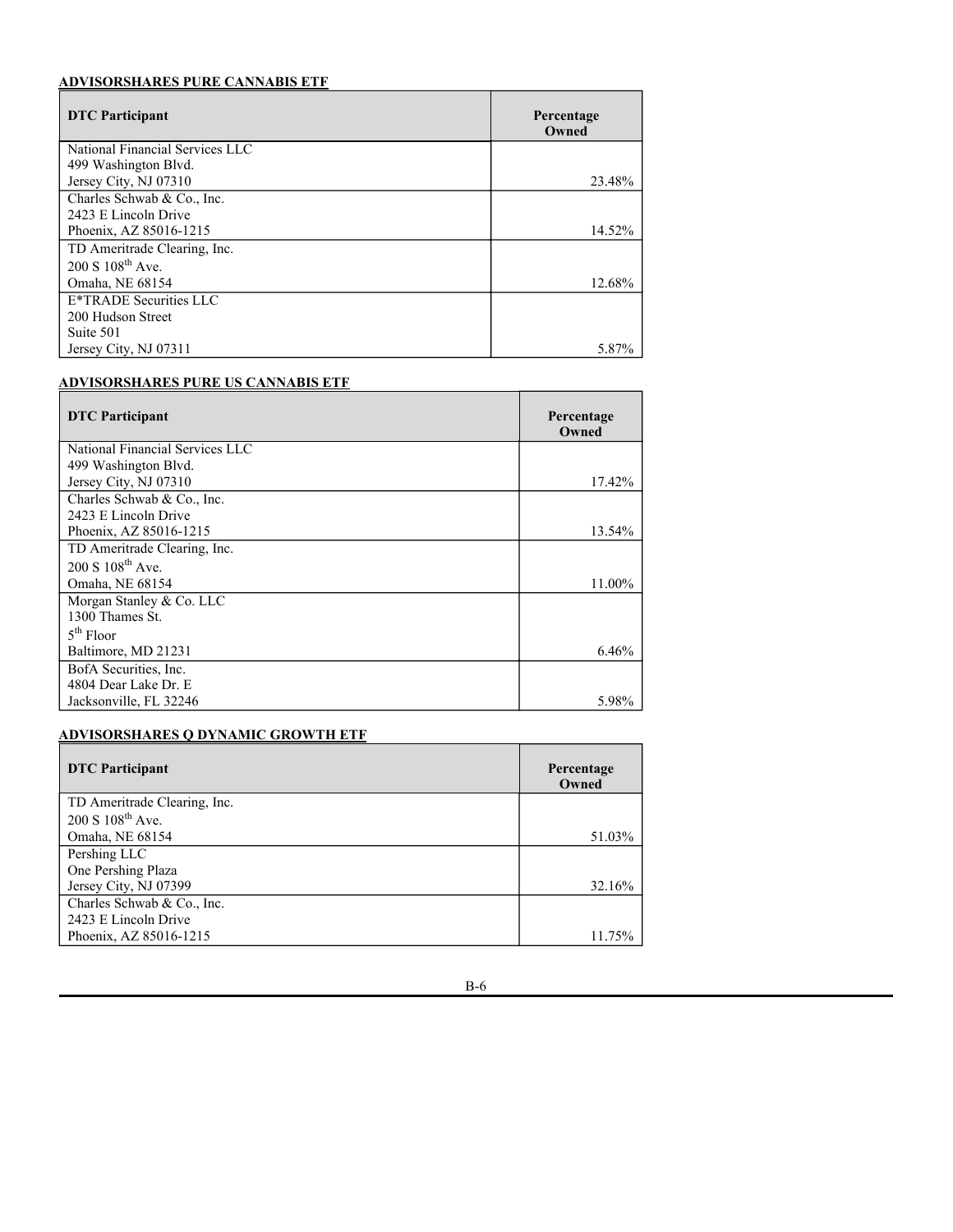# **ADVISORSHARES NORTH SQUARE MCKEE CORE RESERVES ETF**

| <b>DTC</b> Participant             | Percentage<br>Owned |
|------------------------------------|---------------------|
| BNY Mellon/RE MidCap SPDRS         |                     |
| 525 William Penn Place             |                     |
| Pittsburgh, PA 15259               | 75.00%              |
| BOFA Securities, Inc.              |                     |
| 4804 Dear Lake Dr. E               |                     |
| Jacksonville, FL 32246             | 9.70%               |
| <b>LEK</b> Securities Corporation  |                     |
| 140 Broadway, 29 <sup>th</sup> Fl. |                     |
| New York, NY 10005                 | 7.87%               |

# **ADVISORSHARES NORTH SQUARE MCKEE ESG CORE BOND ETF**

| <b>DTC</b> Participant                | Percentage<br>Owned |
|---------------------------------------|---------------------|
| Charles Schwab & Co., Inc.            |                     |
| 2423 E Lincoln Drive                  |                     |
| Phoenix, AZ 85016-1215                | 27.84%              |
| TD Ameritrade Clearing, Inc.          |                     |
| $200 S 108^{th}$ Ave.                 |                     |
| Omaha, NE 68154                       | 15.85%              |
| JPMorgan Chase Bank, N.A.             |                     |
| 500 Stanton Christiana Rd.            |                     |
| Newark, DE 19713-2107                 | 14.21%              |
| BofA Securities, Inc.                 |                     |
| 4804 Dear Lake Dr. E                  |                     |
| Jacksonville, FL 32246                | 9.19%               |
| Interactive Brokers LLC               |                     |
| 2 Pickwick Plaza, 2 <sup>nd</sup> Fl. |                     |
| Greenwich, CT 06830                   | $7.24\%$            |
| J.P. Morgan Securities LLC/JPMC       |                     |
| 500 Stanton Christiana Rd.            |                     |
| Newark, DE 19713                      | 6.78%               |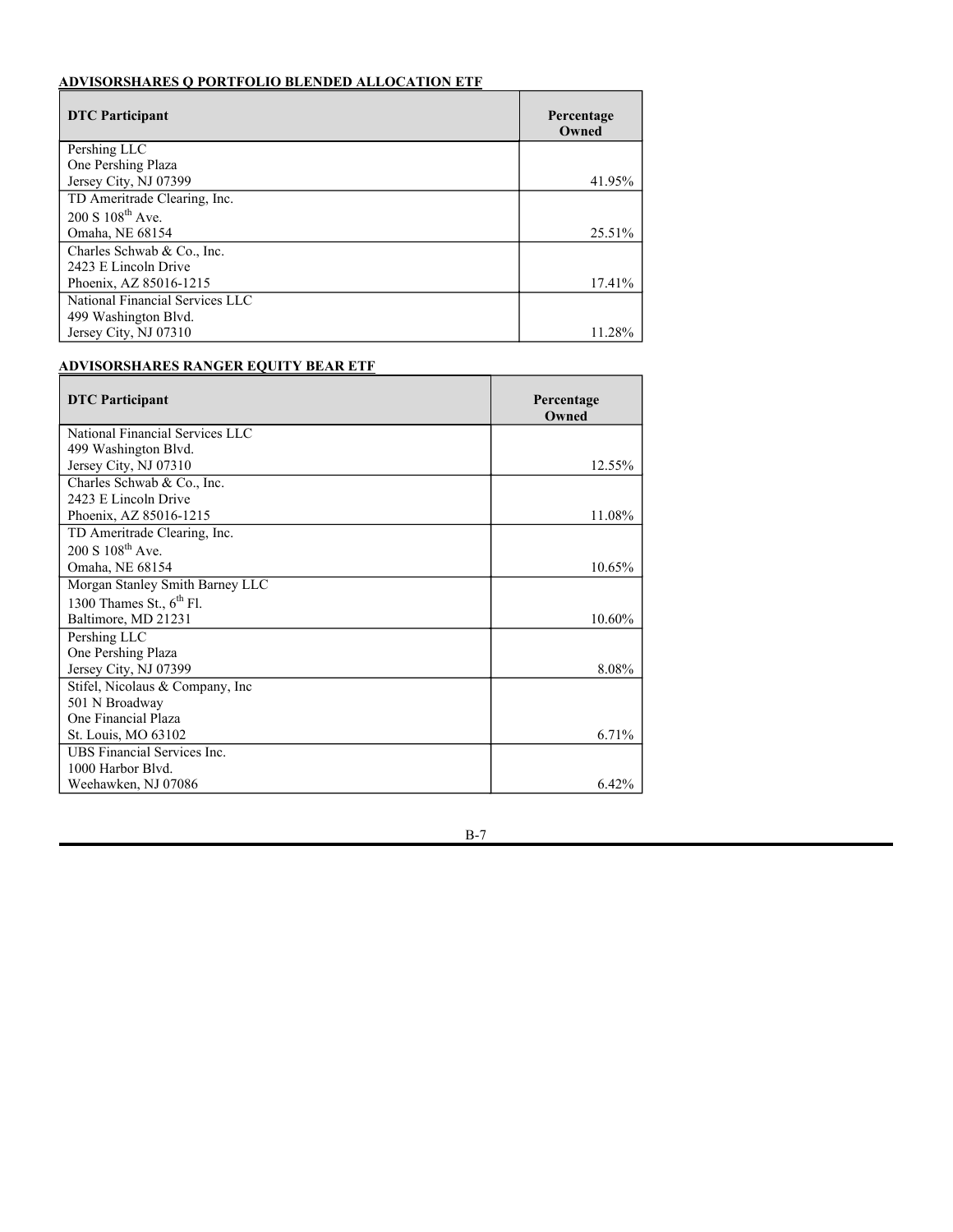# **ADVISORSHARES PURE CANNABIS ETF**

| <b>DTC</b> Participant          | Percentage<br>Owned |
|---------------------------------|---------------------|
| National Financial Services LLC |                     |
| 499 Washington Blvd.            |                     |
| Jersey City, NJ 07310           | 23.48%              |
| Charles Schwab & Co., Inc.      |                     |
| 2423 E Lincoln Drive            |                     |
| Phoenix, AZ 85016-1215          | 14.52%              |
| TD Ameritrade Clearing, Inc.    |                     |
| $200 S 108^{th}$ Ave.           |                     |
| Omaha, NE 68154                 | 12.68%              |
| E*TRADE Securities LLC          |                     |
| 200 Hudson Street               |                     |
| Suite 501                       |                     |
| Jersey City, NJ 07311           | 5.87%               |

# **ADVISORSHARES PURE US CANNABIS ETF**

| <b>DTC</b> Participant          | Percentage<br>Owned |
|---------------------------------|---------------------|
| National Financial Services LLC |                     |
| 499 Washington Blvd.            |                     |
| Jersey City, NJ 07310           | 17.42%              |
| Charles Schwab & Co., Inc.      |                     |
| 2423 E Lincoln Drive            |                     |
| Phoenix, AZ 85016-1215          | 13.54%              |
| TD Ameritrade Clearing, Inc.    |                     |
| $200 S 108^{th}$ Ave.           |                     |
| Omaha, NE 68154                 | 11.00%              |
| Morgan Stanley & Co. LLC        |                     |
| 1300 Thames St.                 |                     |
| $5th$ Floor                     |                     |
| Baltimore, MD 21231             | 6.46%               |
| BofA Securities, Inc.           |                     |
| 4804 Dear Lake Dr. E            |                     |
| Jacksonville, FL 32246          | 5.98%               |

# **ADVISORSHARES Q DYNAMIC GROWTH ETF**

| <b>DTC</b> Participant       | Percentage<br>Owned |
|------------------------------|---------------------|
| TD Ameritrade Clearing, Inc. |                     |
| 200 S 108 <sup>th</sup> Ave. |                     |
| Omaha, NE 68154              | 51.03%              |
| Pershing LLC                 |                     |
| One Pershing Plaza           |                     |
| Jersey City, NJ 07399        | 32.16%              |
| Charles Schwab & Co., Inc.   |                     |
| 2423 E Lincoln Drive         |                     |
| Phoenix, AZ 85016-1215       | 11.75%              |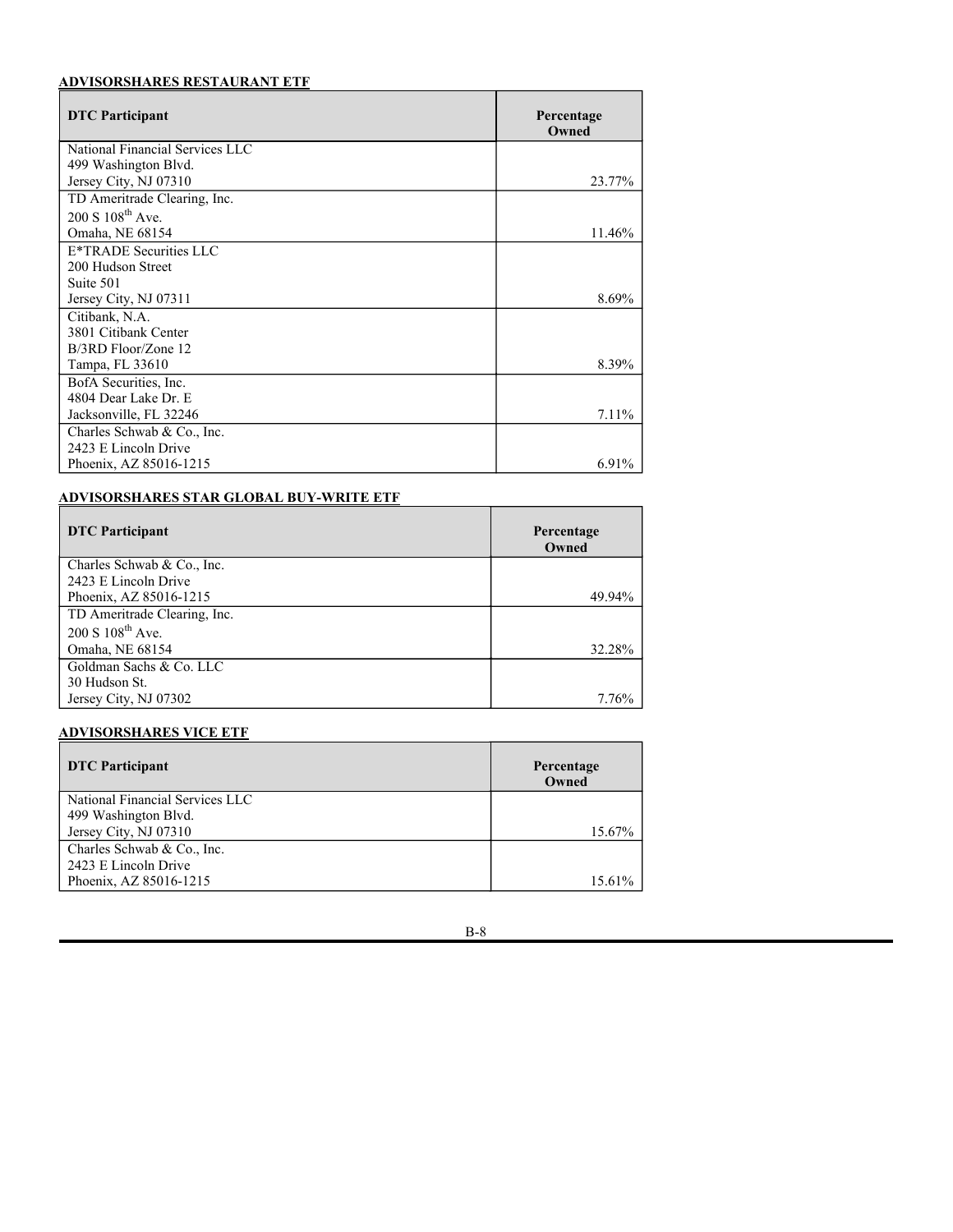# **ADVISORSHARES Q PORTFOLIO BLENDED ALLOCATION ETF**

| <b>DTC</b> Participant          | Percentage<br>Owned |
|---------------------------------|---------------------|
| Pershing LLC                    |                     |
| One Pershing Plaza              |                     |
| Jersey City, NJ 07399           | 41.95%              |
| TD Ameritrade Clearing, Inc.    |                     |
| $200 S 108^{th}$ Ave.           |                     |
| Omaha, NE 68154                 | 25.51%              |
| Charles Schwab & Co., Inc.      |                     |
| 2423 E Lincoln Drive            |                     |
| Phoenix, AZ 85016-1215          | 17.41%              |
| National Financial Services LLC |                     |
| 499 Washington Blvd.            |                     |
| Jersey City, NJ 07310           | 11.28%              |

## **ADVISORSHARES RANGER EQUITY BEAR ETF**

| <b>DTC</b> Participant             | Percentage<br>Owned |
|------------------------------------|---------------------|
| National Financial Services LLC    |                     |
| 499 Washington Blvd.               |                     |
| Jersey City, NJ 07310              | 12.55%              |
| Charles Schwab & Co., Inc.         |                     |
| 2423 E Lincoln Drive               |                     |
| Phoenix, AZ 85016-1215             | 11.08%              |
| TD Ameritrade Clearing, Inc.       |                     |
| $200 S 108^{th}$ Ave.              |                     |
| Omaha, NE 68154                    | 10.65%              |
| Morgan Stanley Smith Barney LLC    |                     |
| 1300 Thames St., $6th$ Fl.         |                     |
| Baltimore, MD 21231                | 10.60%              |
| Pershing LLC                       |                     |
| One Pershing Plaza                 |                     |
| Jersey City, NJ 07399              | 8.08%               |
| Stifel, Nicolaus & Company, Inc    |                     |
| 501 N Broadway                     |                     |
| One Financial Plaza                |                     |
| St. Louis, MO 63102                | 6.71%               |
| <b>UBS Financial Services Inc.</b> |                     |
| 1000 Harbor Blyd.                  |                     |
| Weehawken, NJ 07086                | $6.42\%$            |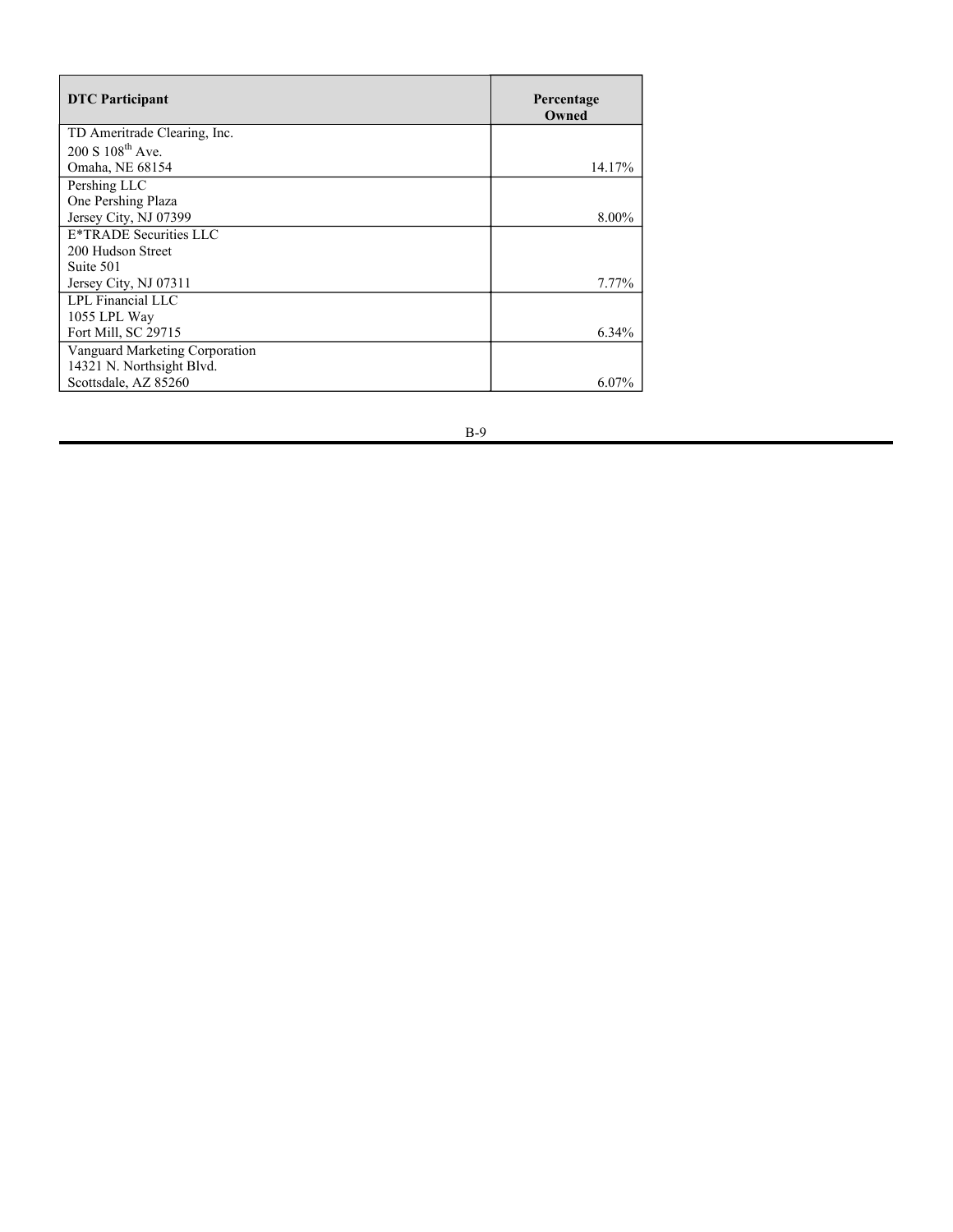# **ADVISORSHARES RESTAURANT ETF**

| <b>DTC</b> Participant          | Percentage<br>Owned |
|---------------------------------|---------------------|
| National Financial Services LLC |                     |
| 499 Washington Blvd.            |                     |
| Jersey City, NJ 07310           | 23.77%              |
| TD Ameritrade Clearing, Inc.    |                     |
| $200 S 108$ <sup>th</sup> Ave.  |                     |
| Omaha, NE 68154                 | 11.46%              |
| E*TRADE Securities LLC          |                     |
| 200 Hudson Street               |                     |
| Suite 501                       |                     |
| Jersey City, NJ 07311           | 8.69%               |
| Citibank, N.A.                  |                     |
| 3801 Citibank Center            |                     |
| B/3RD Floor/Zone 12             |                     |
| Tampa, FL 33610                 | 8.39%               |
| BofA Securities, Inc.           |                     |
| 4804 Dear Lake Dr. E            |                     |
| Jacksonville, FL 32246          | 7.11%               |
| Charles Schwab & Co., Inc.      |                     |
| 2423 E Lincoln Drive            |                     |
| Phoenix, AZ 85016-1215          | 6.91%               |

# **ADVISORSHARES STAR GLOBAL BUY-WRITE ETF**

| <b>DTC</b> Participant       | Percentage<br>Owned |
|------------------------------|---------------------|
| Charles Schwab & Co., Inc.   |                     |
| 2423 E Lincoln Drive         |                     |
| Phoenix, AZ 85016-1215       | 49.94%              |
| TD Ameritrade Clearing, Inc. |                     |
| 200 S 108 <sup>th</sup> Ave. |                     |
| Omaha, NE 68154              | 32.28%              |
| Goldman Sachs & Co. LLC      |                     |
| 30 Hudson St.                |                     |
| Jersey City, NJ 07302        | 7.76%               |

# **ADVISORSHARES VICE ETF**

| <b>DTC</b> Participant          | Percentage<br>Owned |
|---------------------------------|---------------------|
| National Financial Services LLC |                     |
| 499 Washington Blvd.            |                     |
| Jersey City, NJ 07310           | 15.67%              |
| Charles Schwab & Co., Inc.      |                     |
| 2423 E Lincoln Drive            |                     |
| Phoenix, AZ 85016-1215          | 15.61%              |

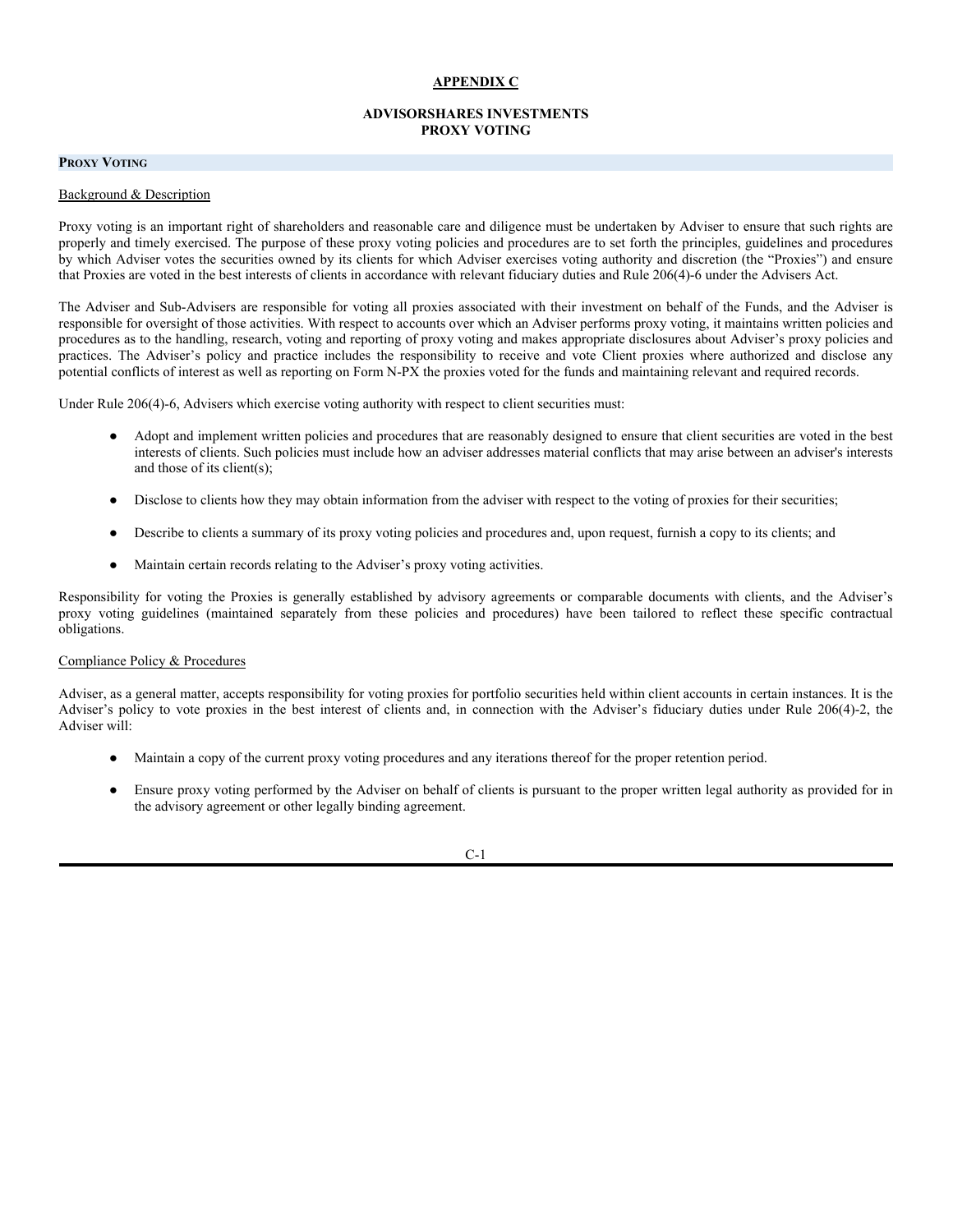| <b>DTC</b> Participant         | Percentage<br>Owned |
|--------------------------------|---------------------|
| TD Ameritrade Clearing, Inc.   |                     |
| $200 S 108^{th}$ Ave.          |                     |
| Omaha, NE 68154                | 14.17%              |
| Pershing LLC                   |                     |
| One Pershing Plaza             |                     |
| Jersey City, NJ 07399          | 8.00%               |
| E*TRADE Securities LLC         |                     |
| 200 Hudson Street              |                     |
| Suite 501                      |                     |
| Jersey City, NJ 07311          | 7.77%               |
| LPL Financial LLC              |                     |
| 1055 LPL Way                   |                     |
| Fort Mill, SC 29715            | 6.34%               |
| Vanguard Marketing Corporation |                     |
| 14321 N. Northsight Blvd.      |                     |
| Scottsdale, AZ 85260           | $6.07\%$            |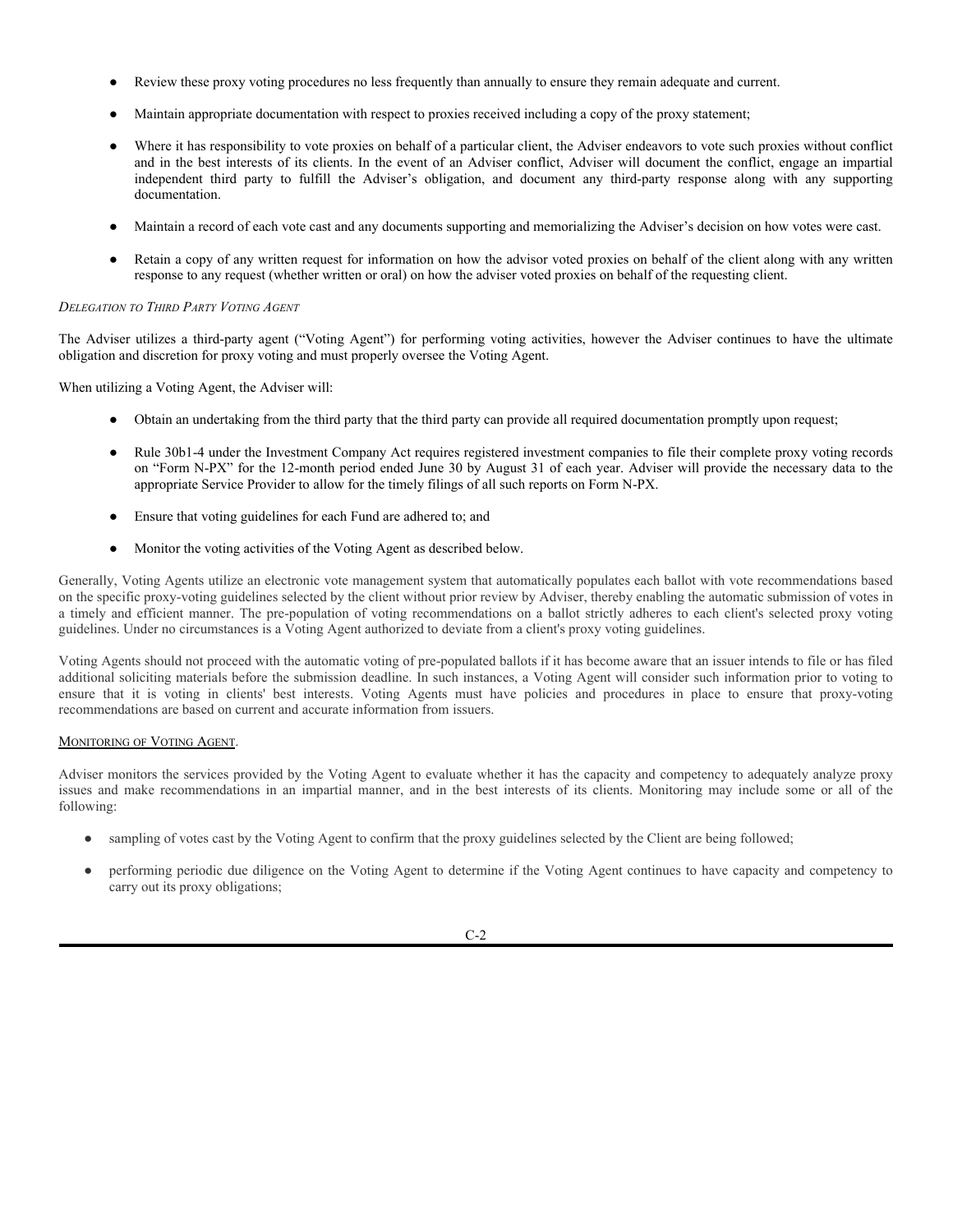### **APPENDIX C**

## **ADVISORSHARES INVESTMENTS PROXY VOTING**

## **PROXY VOTING**

### Background & Description

Proxy voting is an important right of shareholders and reasonable care and diligence must be undertaken by Adviser to ensure that such rights are properly and timely exercised. The purpose of these proxy voting policies and procedures are to set forth the principles, guidelines and procedures by which Adviser votes the securities owned by its clients for which Adviser exercises voting authority and discretion (the "Proxies") and ensure that Proxies are voted in the best interests of clients in accordance with relevant fiduciary duties and Rule 206(4)-6 under the Advisers Act.

The Adviser and Sub-Advisers are responsible for voting all proxies associated with their investment on behalf of the Funds, and the Adviser is responsible for oversight of those activities. With respect to accounts over which an Adviser performs proxy voting, it maintains written policies and procedures as to the handling, research, voting and reporting of proxy voting and makes appropriate disclosures about Adviser's proxy policies and practices. The Adviser's policy and practice includes the responsibility to receive and vote Client proxies where authorized and disclose any potential conflicts of interest as well as reporting on Form N-PX the proxies voted for the funds and maintaining relevant and required records.

Under Rule 206(4)-6, Advisers which exercise voting authority with respect to client securities must:

- Adopt and implement written policies and procedures that are reasonably designed to ensure that client securities are voted in the best interests of clients. Such policies must include how an adviser addresses material conflicts that may arise between an adviser's interests and those of its client(s);
- Disclose to clients how they may obtain information from the adviser with respect to the voting of proxies for their securities;
- Describe to clients a summary of its proxy voting policies and procedures and, upon request, furnish a copy to its clients; and
- Maintain certain records relating to the Adviser's proxy voting activities.

Responsibility for voting the Proxies is generally established by advisory agreements or comparable documents with clients, and the Adviser's proxy voting guidelines (maintained separately from these policies and procedures) have been tailored to reflect these specific contractual obligations.

## Compliance Policy & Procedures

Adviser, as a general matter, accepts responsibility for voting proxies for portfolio securities held within client accounts in certain instances. It is the Adviser's policy to vote proxies in the best interest of clients and, in connection with the Adviser's fiduciary duties under Rule 206(4)-2, the Adviser will:

- Maintain a copy of the current proxy voting procedures and any iterations thereof for the proper retention period.
- Ensure proxy voting performed by the Adviser on behalf of clients is pursuant to the proper written legal authority as provided for in the advisory agreement or other legally binding agreement.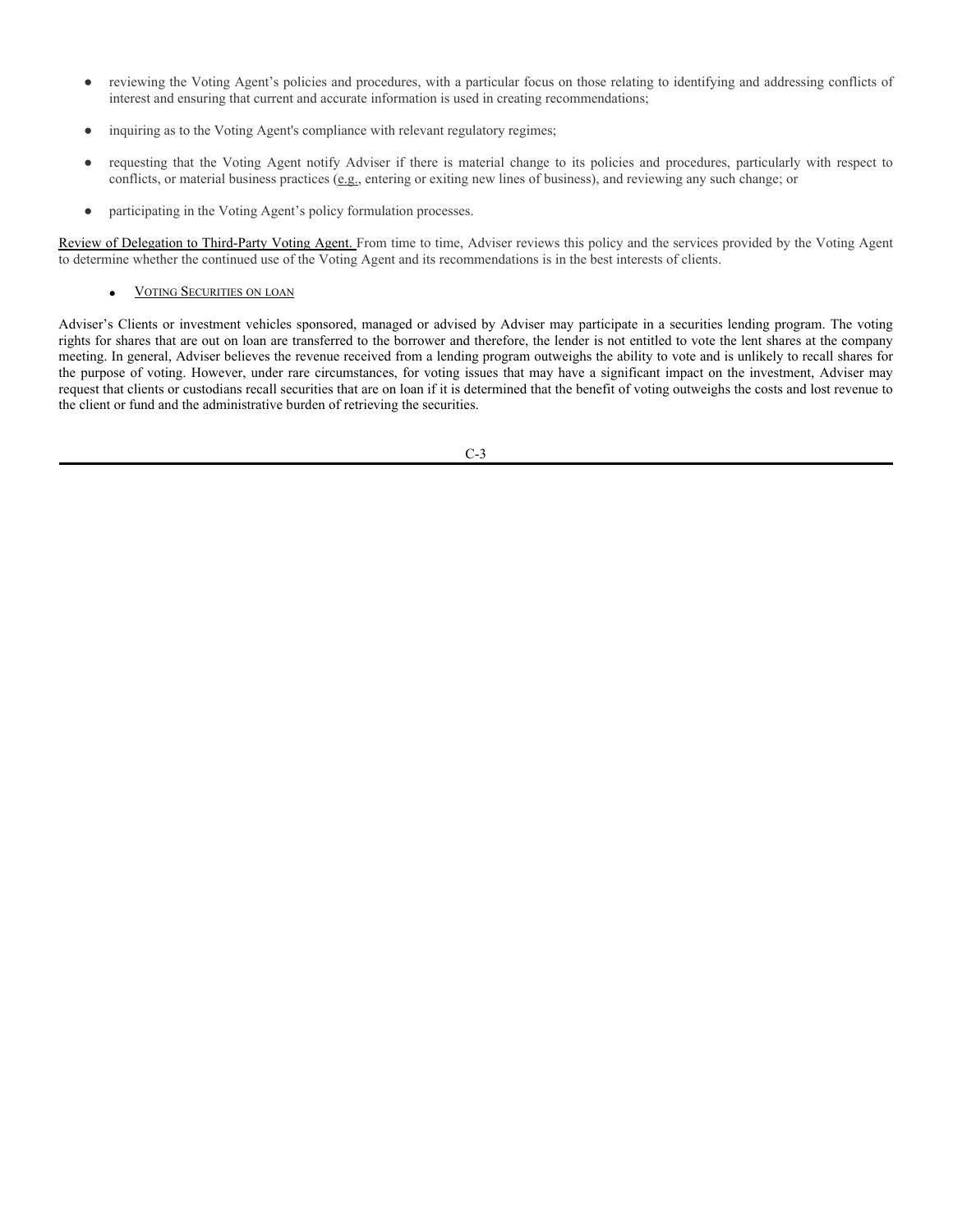- Review these proxy voting procedures no less frequently than annually to ensure they remain adequate and current.
- Maintain appropriate documentation with respect to proxies received including a copy of the proxy statement;
- Where it has responsibility to vote proxies on behalf of a particular client, the Adviser endeavors to vote such proxies without conflict and in the best interests of its clients. In the event of an Adviser conflict, Adviser will document the conflict, engage an impartial independent third party to fulfill the Adviser's obligation, and document any third-party response along with any supporting documentation.
- Maintain a record of each vote cast and any documents supporting and memorializing the Adviser's decision on how votes were cast.
- Retain a copy of any written request for information on how the advisor voted proxies on behalf of the client along with any written response to any request (whether written or oral) on how the adviser voted proxies on behalf of the requesting client.

#### *DELEGATION TO THIRD PARTY VOTING AGENT*

The Adviser utilizes a third-party agent ("Voting Agent") for performing voting activities, however the Adviser continues to have the ultimate obligation and discretion for proxy voting and must properly oversee the Voting Agent.

When utilizing a Voting Agent, the Adviser will:

- Obtain an undertaking from the third party that the third party can provide all required documentation promptly upon request;
- Rule 30b1-4 under the Investment Company Act requires registered investment companies to file their complete proxy voting records on "Form N-PX" for the 12-month period ended June 30 by August 31 of each year. Adviser will provide the necessary data to the appropriate Service Provider to allow for the timely filings of all such reports on Form N-PX.
- Ensure that voting guidelines for each Fund are adhered to; and
- Monitor the voting activities of the Voting Agent as described below.

Generally, Voting Agents utilize an electronic vote management system that automatically populates each ballot with vote recommendations based on the specific proxy-voting guidelines selected by the client without prior review by Adviser, thereby enabling the automatic submission of votes in a timely and efficient manner. The pre-population of voting recommendations on a ballot strictly adheres to each client's selected proxy voting guidelines. Under no circumstances is a Voting Agent authorized to deviate from a client's proxy voting guidelines.

Voting Agents should not proceed with the automatic voting of pre-populated ballots if it has become aware that an issuer intends to file or has filed additional soliciting materials before the submission deadline. In such instances, a Voting Agent will consider such information prior to voting to ensure that it is voting in clients' best interests. Voting Agents must have policies and procedures in place to ensure that proxy-voting recommendations are based on current and accurate information from issuers.

### MONITORING OF VOTING AGENT.

Adviser monitors the services provided by the Voting Agent to evaluate whether it has the capacity and competency to adequately analyze proxy issues and make recommendations in an impartial manner, and in the best interests of its clients. Monitoring may include some or all of the following:

- sampling of votes cast by the Voting Agent to confirm that the proxy guidelines selected by the Client are being followed;
- performing periodic due diligence on the Voting Agent to determine if the Voting Agent continues to have capacity and competency to carry out its proxy obligations;

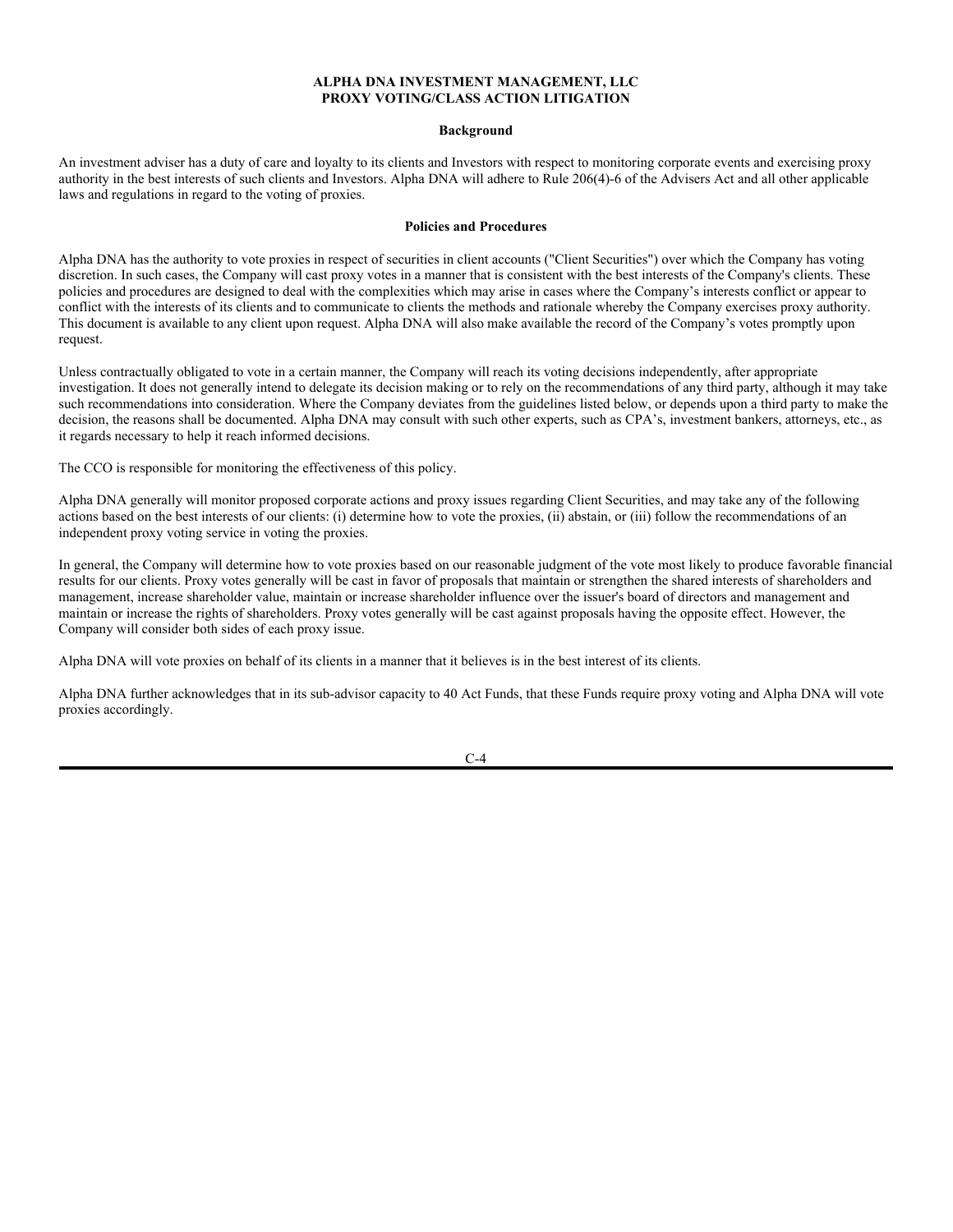- reviewing the Voting Agent's policies and procedures, with a particular focus on those relating to identifying and addressing conflicts of interest and ensuring that current and accurate information is used in creating recommendations;
- inquiring as to the Voting Agent's compliance with relevant regulatory regimes;
- requesting that the Voting Agent notify Adviser if there is material change to its policies and procedures, particularly with respect to conflicts, or material business practices (e.g., entering or exiting new lines of business), and reviewing any such change; or
- participating in the Voting Agent's policy formulation processes.

Review of Delegation to Third-Party Voting Agent. From time to time, Adviser reviews this policy and the services provided by the Voting Agent to determine whether the continued use of the Voting Agent and its recommendations is in the best interests of clients.

VOTING SECURITIES ON LOAN

Adviser's Clients or investment vehicles sponsored, managed or advised by Adviser may participate in a securities lending program. The voting rights for shares that are out on loan are transferred to the borrower and therefore, the lender is not entitled to vote the lent shares at the company meeting. In general, Adviser believes the revenue received from a lending program outweighs the ability to vote and is unlikely to recall shares for the purpose of voting. However, under rare circumstances, for voting issues that may have a significant impact on the investment, Adviser may request that clients or custodians recall securities that are on loan if it is determined that the benefit of voting outweighs the costs and lost revenue to the client or fund and the administrative burden of retrieving the securities.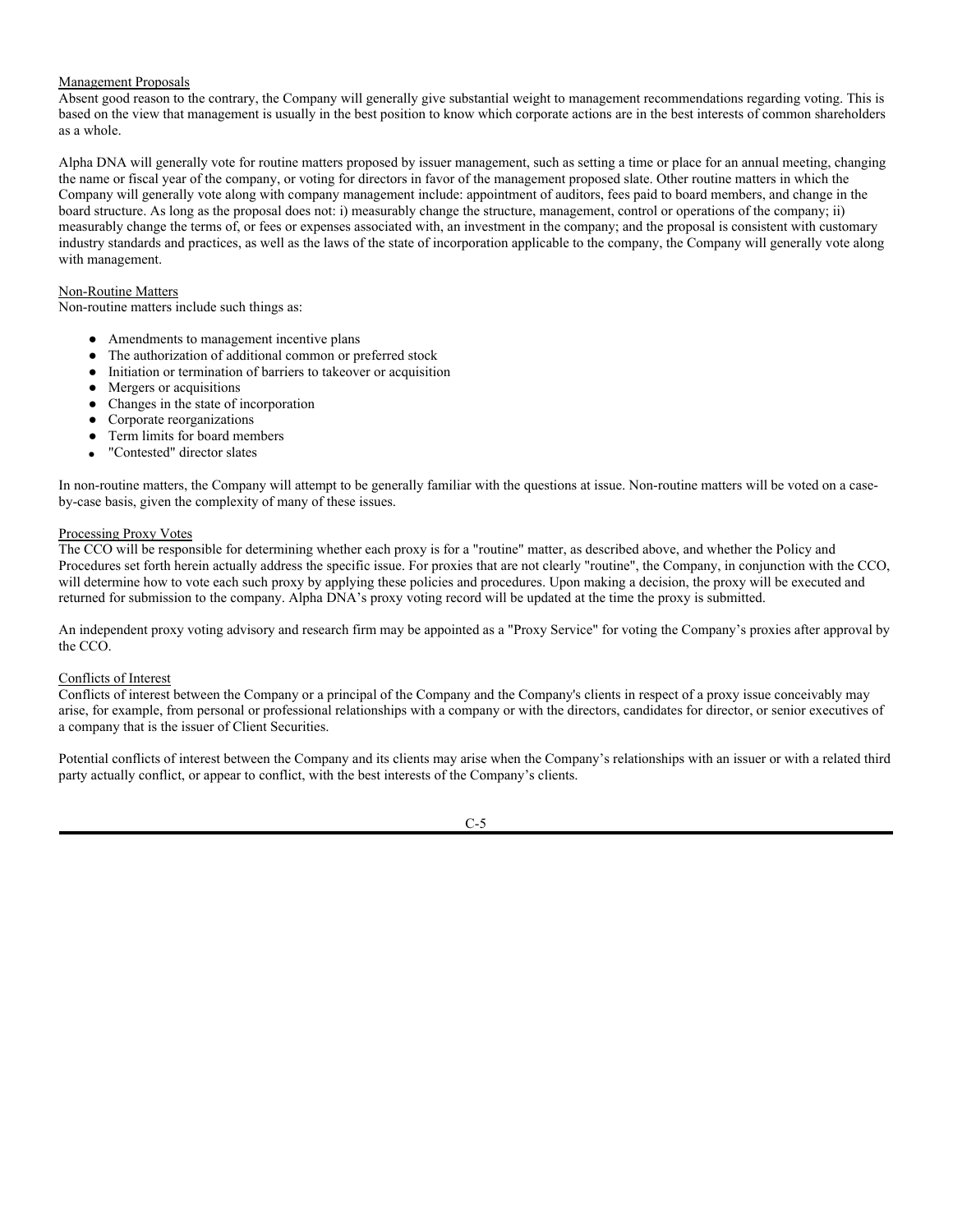### **ALPHA DNA INVESTMENT MANAGEMENT, LLC PROXY VOTING/CLASS ACTION LITIGATION**

#### **Background**

An investment adviser has a duty of care and loyalty to its clients and Investors with respect to monitoring corporate events and exercising proxy authority in the best interests of such clients and Investors. Alpha DNA will adhere to Rule 206(4)-6 of the Advisers Act and all other applicable laws and regulations in regard to the voting of proxies.

### **Policies and Procedures**

Alpha DNA has the authority to vote proxies in respect of securities in client accounts ("Client Securities") over which the Company has voting discretion. In such cases, the Company will cast proxy votes in a manner that is consistent with the best interests of the Company's clients. These policies and procedures are designed to deal with the complexities which may arise in cases where the Company's interests conflict or appear to conflict with the interests of its clients and to communicate to clients the methods and rationale whereby the Company exercises proxy authority. This document is available to any client upon request. Alpha DNA will also make available the record of the Company's votes promptly upon request.

Unless contractually obligated to vote in a certain manner, the Company will reach its voting decisions independently, after appropriate investigation. It does not generally intend to delegate its decision making or to rely on the recommendations of any third party, although it may take such recommendations into consideration. Where the Company deviates from the guidelines listed below, or depends upon a third party to make the decision, the reasons shall be documented. Alpha DNA may consult with such other experts, such as CPA's, investment bankers, attorneys, etc., as it regards necessary to help it reach informed decisions.

The CCO is responsible for monitoring the effectiveness of this policy.

Alpha DNA generally will monitor proposed corporate actions and proxy issues regarding Client Securities, and may take any of the following actions based on the best interests of our clients: (i) determine how to vote the proxies, (ii) abstain, or (iii) follow the recommendations of an independent proxy voting service in voting the proxies.

In general, the Company will determine how to vote proxies based on our reasonable judgment of the vote most likely to produce favorable financial results for our clients. Proxy votes generally will be cast in favor of proposals that maintain or strengthen the shared interests of shareholders and management, increase shareholder value, maintain or increase shareholder influence over the issuer's board of directors and management and maintain or increase the rights of shareholders. Proxy votes generally will be cast against proposals having the opposite effect. However, the Company will consider both sides of each proxy issue.

Alpha DNA will vote proxies on behalf of its clients in a manner that it believes is in the best interest of its clients.

Alpha DNA further acknowledges that in its sub-advisor capacity to 40 Act Funds, that these Funds require proxy voting and Alpha DNA will vote proxies accordingly.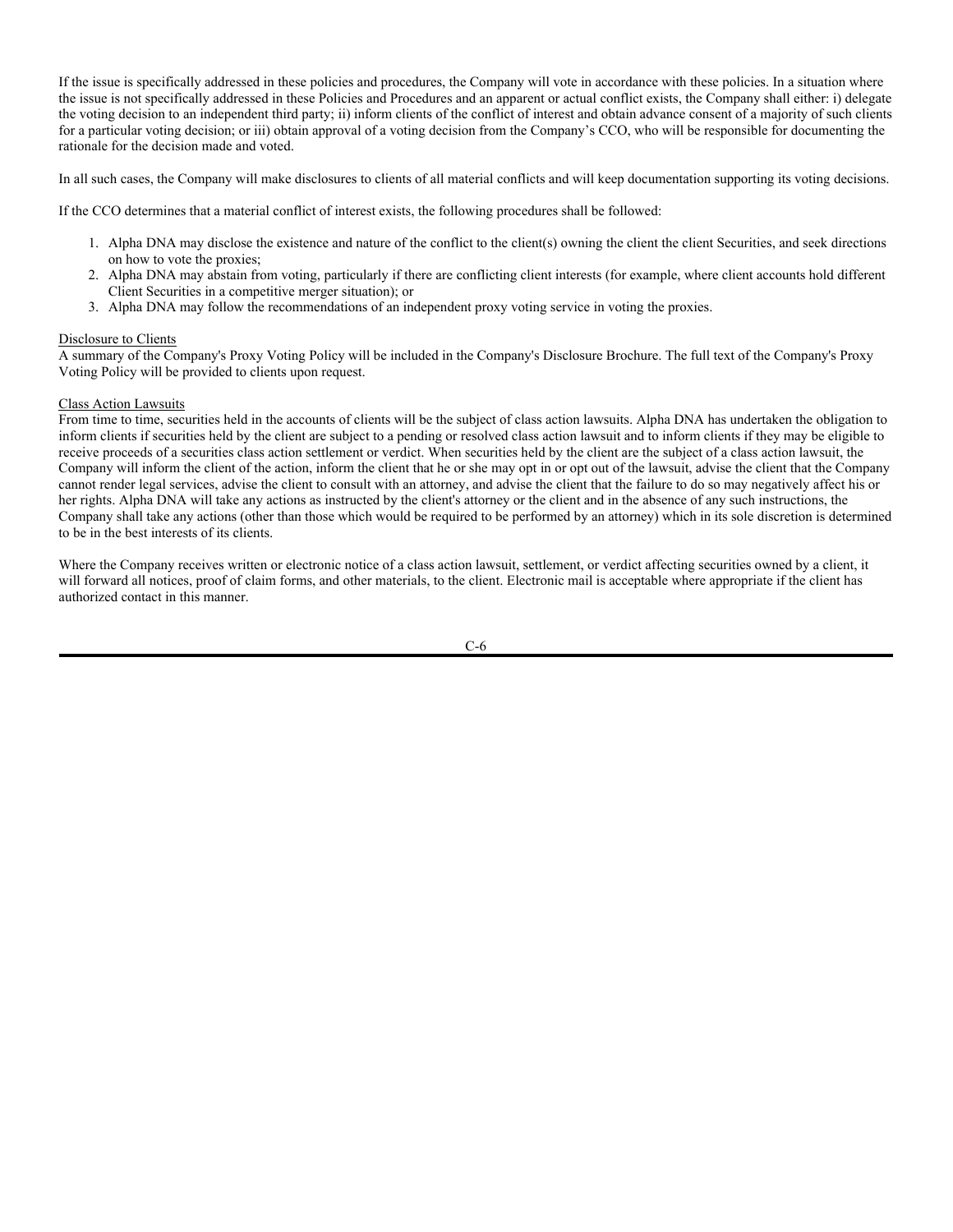## Management Proposals

Absent good reason to the contrary, the Company will generally give substantial weight to management recommendations regarding voting. This is based on the view that management is usually in the best position to know which corporate actions are in the best interests of common shareholders as a whole.

Alpha DNA will generally vote for routine matters proposed by issuer management, such as setting a time or place for an annual meeting, changing the name or fiscal year of the company, or voting for directors in favor of the management proposed slate. Other routine matters in which the Company will generally vote along with company management include: appointment of auditors, fees paid to board members, and change in the board structure. As long as the proposal does not: i) measurably change the structure, management, control or operations of the company; ii) measurably change the terms of, or fees or expenses associated with, an investment in the company; and the proposal is consistent with customary industry standards and practices, as well as the laws of the state of incorporation applicable to the company, the Company will generally vote along with management.

## Non-Routine Matters

Non-routine matters include such things as:

- Amendments to management incentive plans
- The authorization of additional common or preferred stock
- Initiation or termination of barriers to takeover or acquisition
- Mergers or acquisitions
- Changes in the state of incorporation
- Corporate reorganizations
- Term limits for board members
- "Contested" director slates

In non-routine matters, the Company will attempt to be generally familiar with the questions at issue. Non-routine matters will be voted on a caseby-case basis, given the complexity of many of these issues.

### Processing Proxy Votes

The CCO will be responsible for determining whether each proxy is for a "routine" matter, as described above, and whether the Policy and Procedures set forth herein actually address the specific issue. For proxies that are not clearly "routine", the Company, in conjunction with the CCO, will determine how to vote each such proxy by applying these policies and procedures. Upon making a decision, the proxy will be executed and returned for submission to the company. Alpha DNA's proxy voting record will be updated at the time the proxy is submitted.

An independent proxy voting advisory and research firm may be appointed as a "Proxy Service" for voting the Company's proxies after approval by the CCO.

### Conflicts of Interest

Conflicts of interest between the Company or a principal of the Company and the Company's clients in respect of a proxy issue conceivably may arise, for example, from personal or professional relationships with a company or with the directors, candidates for director, or senior executives of a company that is the issuer of Client Securities.

Potential conflicts of interest between the Company and its clients may arise when the Company's relationships with an issuer or with a related third party actually conflict, or appear to conflict, with the best interests of the Company's clients.

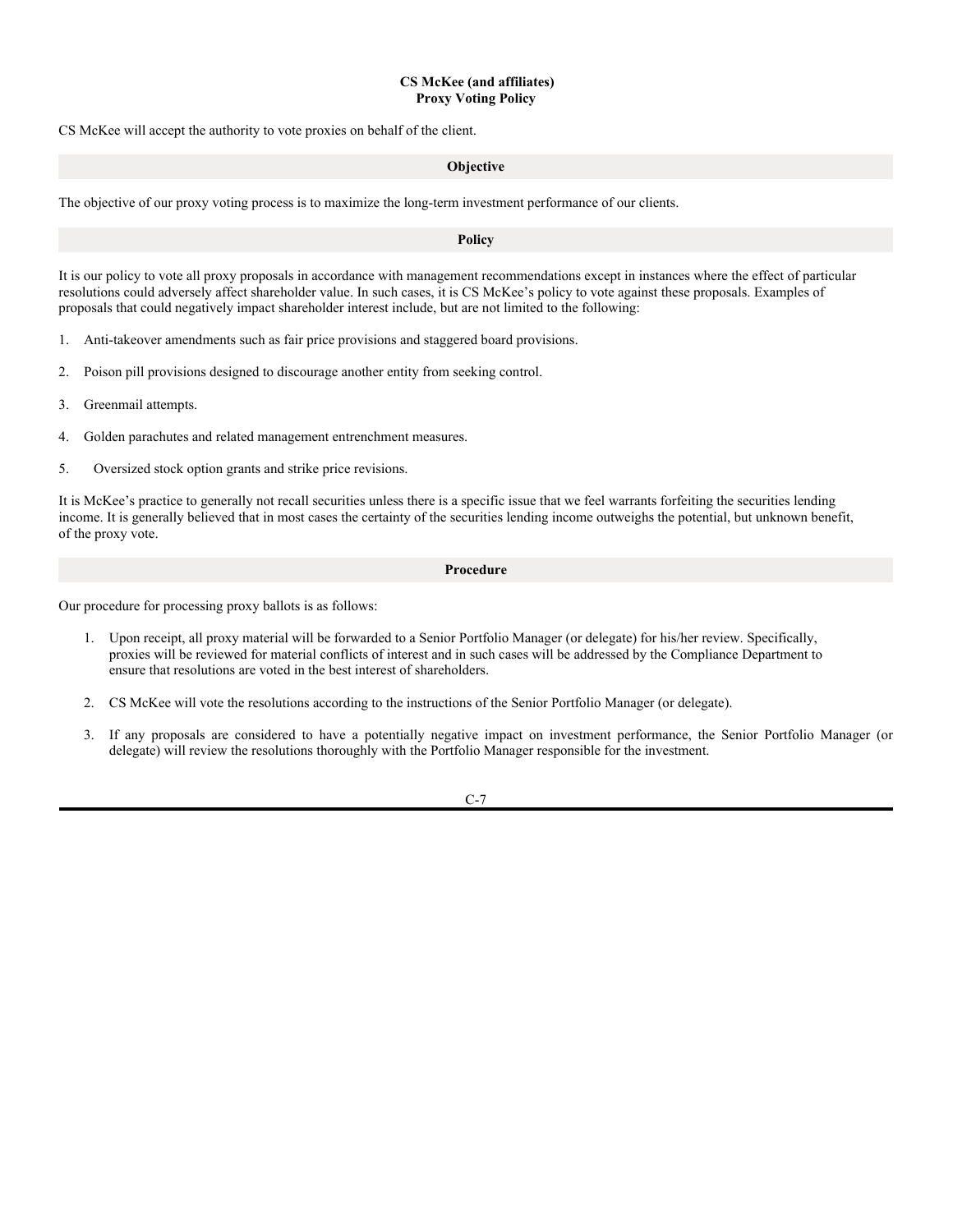If the issue is specifically addressed in these policies and procedures, the Company will vote in accordance with these policies. In a situation where the issue is not specifically addressed in these Policies and Procedures and an apparent or actual conflict exists, the Company shall either: i) delegate the voting decision to an independent third party; ii) inform clients of the conflict of interest and obtain advance consent of a majority of such clients for a particular voting decision; or iii) obtain approval of a voting decision from the Company's CCO, who will be responsible for documenting the rationale for the decision made and voted.

In all such cases, the Company will make disclosures to clients of all material conflicts and will keep documentation supporting its voting decisions.

If the CCO determines that a material conflict of interest exists, the following procedures shall be followed:

- 1. Alpha DNA may disclose the existence and nature of the conflict to the client(s) owning the client the client Securities, and seek directions on how to vote the proxies;
- 2. Alpha DNA may abstain from voting, particularly if there are conflicting client interests (for example, where client accounts hold different Client Securities in a competitive merger situation); or
- 3. Alpha DNA may follow the recommendations of an independent proxy voting service in voting the proxies.

## Disclosure to Clients

A summary of the Company's Proxy Voting Policy will be included in the Company's Disclosure Brochure. The full text of the Company's Proxy Voting Policy will be provided to clients upon request.

## Class Action Lawsuits

From time to time, securities held in the accounts of clients will be the subject of class action lawsuits. Alpha DNA has undertaken the obligation to inform clients if securities held by the client are subject to a pending or resolved class action lawsuit and to inform clients if they may be eligible to receive proceeds of a securities class action settlement or verdict. When securities held by the client are the subject of a class action lawsuit, the Company will inform the client of the action, inform the client that he or she may opt in or opt out of the lawsuit, advise the client that the Company cannot render legal services, advise the client to consult with an attorney, and advise the client that the failure to do so may negatively affect his or her rights. Alpha DNA will take any actions as instructed by the client's attorney or the client and in the absence of any such instructions, the Company shall take any actions (other than those which would be required to be performed by an attorney) which in its sole discretion is determined to be in the best interests of its clients.

Where the Company receives written or electronic notice of a class action lawsuit, settlement, or verdict affecting securities owned by a client, it will forward all notices, proof of claim forms, and other materials, to the client. Electronic mail is acceptable where appropriate if the client has authorized contact in this manner.

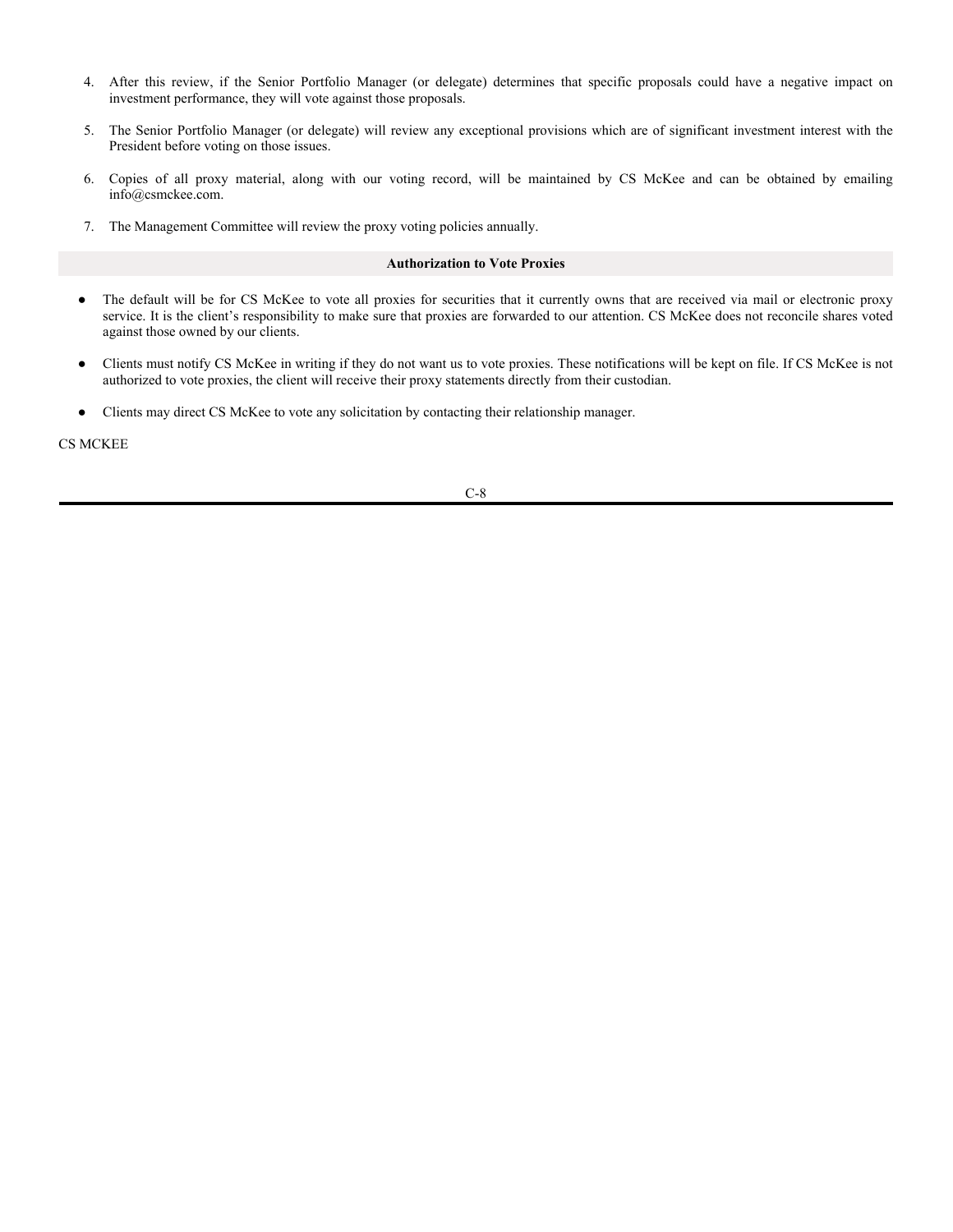## **CS McKee (and affiliates) Proxy Voting Policy**

CS McKee will accept the authority to vote proxies on behalf of the client.

### **Objective**

The objective of our proxy voting process is to maximize the long-term investment performance of our clients.

## **Policy**

It is our policy to vote all proxy proposals in accordance with management recommendations except in instances where the effect of particular resolutions could adversely affect shareholder value. In such cases, it is CS McKee's policy to vote against these proposals. Examples of proposals that could negatively impact shareholder interest include, but are not limited to the following:

- 1. Anti-takeover amendments such as fair price provisions and staggered board provisions.
- 2. Poison pill provisions designed to discourage another entity from seeking control.
- 3. Greenmail attempts.
- 4. Golden parachutes and related management entrenchment measures.
- 5. Oversized stock option grants and strike price revisions.

It is McKee's practice to generally not recall securities unless there is a specific issue that we feel warrants forfeiting the securities lending income. It is generally believed that in most cases the certainty of the securities lending income outweighs the potential, but unknown benefit, of the proxy vote.

#### **Procedure**

Our procedure for processing proxy ballots is as follows:

- 1. Upon receipt, all proxy material will be forwarded to a Senior Portfolio Manager (or delegate) for his/her review. Specifically, proxies will be reviewed for material conflicts of interest and in such cases will be addressed by the Compliance Department to ensure that resolutions are voted in the best interest of shareholders.
- 2. CS McKee will vote the resolutions according to the instructions of the Senior Portfolio Manager (or delegate).
- 3. If any proposals are considered to have a potentially negative impact on investment performance, the Senior Portfolio Manager (or delegate) will review the resolutions thoroughly with the Portfolio Manager responsible for the investment.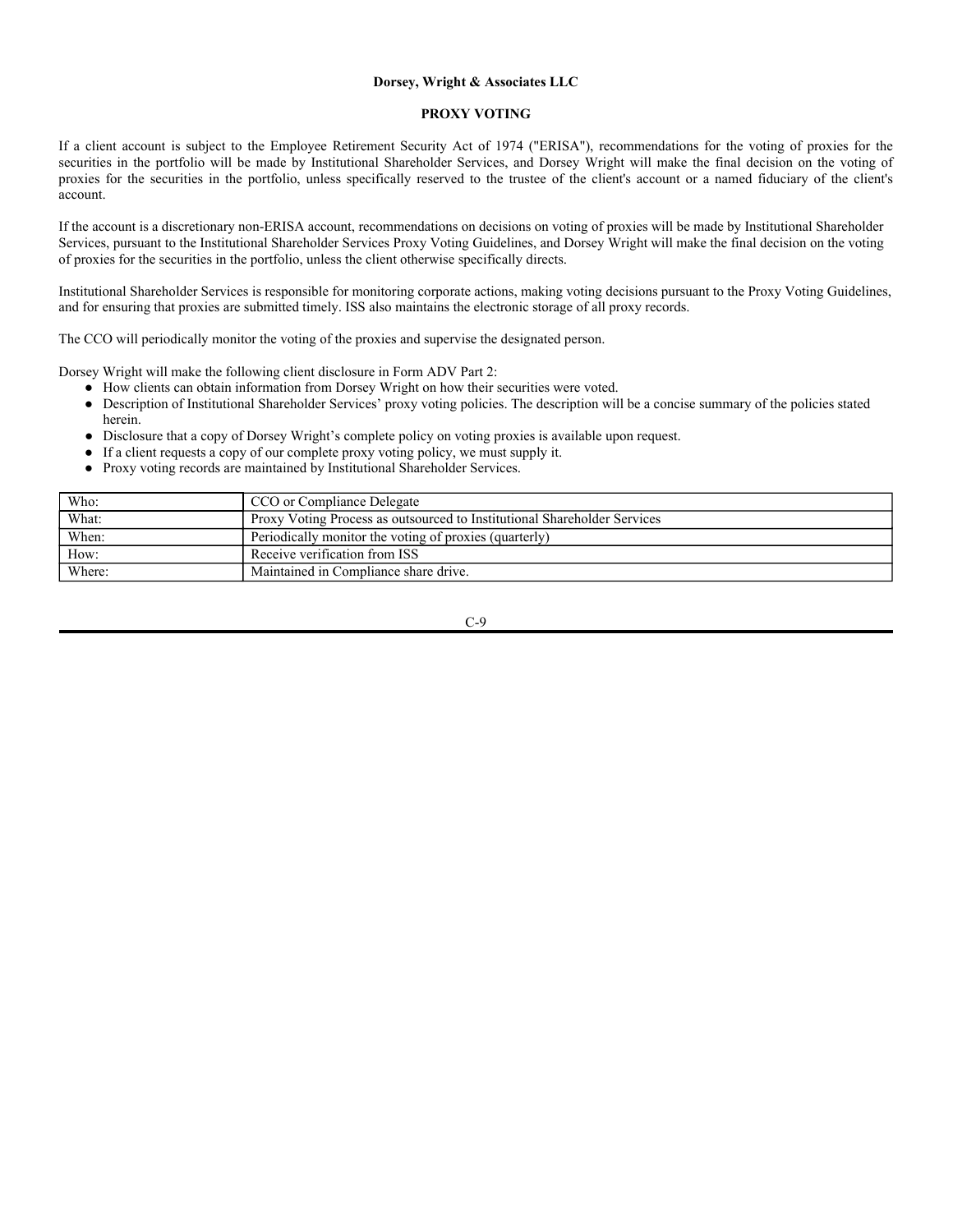- 4. After this review, if the Senior Portfolio Manager (or delegate) determines that specific proposals could have a negative impact on investment performance, they will vote against those proposals.
- 5. The Senior Portfolio Manager (or delegate) will review any exceptional provisions which are of significant investment interest with the President before voting on those issues.
- 6. Copies of all proxy material, along with our voting record, will be maintained by CS McKee and can be obtained by emailing info@csmckee.com.
- 7. The Management Committee will review the proxy voting policies annually.

### **Authorization to Vote Proxies**

- The default will be for CS McKee to vote all proxies for securities that it currently owns that are received via mail or electronic proxy service. It is the client's responsibility to make sure that proxies are forwarded to our attention. CS McKee does not reconcile shares voted against those owned by our clients.
- Clients must notify CS McKee in writing if they do not want us to vote proxies. These notifications will be kept on file. If CS McKee is not authorized to vote proxies, the client will receive their proxy statements directly from their custodian.
- Clients may direct CS McKee to vote any solicitation by contacting their relationship manager.

CS MCKEE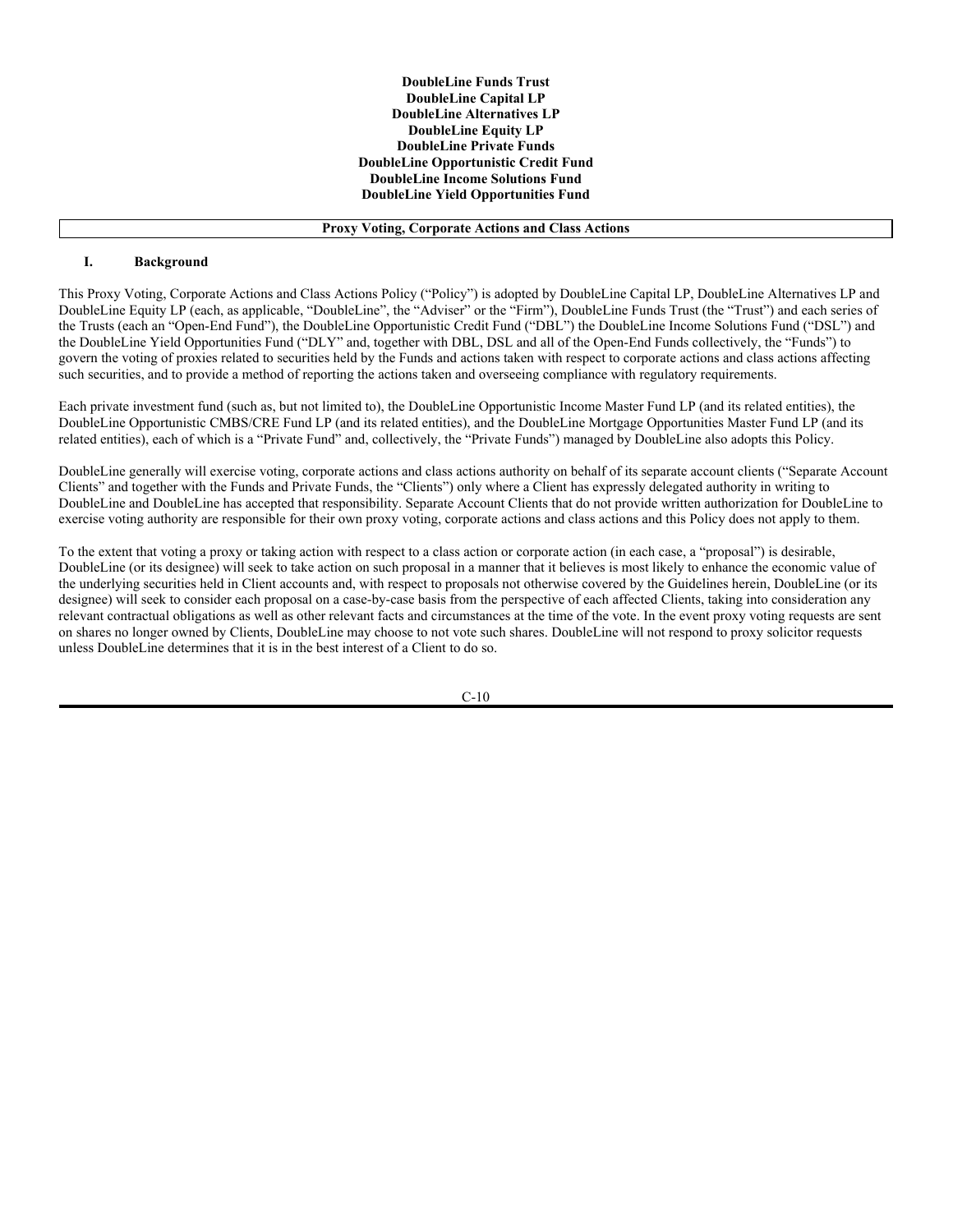### **Dorsey, Wright & Associates LLC**

### **PROXY VOTING**

If a client account is subject to the Employee Retirement Security Act of 1974 ("ERISA"), recommendations for the voting of proxies for the securities in the portfolio will be made by Institutional Shareholder Services, and Dorsey Wright will make the final decision on the voting of proxies for the securities in the portfolio, unless specifically reserved to the trustee of the client's account or a named fiduciary of the client's account.

If the account is a discretionary non-ERISA account, recommendations on decisions on voting of proxies will be made by Institutional Shareholder Services, pursuant to the Institutional Shareholder Services Proxy Voting Guidelines, and Dorsey Wright will make the final decision on the voting of proxies for the securities in the portfolio, unless the client otherwise specifically directs.

Institutional Shareholder Services is responsible for monitoring corporate actions, making voting decisions pursuant to the Proxy Voting Guidelines, and for ensuring that proxies are submitted timely. ISS also maintains the electronic storage of all proxy records.

The CCO will periodically monitor the voting of the proxies and supervise the designated person.

Dorsey Wright will make the following client disclosure in Form ADV Part 2:

- How clients can obtain information from Dorsey Wright on how their securities were voted.
- Description of Institutional Shareholder Services' proxy voting policies. The description will be a concise summary of the policies stated herein.
- Disclosure that a copy of Dorsey Wright's complete policy on voting proxies is available upon request.
- If a client requests a copy of our complete proxy voting policy, we must supply it.
- Proxy voting records are maintained by Institutional Shareholder Services.

| Who:   | CCO or Compliance Delegate                                               |
|--------|--------------------------------------------------------------------------|
| What:  | Proxy Voting Process as outsourced to Institutional Shareholder Services |
| When:  | Periodically monitor the voting of proxies (quarterly)                   |
| How:   | Receive verification from ISS                                            |
| Where: | Maintained in Compliance share drive.                                    |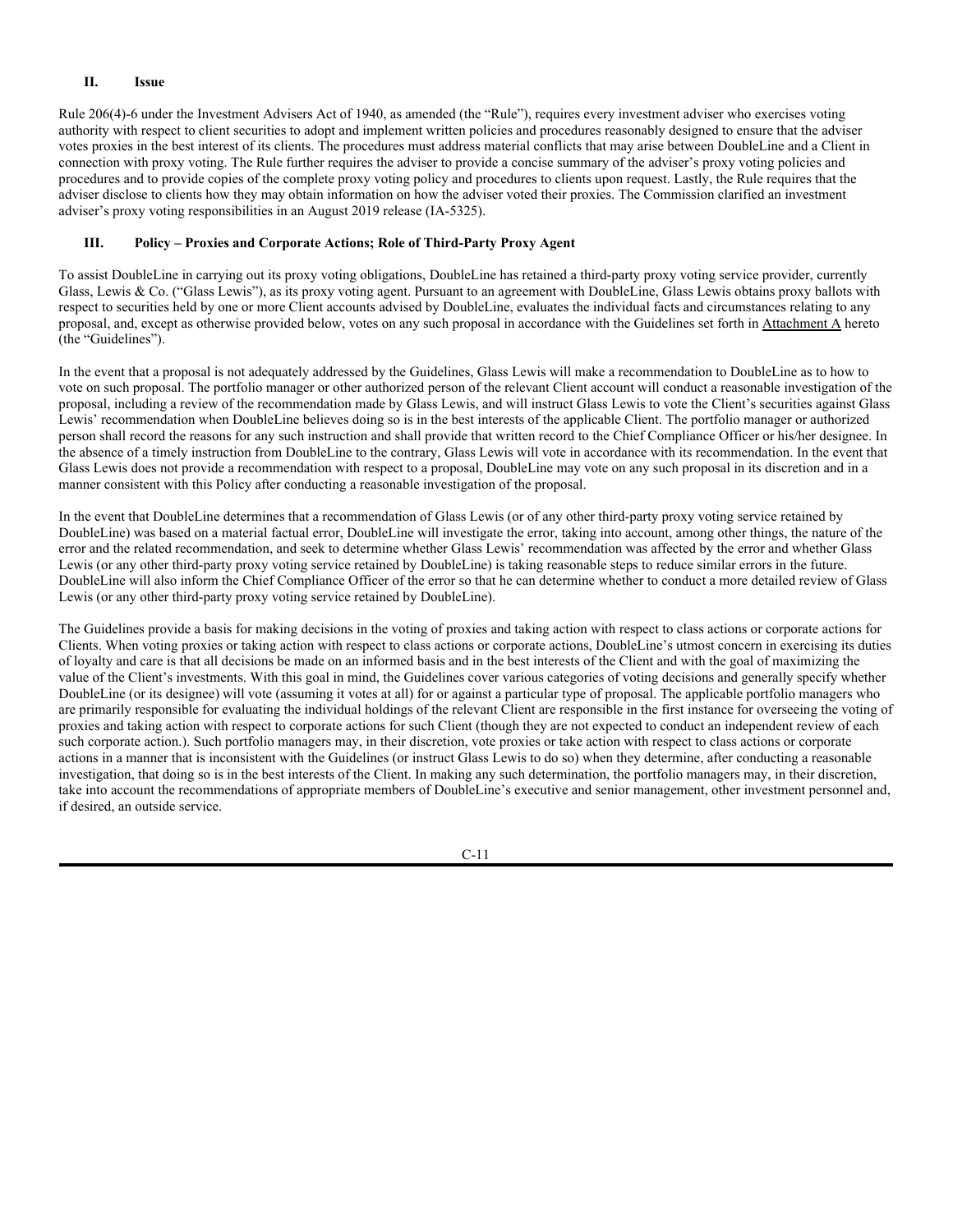**DoubleLine Funds Trust DoubleLine Capital LP DoubleLine Alternatives LP DoubleLine Equity LP DoubleLine Private Funds DoubleLine Opportunistic Credit Fund DoubleLine Income Solutions Fund DoubleLine Yield Opportunities Fund**

## **Proxy Voting, Corporate Actions and Class Actions**

## **I. Background**

This Proxy Voting, Corporate Actions and Class Actions Policy ("Policy") is adopted by DoubleLine Capital LP, DoubleLine Alternatives LP and DoubleLine Equity LP (each, as applicable, "DoubleLine", the "Adviser" or the "Firm"), DoubleLine Funds Trust (the "Trust") and each series of the Trusts (each an "Open-End Fund"), the DoubleLine Opportunistic Credit Fund ("DBL") the DoubleLine Income Solutions Fund ("DSL") and the DoubleLine Yield Opportunities Fund ("DLY" and, together with DBL, DSL and all of the Open-End Funds collectively, the "Funds") to govern the voting of proxies related to securities held by the Funds and actions taken with respect to corporate actions and class actions affecting such securities, and to provide a method of reporting the actions taken and overseeing compliance with regulatory requirements.

Each private investment fund (such as, but not limited to), the DoubleLine Opportunistic Income Master Fund LP (and its related entities), the DoubleLine Opportunistic CMBS/CRE Fund LP (and its related entities), and the DoubleLine Mortgage Opportunities Master Fund LP (and its related entities), each of which is a "Private Fund" and, collectively, the "Private Funds") managed by DoubleLine also adopts this Policy.

DoubleLine generally will exercise voting, corporate actions and class actions authority on behalf of its separate account clients ("Separate Account Clients" and together with the Funds and Private Funds, the "Clients") only where a Client has expressly delegated authority in writing to DoubleLine and DoubleLine has accepted that responsibility. Separate Account Clients that do not provide written authorization for DoubleLine to exercise voting authority are responsible for their own proxy voting, corporate actions and class actions and this Policy does not apply to them.

To the extent that voting a proxy or taking action with respect to a class action or corporate action (in each case, a "proposal") is desirable, DoubleLine (or its designee) will seek to take action on such proposal in a manner that it believes is most likely to enhance the economic value of the underlying securities held in Client accounts and, with respect to proposals not otherwise covered by the Guidelines herein, DoubleLine (or its designee) will seek to consider each proposal on a case-by-case basis from the perspective of each affected Clients, taking into consideration any relevant contractual obligations as well as other relevant facts and circumstances at the time of the vote. In the event proxy voting requests are sent on shares no longer owned by Clients, DoubleLine may choose to not vote such shares. DoubleLine will not respond to proxy solicitor requests unless DoubleLine determines that it is in the best interest of a Client to do so.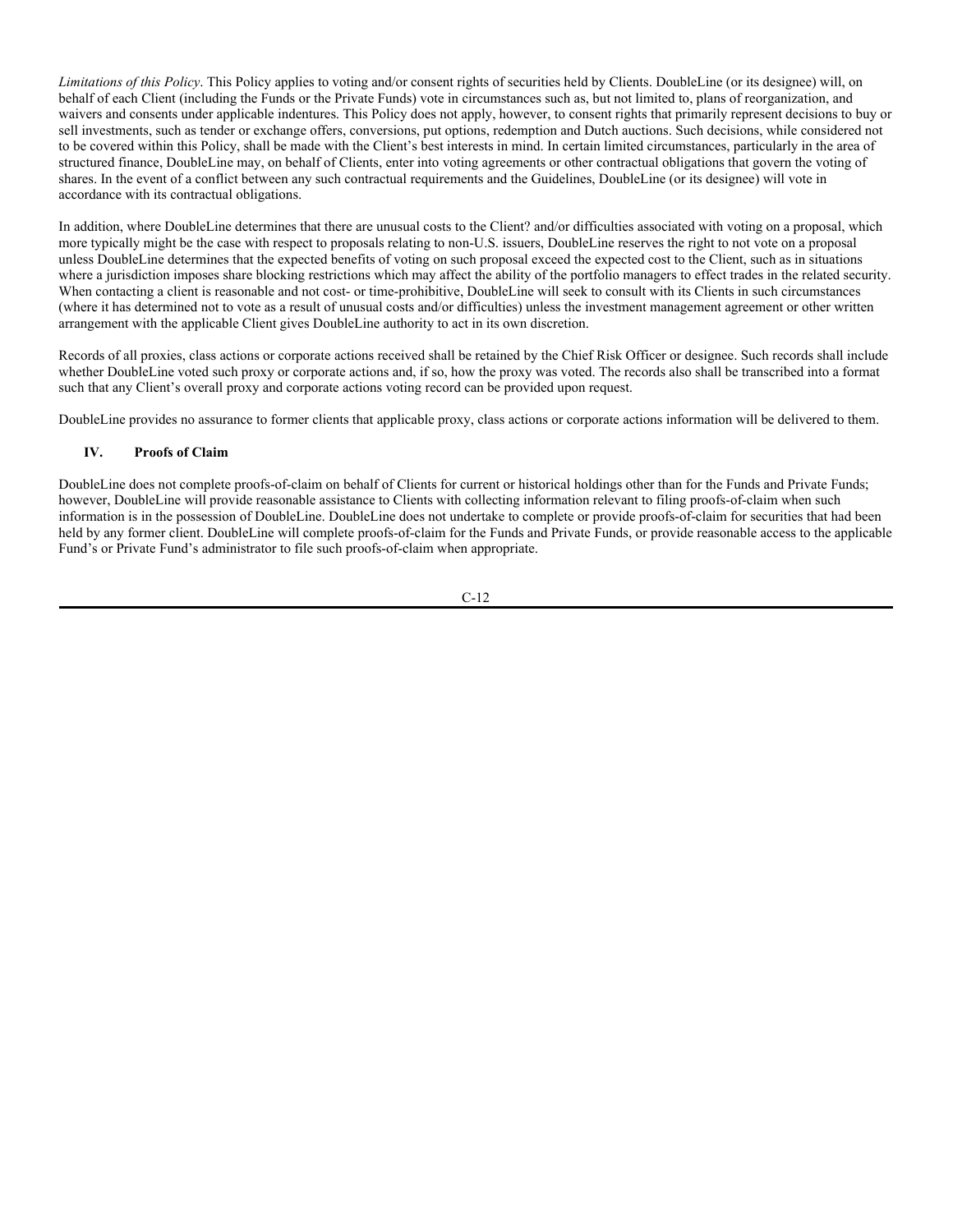## **II. Issue**

Rule 206(4)-6 under the Investment Advisers Act of 1940, as amended (the "Rule"), requires every investment adviser who exercises voting authority with respect to client securities to adopt and implement written policies and procedures reasonably designed to ensure that the adviser votes proxies in the best interest of its clients. The procedures must address material conflicts that may arise between DoubleLine and a Client in connection with proxy voting. The Rule further requires the adviser to provide a concise summary of the adviser's proxy voting policies and procedures and to provide copies of the complete proxy voting policy and procedures to clients upon request. Lastly, the Rule requires that the adviser disclose to clients how they may obtain information on how the adviser voted their proxies. The Commission clarified an investment adviser's proxy voting responsibilities in an August 2019 release (IA-5325).

## **III. Policy – Proxies and Corporate Actions; Role of Third-Party Proxy Agent**

To assist DoubleLine in carrying out its proxy voting obligations, DoubleLine has retained a third-party proxy voting service provider, currently Glass, Lewis & Co. ("Glass Lewis"), as its proxy voting agent. Pursuant to an agreement with DoubleLine, Glass Lewis obtains proxy ballots with respect to securities held by one or more Client accounts advised by DoubleLine, evaluates the individual facts and circumstances relating to any proposal, and, except as otherwise provided below, votes on any such proposal in accordance with the Guidelines set forth in Attachment A hereto (the "Guidelines").

In the event that a proposal is not adequately addressed by the Guidelines, Glass Lewis will make a recommendation to DoubleLine as to how to vote on such proposal. The portfolio manager or other authorized person of the relevant Client account will conduct a reasonable investigation of the proposal, including a review of the recommendation made by Glass Lewis, and will instruct Glass Lewis to vote the Client's securities against Glass Lewis' recommendation when DoubleLine believes doing so is in the best interests of the applicable Client. The portfolio manager or authorized person shall record the reasons for any such instruction and shall provide that written record to the Chief Compliance Officer or his/her designee. In the absence of a timely instruction from DoubleLine to the contrary, Glass Lewis will vote in accordance with its recommendation. In the event that Glass Lewis does not provide a recommendation with respect to a proposal, DoubleLine may vote on any such proposal in its discretion and in a manner consistent with this Policy after conducting a reasonable investigation of the proposal.

In the event that DoubleLine determines that a recommendation of Glass Lewis (or of any other third-party proxy voting service retained by DoubleLine) was based on a material factual error, DoubleLine will investigate the error, taking into account, among other things, the nature of the error and the related recommendation, and seek to determine whether Glass Lewis' recommendation was affected by the error and whether Glass Lewis (or any other third-party proxy voting service retained by DoubleLine) is taking reasonable steps to reduce similar errors in the future. DoubleLine will also inform the Chief Compliance Officer of the error so that he can determine whether to conduct a more detailed review of Glass Lewis (or any other third-party proxy voting service retained by DoubleLine).

The Guidelines provide a basis for making decisions in the voting of proxies and taking action with respect to class actions or corporate actions for Clients. When voting proxies or taking action with respect to class actions or corporate actions, DoubleLine's utmost concern in exercising its duties of loyalty and care is that all decisions be made on an informed basis and in the best interests of the Client and with the goal of maximizing the value of the Client's investments. With this goal in mind, the Guidelines cover various categories of voting decisions and generally specify whether DoubleLine (or its designee) will vote (assuming it votes at all) for or against a particular type of proposal. The applicable portfolio managers who are primarily responsible for evaluating the individual holdings of the relevant Client are responsible in the first instance for overseeing the voting of proxies and taking action with respect to corporate actions for such Client (though they are not expected to conduct an independent review of each such corporate action.). Such portfolio managers may, in their discretion, vote proxies or take action with respect to class actions or corporate actions in a manner that is inconsistent with the Guidelines (or instruct Glass Lewis to do so) when they determine, after conducting a reasonable investigation, that doing so is in the best interests of the Client. In making any such determination, the portfolio managers may, in their discretion, take into account the recommendations of appropriate members of DoubleLine's executive and senior management, other investment personnel and, if desired, an outside service.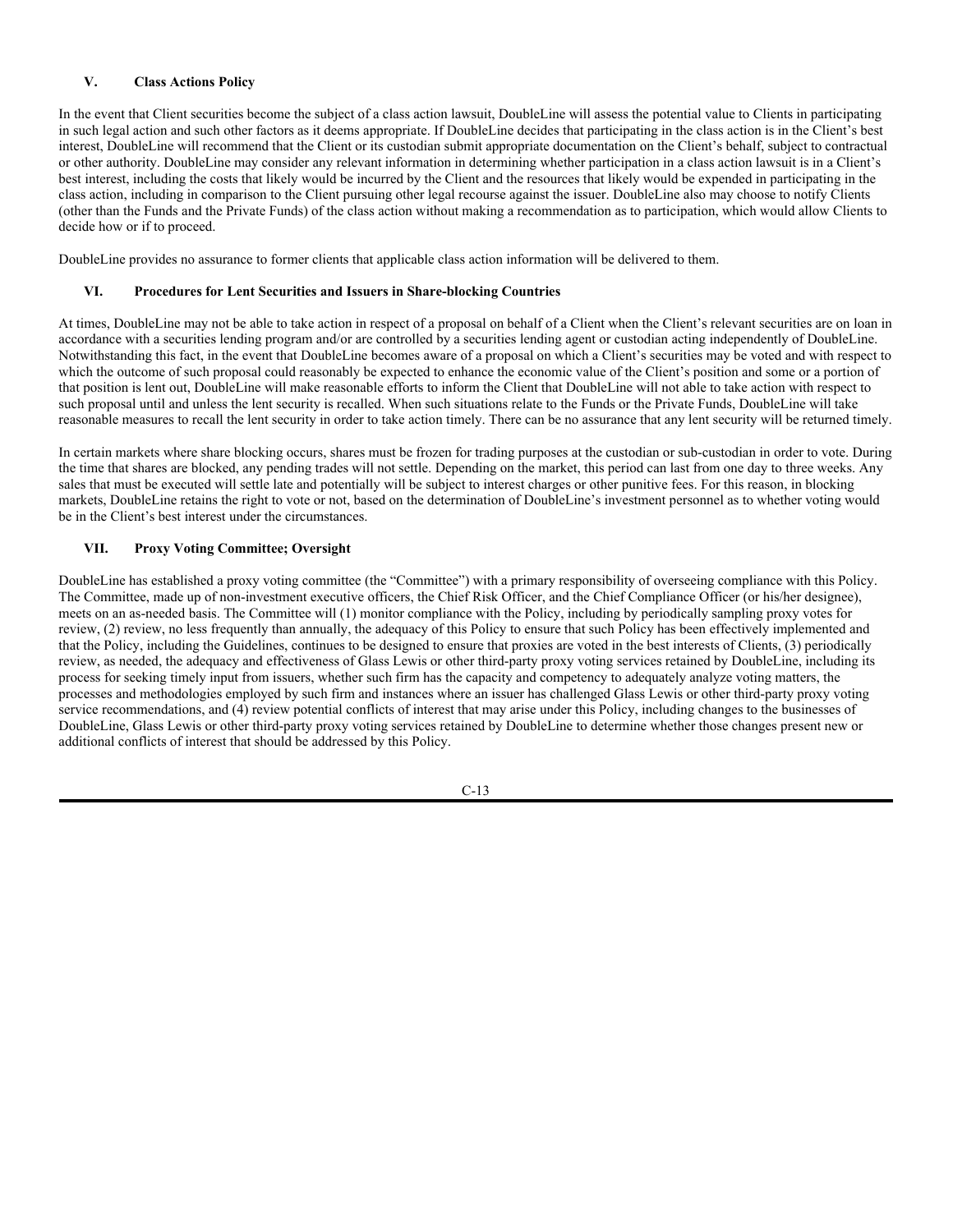*Limitations of this Policy*. This Policy applies to voting and/or consent rights of securities held by Clients. DoubleLine (or its designee) will, on behalf of each Client (including the Funds or the Private Funds) vote in circumstances such as, but not limited to, plans of reorganization, and waivers and consents under applicable indentures. This Policy does not apply, however, to consent rights that primarily represent decisions to buy or sell investments, such as tender or exchange offers, conversions, put options, redemption and Dutch auctions. Such decisions, while considered not to be covered within this Policy, shall be made with the Client's best interests in mind. In certain limited circumstances, particularly in the area of structured finance, DoubleLine may, on behalf of Clients, enter into voting agreements or other contractual obligations that govern the voting of shares. In the event of a conflict between any such contractual requirements and the Guidelines, DoubleLine (or its designee) will vote in accordance with its contractual obligations.

In addition, where DoubleLine determines that there are unusual costs to the Client? and/or difficulties associated with voting on a proposal, which more typically might be the case with respect to proposals relating to non-U.S. issuers, DoubleLine reserves the right to not vote on a proposal unless DoubleLine determines that the expected benefits of voting on such proposal exceed the expected cost to the Client, such as in situations where a jurisdiction imposes share blocking restrictions which may affect the ability of the portfolio managers to effect trades in the related security. When contacting a client is reasonable and not cost- or time-prohibitive, DoubleLine will seek to consult with its Clients in such circumstances (where it has determined not to vote as a result of unusual costs and/or difficulties) unless the investment management agreement or other written arrangement with the applicable Client gives DoubleLine authority to act in its own discretion.

Records of all proxies, class actions or corporate actions received shall be retained by the Chief Risk Officer or designee. Such records shall include whether DoubleLine voted such proxy or corporate actions and, if so, how the proxy was voted. The records also shall be transcribed into a format such that any Client's overall proxy and corporate actions voting record can be provided upon request.

DoubleLine provides no assurance to former clients that applicable proxy, class actions or corporate actions information will be delivered to them.

## **IV. Proofs of Claim**

DoubleLine does not complete proofs-of-claim on behalf of Clients for current or historical holdings other than for the Funds and Private Funds; however, DoubleLine will provide reasonable assistance to Clients with collecting information relevant to filing proofs-of-claim when such information is in the possession of DoubleLine. DoubleLine does not undertake to complete or provide proofs-of-claim for securities that had been held by any former client. DoubleLine will complete proofs-of-claim for the Funds and Private Funds, or provide reasonable access to the applicable Fund's or Private Fund's administrator to file such proofs-of-claim when appropriate.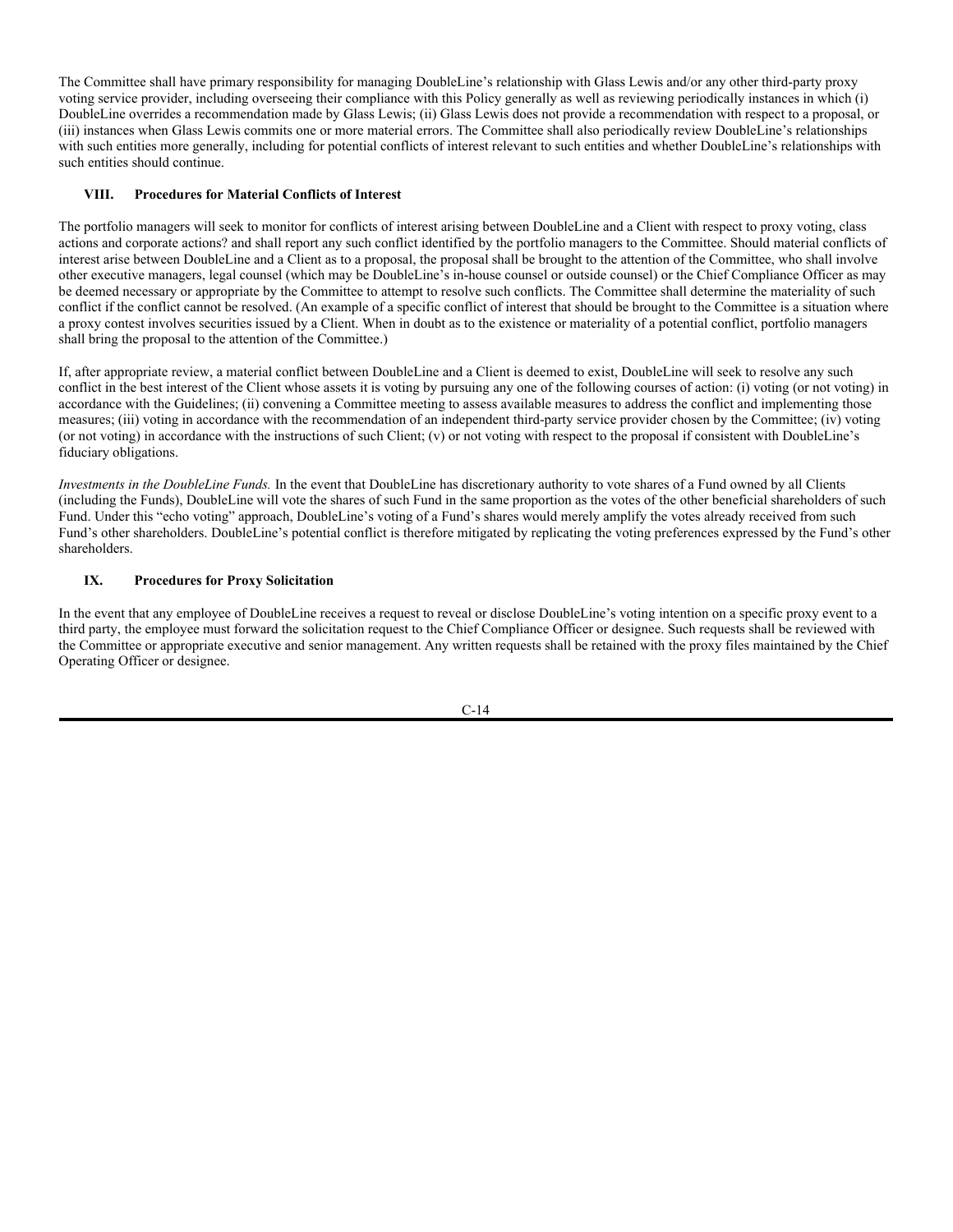## **V. Class Actions Policy**

In the event that Client securities become the subject of a class action lawsuit, DoubleLine will assess the potential value to Clients in participating in such legal action and such other factors as it deems appropriate. If DoubleLine decides that participating in the class action is in the Client's best interest, DoubleLine will recommend that the Client or its custodian submit appropriate documentation on the Client's behalf, subject to contractual or other authority. DoubleLine may consider any relevant information in determining whether participation in a class action lawsuit is in a Client's best interest, including the costs that likely would be incurred by the Client and the resources that likely would be expended in participating in the class action, including in comparison to the Client pursuing other legal recourse against the issuer. DoubleLine also may choose to notify Clients (other than the Funds and the Private Funds) of the class action without making a recommendation as to participation, which would allow Clients to decide how or if to proceed.

DoubleLine provides no assurance to former clients that applicable class action information will be delivered to them.

## **VI. Procedures for Lent Securities and Issuers in Share-blocking Countries**

At times, DoubleLine may not be able to take action in respect of a proposal on behalf of a Client when the Client's relevant securities are on loan in accordance with a securities lending program and/or are controlled by a securities lending agent or custodian acting independently of DoubleLine. Notwithstanding this fact, in the event that DoubleLine becomes aware of a proposal on which a Client's securities may be voted and with respect to which the outcome of such proposal could reasonably be expected to enhance the economic value of the Client's position and some or a portion of that position is lent out, DoubleLine will make reasonable efforts to inform the Client that DoubleLine will not able to take action with respect to such proposal until and unless the lent security is recalled. When such situations relate to the Funds or the Private Funds, DoubleLine will take reasonable measures to recall the lent security in order to take action timely. There can be no assurance that any lent security will be returned timely.

In certain markets where share blocking occurs, shares must be frozen for trading purposes at the custodian or sub-custodian in order to vote. During the time that shares are blocked, any pending trades will not settle. Depending on the market, this period can last from one day to three weeks. Any sales that must be executed will settle late and potentially will be subject to interest charges or other punitive fees. For this reason, in blocking markets, DoubleLine retains the right to vote or not, based on the determination of DoubleLine's investment personnel as to whether voting would be in the Client's best interest under the circumstances.

## **VII. Proxy Voting Committee; Oversight**

DoubleLine has established a proxy voting committee (the "Committee") with a primary responsibility of overseeing compliance with this Policy. The Committee, made up of non-investment executive officers, the Chief Risk Officer, and the Chief Compliance Officer (or his/her designee), meets on an as-needed basis. The Committee will (1) monitor compliance with the Policy, including by periodically sampling proxy votes for review, (2) review, no less frequently than annually, the adequacy of this Policy to ensure that such Policy has been effectively implemented and that the Policy, including the Guidelines, continues to be designed to ensure that proxies are voted in the best interests of Clients, (3) periodically review, as needed, the adequacy and effectiveness of Glass Lewis or other third-party proxy voting services retained by DoubleLine, including its process for seeking timely input from issuers, whether such firm has the capacity and competency to adequately analyze voting matters, the processes and methodologies employed by such firm and instances where an issuer has challenged Glass Lewis or other third-party proxy voting service recommendations, and (4) review potential conflicts of interest that may arise under this Policy, including changes to the businesses of DoubleLine, Glass Lewis or other third-party proxy voting services retained by DoubleLine to determine whether those changes present new or additional conflicts of interest that should be addressed by this Policy.

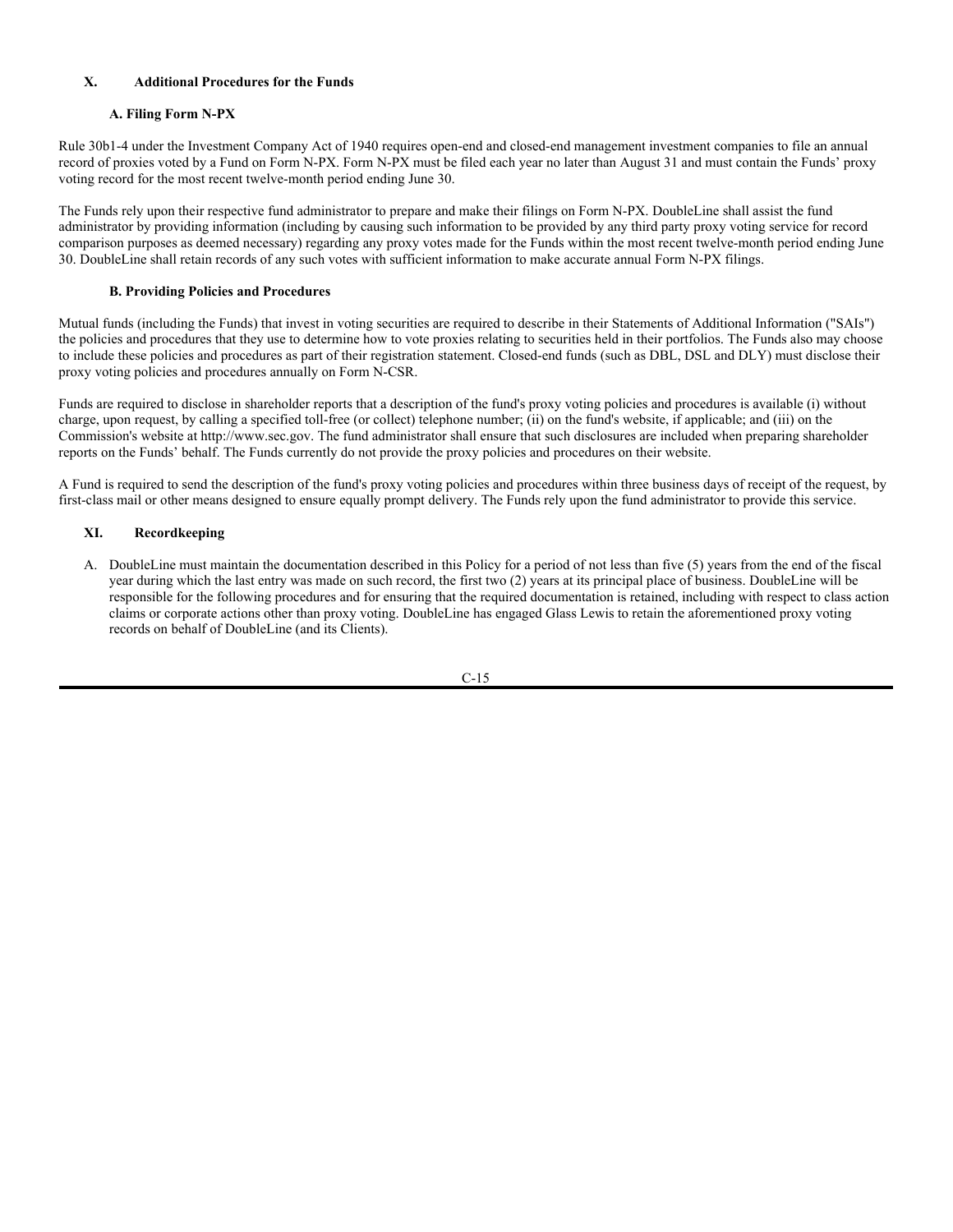The Committee shall have primary responsibility for managing DoubleLine's relationship with Glass Lewis and/or any other third-party proxy voting service provider, including overseeing their compliance with this Policy generally as well as reviewing periodically instances in which (i) DoubleLine overrides a recommendation made by Glass Lewis; (ii) Glass Lewis does not provide a recommendation with respect to a proposal, or (iii) instances when Glass Lewis commits one or more material errors. The Committee shall also periodically review DoubleLine's relationships with such entities more generally, including for potential conflicts of interest relevant to such entities and whether DoubleLine's relationships with such entities should continue.

## **VIII. Procedures for Material Conflicts of Interest**

The portfolio managers will seek to monitor for conflicts of interest arising between DoubleLine and a Client with respect to proxy voting, class actions and corporate actions? and shall report any such conflict identified by the portfolio managers to the Committee. Should material conflicts of interest arise between DoubleLine and a Client as to a proposal, the proposal shall be brought to the attention of the Committee, who shall involve other executive managers, legal counsel (which may be DoubleLine's in-house counsel or outside counsel) or the Chief Compliance Officer as may be deemed necessary or appropriate by the Committee to attempt to resolve such conflicts. The Committee shall determine the materiality of such conflict if the conflict cannot be resolved. (An example of a specific conflict of interest that should be brought to the Committee is a situation where a proxy contest involves securities issued by a Client. When in doubt as to the existence or materiality of a potential conflict, portfolio managers shall bring the proposal to the attention of the Committee.)

If, after appropriate review, a material conflict between DoubleLine and a Client is deemed to exist, DoubleLine will seek to resolve any such conflict in the best interest of the Client whose assets it is voting by pursuing any one of the following courses of action: (i) voting (or not voting) in accordance with the Guidelines; (ii) convening a Committee meeting to assess available measures to address the conflict and implementing those measures; (iii) voting in accordance with the recommendation of an independent third-party service provider chosen by the Committee; (iv) voting (or not voting) in accordance with the instructions of such Client; (v) or not voting with respect to the proposal if consistent with DoubleLine's fiduciary obligations.

*Investments in the DoubleLine Funds.* In the event that DoubleLine has discretionary authority to vote shares of a Fund owned by all Clients (including the Funds), DoubleLine will vote the shares of such Fund in the same proportion as the votes of the other beneficial shareholders of such Fund. Under this "echo voting" approach, DoubleLine's voting of a Fund's shares would merely amplify the votes already received from such Fund's other shareholders. DoubleLine's potential conflict is therefore mitigated by replicating the voting preferences expressed by the Fund's other shareholders.

## **IX. Procedures for Proxy Solicitation**

In the event that any employee of DoubleLine receives a request to reveal or disclose DoubleLine's voting intention on a specific proxy event to a third party, the employee must forward the solicitation request to the Chief Compliance Officer or designee. Such requests shall be reviewed with the Committee or appropriate executive and senior management. Any written requests shall be retained with the proxy files maintained by the Chief Operating Officer or designee.

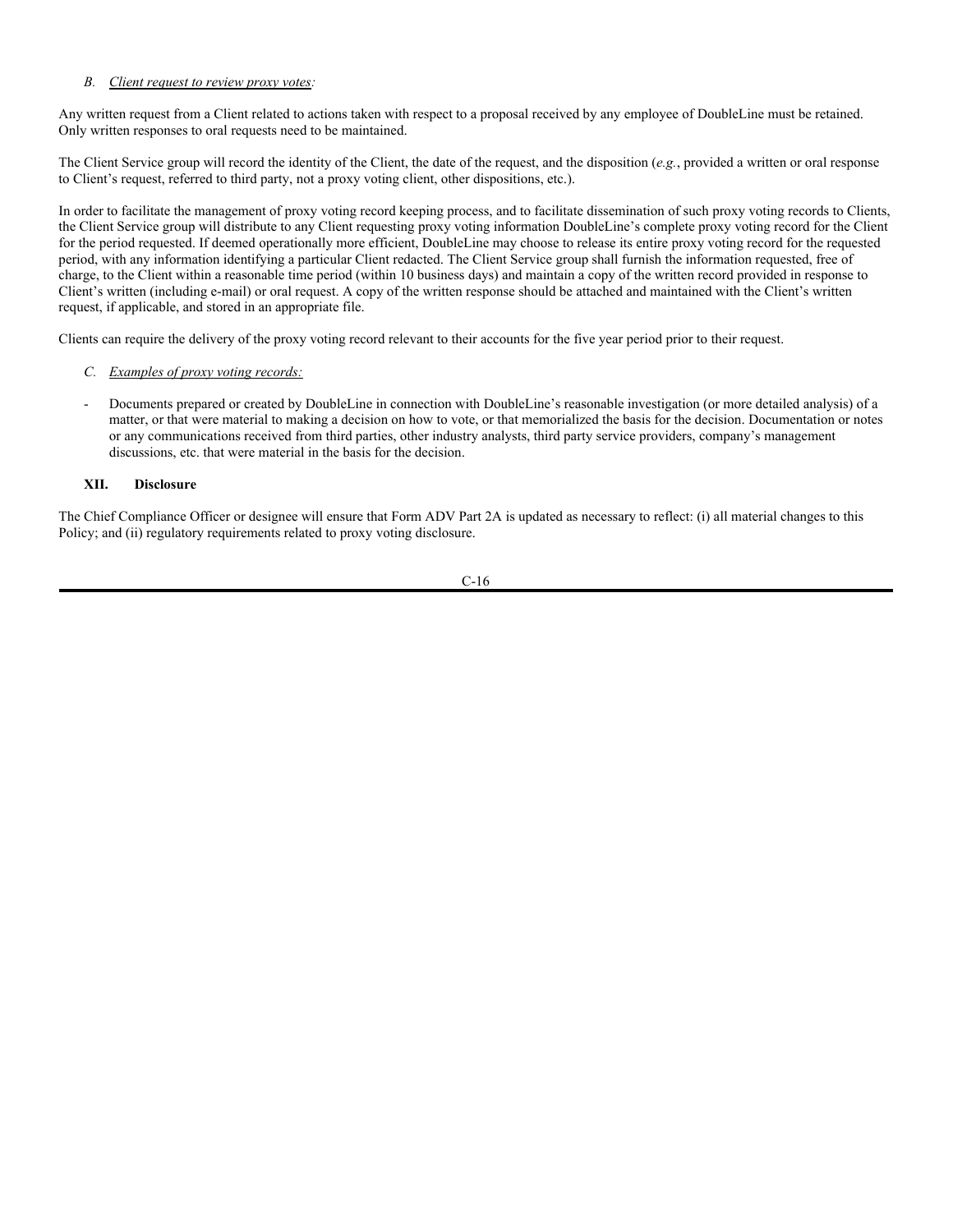## **X. Additional Procedures for the Funds**

## **A. Filing Form N-PX**

Rule 30b1-4 under the Investment Company Act of 1940 requires open-end and closed-end management investment companies to file an annual record of proxies voted by a Fund on Form N-PX. Form N-PX must be filed each year no later than August 31 and must contain the Funds' proxy voting record for the most recent twelve-month period ending June 30.

The Funds rely upon their respective fund administrator to prepare and make their filings on Form N-PX. DoubleLine shall assist the fund administrator by providing information (including by causing such information to be provided by any third party proxy voting service for record comparison purposes as deemed necessary) regarding any proxy votes made for the Funds within the most recent twelve-month period ending June 30. DoubleLine shall retain records of any such votes with sufficient information to make accurate annual Form N-PX filings.

## **B. Providing Policies and Procedures**

Mutual funds (including the Funds) that invest in voting securities are required to describe in their Statements of Additional Information ("SAIs") the policies and procedures that they use to determine how to vote proxies relating to securities held in their portfolios. The Funds also may choose to include these policies and procedures as part of their registration statement. Closed-end funds (such as DBL, DSL and DLY) must disclose their proxy voting policies and procedures annually on Form N-CSR.

Funds are required to disclose in shareholder reports that a description of the fund's proxy voting policies and procedures is available (i) without charge, upon request, by calling a specified toll-free (or collect) telephone number; (ii) on the fund's website, if applicable; and (iii) on the Commission's website at http://www.sec.gov. The fund administrator shall ensure that such disclosures are included when preparing shareholder reports on the Funds' behalf. The Funds currently do not provide the proxy policies and procedures on their website.

A Fund is required to send the description of the fund's proxy voting policies and procedures within three business days of receipt of the request, by first-class mail or other means designed to ensure equally prompt delivery. The Funds rely upon the fund administrator to provide this service.

## **XI. Recordkeeping**

A. DoubleLine must maintain the documentation described in this Policy for a period of not less than five (5) years from the end of the fiscal year during which the last entry was made on such record, the first two (2) years at its principal place of business. DoubleLine will be responsible for the following procedures and for ensuring that the required documentation is retained, including with respect to class action claims or corporate actions other than proxy voting. DoubleLine has engaged Glass Lewis to retain the aforementioned proxy voting records on behalf of DoubleLine (and its Clients).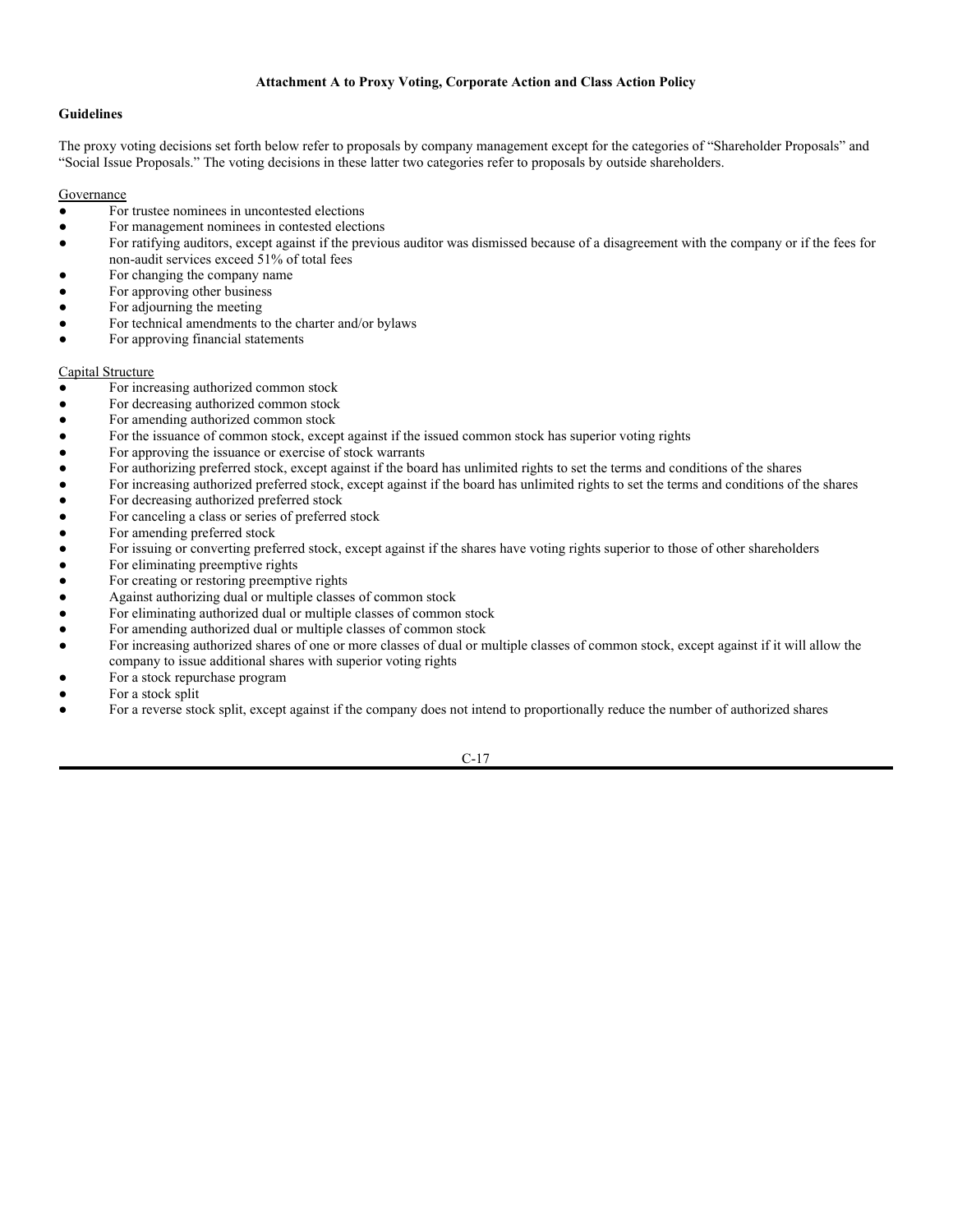## *B. Client request to review proxy votes:*

Any written request from a Client related to actions taken with respect to a proposal received by any employee of DoubleLine must be retained. Only written responses to oral requests need to be maintained.

The Client Service group will record the identity of the Client, the date of the request, and the disposition (*e.g.*, provided a written or oral response to Client's request, referred to third party, not a proxy voting client, other dispositions, etc.).

In order to facilitate the management of proxy voting record keeping process, and to facilitate dissemination of such proxy voting records to Clients, the Client Service group will distribute to any Client requesting proxy voting information DoubleLine's complete proxy voting record for the Client for the period requested. If deemed operationally more efficient, DoubleLine may choose to release its entire proxy voting record for the requested period, with any information identifying a particular Client redacted. The Client Service group shall furnish the information requested, free of charge, to the Client within a reasonable time period (within 10 business days) and maintain a copy of the written record provided in response to Client's written (including e-mail) or oral request. A copy of the written response should be attached and maintained with the Client's written request, if applicable, and stored in an appropriate file.

Clients can require the delivery of the proxy voting record relevant to their accounts for the five year period prior to their request.

- *C. Examples of proxy voting records:*
- Documents prepared or created by DoubleLine in connection with DoubleLine's reasonable investigation (or more detailed analysis) of a matter, or that were material to making a decision on how to vote, or that memorialized the basis for the decision. Documentation or notes or any communications received from third parties, other industry analysts, third party service providers, company's management discussions, etc. that were material in the basis for the decision.

## **XII. Disclosure**

The Chief Compliance Officer or designee will ensure that Form ADV Part 2A is updated as necessary to reflect: (i) all material changes to this Policy; and (ii) regulatory requirements related to proxy voting disclosure.

$$
C-16
$$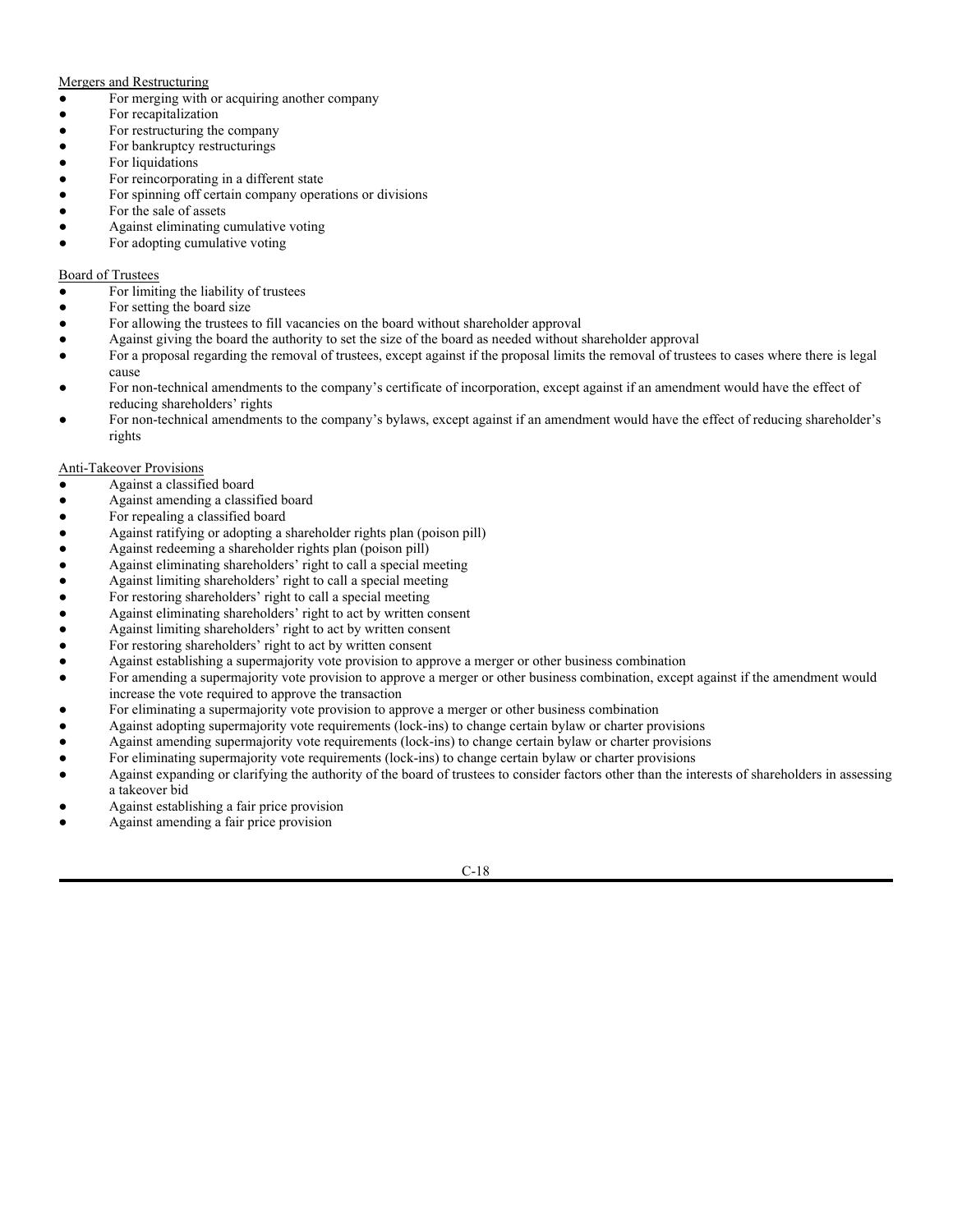## **Attachment A to Proxy Voting, Corporate Action and Class Action Policy**

## **Guidelines**

The proxy voting decisions set forth below refer to proposals by company management except for the categories of "Shareholder Proposals" and "Social Issue Proposals." The voting decisions in these latter two categories refer to proposals by outside shareholders.

## **Governance**

- For trustee nominees in uncontested elections
- For management nominees in contested elections
- For ratifying auditors, except against if the previous auditor was dismissed because of a disagreement with the company or if the fees for non-audit services exceed 51% of total fees
- For changing the company name
- For approving other business
- For adjourning the meeting
- For technical amendments to the charter and/or bylaws
- For approving financial statements

## Capital Structure

- For increasing authorized common stock
- For decreasing authorized common stock
- For amending authorized common stock
- For the issuance of common stock, except against if the issued common stock has superior voting rights
- For approving the issuance or exercise of stock warrants
- For authorizing preferred stock, except against if the board has unlimited rights to set the terms and conditions of the shares
- For increasing authorized preferred stock, except against if the board has unlimited rights to set the terms and conditions of the shares
- For decreasing authorized preferred stock
- For canceling a class or series of preferred stock
- For amending preferred stock
- For issuing or converting preferred stock, except against if the shares have voting rights superior to those of other shareholders
- For eliminating preemptive rights
- For creating or restoring preemptive rights
- Against authorizing dual or multiple classes of common stock
- For eliminating authorized dual or multiple classes of common stock
- For amending authorized dual or multiple classes of common stock
- For increasing authorized shares of one or more classes of dual or multiple classes of common stock, except against if it will allow the company to issue additional shares with superior voting rights
- For a stock repurchase program
- For a stock split
- For a reverse stock split, except against if the company does not intend to proportionally reduce the number of authorized shares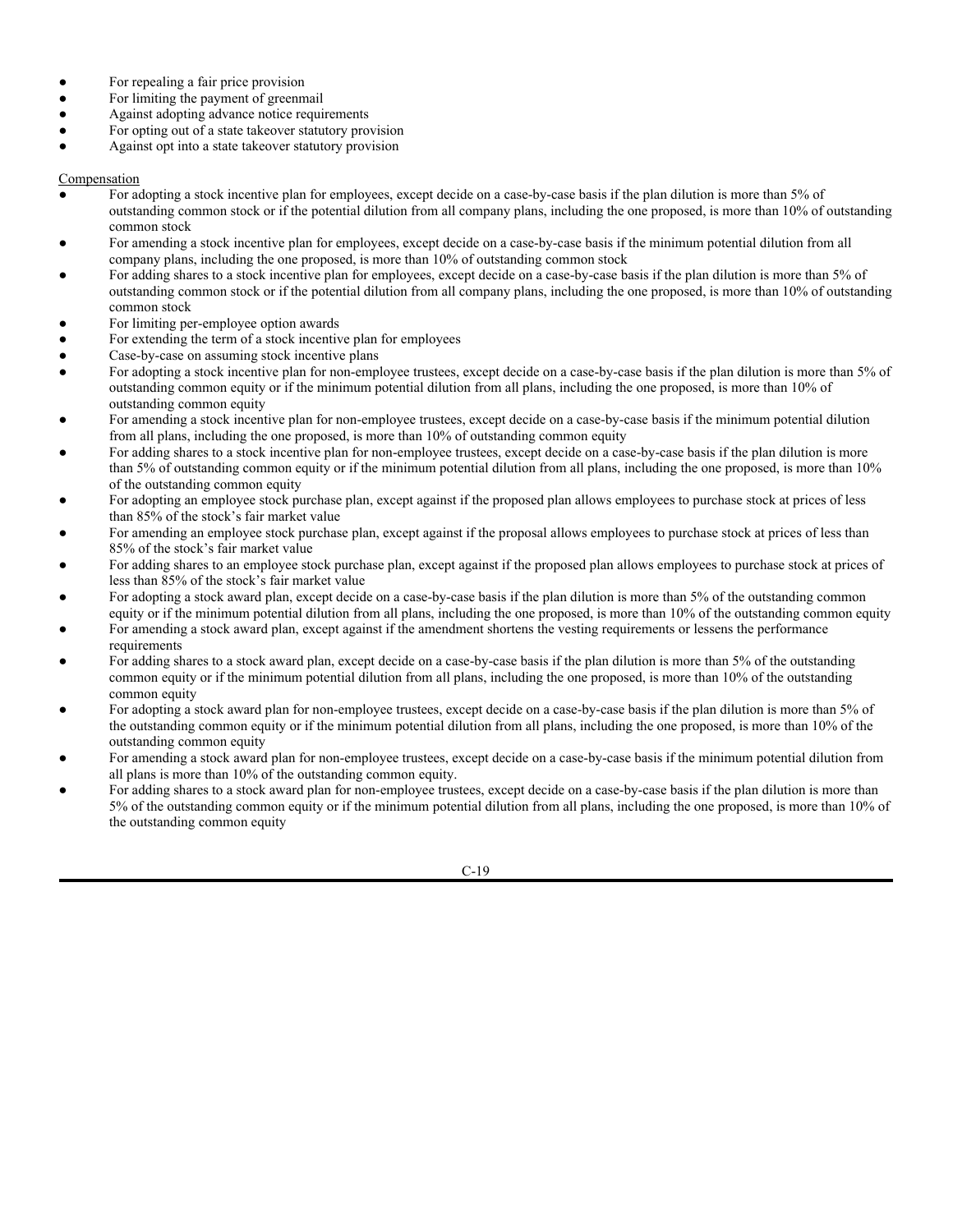## Mergers and Restructuring

- For merging with or acquiring another company
- For recapitalization
- For restructuring the company
- For bankruptcy restructurings
- For liquidations
- For reincorporating in a different state
- For spinning off certain company operations or divisions
- For the sale of assets
- Against eliminating cumulative voting
- For adopting cumulative voting

## Board of Trustees

- For limiting the liability of trustees
- For setting the board size
- For allowing the trustees to fill vacancies on the board without shareholder approval
- Against giving the board the authority to set the size of the board as needed without shareholder approval
- For a proposal regarding the removal of trustees, except against if the proposal limits the removal of trustees to cases where there is legal cause
- For non-technical amendments to the company's certificate of incorporation, except against if an amendment would have the effect of reducing shareholders' rights
- For non-technical amendments to the company's bylaws, except against if an amendment would have the effect of reducing shareholder's rights

## Anti-Takeover Provisions

- Against a classified board
- Against amending a classified board
- For repealing a classified board
- Against ratifying or adopting a shareholder rights plan (poison pill)
- Against redeeming a shareholder rights plan (poison pill)
- Against eliminating shareholders' right to call a special meeting
- Against limiting shareholders' right to call a special meeting
- For restoring shareholders' right to call a special meeting
- Against eliminating shareholders' right to act by written consent
- Against limiting shareholders' right to act by written consent
- For restoring shareholders' right to act by written consent
- Against establishing a supermajority vote provision to approve a merger or other business combination
- For amending a supermajority vote provision to approve a merger or other business combination, except against if the amendment would increase the vote required to approve the transaction
- For eliminating a supermajority vote provision to approve a merger or other business combination
- Against adopting supermajority vote requirements (lock-ins) to change certain bylaw or charter provisions
- Against amending supermajority vote requirements (lock-ins) to change certain bylaw or charter provisions
- For eliminating supermajority vote requirements (lock-ins) to change certain bylaw or charter provisions
- Against expanding or clarifying the authority of the board of trustees to consider factors other than the interests of shareholders in assessing a takeover bid
- Against establishing a fair price provision
- Against amending a fair price provision

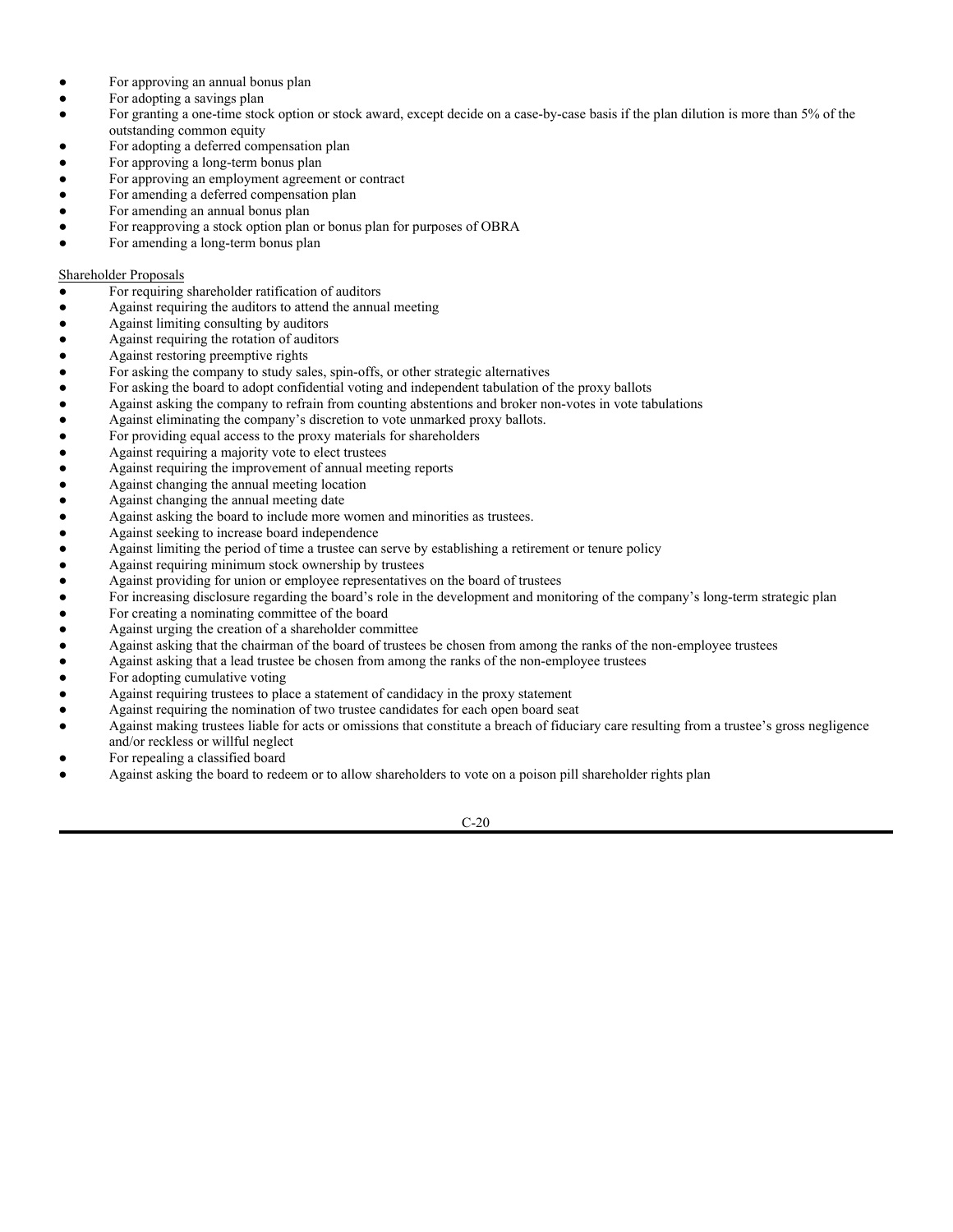- For repealing a fair price provision
- For limiting the payment of greenmail
- Against adopting advance notice requirements
- For opting out of a state takeover statutory provision
- Against opt into a state takeover statutory provision

## **Compensation**

- For adopting a stock incentive plan for employees, except decide on a case-by-case basis if the plan dilution is more than 5% of outstanding common stock or if the potential dilution from all company plans, including the one proposed, is more than 10% of outstanding common stock
- For amending a stock incentive plan for employees, except decide on a case-by-case basis if the minimum potential dilution from all company plans, including the one proposed, is more than 10% of outstanding common stock
- For adding shares to a stock incentive plan for employees, except decide on a case-by-case basis if the plan dilution is more than 5% of outstanding common stock or if the potential dilution from all company plans, including the one proposed, is more than 10% of outstanding common stock
- For limiting per-employee option awards
- For extending the term of a stock incentive plan for employees
- Case-by-case on assuming stock incentive plans
- For adopting a stock incentive plan for non-employee trustees, except decide on a case-by-case basis if the plan dilution is more than 5% of outstanding common equity or if the minimum potential dilution from all plans, including the one proposed, is more than 10% of outstanding common equity
- For amending a stock incentive plan for non-employee trustees, except decide on a case-by-case basis if the minimum potential dilution from all plans, including the one proposed, is more than 10% of outstanding common equity
- For adding shares to a stock incentive plan for non-employee trustees, except decide on a case-by-case basis if the plan dilution is more than 5% of outstanding common equity or if the minimum potential dilution from all plans, including the one proposed, is more than 10% of the outstanding common equity
- For adopting an employee stock purchase plan, except against if the proposed plan allows employees to purchase stock at prices of less than 85% of the stock's fair market value
- For amending an employee stock purchase plan, except against if the proposal allows employees to purchase stock at prices of less than 85% of the stock's fair market value
- For adding shares to an employee stock purchase plan, except against if the proposed plan allows employees to purchase stock at prices of less than 85% of the stock's fair market value
- For adopting a stock award plan, except decide on a case-by-case basis if the plan dilution is more than 5% of the outstanding common equity or if the minimum potential dilution from all plans, including the one proposed, is more than 10% of the outstanding common equity
- For amending a stock award plan, except against if the amendment shortens the vesting requirements or lessens the performance requirements
- For adding shares to a stock award plan, except decide on a case-by-case basis if the plan dilution is more than 5% of the outstanding common equity or if the minimum potential dilution from all plans, including the one proposed, is more than 10% of the outstanding common equity
- For adopting a stock award plan for non-employee trustees, except decide on a case-by-case basis if the plan dilution is more than 5% of the outstanding common equity or if the minimum potential dilution from all plans, including the one proposed, is more than 10% of the outstanding common equity
- For amending a stock award plan for non-employee trustees, except decide on a case-by-case basis if the minimum potential dilution from all plans is more than 10% of the outstanding common equity.
- For adding shares to a stock award plan for non-employee trustees, except decide on a case-by-case basis if the plan dilution is more than 5% of the outstanding common equity or if the minimum potential dilution from all plans, including the one proposed, is more than 10% of the outstanding common equity

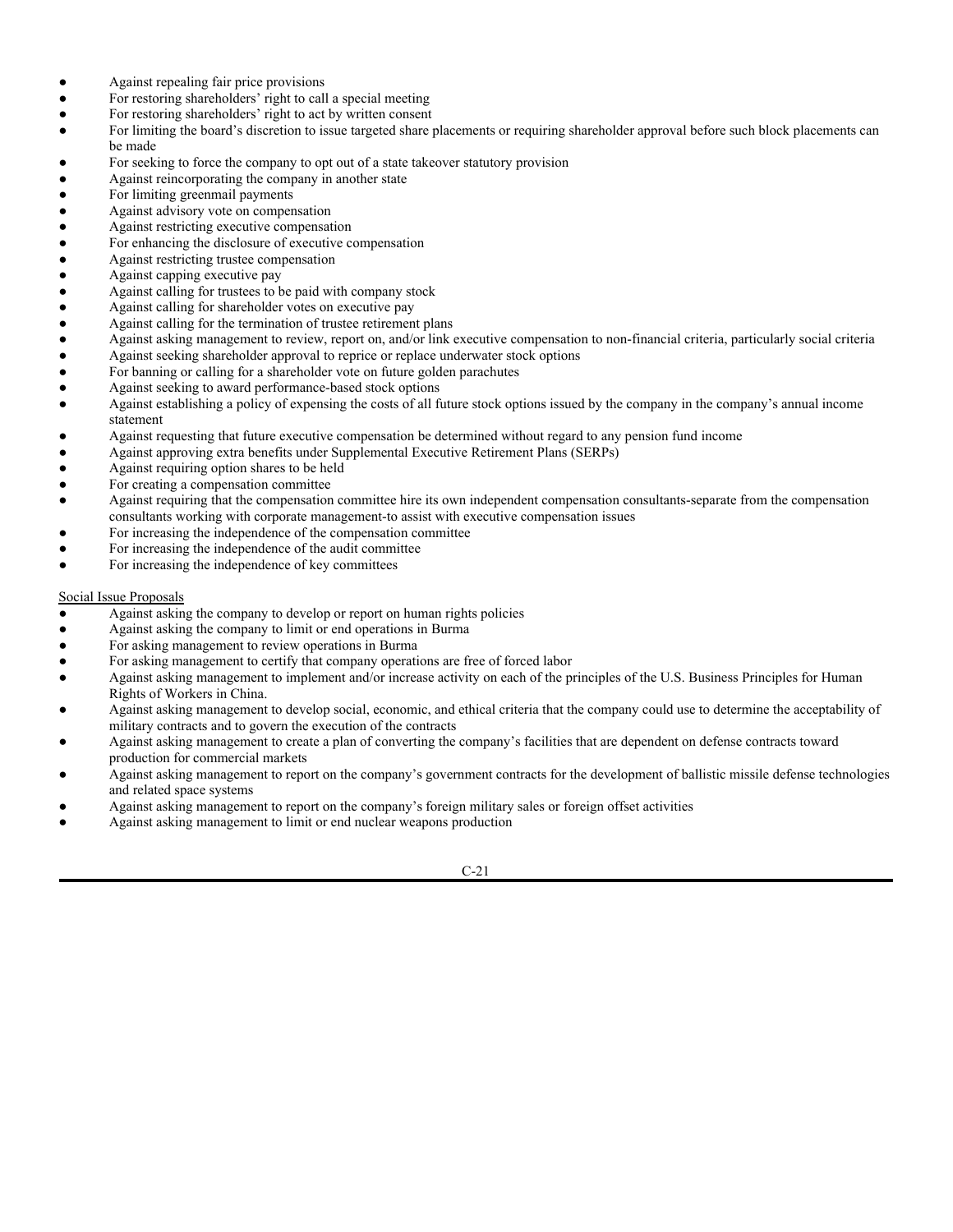- For approving an annual bonus plan
- For adopting a savings plan
- For granting a one-time stock option or stock award, except decide on a case-by-case basis if the plan dilution is more than 5% of the outstanding common equity
- For adopting a deferred compensation plan
- For approving a long-term bonus plan
- For approving an employment agreement or contract
- For amending a deferred compensation plan
- For amending an annual bonus plan
- For reapproving a stock option plan or bonus plan for purposes of OBRA
- For amending a long-term bonus plan

# Shareholder Proposals

- For requiring shareholder ratification of auditors
- Against requiring the auditors to attend the annual meeting
- Against limiting consulting by auditors
- Against requiring the rotation of auditors
- Against restoring preemptive rights
- For asking the company to study sales, spin-offs, or other strategic alternatives
- For asking the board to adopt confidential voting and independent tabulation of the proxy ballots
- Against asking the company to refrain from counting abstentions and broker non-votes in vote tabulations
- Against eliminating the company's discretion to vote unmarked proxy ballots.
- For providing equal access to the proxy materials for shareholders
- Against requiring a majority vote to elect trustees
- Against requiring the improvement of annual meeting reports
- Against changing the annual meeting location
- Against changing the annual meeting date
- Against asking the board to include more women and minorities as trustees.
- Against seeking to increase board independence
- Against limiting the period of time a trustee can serve by establishing a retirement or tenure policy
- Against requiring minimum stock ownership by trustees
- Against providing for union or employee representatives on the board of trustees
- For increasing disclosure regarding the board's role in the development and monitoring of the company's long-term strategic plan
- For creating a nominating committee of the board
- Against urging the creation of a shareholder committee
- Against asking that the chairman of the board of trustees be chosen from among the ranks of the non-employee trustees
- Against asking that a lead trustee be chosen from among the ranks of the non-employee trustees
- For adopting cumulative voting
- Against requiring trustees to place a statement of candidacy in the proxy statement
- Against requiring the nomination of two trustee candidates for each open board seat
- Against making trustees liable for acts or omissions that constitute a breach of fiduciary care resulting from a trustee's gross negligence and/or reckless or willful neglect
- For repealing a classified board
- Against asking the board to redeem or to allow shareholders to vote on a poison pill shareholder rights plan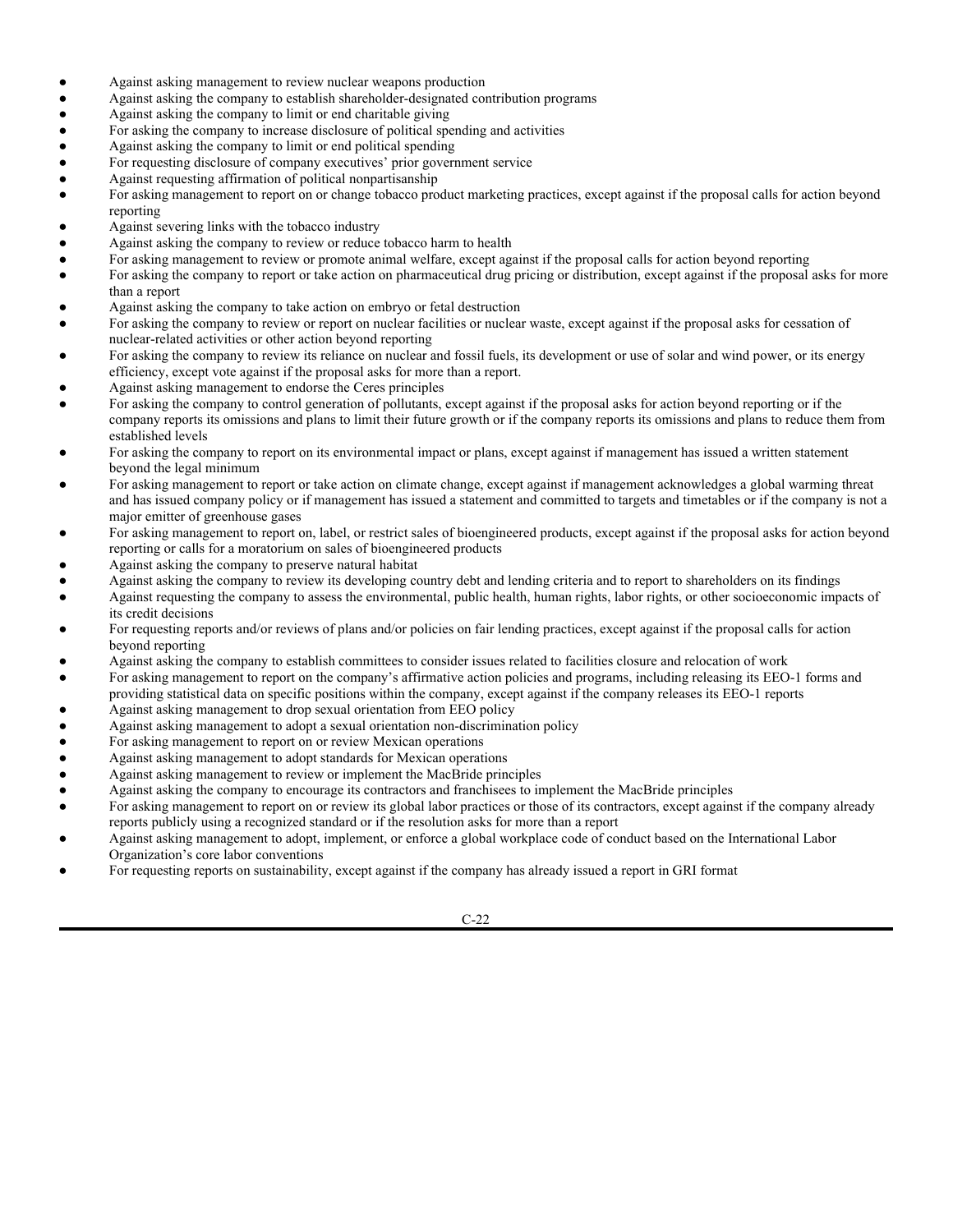- Against repealing fair price provisions
- For restoring shareholders' right to call a special meeting
- For restoring shareholders' right to act by written consent
- For limiting the board's discretion to issue targeted share placements or requiring shareholder approval before such block placements can be made
- For seeking to force the company to opt out of a state takeover statutory provision
- Against reincorporating the company in another state
- For limiting greenmail payments
- Against advisory vote on compensation
- Against restricting executive compensation
- For enhancing the disclosure of executive compensation
- Against restricting trustee compensation
- Against capping executive pay
- Against calling for trustees to be paid with company stock
- Against calling for shareholder votes on executive pay
- Against calling for the termination of trustee retirement plans
- Against asking management to review, report on, and/or link executive compensation to non-financial criteria, particularly social criteria
- Against seeking shareholder approval to reprice or replace underwater stock options
- For banning or calling for a shareholder vote on future golden parachutes
- Against seeking to award performance-based stock options
- Against establishing a policy of expensing the costs of all future stock options issued by the company in the company's annual income statement
- Against requesting that future executive compensation be determined without regard to any pension fund income
- Against approving extra benefits under Supplemental Executive Retirement Plans (SERPs)
- Against requiring option shares to be held
- For creating a compensation committee
- Against requiring that the compensation committee hire its own independent compensation consultants-separate from the compensation consultants working with corporate management-to assist with executive compensation issues
- For increasing the independence of the compensation committee
- For increasing the independence of the audit committee
- For increasing the independence of key committees

# Social Issue Proposals

- Against asking the company to develop or report on human rights policies
- Against asking the company to limit or end operations in Burma
- For asking management to review operations in Burma
- For asking management to certify that company operations are free of forced labor
- Against asking management to implement and/or increase activity on each of the principles of the U.S. Business Principles for Human Rights of Workers in China.
- Against asking management to develop social, economic, and ethical criteria that the company could use to determine the acceptability of military contracts and to govern the execution of the contracts
- Against asking management to create a plan of converting the company's facilities that are dependent on defense contracts toward production for commercial markets
- Against asking management to report on the company's government contracts for the development of ballistic missile defense technologies and related space systems
- Against asking management to report on the company's foreign military sales or foreign offset activities
- Against asking management to limit or end nuclear weapons production

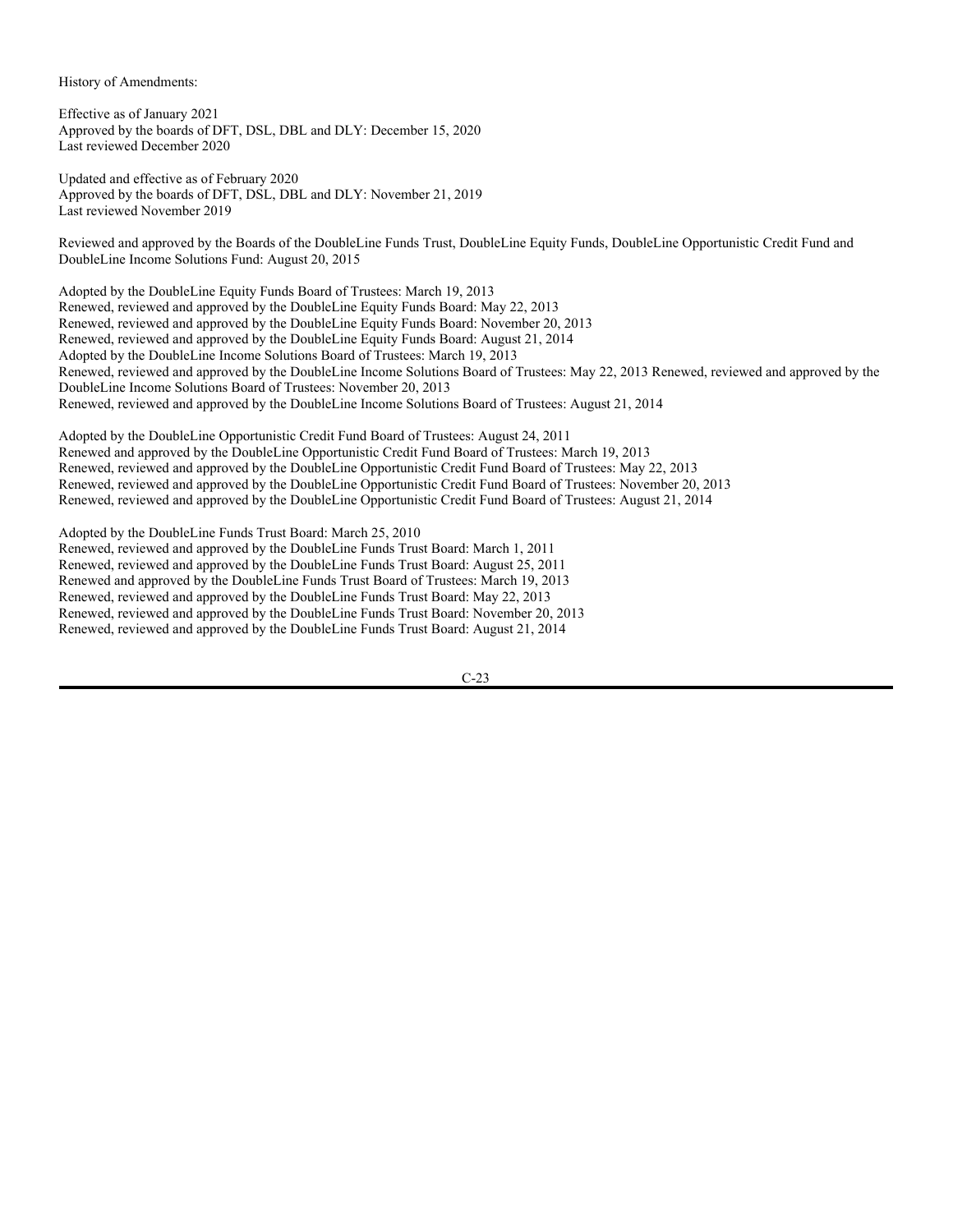- Against asking management to review nuclear weapons production
- Against asking the company to establish shareholder-designated contribution programs
- Against asking the company to limit or end charitable giving
- For asking the company to increase disclosure of political spending and activities
- Against asking the company to limit or end political spending
- For requesting disclosure of company executives' prior government service
- Against requesting affirmation of political nonpartisanship
- For asking management to report on or change tobacco product marketing practices, except against if the proposal calls for action beyond reporting
- Against severing links with the tobacco industry
- Against asking the company to review or reduce tobacco harm to health
- For asking management to review or promote animal welfare, except against if the proposal calls for action beyond reporting
- For asking the company to report or take action on pharmaceutical drug pricing or distribution, except against if the proposal asks for more than a report
- Against asking the company to take action on embryo or fetal destruction
- For asking the company to review or report on nuclear facilities or nuclear waste, except against if the proposal asks for cessation of nuclear-related activities or other action beyond reporting
- For asking the company to review its reliance on nuclear and fossil fuels, its development or use of solar and wind power, or its energy efficiency, except vote against if the proposal asks for more than a report.
- Against asking management to endorse the Ceres principles
- For asking the company to control generation of pollutants, except against if the proposal asks for action beyond reporting or if the company reports its omissions and plans to limit their future growth or if the company reports its omissions and plans to reduce them from established levels
- For asking the company to report on its environmental impact or plans, except against if management has issued a written statement beyond the legal minimum
- For asking management to report or take action on climate change, except against if management acknowledges a global warming threat and has issued company policy or if management has issued a statement and committed to targets and timetables or if the company is not a major emitter of greenhouse gases
- For asking management to report on, label, or restrict sales of bioengineered products, except against if the proposal asks for action beyond reporting or calls for a moratorium on sales of bioengineered products
- Against asking the company to preserve natural habitat
- Against asking the company to review its developing country debt and lending criteria and to report to shareholders on its findings
- Against requesting the company to assess the environmental, public health, human rights, labor rights, or other socioeconomic impacts of its credit decisions
- For requesting reports and/or reviews of plans and/or policies on fair lending practices, except against if the proposal calls for action beyond reporting
- Against asking the company to establish committees to consider issues related to facilities closure and relocation of work
- For asking management to report on the company's affirmative action policies and programs, including releasing its EEO-1 forms and providing statistical data on specific positions within the company, except against if the company releases its EEO-1 reports
- Against asking management to drop sexual orientation from EEO policy
- Against asking management to adopt a sexual orientation non-discrimination policy
- For asking management to report on or review Mexican operations
- Against asking management to adopt standards for Mexican operations
- Against asking management to review or implement the MacBride principles
- Against asking the company to encourage its contractors and franchisees to implement the MacBride principles
- For asking management to report on or review its global labor practices or those of its contractors, except against if the company already reports publicly using a recognized standard or if the resolution asks for more than a report
- Against asking management to adopt, implement, or enforce a global workplace code of conduct based on the International Labor Organization's core labor conventions
- For requesting reports on sustainability, except against if the company has already issued a report in GRI format

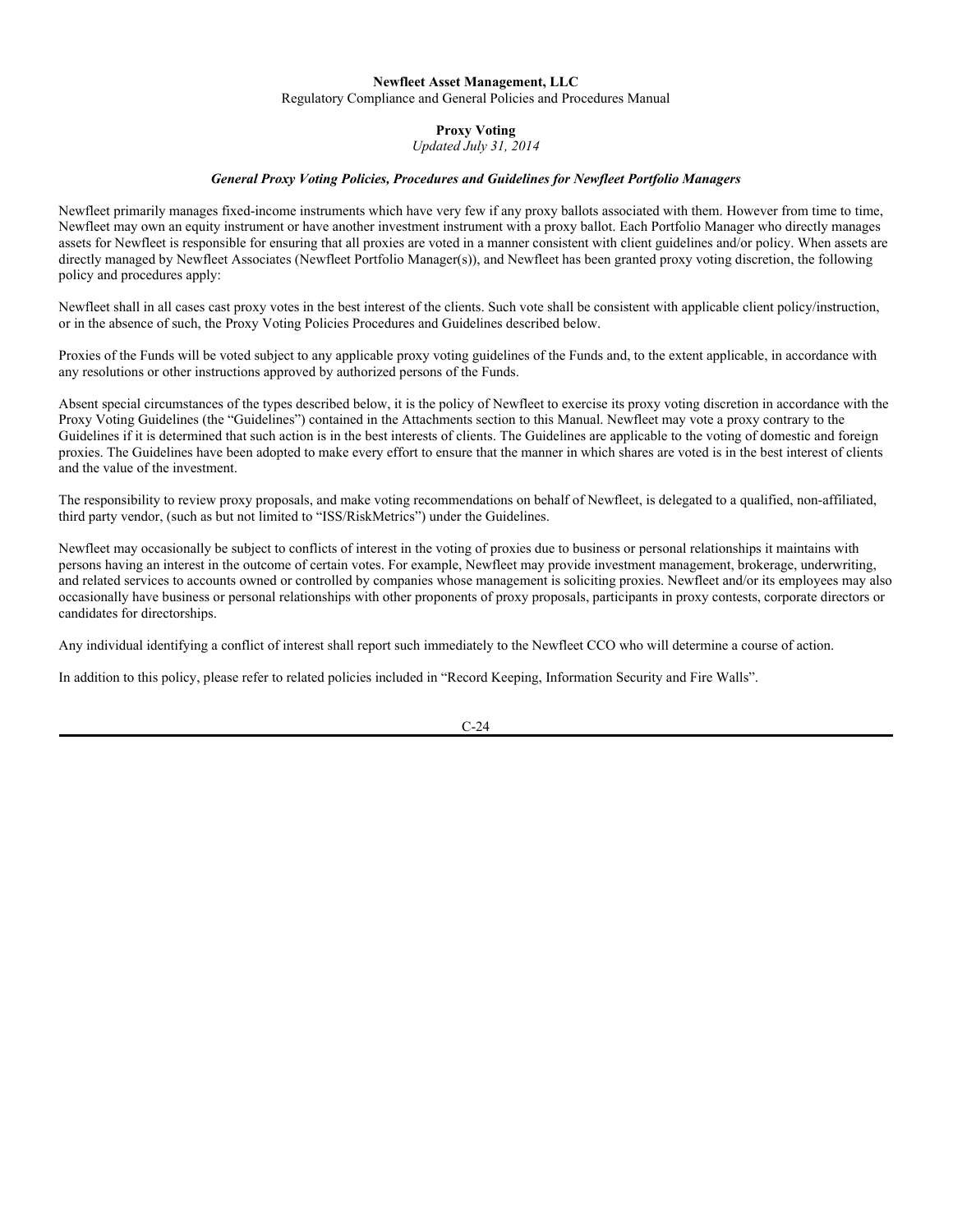History of Amendments:

Effective as of January 2021 Approved by the boards of DFT, DSL, DBL and DLY: December 15, 2020 Last reviewed December 2020

Updated and effective as of February 2020 Approved by the boards of DFT, DSL, DBL and DLY: November 21, 2019 Last reviewed November 2019

Reviewed and approved by the Boards of the DoubleLine Funds Trust, DoubleLine Equity Funds, DoubleLine Opportunistic Credit Fund and DoubleLine Income Solutions Fund: August 20, 2015

Adopted by the DoubleLine Equity Funds Board of Trustees: March 19, 2013 Renewed, reviewed and approved by the DoubleLine Equity Funds Board: May 22, 2013 Renewed, reviewed and approved by the DoubleLine Equity Funds Board: November 20, 2013 Renewed, reviewed and approved by the DoubleLine Equity Funds Board: August 21, 2014 Adopted by the DoubleLine Income Solutions Board of Trustees: March 19, 2013 Renewed, reviewed and approved by the DoubleLine Income Solutions Board of Trustees: May 22, 2013 Renewed, reviewed and approved by the DoubleLine Income Solutions Board of Trustees: November 20, 2013 Renewed, reviewed and approved by the DoubleLine Income Solutions Board of Trustees: August 21, 2014

Adopted by the DoubleLine Opportunistic Credit Fund Board of Trustees: August 24, 2011 Renewed and approved by the DoubleLine Opportunistic Credit Fund Board of Trustees: March 19, 2013 Renewed, reviewed and approved by the DoubleLine Opportunistic Credit Fund Board of Trustees: May 22, 2013 Renewed, reviewed and approved by the DoubleLine Opportunistic Credit Fund Board of Trustees: November 20, 2013 Renewed, reviewed and approved by the DoubleLine Opportunistic Credit Fund Board of Trustees: August 21, 2014

Adopted by the DoubleLine Funds Trust Board: March 25, 2010 Renewed, reviewed and approved by the DoubleLine Funds Trust Board: March 1, 2011 Renewed, reviewed and approved by the DoubleLine Funds Trust Board: August 25, 2011 Renewed and approved by the DoubleLine Funds Trust Board of Trustees: March 19, 2013 Renewed, reviewed and approved by the DoubleLine Funds Trust Board: May 22, 2013 Renewed, reviewed and approved by the DoubleLine Funds Trust Board: November 20, 2013 Renewed, reviewed and approved by the DoubleLine Funds Trust Board: August 21, 2014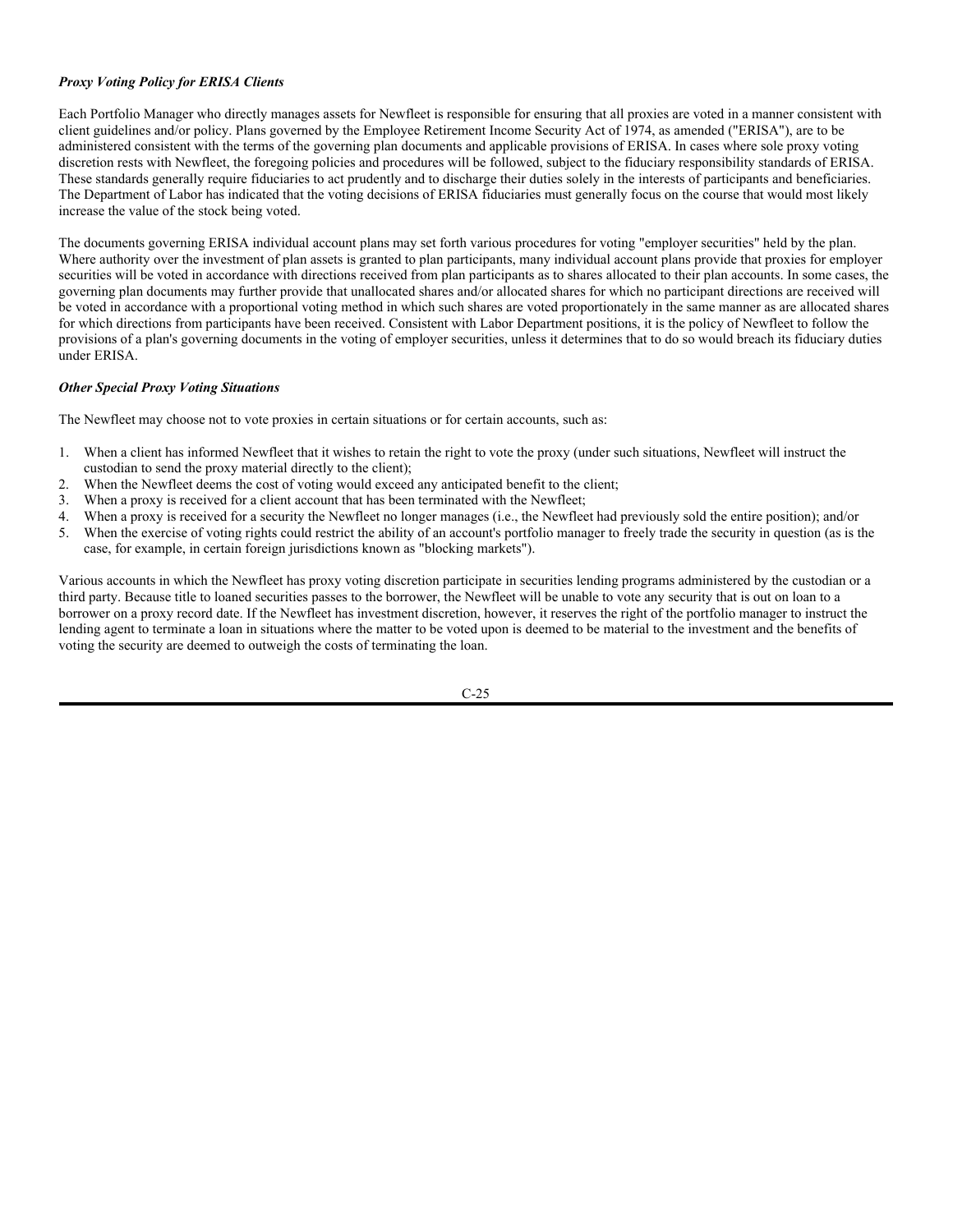#### **Newfleet Asset Management, LLC** Regulatory Compliance and General Policies and Procedures Manual

# **Proxy Voting**

*Updated July 31, 2014*

# *General Proxy Voting Policies, Procedures and Guidelines for Newfleet Portfolio Managers*

Newfleet primarily manages fixed-income instruments which have very few if any proxy ballots associated with them. However from time to time, Newfleet may own an equity instrument or have another investment instrument with a proxy ballot. Each Portfolio Manager who directly manages assets for Newfleet is responsible for ensuring that all proxies are voted in a manner consistent with client guidelines and/or policy. When assets are directly managed by Newfleet Associates (Newfleet Portfolio Manager(s)), and Newfleet has been granted proxy voting discretion, the following policy and procedures apply:

Newfleet shall in all cases cast proxy votes in the best interest of the clients. Such vote shall be consistent with applicable client policy/instruction, or in the absence of such, the Proxy Voting Policies Procedures and Guidelines described below.

Proxies of the Funds will be voted subject to any applicable proxy voting guidelines of the Funds and, to the extent applicable, in accordance with any resolutions or other instructions approved by authorized persons of the Funds.

Absent special circumstances of the types described below, it is the policy of Newfleet to exercise its proxy voting discretion in accordance with the Proxy Voting Guidelines (the "Guidelines") contained in the Attachments section to this Manual. Newfleet may vote a proxy contrary to the Guidelines if it is determined that such action is in the best interests of clients. The Guidelines are applicable to the voting of domestic and foreign proxies. The Guidelines have been adopted to make every effort to ensure that the manner in which shares are voted is in the best interest of clients and the value of the investment.

The responsibility to review proxy proposals, and make voting recommendations on behalf of Newfleet, is delegated to a qualified, non-affiliated, third party vendor, (such as but not limited to "ISS/RiskMetrics") under the Guidelines.

Newfleet may occasionally be subject to conflicts of interest in the voting of proxies due to business or personal relationships it maintains with persons having an interest in the outcome of certain votes. For example, Newfleet may provide investment management, brokerage, underwriting, and related services to accounts owned or controlled by companies whose management is soliciting proxies. Newfleet and/or its employees may also occasionally have business or personal relationships with other proponents of proxy proposals, participants in proxy contests, corporate directors or candidates for directorships.

Any individual identifying a conflict of interest shall report such immediately to the Newfleet CCO who will determine a course of action.

In addition to this policy, please refer to related policies included in "Record Keeping, Information Security and Fire Walls".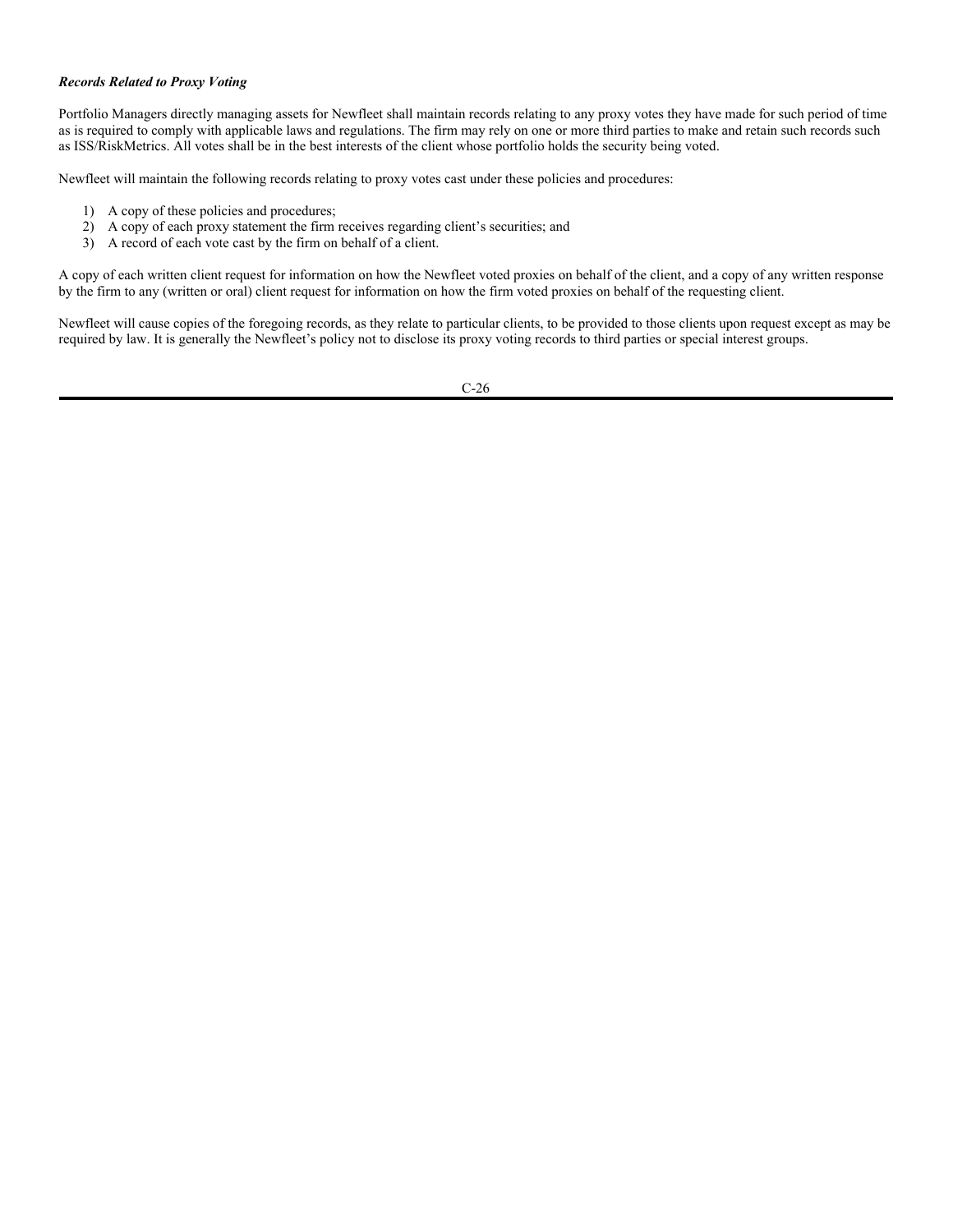# *Proxy Voting Policy for ERISA Clients*

Each Portfolio Manager who directly manages assets for Newfleet is responsible for ensuring that all proxies are voted in a manner consistent with client guidelines and/or policy. Plans governed by the Employee Retirement Income Security Act of 1974, as amended ("ERISA"), are to be administered consistent with the terms of the governing plan documents and applicable provisions of ERISA. In cases where sole proxy voting discretion rests with Newfleet, the foregoing policies and procedures will be followed, subject to the fiduciary responsibility standards of ERISA. These standards generally require fiduciaries to act prudently and to discharge their duties solely in the interests of participants and beneficiaries. The Department of Labor has indicated that the voting decisions of ERISA fiduciaries must generally focus on the course that would most likely increase the value of the stock being voted.

The documents governing ERISA individual account plans may set forth various procedures for voting "employer securities" held by the plan. Where authority over the investment of plan assets is granted to plan participants, many individual account plans provide that proxies for employer securities will be voted in accordance with directions received from plan participants as to shares allocated to their plan accounts. In some cases, the governing plan documents may further provide that unallocated shares and/or allocated shares for which no participant directions are received will be voted in accordance with a proportional voting method in which such shares are voted proportionately in the same manner as are allocated shares for which directions from participants have been received. Consistent with Labor Department positions, it is the policy of Newfleet to follow the provisions of a plan's governing documents in the voting of employer securities, unless it determines that to do so would breach its fiduciary duties under ERISA.

# *Other Special Proxy Voting Situations*

The Newfleet may choose not to vote proxies in certain situations or for certain accounts, such as:

- 1. When a client has informed Newfleet that it wishes to retain the right to vote the proxy (under such situations, Newfleet will instruct the custodian to send the proxy material directly to the client);
- When the Newfleet deems the cost of voting would exceed any anticipated benefit to the client;
- 3. When a proxy is received for a client account that has been terminated with the Newfleet;
- 4. When a proxy is received for a security the Newfleet no longer manages (i.e., the Newfleet had previously sold the entire position); and/or
- 5. When the exercise of voting rights could restrict the ability of an account's portfolio manager to freely trade the security in question (as is the case, for example, in certain foreign jurisdictions known as "blocking markets").

Various accounts in which the Newfleet has proxy voting discretion participate in securities lending programs administered by the custodian or a third party. Because title to loaned securities passes to the borrower, the Newfleet will be unable to vote any security that is out on loan to a borrower on a proxy record date. If the Newfleet has investment discretion, however, it reserves the right of the portfolio manager to instruct the lending agent to terminate a loan in situations where the matter to be voted upon is deemed to be material to the investment and the benefits of voting the security are deemed to outweigh the costs of terminating the loan.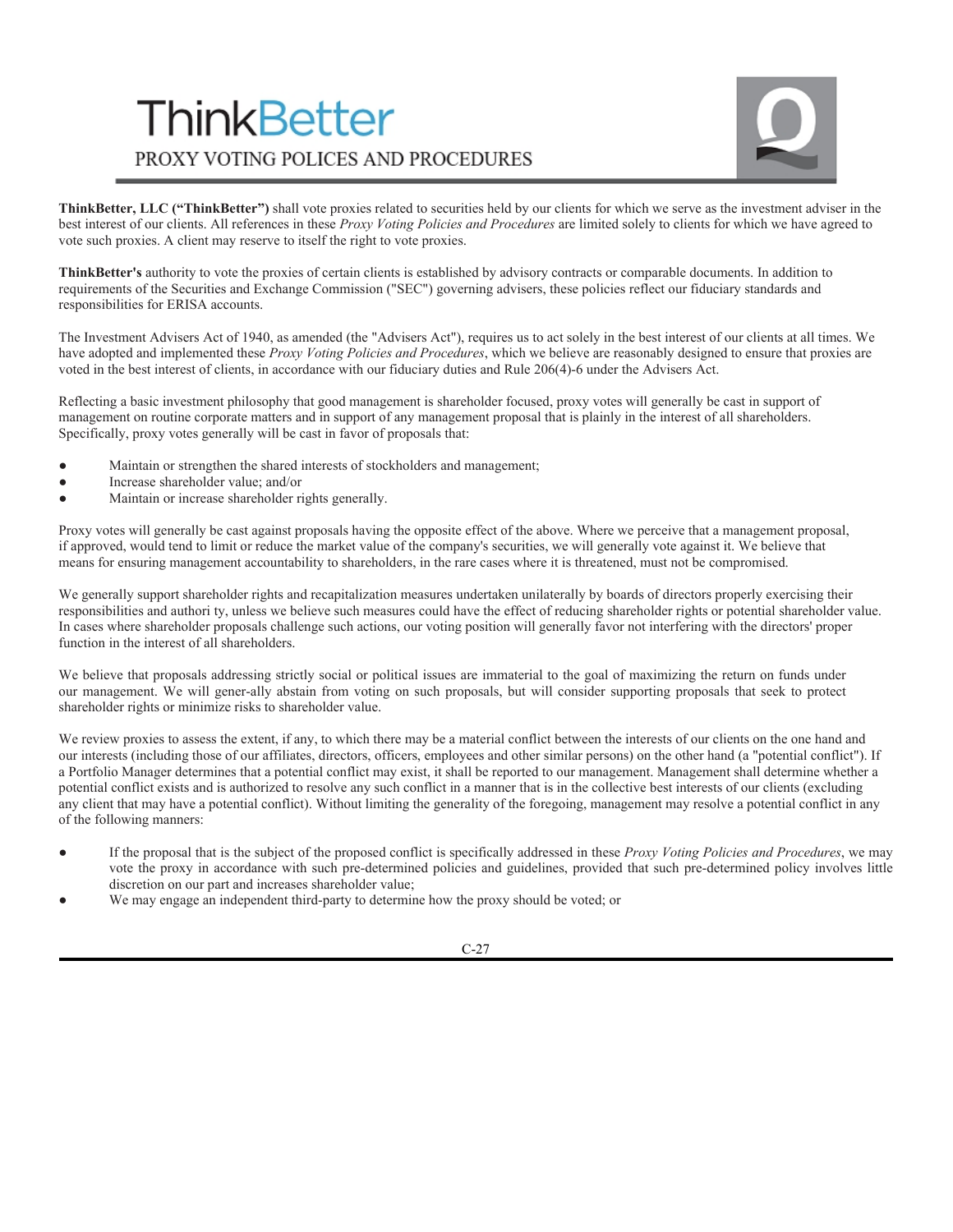# *Records Related to Proxy Voting*

Portfolio Managers directly managing assets for Newfleet shall maintain records relating to any proxy votes they have made for such period of time as is required to comply with applicable laws and regulations. The firm may rely on one or more third parties to make and retain such records such as ISS/RiskMetrics. All votes shall be in the best interests of the client whose portfolio holds the security being voted.

Newfleet will maintain the following records relating to proxy votes cast under these policies and procedures:

- 1) A copy of these policies and procedures;
- 2) A copy of each proxy statement the firm receives regarding client's securities; and
- 3) A record of each vote cast by the firm on behalf of a client.

A copy of each written client request for information on how the Newfleet voted proxies on behalf of the client, and a copy of any written response by the firm to any (written or oral) client request for information on how the firm voted proxies on behalf of the requesting client.

Newfleet will cause copies of the foregoing records, as they relate to particular clients, to be provided to those clients upon request except as may be required by law. It is generally the Newfleet's policy not to disclose its proxy voting records to third parties or special interest groups.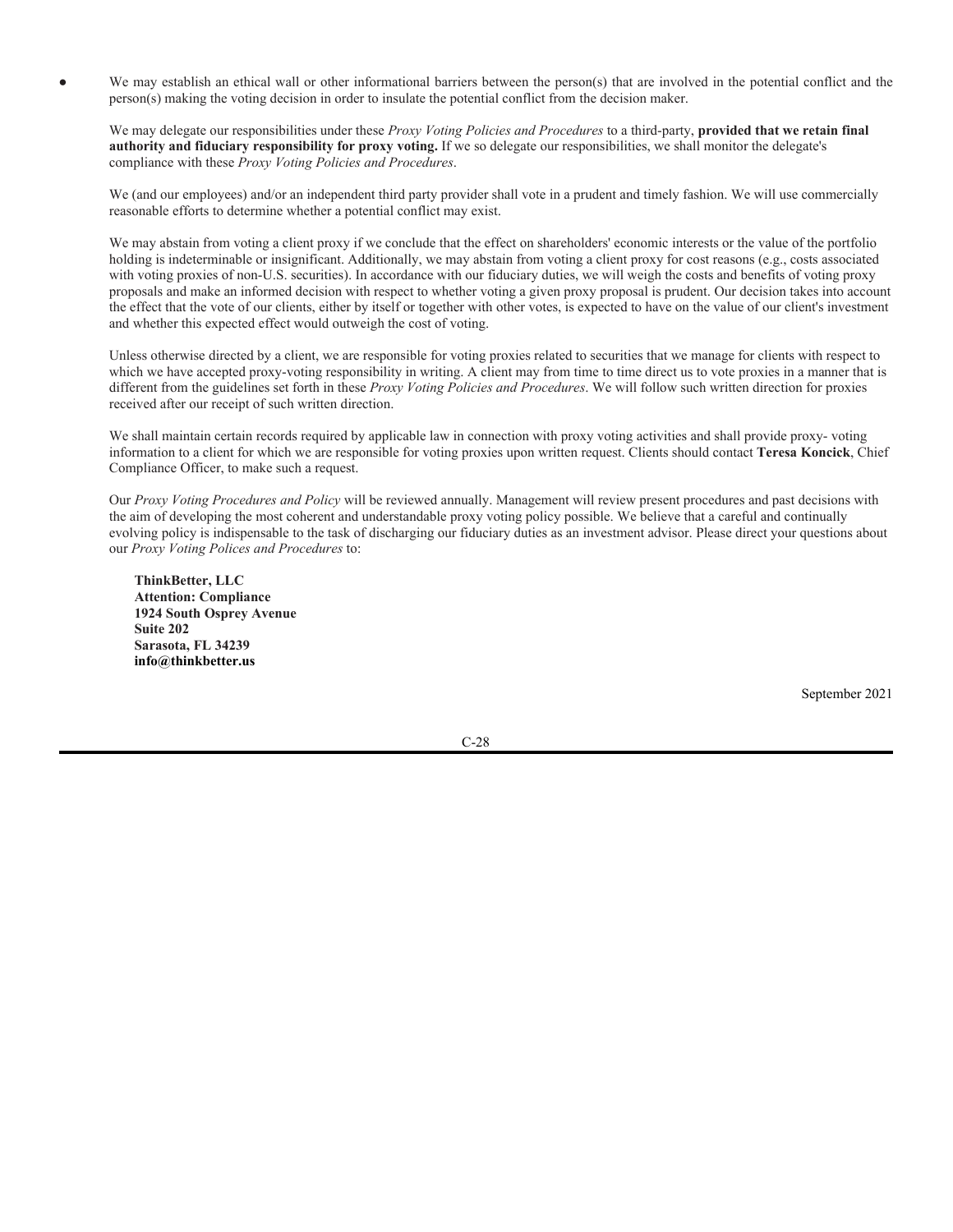# **ThinkBetter** PROXY VOTING POLICES AND PROCEDURES



**ThinkBetter, LLC ("ThinkBetter")** shall vote proxies related to securities held by our clients for which we serve as the investment adviser in the best interest of our clients. All references in these *Proxy Voting Policies and Procedures* are limited solely to clients for which we have agreed to vote such proxies. A client may reserve to itself the right to vote proxies.

**ThinkBetter's** authority to vote the proxies of certain clients is established by advisory contracts or comparable documents. In addition to requirements of the Securities and Exchange Commission ("SEC") governing advisers, these policies reflect our fiduciary standards and responsibilities for ERISA accounts.

The Investment Advisers Act of 1940, as amended (the "Advisers Act"), requires us to act solely in the best interest of our clients at all times. We have adopted and implemented these *Proxy Voting Policies and Procedures*, which we believe are reasonably designed to ensure that proxies are voted in the best interest of clients, in accordance with our fiduciary duties and Rule 206(4)-6 under the Advisers Act.

Reflecting a basic investment philosophy that good management is shareholder focused, proxy votes will generally be cast in support of management on routine corporate matters and in support of any management proposal that is plainly in the interest of all shareholders. Specifically, proxy votes generally will be cast in favor of proposals that:

- Maintain or strengthen the shared interests of stockholders and management;
- Increase shareholder value; and/or
- Maintain or increase shareholder rights generally.

Proxy votes will generally be cast against proposals having the opposite effect of the above. Where we perceive that a management proposal, if approved, would tend to limit or reduce the market value of the company's securities, we will generally vote against it. We believe that means for ensuring management accountability to shareholders, in the rare cases where it is threatened, must not be compromised.

We generally support shareholder rights and recapitalization measures undertaken unilaterally by boards of directors properly exercising their responsibilities and authori ty, unless we believe such measures could have the effect of reducing shareholder rights or potential shareholder value. In cases where shareholder proposals challenge such actions, our voting position will generally favor not interfering with the directors' proper function in the interest of all shareholders.

We believe that proposals addressing strictly social or political issues are immaterial to the goal of maximizing the return on funds under our management. We will gener-ally abstain from voting on such proposals, but will consider supporting proposals that seek to protect shareholder rights or minimize risks to shareholder value.

We review proxies to assess the extent, if any, to which there may be a material conflict between the interests of our clients on the one hand and our interests (including those of our affiliates, directors, officers, employees and other similar persons) on the other hand (a "potential conflict"). If a Portfolio Manager determines that a potential conflict may exist, it shall be reported to our management. Management shall determine whether a potential conflict exists and is authorized to resolve any such conflict in a manner that is in the collective best interests of our clients (excluding any client that may have a potential conflict). Without limiting the generality of the foregoing, management may resolve a potential conflict in any of the following manners:

- If the proposal that is the subject of the proposed conflict is specifically addressed in these *Proxy Voting Policies and Procedures*, we may vote the proxy in accordance with such pre-determined policies and guidelines, provided that such pre-determined policy involves little discretion on our part and increases shareholder value;
- We may engage an independent third-party to determine how the proxy should be voted; or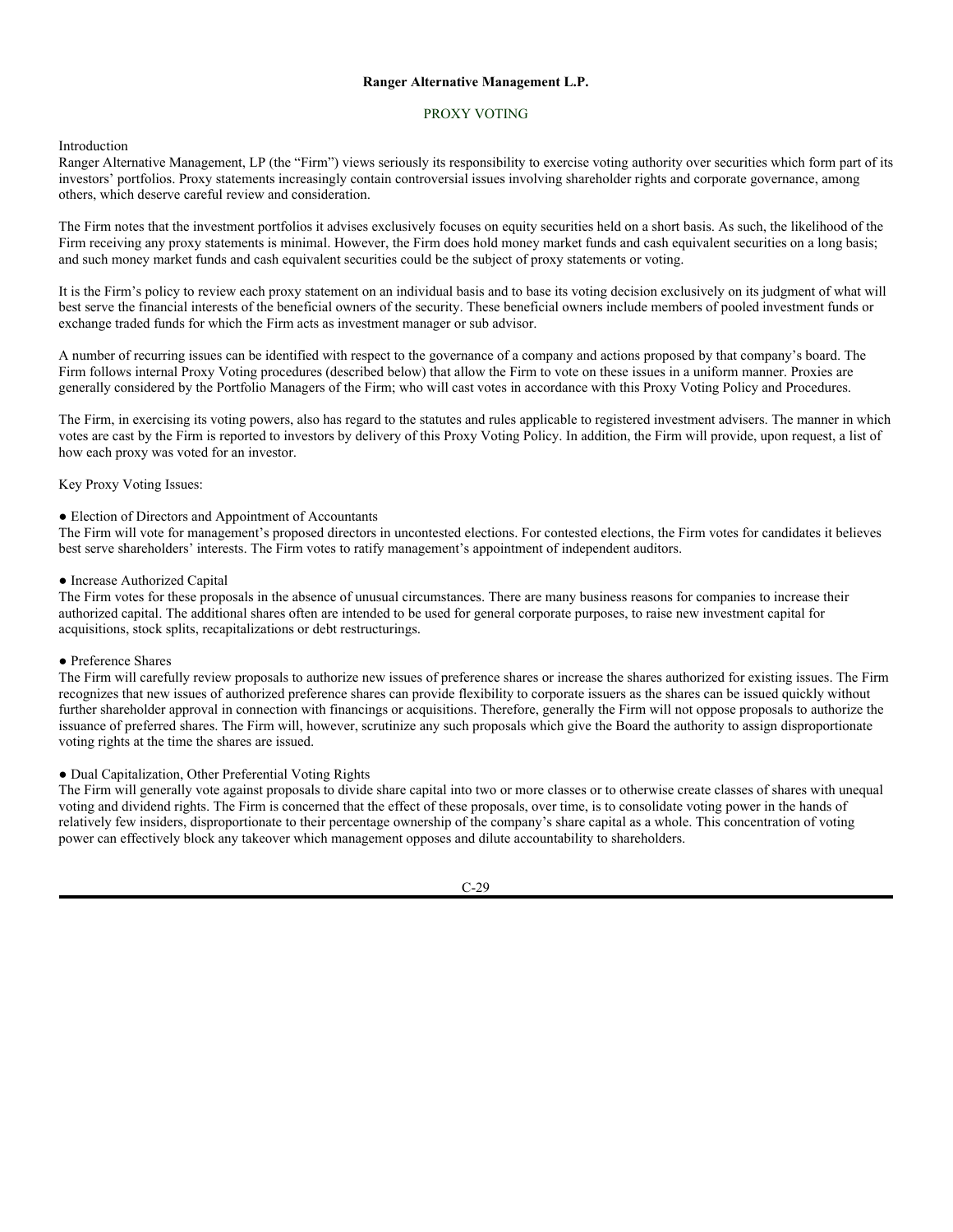We may establish an ethical wall or other informational barriers between the person(s) that are involved in the potential conflict and the person(s) making the voting decision in order to insulate the potential conflict from the decision maker.

We may delegate our responsibilities under these *Proxy Voting Policies and Procedures* to a third-party, **provided that we retain final authority and fiduciary responsibility for proxy voting.** If we so delegate our responsibilities, we shall monitor the delegate's compliance with these *Proxy Voting Policies and Procedures*.

We (and our employees) and/or an independent third party provider shall vote in a prudent and timely fashion. We will use commercially reasonable efforts to determine whether a potential conflict may exist.

We may abstain from voting a client proxy if we conclude that the effect on shareholders' economic interests or the value of the portfolio holding is indeterminable or insignificant. Additionally, we may abstain from voting a client proxy for cost reasons (e.g., costs associated with voting proxies of non-U.S. securities). In accordance with our fiduciary duties, we will weigh the costs and benefits of voting proxy proposals and make an informed decision with respect to whether voting a given proxy proposal is prudent. Our decision takes into account the effect that the vote of our clients, either by itself or together with other votes, is expected to have on the value of our client's investment and whether this expected effect would outweigh the cost of voting.

Unless otherwise directed by a client, we are responsible for voting proxies related to securities that we manage for clients with respect to which we have accepted proxy-voting responsibility in writing. A client may from time to time direct us to vote proxies in a manner that is different from the guidelines set forth in these *Proxy Voting Policies and Procedures*. We will follow such written direction for proxies received after our receipt of such written direction.

We shall maintain certain records required by applicable law in connection with proxy voting activities and shall provide proxy- voting information to a client for which we are responsible for voting proxies upon written request. Clients should contact **Teresa Koncick**, Chief Compliance Officer, to make such a request.

Our *Proxy Voting Procedures and Policy* will be reviewed annually. Management will review present procedures and past decisions with the aim of developing the most coherent and understandable proxy voting policy possible. We believe that a careful and continually evolving policy is indispensable to the task of discharging our fiduciary duties as an investment advisor. Please direct your questions about our *Proxy Voting Polices and Procedures* to:

**ThinkBetter, LLC Attention: Compliance 1924 South Osprey Avenue Suite 202 Sarasota, FL 34239 info@thinkbetter.us**

September 2021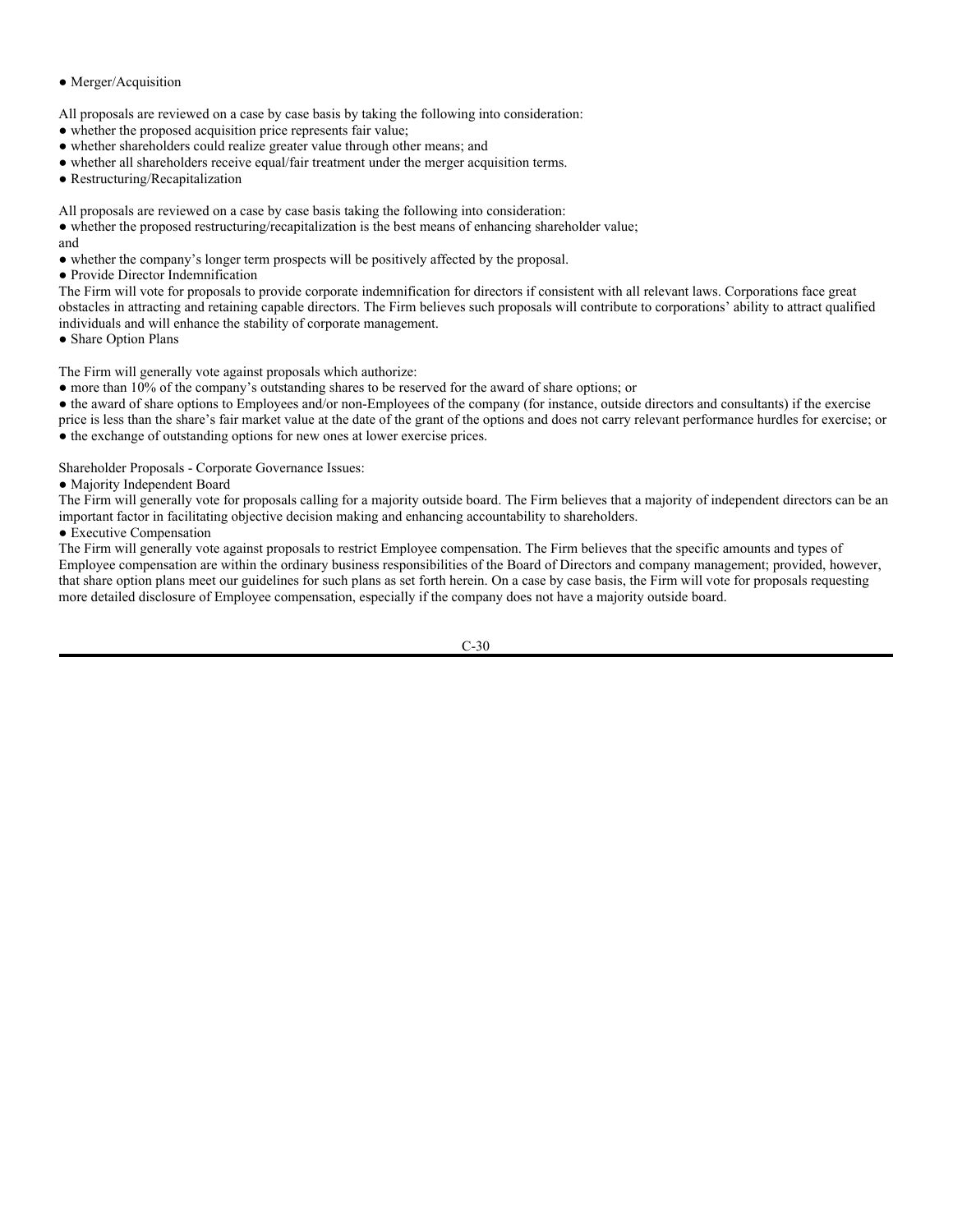#### **Ranger Alternative Management L.P.**

# PROXY VOTING

# Introduction

Ranger Alternative Management, LP (the "Firm") views seriously its responsibility to exercise voting authority over securities which form part of its investors' portfolios. Proxy statements increasingly contain controversial issues involving shareholder rights and corporate governance, among others, which deserve careful review and consideration.

The Firm notes that the investment portfolios it advises exclusively focuses on equity securities held on a short basis. As such, the likelihood of the Firm receiving any proxy statements is minimal. However, the Firm does hold money market funds and cash equivalent securities on a long basis; and such money market funds and cash equivalent securities could be the subject of proxy statements or voting.

It is the Firm's policy to review each proxy statement on an individual basis and to base its voting decision exclusively on its judgment of what will best serve the financial interests of the beneficial owners of the security. These beneficial owners include members of pooled investment funds or exchange traded funds for which the Firm acts as investment manager or sub advisor.

A number of recurring issues can be identified with respect to the governance of a company and actions proposed by that company's board. The Firm follows internal Proxy Voting procedures (described below) that allow the Firm to vote on these issues in a uniform manner. Proxies are generally considered by the Portfolio Managers of the Firm; who will cast votes in accordance with this Proxy Voting Policy and Procedures.

The Firm, in exercising its voting powers, also has regard to the statutes and rules applicable to registered investment advisers. The manner in which votes are cast by the Firm is reported to investors by delivery of this Proxy Voting Policy. In addition, the Firm will provide, upon request, a list of how each proxy was voted for an investor.

# Key Proxy Voting Issues:

# ● Election of Directors and Appointment of Accountants

The Firm will vote for management's proposed directors in uncontested elections. For contested elections, the Firm votes for candidates it believes best serve shareholders' interests. The Firm votes to ratify management's appointment of independent auditors.

#### ● Increase Authorized Capital

The Firm votes for these proposals in the absence of unusual circumstances. There are many business reasons for companies to increase their authorized capital. The additional shares often are intended to be used for general corporate purposes, to raise new investment capital for acquisitions, stock splits, recapitalizations or debt restructurings.

#### ● Preference Shares

The Firm will carefully review proposals to authorize new issues of preference shares or increase the shares authorized for existing issues. The Firm recognizes that new issues of authorized preference shares can provide flexibility to corporate issuers as the shares can be issued quickly without further shareholder approval in connection with financings or acquisitions. Therefore, generally the Firm will not oppose proposals to authorize the issuance of preferred shares. The Firm will, however, scrutinize any such proposals which give the Board the authority to assign disproportionate voting rights at the time the shares are issued.

#### ● Dual Capitalization, Other Preferential Voting Rights

The Firm will generally vote against proposals to divide share capital into two or more classes or to otherwise create classes of shares with unequal voting and dividend rights. The Firm is concerned that the effect of these proposals, over time, is to consolidate voting power in the hands of relatively few insiders, disproportionate to their percentage ownership of the company's share capital as a whole. This concentration of voting power can effectively block any takeover which management opposes and dilute accountability to shareholders.

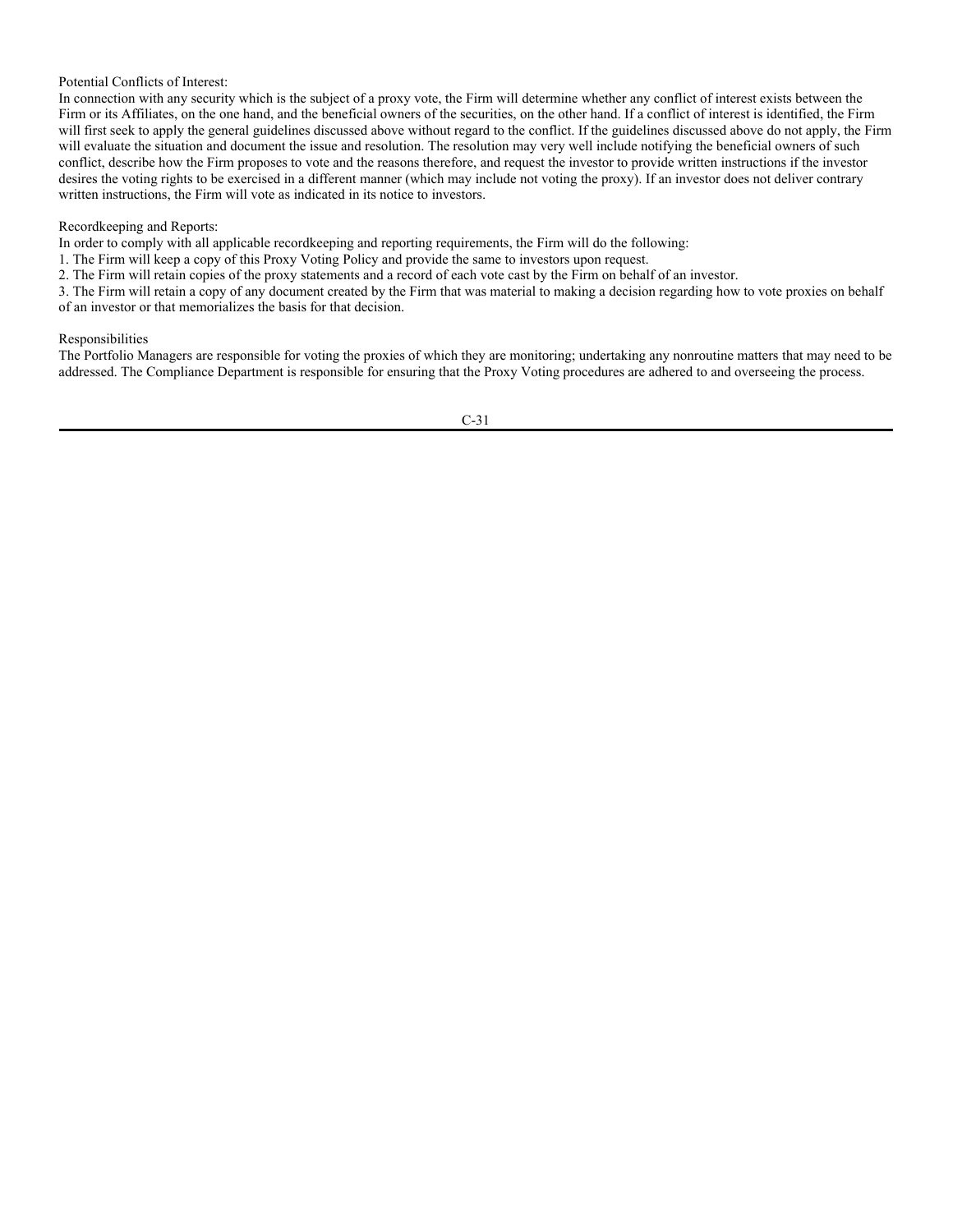● Merger/Acquisition

All proposals are reviewed on a case by case basis by taking the following into consideration:

- whether the proposed acquisition price represents fair value;
- whether shareholders could realize greater value through other means; and
- whether all shareholders receive equal/fair treatment under the merger acquisition terms.
- Restructuring/Recapitalization

All proposals are reviewed on a case by case basis taking the following into consideration:

• whether the proposed restructuring/recapitalization is the best means of enhancing shareholder value; and

- whether the company's longer term prospects will be positively affected by the proposal.
- Provide Director Indemnification

The Firm will vote for proposals to provide corporate indemnification for directors if consistent with all relevant laws. Corporations face great obstacles in attracting and retaining capable directors. The Firm believes such proposals will contribute to corporations' ability to attract qualified individuals and will enhance the stability of corporate management.

• Share Option Plans

The Firm will generally vote against proposals which authorize:

● more than 10% of the company's outstanding shares to be reserved for the award of share options; or

● the award of share options to Employees and/or non-Employees of the company (for instance, outside directors and consultants) if the exercise price is less than the share's fair market value at the date of the grant of the options and does not carry relevant performance hurdles for exercise; or ● the exchange of outstanding options for new ones at lower exercise prices.

Shareholder Proposals - Corporate Governance Issues:

● Majority Independent Board

The Firm will generally vote for proposals calling for a majority outside board. The Firm believes that a majority of independent directors can be an important factor in facilitating objective decision making and enhancing accountability to shareholders.

● Executive Compensation

The Firm will generally vote against proposals to restrict Employee compensation. The Firm believes that the specific amounts and types of Employee compensation are within the ordinary business responsibilities of the Board of Directors and company management; provided, however, that share option plans meet our guidelines for such plans as set forth herein. On a case by case basis, the Firm will vote for proposals requesting more detailed disclosure of Employee compensation, especially if the company does not have a majority outside board.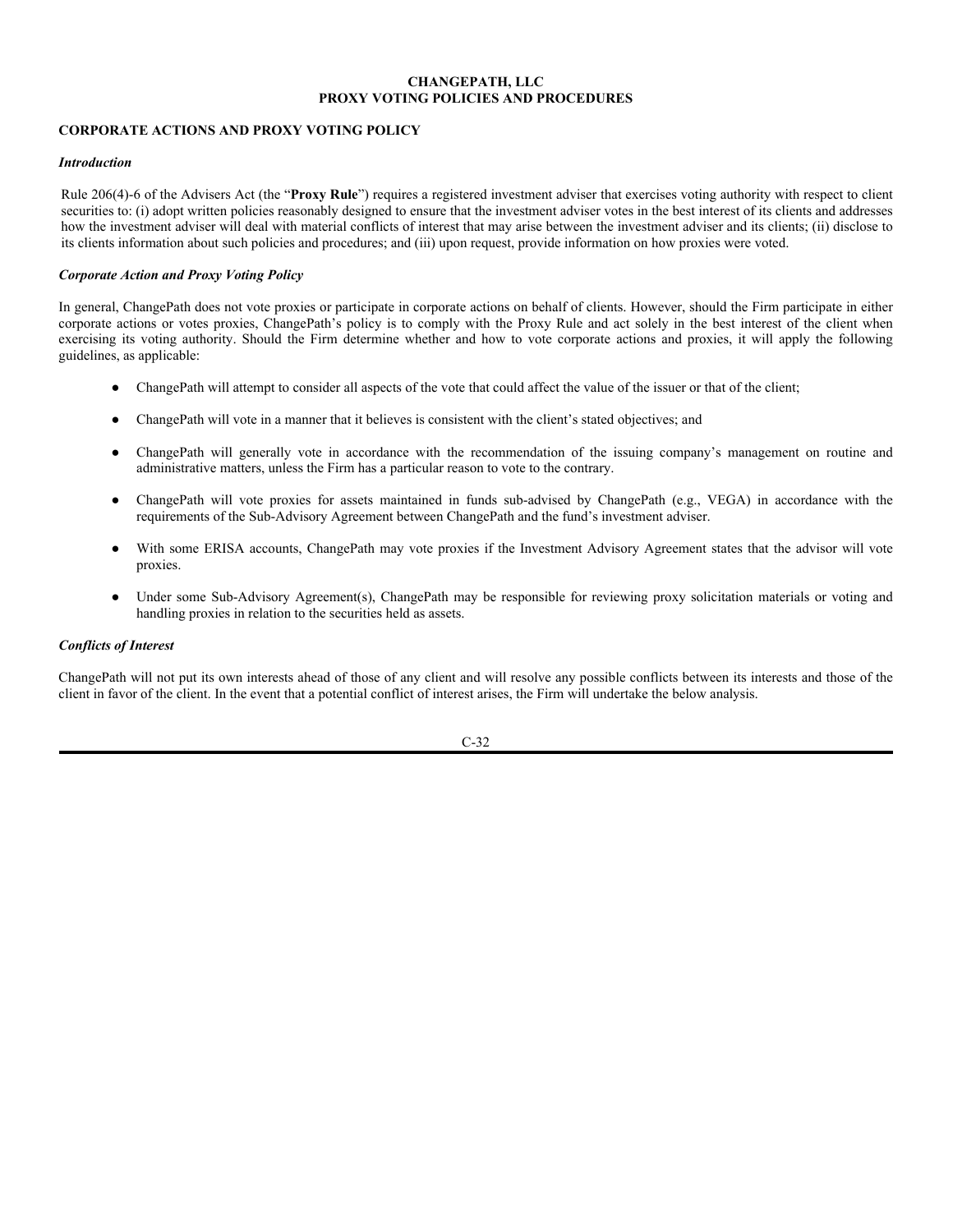# Potential Conflicts of Interest:

In connection with any security which is the subject of a proxy vote, the Firm will determine whether any conflict of interest exists between the Firm or its Affiliates, on the one hand, and the beneficial owners of the securities, on the other hand. If a conflict of interest is identified, the Firm will first seek to apply the general guidelines discussed above without regard to the conflict. If the guidelines discussed above do not apply, the Firm will evaluate the situation and document the issue and resolution. The resolution may very well include notifying the beneficial owners of such conflict, describe how the Firm proposes to vote and the reasons therefore, and request the investor to provide written instructions if the investor desires the voting rights to be exercised in a different manner (which may include not voting the proxy). If an investor does not deliver contrary written instructions, the Firm will vote as indicated in its notice to investors.

#### Recordkeeping and Reports:

In order to comply with all applicable recordkeeping and reporting requirements, the Firm will do the following:

- 1. The Firm will keep a copy of this Proxy Voting Policy and provide the same to investors upon request.
- 2. The Firm will retain copies of the proxy statements and a record of each vote cast by the Firm on behalf of an investor.

3. The Firm will retain a copy of any document created by the Firm that was material to making a decision regarding how to vote proxies on behalf of an investor or that memorializes the basis for that decision.

# Responsibilities

The Portfolio Managers are responsible for voting the proxies of which they are monitoring; undertaking any nonroutine matters that may need to be addressed. The Compliance Department is responsible for ensuring that the Proxy Voting procedures are adhered to and overseeing the process.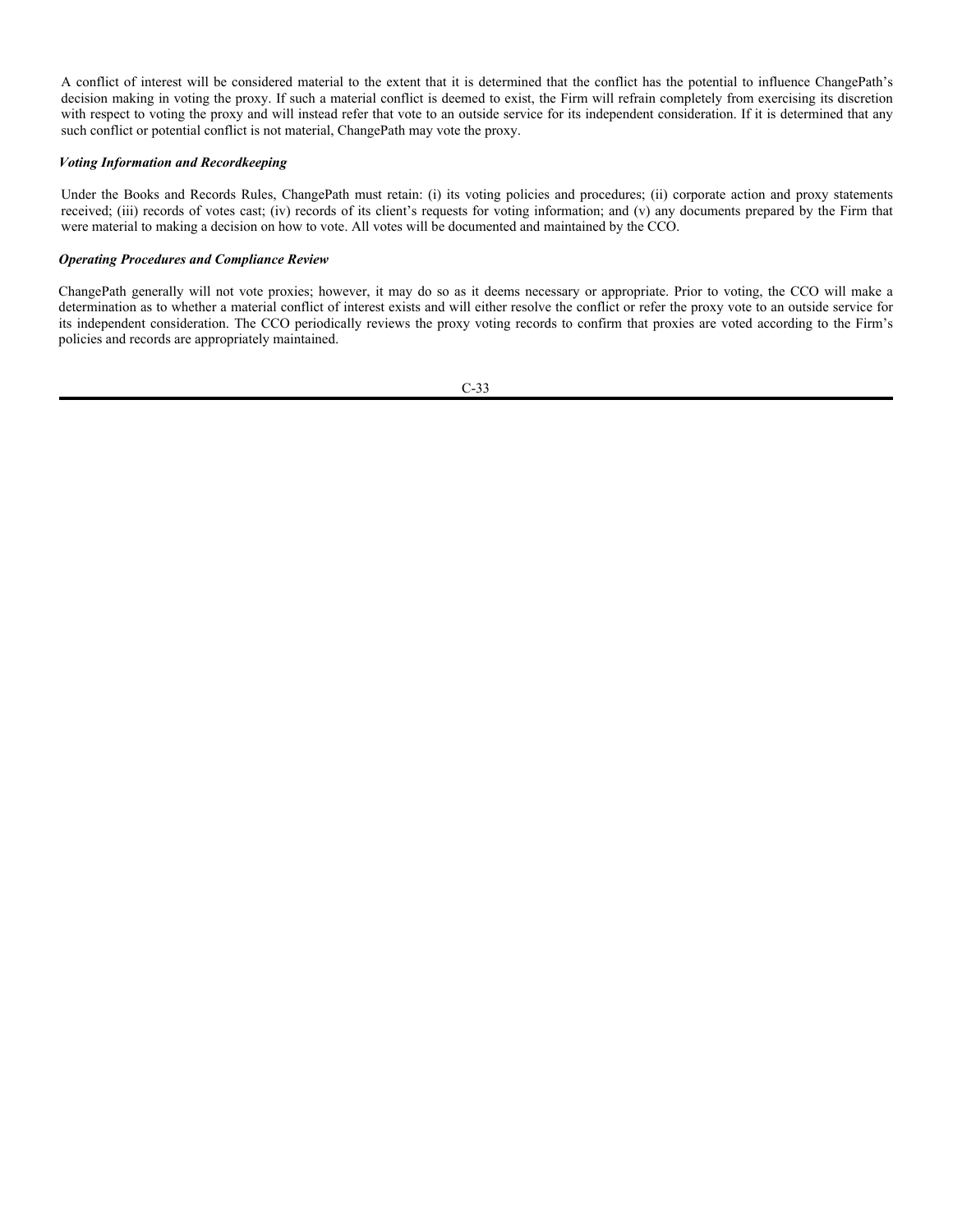#### **CHANGEPATH, LLC PROXY VOTING POLICIES AND PROCEDURES**

# **CORPORATE ACTIONS AND PROXY VOTING POLICY**

#### *Introduction*

Rule 206(4)-6 of the Advisers Act (the "**Proxy Rule**") requires a registered investment adviser that exercises voting authority with respect to client securities to: (i) adopt written policies reasonably designed to ensure that the investment adviser votes in the best interest of its clients and addresses how the investment adviser will deal with material conflicts of interest that may arise between the investment adviser and its clients; (ii) disclose to its clients information about such policies and procedures; and (iii) upon request, provide information on how proxies were voted.

# *Corporate Action and Proxy Voting Policy*

In general, ChangePath does not vote proxies or participate in corporate actions on behalf of clients. However, should the Firm participate in either corporate actions or votes proxies, ChangePath's policy is to comply with the Proxy Rule and act solely in the best interest of the client when exercising its voting authority. Should the Firm determine whether and how to vote corporate actions and proxies, it will apply the following guidelines, as applicable:

- ChangePath will attempt to consider all aspects of the vote that could affect the value of the issuer or that of the client;
- ChangePath will vote in a manner that it believes is consistent with the client's stated objectives; and
- ChangePath will generally vote in accordance with the recommendation of the issuing company's management on routine and administrative matters, unless the Firm has a particular reason to vote to the contrary.
- ChangePath will vote proxies for assets maintained in funds sub-advised by ChangePath (e.g., VEGA) in accordance with the requirements of the Sub-Advisory Agreement between ChangePath and the fund's investment adviser.
- With some ERISA accounts, ChangePath may vote proxies if the Investment Advisory Agreement states that the advisor will vote proxies.
- Under some Sub-Advisory Agreement(s), ChangePath may be responsible for reviewing proxy solicitation materials or voting and handling proxies in relation to the securities held as assets.

#### *Conflicts of Interest*

ChangePath will not put its own interests ahead of those of any client and will resolve any possible conflicts between its interests and those of the client in favor of the client. In the event that a potential conflict of interest arises, the Firm will undertake the below analysis.